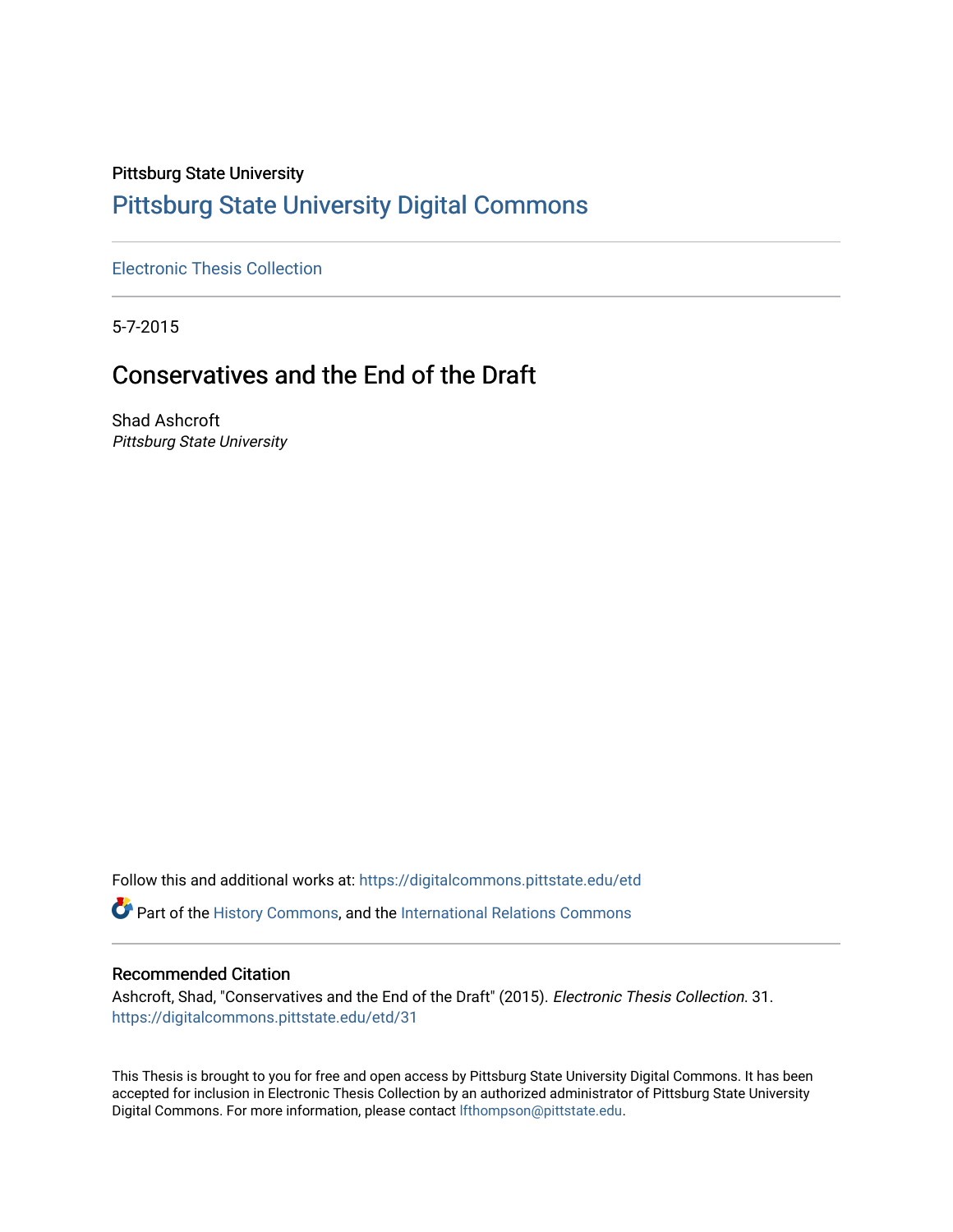CONSERVATIVES AND THE END OF THE DRAFT

## A THESIS SUBMITTED TO THE GRADUATE SCHOOL IN PARTIAL FULFILLMENT OF THE REQUIREMENTS FOR THE DEGREE OF MASTER OF ARTS

SHAD ASHCROFT

PITTSBURG STATE UNIVERSITY

PITTSBURG, KANSAS

MAY 7, 2015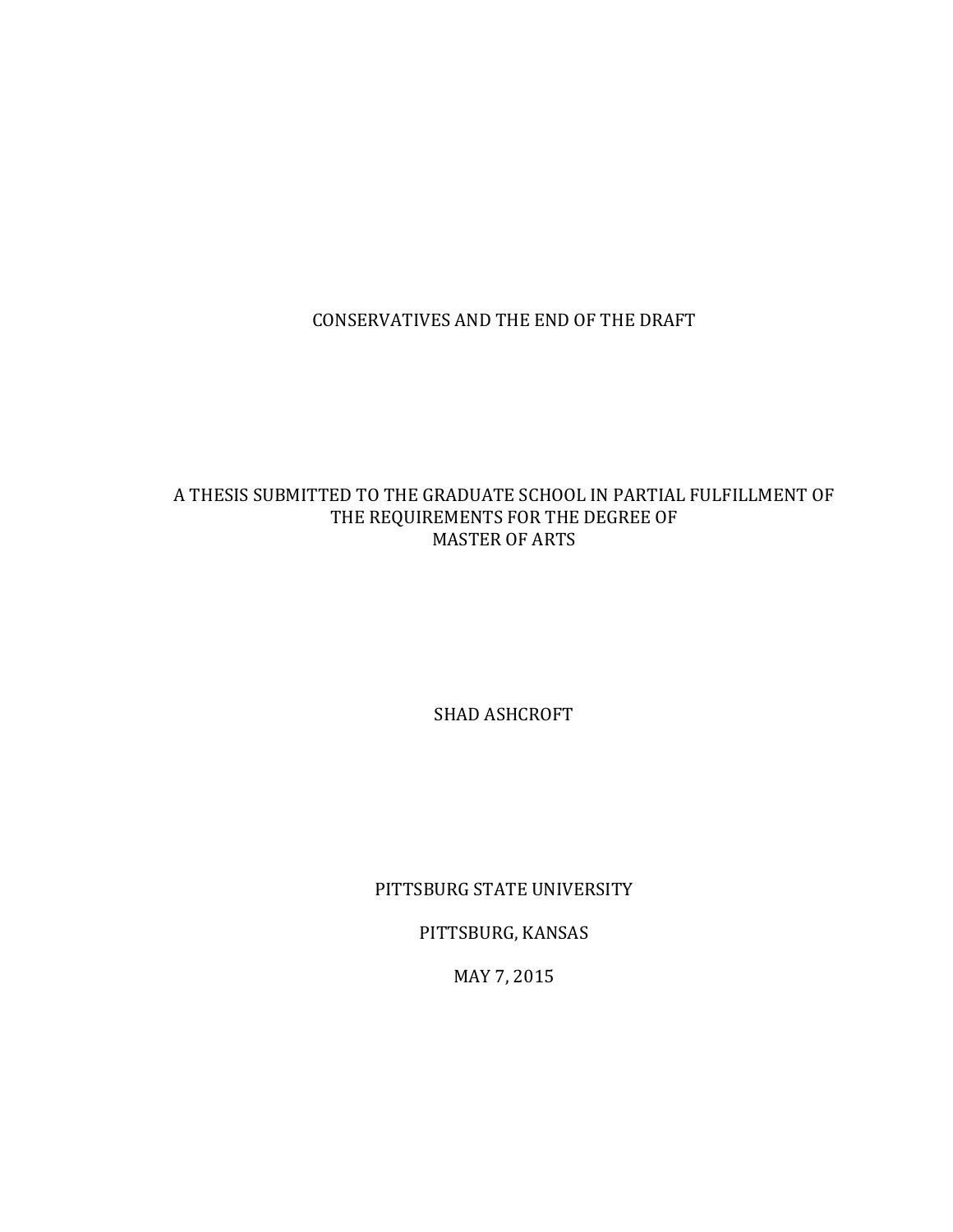## CONSERVATIVES AND THE END OF THE DRAFT

## SHAD ASHCROFT

#### APPROVED:

Thesis Advisor:

Dr. John L.S. Daley, Professor, History, Philosophy and Social Sciences

Committee Member: \_

Dr. Kirstin L. Lawson, Assistant Professor, History, Philosophy and Social Sciences

Committee Member: \_\_\_\_\_

Dr. Mark Peterson, Assistant Professor, History, Philosophy, and Social Sciences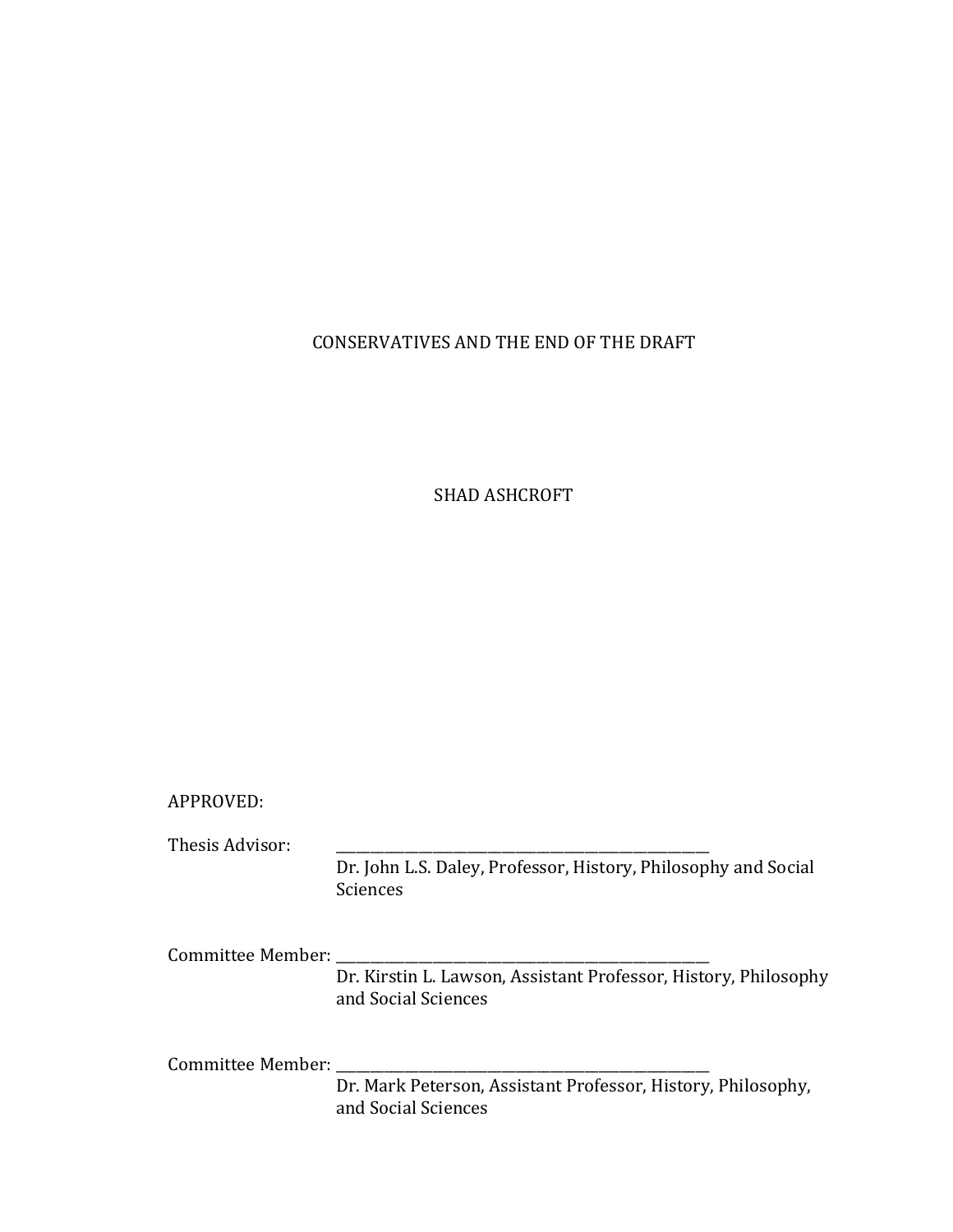#### CONSERVATIVES AND THE END OF THE DRAFT

#### An Abstract of the Thesis by Shad Ashcroft

While conservatives of all stripes generally supported the Vietnam War, particularly at its onset, I will show that the debate to end conscription reveals a rift between traditional conservatives who supported the draft and libertarian conservatives who opposed it (while generally supporting the war). Furthermore, though they shared the goal of ending the draft, libertarian conservatives and New Left protesters agreed on little else. The protesters' primary goal was to prevent future wars like Vietnam. Conservatives, on the other hand, embraced the allvolunteer army in part to maintain executive branch independence in foreign affairs.

One aspect of this thesis will be addressing the definitions of liberal, conservative, and libertarian. For the purposes of this thesis, I define liberalism as a political philosophy that seeks to use the power of government to ease the inequalities produced by the unrestrained free market. Liberals in the 1960s split on the issue of conscription. Traditional liberals, adhering to the Cold War consensus, viewed the draft as a necessary part of American defense. President Kennedy's promise in his inaugural address, that the United States would "pay any price" to prevent the spread of communism typified this commitment. The dilemma that conscription poses for liberalism, as Eliot A. Cohen has pointed out, is that the draft clashes with the liberal abhorrence of compulsion, while selective service violates the liberal belief in egalitarianism. Thus, the New Left arose in the early

iii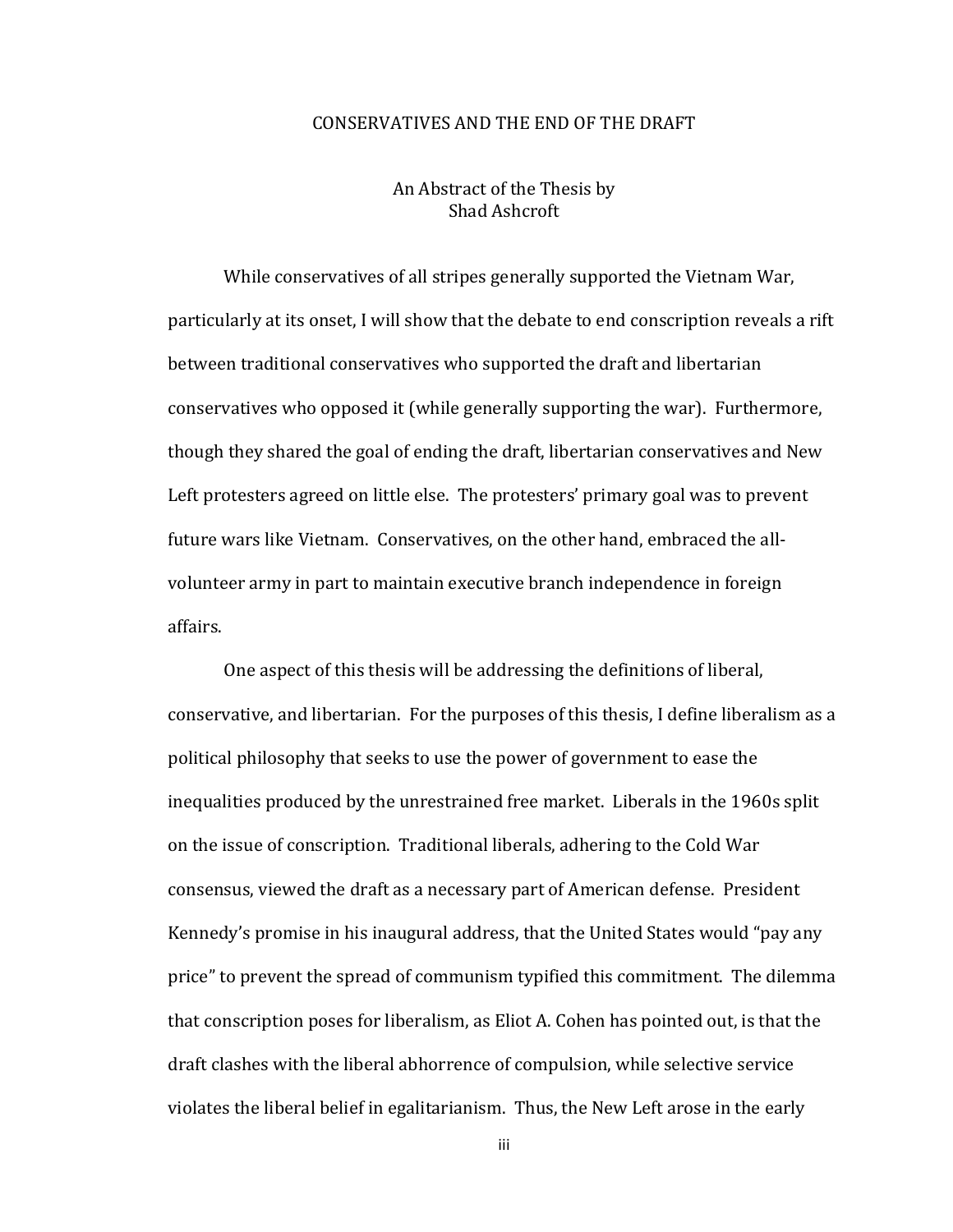1960s in response to the demands of the Vietnam War. New Left liberals objected to both forced service in the war as well as the inequities of the way Selective Service administered the draft.

Many historians have written on the New Left protestors' objections to conscription during the Vietnam War and the split between traditional liberals (the Old Left) and the New Left. However, historians have not addressed the conservative response to the end of the draft to the same degree. The arguments of libertarians, led by Milton Friedman, have received considerable attention it is true. However, historians have given less attention to defenses of the draft from traditional conservatives. Furthermore, while many texts have focused on the end of the New Deal coalition, the end of the draft was also one part of a split between traditional conservatives and libertarian conservatives that occurred at the same time.

For the purposes of this thesis, I will make the following distinctions between traditional conservatism and libertarian conservatism with regard to their respective views of conscription during the Vietnam War. Traditional conservatives' emphasis on respect for established order and anti-communism strengthened their support for the draft. They believed the nation needed drafted young men to contain, or even roll back, communist advances around the world. Furthermore, the disrespect shown to traditional sources of authority, especially the armed forces and Selective Service system, in the 1960s angered traditional conservatives.

iv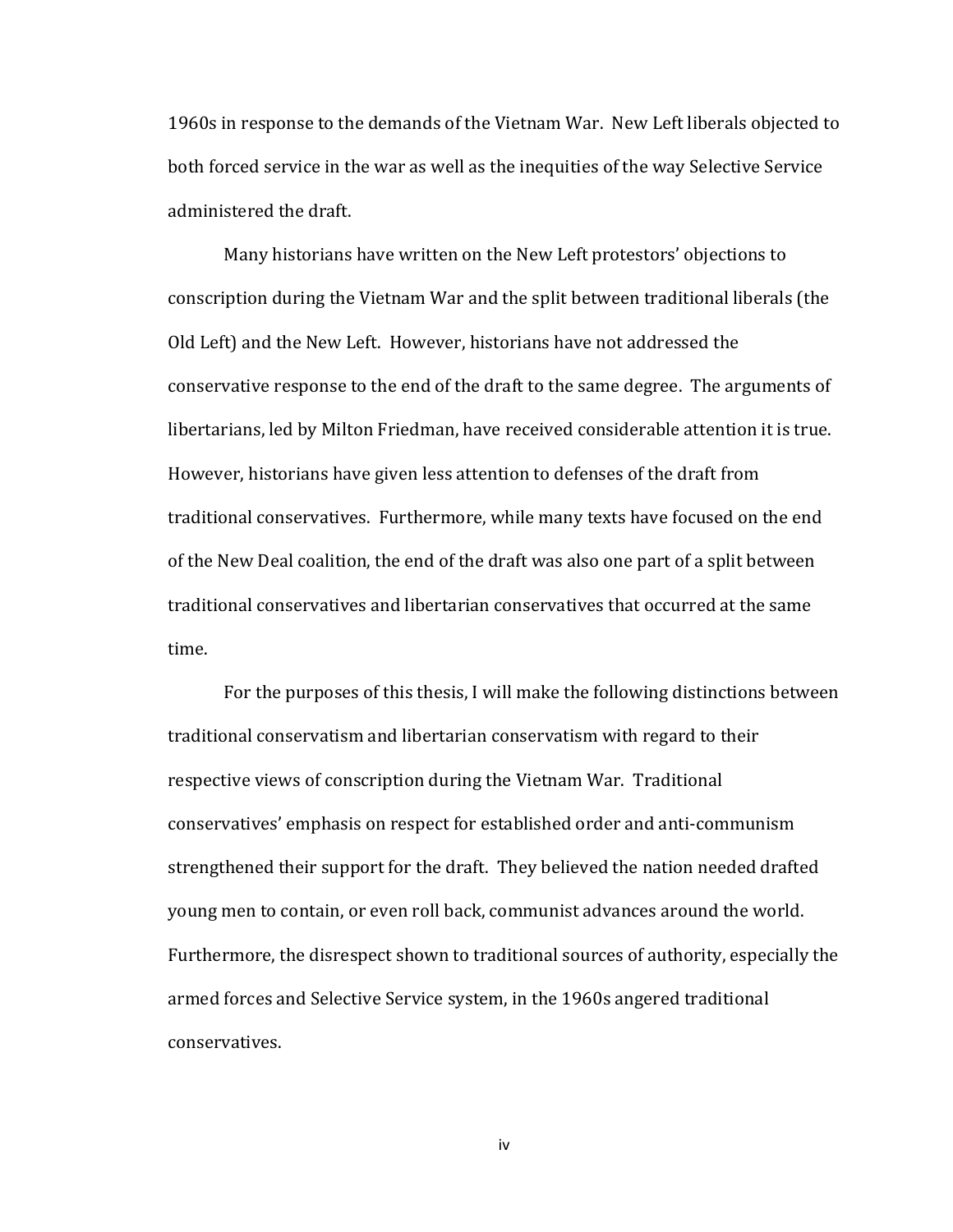In contrast, libertarian conservatives favored limited encroachments by the government into the personal lives of Americans. One way this belief manifested itself was in their opposition to conscription. Libertarian conservatives were not in favor of weakening the United States military. In fact, they believed that the United States could field a stronger military if its soldiers served voluntarily than if they were unwilling conscripts. Economists including Milton Friedman and Walter Oi also focused on the economic costs to conscripts, in terms of lost wages and opportunities, which they argued resulted from forced conscription. In spite of this support for conscription among both traditional liberals and traditional conservatives, the forces of change prevailed. The New Left's protests against the draft worked in tandem with the libertarian conservatives' arguments in the pages of national magazines and newspapers, and planning sessions at high levels of the United States government, to end conscription by 1973. This came despite the fact that there was significant opposition to abandoning the draft among the American public when President Nixon first announced his intention to explore ending conscription. How this change occurred, and specifically how conservatives reacted to the end of conscription, will be the subject of this thesis.<sup>1</sup>

<sup>&</sup>lt;sup>1</sup> Kenneth Hoover et al., *Ideology and Political Life*, 3<sup>rd</sup> ed. (New York: Harcourt College Publishers, 2001), 65-70. Larry J. Sabato, *The Kennedy Half-Century: The Presidency, Assassination,* and Lasting Legacy of John F. Kennedy (New York: Bloomsbury Press, 2014), 93. Eliot A. Cohen, Citizens and Soldiers: The Dilemmas of Military Service (New York: Cornell University Press, 1985), 134-151.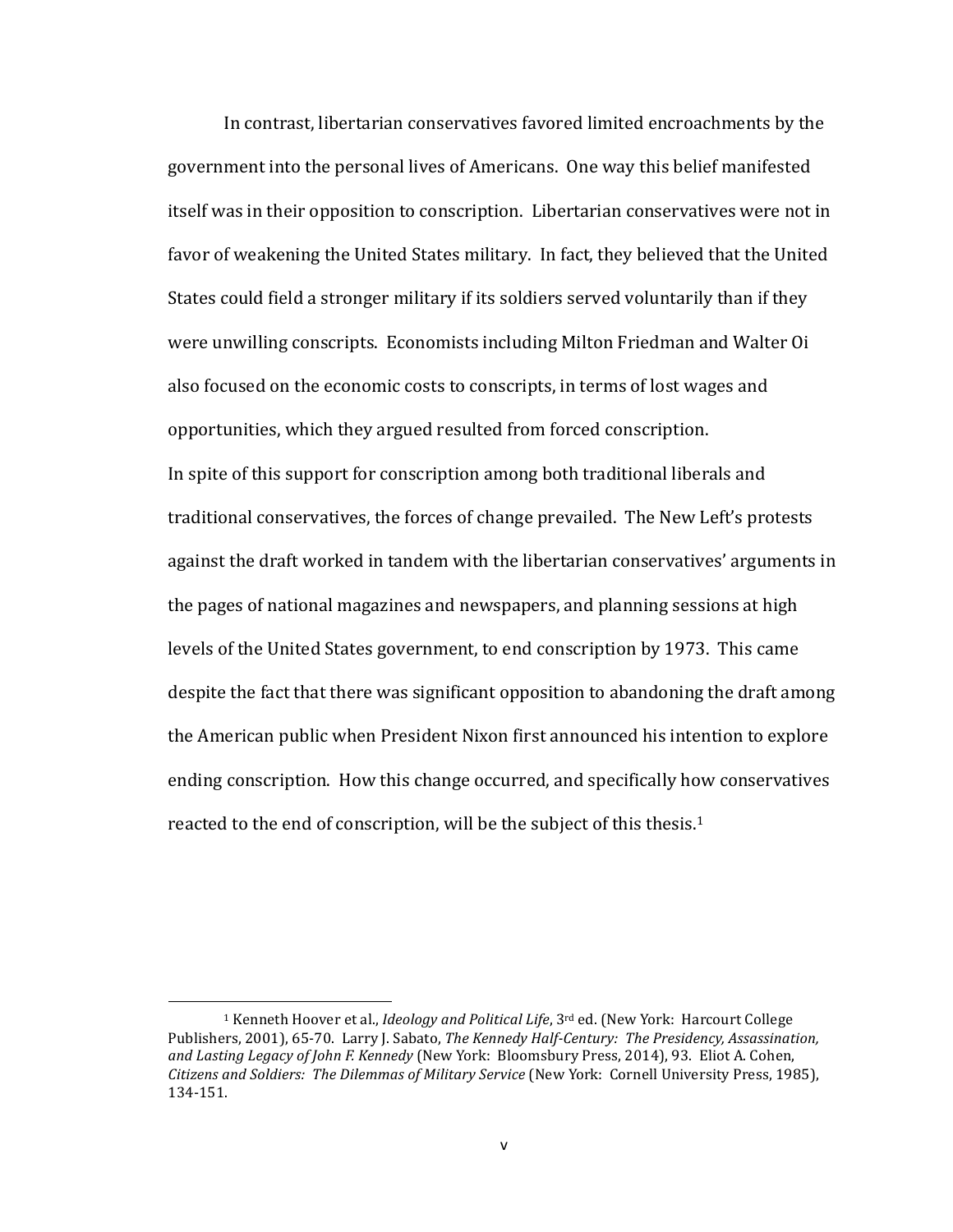## TABLE OF CONTENTS

| <b>CHAPTER</b>              |                                                                      | <b>PAGE</b> |
|-----------------------------|----------------------------------------------------------------------|-------------|
| $\mathbf{I}$ , $\mathbf{I}$ | CONSERVATISM, UNIVERSAL MILITARY TRAINING,                           |             |
| II.                         | ROOTS OF LIBERTARIAN AND CONSERVATIVE THINKING 37<br>ON CONSCRIPTION |             |
| III.                        | CONSERVATIVES, VIETNAM, AND THE END OF THE DRAFT  69                 |             |
|                             |                                                                      |             |
|                             |                                                                      |             |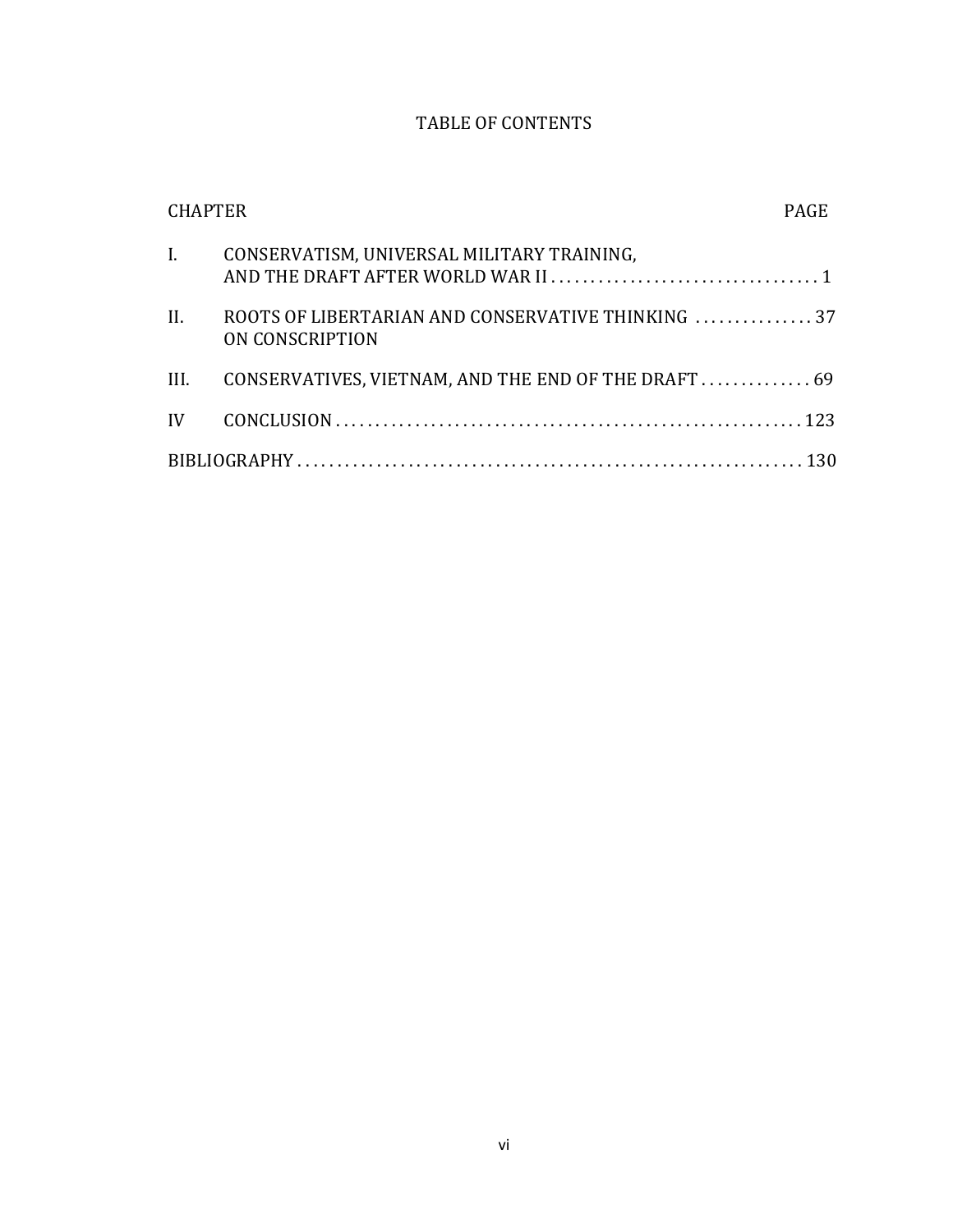#### **CHAPTER I**

# CONSERVATISM, UNIVERSAL MILITARY TRAINING, AND THE DRAFT AFTER WORLD WAR II

#### Introduction

Chapter I will discuss the coming of World War II and the debate over the draft in 1940. Conservative noninterventionists opposed the peacetime draft both because it expanded the reach of the federal government as well as made U.S. entry into World War II more likely. The narrative will then move to the postwar discussion regarding President Truman's proposal for Universal Military Training (UMT) versus continuing the draft. Most conservatives favored conscription to face the Soviet Union but opposed UMT, and on this point they united with the left. The chapter concludes by noting some parallels between the debate over UMT and that of the draft during the Vietnam War.

During the Cold War, traditional conservatives generally provided strong support for a muscular posture toward the Soviet Union, one backed by the conscription of young men into the United States armed forces. This was in marked contrast to the views of many conservatives prior to World War II; isolationist

1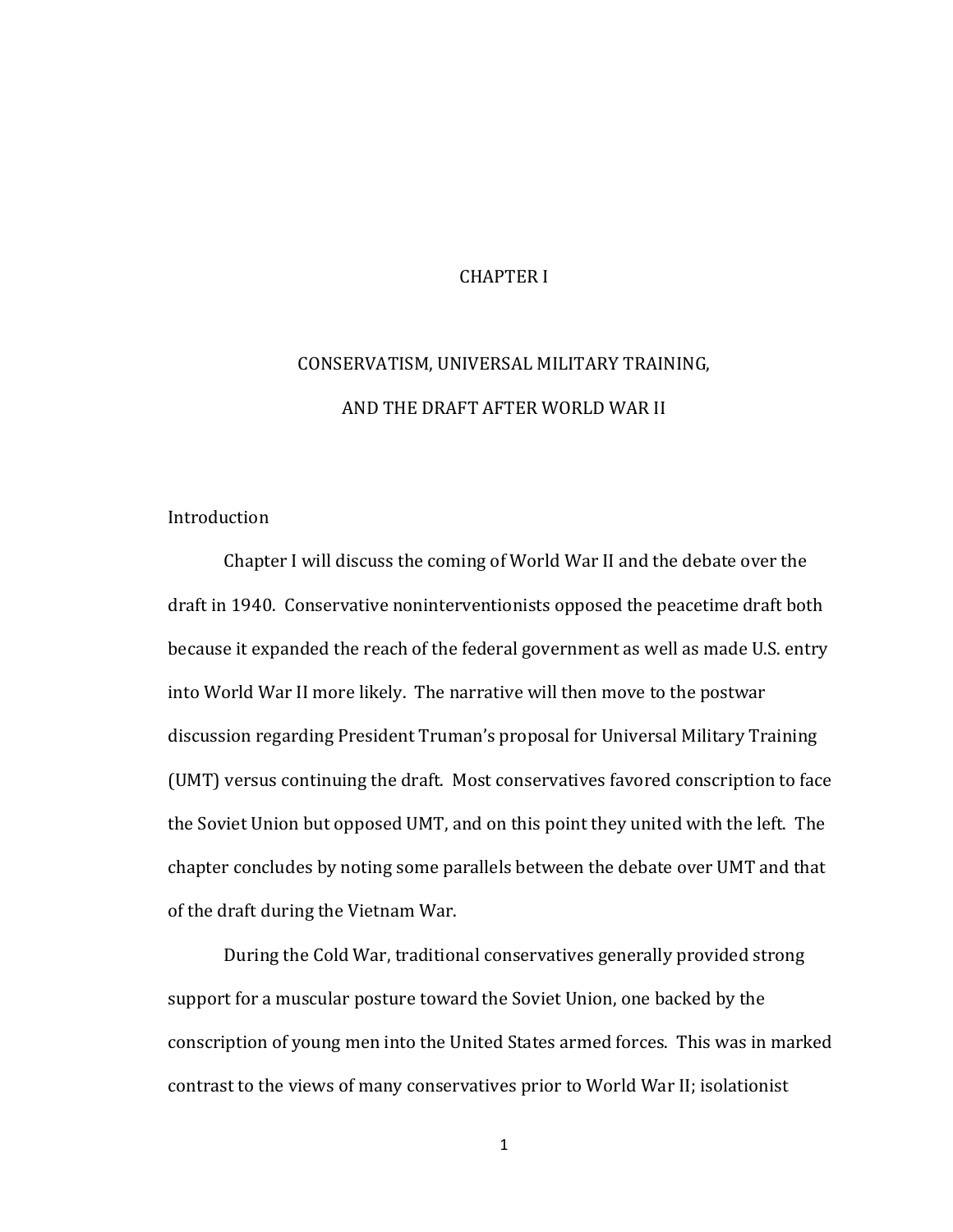sentiment among conservatives remained strong in the United States until shortly before Pearl Harbor. The mid-1930s deliberations of the Senate Special Committee on Investigation of the Munitions Industry, headed by Republican Gerald P. Nye of North Dakota provide an apt illustration of that isolationism. Allegations that munitions manufacturers and bankers might have spurred U.S. entry into the previous World War for selfish reasons made news, whether those allegations were wholly verifiable or not. Nye's committee comprised four Democrats and two other Republicans. Of the latter, Arthur H. Vandenberg of Michigan, like Nye, represented a strain of Midwestern agrarian Republicanism that opposed interference in European affairs and distrusted the Eastern, internationalist wing of the Republican Party. While the committee could "not show that wars have been started solely because of the activities of munitions makers and their agents," the committee did attack the "selfishly interested organizations" that could "goad and frighten nations into military activity." The Nye Committee's findings influenced American public opinion regarding European entanglements and contributed to the passage of the Neutrality Acts between 1935 and 1939.<sup>1</sup>

Indeed, the failures of World War I heavily influenced isolationist policy makers and citizens in the 1930s. In April 1935, as Italy massed troops in North Africa for the October attack on Ethiopia, American veterans of World War I

<sup>&</sup>lt;sup>1</sup> U.S. Congress, Special Senate Committee Investigating the Munitions Industry, *Munitions Industry:* Report on Existing Legislation, 74<sup>th</sup> Congress, 1<sup>st</sup> session, 1936, Senate Report 944, part 5, 1-9, 58, cited in Ronald E. Powaski, *Toward an Entangling Alliance: American Isolationism*, *Internationalism, and Europe, 1901-1950* (New York: Greenwood Press, 1991), 66-67; Robert E. Jenner, *FDR's Republicans: Domestic Political Realignment and American Foreign Policy* (Lanham, Maryland: Lexington Books, 2010), 53-59; David M. Kennedy, *Freedom From Fear: The American* People in Depression and War, 1929-1945 (New York: Oxford University Press, 2005), 394-95.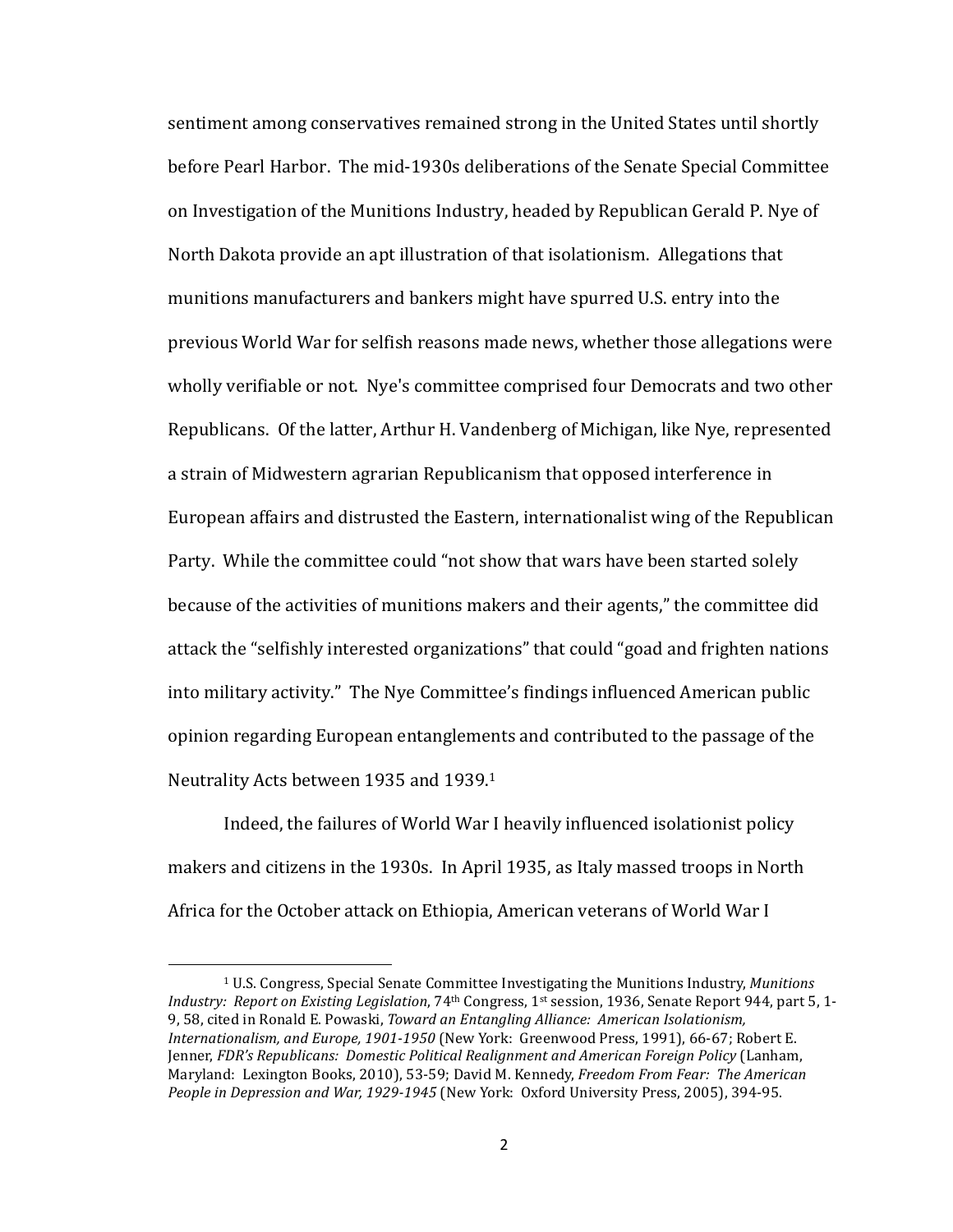marched on Washington D.C. and laid wreaths on graves of three representatives who had opposed President Wilson's request for a declaration of war against Germany in 1917. President Franklin D. Roosevelt signed the first Neutrality Act on August 31, 1935. Thus, when two or more nations were at war, the President was to embargo weapons shipments to all sides of the conflict. The act also authorized the President to warn Americans against traveling on ships belonging to belligerent nations. Congress' clear intention was to forestall American entry into another European war, when attacks by German submarines against American ships might again lead to a loss of neutrality and military involvement. Although officers in the House of Representatives did not take roll call to document the vote there, the vote in the Senate was "nearly unanimous." No Republican voted against the bill, with internationalists on the East coast joining Midwestern isolationists in support. The Neutrality Act of 1937 upped the ante, outlawing the shipment of military items to belligerent nations and prohibiting Americans from traveling to belligerent nations on the ships of those nations. The 1937 act did allow nations at war to purchase nonmilitary items, but only on a "cash-and-carry" basis, and only if they shipped the purchased items in foreign-flagged vessels. Again, support in the Senate was an overwhelming 63 to 6 vote. Despite ominous developments in Europe and Asia, isolationism still reigned in America.<sup>2</sup>

<sup>&</sup>lt;sup>2</sup> Kennedy, *Freedom From Fear*, 393-94, 400-2; Robert Dallek, *Franklin D. Roosevelt and* American Foreign Policy, 1932-1945 (New York: Oxford University Press, 1995), 102-8; Robert A. Caro, *The Years of Lyndon Johnson: Master of the Senate* (Toronto: Vintage Books, 2003), 70; Jenner, 59-60, 193.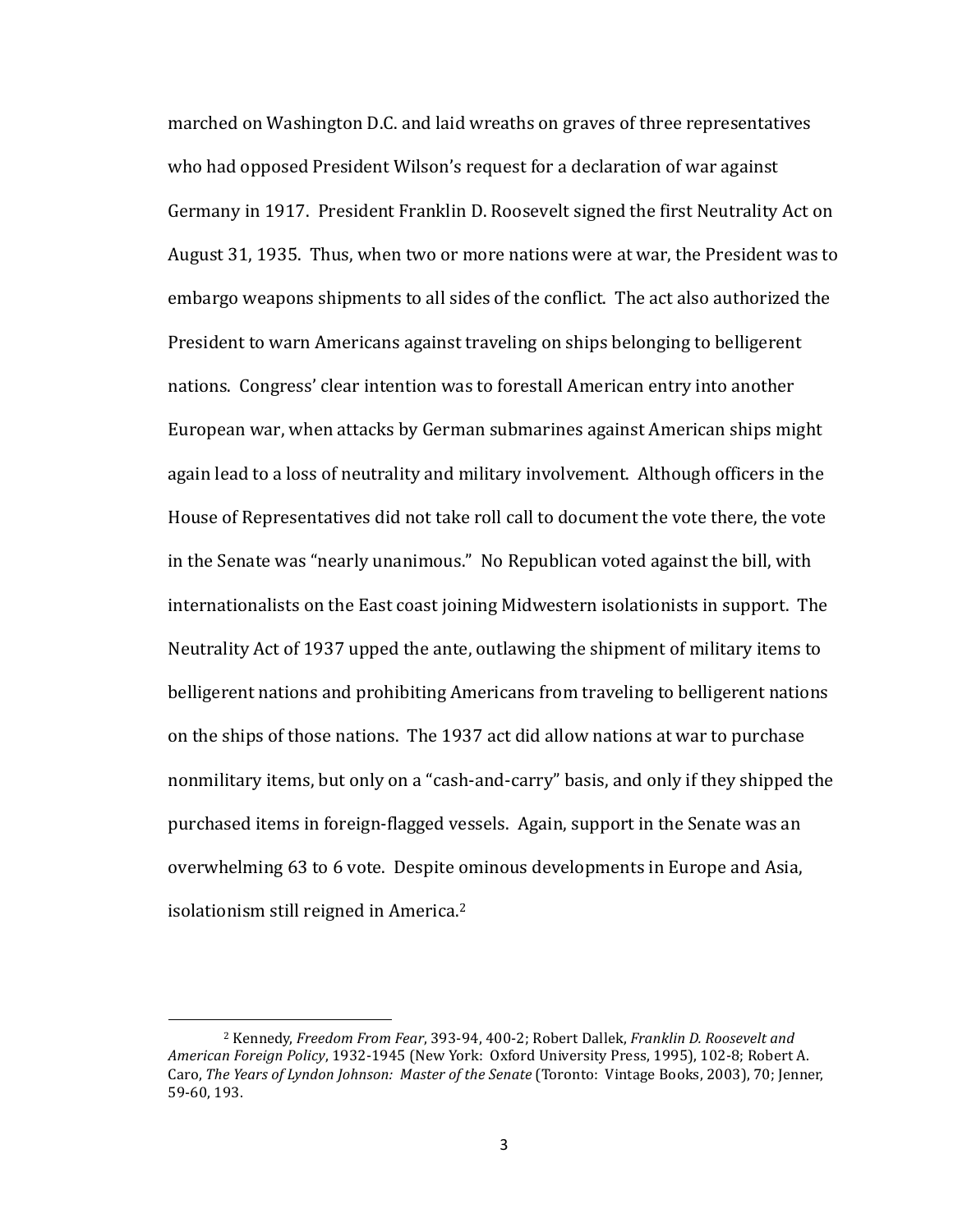On October 5, 1937, three months after Japan's attack on China, President Roosevelt delivered the "Quarantine Speech" in Chicago. The President compared war to a "disease" and "contagion" which the United States must confront through "positive endeavors to preserve the peace." The public's reception was cold, and Roosevelt retreated from this position the following day, even hinting that his administration might push for "stronger neutrality." The *New York Times* compiled excerpts from the editorial pages of the nation's newspapers the next day; these excerpts illustrated the divisions between isolationists and interventionists among U.S. opinion-makers. The *Washington Post* criticized America's "ostrich hunt for security" up to that point and called on Roosevelt to "make explicit the assurances implied" in the Quarantine Speech. Similarly, the *Cincinnati Enquirer* lauded the president for finally reorienting U.S. foreign policy to "repress international gangsterism." On the other hand, the *Philadelphia Inquirer* warned against "any punitive partnership with nations that have interests, and in some cases, possible, motives different from ours." Striking an isolationist tone, the editors warned of the "pitfalls that beset the path of the aggressive peacemaker, however wellintentioned." Robert McCormick's non-interventionist *Chicago Tribune* went further, charging that Roosevelt's quarantine might force the United States into war with "aggressor nations." The editors pointedly compared Roosevelt's position to that of President Woodrow Wilson prior to U.S involvement in World War I, a parallel that Americans who were fearful of repeating what they perceived to be the mistakes of 1917 could not have missed. A poll published on October 24, 1937 indicates that most Americans were not ready for a decisive confrontation of the

4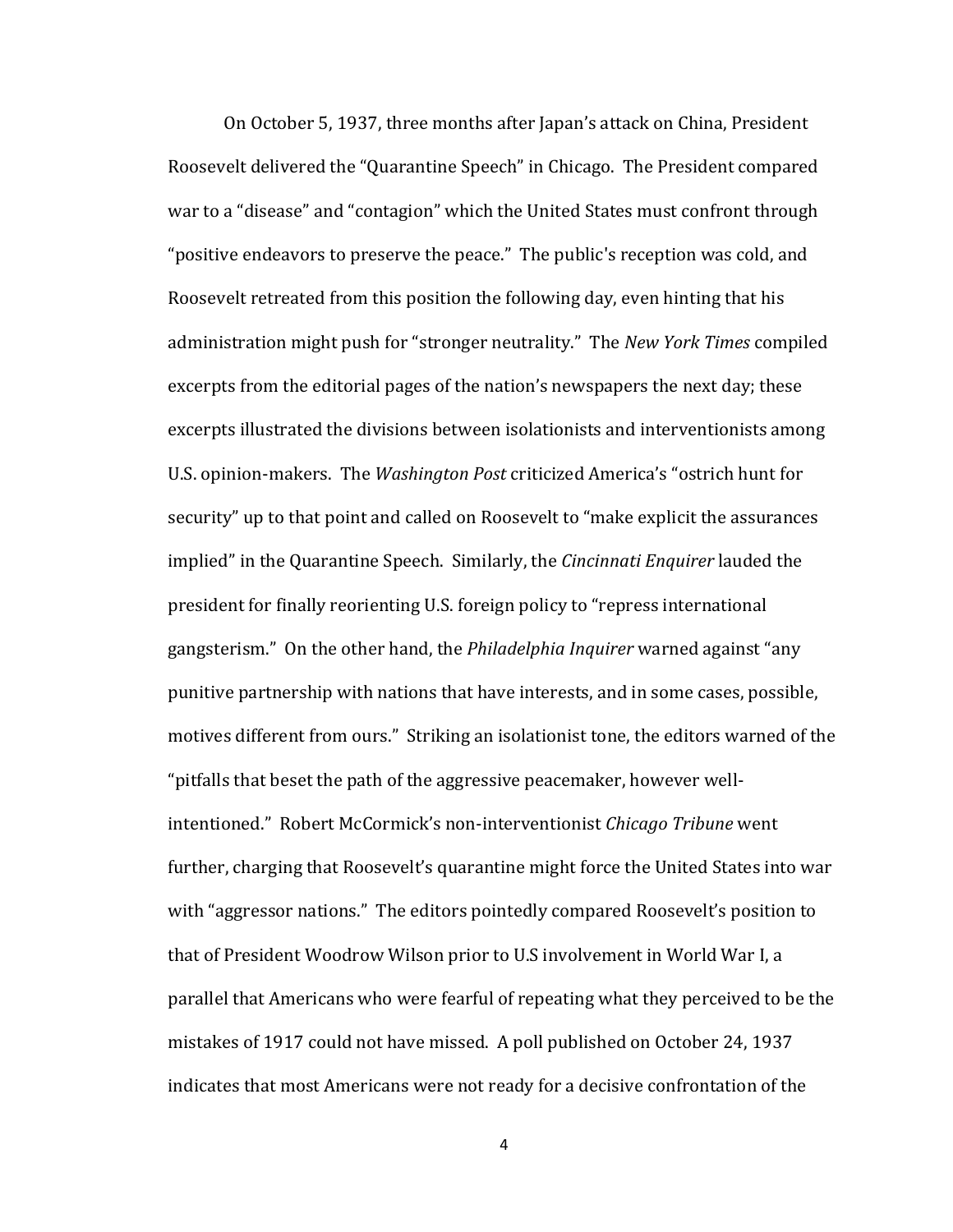world's dictators. Only 37 percent were willing to boycott Japanese goods in retaliation for Japan's invasion of China, much less take the drastic action that might actually force Japan to cease aggression in Asia.<sup>3</sup>

The situation for the European democracies became more perilous from this point on, as Germany annexed Austria in March 1938, then took the Sudetenland in October, and finally swallowed the rest of Czechoslovakia in March 1939. After Germany touched off World War II with its September invasion of Poland, Congress passed another Neutrality Act. This law, signed in November 1939, ended the arms embargo so that Britain and France could now buy weapons from American manufacturers. However, isolationists in Congress revived the lapsed cash-andcarry requirement of the 1937 Neutrality Act. In addition, the law forbade all loans and credit to warring nations, by the American government as well as private banks. Many Americans were coming to terms with the likelihood of a war with the Axis Powers. Gallup's poll on October 2, 1938 showed that, while Americans desired to avoid war, 43 percent believed that a war between Britain and Germany would force the United States to enter the conflict. Still, 57 percent believed the U.S. could avoid entry into a war in Europe. $4$ 

The 1940 Republican nomination proved to be an important showdown between isolationist and interventionists within the party. Reflecting the party's

<sup>&</sup>lt;sup>3</sup> Kennedy, *Freedom From Fear*, 405-6; "Nation-Wide Press Comment on President Roosevelt's Address," *New York Times*, October 6, 1937; George Gallup, "Majority of Voters Unwilling to Boycott Japan, National Poll Shows," *Washington Post*, October 24, 1937.

<sup>&</sup>lt;sup>4</sup> George Gallup, "Public Divided on Question of Nation Staying Out of War," Los Angeles Times, October 2, 1938.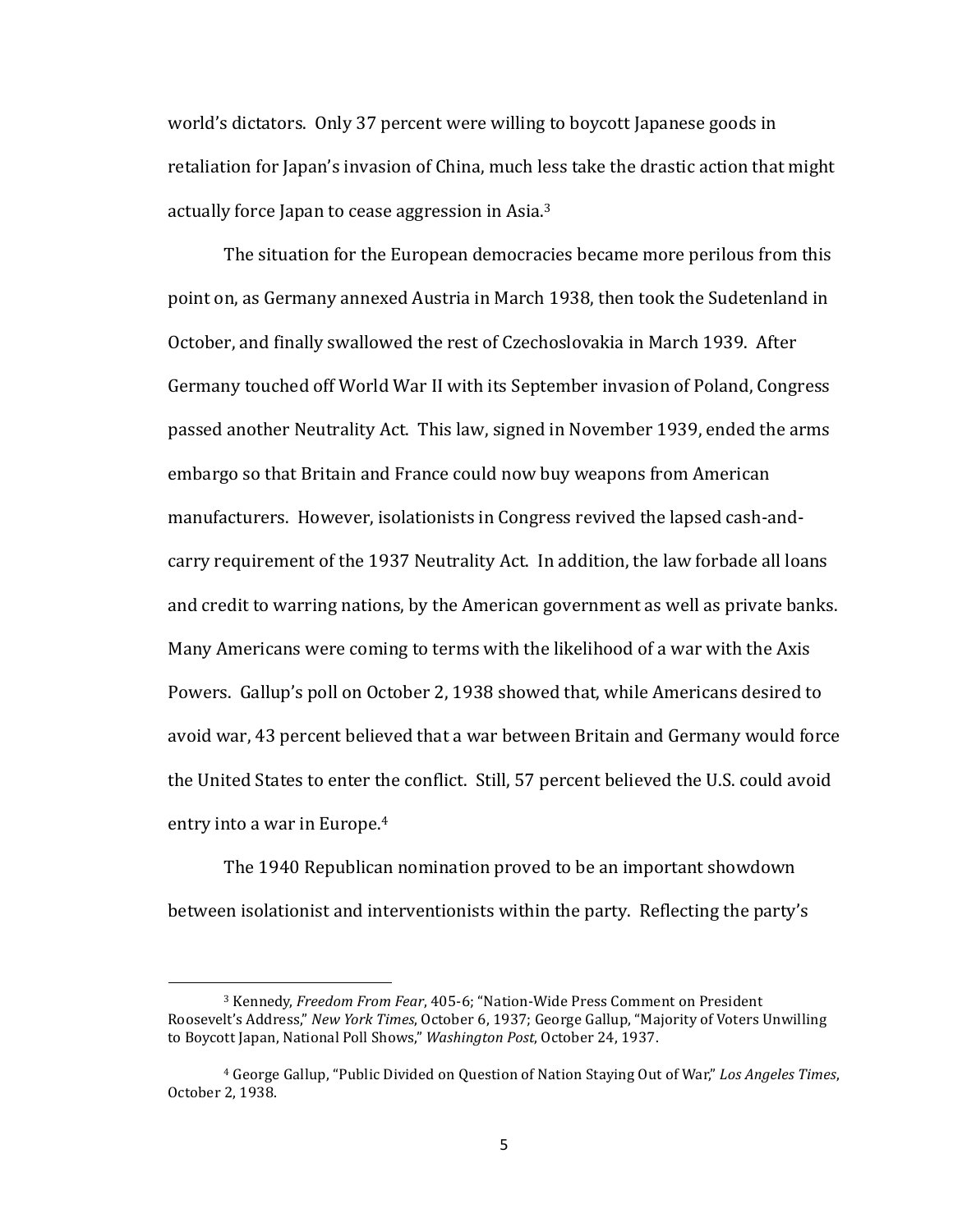strong isolationist bent, and before the full extent of Hitler's depredations in Europe, Senator Vandenberg was the frontrunner in one December 1937 poll while Wendell Willkie, the eventual nominee, was not even on this list. By November 1938, polls registered that Thomas E. Dewey had become the frontrunner, with the support of about one-third of the Republican electorate. Senators Vandenberg and Robert A. Taft of Ohio each garnered about 18 percent, according to the same poll. All three were isolationists, Vandenberg and Taft more so than Dewey. Vandenberg had even warned against moving "toward American participation in other peoples' wars" by giving the president too much discretion in foreign affairs. Vandenberg adopted a position, which he called "insulationsim," meaning that he wanted to insulate the United States from foreign invasion through a strong national defense program. "Protected by a great ocean on either side, the United States need fear no other nation, if we mind our own business," he declared. Senator Taft, on a campaign tour through the Midwest in late 1939 used President Wilson's internationalism as a cudgel with which to attack the Democrats as the country faced once again the choice of whether to enter a war in Europe. Taft called the Republicans the "peace" party," and further warned that entrusting the Democratic Party with the war would lead to a complete loss of freedom at home, which he believed would start with the draft. Conscription inevitably led to the loss of Americans' "individual liberty," and ultimately to "totalitarianism," he argued. Dewey also took an isolationist stance during the 1940 campaign, although that may have been as much due to the influence of important advisors as personal belief. In his St. Louis speech of March 1940, he attacked the integrity of Roosevelt's New Deal programs, claiming "broken

6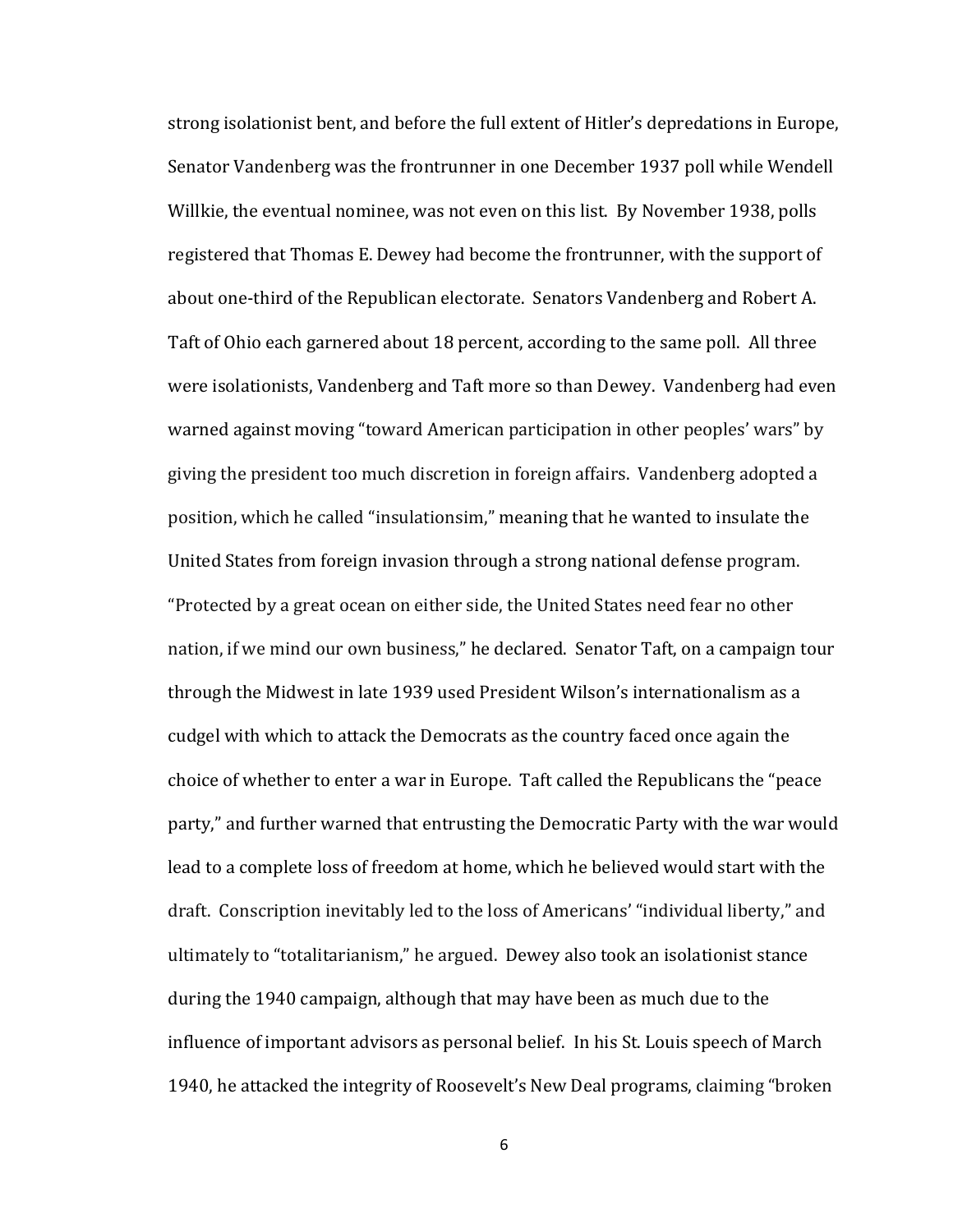promises, contempt for the Constitution and flagrant abuse of power" by the Democratic administration. That being the case, he asked how the American people could trust Roosevelt's promise to "keep this Nation out of war." In a speech in Milwaukee on the same tour, Dewey asserted that it was "imperative" for the United States to avoid becoming "involved directly or indirectly in foreign wars."<sup>5</sup>

Corporate lawyer and liberal Republican Wendell Willkie ultimately received the Republican nomination, with support of publishing magnates like Henry Luce of *Time* and the internationalist wing of the Republican Party, as well as a late surge in grassroots support. Although he had expressed interest in the presidency in early 1940, Willkie did not formally announce his candidacy until early June, only a few weeks before the Republican Convention in Philadelphia. Nevertheless, he steadily gained in Gallup polls against the frontrunner Thomas Dewey throughout the spring of 1940. Before receiving the nomination and through the election, he focused his attacks on Roosevelt's domestic programs. In March 1940, he argued that Republicans should "challenge the New Deal primarily on its domestic conduct," which he believed put the United States on the path to "tyranny and enslavement," instead of letting the "campaign to be fought out on the question of foreign policy,"

<sup>&</sup>lt;sup>5</sup> Kennedy, *Freedom From Fear*, 433-34; Institute of Public Opinion, "Vandenberg in Lead For 1940 Nomination," Washington Post, December 5, 1937; "Vandenberg Urges a Rigid Neutrality," New *York Times*, December 11, 1938; Susan Dunn, 1940: FDR, Willkie, Lindbergh, Hitler—the Election amid the Storm (New Haven: Yale University Press, 2013), 63, 73-74, 76-77; "Taft Sees War as 1940 Issue," Los Angeles Times, November 21, 1939; James L. Lacy, "Military Manpower: The American Experience and the Enduring Debate," in Andrew J. Goodpaster, Lloyd H. Elliott, and J. Allan Hovey, Jr., eds., Towards a Consensus on Military Service: Report of the Atlantic Council's Working Group on Military Service (New York: Pergamon Press, 1982), 31-32; "Dewey Assails Foreign Policy of Roosevelt," *Washington Post, March 28, 1940; Marshall Newton, "New Deal Fosters Slump, Says Dewey," New York Times*, March 30, 1940.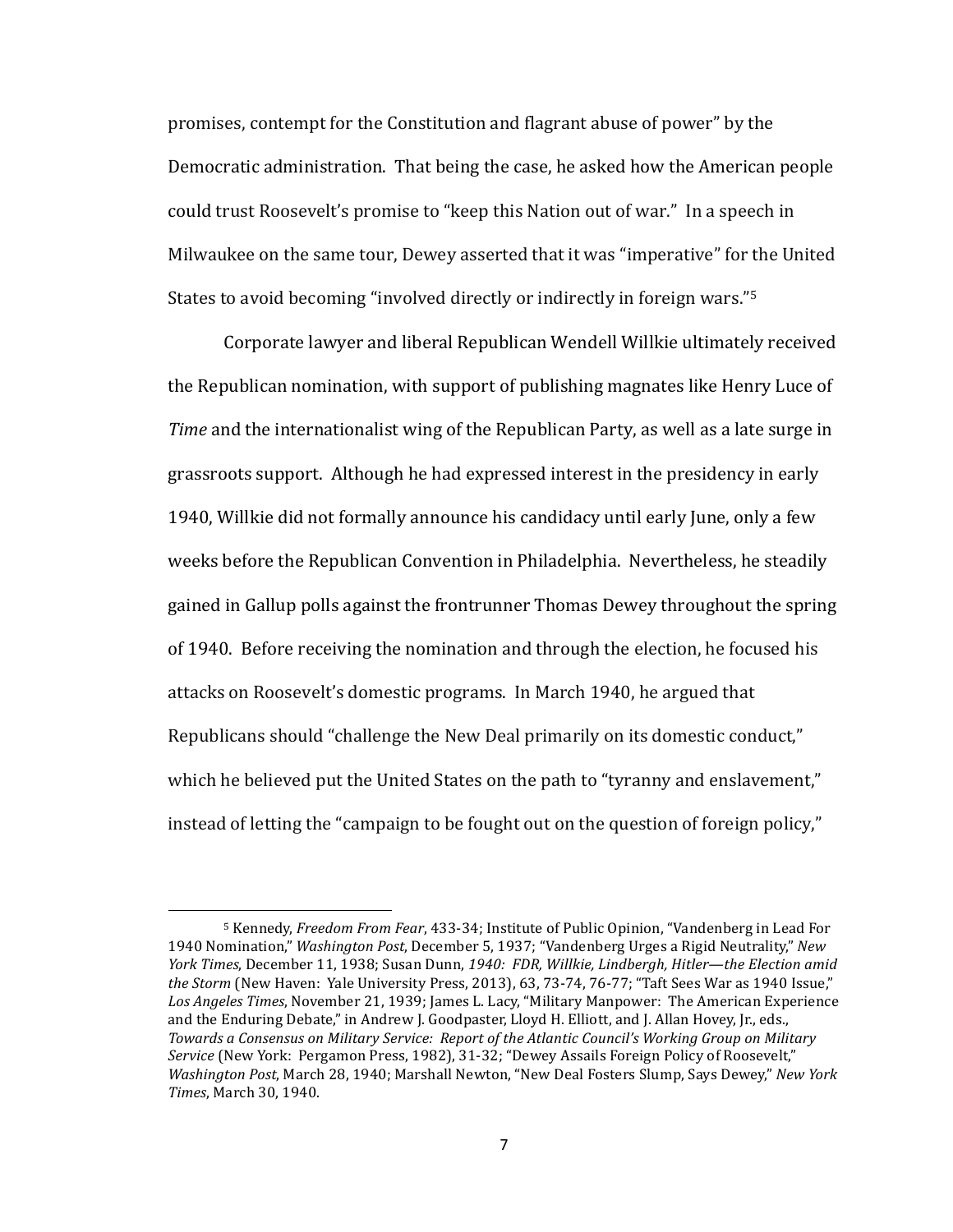where he largely agreed with Roosevelt. While Willkie argued the United States should not send its own troops to Europe, he did call on the American government to offer direct aid to Britain and France. Only three weeks after he made this pronouncement, France fell to the Germans and the British barely escaped at Dunkirk. It is clear that world events influenced the Republican delegates who met only two days after the surrender of France to the Nazis. On June 21, a Gallup poll registered that Willkie had nearly doubled his support in only a week, while frontrunner Dewey had lost 5 percent. Willkie won the nomination on the sixth ballot in an unprecedented fashion, having never held elective office and after many political commentators had written him off as a "dark horse" candidate only weeks before. One factor in his surprise win was the critical state of world affairs in June 1940.6 

In response to Axis advances across Europe and Asia, President Roosevelt confronted the issue of manpower in the fall of 1940. Like Roosevelt, the noninterventionist Republicans recognized the threat posed by the Axis Powers. Many people on both sides of the interventionist/isolationist divide agreed that the United States must undertake some kind of preparedness campaign, especially after the fall of France in June. Issues surrounding rearmament were important, but just as important was the question of how the United States would field an army capable at a minimum of defending the United States from aggressors. Roosevelt himself had

<sup>&</sup>lt;sup>6</sup> Dunn, 79-86; "New Deal's Tyranny Hit by Wendell Willkie," Los Angeles Times, March 16, 1940; "Willkie Seeks American Aid For the Allies," *Atlanta Constitution*, May 29, 1940; Kennedy, *Freedom From Fear*, 438-40; George Gallup, "Willkie Has Sensational Spurt In Preconvention Popularity," *Washington Post*, June 21, 1940; "Willkie Wins Republican Nomination As Delegates Stampede on 6<sup>th</sup> Ballot," *Atlanta Constitution*, June 28, 1940.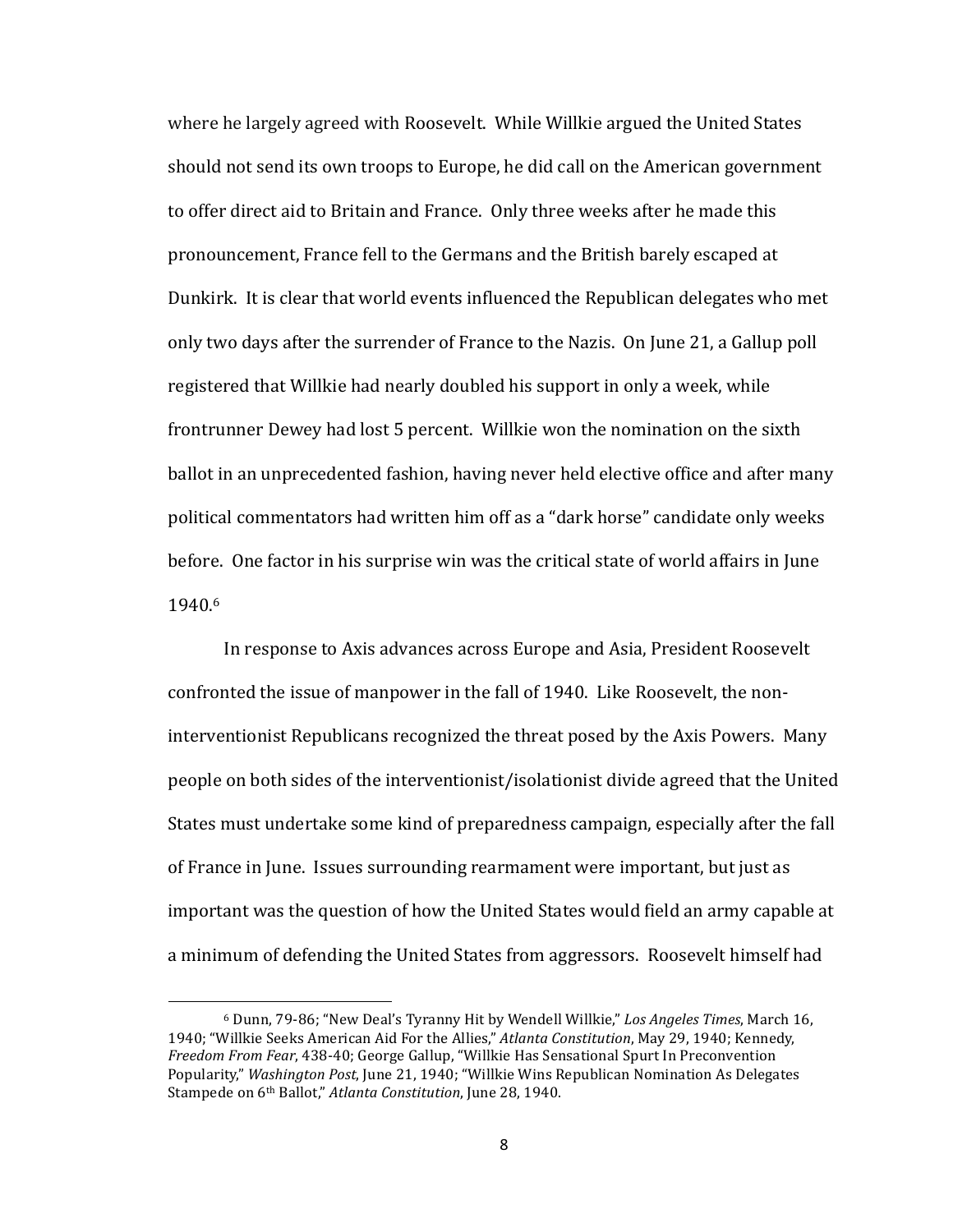pondered this question as well. In his acceptance speech of July 19, he maintained, "some form of selection by draft" was needed, as it had been during World War I. He made this assertion in spite of the fact that he feared it could doom the Democratic Party in November. Fortunately, Willkie not only refused to make the draft an issue, but went so far as to say that he would rather lose the election than come out in opposition to it. He even actively supported conscription during the campaign as "the only democratic way" to raise an army. Hiram Johnson, an isolationist senator from California, stated that Willkie's support "broke the back" of any resistance to a conscription bill. The American public quickly moved to support the draft. The 50 percent favoring such a law in June 1940 had increased to an overwhelming 86 percent by August, enabling Congress to pass a truly bipartisan bill, 47-25 in the Senate and 232-124 in the House. Roosevelt signed the Burke-Wadsworth Act on September 16, 1940, which authorized the first peacetime draft in American history. While isolationists in the Senate had tried to limit the area of service for draftees to "the continental United States and its possessions," the final version of the bill authorized service across the Western Hemisphere and all of the overseas possessions of the United States, including the Philippines. Still, this was a measure designed to build up the defenses of the United States and prevent a possible German attack on Latin America, in violation of the Monroe Doctrine. Over the next year, the United States conscripted one million men and over the course of the war,

9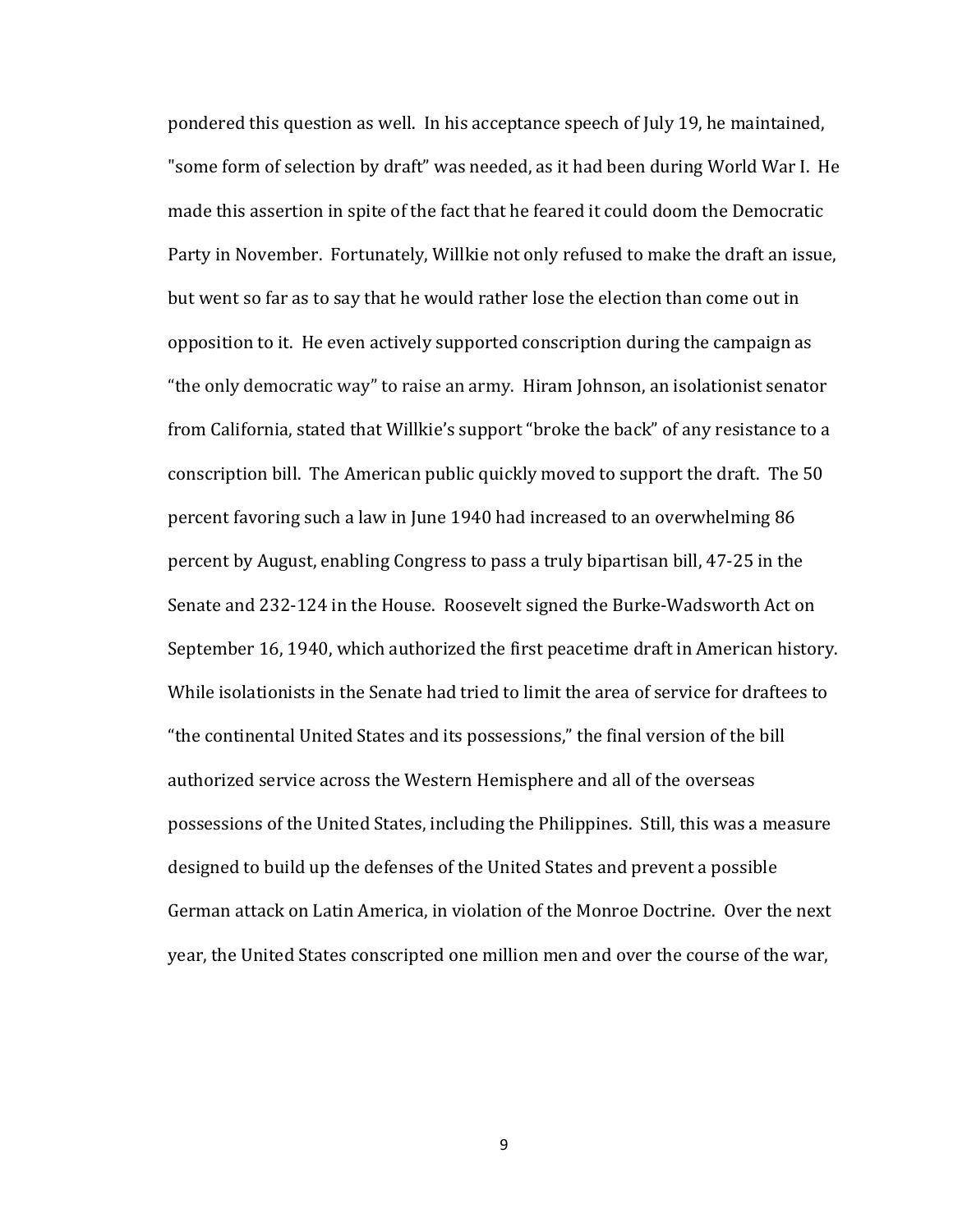the U.S. government drafted ten million more, with another two million volunteering.7 

The December 7, 1941 attack on Pearl Harbor united Americans and ended the debate between isolationists and interventionists. Senator Arthur H. Vandenberg, the isolationist who had served on the Nye Committee, wrote in his diary that the attack "ended isolationism for any realist." Two days after the attack, President Roosevelt acknowledged the changed reality that the United States faced. George Washington had pointed out in his Farewell Address of 1796 that the vast Atlantic Ocean separated the new United States from the affairs of Europe. Now, Roosevelt acknowledged that America's "ocean-girt hemisphere" no longer kept the country safe from attack. Because of the new threats to the United States homeland, public attitudes regarding American foreign policy underwent important changes as compared to the isolationist sentiment that had gripped significant parts of the country before the attack on Pearl Harbor. Throughout the war and into the early postwar era, the American public overwhelmingly supported an interventionist foreign policy backed by conscription. Because the draft was nearly universal and because of the local, decentralized structure of draft boards, conscription during

<sup>7 &</sup>quot;Text of the President's Speech Accepting 3d Nomination," New York Times, July 19, 1940; Jean Edward Smith, *FDR* (New York: Random House, 2007), 466; "Senate Keeps Draftees In Hemisphere," *Hartford Courant*, August 27, 1940; "Complete Text of Peace-time Conscription Measure," *Hartford Courant*, September 15, 1940; Suzanne Mettler, *Soldiers to Citizens: The G.I. Bill* and the Making of the Greatest Generation (New York: Oxford University Press, 2005), 26-27; Michael S. Sherry, *In the Shadow of War: The United States Since the 1930s* (New Haven: Yale University Press, 1995), 48-49; Kennedy, *Freedom From Fear*, 459.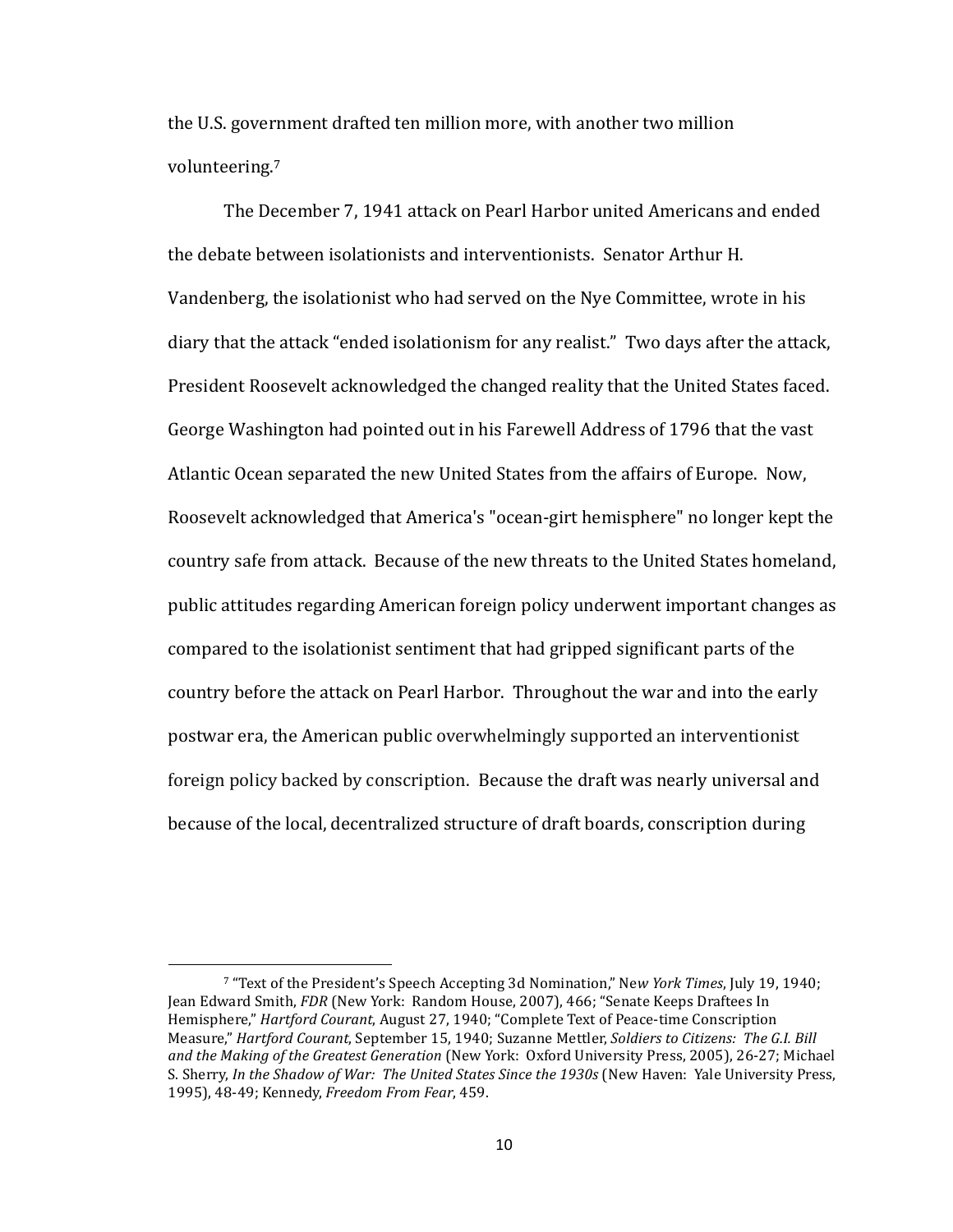World War II was perceived as fair and therefore received overwhelming public support.8

The American military's fear of a return to isolationism compounded postwar fears that the American economy might sink back into depression. Immediately after the war, the public not only pushed for rapid demobilization, but an equally quick end to conscription. Even before the war against Japan had concluded, Senator Taft attacked the "stupid, stubborn policy of the War Department," which persisted in drafting large numbers of men. Such sentiments were common in the ranks as well. For instance, an anonymous naval officer stationed in California in August 1945 demanded an end to all "compulsory military training" in all nations, including the United States, as a way to achieve world peace. Responding to political pressure from Capitol Hill as well as unrest from many men in uniform, President Truman came out against a continued draft during peacetime only a few days after the bombing of Nagasaki. In the short-term, however, Truman acknowledged privately that it would be impossible to end the draft. At least in the immediate future, he did not want to rely solely on volunteers because of the threat to national security posed by an undermanned military. Army Chief of Staff General George Marshall, among others in the Army, convinced the president to continue the

<sup>&</sup>lt;sup>8</sup> Dallek, *Franklin D. Roosevelt and American Foreign Policy*, 309-13; Miranda S. Spivack, "Roots of Isolationism Deep in U.S. History," *Hartford Courant*, December 7, 1991; George C. Herring, From Colony to Superpower: U.S. Foreign Relations Since 1776 (New York: Oxford University Press, 2008), 83; "Text of President Roosevelt's First Address on Jap War," *Hartford Courant*, December 10, 1941; Ole R. Holsti, *Public Opinion and American Foreign Policy*, Rev. ed. (Ann Arbor, MI: University of Michigan Press, 2004), 19-20; George Q. Flynn, *The Draft, 1940-1973* (Lawrence, KS: University Press of Kansas, 1993), 60-61, 85-87.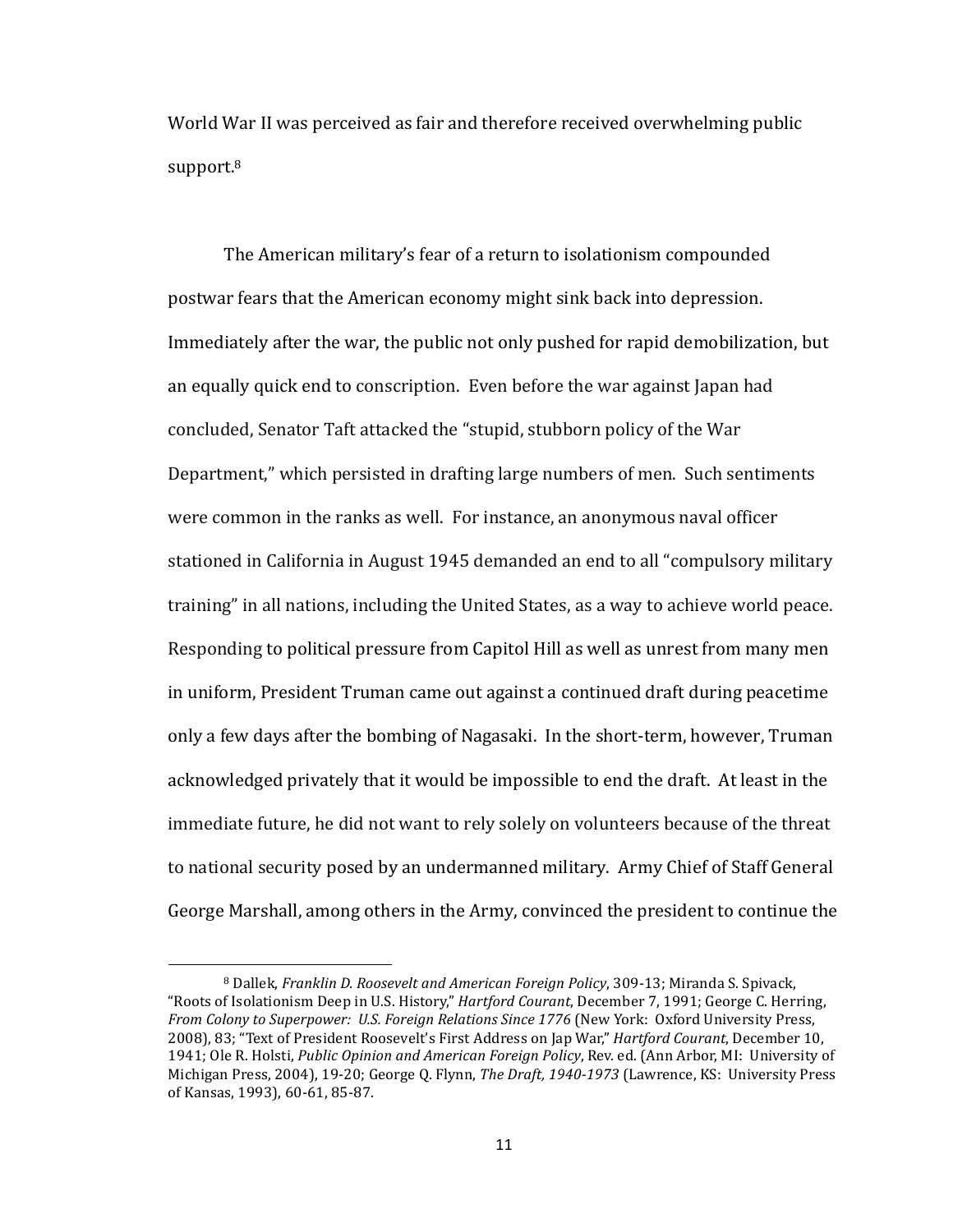draft to maintain occupation duties in Germany and Japan, as well as other commitments around the world. In the long-term, however, military planners hoped to return to volunteer professionals backed by the National Guard.<sup>9</sup>

The Cold War dashed prospects of an easy end to the draft. Important American leaders, President Truman foremost among them, came to view the Soviet Union, an erstwhile ally, as a serious threat to the United States. In the fall of 1945, the Soviet Union refused American calls for self-determination for Romania, Bulgaria, and the Balkan nations. Truman believed Soviet intransigence in these areas augured Stalin's determination to dominate Eastern Europe and the Middle East. George F. Kennan sent his "Long Telegram" from Moscow on February 22, 1946, arguing that the Soviet Union intended to destabilize Western democracies and expand communism around the world. The United States must stop such expansion at every turn, Kennan argued, pushing a policy that its proponents eventually called Containment. Although this analysis did not become public knowledge until July 1947, it reinforced Truman's growing suspicions of Soviet intentions.<sup>10</sup> Winston Churchill publicly delivered a warning on March 5, 1946 that an "iron curtain" had split Europe between the democratic West and Soviet-

<sup>9</sup> Flynn, *The Draft*, 89-91; "Army's Size Again Under Senate Fire," *Hartford Courant*, August 5, 1945; Ensign, "The People's Forum: End Military Training," *Hartford Courant*, August 16, 1945; "Truman Favors Postwar Army, But Stands Opposed to Draft," *Washington Post*, August 17, 1945; George Q. Flynn, *Lewis B. Hershey, Mr. Selective Service* (Chapel Hill: University of North Carolina Press, 1985), 157; C.P. Trussell, "Army Will Be Cut to 2,500,000 By July, House Group Is Told," *New York Times*, August 29, 1945.

<sup>&</sup>lt;sup>10</sup> Herring, *From Colony to Superpower*, 599-604; James T. Patterson, *Grand Expectations:* The *United States, 1945-1974* (New York: Oxford University Press, 1996), 113-15; Wilson D. Mixcamble, C.S.C, George F. Kennan and the Making of American Foreign Policy, 1947-1950 (Princeton, NJ: Princeton University Press, 1992), 26; Jeremi Suri, *American Foreign Relations Since 1898* (Malden, MA: Wiley-Blackwell Publishing, 2010), 86-89.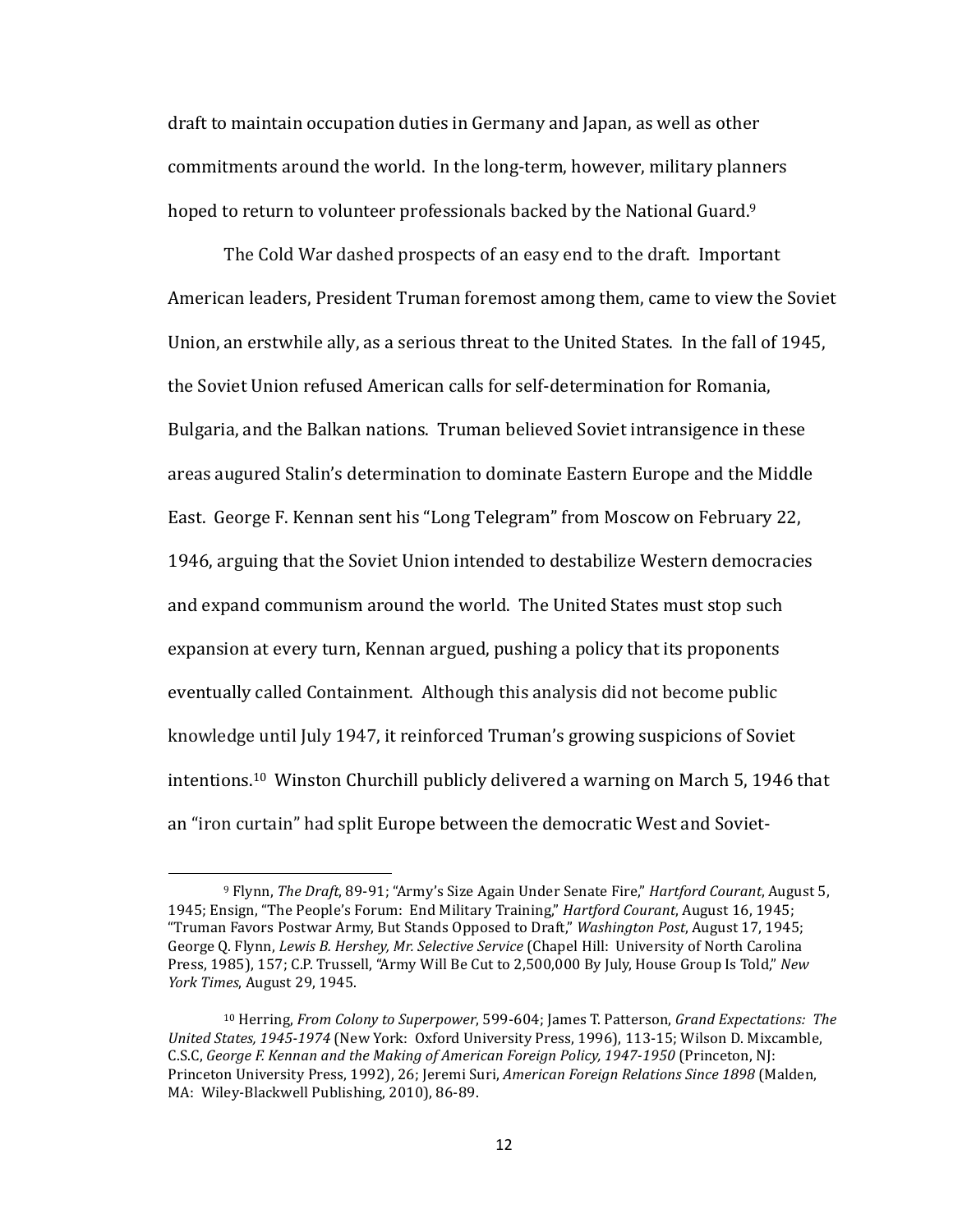dominated East. These events clearly influenced public opinions about foreign policy in general, as well as conscription specifically. A poll in March 1946 showed that 72 percent of Americans believed that their nation should maintain an active role in the world, with both Republicans and Democrats agreeing in equal numbers. Furthermore, the formerly isolationist Midwest was now tied at 71 percent with East Coast interventionists in that belief. A full 77 percent of Americans supported spying on other countries. The reason for this strong departure from pre-war views was mistrust of the Soviet Union and a consequent fear that the United States might soon face another war.<sup>11</sup>

Throughout the Cold War, leaders of both major parties frequently invoked memories of appeasing Adolf Hitler to convince the public that such passivity only served to embolden dictators. As long as Americans believed their nation's foreign policy was capable of preventing similar aggression, they supported it. Immediately following World War II, 65 percent of the public favored the draft in order to confront the Soviet threat, while only 30 percent believed that the United States and Britain should disarm and end military training. Support for conscription did waver during 1945-46, but remained remarkably high even then.<sup>12</sup>

<sup>&</sup>lt;sup>11</sup> Patterson, *Grand Expectations*, 113-17; George Gallup, "Anti-isolationist Feeling Found in Gallup Poll," Los Angeles Times, March 27, 1946; George Gallup, "Public Favors World Force of U.S. Agents," Los Angeles Times, March 22, 1946; George Gallup, "Faith in Soviet Intentions At Lowest Point Since 1942, *Washington Post*, March 24, 1946; George Gallup, "Poll Shows U.S. Fear of Another War Increasing," Los Angeles Times, March 30, 1946.

 $12$  Sherry, 126-36, 251-53, 292-99; George Gallup, "Big Majority Favors Extension Of Draft for Another Year," *Washington Post*, March 29, 1946; Flynn, *The Draft*, 94; "Cold War, Stalemated in 1949, Still Showed Big Developments," The Hartford Courant, January 1, 1950.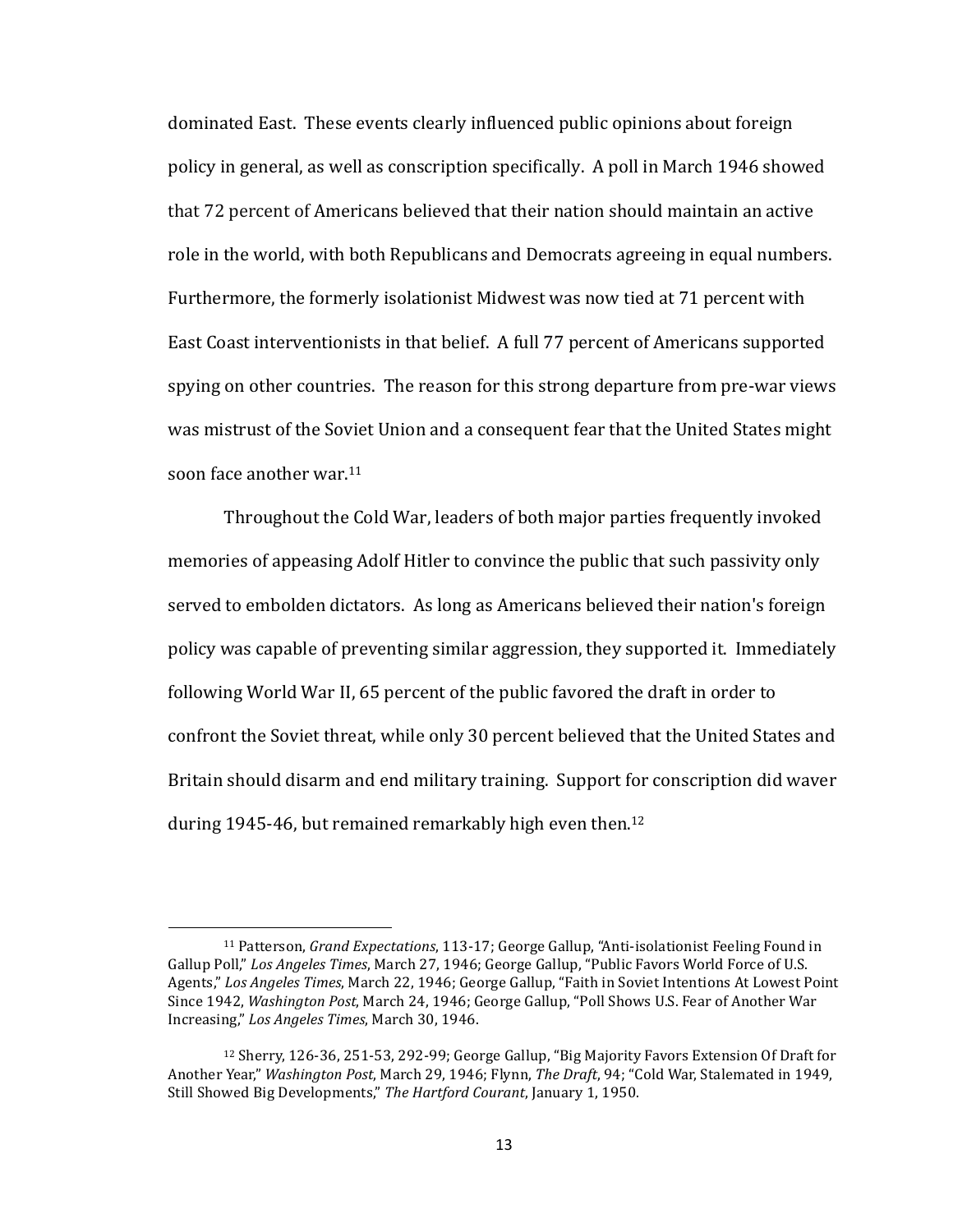With the hardening of U.S.-Soviet relations, the United States entered a period that saw a "Cold War Consensus"—a period during which members of both political parties united in defeating Soviet communism despite their respective differences in the domestic arena. Most historians place the end of the Cold War consensus at the rise of turmoil surrounding the Vietnam War. But until then, one aspect of the consensus was an agreement that the draft should continue in order to furnish the U.S. armed forces with whatever manpower it needed to confront the Soviet enemy. From 1940 to 1973—excepting a brief period during  $1947-48$ —the draft was a permanent fixture of American life.<sup>13</sup>

This is not to say that no alternative proposals surfaced. As a presidential candidate in 1956, Adlai Stevenson proposed ending the draft and urged the reenlistment of fully trained soldiers rather than "multiply[ing] the number of partlytrained men." Whatever Stevenson's logic, traditional conservatives responded negatively to his proposal, which received only lukewarm applause from the otherwise supportive audience at the American Legion Convention. Vice President Richard Nixon vigorously defended conscription in a speech to the same group the next day, charging that Stevenson wanted to take the "easy way" by ending the draft and thereby shirking America's "world responsibilities." Meanwhile, President Eisenhower addressed the conscription issue in a live address to the nation. After reciting the challenges the United States faced ten years into the Cold War, he stated

<sup>&</sup>lt;sup>13</sup> Campbell Craig and Fredrik Logevall, *America's Cold War: The Politics of Insecurity* (Cambridge, MA: Belknap Press, 2012), 242; Thomas G. Paterson, *Meeting the Communist Threat: Truman to Reagan* (New York: Oxford University Press, 1988), 104-5; Eugene R. Wittkopf and James M. McCormick, "The Cold War Consensus: Did It Exist?," *Polity* 22, no. 4 (Summer 1990): 627-53; Flynn, *The Draft*, 89-109.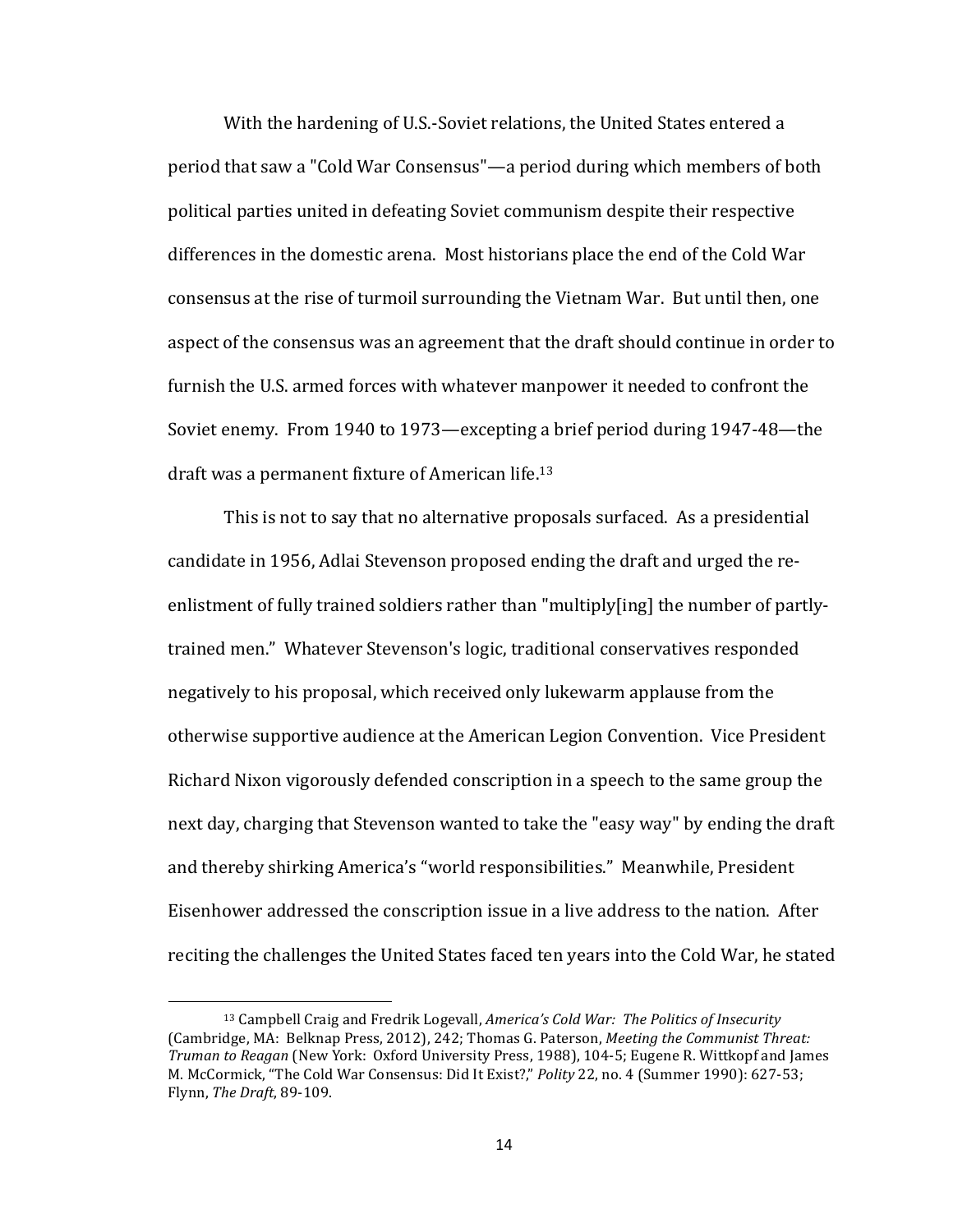that it would be foolish to consider a suspension of its draft, which would weaken the military and push American allies toward "neutralist sentiment."<sup>14</sup> Republican Senator William F. Knowland of California went even further by claiming that Stevenson's proposal was a "blatant attempt to get votes" instead of a serious policy proposal. Whether it would have actually gained Stevenson many votes is debatable given the American public's strong support of conscription at that time. With President Eisenhower's reelection in 1956, the idea went nowhere.<sup>15</sup>

In spite of their overwhelming support in 1956, Americans remained ambivalent about a long-term draft. Conscription was justified by the need to defeat Soviet communism, most Americans believed, but once this threat was defeated, they expected a reversion to voluntarism, the peacetime norm until 1940. Nixon's attack on Adlai Stevenson during September 1956, when he stated that he would like to get rid of the draft if world conditions permitted, demonstrates this ambivalence. Similarly, Eisenhower held that the United States could not end conscription in 1956, although "every family naturally hope[d]" for the time when this would be possible. Tellingly, neither Eisenhower nor Nixon claimed the draft

<sup>&</sup>lt;sup>14</sup> Dwight D. Eisenhower, "Radio and Television Address Opening the President's Campaign for Re-election, September 19, 1956," in *Public Papers of the Presidents of the United States, Dwight D.* Eisenhower, 1956: Containing the Public Messages, Speeches, and Statements of the President, January 1 to December 31, 1956 (Washington, D.C.: Office of the Federal Register, National Archives and Records Service, General Services Administration, U.S. Government Printing Office, 1958), 779-88; Flynn, *The Draft*, 162.

<sup>&</sup>lt;sup>15</sup> "Stevenson's Talk to Legionnaires," Los Angeles Times, September 6, 1956; Robert C. Albright, "Adlai Calls For Ending Draft Early," *Washington Post and Times Herald*, September 6, 1956; Robert Blanchard, "Nixon Calls for Unity in Fight on Communism," Los Angeles Times, September 7, 1956; Stephen E. Ambrose, *Nixon: The Education of a Politician, 1913-1962* (New York: Touchstone, 1987), 418-19; "Knowland Hits Stevenson on Draft Speech, *Los Angeles Times*, September 6, 1956; George Gallup, "Public Against Ending of Draft," Los Angeles Times, October 5, 1956.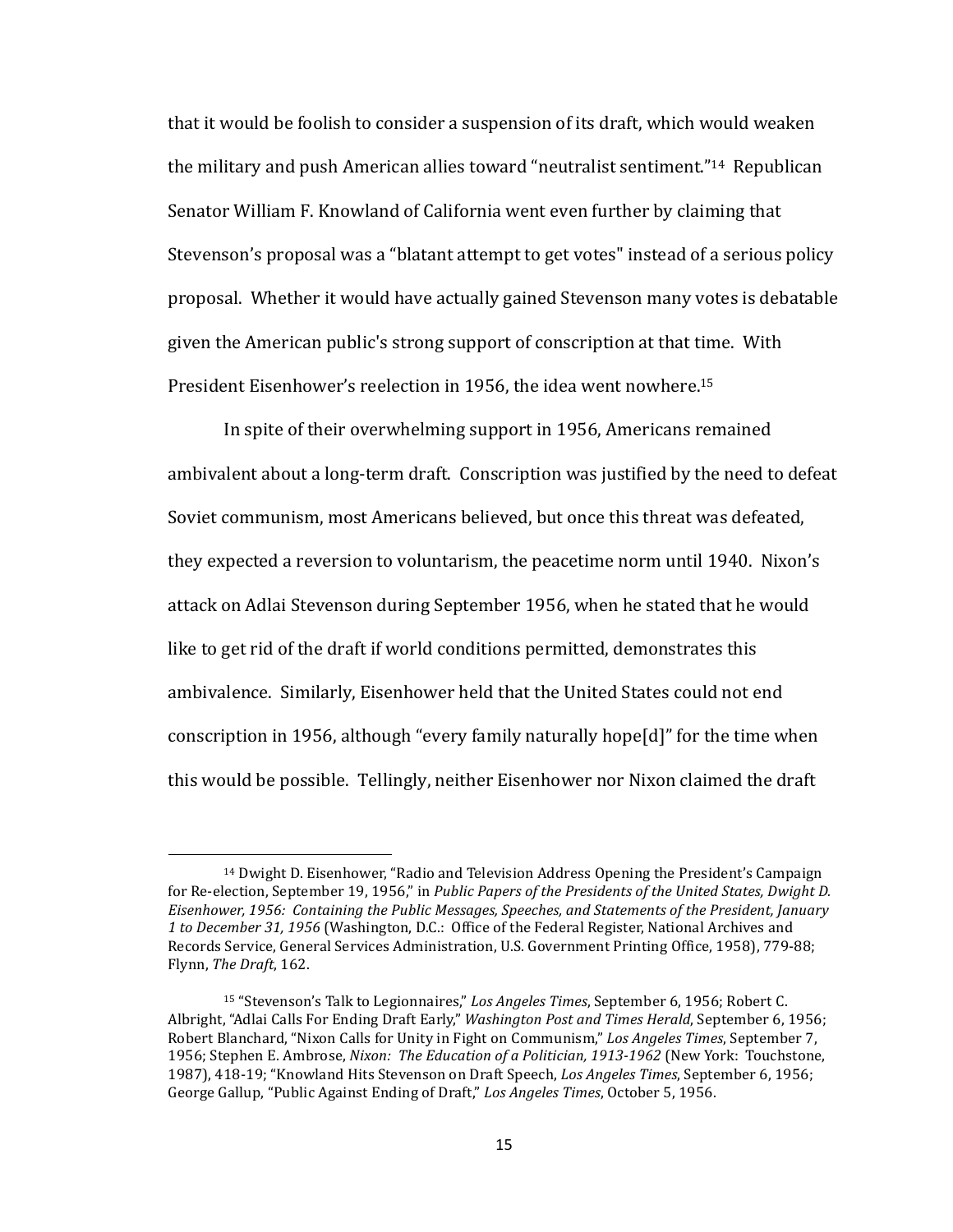offered a permanent benefit—only that it was then necessary as a hedge against Soviet aggression. Moreover, many Americans who had voted Republican only supported the draft because it required recurrent Congressional authorization, usually every four years. Although frequently these votes were *pro forma*, they gave at least the appearance of civilian consideration and oversight of the military. Furthermore, options existed for volunteers who wanted to reduce the total service time required and choose their branches of service.<sup>16</sup>

Another palliative was that local boards rather than administrators in Washington, D.C. determined the draft status of young men. During the war in Vietnam, anti-draft radicals were to attack these boards for allegedly misrepresenting their communities, but before the mid-1960s, the boards generally enjoyed the public's confidence. Money mattered as well. Government officials and taxpayers both realized that large military forces deployed worldwide with advanced weaponry were getting more and more expensive. The draft proved to be much less expensive—at least to taxpayers, if not draftees—than paying enough to attract the needed number of volunteers. Undergirding these considerations was considerable inertia. During both World Wars, Selective Service had worked well enough, and no other option looked any better. Any unsuccessful change risked serious consequences for American foreign policy.<sup>17</sup>

<sup>&</sup>lt;sup>16</sup> Robert Blanchard, "Nixon Calls for Unity in Fight on Communism," Los Angeles Times, September 7, 1956; Eisenhower, *Public Papers of the Presidents of the United States, Dwight D. Eisenhower, 1956*, 786; Flynn, *The Draft*, 8, 91, 94, 111, 118-19, 158-59, 164-65, 171, 251, 256.

<sup>&</sup>lt;sup>17</sup> Flynn, *The Draft*, 3-4, 59-60, 108, 110-11, 192-94; James W. Davis, Jr. and Kenneth M. Dolbeare, "A social profile of local draft board members: the case of Wisconsin" in Roger W. Little, ed.,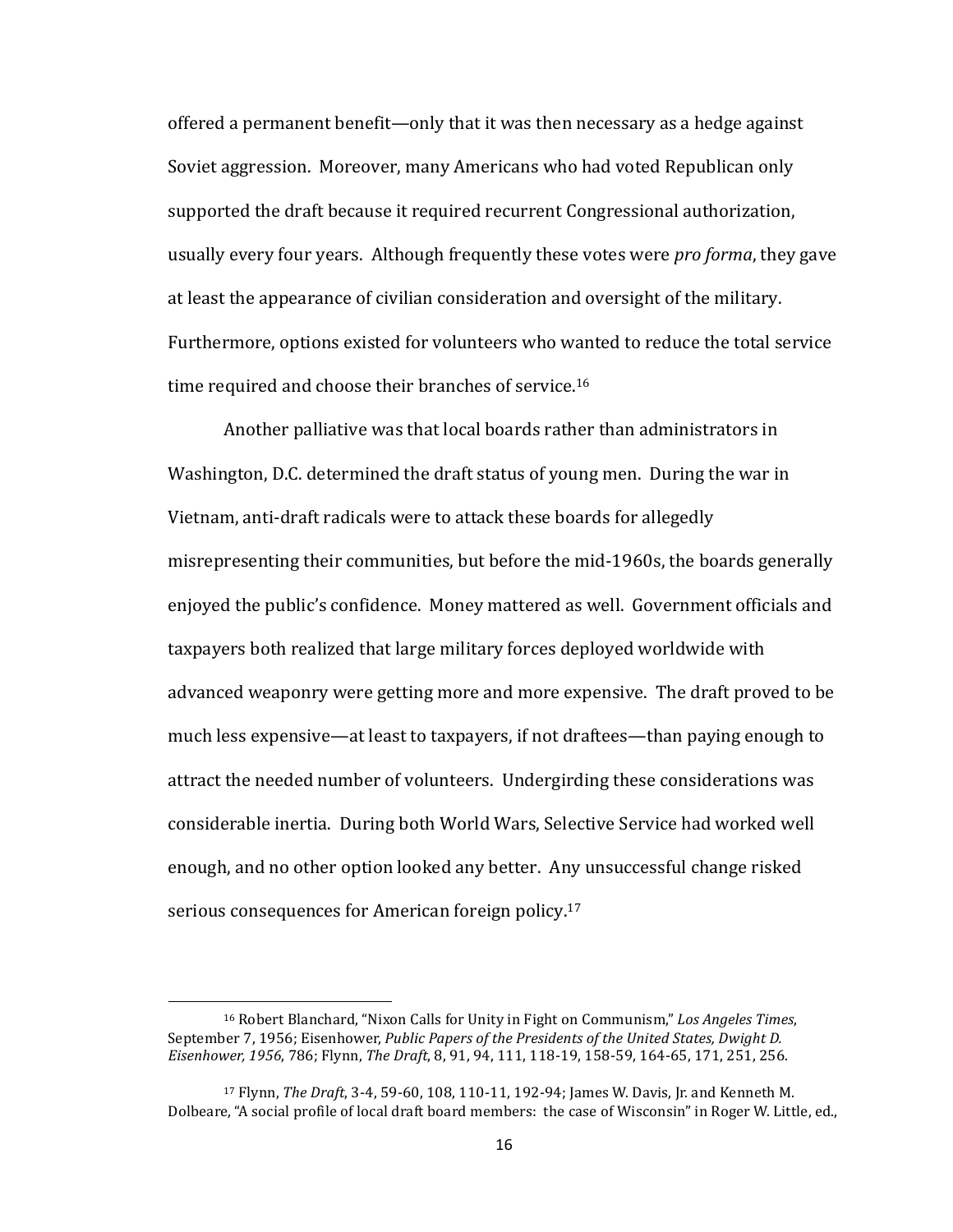If the draft threatened militarism to some Americans, the several postwar universal military training (UMT) proposals inspired a similar reaction. President Truman's conception of UMT was simply to give young men a "short period of training." Truman reasoned that in the atomic age, scientific advancements were more important than massive armies were. Universal Military Training would permit a smaller, less expensive active duty military as long as a large contingent of trained men remained available in case of emergency. Another advantage of UMT was its all-inclusive composition, in contrast with Selective Service's numerous exemptions and deferments. Aside from matters of budget and egalitarianism, Truman was a former U.S. Army battery commander who saw the moral and physical benefits of brief military training.<sup>18</sup>

The debate during the drive to adopt UMT presaged the debate that was to break out twenty years later over conscription. Only American acceptance of state intervention in public life during such emergencies as the New Deal and World War II had limited the former to a choice between UMT and a continuation or resumption of selective service. In contrast, during the Vietnam War the United States government elected to scrap all forms of coerced service in favor of voluntarism. But during the debate over conscription, and even after adoption of the all-volunteer military in 1973, isolated proposals for universal service, either military or civilian, surfaced occasionally. Although these proposals were popular

Selective Service and American Society (Hartford, CT: Connecticut Printers, Inc., 1969), 53-82; Flynn, *Lewis B. Hershey*, 155-56.

<sup>18</sup> Flynn, *The Draft*, 90-91, 101-2.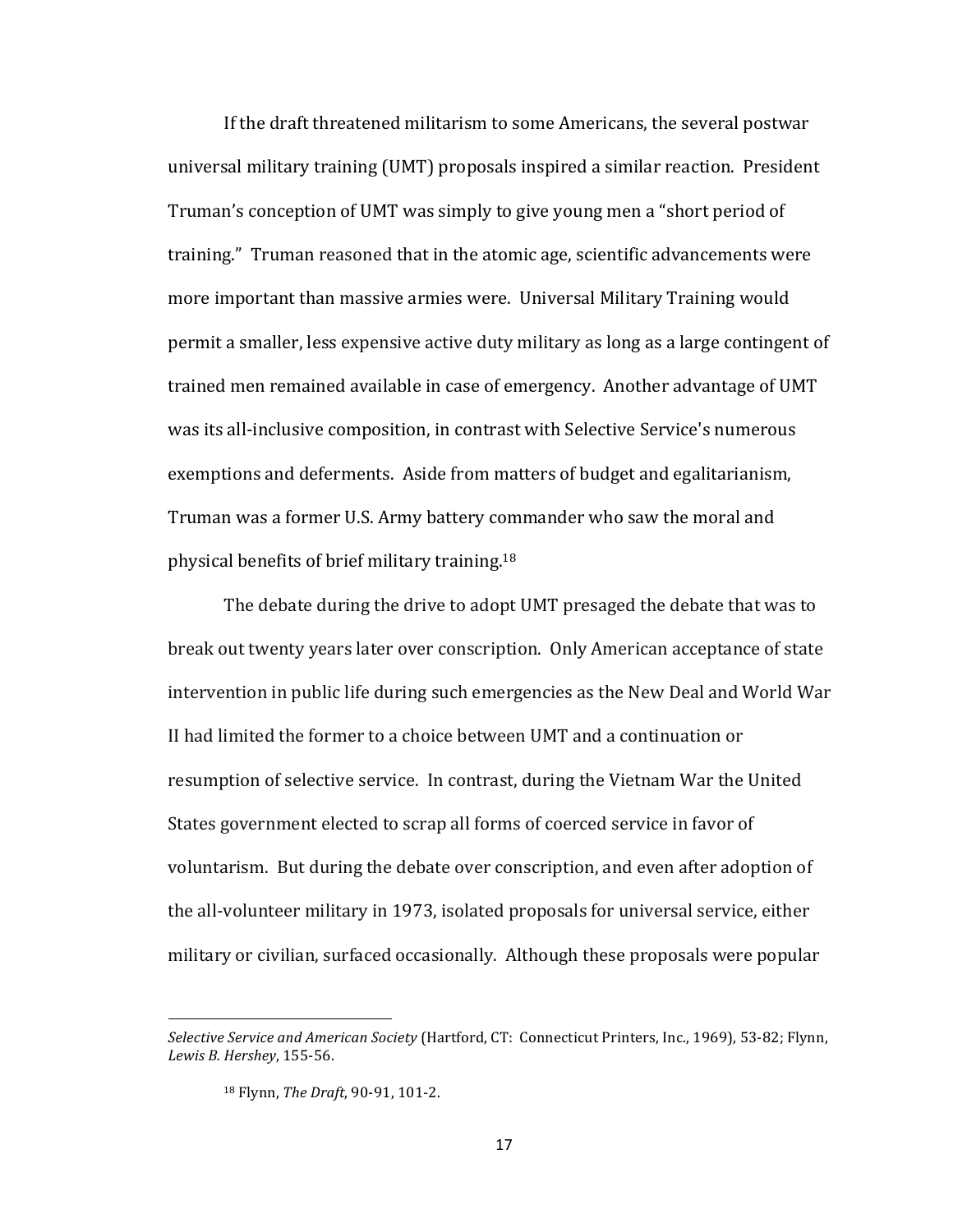with a majority of Americans, most elites did not take them very seriously. During both contests, race issues played an important role. African Americans demanded equal access to service in the armed forces during the UMT debate. In the debate during the Vietnam War, African Americans claimed discrimination because of overrepresentation in combat units.

In his final State of the Union address, President Roosevelt called for postwar UMT, which he believed was an "essential factor" to maintain peace after the war.<sup>19</sup> Roosevelt's death left President Harry Truman with the task of implementing Roosevelt's proposal. He first attempted to get UMT passed in 1945 and continued to push Congress to adopt UMT through the early 1950s. Under pressure to demobilize quickly after World War II, Truman announced during a press conference on August 16, 1945 that the continued draft was only to "relieve the men at the front" so that they could return home. He promised a later recommendation on UMT, which he claimed was "not peacetime conscription."<sup>20</sup> The President's concrete proposal came on October 23, when he called for a year of military training for young men between the ages of eighteen and twenty. Because Truman distrusted the professional military, he hoped to structure the U.S. armed forces with a small core of career soldiers while strengthening the National Guard and using UMT to create a "general reserve" of men for emergencies. The plan only

<sup>&</sup>lt;sup>19</sup> Deborah Kalb, Gerhard Peters, and John T. Woolley, eds., *State of the Union: Presidential Rhetoric from Woodrow Wilson to George W. Bush* (Washington, D.C.: CQ Press, 2007), 341.

<sup>&</sup>lt;sup>20</sup> "Questions Fly, So Do Answers At Truman's Press Conference," The Washington Post, August 17, 1946; "Peace Draft Knocked Flat By Truman," *Hartford Courant*, August 17, 1945; Raymond P. Ojserkis, *Beginnings of the Cold War Arms Race: The Truman Administration and the U.S.* Arms Build-Up (Westport, CT: Praeger Publishers, 2003), 5-9.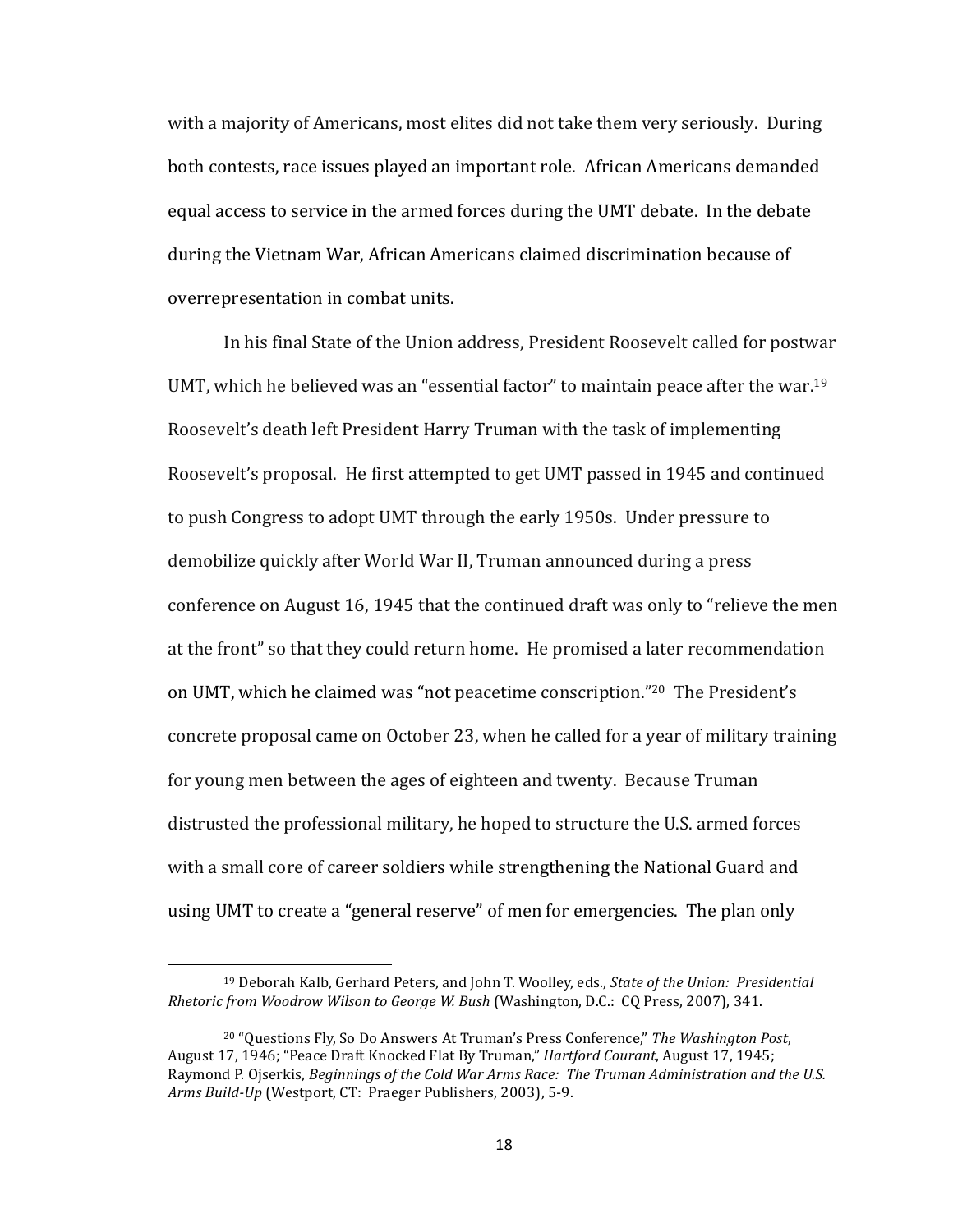exempted men with serious disabilities. Truman justified the program with the argument that a trained citizenry meant more prepared soldiers for future wars. However, he also attempted to allay the fear that UMT threatened a turn toward militarism by arguing that a "large trained reserve of peace-loving citizens" would avoid war if at all possible. Because Congress took no action on UMT, Truman recommended in early March 1947 that Congress not renew conscription after its scheduled expiration on March 31. Secretary of War Robert Patterson advocated this course, as the military hoped to move to a volunteer system backed by trained citizens. For his part, the president hoped that ending the draft might pressure Congress to pass  $UMT<sup>21</sup>$ 

The military's plan to achieve full strength through voluntary enlistments proved unworkable. Congress had voted to increase the pay for servicemen but not enough to induce sufficient volunteers in the face of a booming economy, while further salary increases ran headlong into Truman's desire to slash military spending. In addition, world events conspired to both discourage voluntary enlistments and increase the need for manpower in the armed forces. The president announced the Truman Doctrine on March 12, 1947, after communists in Greece and Turkey threatened to subvert the established governments in both countries. Then, in February 1948, Soviet-backed communists overthrew the democratic government in Czechoslovakia, while Chinese communists were moving toward

<sup>&</sup>lt;sup>21</sup> "Truman Requests Year of Military Training Gets Divided Reception," *Hartford Courant*, October 24, 1945; Ojserkis, *Beginnings of the Cold War Arms Race*, 16-17; "Truman Asks Training Plan for Youth," Los Angeles Times, October 24, 1945; Flynn, Lewis B. Hershey, 162-63.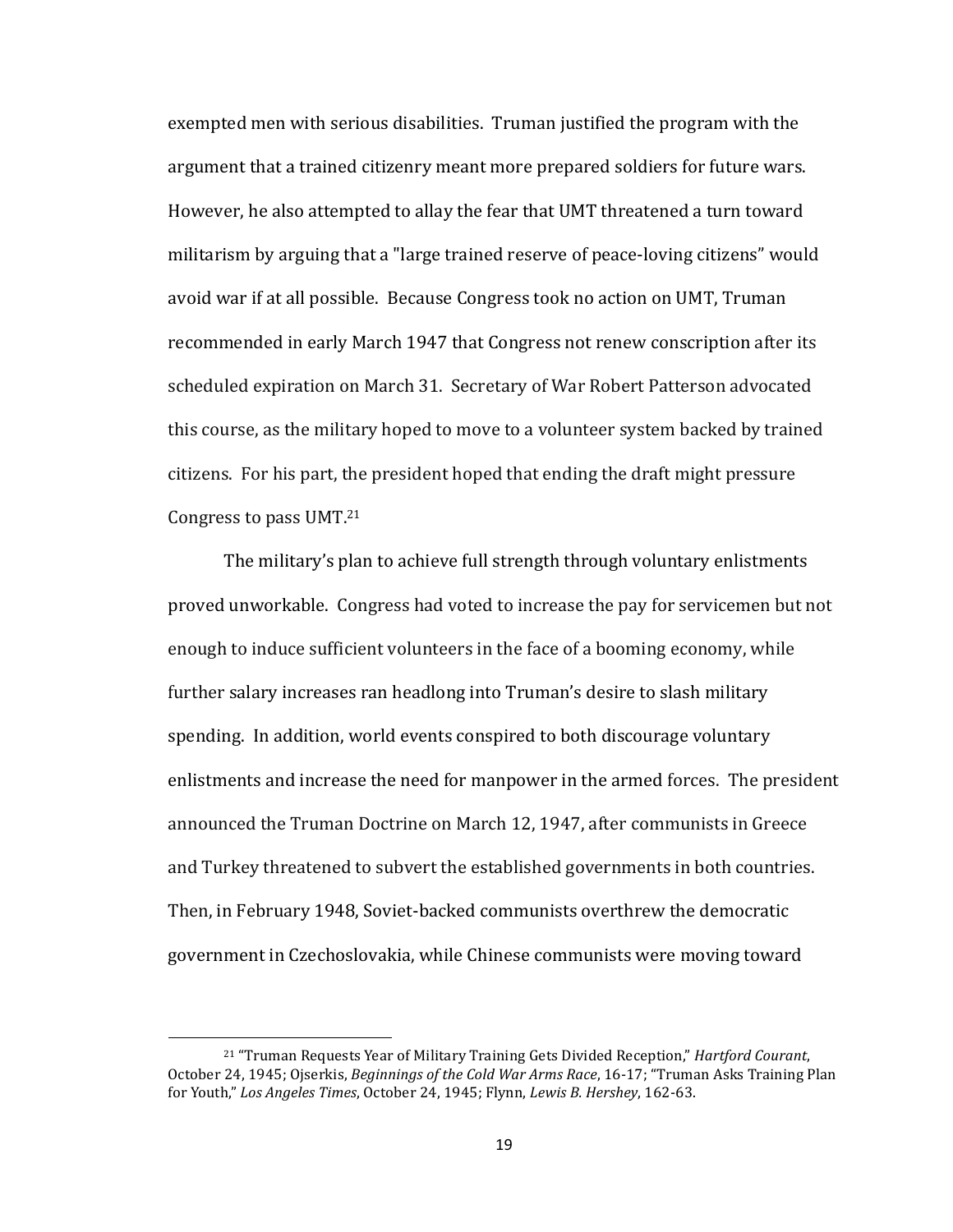victory in their civil war against the American-supported Kuomintang (KMT). To many observers, it seemed that George Kennan's dire predictions about a Sovietmanaged global offensive were coming true. Truman agreed, and these developments made U.S. military preparedness for containment of communist encroachment that much more essential.<sup>22</sup> As UMT was still stalled in the legislative process, Truman went to Congress on March 17, 1948 and asked for a renewal of conscription based on the "critical nature of the situation in Europe." Specifically, he asked Congress to pass UMT legislation as well as renew the draft on a "temporary" basis. However, once again circumstances prevented UMT from becoming a reality. The draft resumed on June 24, 1948, relieving pressure on Congress to adopt it. That same day the U.S.S.R. cut off Western access to Berlin, reinforcing the need for a more immediate military manpower solution. In spite of this setback for UMT, in December 1948 Truman pledged to press the new Congress to pass his proposal, but this once again went nowhere.<sup>23</sup> Finally, in 1951 during the height of the Korean War, the president pushed once more to get Congress to act on UMT. Congress did pass the Universal Military Training and Service Act of 1951, which included an insistence that young men must contribute to the defense of the United States. However, Congress could not muster the votes to put this obligation into effect

<sup>&</sup>lt;sup>22</sup> Flynn, *The Draft*, 89-98; Flynn, *Lewis B. Hershey*, 162-63; Thomas J. McCormick, America's Half-Century: United States Foreign Policy in the Cold War (Baltimore: Johns Hopkins University Press, 1989), 57-58; Patterson, *Grand Expectations*, 126-36; Ojserkis, 6-8.

<sup>&</sup>lt;sup>23</sup> "Text of Truman's Address to Joint Session of Congress," *Washington Post*, March 18, 1948; Ojserkis, 22; "Truman Will Press For UMT Bill Anew," *New York Times*, December 19, 1948.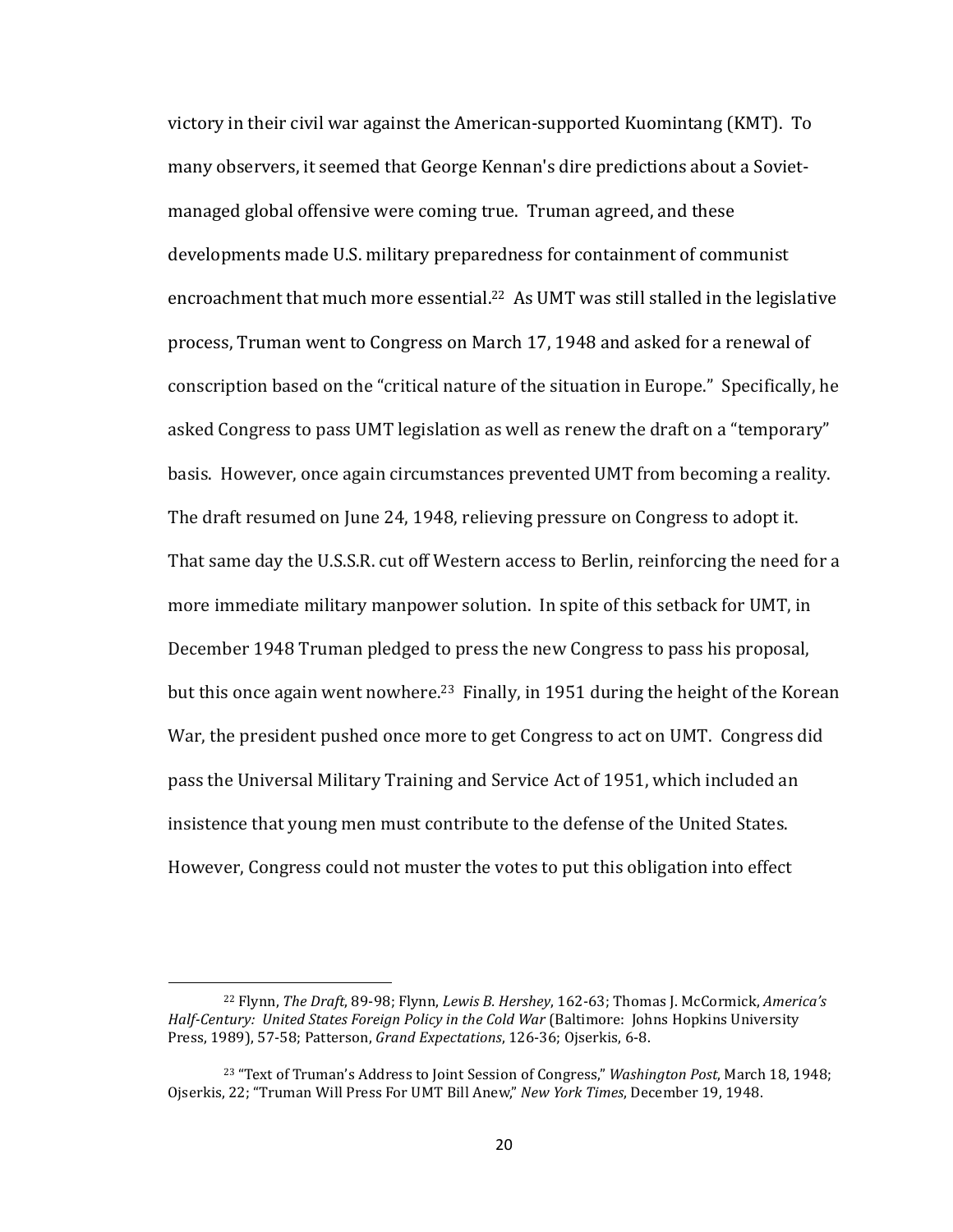through creation of a National Security Training Corps, which would have inducted and trained young men as authorized by the 1951 law.<sup>24</sup>

The debate surrounding UMT was wide-ranging. Some arguments were practical, but there was also significant ideological and philosophical commentary, both in support and opposition. Fundamentally, both defenders and detractors of UMT believed they were saving the United States from the scourge of militarism. The result was a curious uniting of libertarian conservatives and left wing peace advocates in opposition, while traditional conservatives in both political parties, as well as in the military, defended UMT. A similar phenomenon was to occur during the debate over conscription during the Vietnam War.<sup>25</sup>

The *Report of the President's Advisory Commission on Universal Training*, published in May 1947, came out strongly in favor of Truman's UMT plan. First, the commission responded to many critics of UMT who argued that trained citizens would be useless in the age of atomic warfare. The commission's report outlined the need for trained Americans "diffused throughout the Nation" so that they would be available wherever needed in the event of an atomic attack.<sup>26</sup> Universal training, the commission contended, offered aid to an otherwise overcommitted regular

<sup>&</sup>lt;sup>24</sup> Aaron L. Friedberg, *In the Shadow of the Garrison State: America's Anti-Statism and Its Cold War Grand Strategy* (Princeton, NJ: Princeton University Press, 2000), 171-78; Flynn, *The Draft*, 124-25.

<sup>&</sup>lt;sup>25</sup> Friedberg, 168.

<sup>&</sup>lt;sup>26</sup> William A. Taylor, *Every Citizen a Soldier: The Campaign for Universal Military Training* After World War II (College Station: Texas A&M University Press, 2014), 125-28; *A Program for National Security: Report of the President's Advisory Commission on Universal Training (Washington,* D.C.: United States Government Printing Office, 1947), 12-19.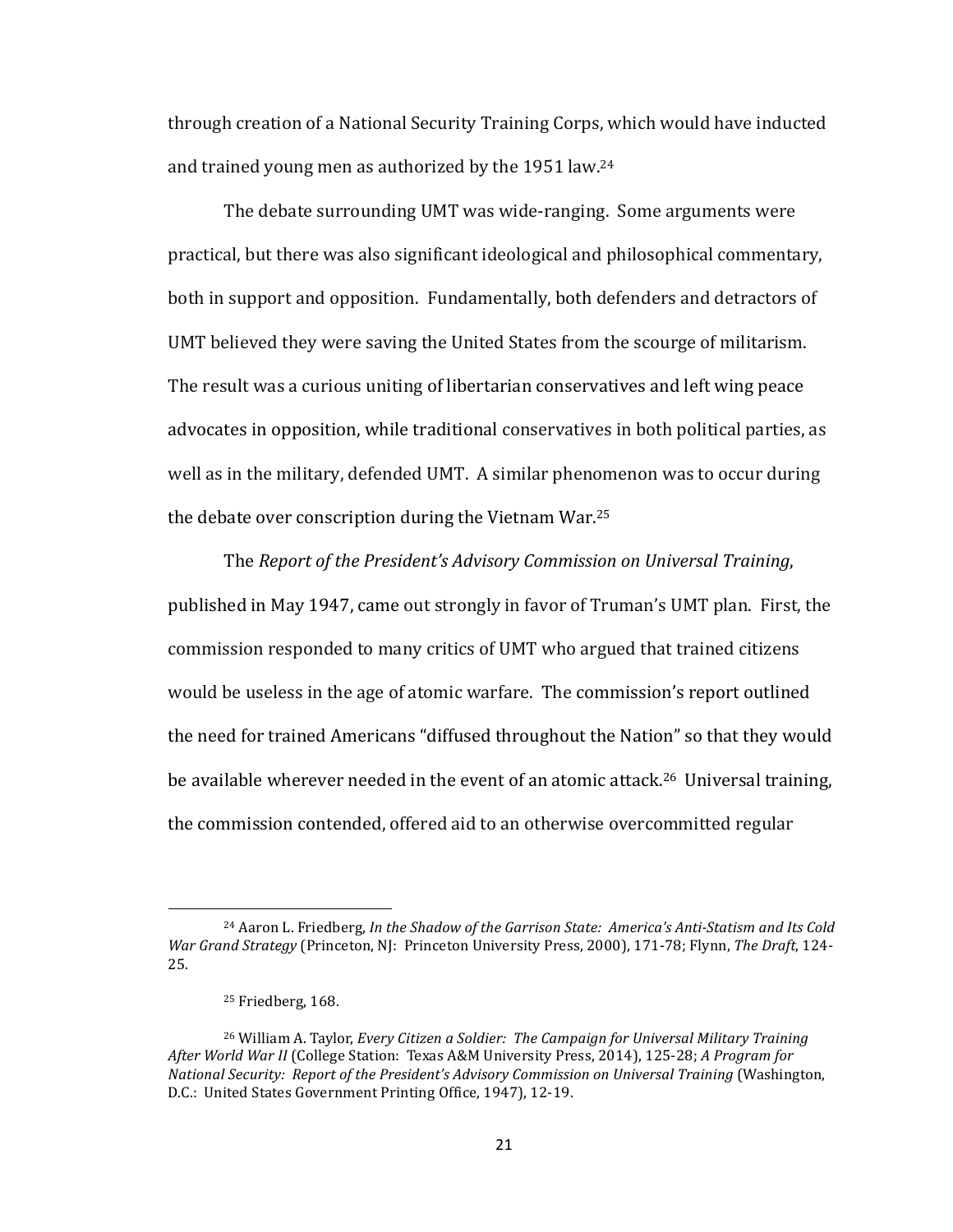military during enemy attacks and natural disasters. In addition, UMT might provide a range of external benefits such as providing young men with skills and habits beneficial to their communities, increasing "national unity" as young men performed the "common obligation" of UMT, and instructing young men in the "obligations of citizenship" to increase their patriotism. The report argued that UMT would not push America toward militarism, just as World War II veterans had not become "eager for military life." In an especially weak argument, the commission responded to the charge that UMT was "conscription, un-American, [and] undemocratic" by equating it with less dangerous citizen obligations such as paying taxes. As historian Aaron L. Friedberg so pithily notes, "More even than the power to tax, the power to conscript is truly the power to destroy." The commissioners dismissed the "un-American" charge as a fear of innovation and one harbored by people who had already accepted the dramatic increases in federal authority during the New Deal and World War II. Traditional conservatives inferred an unduly loose interpretation of the Constitution, although the commission did not directly address constitutional issues other than to say that the "democratic vote of the representatives of the people, subject to certain safeguards provided in the Constitution" was enough to guarantee that UMT was not undemocratic or un-American. The Supreme Court had already laid to rest such constitutional issues in the *Arver et al.* decision in January 1918. However, libertarian conservatives and anti-draft radicals believed the Court had made a mistake in this case. Therefore,

22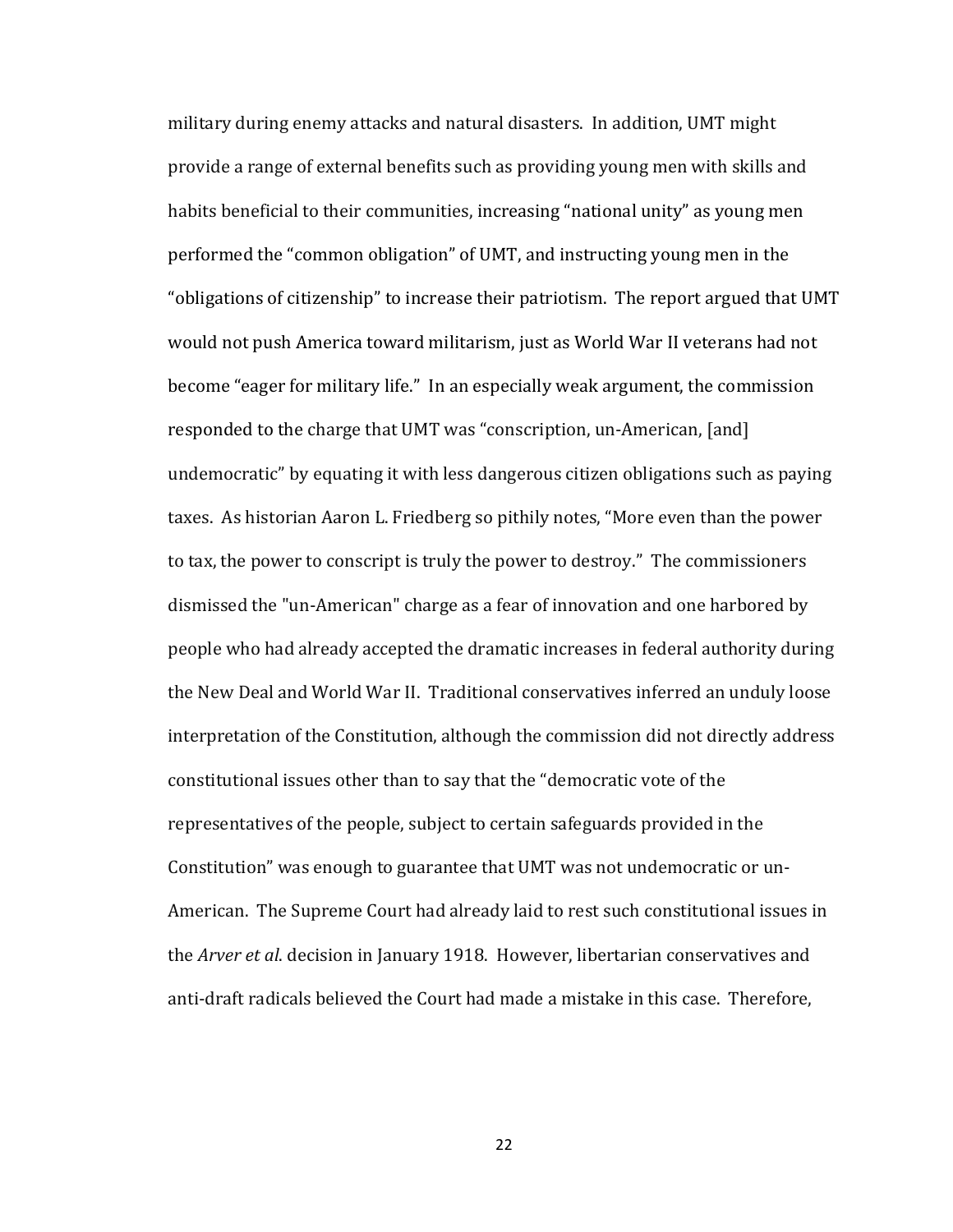allegations of unconstitutional coerced military service continued to surface throughout the Vietnam War era. $27$ 

Former Army Chief of Staff and Secretary of State George C. Marshall was one of the foremost advocates of UMT, making speeches and appearing before Congress numerous times. In April 1951, Marshall published an essay in Army Information *Digest* called "The Obligation to Serve," in which he laid out in detail his case for universal service and Truman's UMT proposal. Looking to history, Marshall highlighted the "obligation of every person in the community to defend that community" that, during the colonial era, had been as serious and universal a responsibility as voting or jury service. Marshall noted George Washington's affirmation of citizens' duty to provide "personal services to the defense" of the country through a militia system that "pervade[ed] all the States." It was a clever argument, yet one that glossed over important differences between UMT as proposed during Truman's presidency and Washington's plan for state-directed and controlled militias. In 1951, Marshall predicted sudden wars for which the United States would not have years to prepare, and UMT allowed the rapid mobilization of millions of trained soldiers in such a case. However, Marshall hoped that the massive number of potential recruits enjoyed by the United States might also "give" pause to those who would attack us," just as an earlier version of UMT might have averted World War II. In addition, UMT was a hedge against attack on the

<sup>&</sup>lt;sup>27</sup> *A Program for National Security*, 31-35, 39-40, 61-64; Friedberg, 149; John Whiteclay Chambers II, *To Raise an Army: The Draft Comes to Modern America* (New York: The Free Press, 1987), 219-22.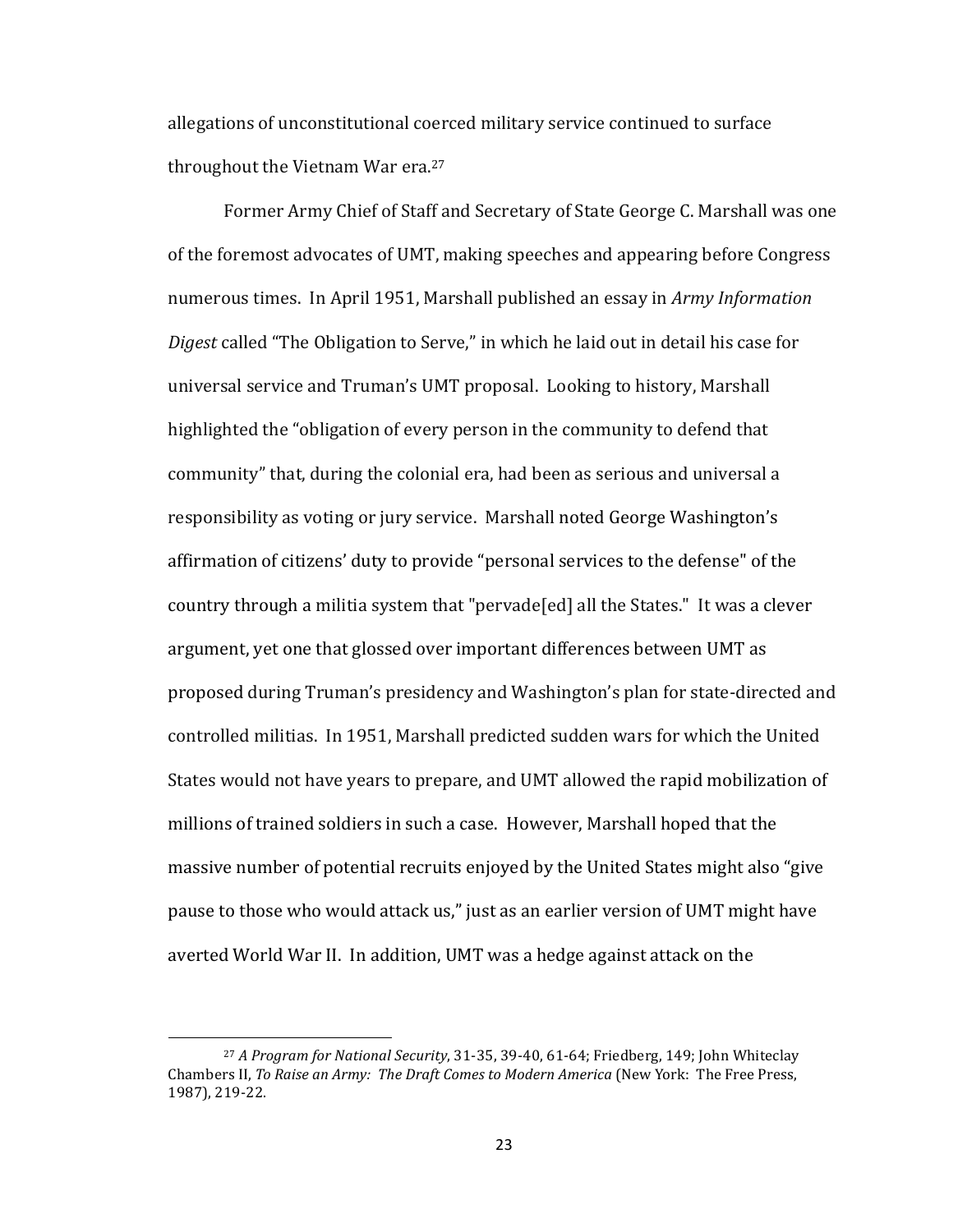"principles of democratic freedom which our Nation has always espoused." Here Marshall left open the possibility that the military could use trainees in foreign wars in support of the Truman Doctrine in the event that their recruitment had not given pause to potential aggressors. It was this trend toward greater militarization of foreign policy that many opponents of UMT feared.<sup>28</sup>

On the other side of the UMT debate, conservatives aligned with peace advocates on the left to oppose universal training. While true libertarian conservatism had not blossomed in the United States at this point, important conservatives used America's traditional fears of standing armies and government compulsion to justify their opposition. For instance, in August 1945 Republican Thomas E. Dewey called for an end to conscription once Japan had been defeated. "We cannot practice in peace the centralization which brought totalitarianism to our enemies and be either free or successful," he opined. However, Dewey also called for future U.S. foreign policy to prevent "disasters like the present one," an inconsistent stance for someone in search of guarantees against totalitarianism. He assumed that fighting would cease once the United States achieved victory in World War II: "The America people intend to win this war and to be done with fighting both at home and abroad," he declared. "When victory is won it must be won for good."29 

<sup>&</sup>lt;sup>28</sup> George C. Marshall, "The Obligation to Serve," *Army Information Digest* 6, no. 4 (April 1951): 3-8.

 $29$  "Text of Governor Dewey's Address to Conference of Governors on the Power of the States." *New York Times*, May 30, 1944, page 13. Walter W. Ruch, "Dewey Sees Peril in Regimentation; Urges States Act," New York Times, May 30, 1944, page 1.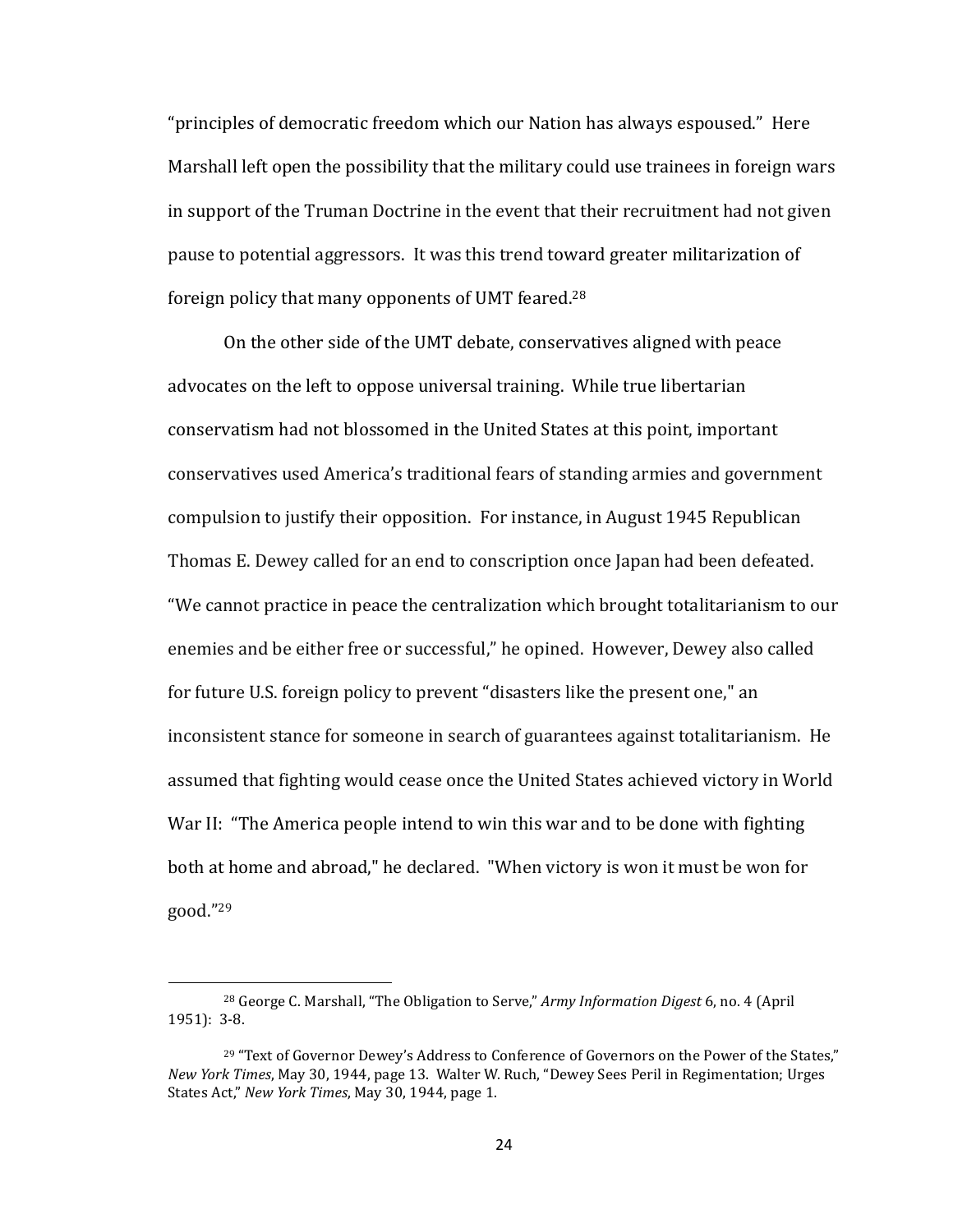Dewey also attacked the draft as a jobs program, an attack that resonated with many who remembered Selective Service chief Lewis B. Hershey's quip about "keep[ing] people in the Army about as cheaply as we could create an agency for them when they are out." Indeed many Americans feared a return of the Great Depression at a time when recently discharged veterans were flooding the job market. Hershey's comment hinted that the administration was expecting or at least planning for this outcome, and Dewey stoked these fears. In place of the draft, Dewey proposed that the government should return veterans home as soon as possible, with the occupation of Germany and Japan "confined to volunteers." Regarding the jobs issue, Dewey claimed the economy would recover if the government followed pro-business Republican policies instead of continuing New Deal programs. What Dewey of course did not foresee was the emergence of a new enemy, one soon armed with atomic weapons. Given this turn of events, it was unfortunate but necessary that the United States continue engagement—economic or military—with the rest of the world. Nor could Dewey have predicted the economic boom the United States experienced after World War II, a success that negated much of Dewey's criticisms of Truman's economic program.<sup>30</sup>

Senator Robert H. Taft had long opposed conscription and after World War II he became a fierce opponent of UMT. In February 1948, Taft gave a speech in Denver, Colorado in which he described his views on the manifold flaws in President

<sup>&</sup>lt;sup>30</sup> Robert C. Albright, "'Exhausted' New Deal Fears Peace, Dewey Says," Washington Post, September 8, 1944; Warren Moscow, Dewey Considers Our Affairs Abroad 'On Brink of Chaos," New *York Times*, October 17, 1944.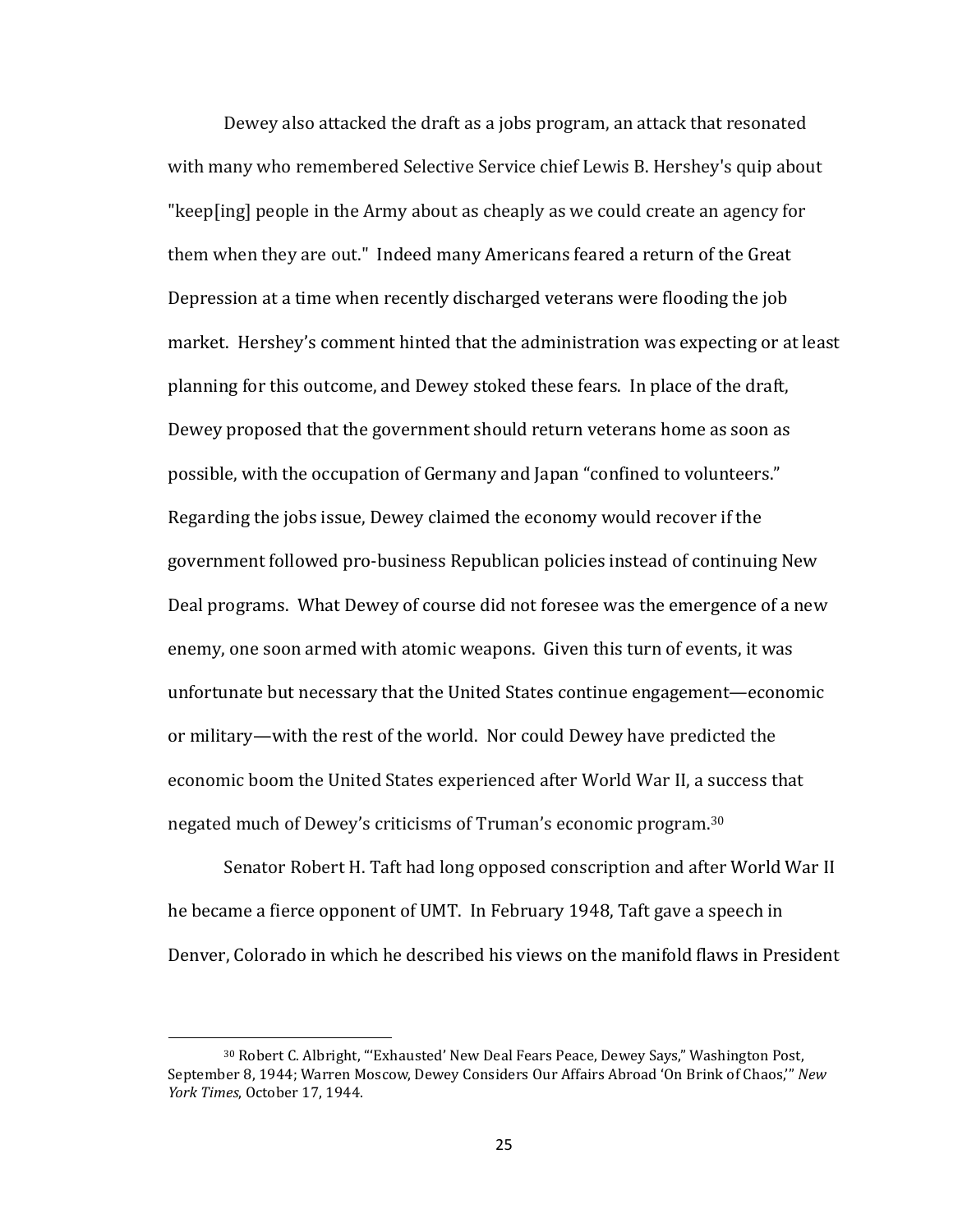Truman's UMT plan. Primarily, he argued, the United States military policy should focus only on defense so that the U.S. military did not become an army of "imperialists." Taft further criticized the excessive cost of UMT, a projected 3 billion dollars annually. Since nations would primarily fight future wars in the air, spending money on a large ground force was unnecessary and even wasteful. Instead, Taft argued for a strong air force, making an attack on America next to impossible. Most important, UMT conflicted with "American liberty," Taft argued, and the hallmark of a "totalitarian state." Like Dewey, Taft lumped criticism of the President Roosevelt in with his analysis of UMT. Proponents of the New Deal and UMT wrongly argued in both cases that only "compulsion" was effective to fix the economy and meet the United States' military challenges. What the country needed instead was a "restoration of liberty" in both economic and military affairs.<sup>31</sup>

Several witnesses represented farmers' organizations during the national debate over UMT. Farmers' interest in this issue primarily stemmed from an antigovernment philosophy and the traditional isolationism of the Midwest. J.T. Sanders, representing the National Grange, testified before the Senate Committee on Armed Services in 1948, claiming that the Grange advocated the "middle course between [the] two extremes [of] hysteria" for either war or peace. Sanders specifically stated that his was not a pacifist organization, but one that sought to uphold America's "traditional policy of antimilitarism." Russell Smith of the

<sup>&</sup>lt;sup>31</sup> Robert A. Taft, "Speech to the Lincoln Club of Denver, February 14, 1948," in *The Papers of Robert A. Taft, Volume 3, 1945-1948, ed. Clarence E. Wunderlin (Kent, Ohio: Kent State University* Press, 2003), 391-99.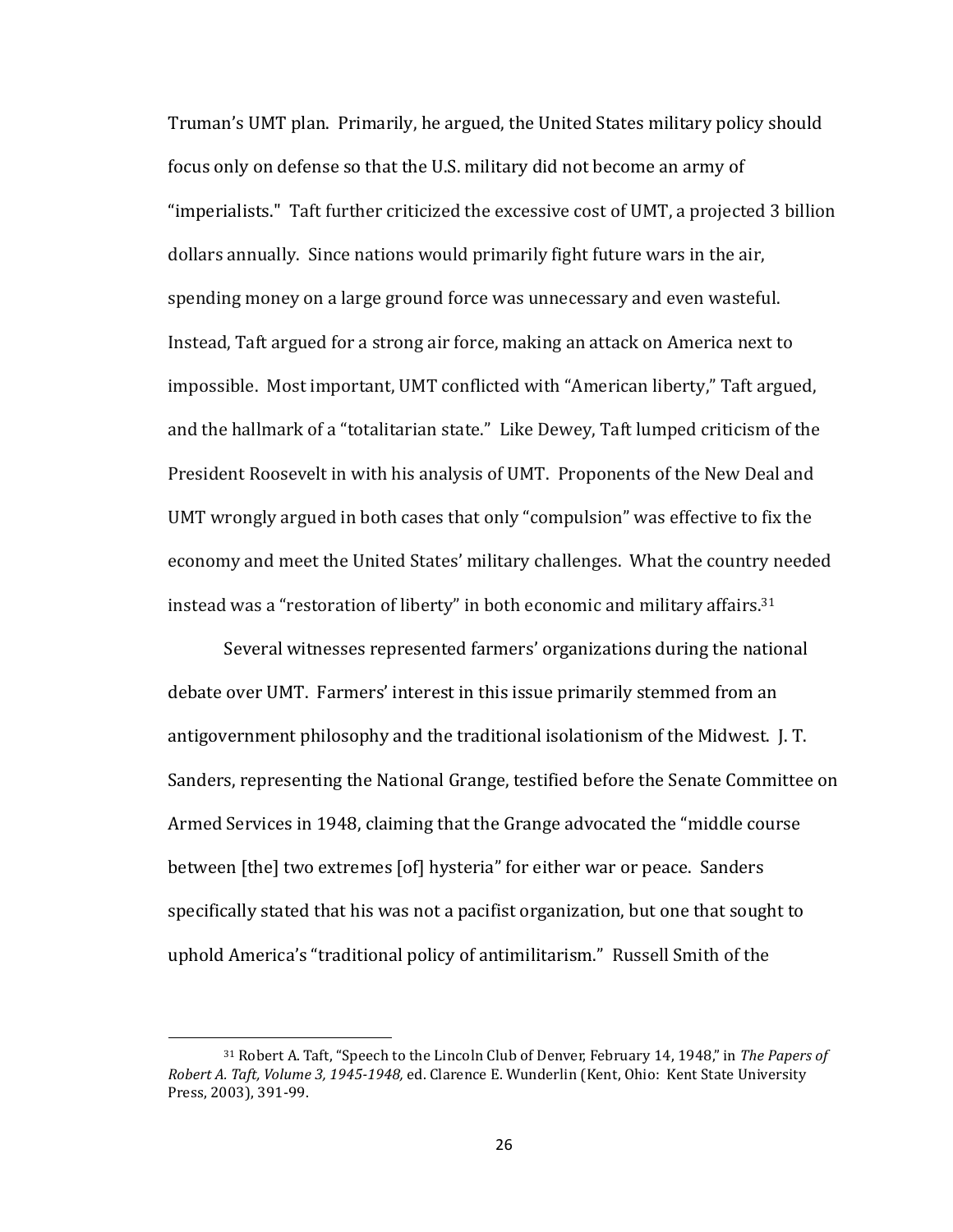National Farmers Union attacked UMT because any "hypothetical future war" would be a "technological war and a civilian war." Having "vast masses of troops" would be useless when "our cities are put under attack of atomic bombs," he argued. Apart from its effectiveness, Smith worried that UMT would push the world toward war instead of peace, a position that Republican Senator Leverett Saltonstall of Massachusetts criticized as "appeasement." Apart from the moral issue of military service, farmers' objections also reflected a component of self-interest since farmers would lose their sons' labor if Congress adopted UMT. J. T. Sanders argued against the potential corruption of "young sons" who participated in UMT—the "flower of American manhood physically, mentally, morally." Additionally, Sanders described the National Grange as a "farm family organization ... most of whom own and operate their own farms," the clear implication being that loss of their sons' labor meant economic hardship.<sup>32</sup>

UMT united both Senator Taft, who tended toward libertarian conservatism on this issue, and agrarian organizations. In addition to conservatives, left wing groups also opposed UMT and made their views known to Congress. Seymour Linfield's testimony provides an example of the common cause made between conservatives and liberal progressives during the fight over UMT. Linfield represented the Progressive Citizens of America at the hearing and worked as the veterans' director of the National Wallace for President Committee. During the first

<sup>32 &</sup>quot;Statement of the National Grange, presented by J. T. Sanders, Legislative Counsel, Washington, D.C.," Universal Military Training: Hearings Before the Committee on Armed Services, *United States Senate*, 80<sup>th</sup> Cong., 2<sup>nd</sup> sess., March 23, 1948, (Washington, D.C., U.S. Government Printing Office, 1948), 151-53; "Statement of National Farmers Union, presented by Russell Smith, Legislative Secretary, Washington, D.C.," Universal Military Training, 144-47.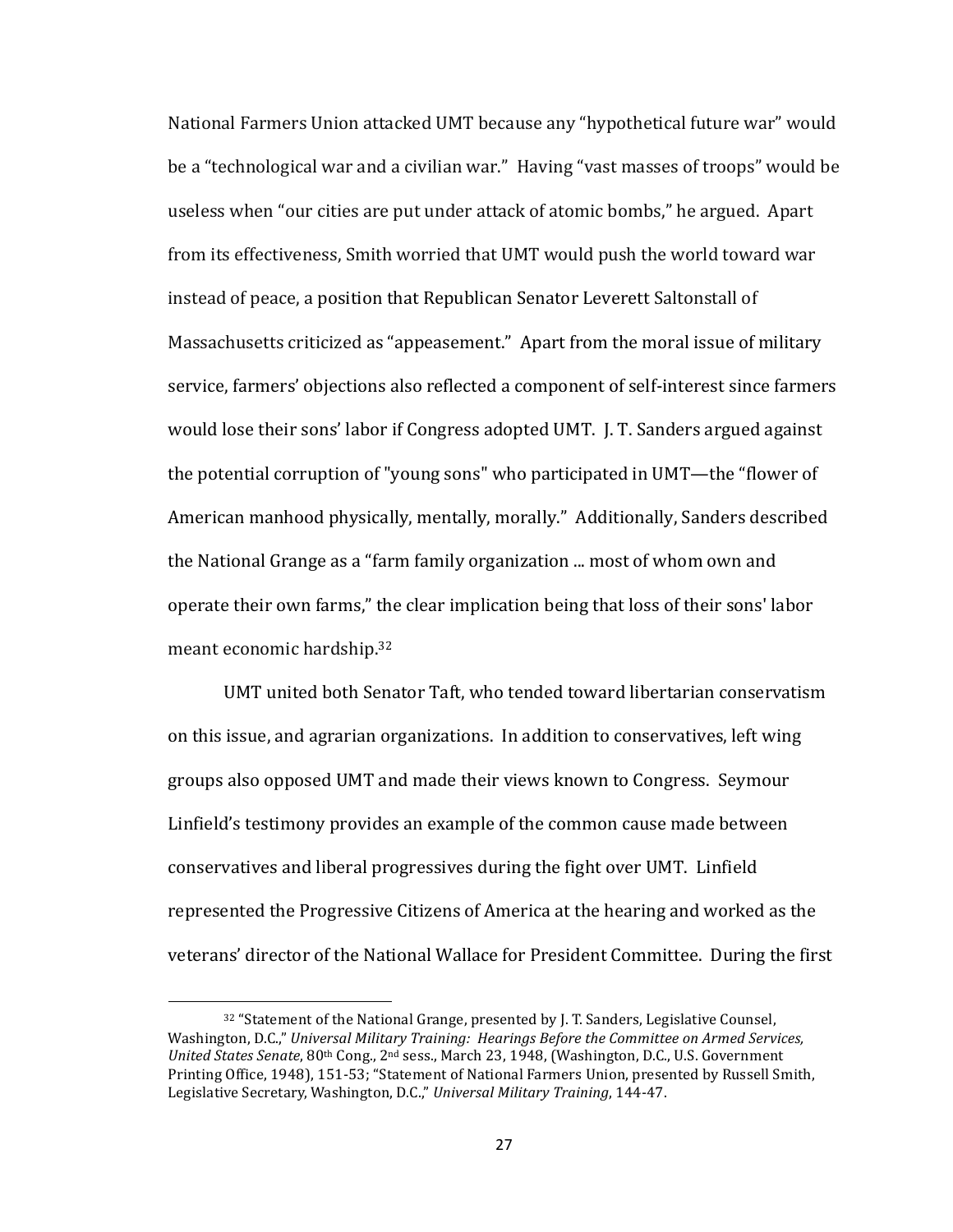portion of that testimony, several senators tried to determine if Linfield was a communist, or had ever been a member of a communist organization in the 1930s. He refused to give the committee the "yes or no" answer that they requested, saying only that he was not a member of an organization that advocated violence or overthrow of the government. He did proudly proclaim his support for Henry A. Wallace, the candidate for president on the Progressive Party ticket that year. He also informed the senators he had fought in World War II for the United States. After lengthy questioning, the committee finally allowed to make his statement. Linfield denied that the Soviet Union, or any other nation, "constitute[d] a threat to the security of the American people." The communist nations of Eastern Europe and the U.S.S.R. apparently only wanted to rebuild after World War II, and were in no position to attack the United States. He then accused the Truman administration of attempting to enforce the Truman Doctrine with "vast numbers" of American troops in Europe and Asia. However, the bill under consideration by Congress at that time specifically prohibited trainees from performing any other duties, either in the United States or abroad, as Republican Senator Raymond Baldwin of Connecticut pointed out. Ignored by Baldwin, however, was the fact that trained civilians augmented the potential manpower that the United States could bring to bear on a foreign enemy with a simple increase in draft calls. Critics of UMT on both the right and left reasonably inferred in this fact a trend toward greater militarism of U.S. foreign policy if Congress adopted UMT. Unfortunately, Linfield did not make this reply, and was unable to come up with a coherent response to Baldwin's charge. In a scattershot attack, Linfield ended with references to various "sinister

28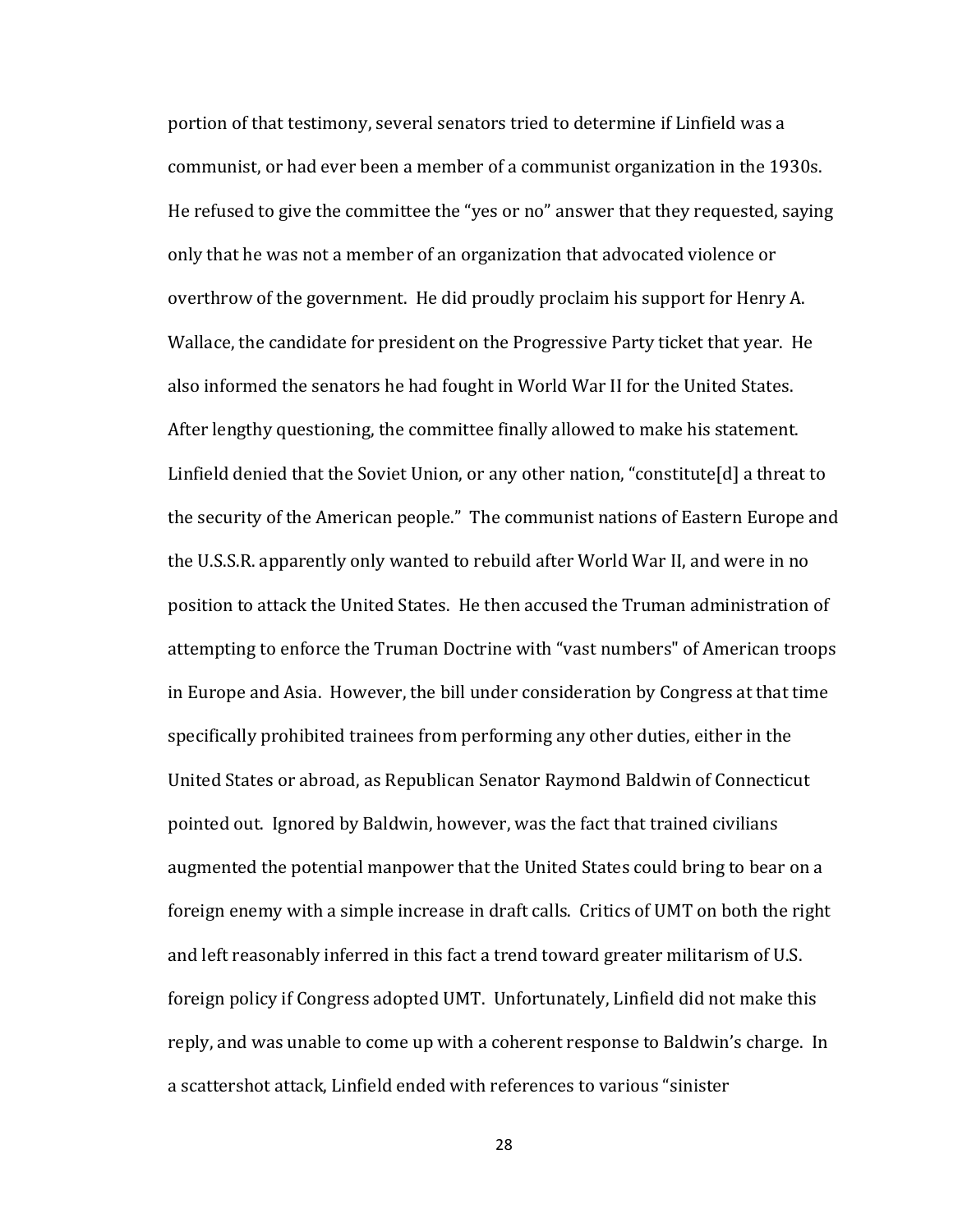consequences which flow[ed]" from UMT. Among these were that universal training would place young men in a "military straitjacket" and indoctrinate young men with mandatory education, leading eventually to "Army-domination of our colleges."<sup>33</sup> Linfield's allegation here presaged Vietnam War-era criticism of the military's influence on college campuses. However, instead of the propaganda mission that Linfield feared, the military's primary role in prominent universities was to guide scientific research toward military ends. Indeed, historians have documented the increasing influence that the military and corporations that had defense contracts wielded with universities during the Cold War. Students criticized the close relationships between their universities, and the military and its defense contractors during the Vietnam War. To cite one example, Dow Chemical Company, which manufactured napalm, was a target of frequent protests at many universities. Students also protested R.O.T.C. programs and military recruiting on campus.<sup>34</sup>

In spite of clashing opinions on other issues, libertarian conservatives and left wing peace advocates united to oppose UMT, but they did so for very different reasons. On the left, Seymour Linfield and others like him did not view the Soviet Union as a threat to the United States. These people believed UMT threatened

<sup>33 &</sup>quot;Statement of Seymour Linfield, Veterans' Director of the National Wallace for President Committee, Representing the Progressive Citizens of America," Universal Military Training, 238-55.

<sup>&</sup>lt;sup>34</sup> Jeremi Suri, *Henry Kissinger and the American Century* (Cambridge: Harvard University Press, 2009), 93-94, 134-36; Rebecca S. Lowen, *Creating the Cold War University: The Transformation* of Stanford (Berkeley: University of California Press, 1997); Matthew Levin, Cold War University: *Madison and the New Left in the Sixties* (Madison: The University of Wisconsin Press, 2013); "Dow Chemical Attempts Recruting at N.Y.U., and a Protest Results," *New York Times*, March 7, 1968; "SDS Leads Yale Protest Against Dow Recruiters," *Hartford Courant*, December 13, 1967; "Sit-In of 100 Georgetown Students Protests ROTC," *Washington Post*, April 23, 1969; William F. Buckley, Ir., "The Persecution of the ROTC," Los Angeles Times, May 12, 1969; "Wesleyan SDS Students Protest Navy Recruiter," *Hartford Courant*, November 19, 1968.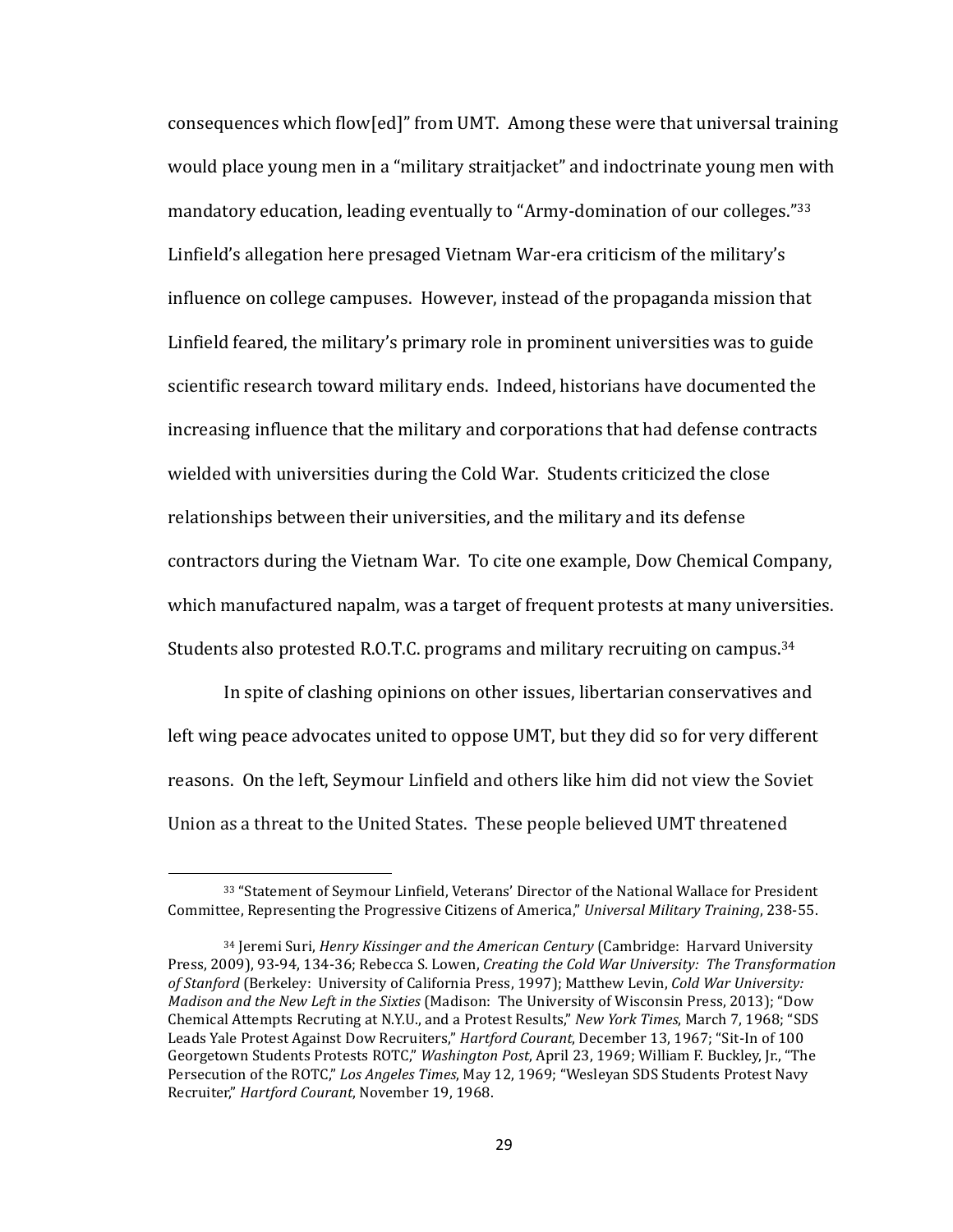militarization of American society and provoke the Soviet Union to respond in kind. The goal for those on the left in opposing UMT was thus to keep the military under control in order to prevent war. For example, Progressive Party candidate Henry A. Wallace published a short campaign book in 1948 entitled *Toward World Peace*, in which he outlined his vision of coexistence with the Soviet Union. Wallace's program included negotiation with the Soviets to end the Cold War and a reconstruction program to rebuild war-torn Europe, including nations that had embraced communism. In contrast, conservatives such as Robert Taft recognized the threat posed to the United States by the Soviet Union and called on America to take concrete action to stop, and even roll back, Soviet advances. Taft did acknowledge the infringement on personal freedom and likely increase in military influence incurred by selective service, but he was willing to accept conscription, rearm Europe, and deploy U.S. troops there to confront the Soviets.<sup>35</sup> Universal Military Training, however, went too far. Thus, while libertarian conservative and those on the left found common ground in defeating UMT, their purposes and aims were quite different. A similar marriage of convenience during the Vietnam War saw libertarian conservatives and the radical left unite to end conscription. In both instances, traditional conservatives in both political parties stood in opposition to this temporary alliance.

<sup>&</sup>lt;sup>35</sup> James Reston, "Henry Agard Wallace Sets Down His Formula for World Peace," *New York Times*, April 18, 1849; Robert A. Taft, *A Foreign Policy for Americans* (Garden City, New York: Doubleday & Company, 1951), 64-102; Russell Kirk and James McClellan, *The Political Principles of Robert A. Taft* (New York: Fleet Press Corporation, 1967), 174-85.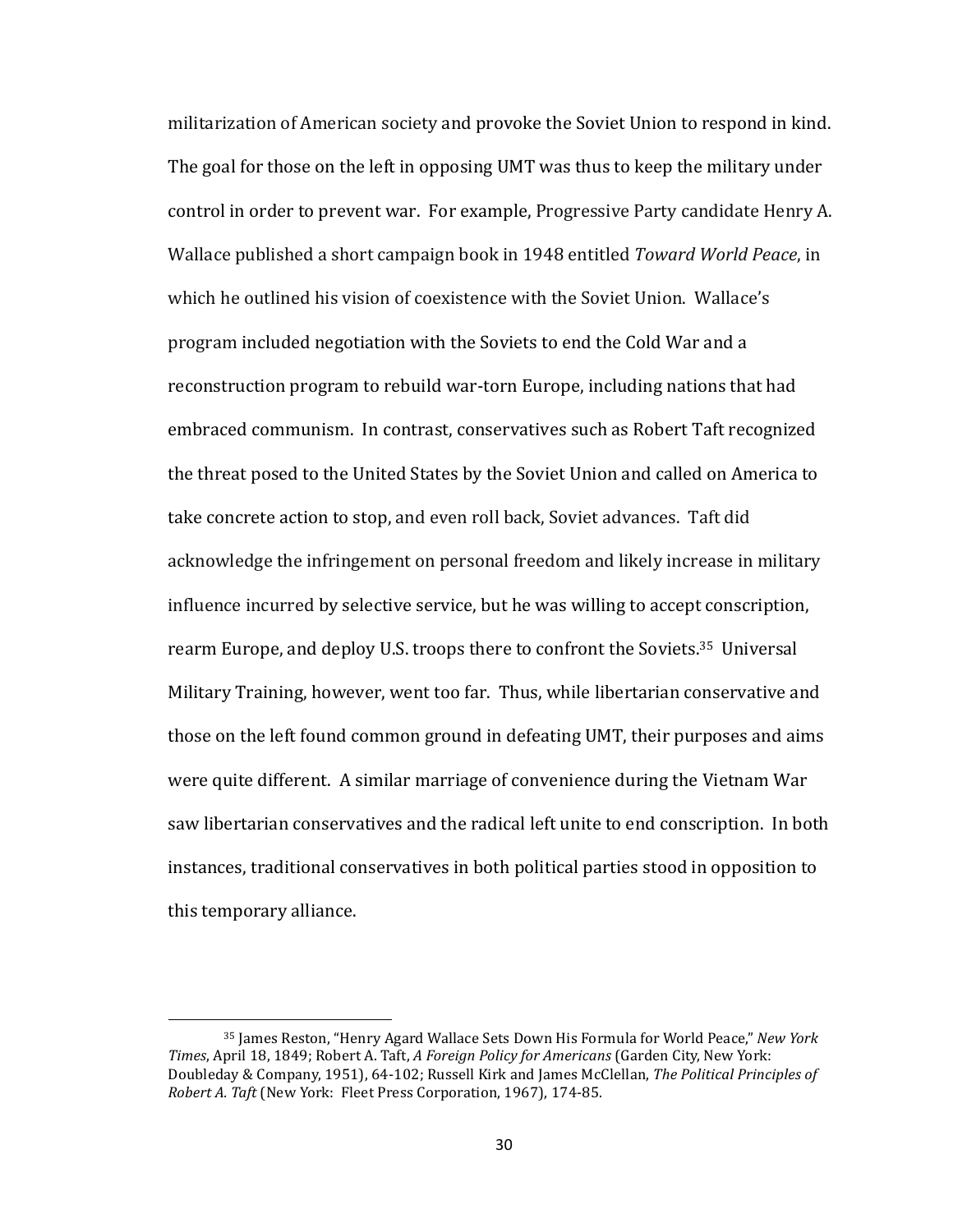One cannot end a discussion of UMT without acknowledging the complicated racial dynamics at work during the debate. President Truman issued Executive Order 9981 on July 26, 1948, only a few months after Congress had renewed selective service. This order ended segregation in the armed forces. Prior to Truman's order, Southern members of Congress opposed UMT unless it explicitly allowed segregation. Segregation in schools and social life was still rigidly enforced in the South and many Southerners feared that "race mixing" during UMT service would also serve to weaken the institution of segregation itself once African American trainees—and perhaps white trainees as well—returned home. In addition, most camps would be located in the South, which enjoyed mild weather year-round that was suitable for training. White southerners therefore feared that successful desegregation in UMT camps might spread. African Americans justifiably opposed UMT if camp regulations upheld segregation by race. As just one example, World Heavyweight Champion Joe Louis wrote a statement regarding segregated service that was forwarded to the Committee on Armed Services in the Senate by A. Philip Randolph and Grant Reynolds of the Committee Against Jimcrow in Military Service and Training in 1948. Louis bitterly criticized the "would-be permanent curse" of segregation in the armed forces, including in "Negro battalions if Congress enacts universal military training." Louis called on all African Americans to inform Congress that they would no longer tolerate this second-class status.<sup>36</sup>

<sup>&</sup>lt;sup>36</sup> Michael R. Gardner, *Harry Truman and Civil Rights: Moral Courage and Political Risks* (Carbondale: Southern Illinois University Press, 2002), 111-21; Friedberg, 168; "Statement by Joe Louis on Universal Military Training and Selective Service for the Senate Armed Services Committee, Washington, D.C.," Universal Military Training, 1085.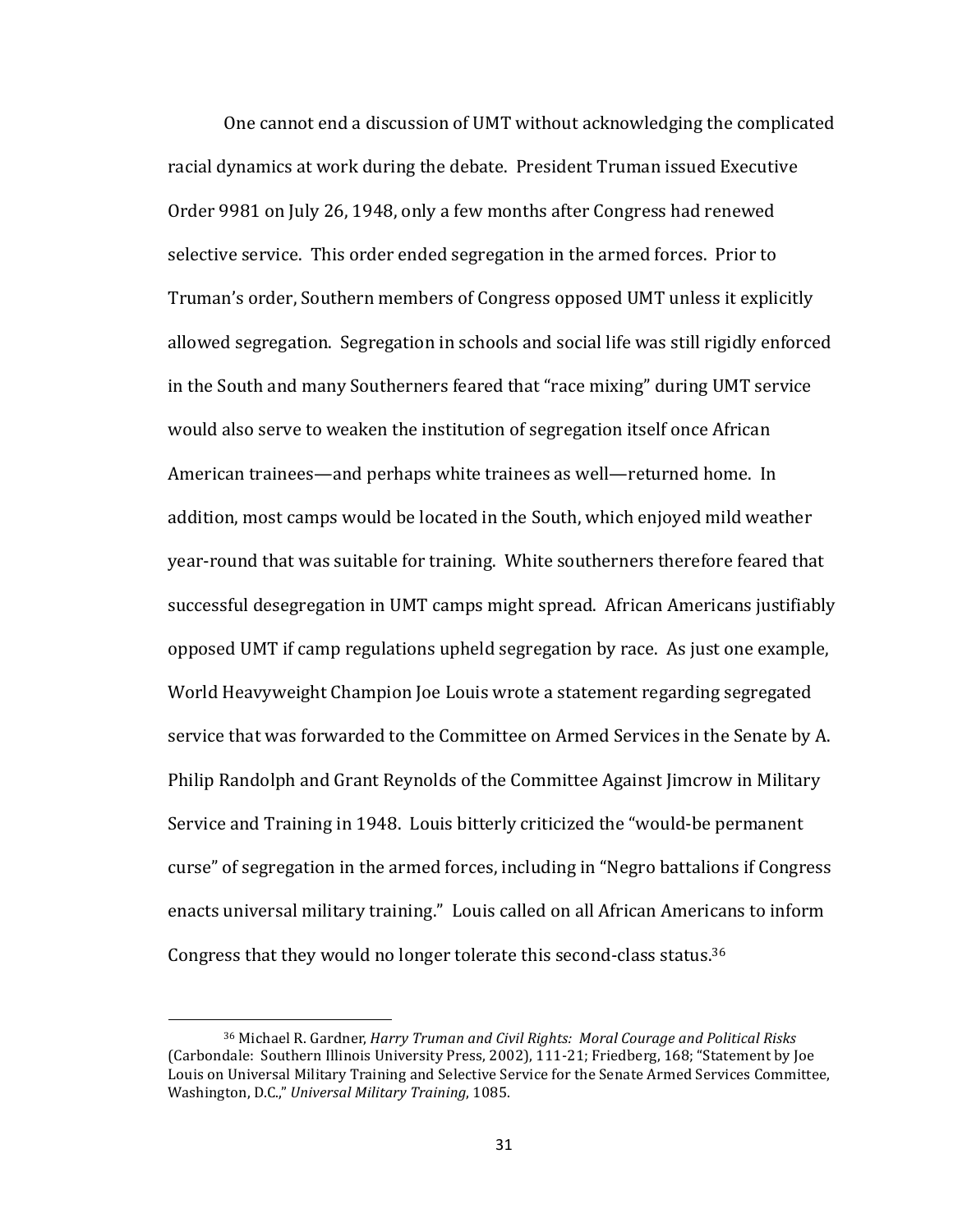As further evidence of the strange bedfellows made by UMT, Senator Taft actually conspired with civil rights leader A. Philip Randolph to prevent passage of the 1948 UMT bill by promising to support amendments to the bill that banned segregation. Since Southerners tended to support UMT, this seemed a "sure way to kill UMT" by "forc[ing] its supporters to take a stand on race." Both Randolph and Taft came to oppose UMT from very different philosophical premises. Taft's conservative opposition to government coercion induced him to seek to block passage of UMT by Congress. Randolph, on the other hand, was a socialist. His goal was to obstruct Congressional action on universal military training unless Congress agreed to desegregate trainees during their service. During testimony before the Senate Armed Services Committee, Randolph claimed, "Negroes are in no mood to shoulder a gun for democracy abroad so long as they are denied democracy here at home." Randolph threatened to encourage blacks to refuse induction calls unless the military, including UMT, was desegregated. Senator Wayne Morse called such action "treason" but Randolph defended his position by appealing to a "higher law than the law which applies the act of treason to [African Americans] when we are attempting to win democracy in this country." One may speculate that Randolph's personal views may have been different, but his public position was to support, or at least not oppose, UMT and selective service if they were desegregated. Thus, both Taft and Randolph found themselves united in opposition to UMT in early 1948, albeit for very different reasons.<sup>37</sup>

<sup>&</sup>lt;sup>37</sup> Taylor, *Every Citizen a Soldier*, 133-42; Andrew E. Kersten, A. Philip Randolph: A Life in the Vanguard (Lanham, Maryland: Rowman & Littlefield Publishers, 2007), 78-80, 115-16; "Statement of A. Philip Randolph, National Treasurer of the Committee Against Jim Crow in Military Service and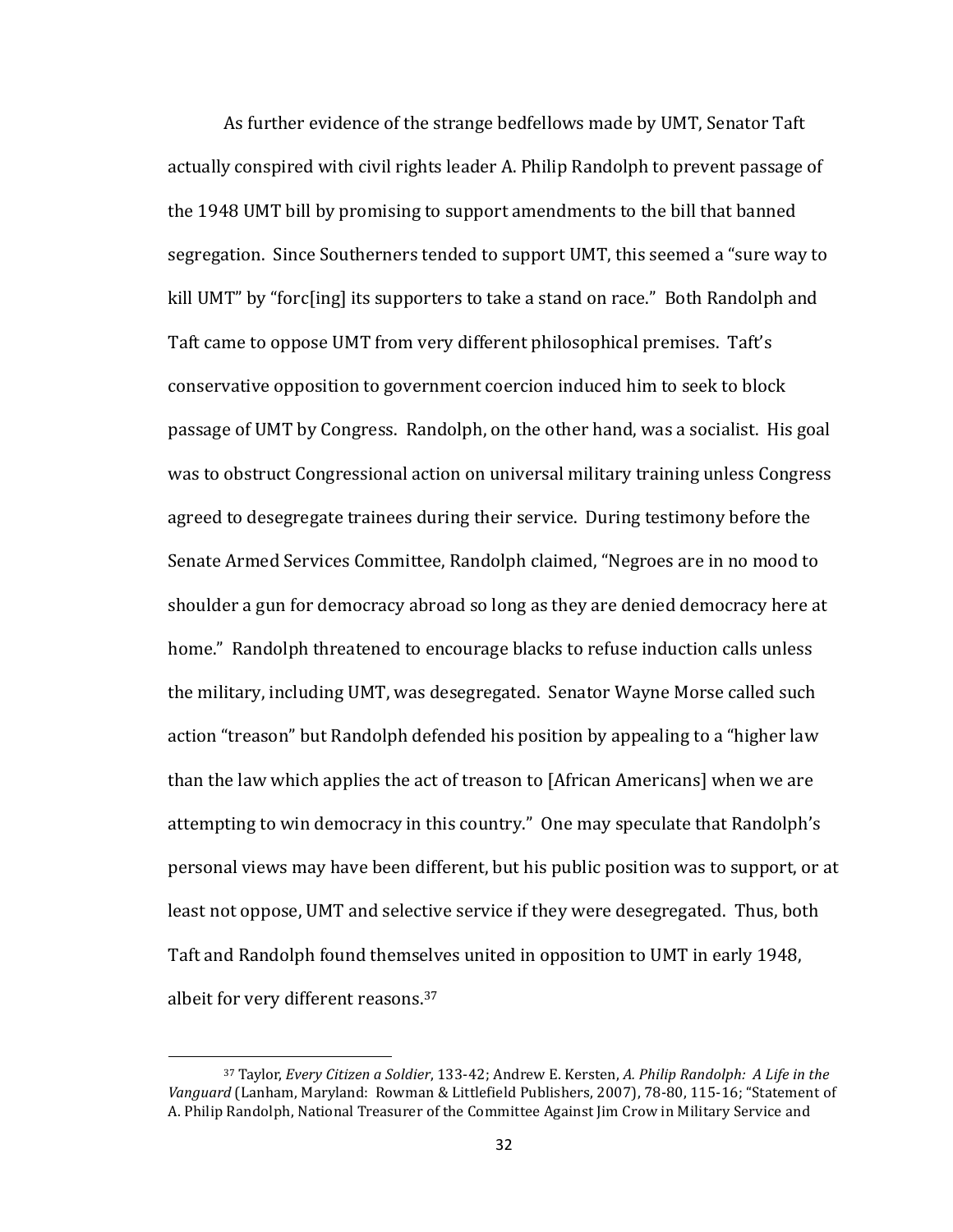After Truman's executive order, many white Southerners opposed UMT in order to stop further integration. By their calculus, subjecting a small subset of whites to service in the desegregated military through the draft was preferable to forcing all white men into a desegregated UMT program. Indeed, it seemed clear to most Southerners that Congress would desegregate any UMT program passed after July 1948, following the course of the regular military. This was the case even though several prominent military leaders were vocal in opposition to Truman's order, including General Dwight D. Eisenhower and George C. Marshall, who was then serving as Secretary of State. After several years of halting progress in desegregation, the Korean War finally directed the regular military to fully integrate African American troops.<sup>38</sup> One justification for desegregation of the military that would likely appeal to traditional conservatives concerned with national defense was given by Truman K. Gibson, a member of the President's Advisory Commission on Universal Training, which had published its report recommending UMT in 1947. Gibson argued that the United States faced the choice of "survival or extinction" in the case of "all-out warfare" with the Soviet Union. The country must end segregation because it blocked the "full and free use" of African Americans for use in this contest. Gibson explicitly stated that he made this recommendation "not" because of any social considerations or any considerations other than the defense of

 $\overline{a}$ 

Training, and President of the Brotherhood of Sleeping-Car Porters, A. F. of L., New York City," *Universal Military Training*, 685-94.

<sup>&</sup>lt;sup>38</sup> Richard M. Yon and Tom Lansford, "Political Pragmatism and Civil Rights Policy: Truman and Integration of the Military," in Raymond H. Geselbracht, ed., *The Civil Rights Legacy of Harry S. Truman* (Kirksville, Missouri: Truman State University Press, 2007), 108-14.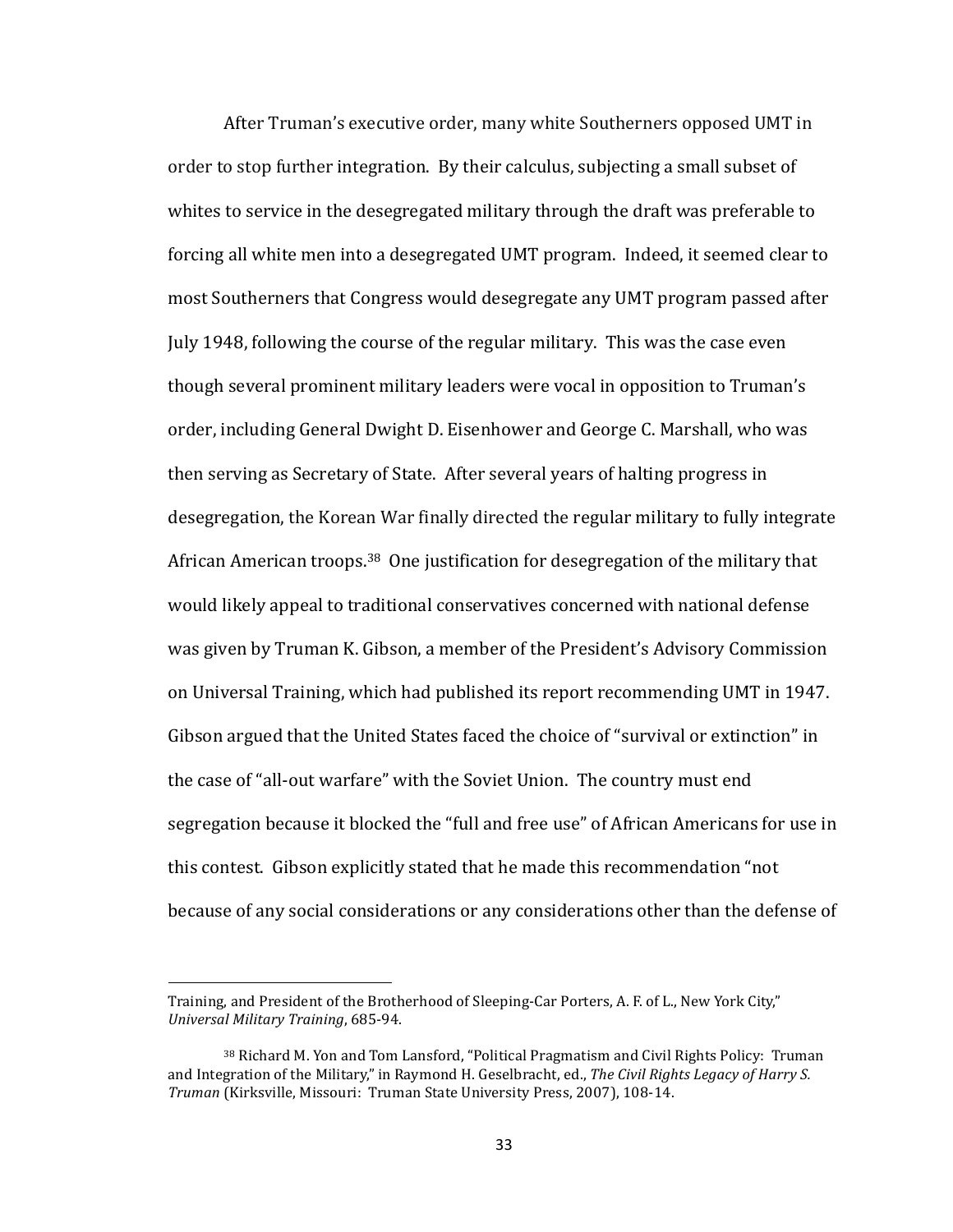this country." He proposed that Congress specifically include an antidiscrimination clause in the 1948 UMT bill to ensure that the United States extracted the full amount of service that each trainee could offer, whether white or black.

Despite the need for trained citizens during the Cold War, white Southerners in Congress refused to support a desegregated UMT program. In fact, Southern votes in the House were key to blocking the final attempt at UMT in 1952. Leaders of the Confederacy had considered arming slaves in late 1864 and early 1865 in an attempt to turn the tide of the Civil War. Confederate Major General Howell Cobb wrote to Secretary of War James Seddon, "If slaves will make good soldiers our whole theory of slavery is wrong."<sup>39</sup> Similarly, white Southerners in the 1940s and 1950s must have recognized that successful African American service in desegregated military units and desegregated UMT camps would be a powerful argument against segregation. Most white Southerners were not willing to take this chance, in spite of the valuable service black troops and black trainees could render to the United States. Finally, during the debate over universal military training, "conservative [and] even reactionary" Southern Congressmen—who were ideologically predisposed to support UMT—united with the pacifist and antimilitarist left as well as the libertarian right to block adoption of UMT. On the

<sup>&</sup>lt;sup>39</sup> "Statement of Truman K. Gibson, Chicago, Ill.," *Universal Military Training*, 642-47; Friedberg, 168, note 70; Armstead L. Robinson, *Bitter Fruits of Bondage: The Demise of Slavery and* the Collapse of the Confederacy, 1861-1865 (Charlottesville: University of Virginia Press, 2007), 281-82.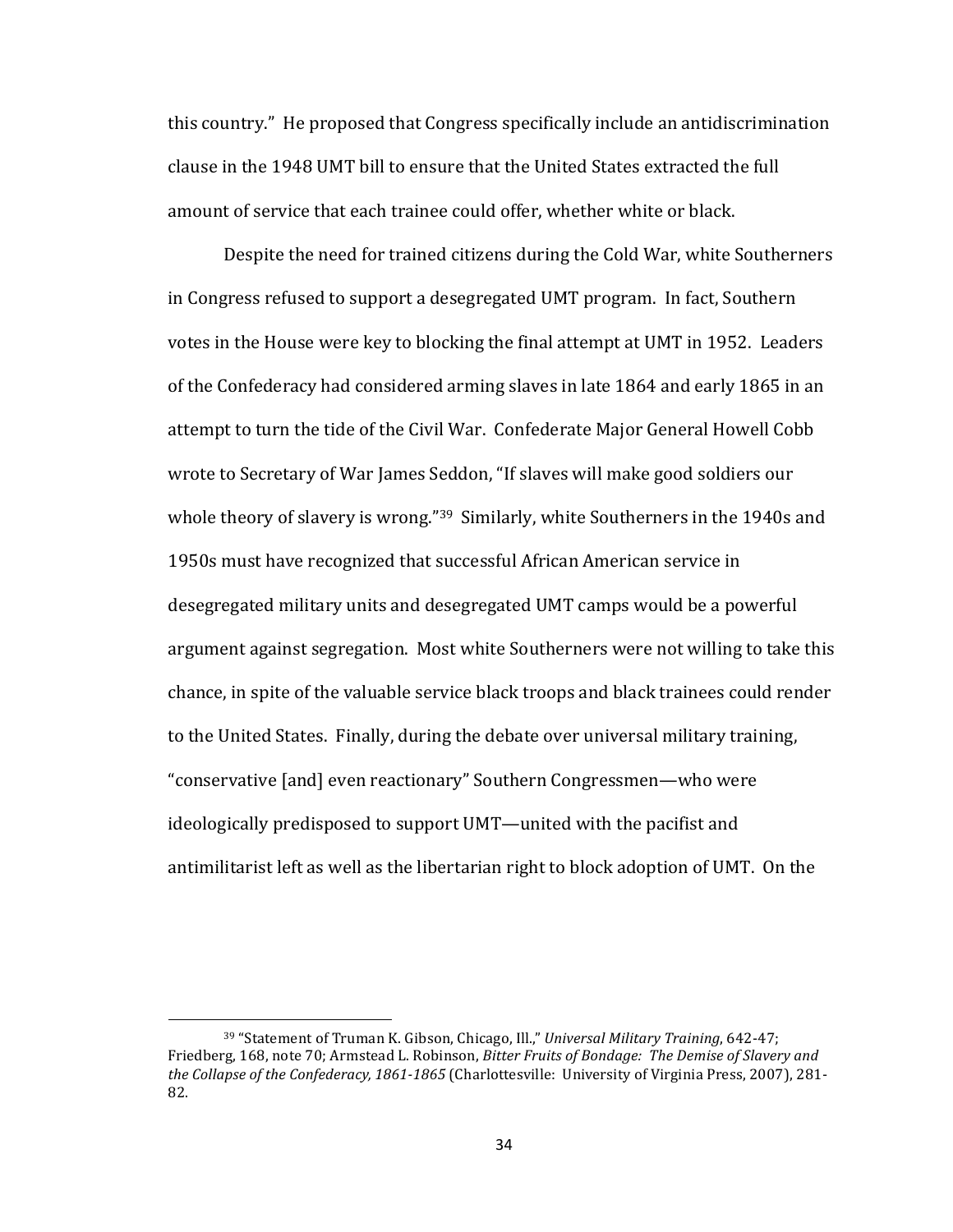issue of race and UMT, one finds once again that a diverse set of seemingly contradictory motives pushed disparate groups together.<sup>40</sup>

After a final failed attempt at adopting UMT in 1951-1952, the nation settled on conscription to provide men for the armed forces until 1973. The draft's successful operation during the Korean War bolstered this position. In addition, inductions took a relatively small portion of total manpower available, so that those who wanted to escape service were usually able to do so. President Eisenhower's New Look foreign policy greatly increased funding for the Air Force and funding for the Army was cut as a result, forcing the Army to reduce manpower by about 500,000 men. Because of this, the armed forces drafted even fewer young men during the  $1950s$ , thus reducing the potential for dissent.<sup>41</sup>

The peace groups that did object to conscription and militarism did so on the periphery of American thought and public opinion during the 1950s. Pacifist groups such as the War Resisters League and Catholic Worker Movement operated in relative obscurity, known only to small groups of politically or religiously motivated adherents primarily in large cities on the East Coast. For the most part, they had no influence on public policy or even public consciousness. The most successful peace groups of the 1950s focused on nuclear testing and the arms race, which the advent of the hydrogen bomb and Eisenhower's New Look defense policy had spurred. The National Committee for a Sane Nuclear Policy (SANE) and the Committee for Non-

<sup>&</sup>lt;sup>40</sup> Friedberg, 168.

<sup>&</sup>lt;sup>41</sup> Flynn, *The Draft*, 121-25, 137-39; Friedberg, 178-85; Chester I. Pach, Ir. and Elmo Richardson, *The Presidency of Dwight D. Eisenhower*, rev. ed. (Lawrence: University Press of Kansas, 1991), 80-84.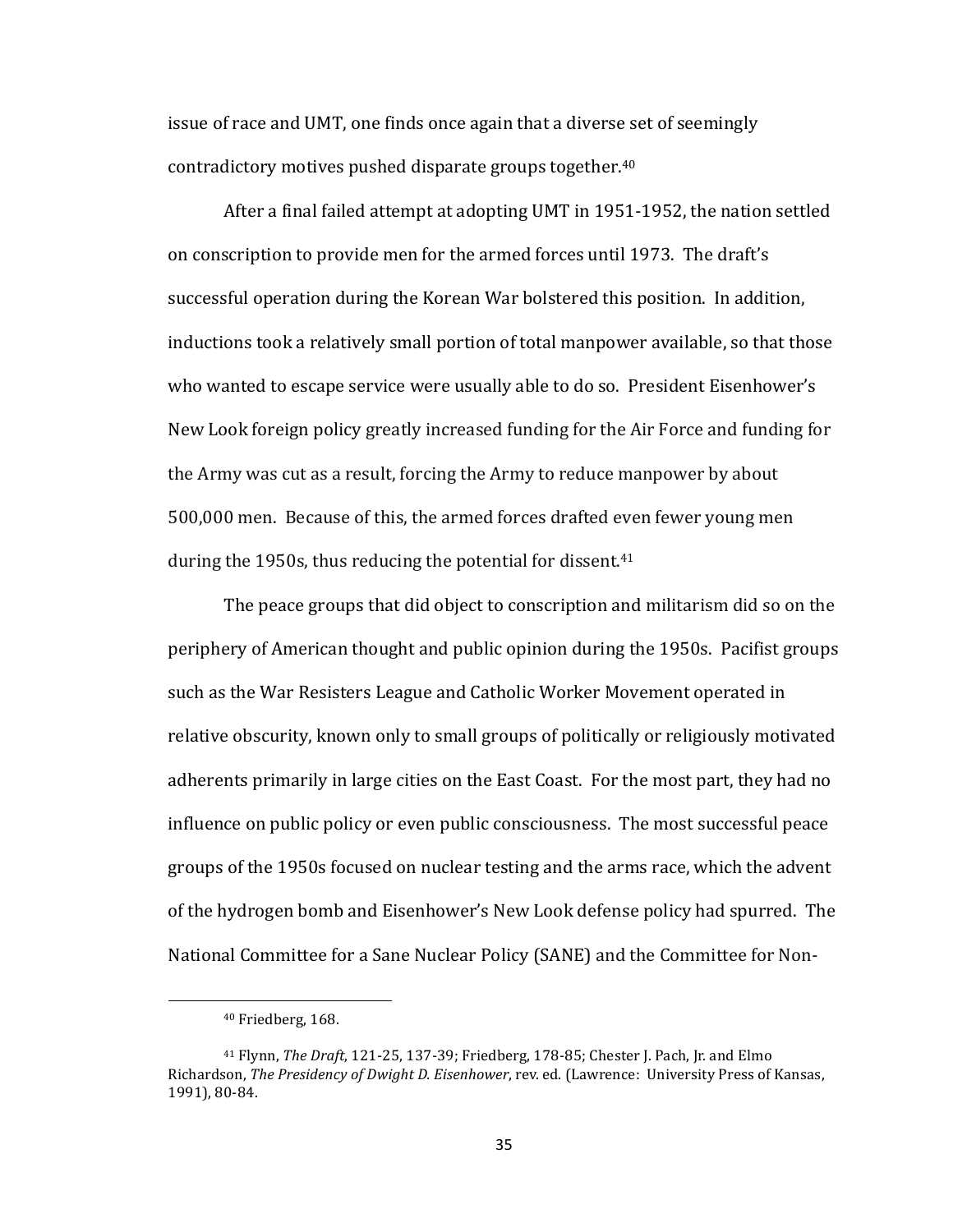Violent Action (CNVA) both organized around banning testing as well as ending the arms race. Overall, however, the far left remained quiet, having already endured relentless attacks during the Red Scare and McCarthy witch-hunts. By 1955, the peace movement was foundering. In contrast to their Sixties counterparts, 1950s students were indeed the "Silent Generation"—silent on the war in Korea, a spiraling arms race, and above ground testing of nuclear weapons. Of more interest were good jobs and material comforts. The next generation would see the world differently.42

 $\overline{a}$ 

<sup>&</sup>lt;sup>42</sup> Charles DeBenedetti and Charles Chatfield, An American Ordeal: The Antiwar Movement of the Vietnam Era (Syracuse, NY: Syracuse University Press, 1990), 19-22, 27-34; Lawrence S. Wittner, Rebels Against War: The American Peace Movement, 1933-1983 (Philadelphia: Temple University Press, 1984), 213-20; Terry H. Anderson, *The Movement and the Sixties* (New York: Oxford University Press, 1995), 15-23.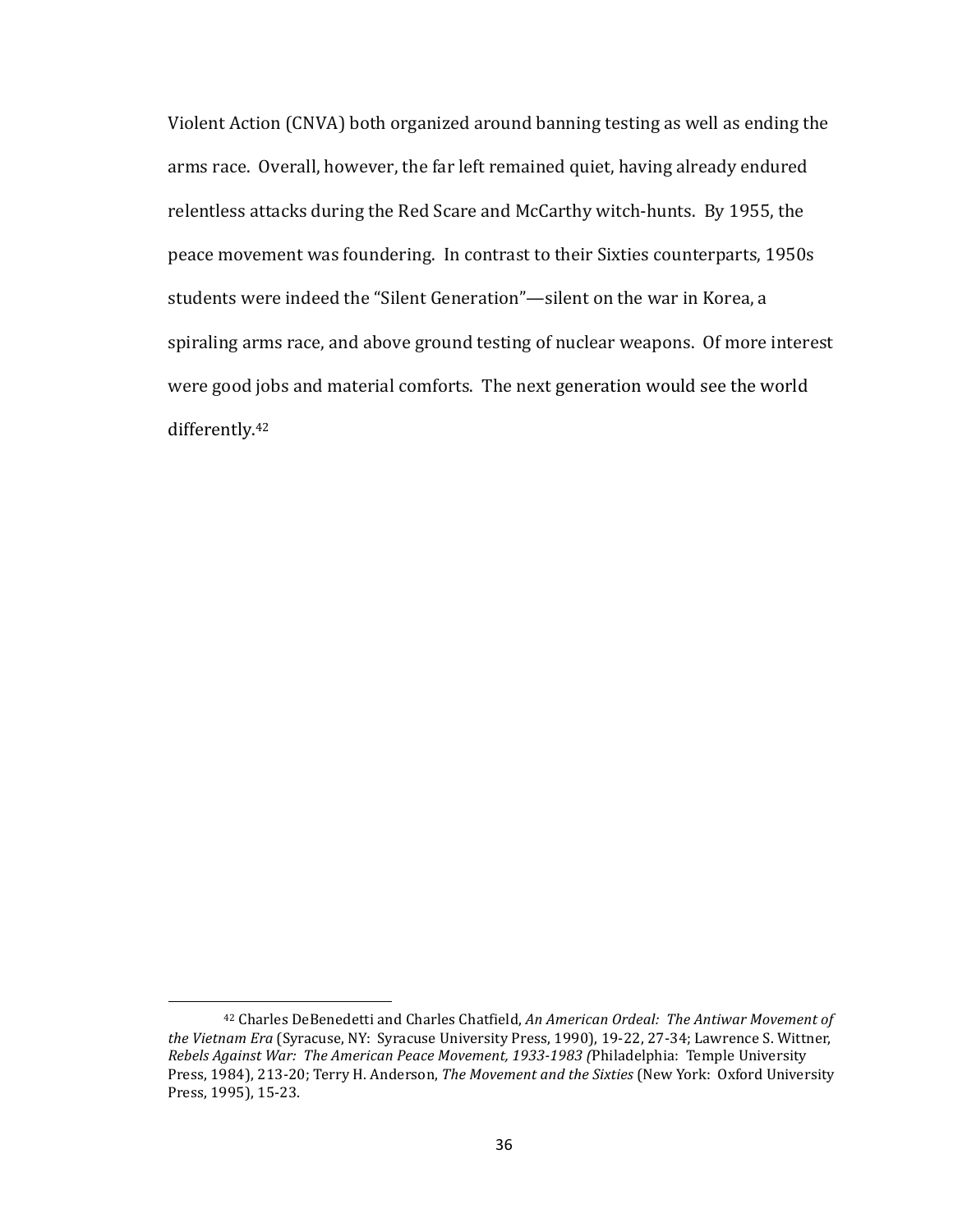## CHAPTER II

## ROOTS OF LIBERTARIAN AND CONSERVATIVE THINKING ON CONSCRIPTION

Chapter II covers libertarian thinking on conscription. Included are Chief Justice Roger Taney's opinion on conscription and the writings of libertarian Lysander Spooner. Discussion then turns to World War I era opposition from anarchists and socialists, whose arguments were encapsulated in the 1918 Supreme Court decision *Arver et. al., v. United States*. Finally, the chapter ends with a comparison of the differences between libertarians and traditional conservatives over conscription in the post-World War II era.

The roots of libertarian antimilitarism and opposition to conscription in America go back very far indeed. The United States was born out of antigovernment protests. Fear of military occupation and objection to governmentgranted monopolies fueled the clashes with the British government that led to the American Revolution. During the Revolutionary War, the Continental Army frequently suffered from a lack of manpower because Americans refused to submit to national conscription, even though state militias frequently proved to be unreliable. The U.S. Constitution acknowledged a universal requirement for service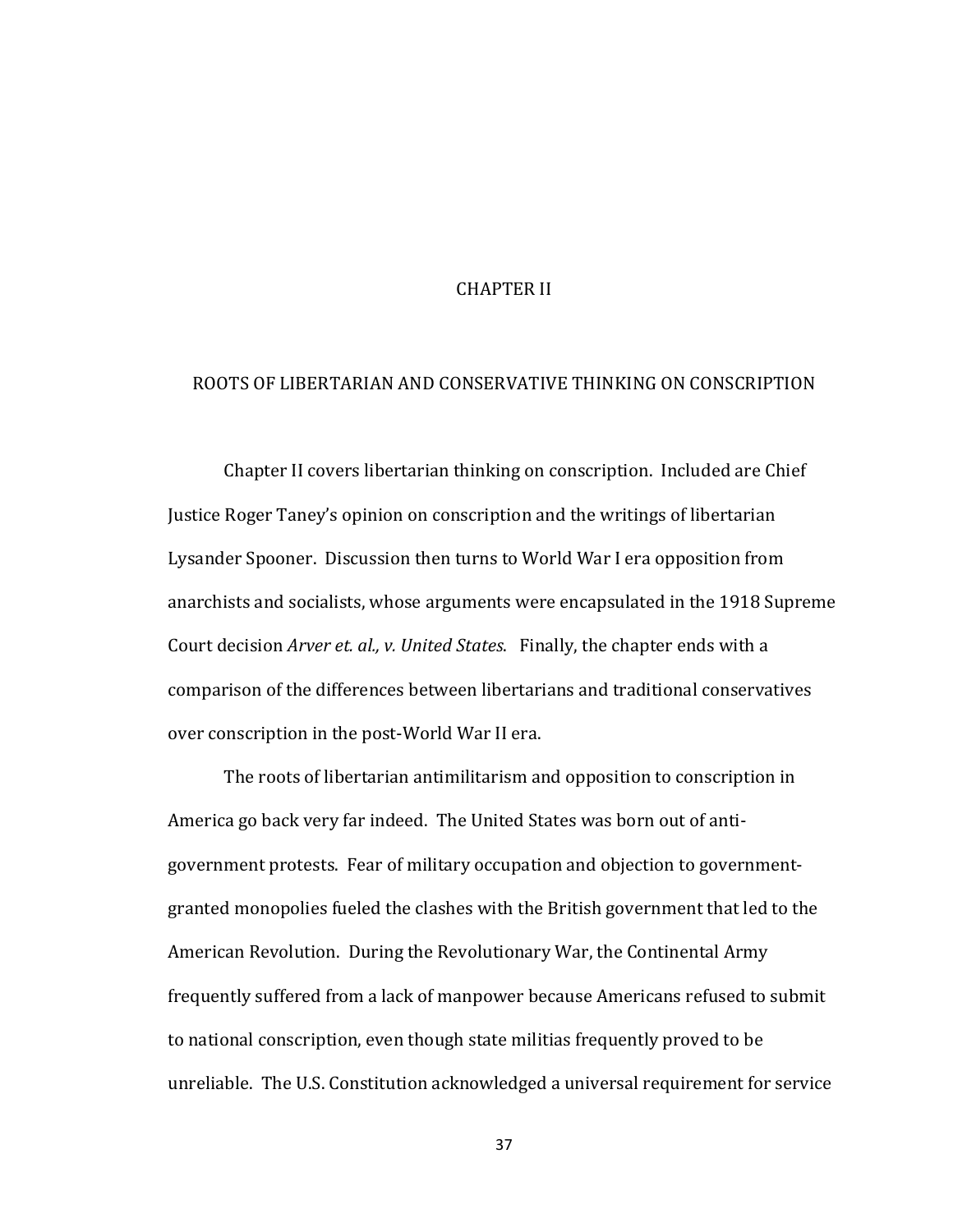through the state militia system, based on earlier colonial practice. However, the Constitution laid out a complex process by which the United States might federalize state militias into service. Even though it was more inefficient than a direct draft, the drafters of the Constitution included this feature to protect state power and prevent centralization of authority at the national level. Based on the Constitution and writings of the Framers, it was not clear that the federal government had the power to directly conscript American citizens.<sup>1</sup>

The United States used voluntarism as the basis for manning the military until the Civil War, including in the War of 1812 and Mexican War. However, in April 1861, after decades of conflict and compromise over the issue of slavery, the Confederate army fired on Fort Sumter and initiated the Civil War. Because of the war, President Abraham Lincoln and Congress greatly expanded the reach and power of the federal government. In 1863, Congress adopted the Enrollment Act, which instituted the nation's first compulsory draft into the national army without the interposition of the states. There were protests against the draft, most famously the bloody riots in New York City in the summer of 1863, in which at least 105 people died. Disloyal Democrats (dubbed Copperheads by the Republicans) also protested the use of the draft because they believed it was an impediment to ending the war. Chief Justice Taney wrote a private opinion on the constitutionality of the

<sup>&</sup>lt;sup>1</sup> Richard Archer, As If an Enemy's Country: The British Occupation of Boston and the Origins of *Revolution* (New York: Oxford University Press, 2010), 127-29; James M. Volo, The Boston Tea Party: The Foundations of Revolution (Santa Barbara, California: Praeger, 2012), 29-30; Robert Middlekauff, The Glorious Cause: The American Revolution, 1763-1789, rev. ed. (New York: Oxford University Press, 2005), 509-11; Publius, "Federalist 46," in Benjamin F. Wright, ed., *The Federalist: The Famous Papers on the Principles of American Government* (New York: Barnes & Noble Books, 2004), 334-36; Akhil Reed Amar, *The Bill of Rights* (New Haven: Yale University Press, 1998), 53-59.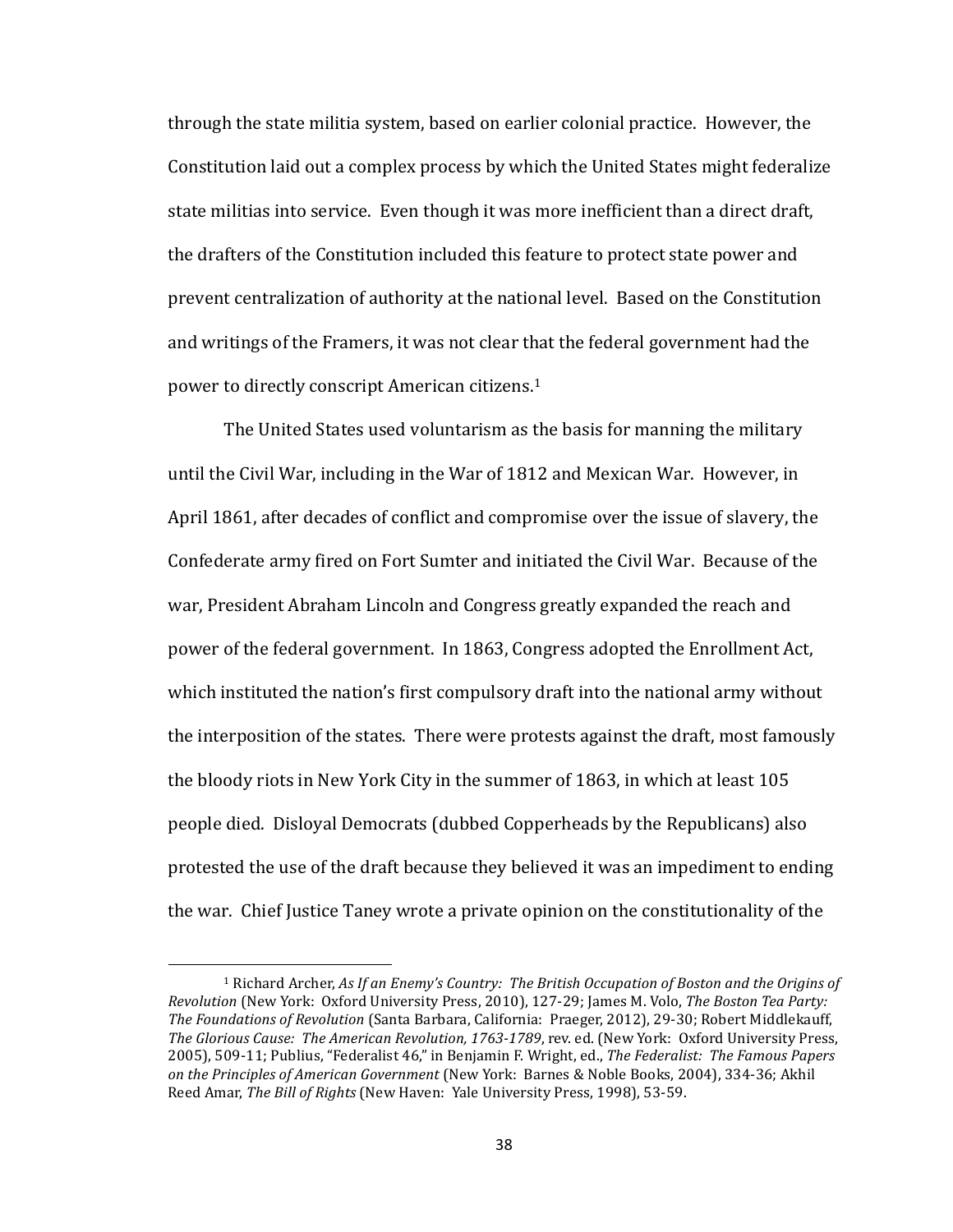draft in 1863. Taney believed the federal government did not have the power to conscript, which was a reflection of his support for state sovereignty. Taney believed that the draft made it possible for the federal government to destroy the state militias because national conscription occurred independently of the state militia structure. Further, the federal government could even use the draft to destroy state governments, Taney wrote, since all state officers were eligible for the draft except for the governor of each state. Taney never got a chance to deliver this opinion because opponents of conscription did not bring a case to the Supreme Court. The suspension of *habeas corpus*, passed by Congress and signed by Lincoln in March 1863, blocked suits by "soldiers or seamen enrolled or drafted or mustered or enlisted in or belonging to the land or naval forces of the United States . . . or otherwise amenable to military law." Thus, the opinion is interesting as a staterights attack on conscription but it was without legal effect. Taney's state rights arguments were obviated after the war because national power was preeminent after the Union Army's victory over the Confederacy and enshrined in the Constitution by the ratification of the Fourteenth Amendment.<sup>2</sup>

The abolitionist cause of the mid-19<sup>th</sup> century informed and influenced a small libertarian movement after the Civil War. Lysander Spooner was an abolitionist prior to the war and was one of the foremost libertarians of the post-

<sup>&</sup>lt;sup>2</sup> James McPherson, *Battle Cry of Freedom: The Civil War Era* (New York: Oxford University Press, 1988), 492-94, 609-11; Mark E. Neely, Jr., *Lincoln and the Triumph of the Nation: Constitutional Conflict in the American Civil War* (Chapel Hill: University of North Carolina Press, 2011), 190-97; Amar, *The Bill of Rights*, 53-59, 257-66; Roger B. Taney, "Thoughts on the Conscription Law of the United States" in Martin Anderson, ed., *The Military Draft: Selected Readings on Conscription* (Stanford, California: Hoover Institution Press, 1982), 207-18.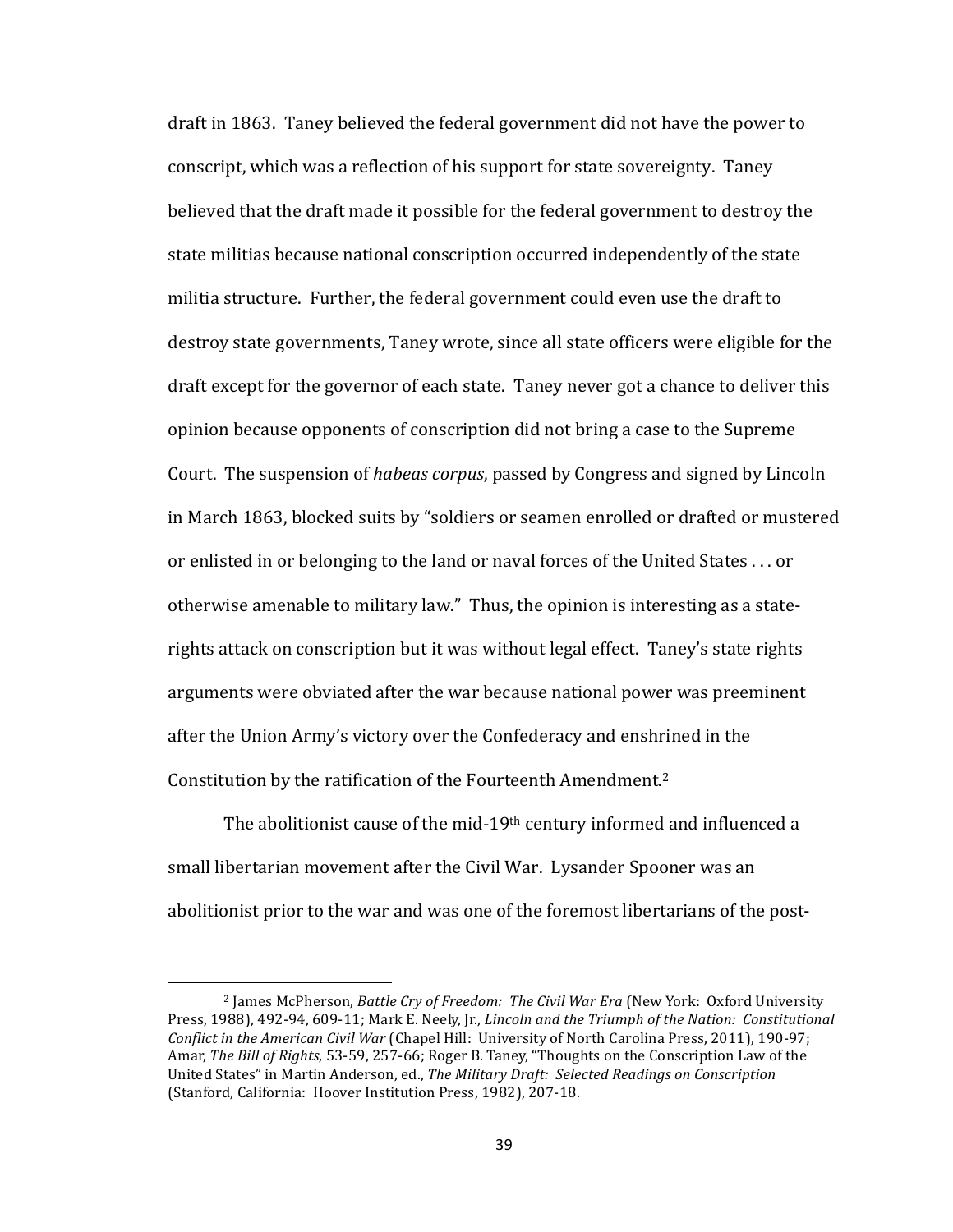Civil War era. He laid out the foundation of his philosophy in *The Unconstitutionality* of *Slavery*, published in 1845. "[N]atural law ... is the paramount law," he argued. Anything that contradicted natural law, including state or federal laws based on (in Spooner's view) an incorrect interpretation of the U.S. Constitution, was invalid. This doctrine was the foundation of Spooner's opposition to slavery. Just as federal law allowed the violation of the natural rights of African slaves, Spooner believed the law could (and frequently did) also violate the natural rights of white men. Spooner specifically cited conscription as evidence of the government's violation of the natural rights of its citizens. The government conscripts a man and "puts him before the cannon's mouth, to be blown in pieces." For the government, this man is a "mere weapon for killing other men" all "for the maintenance of its power." Conscription was a form of slavery and a violation the natural rights of draftees who were both put in harm's way and forced to kill others contrary to their conscience. Since the government had no right to conscript young American men, draftees were justified in carrying out acts of resistance to this attack on their rights just as slaves were justified to run away from their masters. Spooner even opposed forcing the South to remain with the Union despite his strident opposition to slavery since he believed the Union did not fight the Civil War to free the slaves. Instead, it was to force the South to remain in the Union against their will. Thus, the "number of slaves" in the United States had significantly increased if one included the white Southerners forced back into the Union by the North as well as the Northern conscripts used to defeat them. Congress had ended the federal draft by the time

40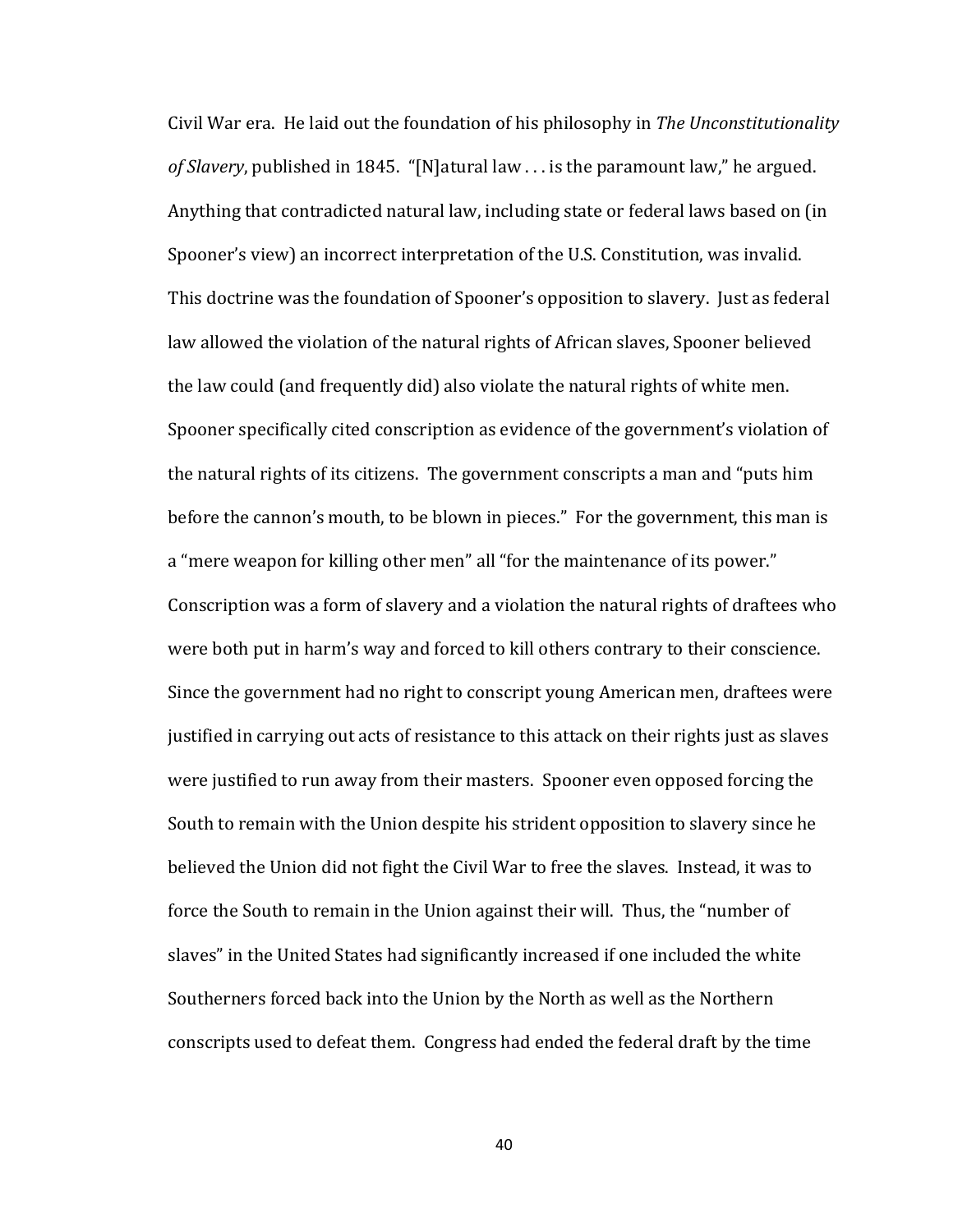Spooner published his ideas on conscription but his writings influenced later libertarian thinking on the draft. $3$ 

After 1865, the United States did not resort to conscription again until World War I. When the United States entered the war in April 1917 President Woodrow Wilson argued for a "universal liability to service" in his request for a declaration of war from Congress. Major General Enoch H. Crowder, who had previously served as the Judge Advocate General in the U.S. Army, wrote the draft law used during World War I. The Selective Service System established by this law was composed of 4,647 local boards with members appointed by the President. These boards then selected men for service. The military relied almost exclusively on the draft because Crowder as well as the Progressive managers of the economy believed voluntarism was inefficient. The draft allowed those men needed factories and on farms to remain at home, while the military conscripted those men who could be of greater service in the war. Thus, voluntarism continued in the Regular Army, Navy, and National Guard. However, the law mandated that the "National Army," which had been authorized by Congress in 1916, must exclusively use conscription. Historian

<sup>&</sup>lt;sup>3</sup> Lysander Spooner, *The Unconstitutionality of Slavery: Including Parts First and Second* (Boston: Bela Marsh, 1847), 7-8, 15; James Oakes, *Freedom National: The Destruction of Slavery in* the United States, 1861-1865 (New York: W. W. Norton & Company, 2013), 5; William M. Wiecek, The Sources of Antislavery Constitutionalism in America, 1760-1848 (Ithaca: Cornell University Press, 1977), 257-58; Lysander Spooner, *A Letter to Grover Cleveland, on His False Inaugural Address, the* Usurpations and Crimes of Lawmakers and Judges, and the Consequent Poverty, Ignorance, and Servitude of the People (Boston: Benj. R. Tucker, Publisher, 1886), 31-32; Lysander Spooner, No *Treason. No. 1.* (Boston, 1867), iii-iv.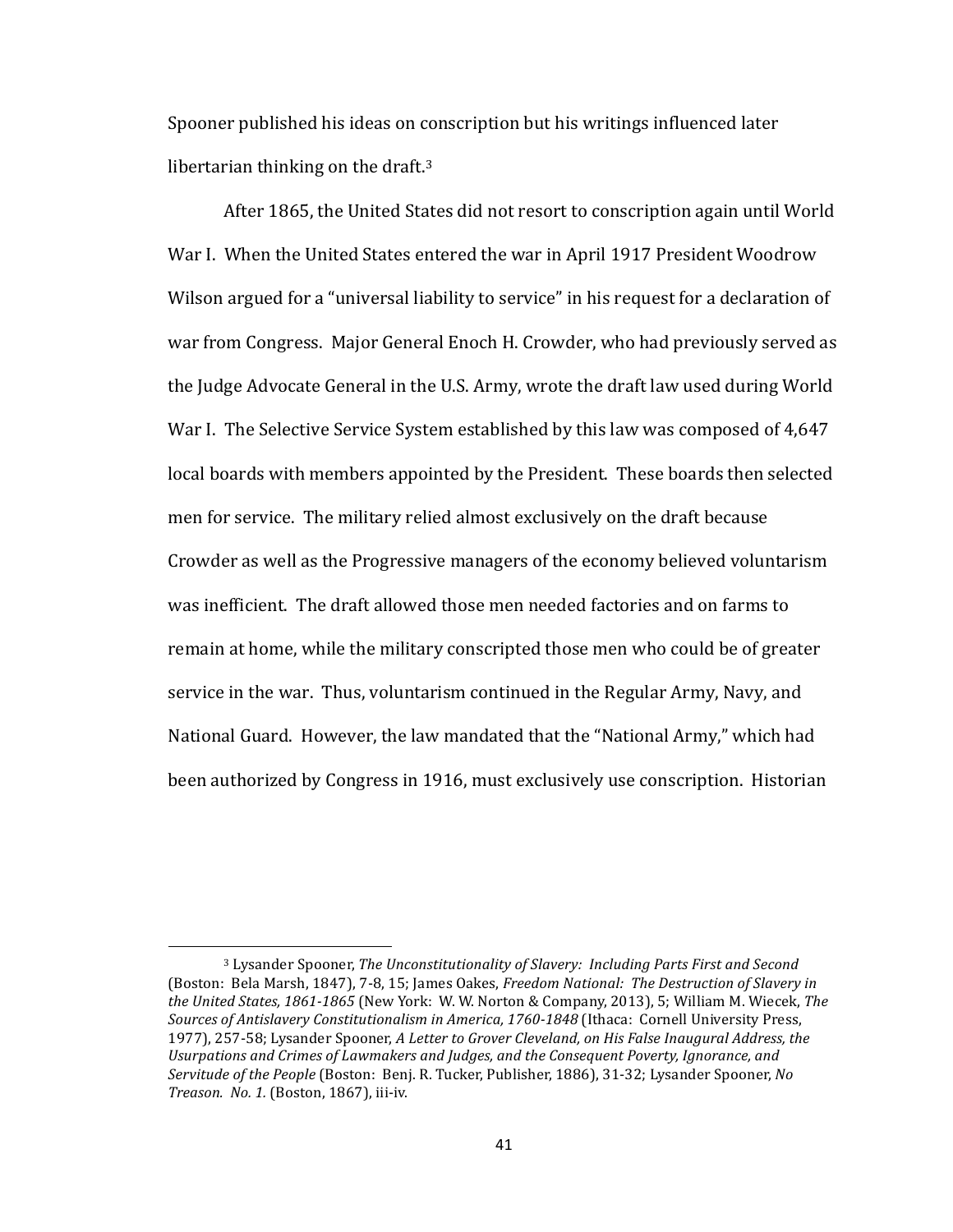David M. Kennedy estimated that 77 percent of U.S. manpower during the war was drafted into the National Army.<sup>4</sup>

In spite of President Woodrow Wilson's claim that the draft was simply the "selection from a nation which has volunteered in mass," there was a significant amount of resistance to selective service during World War I. The Wilson administration submitted the draft bill to Congress on April 7, 1917, the day after Congress voted in favor of the declaration of war against Germany. Congress debated selective service extensively before passing the law. Internationalists in both political parties favored conscription. Opposition came from areas prone to isolationist sentiment, especially the agrarian South where the Democratic Party dominated and Middle West where isolationist Republicans were most prevalent. These representatives from the South and Middle West argued for conscription only as a last resort. They also made sure that agricultural workers received exemptions from the draft. White southern demagogues warned that the draft would lead to mixing of the races while the issue divided African Americans. The civil rights pioneer W. E. B. Du Bois believed black participation in conscription would lead to recognition of equal rights at home. More realistically, black leaders like newspaper columnist James Weldon Johnson argued the military would only use blacks for labor, not combat. Weighing conflicting positions on the draft, Congress debated voluntarism in conjunction with the draft or adherence to the Wilson administration's proposal of exclusive reliance on conscription. The argument that

<sup>&</sup>lt;sup>4</sup> Chambers II, *To Raise an Army*, 74, 179-204.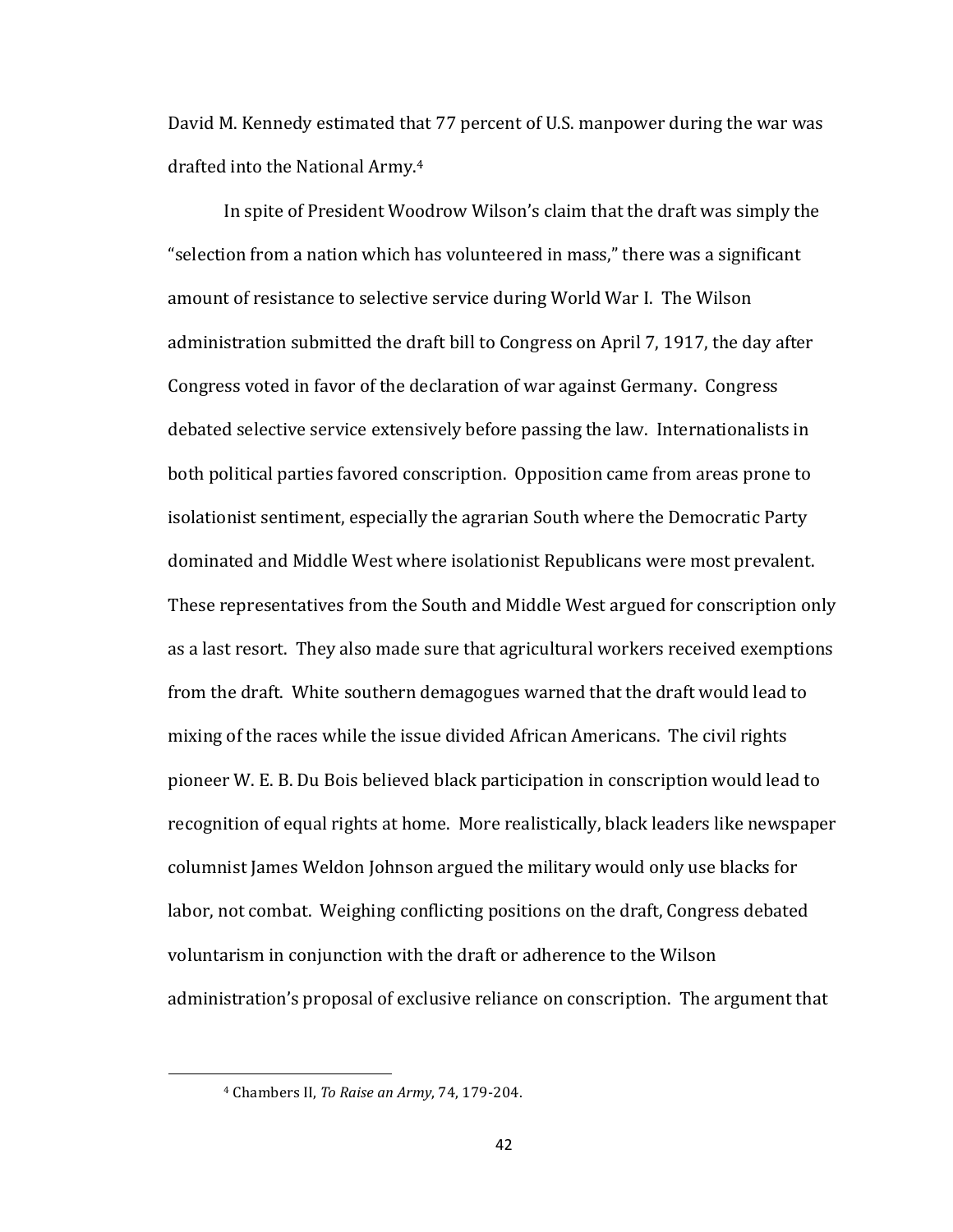swayed reluctant congressmen to the President's point of view was the inequity that would result from the volunteer system. Many in Congress feared "slackers" would escape service if the country relied on volunteers or even used voluntarism along with the draft. Representative Sydney Anderson, Republican from Minnesota, gave voice to this fear when he argued the "volunteer system takes those who had not ought to go, and ... exempts those who ought to go." In mid-May, both houses of Congress passed a bill that largely conformed to the President's plan, and Wilson signed it on May 18, 1917. Registration of young men between the ages of 21 and 30 began on June 5.<sup>5</sup>

Resistance to conscription came principally from the political left including anarchists, socialists, and radical unions. Unlike during the Civil War there were no riots. Instead, resistance took the form of speeches, pamphlets, and other modes of rational persuasion. Many of these arguments drew on the earlier work of libertarians such as Lysander Spooner, especially the idea that conscription violated the Thirteenth Amendment's ban on "involuntary servitude." Libertarian conservatives during the Vietnam era would later build on some of the arguments put forward by socialists during World War I.<sup>6</sup>

The left's arguments against conscription during World War I were encapsulated in *Arver et. al., v. United States,* arguably the most important result of

 $\overline{a}$ 

<sup>&</sup>lt;sup>5</sup> Chambers, *To Raise an Army*, 153-77; Christopher Capozzola, *Uncle Sam Wants You: World War I and the Making of the Modern American Citizen* (New York: Oxford University Press, 2008), 21-33. 

<sup>&</sup>lt;sup>6</sup> David M. Kennedy, Over Here: The First World War and American Society (New York: Oxford University Press, 1980), 150, 163-66; Chambers, *To Raise an Army*, 158-60, 205-37.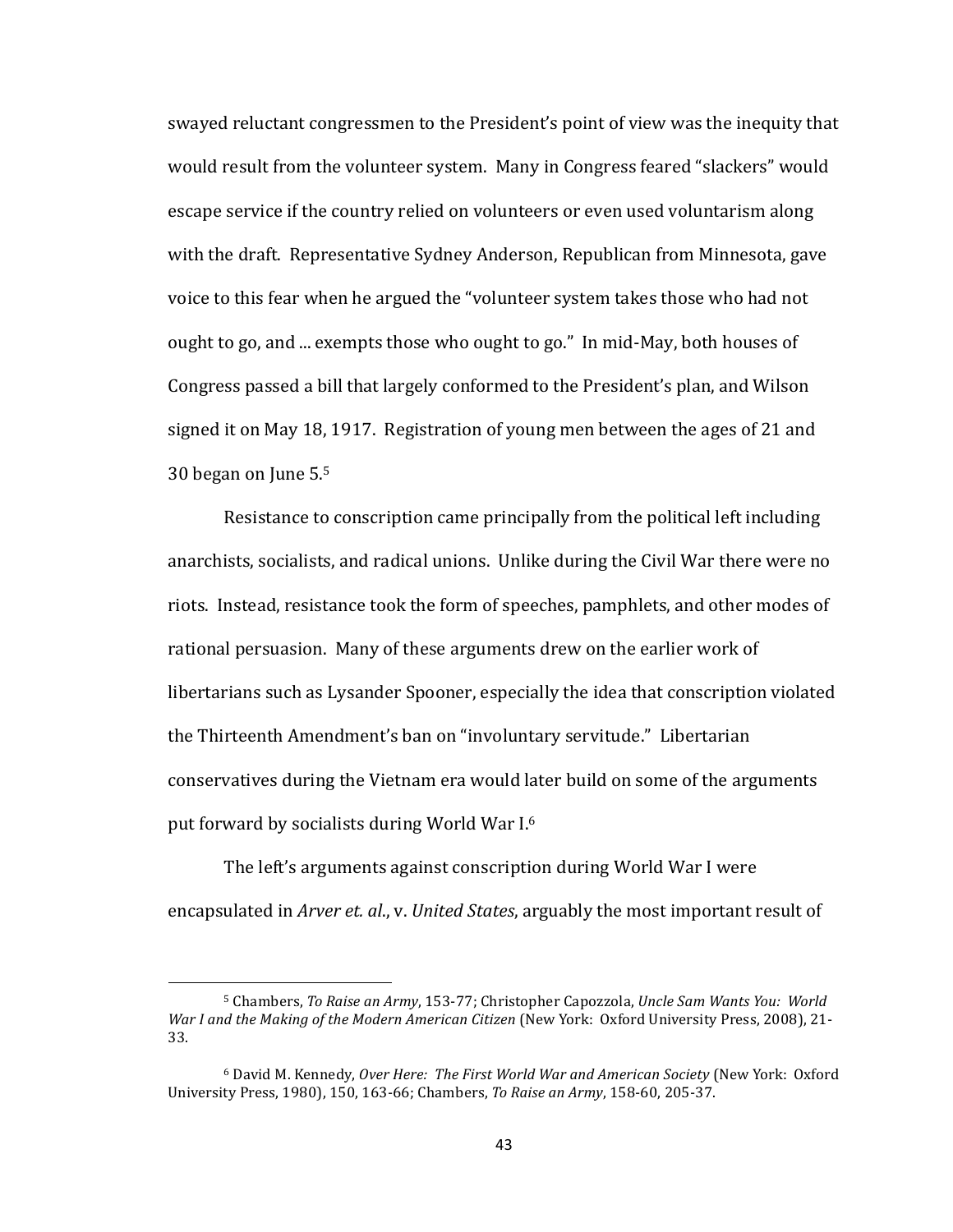the draft during World War I. In this ruling, the Supreme Court unanimously upheld conscription by the federal government. The case arose when a small group of socialists defied the call to register for the draft in June 1917. The federal district court convicted them of resistance to the draft and they appealed the case to the Supreme Court. Their primary argument was that the draft was unconstitutional because Congress did not have the power to conscript. The Court first dispensed with the Constitutional issue. Congress has the power to declare war and to "raise and support armies" according to Article I, Section 8 of the Constitution. This power, combined with the "necessary and proper" clause in Article I was adequate to justify conscription since "the mind cannot conceive an army without the men to compose it." If Congress could only register volunteers, not draftees, then any "governmental power which has no sanction to it  $\ldots$  is in no substantial sense a power." The Court argued that the history of militia service in England and the English colonies in America demonstrated the universal requirement for military service as part of the "reciprocal obligation" between the citizen and the government. Since individual states were "prohibited  $\ldots$  from keeping troops in time of peace or engaging in war" by Article I, Section 10 of the U.S. Constitution, the delegates to the Constitutional Convention clearly meant to give all power to "raise" and support armies" to Congress "and leave none to the States." The Constitution thus fully delegated the power over both the militia and the regular army to Congress. The states merely controlled "the militia to the extent that such control was not taken away" by Congress. The Court closed by discussing two of the Reconstruction Amendments. The Fourteenth Amendment greatly expanded

44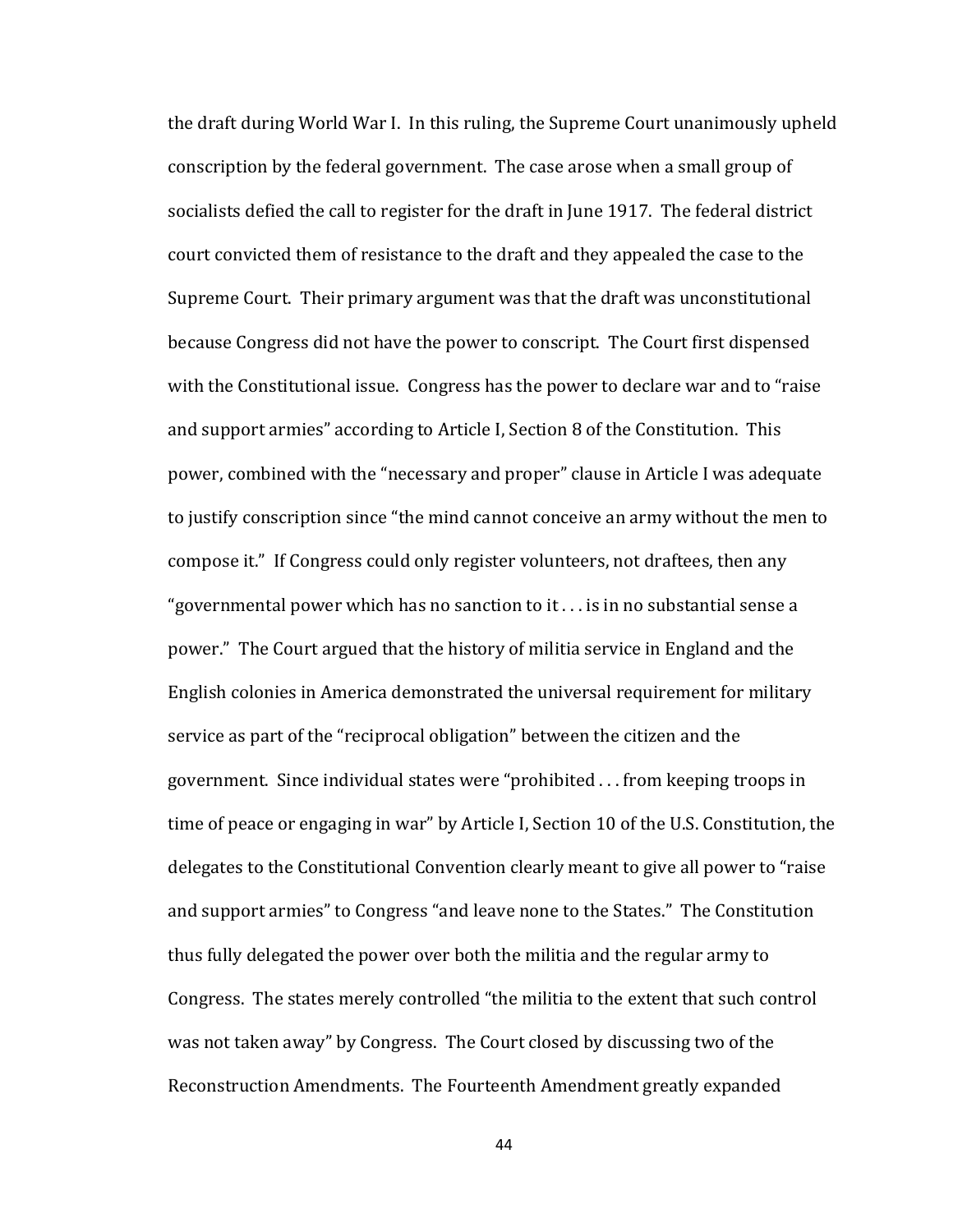federal power and altered the people's relations with both the national and state governments. United States citizenship was "paramount and dominant" as compared to citizenship in the individual states, allowing the federal government to act on citizens directly, with no intermediation by the states. Finally, the idea that the Thirteenth Amendment's prohibition on "involuntary servitude" barred federal conscription was "refuted by its mere statement," according to the Court. This ruling still stands nearly 100 years after the Court handed it down. Thus, opponents of conscription on constitutional grounds must contend with the Court's decision.<sup>7</sup>

The draft ended in 1918 with the end of World War I and Congress did not reauthorize it until 1940, months after World War II had begun but over a year before the United States entered the war. The military used the draft initially as a way to shore up U.S. defenses and then to wage the war. As has been discussed, the American people strongly supported the draft after the attack on Pearl Harbor and support for conscription continued once the Cold War began. The modern conservative movement began in response to the pronounced growth in state power during the New Deal and World War II, including universal conscription. Libertarian conservatives pushed back against increasing state power by advocating a return to pre-New Deal free enterprise and individualism. In contrast, traditionalists and militant anti-Communists argued for directed state power to enforce a return to Christian morality and prevent the spread of communism. Until

<sup>7</sup> Chambers, *To Raise an Army*, 219-222. Arver v. U.S., 245 U.S. 366 (1918), http://caselaw.lp.findlaw.com/scripts/getcase.pl?court=US&vol=245&invol=366 (accessed January 28, 2014).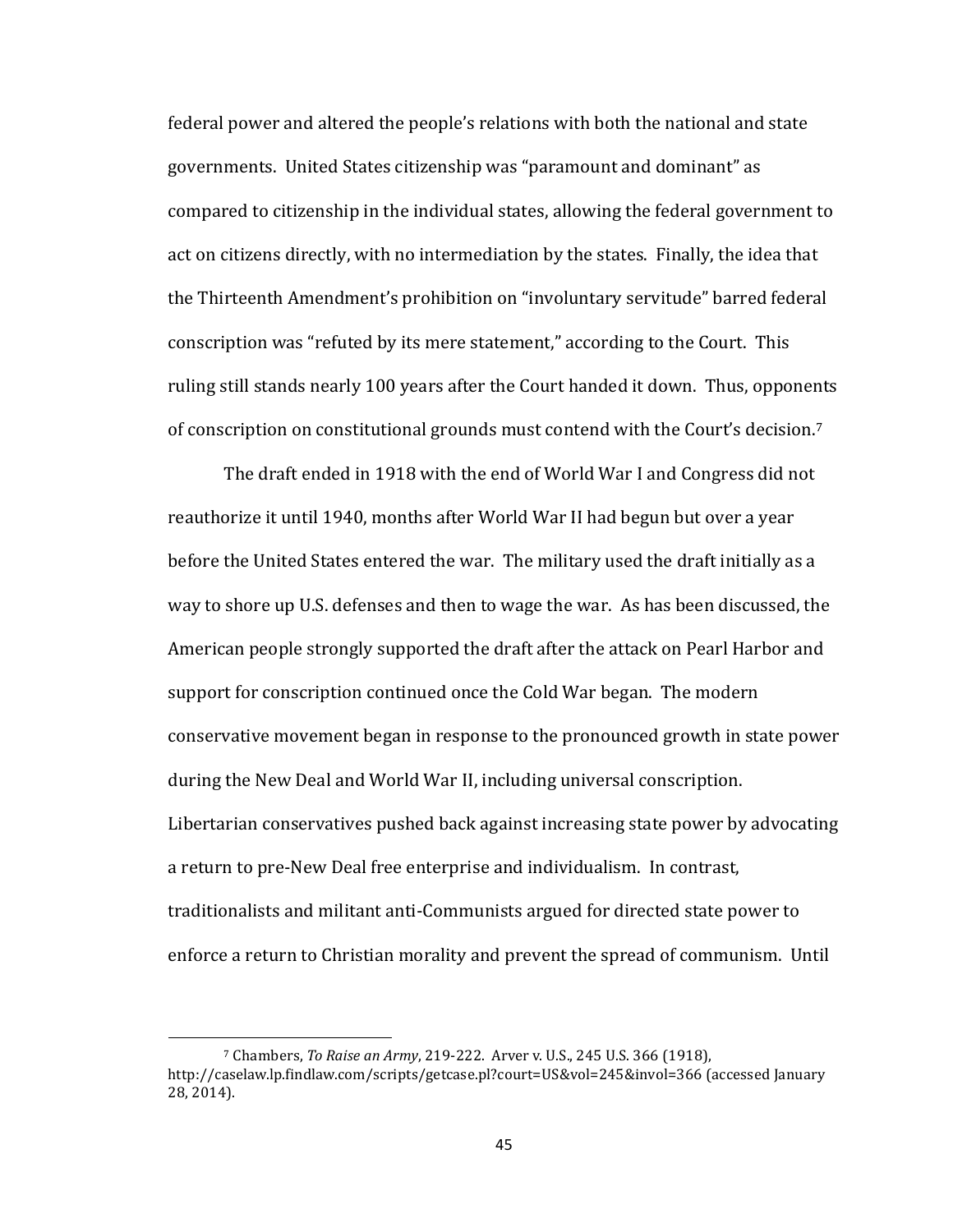the late 1960s, traditional conservatives held sway on the conscription issue. Libertarian conservatives eventually convinced President Richard Nixon and important members of Congress that the country should end the draft, primarily because of the upheaval surrounding conscription during the Vietnam War.<sup>8</sup>

The clash between traditional and libertarian conservatives over conscription began with the rise of postwar conservatism. One theme many libertarians emphasized was the inherent pacifism of pure freedom. Compulsion, libertarians argued, was the cause of war. The writings of Leonard Read furnish an example of this position. Read was a Midwestern businessman who became committed to conservatism in response to the New Deal. He strongly opposed the growth in state power during World War II because he saw it as a threat to American freedom. In contrast to American triumphalism after World War II, Read wrote to a friend that if he had been the president who dropped the atomic bombs on Japan, "I would have released to the press only a copy of my prayer asking forgiveness." Read founded the Foundation for Economic Education (FEE) in 1946 as an organization committed to spreading the gospel of freedom. The primary method FEE used to educate the public on economic and libertarian ideas was the distribution of thousands of pieces of literature, many written by Read himself. He wrote the pamphlet *Conscience on the Battlefield* during the Korean War, a fictional dialogue between an American soldier dying in Korea and his conscience. After

<sup>&</sup>lt;sup>8</sup> George H. Nash, *The Conservative Intellectual Movement in America Since 1945* (Wilmington, Delaware: Intercollegiate Studies Institute, 1996), xv-xvi, 118.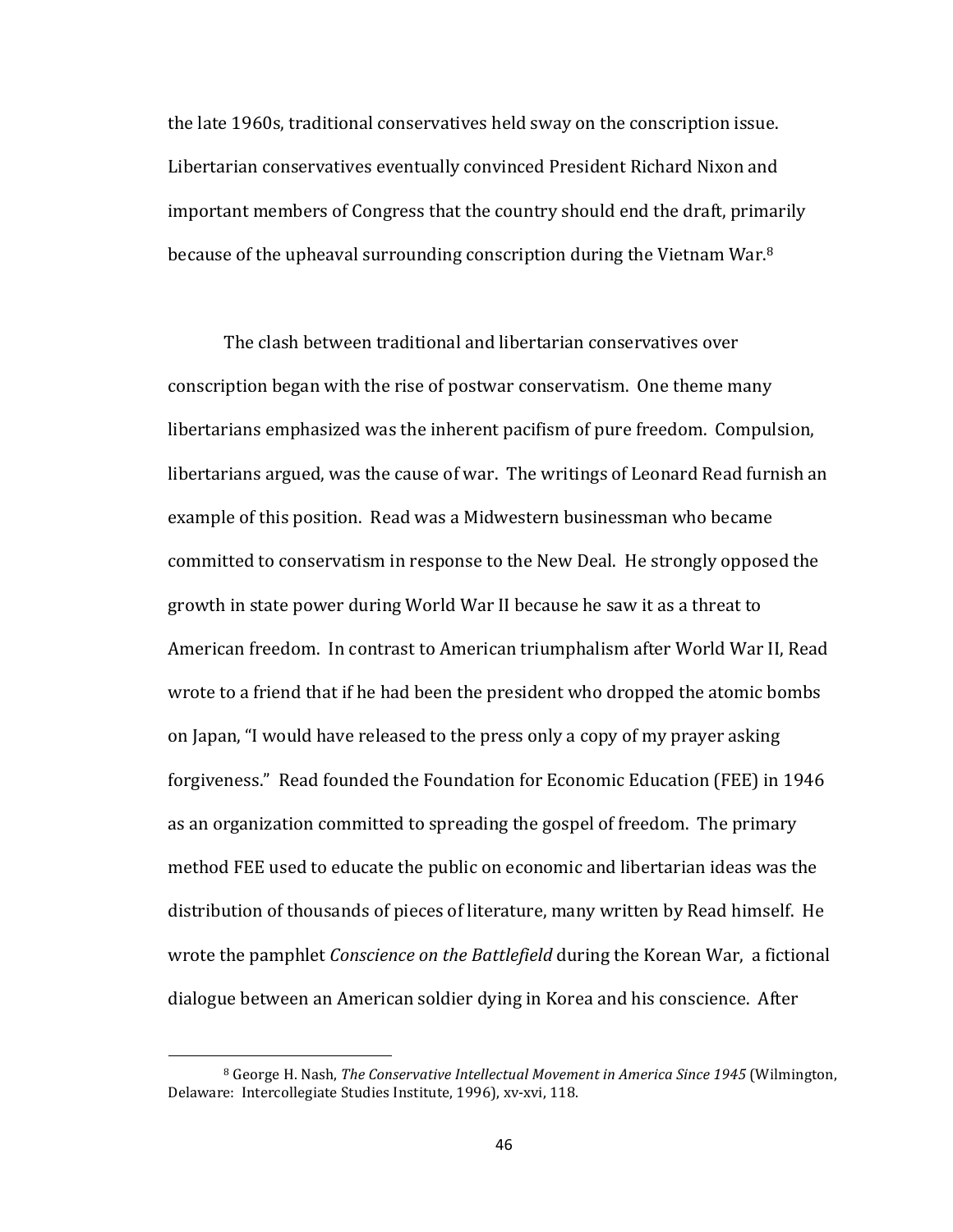forcing the soldier to acknowledge the numerous Korean and Chinese people he had killed during the war, including women and children, his conscience asked, "Did you kill these people as an act of self defense? ... Were they on your shores, about to enslave you?" The man defended his actions by claiming he was following the dictates of American foreign policy, but his conscience would have none of it. Only force, in the form of the draft, would work to get American men such as this soldier to fight in a war in which their country, family, or other personal interests were not actually threatened. Such coercion was akin to communism, "the very disease [the soldier] claim[ed] to be trying to destroy." Thus, American coercion was virtually identical to Russian coercion according to Read, and the results—violence and murder—were the same. $9$ 

For libertarians, restrictions on economic freedom led to war, making evils like conscription seem necessary to statists already predisposed to support centralization of power in the hands of the government. Ludwig von Mises, an Austrian-born economist and one of the founders of the Austrian School of libertarian economics argued along these lines. Mises contended that restrictions on human freedom such as domestic central planning, impediments to free trade, and restrictions on the movement of people between nations led to war. "War is an offshoot of aggressive nationalism," which is itself the "necessary derivative of the [governmental] policies of interventionism and national planning," he argued. Dr.

<sup>&</sup>lt;sup>9</sup> Leonard E. Read, "Conscience on the Battlefield," in Edmund A. Opitz, ed., *Leviathan At War* (Irvington-on-Hudson, New York: Foundation for Economic Education, Inc., 1995), 63-78; Brian Doherty, *Radicals for Capitalism: A Freewheeling History of the Modern American Libertarian Movement* (New York: Public Affairs, 2007), 149-64.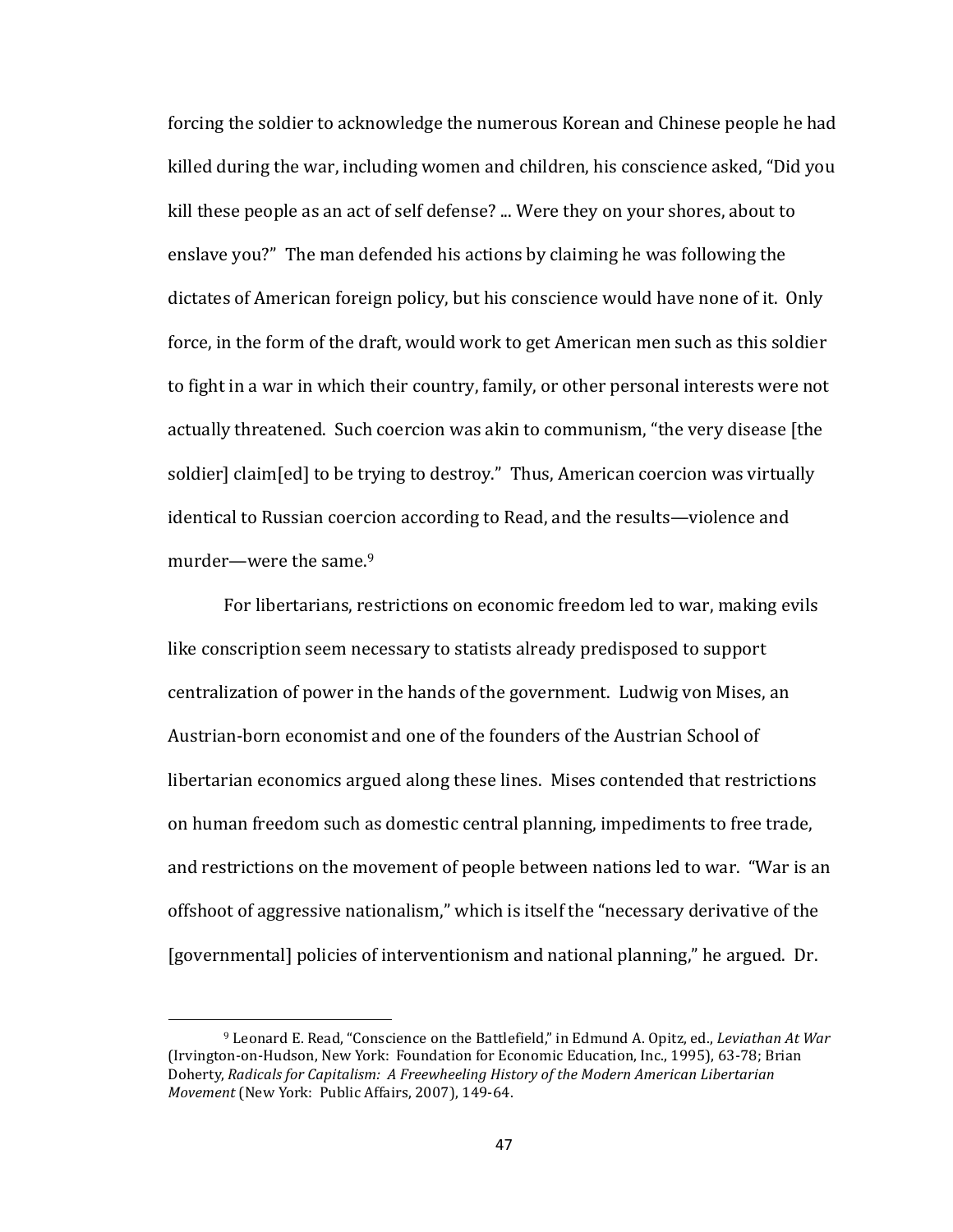Hans F. Sennholz, who had worked as an economics professor at Grove City College and later as president of FEE, illustrated Mises' argument with a concrete example from the mid-1950s. Western powers enacted tariffs and price supports for home industries in response to domestic political pressure. The developing world followed suit by nationalizing private property owned by Western businesses. The West retaliated with trade restrictions or even war, as in the case of Egypt when President Gamal Nasser nationalized the Western-owned Suez Canal in 1956 as a means to further "national development." Finally, France and Britain invaded Egypt to prevent Nasser's takeover of the canal. Thus, intervention in the economy, which originated in the West, led to war between nations. Only free markets could ensure "peaceful coexistence" between nations and make conscription unnecessary.<sup>10</sup>

Another key idea in the writings of libertarian intellectuals was the superiority of defense by free people over compulsion, no matter how necessary it seemed. Isabel Paterson, a newspaper columnist and novelist based in New York City, wrote on this subject during World War II. Her 1943 book The God of the *Machine* was an attempt to explain why some societies become wealthy and powerful while others stagnate in poverty. After an examination of civilizations throughout history, Paterson concluded that freedom and respect for private property were the keys to a society's success. Paterson opposed the centralization of authority that the Roosevelt administration—and most Americans—believed was

 $10$  Doherty,  $74-84$ ; Ludwig von Mises, *Human Action: A Treatise on Economics*,  $4$ <sup>th</sup> ed. (San Francisco: Fox & Wilkes, 1996), 821-25; Hans F. Sennholz, "Welfare States at War," in Opitz, ed., *Leviathan at War*, 48-52.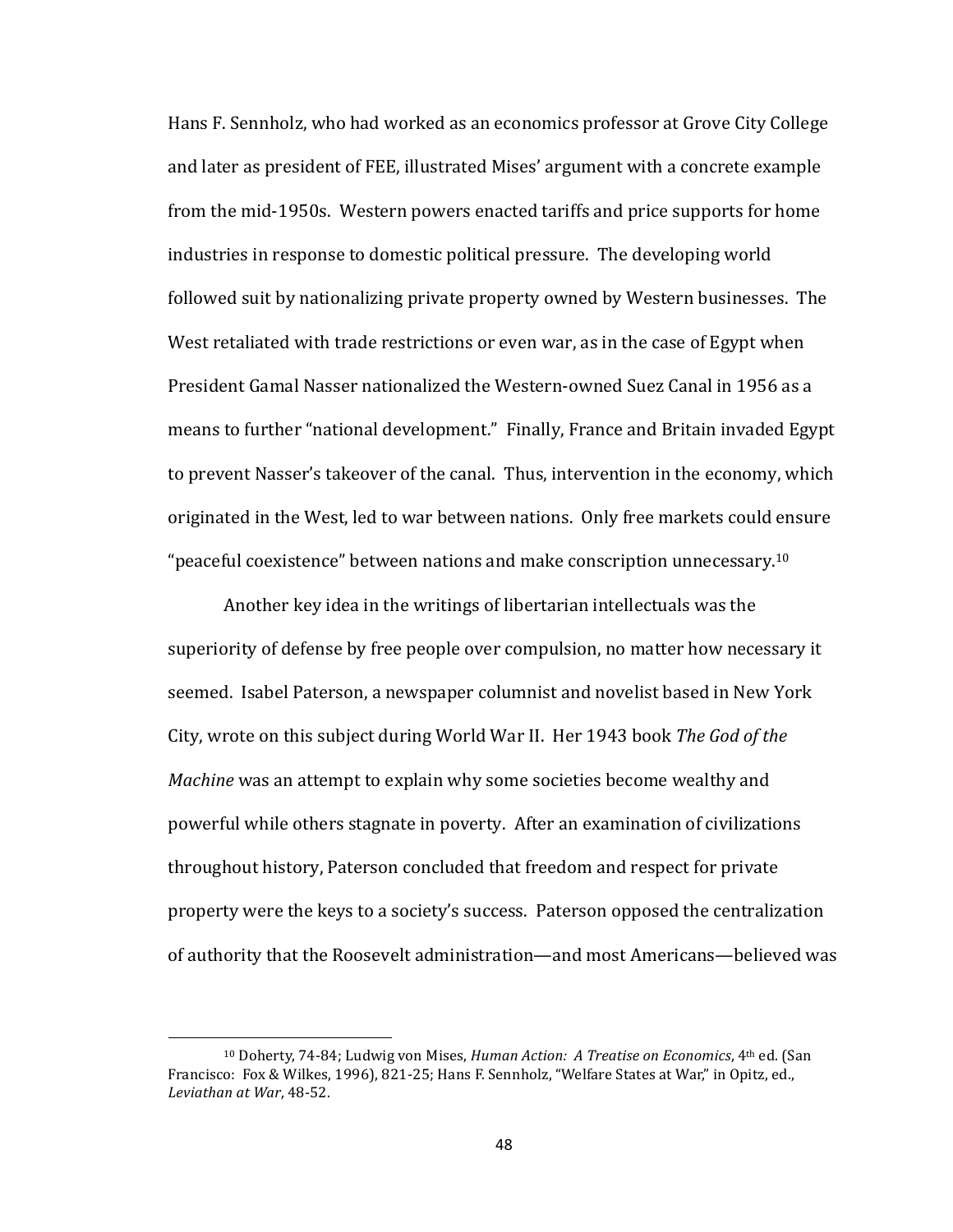necessary to win the war because it violated these freedoms. Any nation that hoped to achieve "long-term military effectiveness [and] the survival of a nation through the recurrent hazards of war" had to preserve the productivity of private enterprise and allow free men the choice to fight.<sup>11</sup> Leonard Read also addressed this subject in *Conscience on the Battlefield*. Toward the end of the dialogue with his conscience, the soldier in Korea argued that only compulsory military service would give the nation the unity needed in the face of the communist threat. The soldier's conscience replied that forced unity was only "mass obedience to a master will." True unity and strength can come only through voluntary service. Read argued that if the Soviet Union attacked the United States, American soldiers would enjoy "an undeniable determination" based on defense of "their homeland" that Russian troops, as aggressors, would not have.<sup>12</sup>

In a similar vein, Dr. Dean Russell, an economics professor and staff member of FEE, argued in the mid-1950s that the American military (with the exception of the U.S. Army) has "always worked on the principle that volunteers are more effective than conscripts in war as well as in peace." Conscripts "could never be relied upon in any real defense emergency." It would therefore be better to have fewer volunteers that fight valiantly than unwilling conscripts that may or may not actually fight in the face of battle. In a pointed comparison, Russell argued that even the fact that some draftees might be "hard workers and heroes" did not justify

<sup>&</sup>lt;sup>11</sup> Isabel Paterson, *The God of the Machine* (New Brunswick, New Jersey: Transaction Publishers, 2009), 269-75; Doherty, 113-25.

<sup>&</sup>lt;sup>12</sup> Read, "Conscience on the Battlefield," 72-74.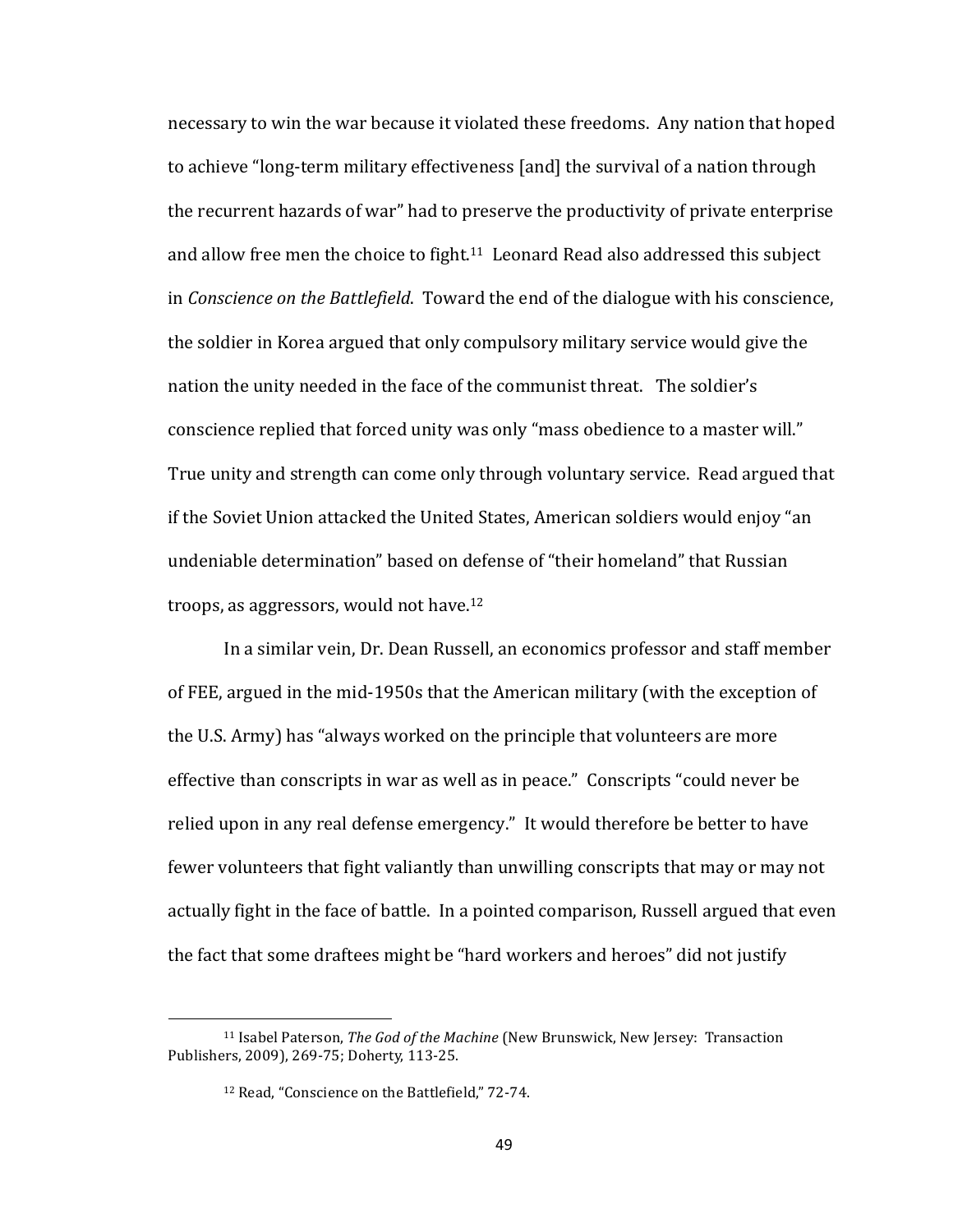conscription since even some "individual slaves worked hard and even defended the system which held them in bondage." $13$ 

Finally, and apart from all other functional arguments, libertarians were implacably opposed to conscription on ideological grounds. Libertarians believed the government should not have the power over life and death of free people. This is not to say that libertarians were pacifists. While nations who equally valued freedom would not go to war with each other, free nations still had to defend against statist regimes. However, these nations must not compromise freedom to defeat a collectivist enemy. Therefore, the only moral way to wage war, according to libertarians, was with voluntary service. Libertarian publications frequently reprinted Daniel Webster's famous speech in the House of Representatives in which he argued against national conscription during the War of 1812 to support this argument. Webster argued that the Constitution allowed the President to federalize state militias in limited circumstances. He criticized the 1814 draft bill for "raising a standing army out of the Militia by draft" because the militia was to be called up "not according to its existing organization, but by draft from new created classes." In other words, the bill did not call up state militias into service as units, as called for by the Constitution. Instead, it drafted men out of those units directly into the federal army. Webster believed this was such an expansion of the powers of Congress that if it were allowed, "Congress  $ha[d]$  power to create a Dictator" as well. Webster further charged that the armies conscripted under the draft bill would be

<sup>&</sup>lt;sup>13</sup> Dean Russell, "The Conscription Idea," in Opitz, ed., *Leviathan at War*, 89-90.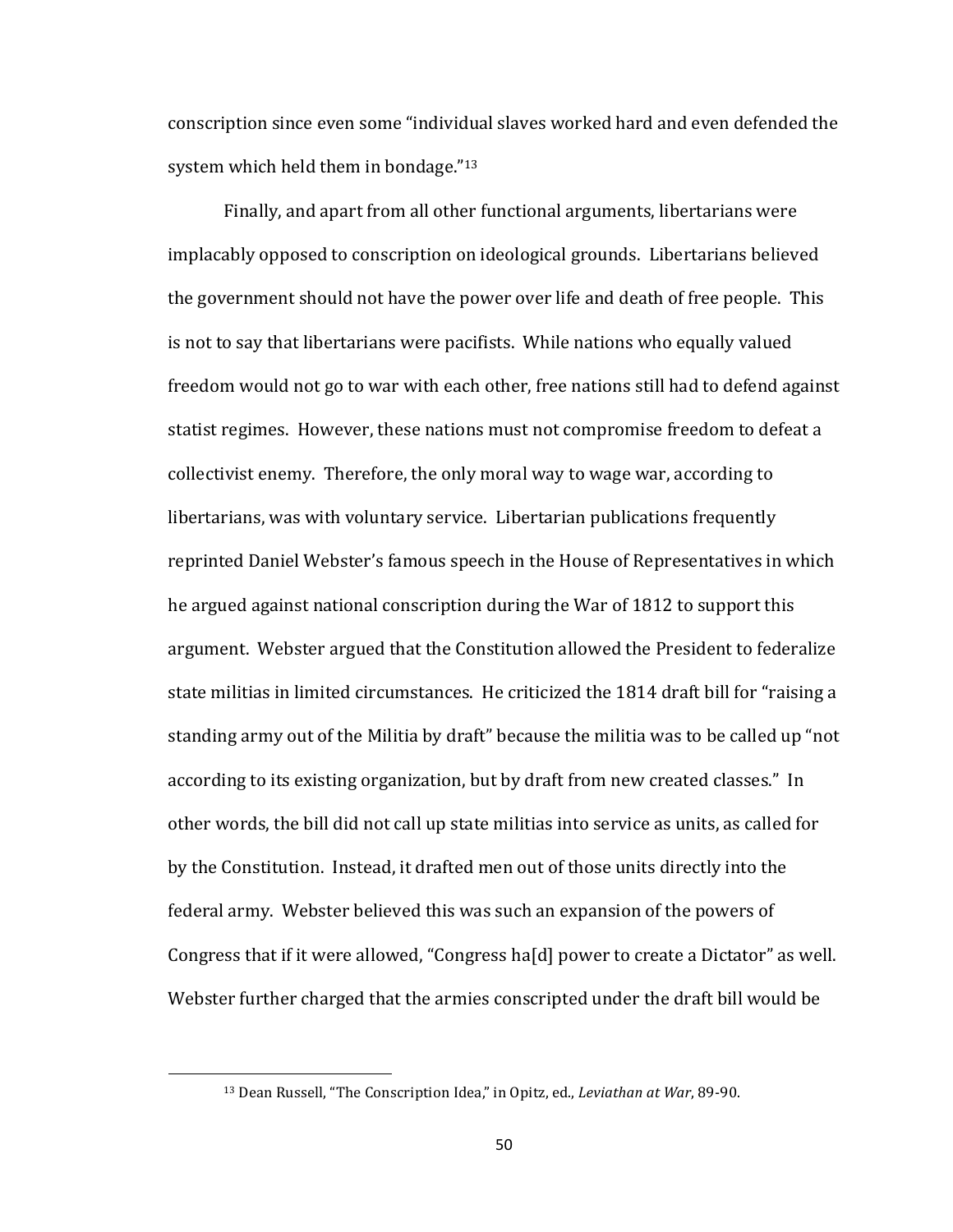used for "battles of invasion" and for "purposes of conquest" instead of for defense, as was intended for militias by the Constitution.<sup>14</sup> Of course, libertarians did not give a full accounting of this late-1814 debate. Important drafters of the Constitution disagreed with Webster over the constitutionality of the draft bill. James Madison, for example, was president during the War of 1812, and through Secretary of War James Monroe proposed the conscription bill to Congress in September 1814, after numerous failures of the state militias during the war. Clearly, Madison believed the law was within the scope of powers delegated to Congress by the Constitution. Webster's opposition to conscription was not representative of the feeling of Congress as a whole either. There was enough support in Congress to pass the bill in spite of opposition from the northeastern Federalists. Republican Charles J. Ingersoll of Pennsylvania attacked reliance on the "citizen soldier" because of the "shocking inexpediency" and inefficiency of the militia system. He warned that reliance on state militias would lead to defeat by the British. Congress only dropped the conscription bill in December 1814 after a conference committee could not resolve differences between the House and Senate versions. After some wrangling over a compromise, Senator Rufus King proposed pushing the bill to the next sessions through an "accidental" motion, in Daniel Webster's words, that passed only because several proponents of conscription "happened to be out" of the Senate chambers. Congress debated other measures after the postponement of the draft bill, but it was only news of the Treaty of Ghent

<sup>&</sup>lt;sup>14</sup> Daniel Webster, "Conscription," in Opitz, ed., *Leviathan at War*, 100-5.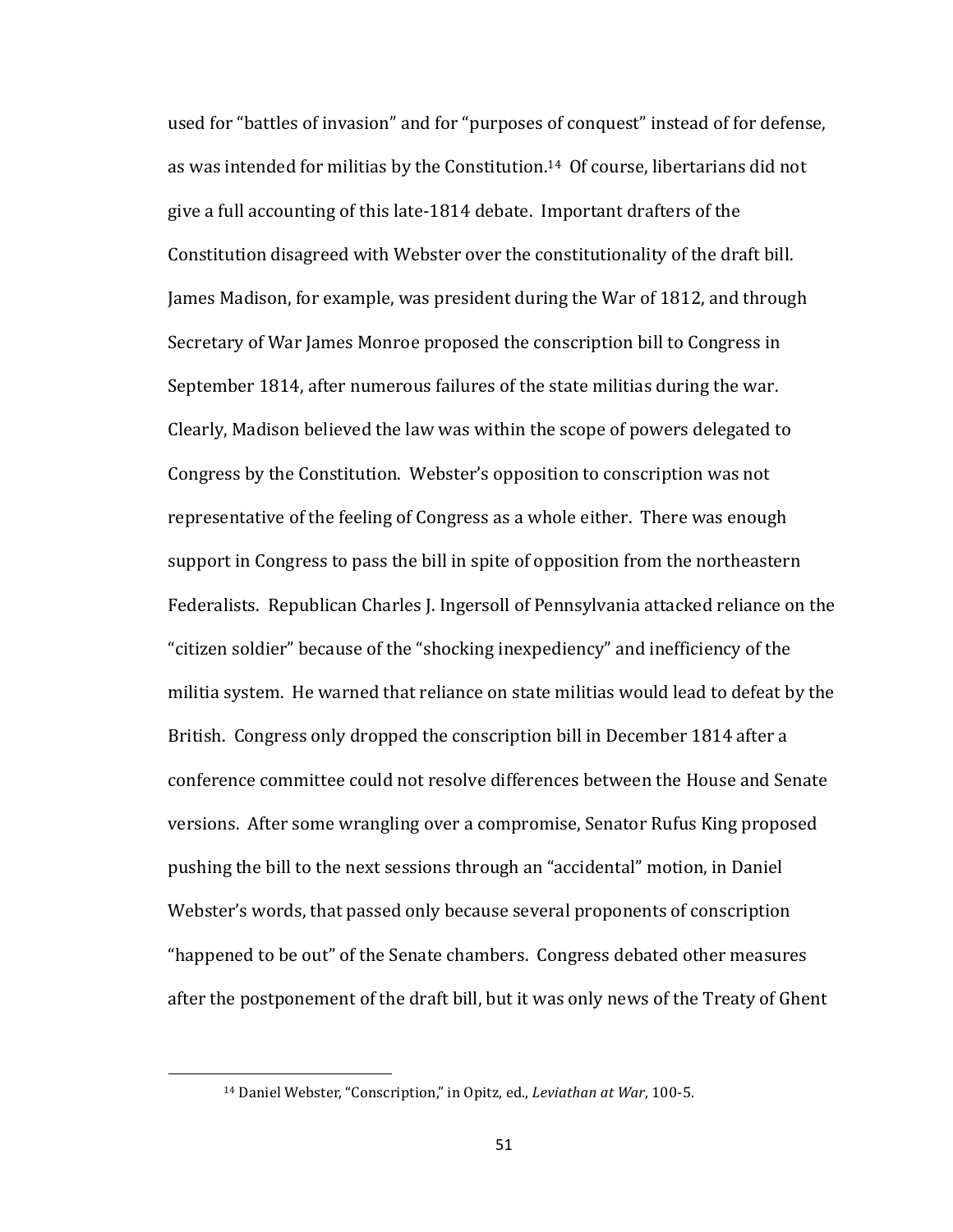in early 1815 that finally put the issue to rest. If the war had gone into 1815, Congress likely would have passed some form of conscription. Libertarians' overreliance on Webster's speech and tendency to ignore contradictory evidence betrays the fact that conscription divided early American leaders.<sup>15</sup>

Dr. Dean Russell made the important point that most Americans would "voluntarily defend their country when it is invaded or when *they* think that there is any danger of invasion by a foreign foe [emphasis in original]." However, Americans would not generally volunteer for overseas wars in which American interests were not directly threatened. For Russell, writing in the early 1950s, the question was: "Would I voluntarily sacrifice *my own life* [emphasis in original]?" For Russell, the answer was a "point-blank 'No."" However, if the United States withdrew "its military forces from the various foreign nations all over the world" and was still attacked, Russell believed he "would (in fact, will) volunteer for the duration." The difference was that he would be actually defending the United States. Voluntarism would therefore check U.S. adventurism around the world because men would not volunteer if they did not believe in the nation's cause. Defenders of conscription during the Cold War justified it with the argument that unless the United States had plenty of men to contain communism around the world, the Soviet Union would "conquer the United States and enslave us all with their evil philosophy." Russell strongly disputed the notion that the Soviet Union could establish communism in the United States against the will of the American people. Nor could the Soviet

<sup>&</sup>lt;sup>15</sup> C. Edward Skeen, *Citizen Soldiers in the War of 1812* (Lexington: University Press of Kentucky, 1999), 21-38.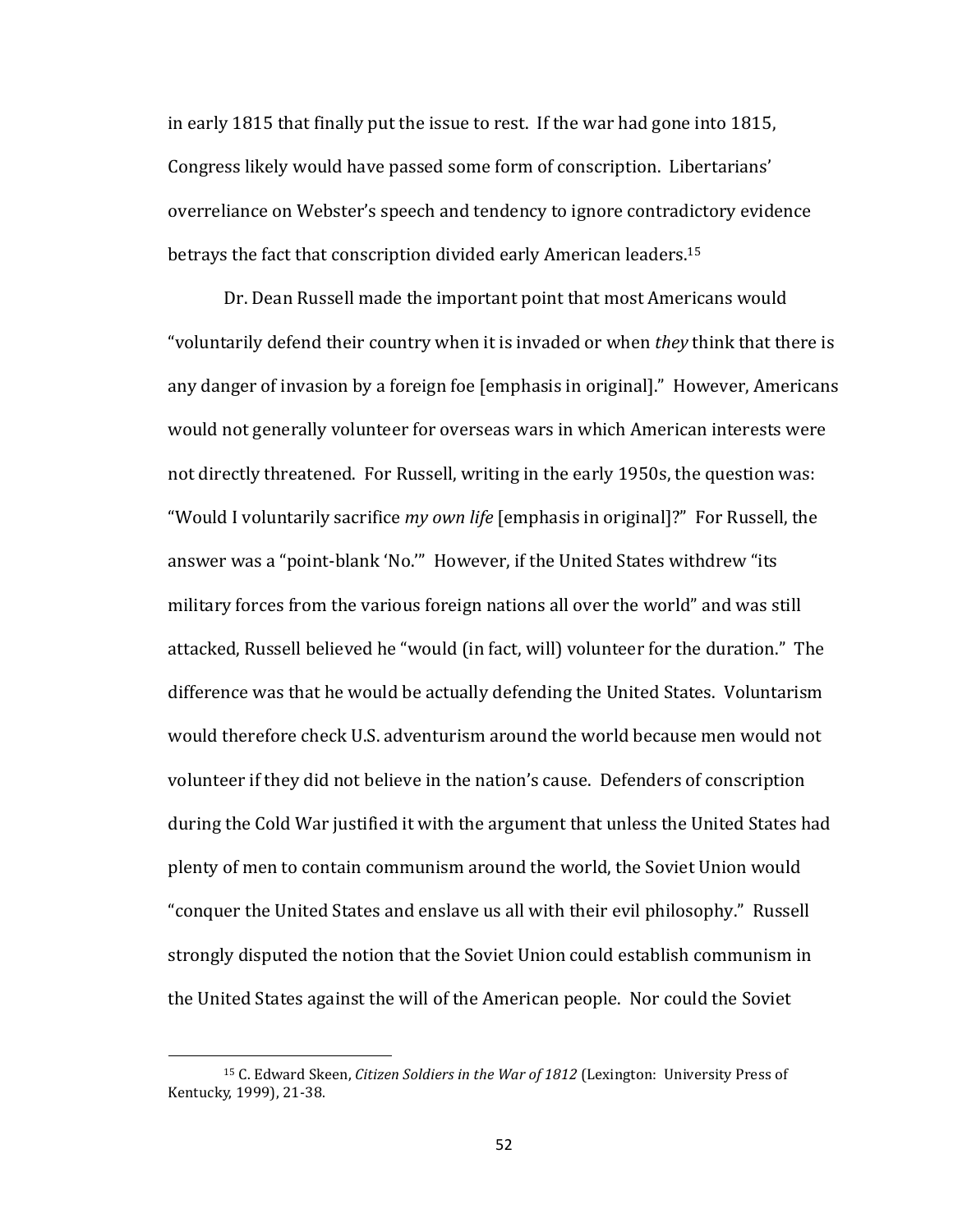Union "invade and successfully occupy the United States." Thus, the real danger from the U.S.S.R. was that they would "drop hydrogen bombs on our cities." However, Russian leaders were rational and would not "slaughter millions of Americans merely for the fun of killing them." The only reason there would be a nuclear war with the Soviets would be that the United States provoked them out of "fear of our intentions or retaliation to our acts." Leonard Read of FEE agreed, writing in a letter, "Communism or socialism  $\ldots$  is a philosophy to be despised and explained away. It is not a military threat to be feared and *shot* away [emphasis in original]." For Russell and Read ending conscription would actually make the United States safer from attack because it would not have the military manpower to goad the Soviet Union into war through a foolishly bellicose foreign policy. Even if there were some people "who wouldn't voluntarily defend themselves or their countrymen under any circumstances," a resort to conscription still was not justified. Respecting personal choice based on conscience "is merely a part of the price we must pay to keep our freedom," Russell argued. If a pacifist minority was forced to fight, how could anyone object to restrictions on their own freedom of choice, he asked. $16$ 

Frank Chodorov was the most radical of the libertarians who wrote against conscription. He had been an isolationist during World War II and opposed taxation and the sale of government bonds to finance the war. During the Cold War Chodorov charged that the policy of containment was in truth an excuse to further

<sup>&</sup>lt;sup>16</sup> Russell, "The Conscription Idea," 90, 94-98. Doherty, 194.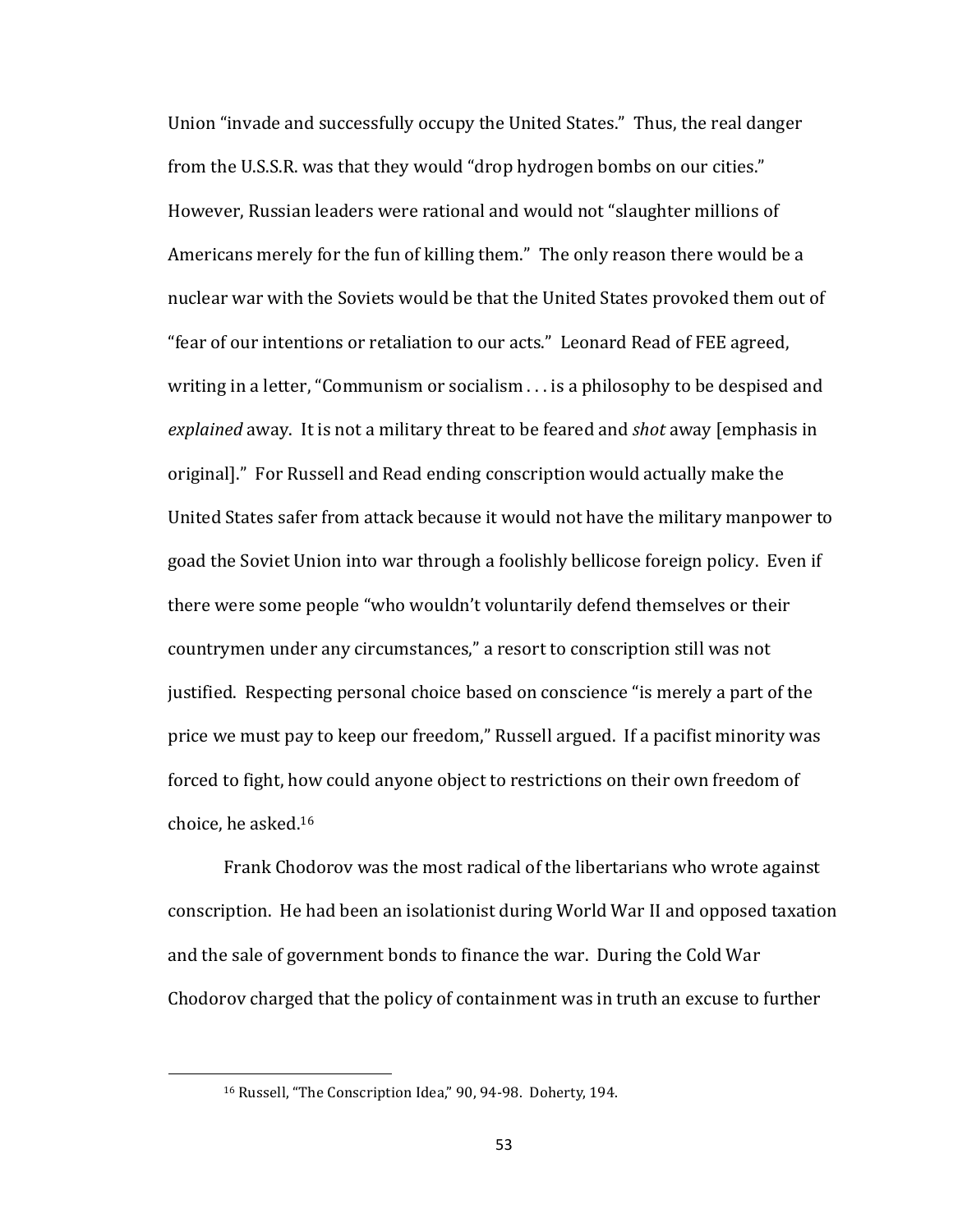extend the American empire around the world. Chodorov noted the irony of the fact that Americans had seen conscription as "the lowest form of involuntary servitude" only a few generations previous, an evil that many of American immigrants had left Europe to escape. Conscription, now supposedly justified by the Cold War, had become the "fulfillment of statism," according to Chodorov. He compared conscription to the "pagan practice of human sacrifice" in which the individual must "throw himself into the sacrificial fire" so that the rest of the clan may survive. Echoing Daniel Webster, Chodorov also pointed out that the drafters of the Constitution designed it to limit the power of the American government. State power was originally paramount under the system set up by the Framers since "political power is less virulent the nearer its wielders are to the ruled." However, the federal government had greatly expanded its reach over the intervening years, first when the "immunity of the person went by the boards when military conscription was instituted as national policy," and then as "national policy was interpreted as an obligation to use these troops in wars of foreign nations." Beginning during the Civil War and culminating in World War I the government exerted control over one's person not authorized either morally or by the Constitution. Chodorov also pointed out that conscription corrupted the political processes that it was supposedly designed to protect. In Rome the Praetorian Guard provided a "steady supply of emperors" that promised to "improve their economic welfare." Chodorov compared this practice to the "emoluments and special advantages the modern politician holds out to conscripts" to get them to accept this infringement on their freedom. Chodorov doubtlessly overstated his case here. One

54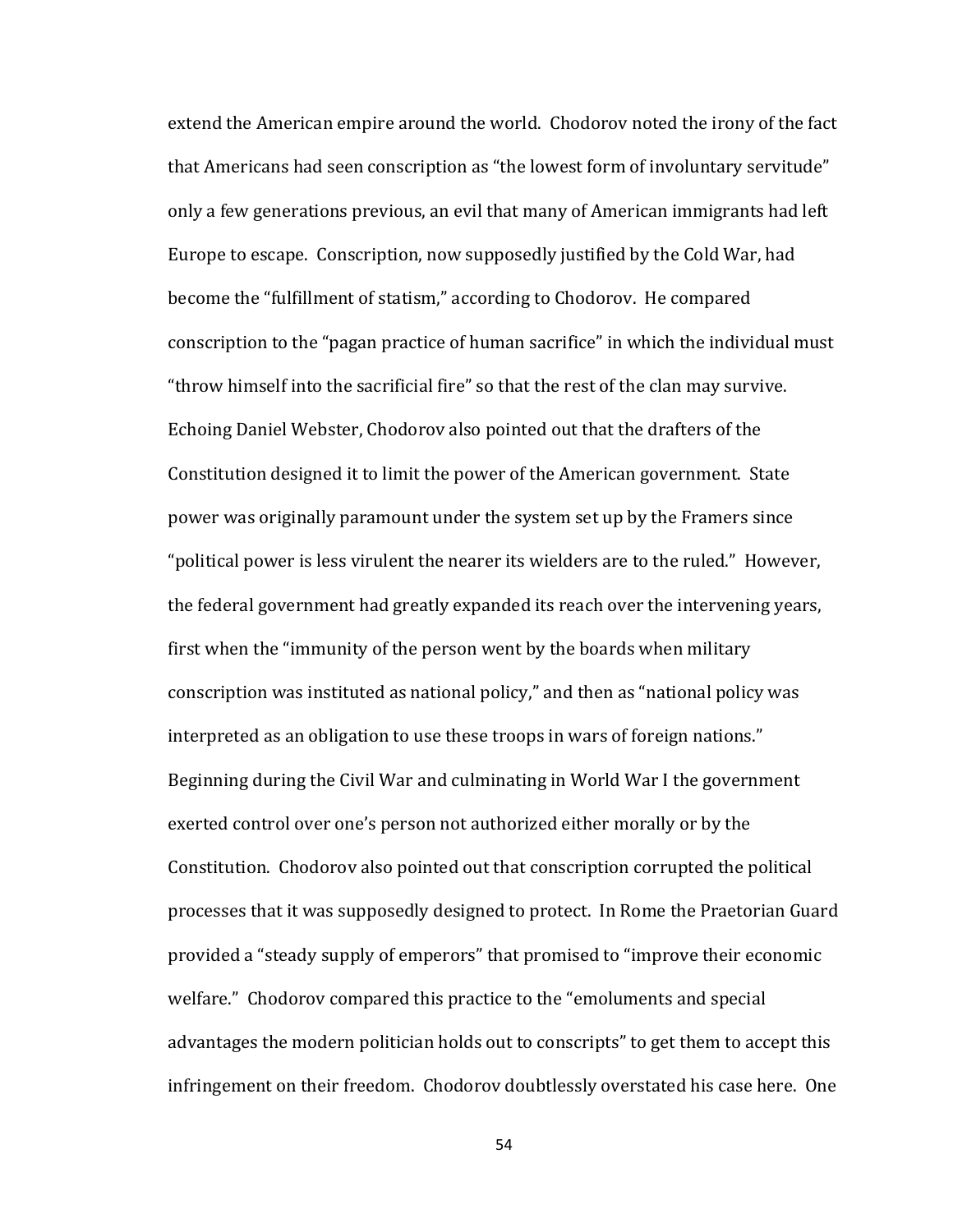cannot equate the intrigue that accompanied the selection of Roman emperors with the election of an American president. Nevertheless, it is certainly accurate to say that the military and military issues hold an inordinate sway in American politics. As historian Michael Sherry noted, "[M]ilitary service became a prerequisite for the presidency for nearly a half-century after 1945."<sup>17</sup>

Like libertarianism, conservatism has always been a part of American political life. Conservatism is rooted in the idea that a nation should preserve some aspects of its society and that extreme change is unwise and even counterproductive. However, one can only understand the conservatism of a particular era by contrasting it with other political movements of the period. For example, one can describe the generation of leaders that brought America through the Revolutionary War as radical, in the sense of bringing about drastic change, when compared to the Tory Loyalists and British government. Only a few years later, however, many of these same leaders helped create the U.S. Constitution. When viewed from the perspective of the farmers led by Daniel Shays in 1786 or the Anti-federalists during the ratification debate of 1787 and 1788, one might view the Framers of the Constitution as quite conservative. George H. Nash, one of the most important historians of the post-World War II conservative movement, confronted the problem of defining conservatism by confining his analysis to a specific period of time and place. In addition, Nash used the term "conservative" to describe political

<sup>&</sup>lt;sup>17</sup> Charles H. Hamilton, ed., *Fugitive Essays: Selected Writings of Frank Chodorov* (Indianapolis: LibertyPress, 1980), 39-45; Frank Chodorov, *The Rise and Fall of Society: An Essay on* the *Economic Forces That Underlie Social Institutions* (Auburn, Alabama: The Ludwig von Mises Institute, 2007), 83-84, 140-42; Sherry, 189.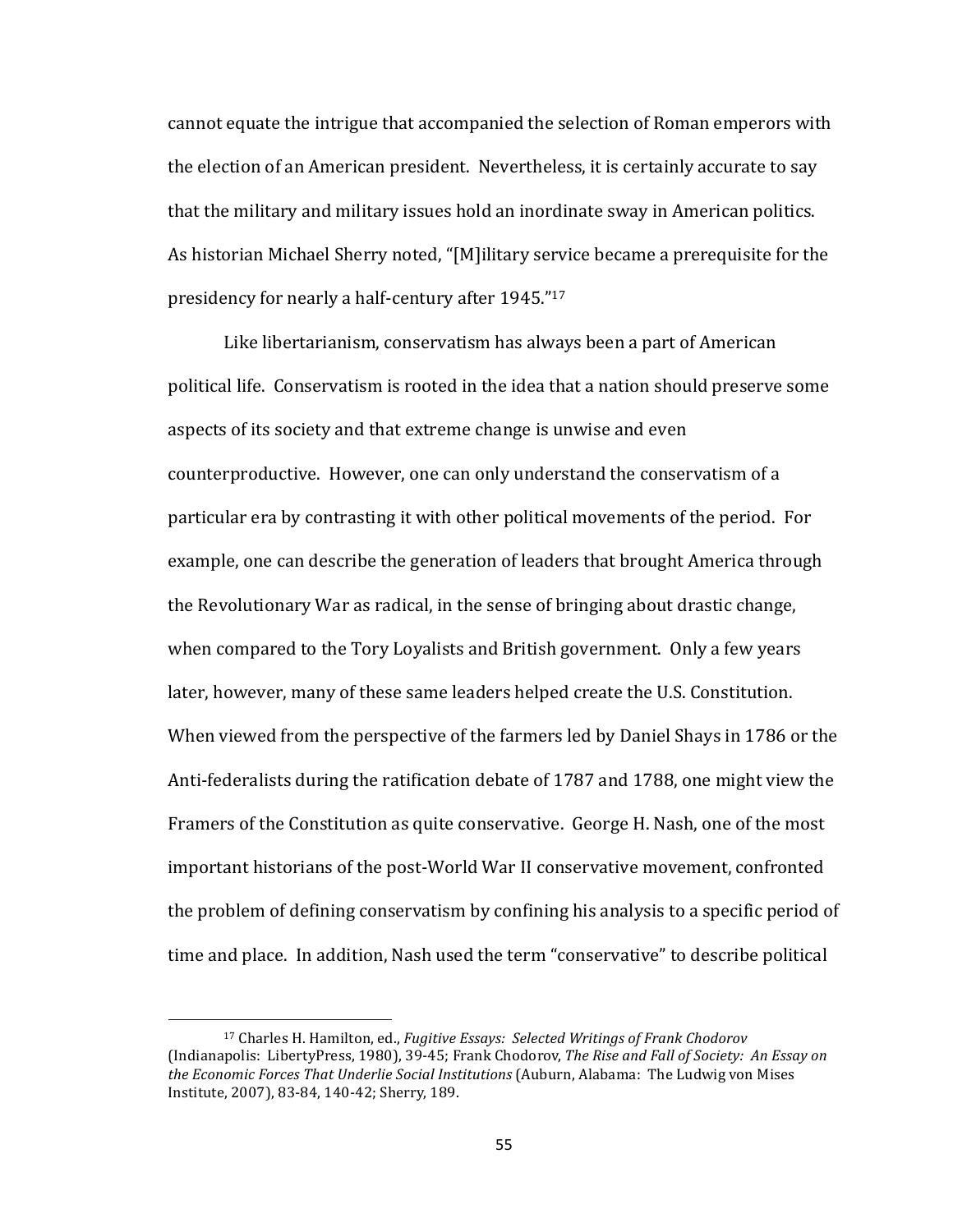actors who either described themselves or were described by their contemporaries as conservative. One would be prudent to follow Nash's lead in exploring the post-World War II conservative movement in the United States.<sup>18</sup>

Conservatism after 1945 arose in reaction to the expansion of federal power during the New Deal and World War II as well as the incredible evils of the Nazi regime and massive destruction of the war. Traditionalists and anticommunists rounded out the conservative movement in addition to libertarians in the postwar era. Traditionalists pushed for a renewal of long-established religious and ethical values while anticommunists made the case for an activist American foreign policy to stop the spread of communism around the world.<sup>19</sup>

Richard Weaver represented the revival of traditional conservatism after World War II. Reflecting his apprehension of the destructive power of modern science and industrialism, Weaver's doctoral dissertation in 1943 celebrated the traditionalism, order, and hierarchy of the American South in the antebellum era. Southerners laudably tried to keep the spirit of the Old South alive, according to Weaver, even after the Confederate defeat. However, the Union victory in 1865 paved the way for the expansion of democracy and industrialism even into the South which increasingly threatening the South's traditional hierarchy and agricultural society. Weaver laid out the baneful consequences of these developments in *Ideas Have Consequences*, in which he attacked what he saw as the

<sup>&</sup>lt;sup>18</sup> Nash, xiv-xvi, 172-75.

<sup>&</sup>lt;sup>19</sup> Nash, xv-xvi; Ted V. McAllister, *Revolt Against Modernity: Leo Strauss, Eric Voegelin, and the Search for a Postliberal Order* (Lawrence: University Press of Kansas, 1996), 5-8.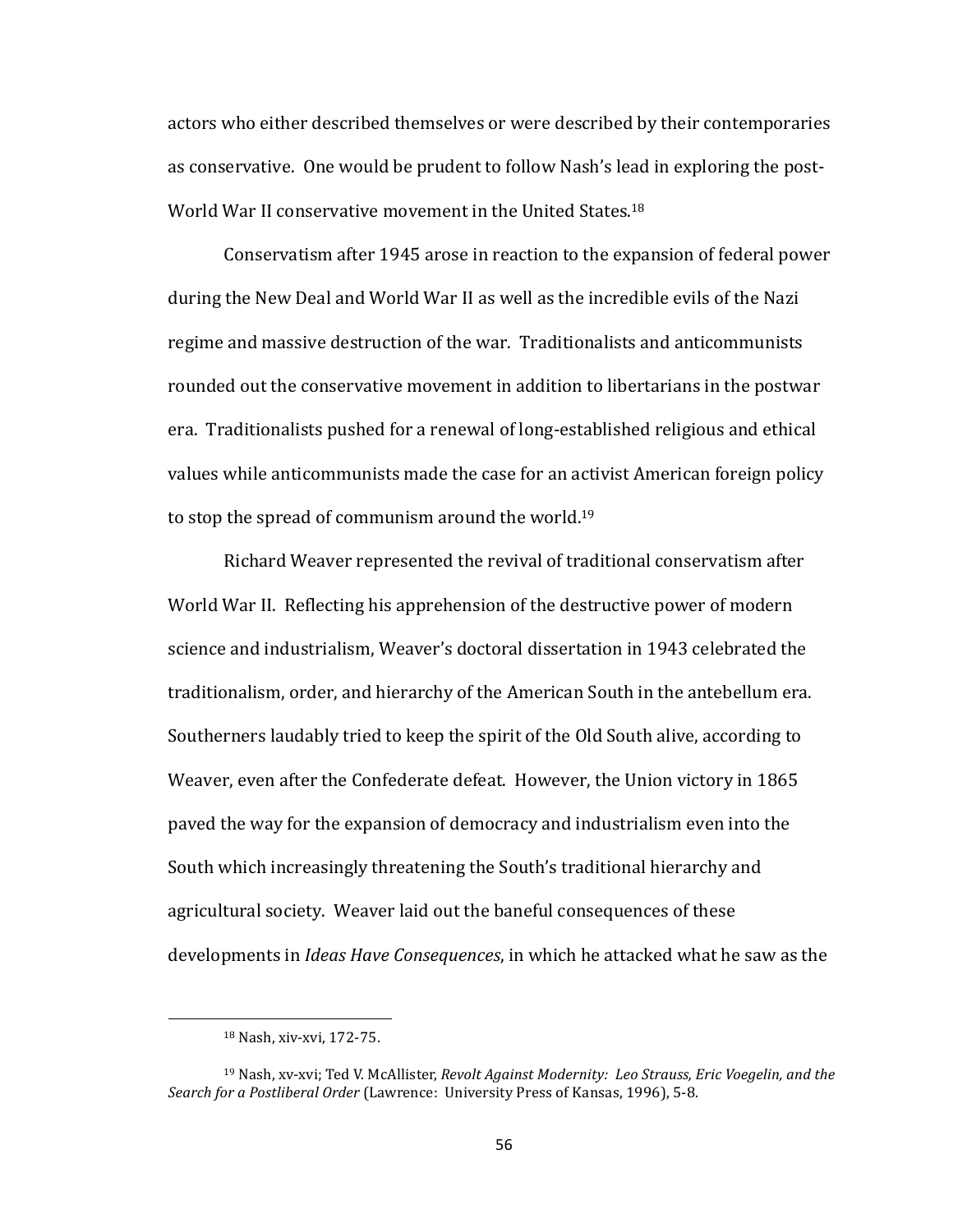moral relativism of Western society. Weaver believed he was witnessing the "dissolution of the West" because of its denial that "there is a source of truth higher than, and independent of, man." This led to the elevation of "rationalism to the rank of a philosophy" and science above religion. Mankind's disrespect of nature, traditional order, and the past itself is as the rebellion of an immature and ignorant son "proceed[ing] contemptuously against [the] ancient relationship" with his father. Only the renewal of piety and the rejection of selfish individualism can "absolve man from this sin." As with many other issues, Weaver was a maverick on the issue of conscription and war. In many ways, he skirted the divide between libertarianism's antiwar tenets and conservatism's defense of traditional order and duty. Weaver deemed the South's army during the Civil War chivalrous in spite of the fact that the Confederacy manned it through conscription for most of the war. Weaver also argued that the South was a "flywheel" that prevented the nation from getting out of balance. He cited the fact that the South had provided needed votes in Congress in favor of the 1940 conscription law as proof of this. At the same time, Weaver criticized the fielding of mass armies supposedly based on democratic ideals. He traced a direct line from the rise of mass armies to the introduction of total warfare, first by the Napoleonic armies, continuing in the Civil War, and finally adopted by the rest of Europe during World War I. Weaver's focus was consistently on hierarchy in society as well as the military, not conscription per se. Thus, both

57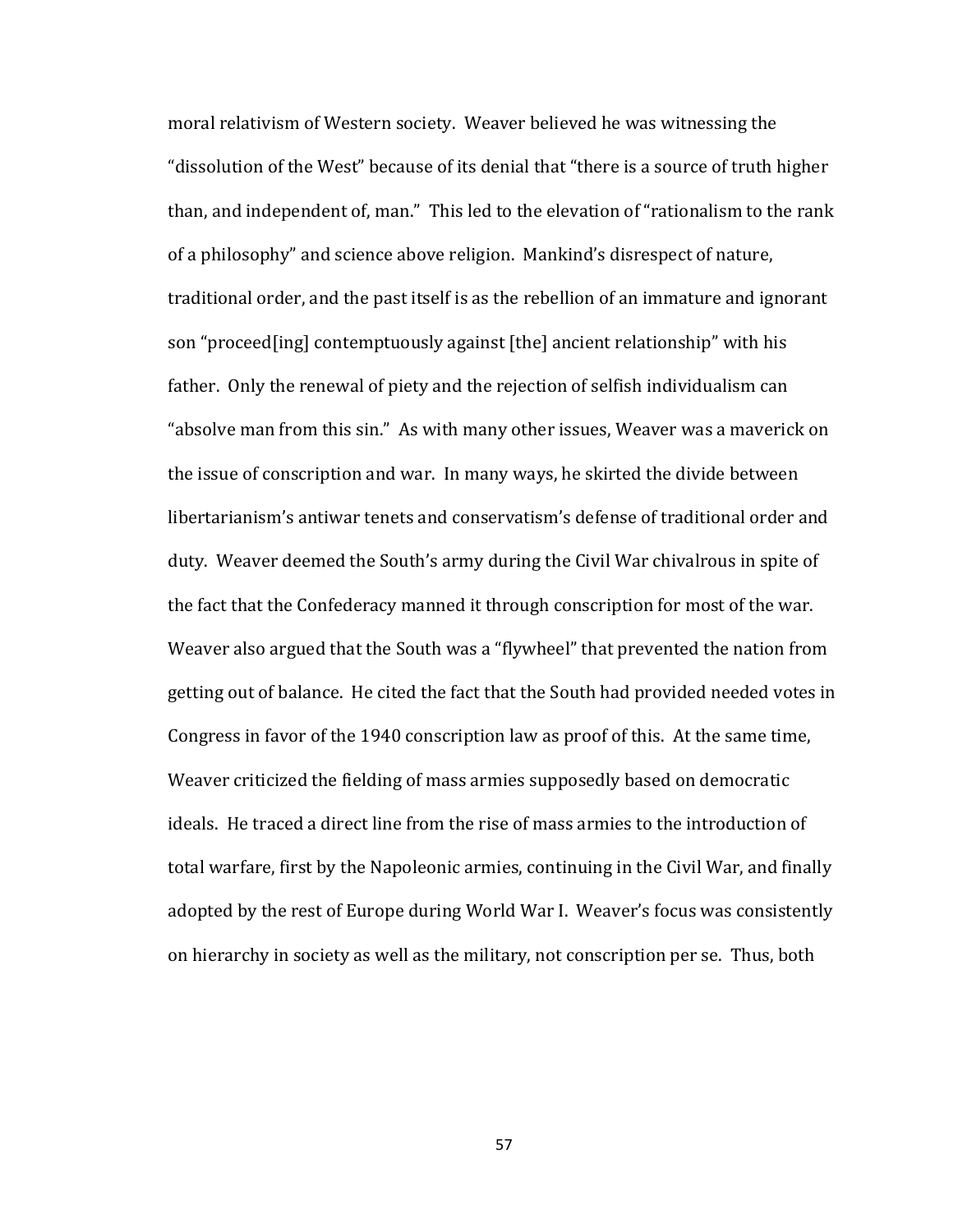supporters and opponents of conscription can find aspects of Weaver's ideas that supported their preconceptions.<sup>20</sup>

Anticommunists held incredible sway in conservative circles after World War II. Conservatives were opposed to appeasement of the Soviet Union, and China after 1949, based on the lessons they took from the 1930s. President Truman and mainstream Democrats constructed their policies on a similar interpretation of history. Truman's decision to contain communist expansion was settled American foreign policy for the rest of the Cold War. Some anticommunist conservatives, however, argued that rolling back communist gains, instead of mere containment, was called for to confront communism around the world. Foremost among anticommunist conservatives was William F. Buckley, Jr. As a young man recently out of college, Buckley published *God and Man at Yale* in which he attacked Yale administrators and faculty for denigrating Christianity and the free market in their teachings. The book inspired conservatives and cast Buckley as an iconic leader of the nascent movement. In 1952, Buckley wrote an "appraisal of the Republican Party," with recommendations for the party's future. In domestic policy, Buckley believed the Republican Party was not doing enough to differentiate itself from the Democrats. He argued that both parties were committed to the "ideology of the Leviathan State." On the other hand, in the foreign policy arena Buckley believed the Republicans out of necessity must accept the security state, including a military

<sup>&</sup>lt;sup>20</sup> Richard M. Weaver, *Ideas Have Consequences* (Chicago: University of Chicago Press, 1948), 3-8, 41-45, 170-87; Nash, 30-36, 44-46, 55, 152-53; Fred Douglas Young, *Richard Weaver: A Life of the Mind* (Columbia: University of Missouri Press, 1995), 99; Richard Weaver, *Visions of Order: The Cultural Crisis of Our Time* (Baton Rouge: Louisiana State University Press, 1964), 92-100.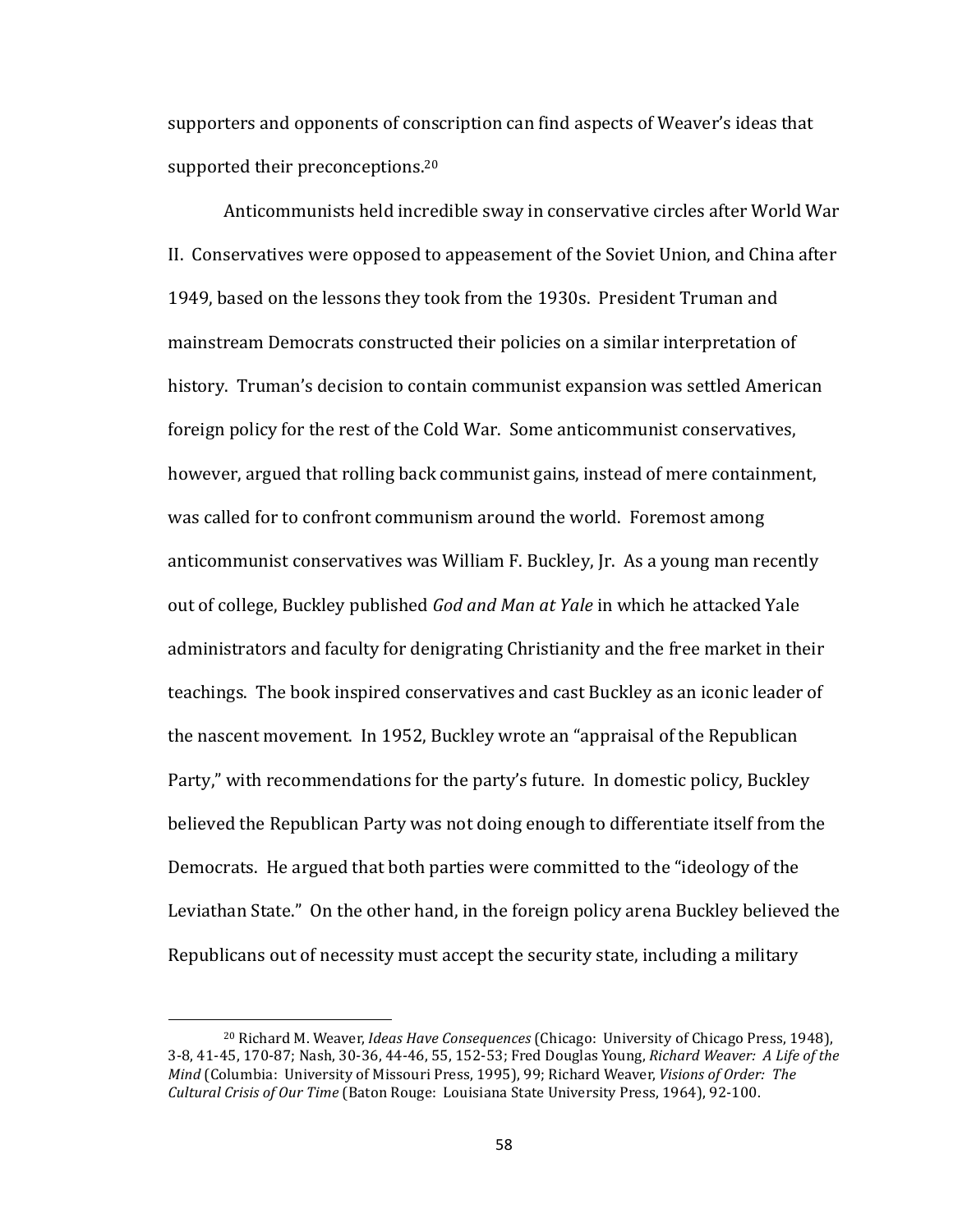buildup of both men and weapons as along with the "attendant centralization of power in Washington." Only a "totalitarian bureaucracy within our shores" was powerful enough to confront the communist threat. Because of the threat the Soviet Union posed to the United States, Buckley concluded that this compromise of conservative principles was necessary for national "survival."  $21$ 

In 1954, Buckley noted the "enormous fissure" within the conservative movement in an article in *The Freeman* entitled "A Dilemma of Conservatives." Without providing his own preferred solution, Buckley described what he called " containment' conservatives," who held positions analogous to the libertarians. These conservatives, Buckley explained, argued that the only way to defeat communism was by maintaining "retaliatory"—not offensive—military power in order to "repel any direct onslaught." The Soviet Union had no hope of ruling the entire world if the United States maintained this posture. The containment conservatives, Buckley explained, believed the true danger to the United States was becoming a totalitarian state itself, which might come about through excessive spending on defense and allowing the defense industry to dominate the American economy. On the other side of the debate were the "interventionist conservatives." These conservatives emphasized the power of the Soviet Union and the real danger that country posed to the United States. While containment conservatives believed that the United States could coexist with the Soviet Union, the interventionists held that there would soon be a "decisive victory for us or for the Communists." Even the

<sup>&</sup>lt;sup>21</sup> William F. Buckley, Jr., "The Party and the Deep Blue Sea," *Commonweal* 55 (January 24, 1952), 391-93; Nash, 110-13.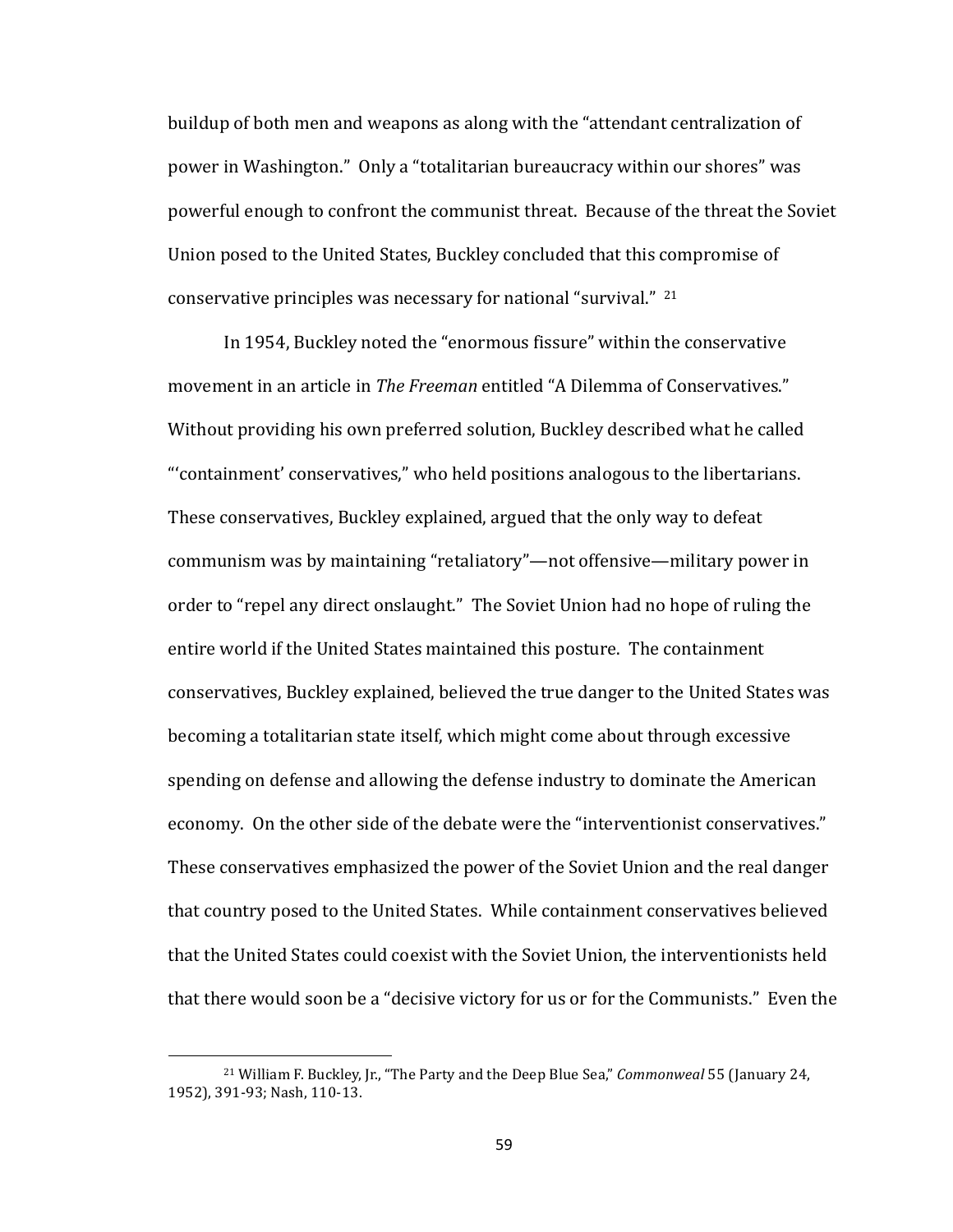draft was necessary even though "conscription entails the supreme denial of individual freedom." Given this existential threat, the interventionists argued the United States must "imitate the Soviet Union" by centralizing power in the federal government in spite of the potential of totalitarianism.<sup>22</sup>

Buckley founded *National Review* in 1955, which became the first conservative magazine with wide circulation and influence in the postwar era. Buckley himself published columns in nearly every issue of *National Review*, in which he and other writers inveighed against domestic liberalism and the spread of communist influence around the world. Buckley and his fellow authors frequently advanced the idea that the American government, and especially leaders in the Democratic Party, was not doing enough to stop this spread. While libertarians continued to argue that the national security state was unnecessary to fight the Soviet Union and dangerous to American liberties, conservatives such as Buckley and other contributors to *National Review* first and foremost focused on retarding the advance of communism. The very few criticisms of the draft in the pages of *National* Review were functional not ideological. At no time before the Vietnam War did the editors come out against the draft.<sup>23</sup>

Throughout the pages of *National Review*, the editors and contributors emphasized the existential threat that the Soviet Union posed to the United States. In July 1957, the editors criticized the refusal of the so-called "experts" to truly

<sup>&</sup>lt;sup>22</sup> William F. Buckley, Jr., "A Dilemma of Conservatives," *The Freeman* 5 (August 1954), 51-52

<sup>&</sup>lt;sup>23</sup> John B. Judis, *William F. Buckley, Jr.: Patron Saint of the Conservatives* (New York: Simon & Schuster, 1988), 130-42.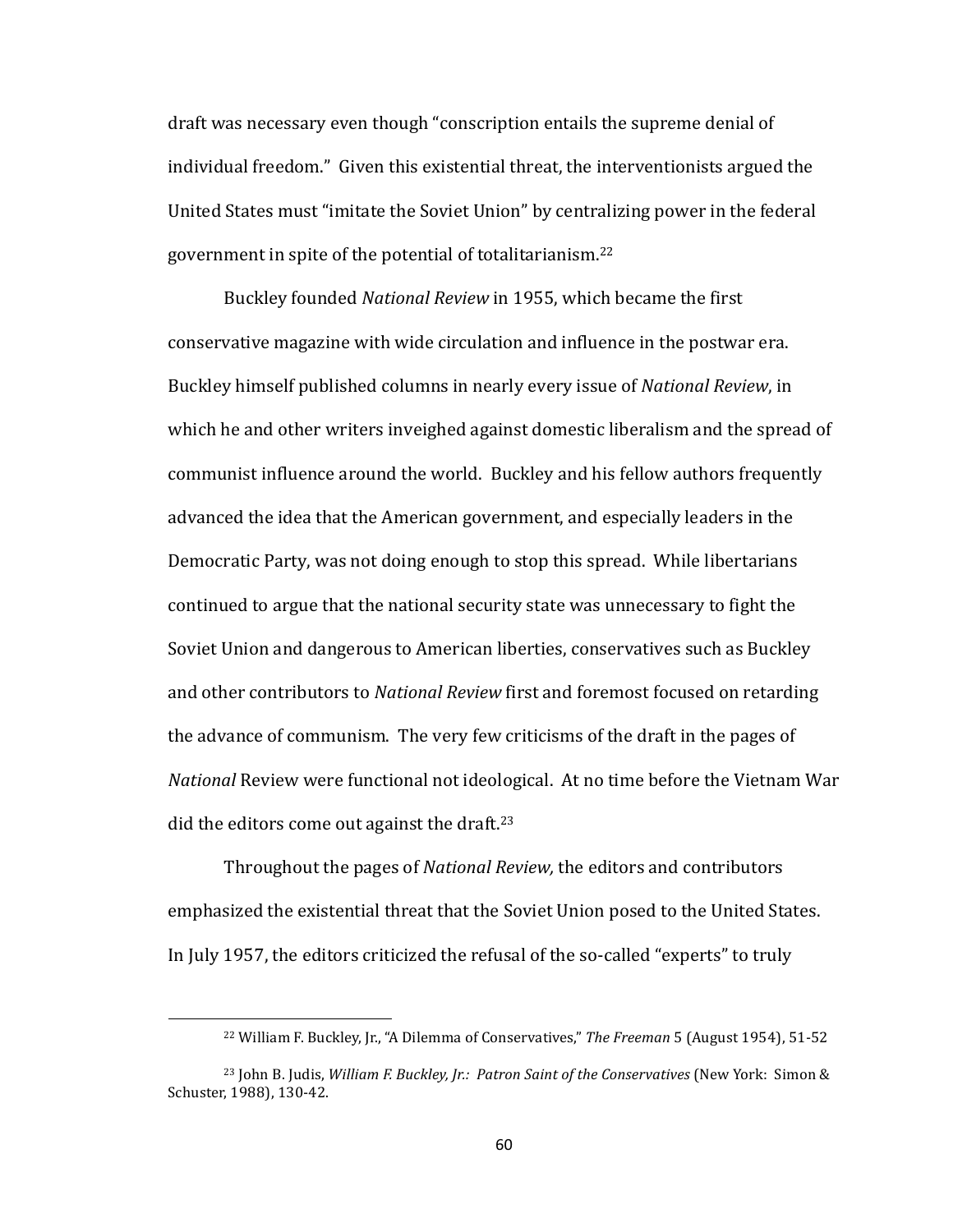understand the Soviet Union, with whom the United States was "engaged in a war of extreme proportions and unfathomable death." In this situation, the United States could not win unless the American people were "willing to fight and to die," which the editors did not believe to be the case for the United States at the time. Frank S. Meyer, writing in early 1958, claimed that the Soviets were intent on "the destruction of Western civilization." Only true conservatives, he believed, were capable of defending the United States against this onslaught. Meyer also described what he called the "moral dilemma" of American foreign policy in the nuclear age. He believed the destruction of the Soviet Union was a "clear duty." There "can be no retreat from the primary duty of standing for the right," he wrote. Because of modern weapons, the United States faced the dilemma of risking all-out war with the Soviet Union to protect freedom or retreating to "Fortress America" to defend only U.S. territory as well as American allies such as Western Europe and Japan. Meyer strongly criticized the vacillating nature of American foreign policy between these two options and enjoined American policy makers to choose one.

Milada Horakova wrote a parable about "Liberal" efforts to coexist with Al Capone in Chicago, with Capone standing in for Soviet Premier Nikita Khrushchev, in order to illustrate conservative criticisms of coexistence with the Soviets. Horakova described minor acts taken by Capone to supposedly further peace and compared these trifles to the large concessions made by the "Liberals" to appease Capone. Capone was never satisfied and continually demanded more from the Liberals while offering little in return. Horakova wrote sarcastically that those people Capone ruled were "certainly not worth fighting over." Readers of *National Review* could

61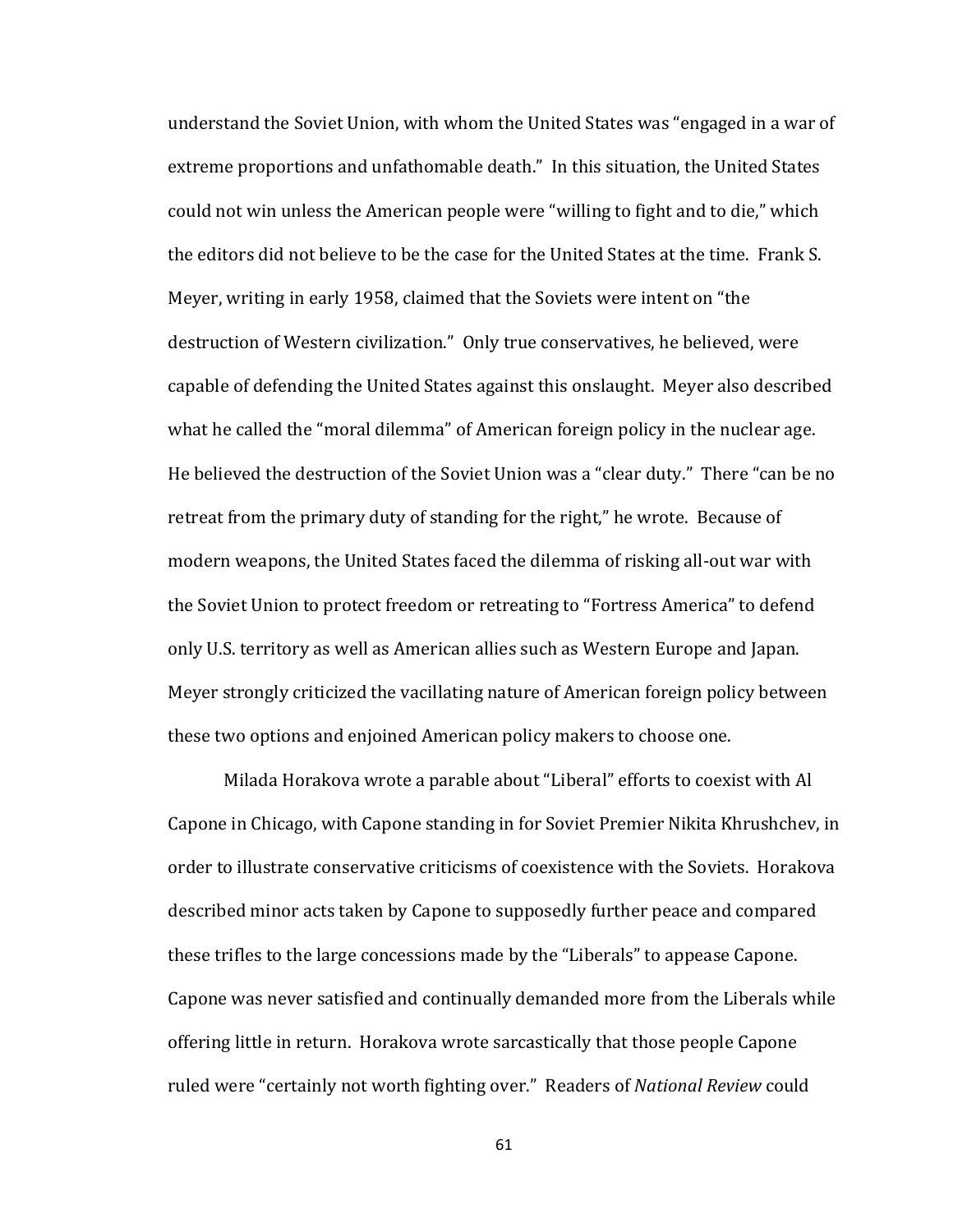scarcely have missed Horakova's message and its arguments regarding foreign relations with the Soviet Union. Horakova wrote the parable to push the idea that the United States must roll back communist advances around the world. For Horakova there was no coexisting with the Soviet Union.<sup>24</sup>

In 1957 James Burnham, an editor at *National Review*, criticized the standoff between the West and East in the years since 1949. The division between Eastern and Western Europe and the "atomic stalemate" that existed after the Soviet Union exploded its own weapon in 1949 typified the deadlock. Burnham described how "liberation" of the communist world might occur, either by direct confrontation with the Soviet Union or through "spreading and mounting rebellion" in the countries under communist rule. Burnham rejected direct conflict with the Soviet Union because of the danger of nuclear war. Instead, he believed the people of Eastern Europe, especially Hungary, demonstrated the way forward through the example of the 1956 rebellion. The United States could put pressure on the Soviet Union to pull back from Eastern Europe by encouraging local rebellions in those nations. After Soviet withdrawal, both sides should work to neutralize and demilitarize Germany and Eastern Europe. For Burnham, therefore, the United States should not accept the status quo by simply containing the Soviet Union.

In spite of his call for the liberation of Eastern Europe, some of Burnham's fellow conservatives in *National Review* criticized aspects of his position. Frank S.

 $\overline{a}$ 

<sup>&</sup>lt;sup>24</sup> "Foreign Trends ... w.s.: Khrushchev's Exercise in Leninist Prudence," National Review, July 20, 1957; Frank S. Meyer, "Principles and Heresies: On What Ball?," *National Review* (January 4, 1958), 17; Frank S. Meyer, "Principles and Heresies: Dilemmas of Foreign Policy," *National Review* (March 29, 1958), 303-4; Milada Horakova, "Coexisting with Capone," *National Review* (March 29, 1958), 305.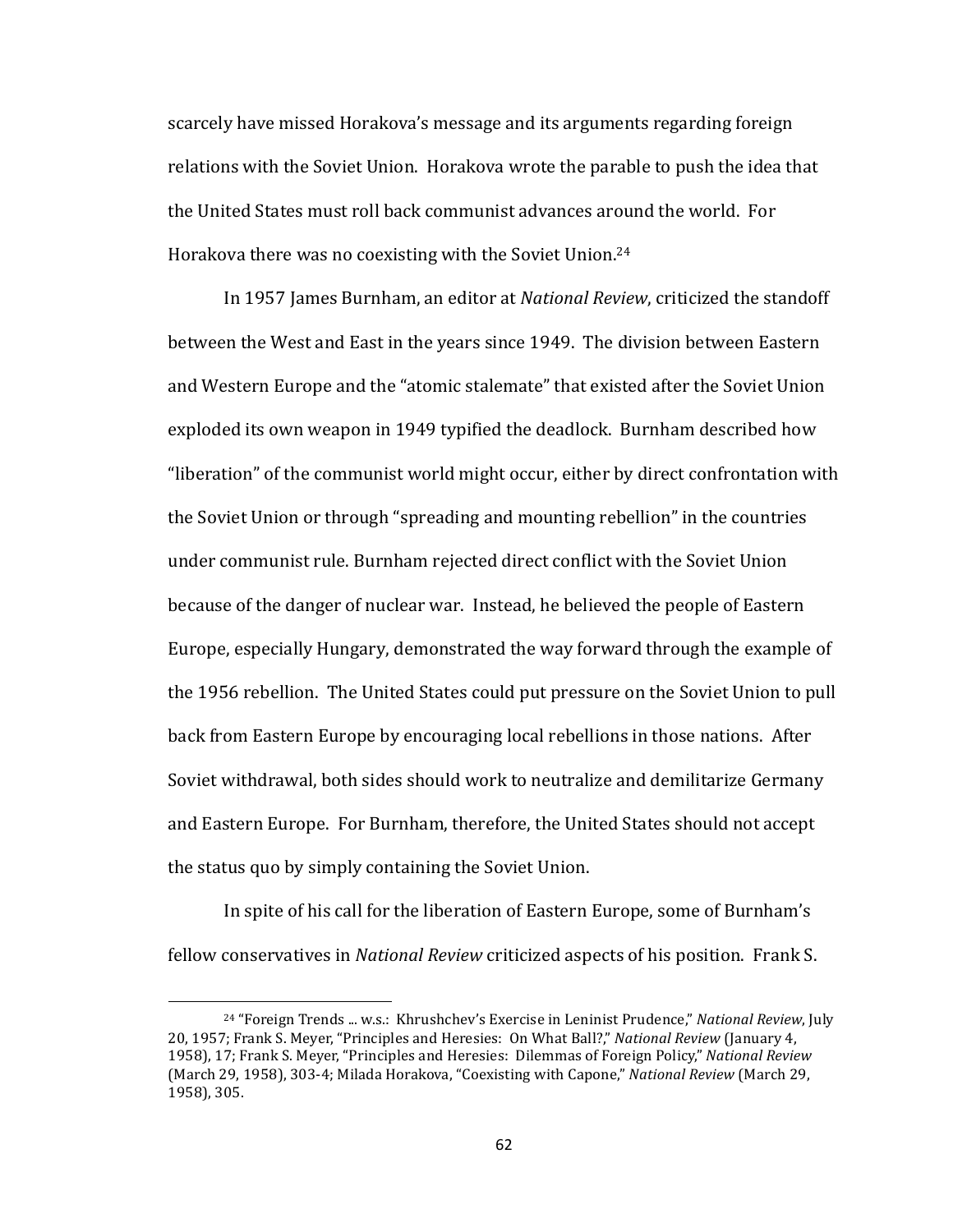Meyer and William S. Schlamm, a senior editor at *National Review*, both claimed that neutralization of Germany would constitute a U.S. retreat since the United States then garrisoned West Germany. Burnham's critics argued that he was simply following President Eisenhower's policies toward the communist world, which Meyer believed had led to the "betrayal" of nations engaged in rebellions against the Soviet Union, Hungary chief among them. Likewise, extreme right-wing ideologue Major General Charles A. Willoughby argued that neutralization of Germany was a primary goal of the Soviet Union. In the event of an invasion from the east, a weakened Germany would be an easy target for the communists. Thus, the Soviets gained more from the neutralization of Germany than the United States did. Meyer further charged that coexistence with communism was "immoral." The dictates of morality therefore obligated the United States to push back against communism around the world and potentially even inside the Soviet Union itself.<sup>25</sup>

In reply to Meyers' argument, Burnham noted what he called the "changing nature of war" that had arisen because of the advent of atomic weapons. This was in the context of President Eisenhower's "New Look" foreign policy and the threat of massive retaliation. Burnham explained that these new weapons gave both sides the power to inflict "immense and perhaps paralyzing damage" on the other. The old goal of total defeat of the enemy was obsolete in this new era of warfare. Real

<sup>&</sup>lt;sup>25</sup> James Burnham, "Liberation: What Next?," *National Review* (January 19, 1957), 59-62; James Burnham, "The Third World War: What the Hungarians Want," National Review (February 23, 1957), 185; James Burnham, "The Third World War: Definitions and Distinctions," National Review (March 9, 1957), 239; William S. Schlamm, "Neutralization: What Next?," *National Review* (January 26, 1957), 81-84; Frank S. Meyer, "'New Ideas'" or Old Truth," *National Review* (February 2, 1957), 107-8; Charles A. Willoughby, "Mid-European Buffer Zone: A Soviet Trap," *National Review* (April 13, 1957), 350-53.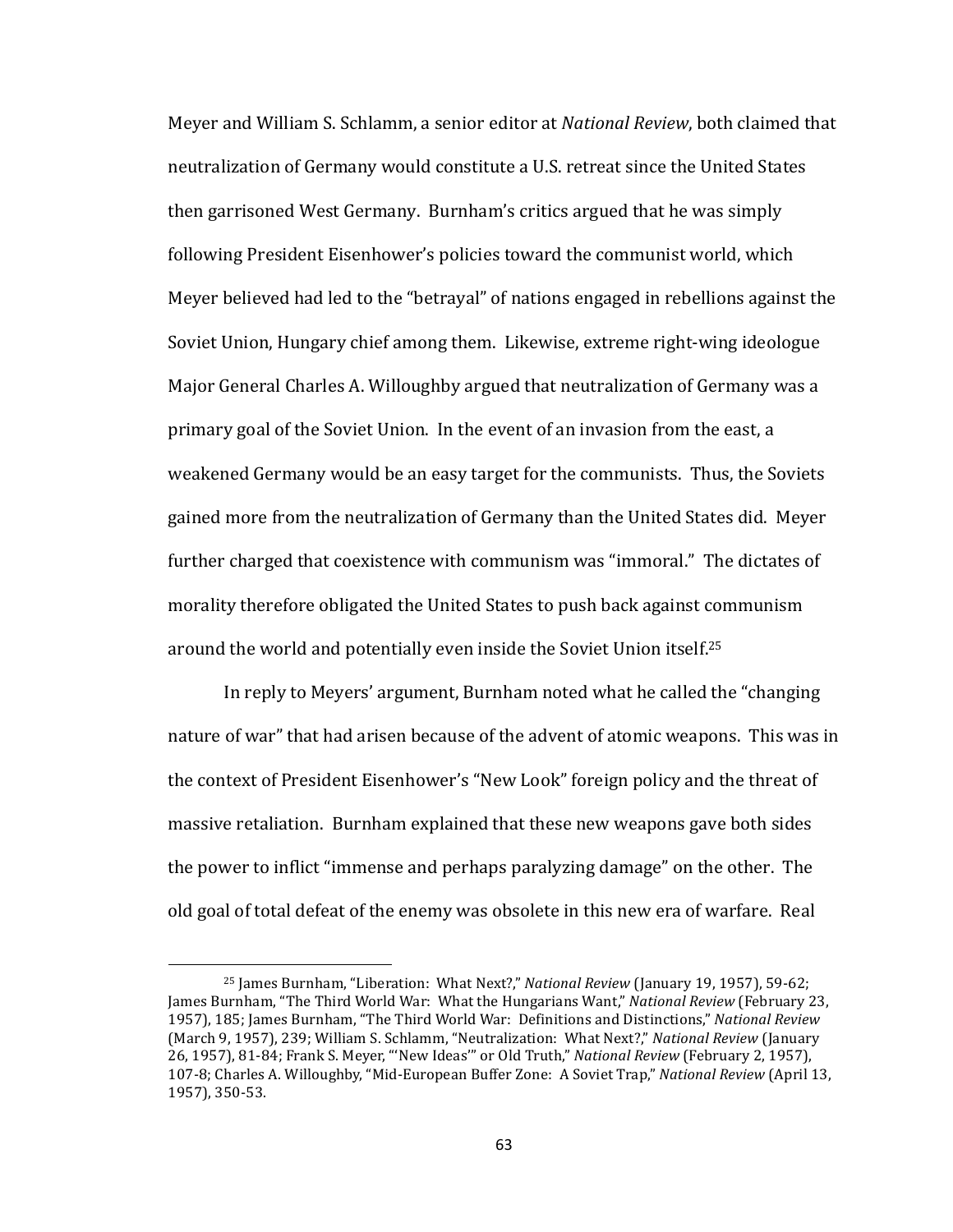fighting still occurred in what Burnham described as "little wars" in developing nations around the globe. The goal of these "little wars" was to counter the advances of the enemy without a resort to atomic warfare. This type of warfare required troops, Burnham acknowledged, but not the "short-term, half-trained draftees" of the mid-1950s U.S. Army. Instead, Burnham presciently argued that the United States must fight guerilla wars with "highly trained, elaborately equipped force." Since conscripts would rarely become the "elite troops" the United States needed for "little wars," Burnham concluded that a smaller force of professionals would be more effective than conscription. In spite of the fact that he recognized the difficulties of using a conscript army in small wars, Burnham put forward only a functional criticism of the draft. It is reasonable to assume that an invasion by the Soviet Union of Western Europe without the use of atomic weapons would have forced Burnham to acknowledge the need for the draft to fill the ranks of the military.26 

Admiral T. G. W. Settle, a veteran of the Pacific war against Japan, took up the problem of how to confront the Soviet nuclear threat in an essay in mid-1958. In contrast to Burnham, Admiral Settle believed that "nuclearizing [sic] enemy cities" would not be sufficient to defeat the Soviet Union in the event of a war. During World War II the Germans had not been defeated by the "massive offensive bombing effort" undertaken by the Allies, but by the "[m]assive ground armies" unleashed on

<sup>&</sup>lt;sup>26</sup> Patterson, *Grand Expectations*, 286-91; James Burnham, "The Third World War: The Changing Nature of War," *National Review* (April 20, 1957), 375; James Burnham, "The Third World War: Nuclear Facts and Pre-nuclear Ideas," *National Review* (May 4, 1957), 424. James Burnham, "The Third World War: Some Relevant Proposals," *National Review* (May 18, 1957), 471.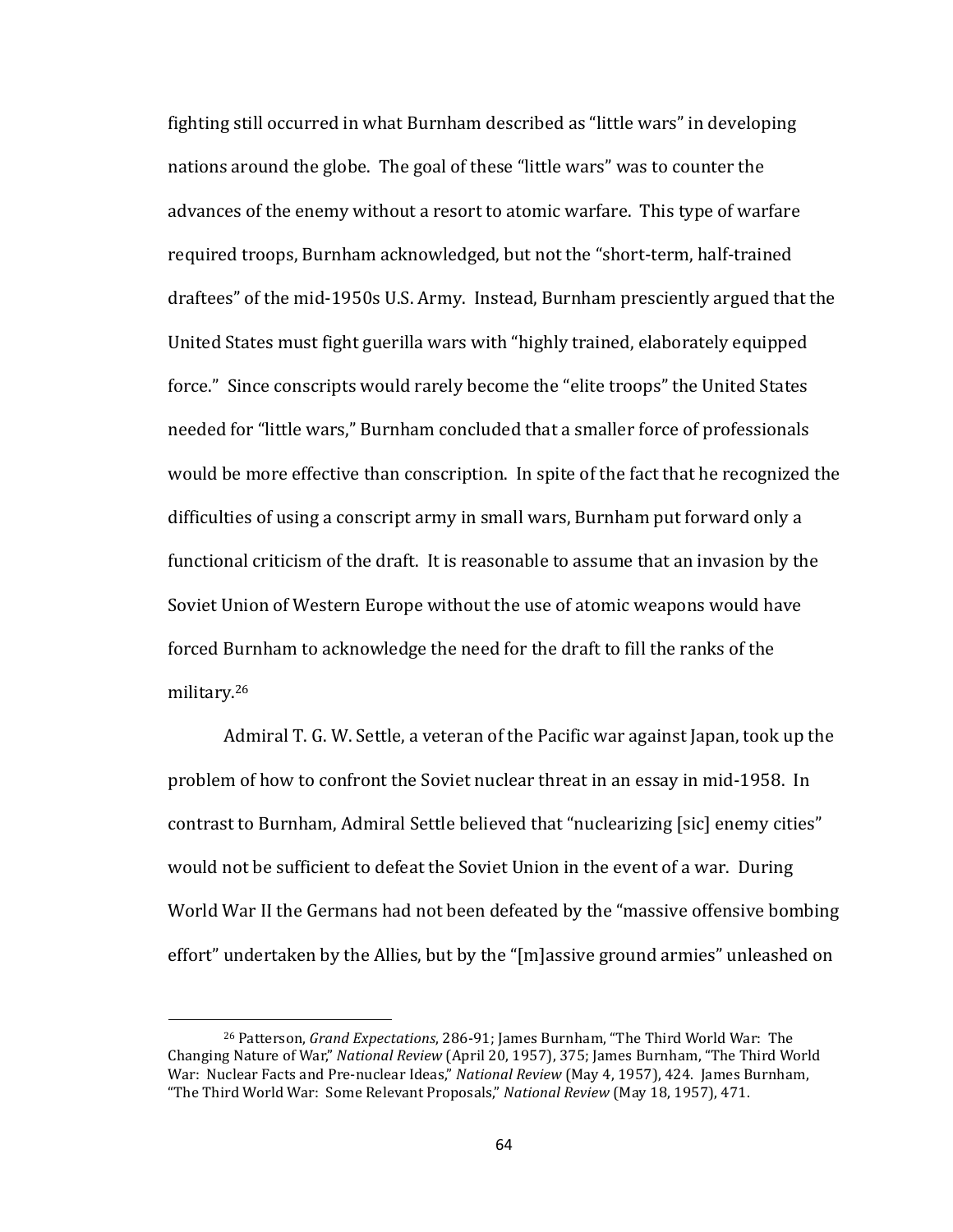Germany, Settle explained. Furthermore, unlike Germany both the United States and the Soviet Union had "considerable defensive capability" against aerial bombing. Because of these defenses, it was wrong to think that Hiroshima and Nagasaki provided instruction as to how the Soviet Union would react in case of an atomic attack by the United States. Thus, the manned military was "still the basic arbiters of victory in major wars," according to Settle. Settle was clearly interested in changing the funding priorities of the Eisenhower administration, which focused on the Air Force and nuclear weapons. Apart from the interest of his chosen branch of service in the American military, Settle provides an important conservative counterpoint to Burnham's argument that atomic weapons rendered the draft obsolete. Outside of the Air Force many in the armed forces believed ground troops, numerically reinforced through conscription, was a necessary component of U.S. defense during the Cold War.<sup>27</sup>

Other conservative writers in *National Review* demonstrated the "fissure" in the conservative movement of which Buckley spoke. While not directly addressing conscription or foreign policy, Russell Kirk provided an intellectual framework with which to reject this encroachment of state power. Kirk had long opposed the draft, before and after the American army drafted him during World War II. He called the draft "slavery" in one private letter in early 1942. Toward the end of the war, he feared that U.S. foreign policy was becoming so fixated on the Soviet Union that the

<sup>&</sup>lt;sup>27</sup> T. G. W. Settle, "Nuclear Irresistibility: The Great Fallacy," *National Review* (July 5, 1958), 57-58; Thomas G. Mahnken, *Technology and the American Way of War Since 1945* (New York: Columbia University Press, 2008), 46-47.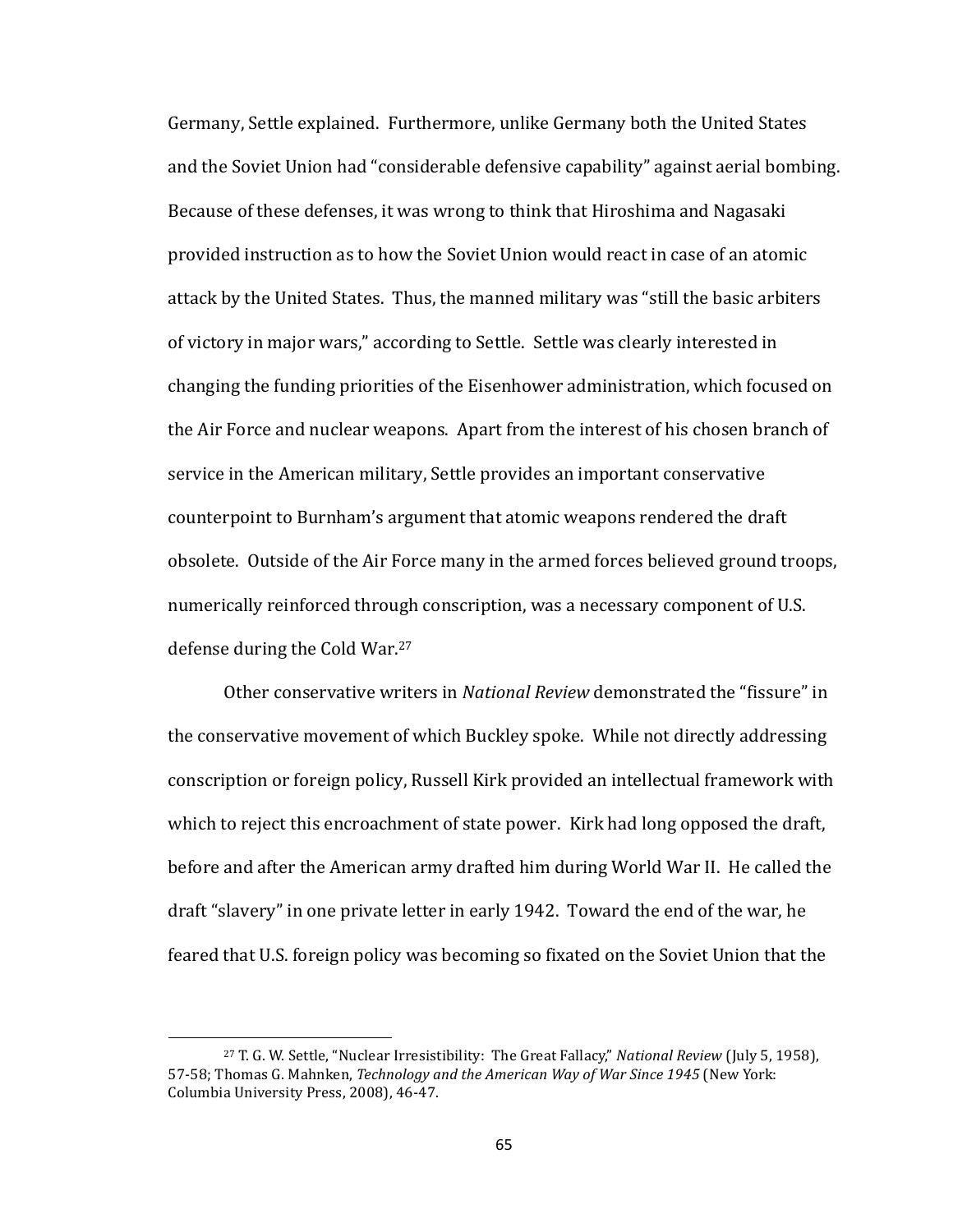government would continue conscription even after World War II ended. After the war, he authored *The Conservative Mind*, which was an exposition of conservative thought from Edmund Burke to the mid-twentieth century. This work made Kirk an important exponent of postwar conservative thought. Kirk described his philosophy of limited government in an article in *National Review* in 1957. Because the United States was a "republic" in which there were certain bedrock principles that even a majority of voters could not violate, the Constitution guarded against "temporary and irresponsible majorities" and "an absolute central sovereignty." This system protected the "private rights" and freedom of the individual. In the rest of the essay, Kirk concentrated on how the Constitution upheld economic rights. Kirk could have applied these arguments for limited government power to conscription, but he did not do so. Instead, he laid out his opposition to conscription in private letters but not in the pages of *National Review*, an indication of the widespread conservative belief that conscription was unfortunately necessary to confront the Soviet threat in spite of its infringement on private rights. $28$ 

In a similar vein, William Henry Chamberlain argued that the "good society" was one in which the powers of the government are strictly limited in order to guarantee "maximum freedom for the individual." Chamberlain's case for freedom could also provide justification for opposition to the draft. However, like Kirk, Chamberlain focused on economic freedom. Chamberlain quoted John Locke's defense of the natural rights of "life, liberty and property" but then focused only on

<sup>&</sup>lt;sup>28</sup> Nash, 62-68; Russell Kirk, "What Is the Republic?," *National Review* (February 2, 1957), 111-13, 119.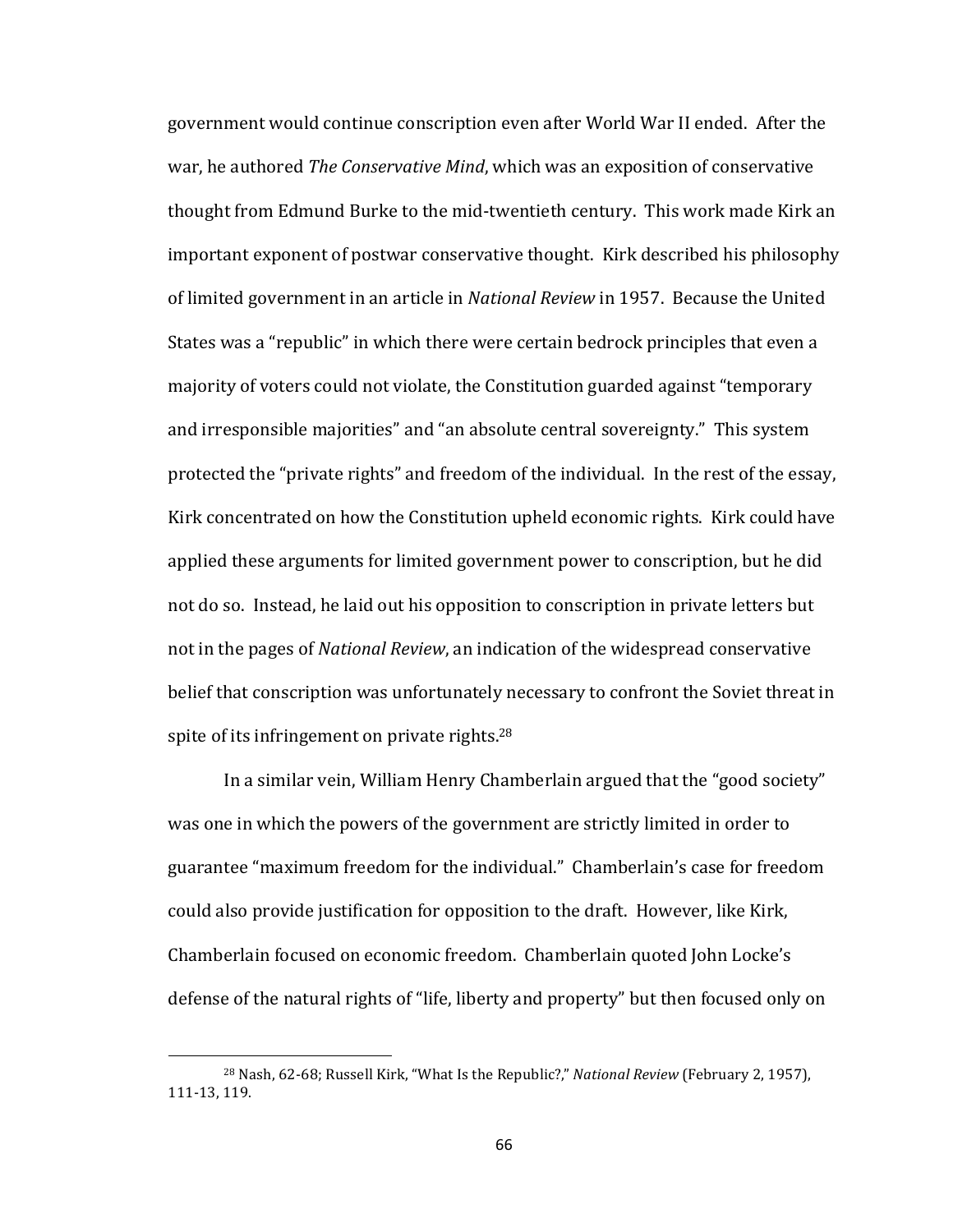the "security of property," in such areas as free trade and taxation. His misquotation of Locke, for whom property encompassed one's "life, liberty, and estate," indicates the emphasis he placed on property in its modern understanding. Chamberlain understood "property" as only physical possessions, in contrast to Locke's definition. Chamberlain further claimed that the "perils to liberty" came from "Soviet and Chinese Communism" as well as "societies where the Welfare State." By his silence on the draft issue Chamberlain acquiesced to the belief that economic freedom at home with compulsory service in the American armed forces was the only way to simultaneously combat domestic liberalism and foreign communism.<sup>29</sup>

By the late 1950s, the draft had become an established part of American life. As the United States entered the 1960s, the country had not endured a large-scale war for nearly a decade. There was consideration of an all-volunteer military in 1958. However, the military preferred the guaranteed manpower of the draft to the gamble of voluntarism. As Assistant Secretary of Defense Charles C. Fincucane explained, the Selective Service System was the "pillar of our ability to mobilize manpower in an emergency." Criticisms of the draft did come from some conservative Americans. Libertarians especially noted the draft's violation of the individual's right to life. Traditional conservatives either neglected to speak about conscription at all or agreed with William F. Buckley, Jr. that the draft was necessary to defeat communism, however regrettable the need might be. James Burnham, one

<sup>&</sup>lt;sup>29</sup> William Henry Chamberlain, "Evolution of a Conservative," *National Review* (April 12, 1958), 349-50; Ian Harris, *The Mind of John Locke: A Study of Political Theory in Its Intellectual Setting*, rev. ed. (New York: Cambridge University Press, 1998), 241.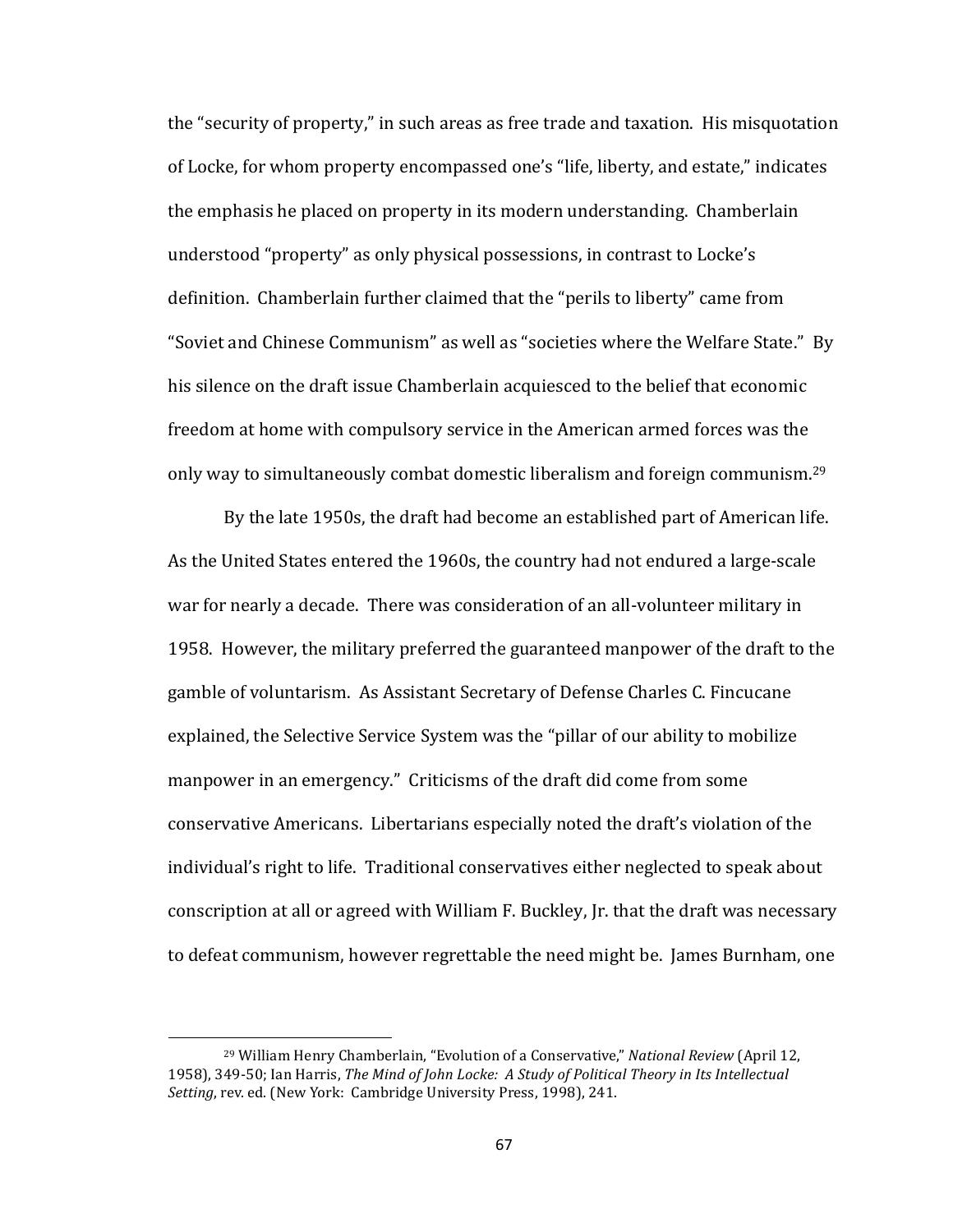of the very few conservatives to call for an end to conscription only claimed that a volunteer army might better serve the defensive needs of the United States. He did not offer the ideological arguments used by true libertarians to oppose the draft. More important was the fact that conscription remained popular with the American public. The draft continued to be associated with the patriotic triumphalism of World War II. In addition, fewer Americans actually had to serve because of the rising number of young men as well as the reduction in overall calls, both of which allowed those who truly desired to escape service to do so. These factors would change in the next decade.<sup>30</sup>

<sup>&</sup>lt;sup>30</sup> Flynn, *The Draft*, 163-65.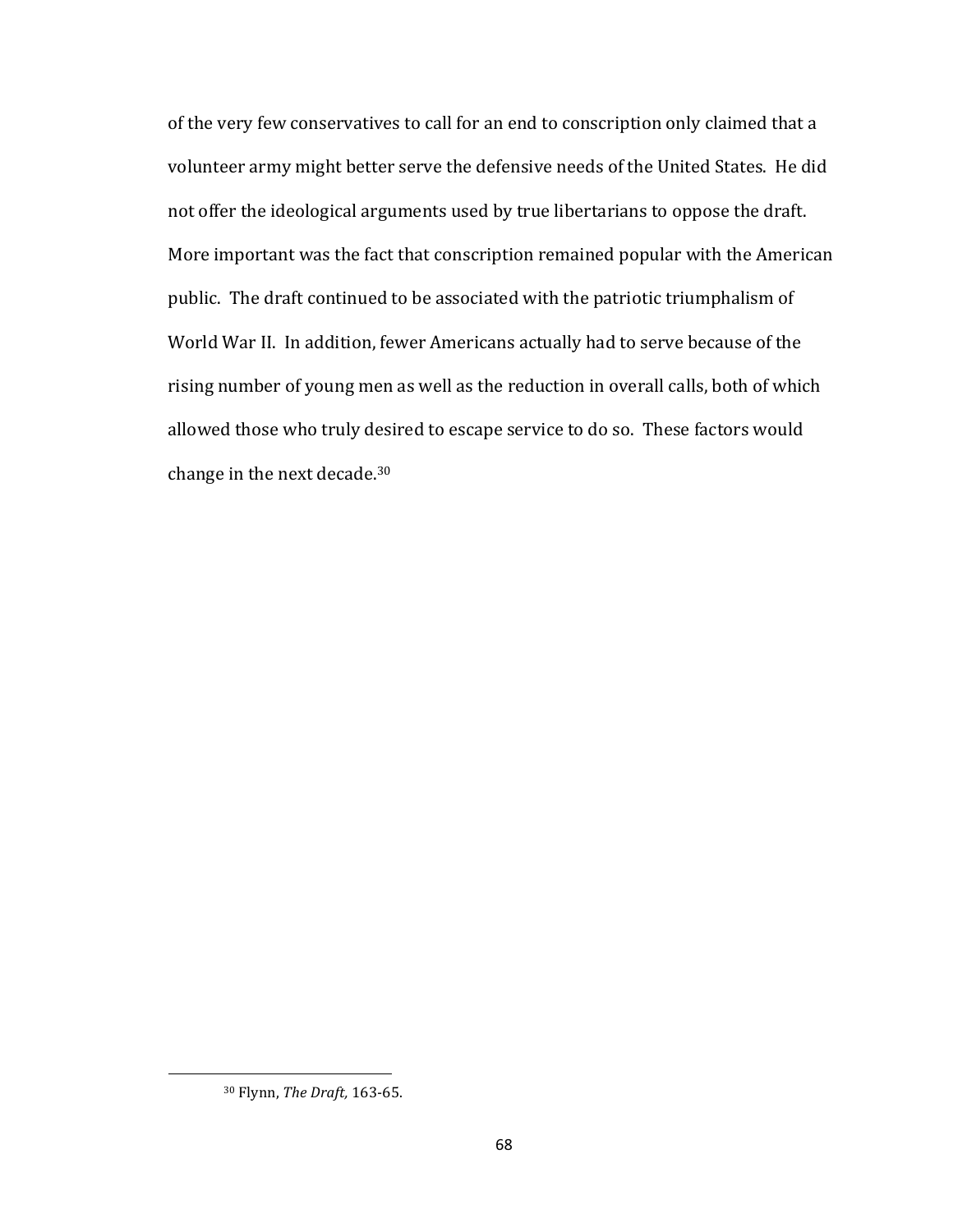## **CHAPTER III**

## CONSERVATIVES, VIETNAM, AND THE END OF THE DRAFT

The focus of Chapter III is the draft during the Vietnam War. The chapter begins with an examination of President Lyndon Johnson's decision to rely on the draft and conservatives' general support for the war and the draft. Discussion then moves to growing opposition to the war from the left and softening of public support as the war continued. Several studies of conscription conducted during President Johnson's tenure are then examined. We then look at libertarians' opposition to the draft during the war and their influence on President Richard Nixon. The chapter ends with an analysis of the public debate that took place between 1969 and 1973 between opponents and supporters of the draft.

When President John F. Kennedy took office in January 1961 he promised that Americans would "pay any price" to prevent the spread of communism. At the outset of Kennedy's term the public overwhelmingly backed the President's stance. Both Kennedy's promise and the public support he received reflected the country's unity regarding the direction of U.S. foreign policy. Meanwhile, draft calls were low and did not rise significantly until the onset of the Vietnam War. There was the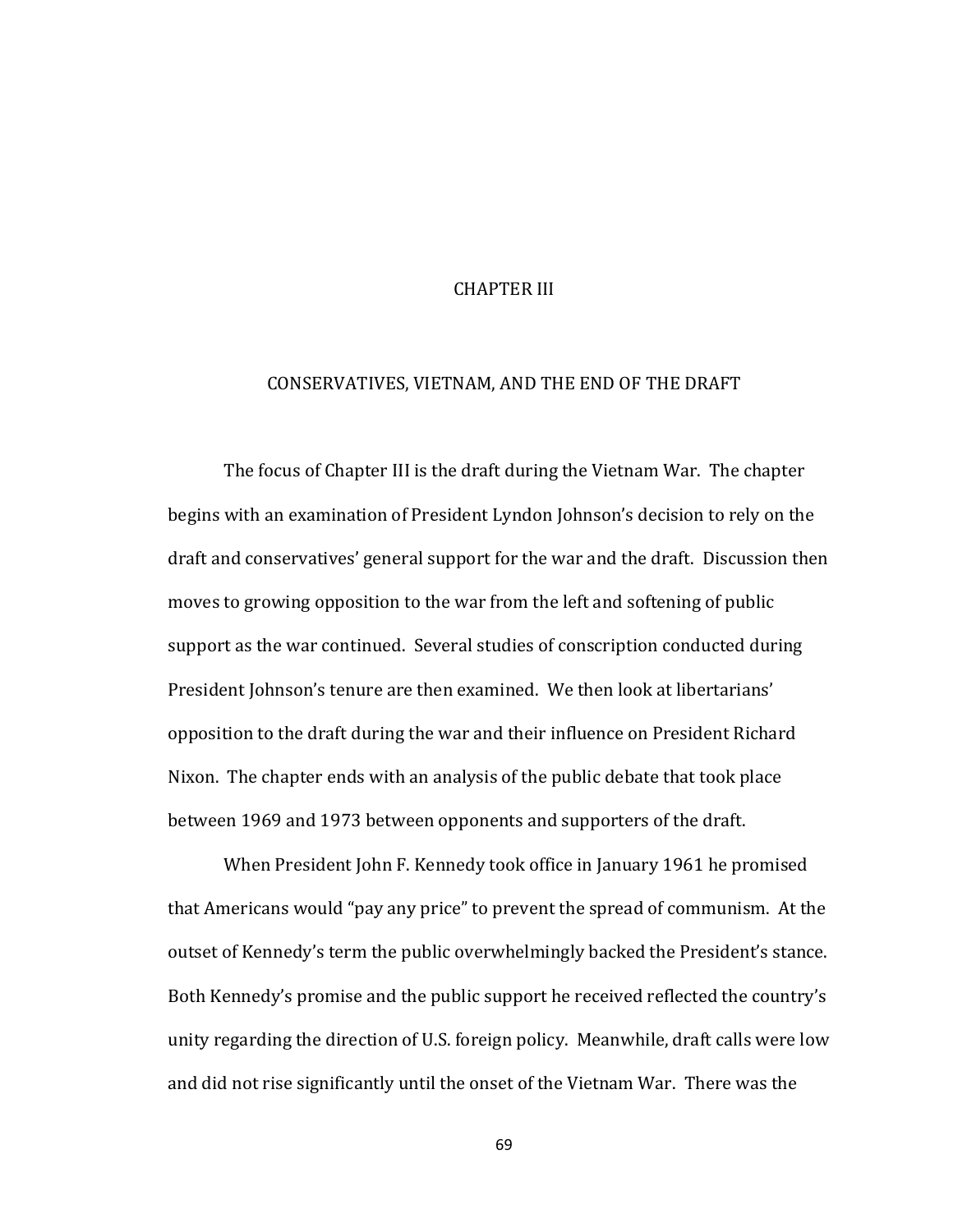ever-present threat of nuclear war, most significantly during the 1961 Berlin confrontation and Cuban Missile Crisis in 1962. Both of these incidents hinted at the costs of a direct war with the Soviet Union. Americans again strongly supported Kennedy's actions during these crises. In the face of a threat of nuclear attack on the United States, however, there was little the American people could actually do apart from praying for peace. In areas of the world not deemed vital to U.S. interests, including Laos and South Vietnam, Kennedy chose to avoid direct action by American combat troops. $1$ 

When President Lyndon Johnson took office after Kennedy's assassination in November 1963, the United States had roughly 16,000 advisors in Vietnam and the new administration faced the choice of whether to escalate or withdraw. The American people were much more ambivalent about military action in Vietnam than they had been about Berlin or Cuba. Moreover, the United States now faced an insurgency movement in South Vietnam supported with money and material—but not combat troops—from the U.S.S.R. Vietnam was very far from American shores and the Communist challenge seemed a much less direct threat. France's colonial ambitions and subsequent military failure in Vietnam a decade earlier also induced many Americans to take a cautionary stance. Finally, the Ngo Dinh Diem government was autocratic and unpopular with the Vietnamese people. Diem's

<sup>&</sup>lt;sup>1</sup> George Gallup, "Kennedy Starts Term With Confidence Vote: Gallup Poll Shows Nearly 9-to-1 Ratio of Favorable Opinion of Conduct to Date," Los Angeles Times, January 25, 1961; George Gallup, "Public Would Support Fight If Berlin Blocked," *Hartford Courant*, September 15, 1961; George Gallup, "Americans Support Kennedy on Blockade," *Los Angeles Times*, October 24, 1962; Flynn, *The Draft,* 1940-1973, 165, 168; Patterson, *Grand Expectations*, 497-509; Fredrik Logevall, *Choosing War:* The Lost Chance for Peace and the Escalation of War in Vietnam (Berkeley: University of California Press, 1999), 23-24.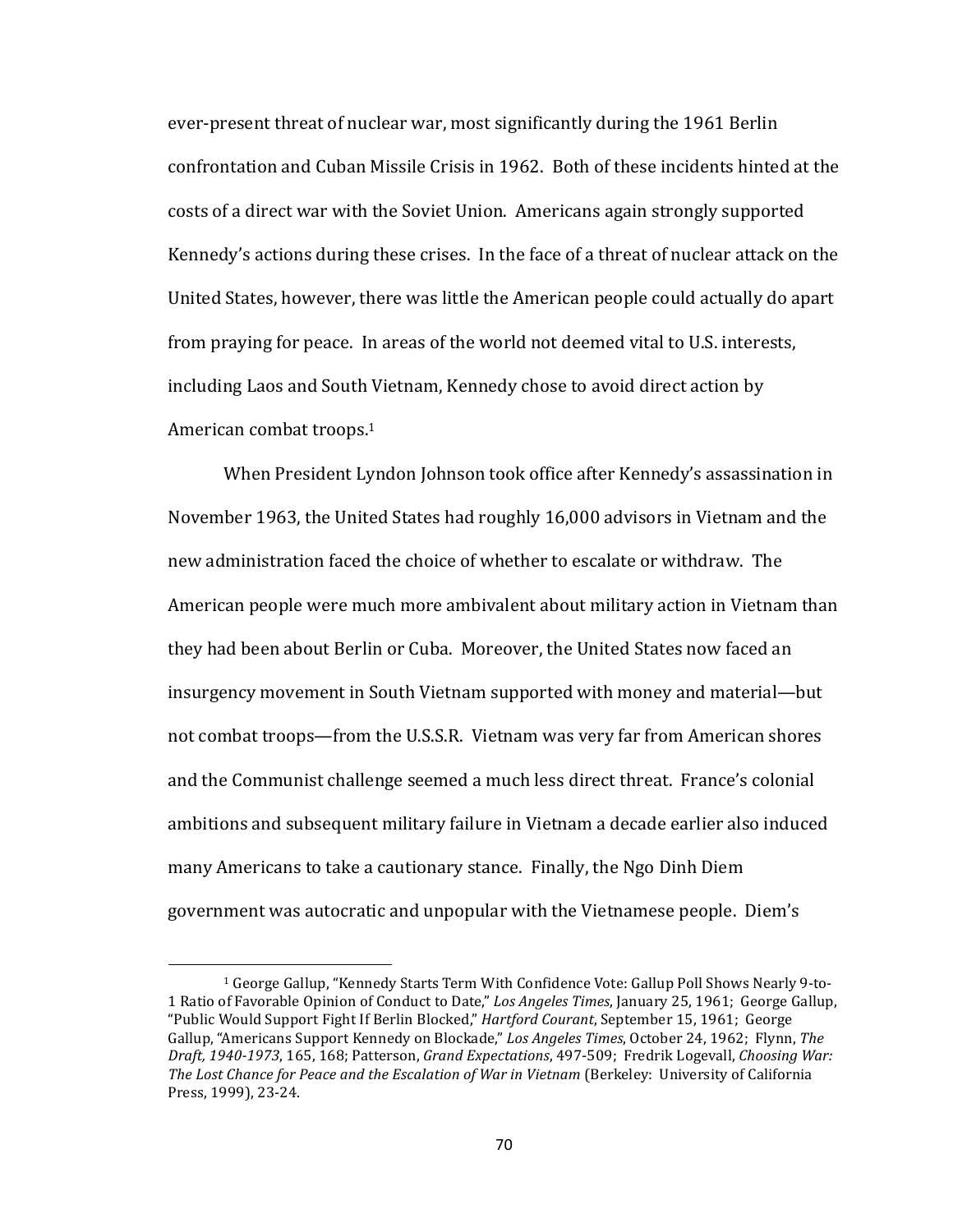assassination in early November 1963 ushered in a series of weak and unstable governments that many Americans deemed unworthy of support. On the other hand, many Americans still supported actions in Vietnam that entailed "minimal cost." Despite these factors, Johnson committed two battalions of U.S. Marines to Vietnam in March 1965, a decision that would eventually wring sacrifices out of an additional two million Americans—all to resist the spread of Communism.<sup>2</sup>

Johnson chose to use the draft to man the military—particularly the U.S. Army—during the Vietnam War. He believed that using the reserves, as President Truman had done during the Korean conflict, might invite scrutiny of the war that he sought to avoid. Drafting young men would also disrupt the economy less than taking older men from the reserve units. However, former President Eisenhower cautioned Johnson against using conscription in Vietnam because it would prove to be a "major public-relations problem" in the long run. Perhaps Johnson believed the United States could quickly defeat what he called the "damn little pissant country" of Vietnam before the American people mobilized against conscription. After all, in mid-1965 the United States had quickly defeated the "Castroite Communist" rebels in the Dominican Republic who were seeking to return reformist President Juan Bosch to power. In the end, defeating the Vietnamese insurgency without provoking either the Soviet Union or China, proved an entirely different proposition and the

<sup>&</sup>lt;sup>2</sup> John Prados, *Vietnam: The History of an Unwinnable War, 1945-1975* (Lawrence: University Press of Kansas, 2009), 28-33, 66, 68-80; Logevall, 376-82; Lawrence M. Baskir and William A. Strauss, *Chance and Circumstance: The Draft, the War, and the Vietnam Generation* (New York: Vintage Books, 1978), 3-6; Historian George C. Herring aptly notes the "flimsiness" of the public's support for the war in Vietnam in George C. Herring, *America's Longest War: The United States and* Vietnam, 1950-1975, 3<sup>rd</sup> ed. (New York: McGraw-Hill, Inc., 1996), 157; George Gallup, "Viet Support Not Massive," Los Angeles Times, May 16, 1965.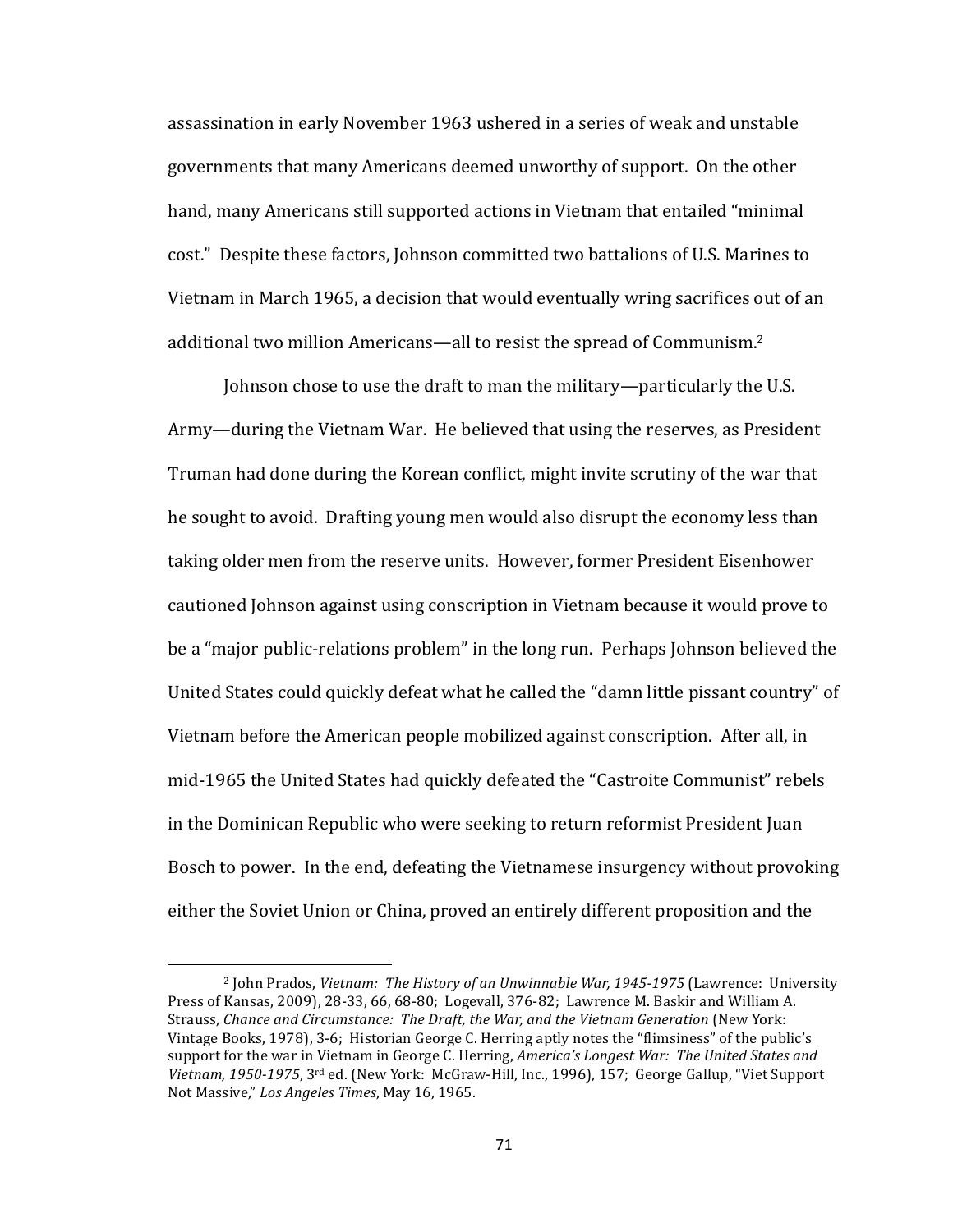Asian war dragged on for another eight years. During those eight long years, the American public became disillusioned with both the war and the draft.<sup>3</sup>

Conservative leaders supported of the war from its outset and most demanded more vigorous action to defeat the Communists. Early on, Eisenhower promised his support for Johnson's actions in Vietnam and pledged not to make the President's handling of the war a "partisan issue." But other notable Republicans chose not to adhere to Eisenhower's commitment. Senator Barry Goldwater of Arizona had pushed for "victory" in Vietnam at whatever the cost—tactical nuclear weapons were mentioned—during his failed 1964 bid for the presidency. Many Americans recoiled at the consequent possibilities of a wider war with China or the Soviet Union but, despite such worst cases, conservatives celebrated his proposal. And once Johnson committed American troops, Goldwater demanded that the military be given a free hand to win the war without interference from the President. Former Vice President Richard Nixon also frequently criticized the administration despite his earlier agreement with Eisenhower that the war effort should be untainted by politics. He criticized Johnson's peace negotiations while on a tour of Southeast Asia in September 1965. Anything less than a full withdrawal of Communist forces from South Vietnam was, according to Nixon, a "defeat or a retreat" for the United States. He also promised to make these efforts at peace a

<sup>&</sup>lt;sup>3</sup> Flynn, *The Draft*, 164-65; George C. Herring, *LBJ and Vietnam: A Different Kind of War* (Austin: University of Texas Press, 1994), 31-32; Michael Grow, *U.S. Presidents and Latin American Interventions: Pursuing Regime Change in the Cold War (Lawrence: University Press of Kansas, 2008),* 79-91.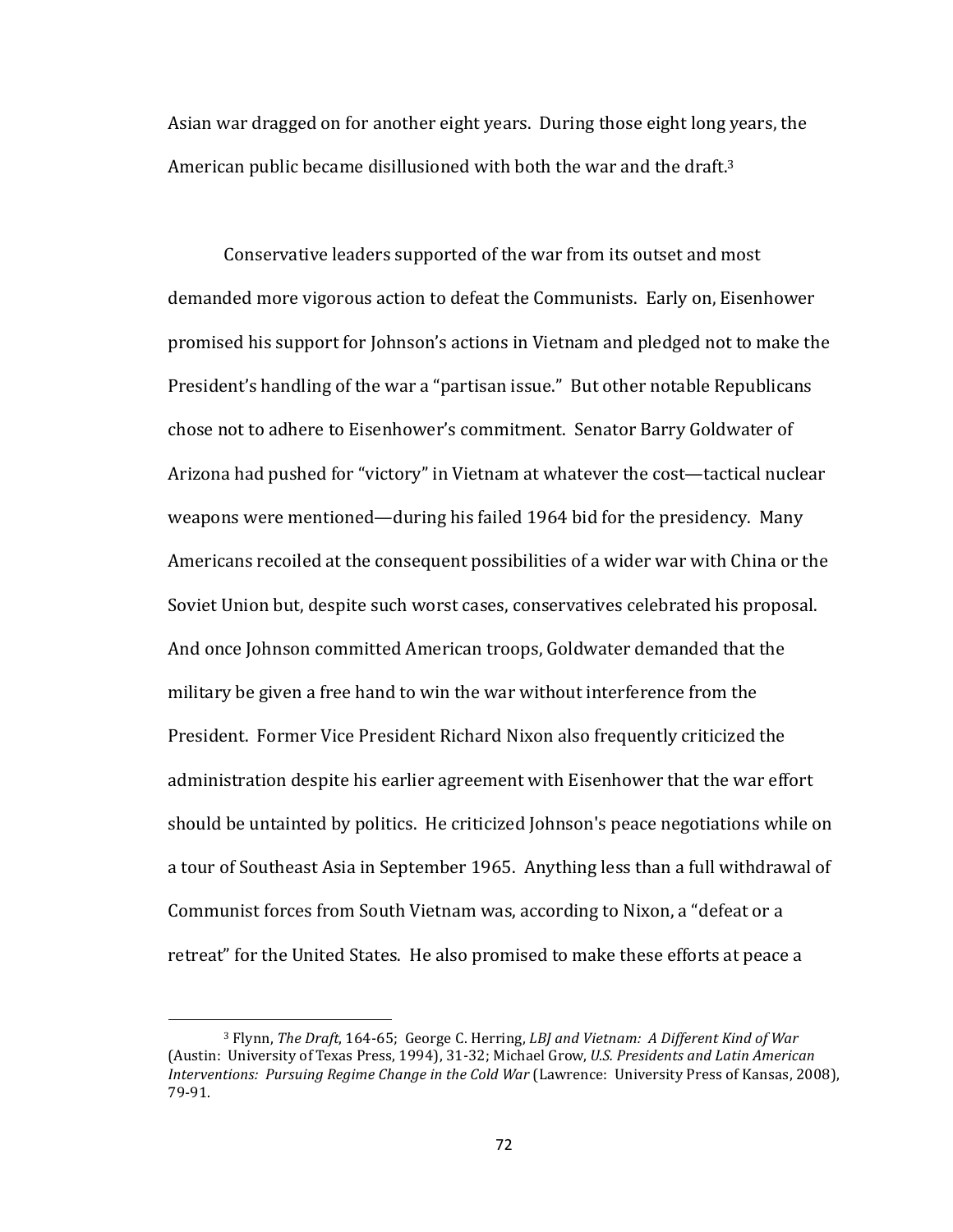"campaign issue" in the 1966 midterm elections and 1968 presidential election. For the next three years Nixon incessantly called for increases in the number of American troops and level of bombing.<sup>4</sup>

Meanwhile, the American public became more hesitant. After the introduction of combat troops and as the administration pushed deeper into the conflict, Gallup polls taken early in the war inferred that two-thirds of Americans supported Johnson's decision to enter the war but a six-to-one majority also favored a negotiated peace through the United Nations. A hypothetical congressional candidate who promised to work for a compromise in Vietnam garnered 68 percent of the public's support. Pollster George Gallup aptly stated in April 1966 that there was an "overwhelming feeling of frustration" among Americans about the war. They did not want to let the Communists take all of Vietnam, but most Americans opposed expansion of the conflict and especially wanted to avoid a direct confrontation with the Soviet Union.

These same polls show that there were a significant number of conservative Americans in both political parties who favored stronger action to contain Communism in Vietnam. One noncommissioned officer in the U.S. Navy spoke for many conservatives in and out of the military when he wrote that the United States

<sup>&</sup>lt;sup>4</sup> Prados, 102-3; David S. Broder, "Eisenhower Backs Stand on Vietnam," New York Times, August 20, 1965; Victor Wilson, "A-Attack on Viet Jungle Proposed by Goldwater," Washington Post, May 25, 1964; "Goldwater to Johnson: Let Military Run War," Los Angeles Times, June 14, 1965, page 8. Qiang Zhai, *China & the Vietnam Wars, 1950-1975* (Chapel Hill: University of North Carolina Press, 2000), 131-32, 155-56; Neil Sheehan, "Nixon Bids U.S. Press for Victory," *New York Times*, September 6, 1965; Raymond H. Anderson, "Nixon Views Vietnam War As Major Issue in '68 Vote," *New York Times*, November 22, 1965; "Nixon Urges Increase in N. Viet Raids," Los Angeles Times, November 5, 1965.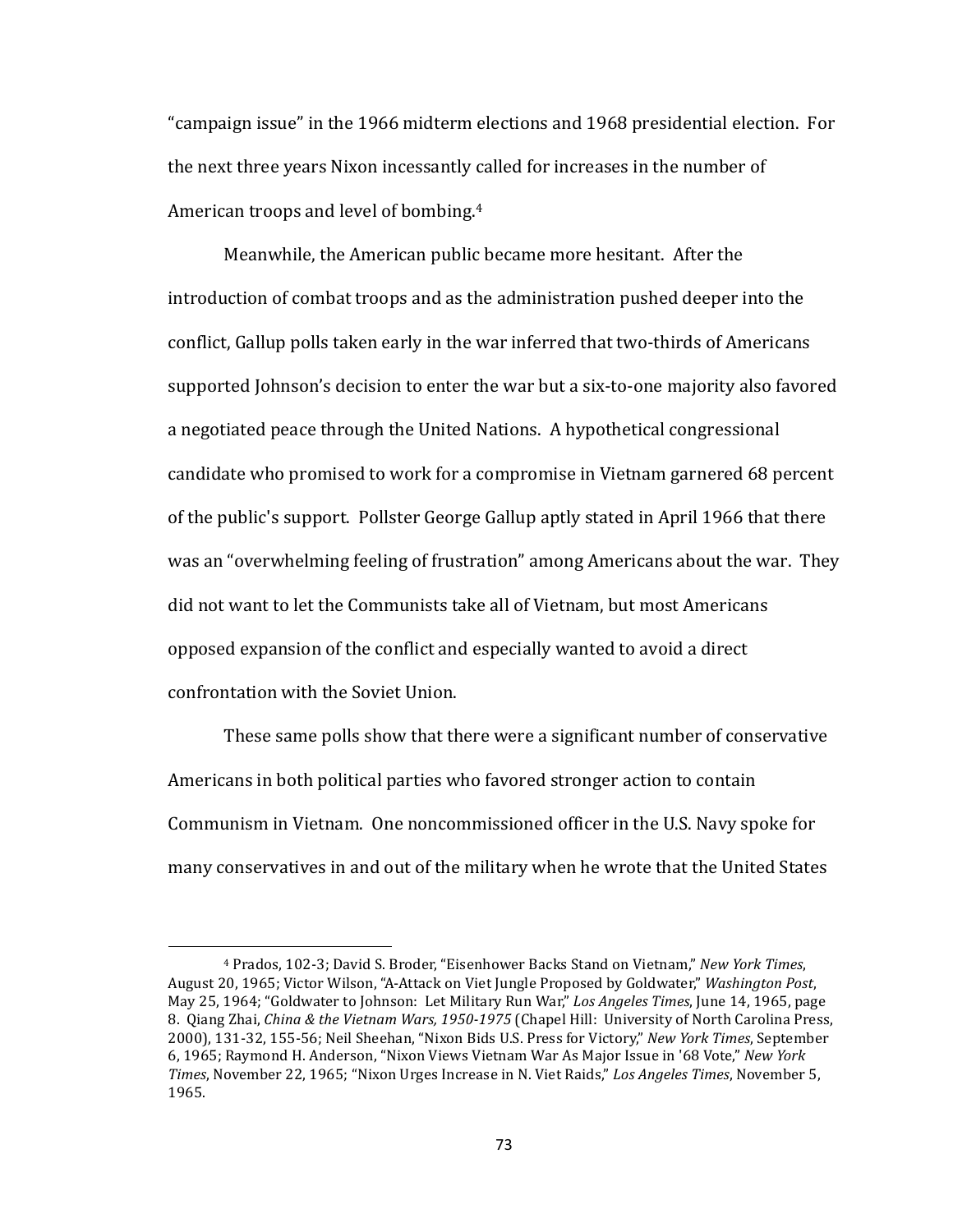had the responsibility to prevent Communist governments based on "tyranny and absolute dictatorship" from taking power around the world. Very early in the war, an April 1965 poll indicated that 12 per cent of the public recommended that the United States "step up military activity" in Vietnam and 19 percent wanted full U.S. mobilization and a declaration of war against Vietnam. Polls conducted a few months later showed that 33 percent of Americans would be more likely to vote for a congressional candidate who supported sending "a great many more men" to Vietnam to win the war and 28 percent supported bombing North Vietnamese cities regardless of the costs to civilians. The Johnson administration demonstrated the influence of the conservative "hawks" in public opinion polls when Deputy Presidential Press Secretary Robert H. Fleming claimed that it was the "relaxation" of military activity in Vietnam—not escalation—that pushed Johnson's support down among Americans.<sup>5</sup>

In spite of general support for Johnson's handling of Vietnam, protests against the war—and the draft—began in March 1965, very soon after direct American participation began. College campuses and established pacifist groups were the biggest contributors in these early days, and their activities were largely

<sup>&</sup>lt;sup>5</sup> "68% Favor Viet Peace Bid Issue," *Washington Post*, September 23, 1965; George Gallup, "U.S. Public Approves of Vietnam War Effort," *Los Angeles Times*, October 22, 1965; George Gallup, "U.N. Role in Vietnam Favored," Los Angeles Times, February 9, 1966; "War Frustrating to Public," *Washington Post, April* 3, 1966; "Nation Split On Next Step In Viet-Nam," *Washington Post, April* 23, 1965. George Gallup, "Viet Support Not Massive," Los Angeles Times, May 16, 1965; James E. Carlson, "Serviceman Speaks on Vietnam," *Los Angeles Times*, July 17, 1965; "Johnson Finds Letup in War Cuts Public Support," *New York Times*, March 10, 1966. Polls can present a challenge because they are simply snapshots of opinion at a given moment and can be influenced by biased questions, poor sampling, and even recent events. Polls can be used to infer trends in public thinking on important issues, and are especially useful in the context of other, verifiable events. This is the way I have used them in this thesis.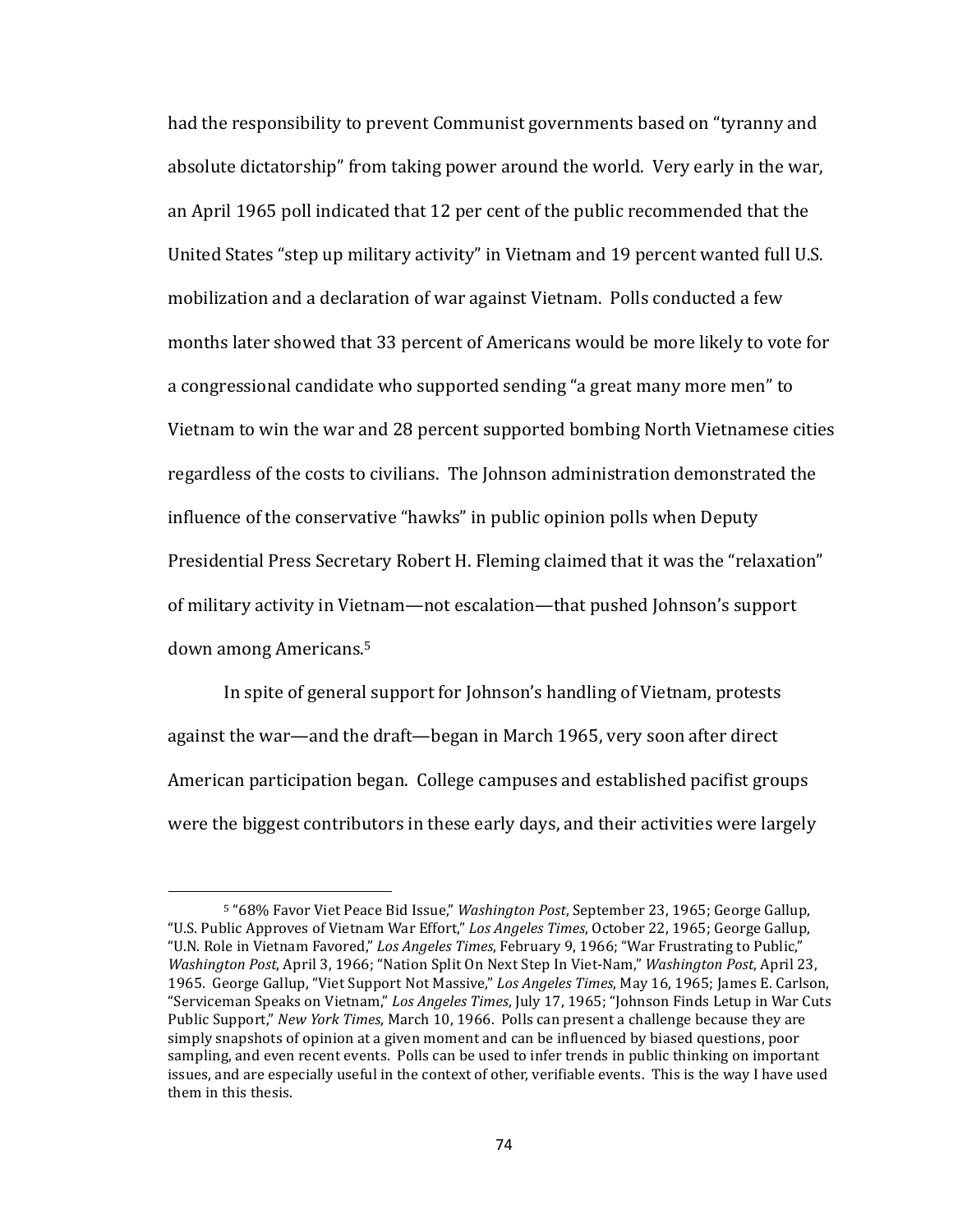peaceful and respectful of governmental authority, although this preference disappeared in years to come. For now, critics of Johnson's war policies registered their discontent through letters to the editors of newspapers and small pickets in front of the White House. Students and professors conducted "teach-ins" at universities around the country to debate the merits of the war. But there were also some disturbing incidents. On March 16 1965 in Detroit, Michigan, an 82-year-old woman named Alice Herz of Women Strike for Peace immolated herself to protest the bombing campaign against Vietnam. Johnson publicly claimed to ignore these protests but available evidence indicates that they affected policy. To mollify the peace advocates Johnson offered to "meet with anyone" on the Communist side for the chance of an "honorable peace" in March 1965. Then in April, Johnson promised "unconditional discussions" with the Vietnamese to end the fighting and floated the Mekong River Delta Plan to modernize Vietnamese infrastructure once the war had ended.6 

At the same time, the Johnson Administration and conservatives outside it worked to undermine the arguments and activities of peace advocates. Johnson's State Department sent a "truth team" to American universities in May 1965 to challenge the teach-ins. National Security Advisor McGeorge Bundy also debated noted international scholar Hans Morgenthau in June, over the opposition of the President, who believed the televised debate served to legitimize the antiwar

<sup>&</sup>lt;sup>6</sup> Melvin Small, *Johnson, Nixon, and the Doves* (New Brunswick: Rutgers University Press, 1989), 33-40; "Johnson Finds Letup in War Cuts Public Support," *New York Times*, March 10, 1966; "15,000 White House Pickets Denounce Vietnam War," New York Times, April 18, 1965.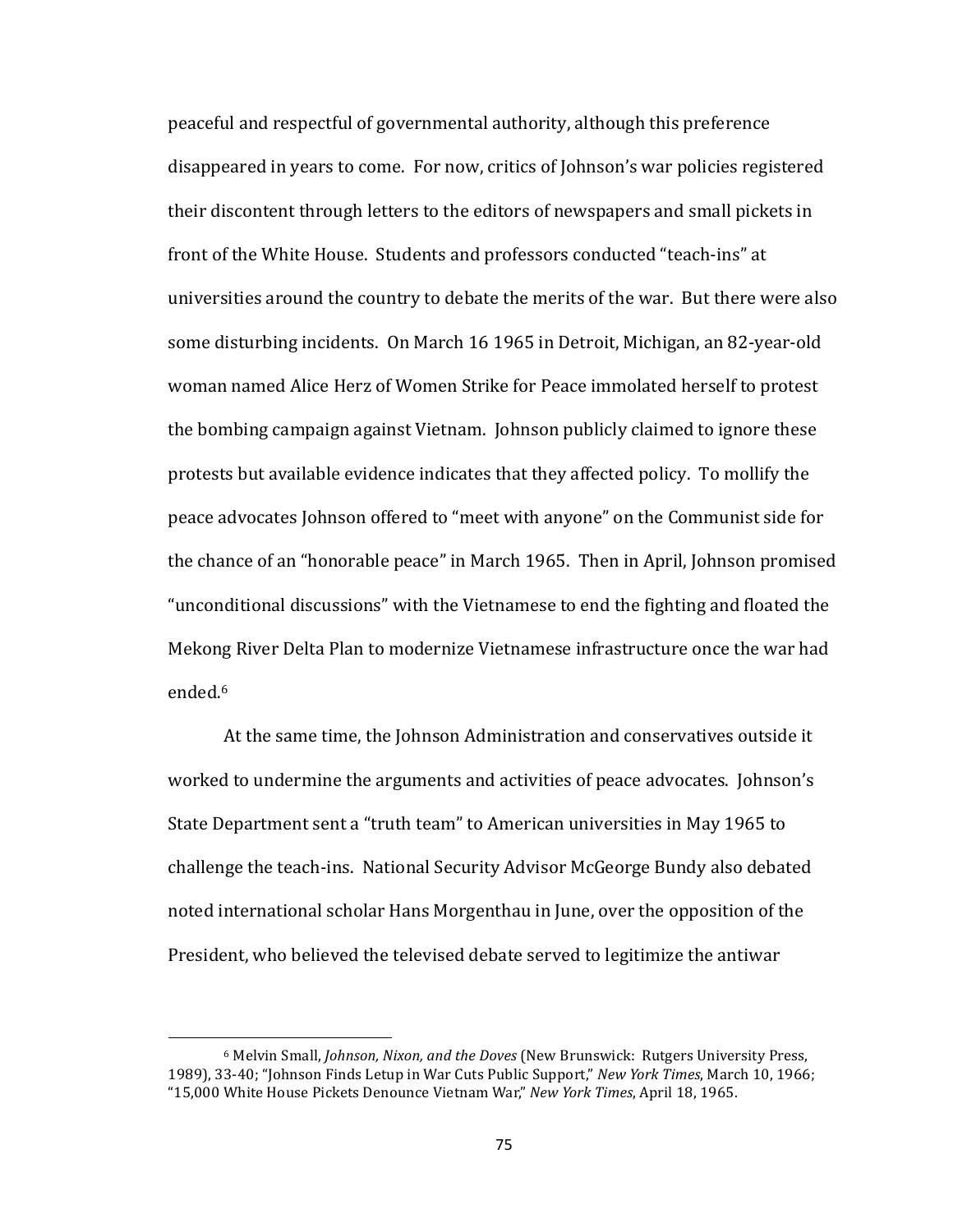movement. Most important, Johnson's belief that the protest movements were fueled by "Russian and native communists" influenced the administration's handling of them. Secretary of State Dean Rusk implied that communists influenced the "highly organized demonstrations" then being carried out while U.S. Ambassador to Poland John Gronouski attacked antiwar speeches that were "prefabricated" by the Communists and "followed by rote" by the protesters. Johnson pushed FBI Director I. Edgar Hoover to find connections between the domestic protesters and foreign agents. However, FBI investigations from 1965 through the end of Johnson's presidency failed to find the influence that Johnson, Hoover, Rusk, and many others in the administration believed was there. Despite this lack of evidence, it was nevertheless easy for Johnson to dismiss the antiwar left as dupes, and this dismissal contributed to the growing divide between Johnson and the American people as opposition to the war grew.<sup>7</sup>

Conservatives agreed with Johnson that the protesters were anti-American and Communist-inspired. A Gallup Poll taken in November 1965 inferred that 78 percent of Americans believed that Communists wielded substantial (58 percent said "a lot" while another 20 percent believed there was "some") influence in the antiwar movement. A conservative letter writer called the protesters "gullible fools" and cowards who ignored the "millions and millions" of people killed by Communist governments. Nixon declared that the protests encouraged those governments to "prolong" the Vietnam War in the hope that Americans would give up. Civilian

<sup>&</sup>lt;sup>7</sup> Donald Janson, "Campus Tour Encourages Vietnam 'Truth' Team," *New York Times*, May 8, 1965; Small, 50-51, 67-68, 102-4.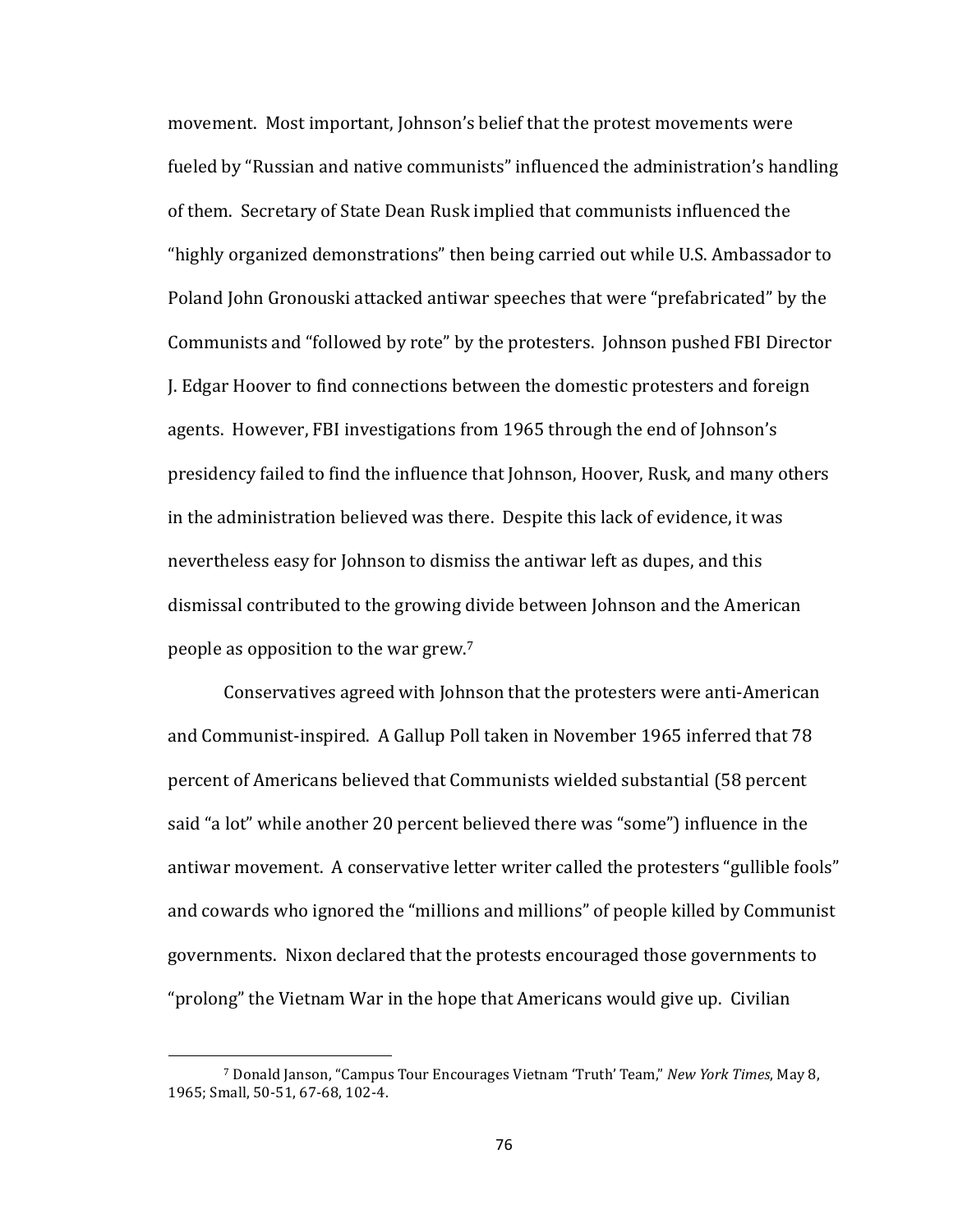conservatives and military leaders opposed the protesters' repeated calls for peace talks because they believed that the U.S. military position was weak and negotiations would lead to a South Vietnamese coalition government with the Communists, which they interpreted as a defeat. One conservative student at UCLA called for an investigation into the "seditious, Peking-printed propaganda" that he said had been distributed at a teach-in the week before. Because conservatives who were not students could not reach the teach-ins, they sometimes resorted to scare tactics to disrupt the discussions. During a teach-in at the University of Michigan in March 1965, three separate bomb scares were called in, forcing the police to evacuate the discussants each time.

After the spring of 1965, the antiwar movement moved from teach-ins to large-scale demonstrations. As the protests ramped up in the fall of 1965, conservatives heckled and sometimes attacked protesters, especially ones who were especially brazen in their dissent. Other conservatives held counter-protests to show support for U.S. policy in Vietnam. In New York a group of 700 Americans, including women and children, "cursed, shoved and threatened" to break up a group of 200 protesters. At a separate incident in Manhattan, four men were arrested after throwing eggs, red paint, and tomatoes at antiwar marchers. A week later pro-war marchers held a "noisy demonstration" in the same area to register their contempt for the earlier protesters. In Chicago, an "angry spectator" who was Jewish smashed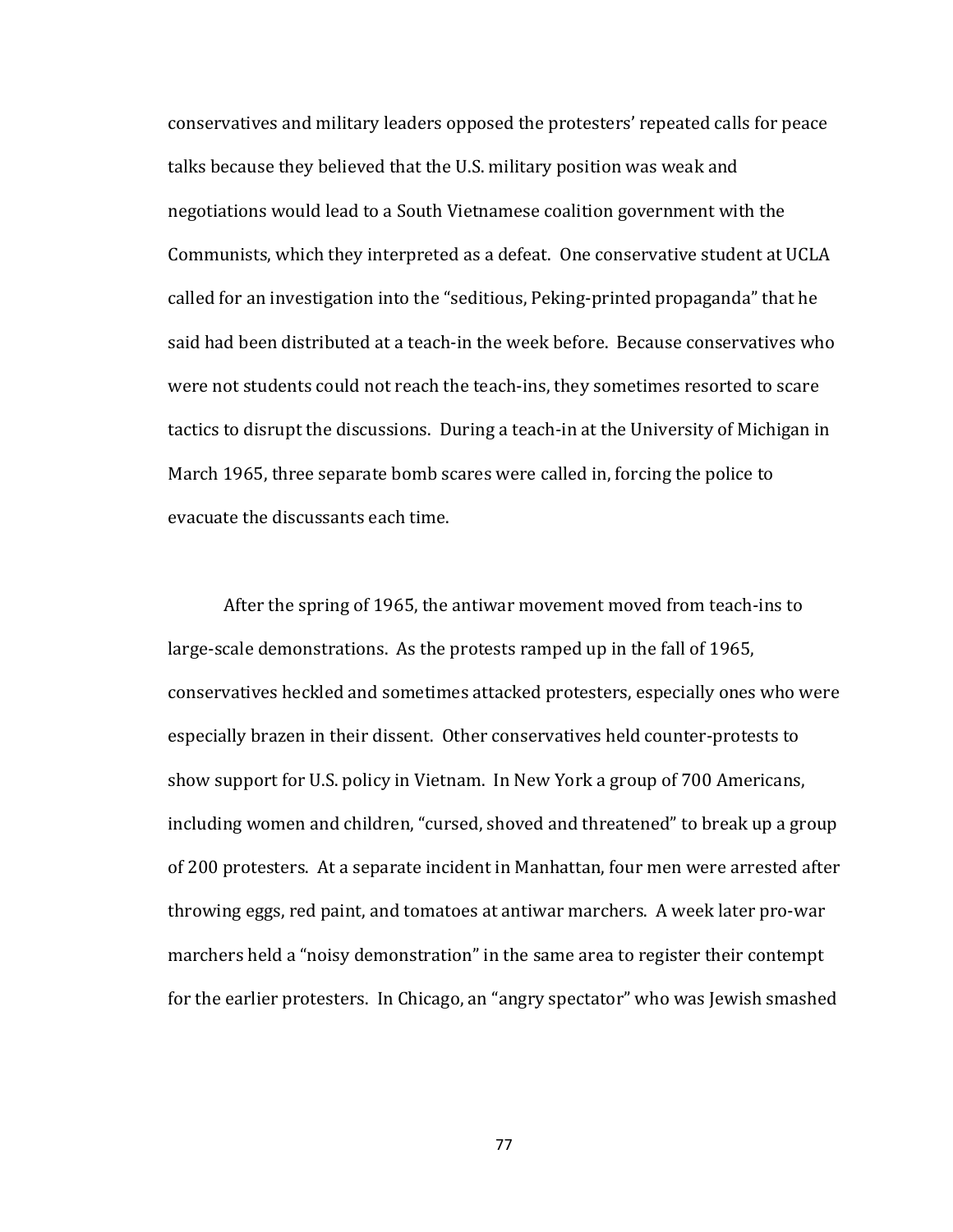a protester's sign that compared orders given to American servicemen in Vietnam to those given by the infamous Nazi Adolf Eichmann.<sup>8</sup>

One of the antiwar radicals' goals was to slow down the operation of the Selective Service System. Ironically, the young men who actively resisted the draft came mostly from upper- and upper middle class backgrounds, especially students who held deferments, whereas the lower middle class young men upon whom the draft fell most heavily generally complied with their induction calls. Draft resisters had a variety of reasons. Conservatives charged that most draft resisters did so primarily in order to avoid service in Vietnam, but this is difficult to square with the courage they demonstrated in actively defending an unpopular point of view, especially at the war's outset. Some resisters claimed to oppose all wars, or sometimes only the Vietnam War, on moral grounds. Others argued the government did not have the power to compel them to fight and put them in harm's way in Vietnam. The primary way young men resisted the draft was simply by doing everything they could to avoid service. Other "exhibitionists," as Director of Selective Service Major General Lewis B. Hershey described them, burned draft cards, picketed, and sat-in at local draft boards.

<sup>&</sup>lt;sup>8</sup> Juan Real H., "Serviceman Speaks on Vietnam," *Los Angeles Times*, July 17, 1965; George Gallup, "Communists in Demonstrations," Los Angeles Times, November 19, 1965; "Demonstrators Prolong War, Nixon Declares," *Los Angeles Times*, August 26, 1965, page 9. Ted Sell, "Military Sees Vietnam Truce as Giveaway," Los Angeles Times, May 2, 1965; E. W. Kenworthy, "G.O.P. House Chief in Vietnam Plea," New York Times, July 2, 1965; "Professors Hold Vietnam Protest," New York Times, March 25, 1965; Douglas Robinson, "Violence Breaks Out in Several Communities—Pickets Arrested," *New York Times*, October 17, 1965; William Borders, "Marchers Heckled Here—Eggs and a Can of Paint Are Thrown," New York Times, October 17, 1965; Douglas Robinson, "Demonstration Here Supports Administration on Vietnam Policy," *New York Times*, October 24, 1965; "Student Urges Inquiry Into UCLA 'Teach-in,'" *Los Angeles Times*, November 16, 1965.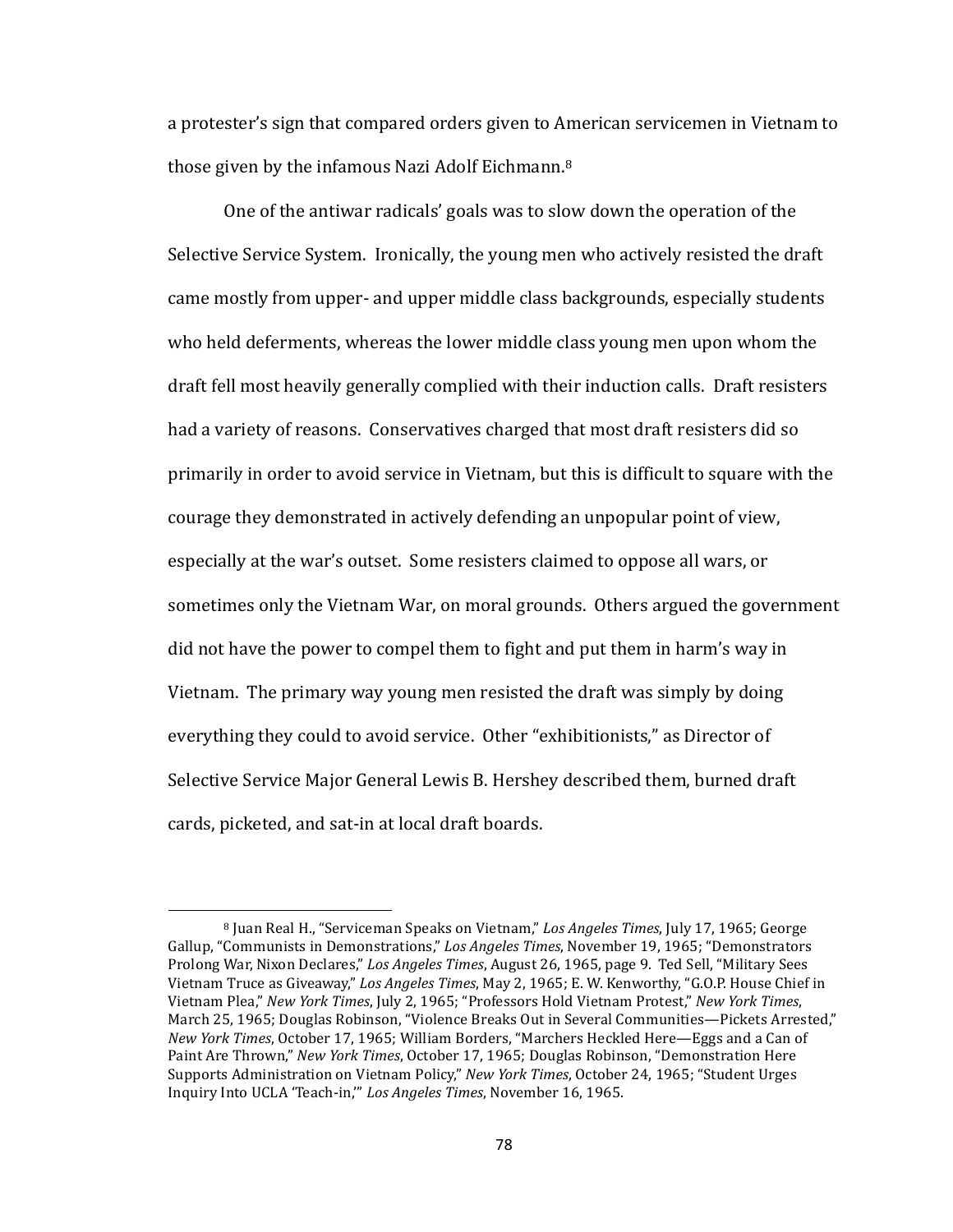In response to early draft card burnings, Congress passed a bill in August 1965 that made it a felony to "destroy, mutilate, or change" a draft card. Penalties included fines of up to \$10,000 and up to five years in jail. Senator L. Mendel Rivers, Democrat of South Carolina, sponsored the bill in the House of Representatives, while archconservative Republican Senator Strom Thurmond was the sponsor in the Senate. Both were Southern conservatives whose foreign policy views were very much in line with Goldwater's. Rivers demanded "total victory" in Vietnam; anything less, he argued, was "treasonable." In essence, Rivers believed the draft card burners were traitors and the new draft card bill put them "where they belong[ed]—in jail." Thurmond echoed Goldwater's earlier stance that the United States should use "any power necessary" to win the war, up to and including nuclear weapons; the prohibition on draft card burning was merely another of the steps necessary to win the war. One indication of popular sentiment behind the bill is the overwhelming support it received in Congress. The House passed the bill 393 to 1 and the Senate passed it by a voice vote. The editors of the *Los Angeles Times* reflected the feelings of many Americans in an editorial on the subject. They called the protests "despicable nonsense" which made manifest the "sneering contempt" that the protesters held for men in uniform as well as men who would be forced to serve because the protesters refused.

Hershey believed the law was unnecessary. His response was to simply reclassify the draft card burners as  $1-A$ —available for military service—so that they could immediately be inducted. He believed this was noncontroversial because the law already allowed reclassification for failure to carry one's draft card, which of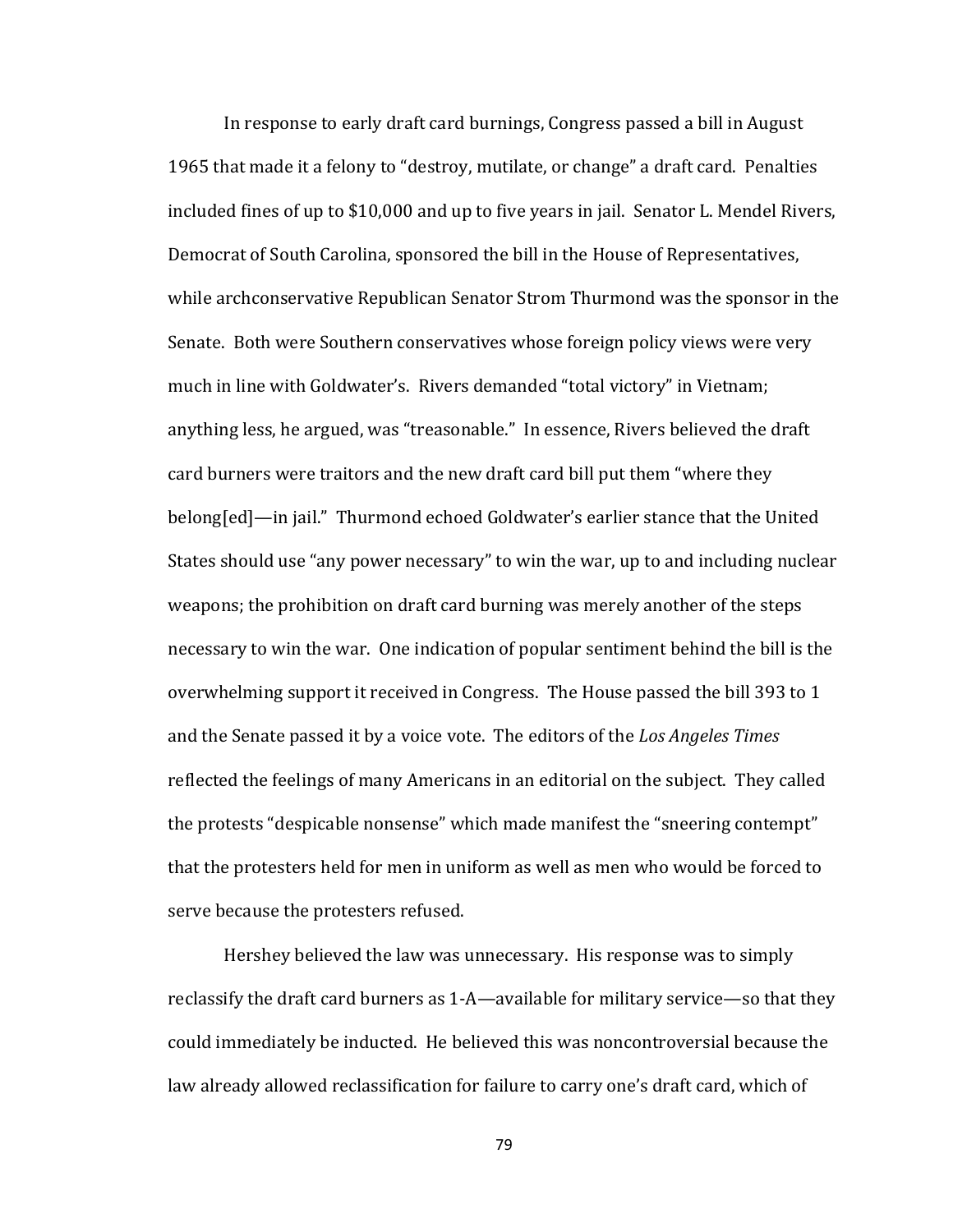course was impossible if the young man in question had burned it. Hershey argued that reclassification was used only for those who impeded the operation of the draft, not for protesters who followed the law. His critics saw inductions as punishment for the protesters having exercised their right to free speech. Representing this point of view, one letter writer called this practice a "flagrant violation" of the protesters' rights. The local police, not draft boards, were the appropriate bodies to handle law-breaking by antiwar protesters, he believed.<sup>9</sup>

Conservatives expressed their disapproval of the draft resistance movement in a variety of ways. Students at Georgetown University formed the National Student Committee for the Defense of Vietnam to give voice to the "heavy majority of American collegians" that supported the war. At draft card burnings conservatives sometimes showed up to heckle or stop the action. When two men tried to burn their draft cards at Foley Square in New York City the police, hecklers, and newsmen forced them to call it off with threats and by crowding them. Pro-war conservatives then chased a small group of pacifists and "kicked [or] elbowed [them] in the ribs and stomach." Two days later 25,000 people marched down Fifth Avenue in New York in support of the war, with another 42,000 onlookers. At one

<sup>&</sup>lt;sup>9</sup> Small, 62. James Fallows, "What Did You Do in the Class War, Daddy?," in Grace Sevy, ed., *The American Experience in Vietnam: A Reader* (Norman: University of Oklahoma Press, 1989), 214-23; David Rhinelander, "Total Victory in Viet Nam Demanded By House Armed Services Chairman," Hartford Courant, August 12, 1965; "Stiff Penalties Voted in House for Burning Draft Registrations," *New York Times*, August 11, 1965; "House Moves to Jail Burners of Draft Cards," *Los Angeles Times*, August 11, 1965; "Protect Draft Cards," *Hartford Courant*; "Penalties for Draft Card Firebugs," Los *Angeles Times*, August 12, 1965; "Thurmond Backs Use of A-Weapons," *Washington Post*, January 2, 1966; Flynn, *The Draft*, 167; George Q. Flynn, *Lewis B. Hershey, Mr. Selective Service* (Chapel Hill: University of North Carolina Press, 1985), 235-39; Jonathan Rabben, "Punitive Drafting," *Washington* Post, February 12, 1966; "Bill Hits at Draft Card Destruction," *Los Angeles Times*, August 6, 1965; "Stiff Penalties Voted In House For Burning Draft Registrations," *New York Times*, August 11, 1965.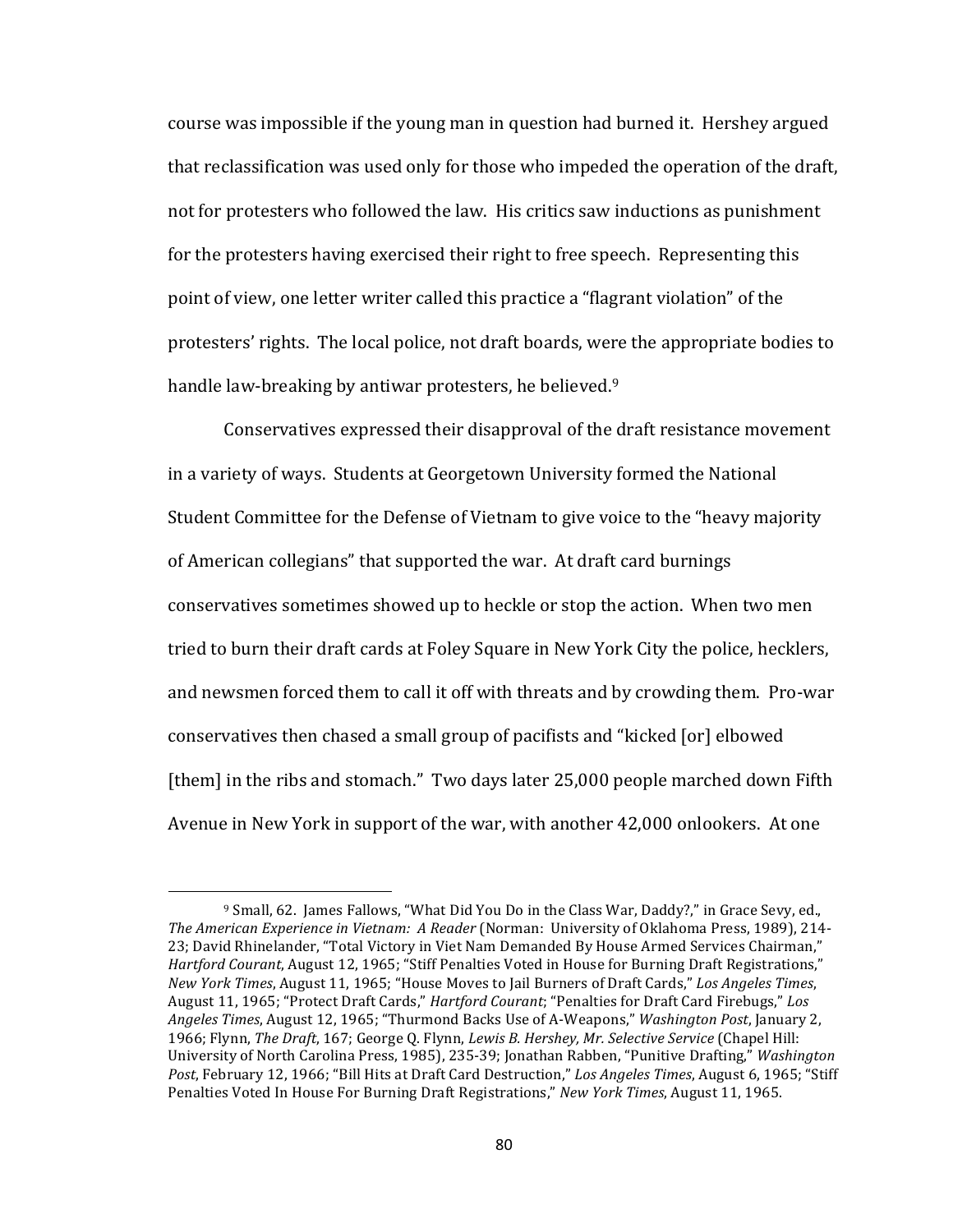point in the march "burly longshoremen and veterans" attacked a group of antiwar counter-protesters. A few months later there was a public disturbance after four young men burned their draft cards in at the South Boston District Court House. A group of 50 to 75 "school boys" stampeded toward the group shouting, "Kill them, shoot them," while 200 onlookers watched. The attackers held the four protesters down and "pummeled" them until Democratic State Representative James F. Condon called them off. In a news article about the incident, he praised the "patriotic" and working-class high school attackers for their support of the draft and criticized the privileged protesters, at least one of which was a Harvard student, for the disturbance. Americans generally agreed with Condon's sentiment that the current system made it too easy for elites to escape the draft. According to a July 1966 Gallup poll, nearly three quarters (72 percent) of Americans supported Secretary of Defense Robert McNamara's 1966 proposal to require that young men give two years of service either in the military or organization such as the Peace Corps. This figure infers that Americans at this time did not want to end the draft—they wanted to make it universal.<sup>10</sup>

In spite of their disdain for draft resisters, not all conservatives were enamored of the draft. Barry Goldwater had proposed an end to conscription in 1964 while running for president. In the speech to kick off his campaign, Goldwater called for the "outmoded and unfair" draft to be replaced by volunteers who made

 $\overline{a}$ 

<sup>&</sup>lt;sup>10</sup> "Burning of Cards at Protest Foiled," *New York Times*, October 29, 1965; "Willard Clopton, "Students Form Committee for Defense of Vietnam," *Washington Post*, October 29, 1965; Douglas Robinson, "25,000 March to Back Vietnam Policy," *New York Times*, October 31, 1965; John H. Fenton, "7 War Protesters Beaten in Boston," *New York Times*, April 1, 1966; George Gallup, "Public Favors McNamara's Proposal on Draft," *Hartford Courant*, July 3, 1966.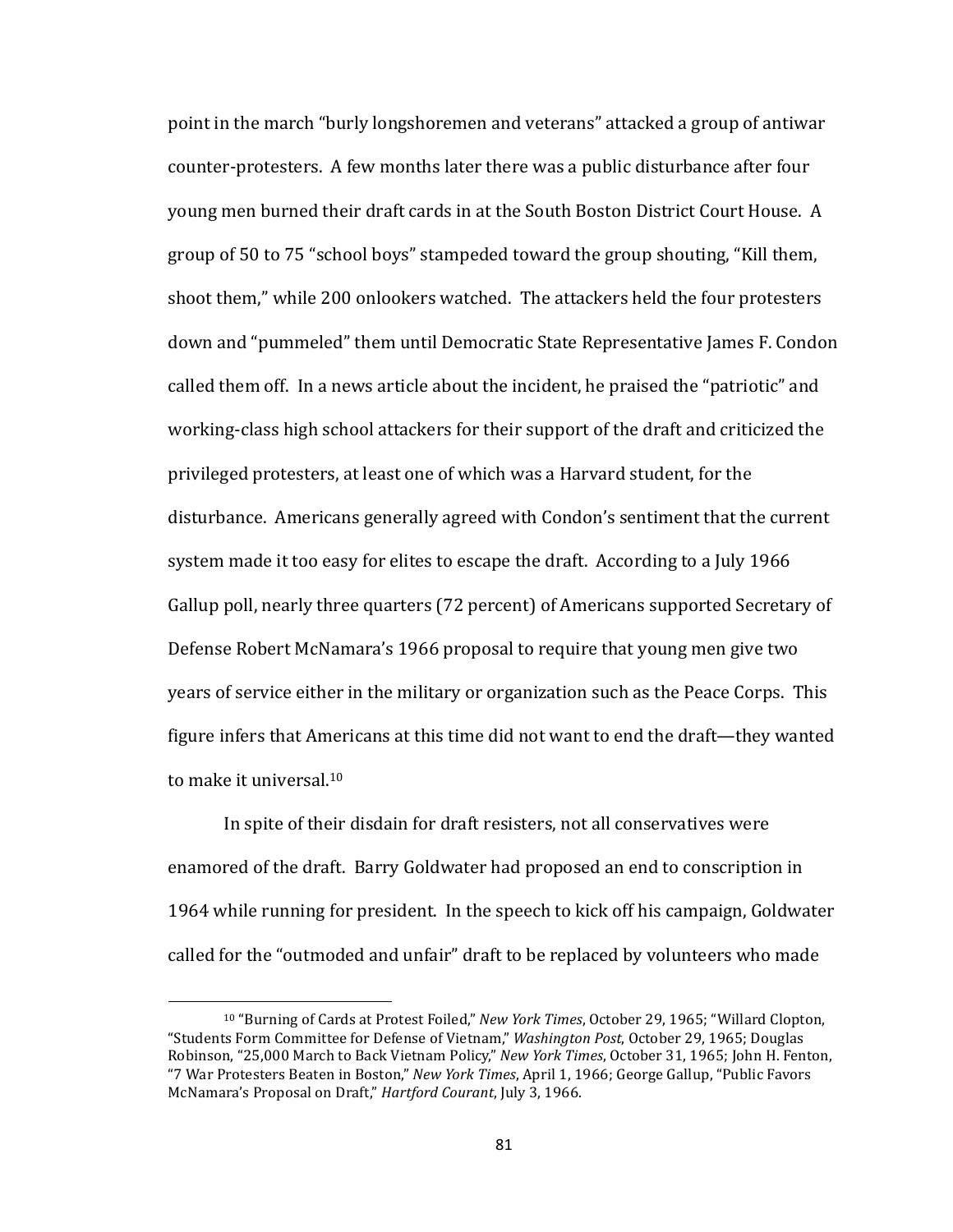the military a "career." The Pentagon responded the following day with a statement purporting to support of Goldwater's proposal, but it also sought to keep the draft until a new system was in place. The message was clear: politics and conscription did not mix. President Johnson then ordered a Department of Defense study to "defuse" Goldwater's proposal. The study determined that a volunteer army might be feasible if force levels remained limited and soldiers' pay was increased. However the President's decision to escalate the war in Vietnam made any changes to conscription impossible.

Conservatives also abandoned their attempts to abolish the draft once the war in Vietnam, which most of them supported, ramped up. A *Los Angeles Times* editorial from May 1965 noted that the draft had become a "permanent fixture" of American life, even though it was "highly inequitable." The editors suggested that fixes for the most glaring inequities be made but concluded that the draft was still "necessary to national security," and would be for the foreseeable future. William F. Buckley argued that a "free nation" should rely on volunteers for defense unless the state faced some "peril" that made conscription absolutely necessary. He suggested that the United States explore the possibility of ending the draft, but only when the "current crisis" in Vietnam was over. This was a significant modification of the position he took in the early 1950s, already discussed, when he had argued for the power of the "Leviathan state" to draft young men to win the Cold War. Now he saw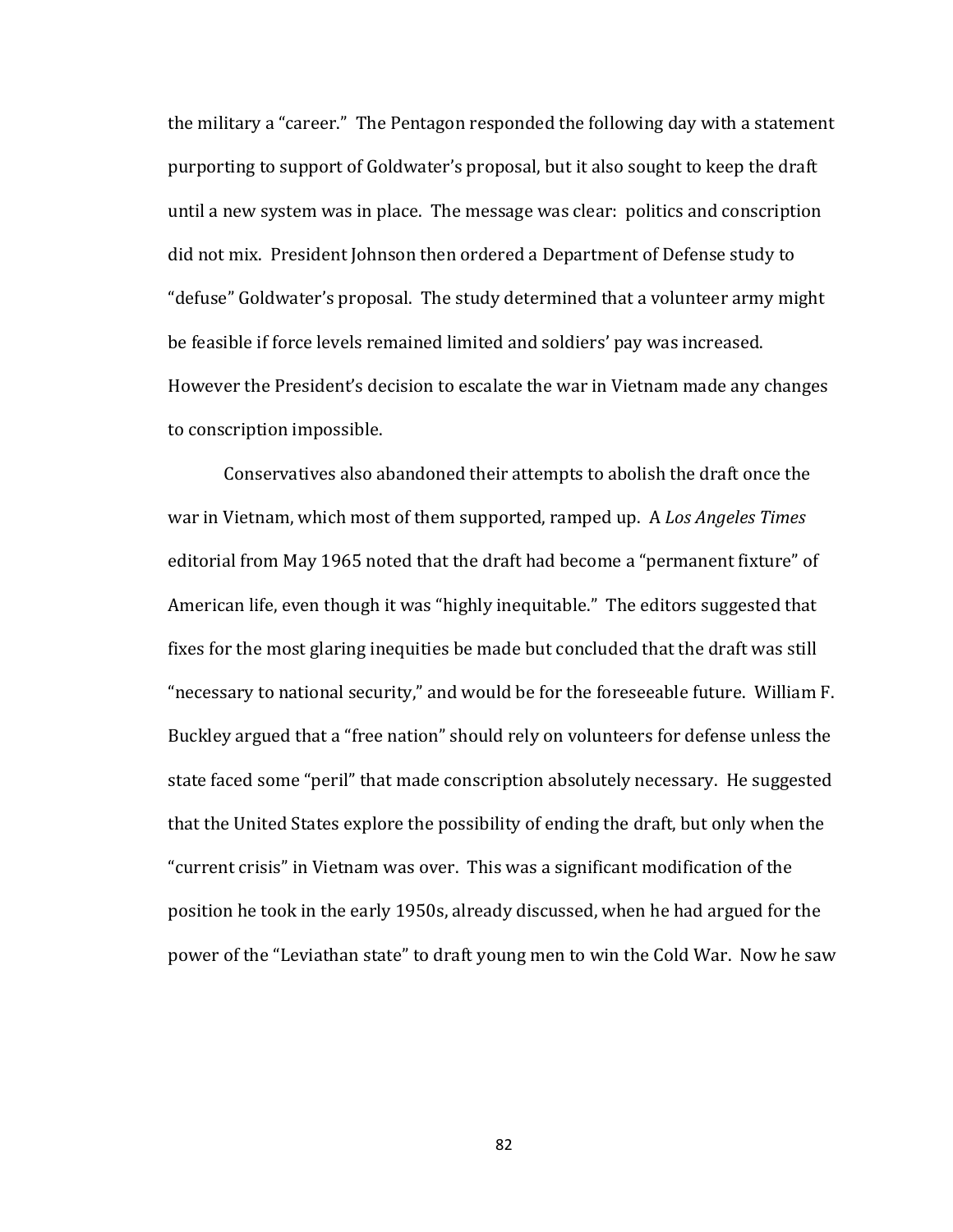the draft as valid only if the nation was involved in open warfare, as was the case in Vietnam.11 

In response to manpower needs in Vietnam and mounting protests against conscription, both President Johnson and Congress commissioned studies of the draft in 1966. The President's National Advisory Commission on Selective Service (dubbed the Marshall Commission after its chairman, Burke Marshall) was charged with investigating all aspects of the draft. The House Armed Services Committee created its own panel, led by retired U.S. Army General Mark Clark. Both the Marshall Commission and the Clark Panel released their reports in the spring of 1967 and both determined that the all-volunteer force was not practicable at that time. The Marshall Commission also called for reforms of the existing draft system, including eliminating many deferments and moving to a national lottery to determine call-ups. Johnson established a task force in March 1967 to investigate implementation of the reforms suggested by the Marshall Commission, but it recommended maintaining the current system in its January 1968 report to the President. Based on this, Congress mostly maintained the status quo in the draft reauthorization bill of 1967. This blocked adoption of a lottery system unless specifically authorized by Congress and instituted blanket student deferments to

<sup>&</sup>lt;sup>11</sup> "Text of Kickoff Goldwater Talk," Los Angeles Times, September 4, 1964; "Pentagon Asserts It Welcomes Goldwater Idea That Draft End," *New York Times*, September 4, 1964; Bernard Rostker, *I Want You: The Evolution of the All-Volunteer Force* (Santa Monica, California: Rand Corporation, 2006), 29-30; Flynn, *The Draft*, 189-190; "Military Draft a Way of Life," Los Angeles Times, May 24, 1965; William F. Buckley, Jr., "Volunteers for Vietnam? There Are Difficulties—," Los Angeles Times, February 28, 1966; William F. Buckley, Jr., "The Party and the Deep Blue Sea," *Commonweal* 55 (January 24, 1952), 391-93; Buckley, Jr., "A Dilemma of Conservatives," 51-52.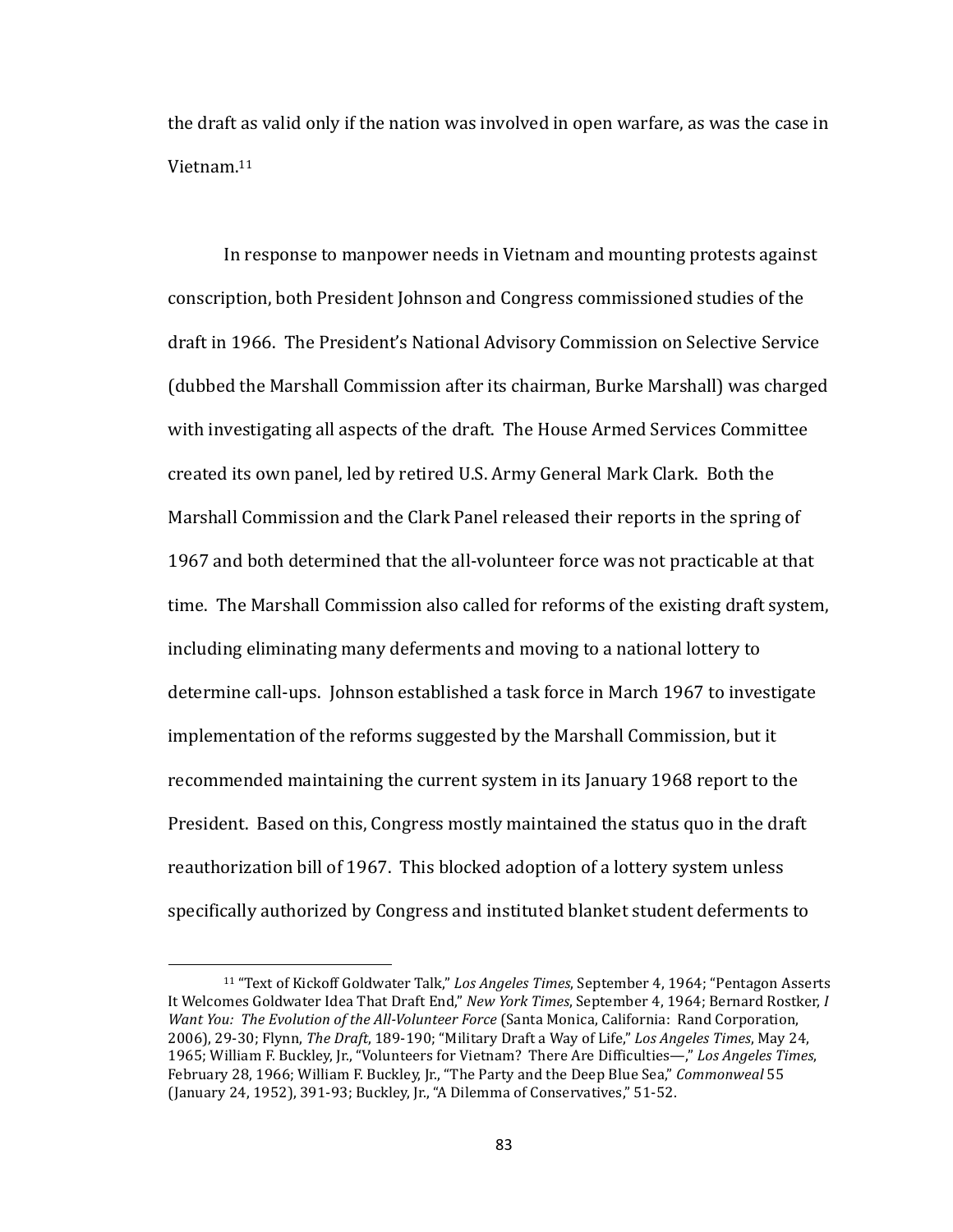neutralize campus opposition. One significant reform in the law concerned draft boards. Women could now be appointed to draft boards and the law limited the age and length of service of draft board members.<sup>12</sup>

Johnson continued to escalate the war, with 542,000 American troops in Vietnam by the end of 1967 and an average of 30,000 soldiers drafted every month. As the war dragged on, the divisions between "hawks," who demanded the defeat of Vietnamese Communists, and antiwar "doves," who favored negotiation and withdrawal, grew wider. Americans were more divided than at any time since the Civil War. The President refused to disengage but could not bring himself to wage the total war that conservatives demanded. He believed that the United States was waging a "unique war" whose goal was merely to contain—not destroy—North Vietnam, a compromise that incensed both hawks and doves. Conservative William F. Buckley later argued that the United States would have been better off withdrawing than to have fought a war in Vietnam that it was "afraid to win." For their part, doves hounded Johnson on conscription and the war throughout the remainder of his presidency.<sup>13</sup>

<sup>&</sup>lt;sup>12</sup> Flynn, *The Draft*, 190-92, 195-205; Rostker, 30-31; U.S. National Advisory Committee on Selective Service, *In Pursuit of Equity: Who Serves When Not All Serve?* (Washington, D.C.: U.S. Government Printing Office, 1967), 3-10.

<sup>&</sup>lt;sup>13</sup> Herring, *America's Longest War*, 167, 200, 36; Small, *Johnson, Nixon, and the Doves*, 22-23, 92-93; William F. Buckley, "Let's Learn From Mistakes and Do Things Differently in Asia War," Los Angeles Times, May 28, 1964; William F. Buckley, "Vietnam 'Rules' Explain the President's Paralysis," Los Angeles Times, March 25, 1966; William F. Buckley, "Buckley Says U.S. Erred In Not Leaving Vietnam," *Hartford Courant*, May 16, 1975.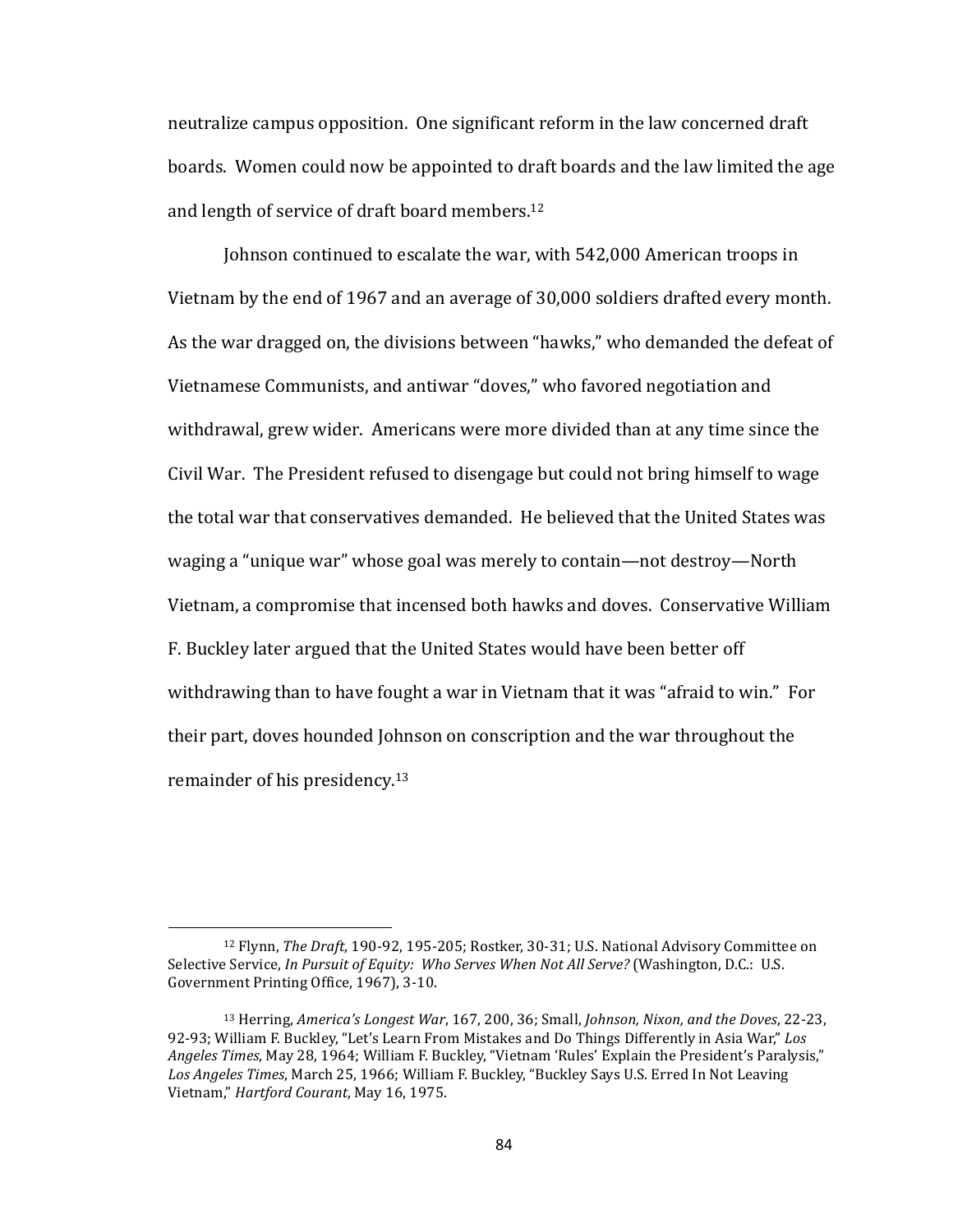Significant conservative and libertarian constituencies had "fused" in the 1950s under the leadership of William F. Buckley and Frank S. Meyer. There were divisions between the two camps, but they agreed on an anticommunist foreign policy and restrictions on the power of the government at home. This alliance began to develop cracks as the Vietnam War continued. Anticommunists like Buckley and fellow *National Review* authors consistently argued for a foreign policy based on arresting the spread of Communism. Libertarians, in contrast, placed freedom above all else. They believed war and its concomitant, conscription, were unwarranted intrusions by the state into the lives of young men. The philosopher Ayn Rand's writings are one example of this libertarian strain of thought. Rand emigrated from Russia to the United States in 1926 to escape communism and pursue a dream of writing movies. She later moved to novels, the most important of which were *The Fountainhead*, published in 1943, and *Atlas Shrugged*, published in 1957. In her writings, she espoused a philosophy she called "Objectivism," which she based on human reason and Aristotelian logic.

Like earlier libertarian writers, Rand argued that the cause of war was statism: significant government control over the lives of its citizens. The peace movement of the 1960s, she argued, was incapable of achieving its aims as long as it attempted to cooperate with foreign dictatorships and support increased state power at home. Only complete freedom, especially economic freedom, could bring about world peace. Rand's most extended explanation of her position on the draft was made in a speech entitled "The Wreckage of the Consensus," which she delivered in Boston in April 1967. Arguing that the draft established the false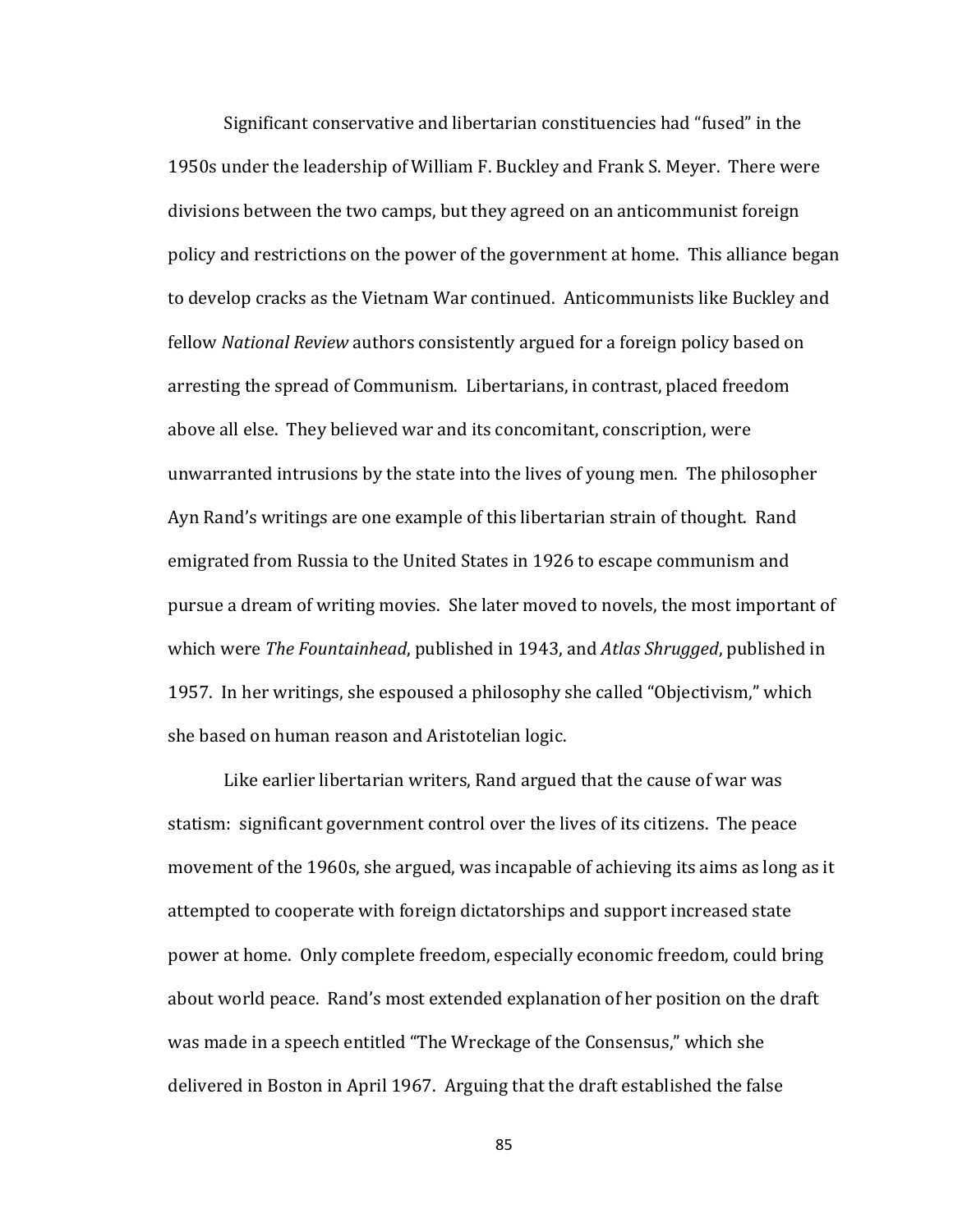principle that a "man's life belongs to the state," she criticized conservatives because of their support for it. On a practical level, she said volunteers were more motivated and effective than draftees. In addition, getting rid of the draft would put constraints on U.S. foreign policy because the government would then have to convince—but could not compel—young men to risk their lives. In spite of her condemnation of the draft, Rand did not sanction demonstrations or overt resistance. Her advice to young men touched by the draft was to "consult a good" lawyer."14

No one better exemplifies the split between conservatives and libertarians than Murray N. Rothbard. He became a supporter of extreme libertarianism (anarcho-capitalism) and isolationism around 1949 under the influence of the Austrian economist Ludwig von Mises. Rothbard moved in and out of the major right-wing circles of the 1950s, including associations with William F. Buckley and Ayn Rand, but ultimately separated from both primarily because of ideological differences with the former and personal disagreements with the latter. In response to the Vietnam War and what he saw as the takeover of the right by anticommunists, Rothbard began publishing the magazine *Left and Right* in 1965 to advocate for libertarianism. The title itself was recognition that contemporary political divides had become "misleading and obsolete" because both ideologies contained aspects of freedom. Although he had written about these themes before, he expanded on the

<sup>&</sup>lt;sup>14</sup> Nash, 161-67; Jennifer Burns, *Goddess of the Market: Ayn Rand and the American Right* (New York: Oxford University Press, 2009), 13-19, 228-30; Doherty, 135-46, 225-28; Ayn Rand, "The Roots of War," in *Capitalism: The Unknown Ideal* (New York: Penguin Group, 1967), 30-39; Ayn Rand, "The Wreckage of the Consensus," in *Capitalism*, 249-66.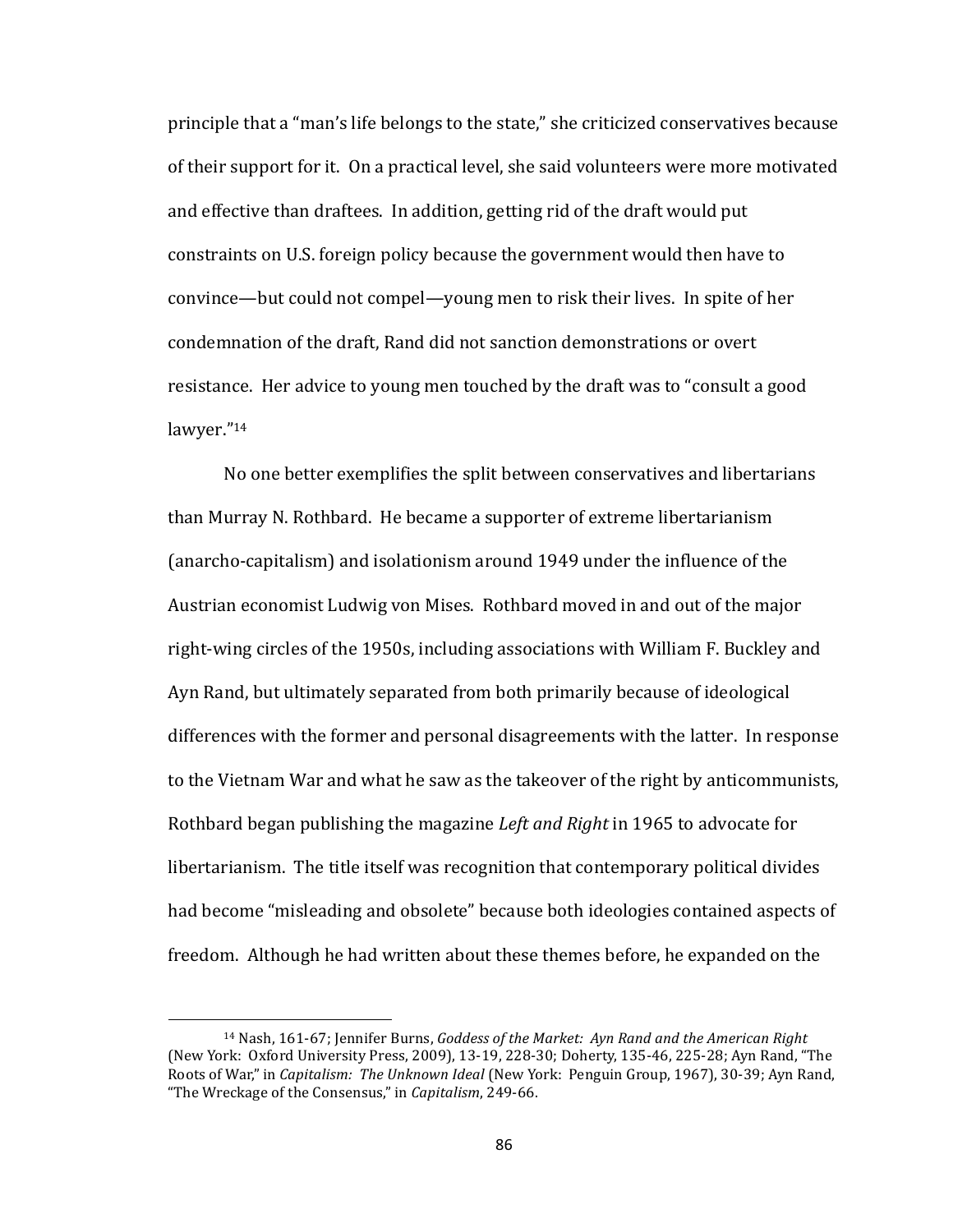origins of the differences between conservatives and libertarians, and made proposals for moving libertarianism forward, in a famous 1968 article in *Ramparts*. Rothbard contended that the libertarian ideology, including opposition to "militarism and conscription," had been consistent since he discovered it as a student shortly after World War II. The liberals, he charged, pushed the Cold War on the American people in spite of opposition by principled conservatives such as Republican Representative Howard Buffett of Nebraska, who argued that America could not "police the world" to stop the spread of Communism. In 1950, President Truman led the United States into the Korean War supposedly to stop the Communist invasion from the North, although Rothbard implied that the United States had manipulated the North Korean government into invading. He believed the right's turn away from freedom occurred in the early 1950s, when Wisconsin Senator Joseph McCarthy moved the focus of the Republican Party from libertarian freedom and isolationism to communist "witch hunting." This move brought in a new consituency of East Coast Catholics who did not appreciate—or even opposed—the right's traditional stance on liberty. Rothbard singled out for criticism William F. Buckley and *National Review* for spreading this "blight." He harshly criticized Buckley's stance from the early 1950s, discussed above, that defeat of the Soviet Union took precedence over Americans' freedom. What anticommunist fanatics like Buckley wanted, Rothbard believed, was "nuclear annihilation" of Communist nations, even if they would not openly say so. In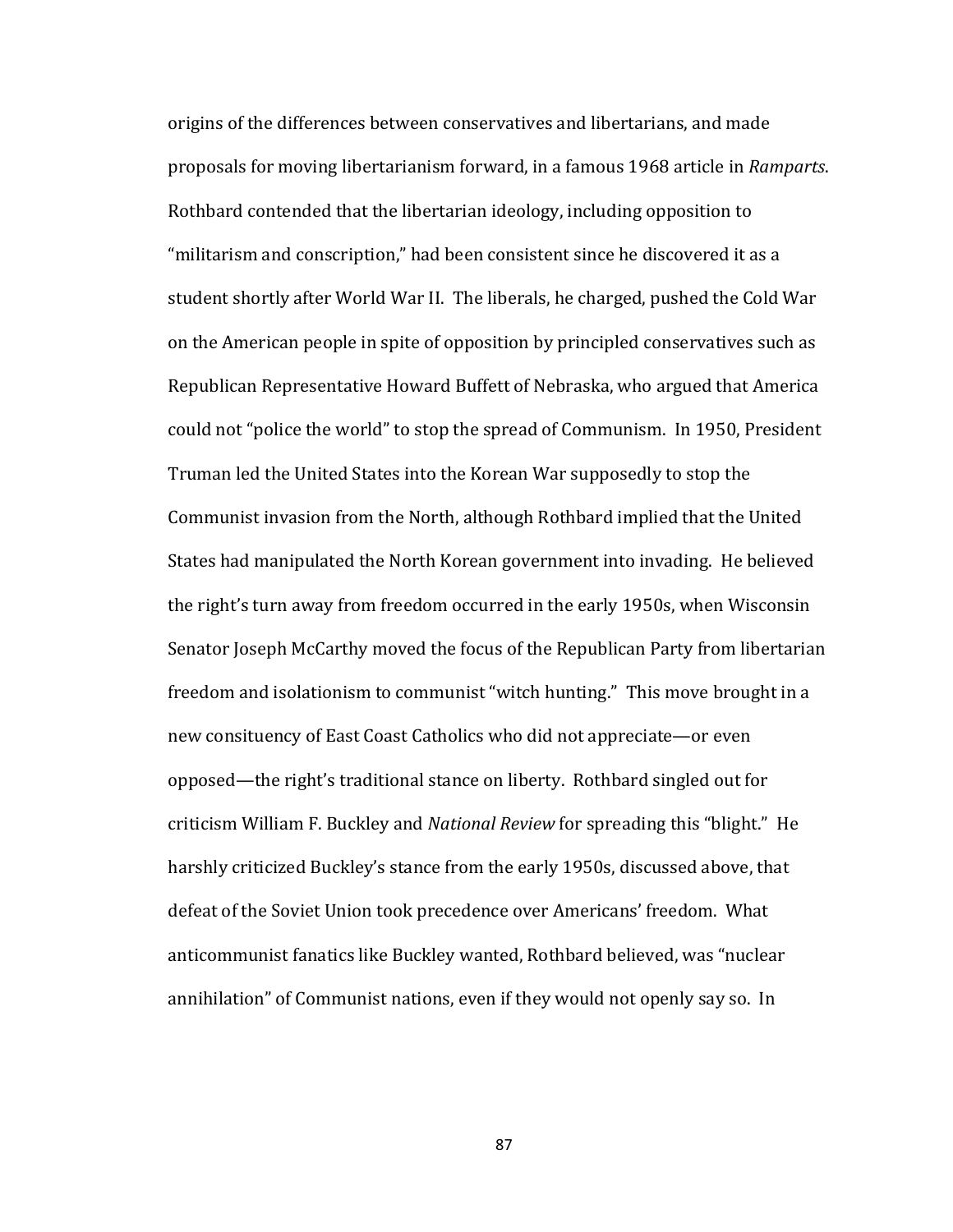response, Rothbard used the language of the earlier conservative/libertarian coalition to call for a new "counter-fusion" of the libertarian right and New Left.<sup>15</sup>

Milton Friedman was another important proponent of the free-market and libertarianism. He was a University of Chicago economist best known for his work on monetary policy and the Great Depression. His political advocacy for libertarianism primarily focused on economic freedom and privatization of most governmental services. Friedman opposed the draft, but his criticisms primarily rested on economic and pragmatic—not ideological—grounds. He began his criticism of the draft well before the Vietnam War with the book *Capitalism and Freedom*, published in 1962. In a chapter on the proper role of government he argued that a "free society" should not permit the government to exercise the power of conscription. Instead, using a line of reasoning he would return to many times in the next ten years, Friedman argued that the United States should increase servicemen's pay to a level that would attract a sufficient number of volunteer recruits. Only a total war might make conscription necessary.

As the war in Vietnam continued, Friedman expanded his critique of the draft. In 1967 he published "Why Not a Volunteer Army" in the libertarian magazine *New Individualist Review* as part of an entire issue devoted to conscription and militarism. Many of the essays in this issue were republished from a symposium on the draft held at the University of Chicago in late 1966. Friedman again

<sup>&</sup>lt;sup>15</sup> Murray N. Rothbard, "The General Line," in *Left and Right: The Complete Edition* (Auburn, Alabama: Ludwig von Mises Institute, 2007), 7; Murray N. Rothbard, "Confessions of a Right-Wing Liberal," *Ramparts*, June 15, 1968, 47-52; Doherty, 243-70.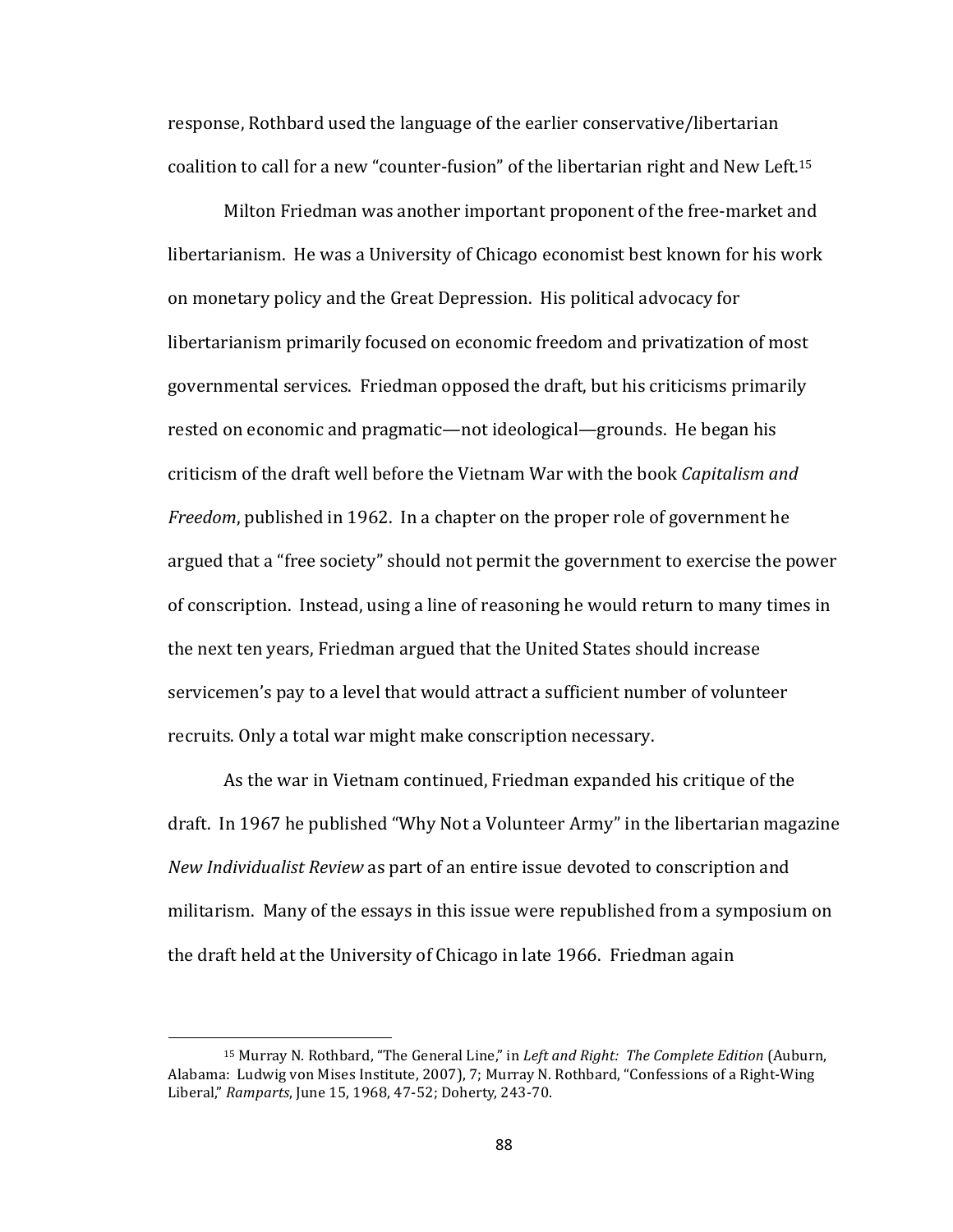concentrated primarily on economic issues while other authors in the same issue tackled the history and consequences of conscription. He resurrected many arguments that libertarian critics of the draft had been making for years: A volunteer army would be more effective in the field and was no less flexible than a conscript army in meeting emergencies. So, too would an end to conscription allow young men the freedom to pursue their life goals without the draft hanging over their heads. Friedman also expanded on his previous argument that the military must increase pay and improve working conditions to attract volunteers. Using basic economic arguments, Friedman showed that conscription was essentially a tax on draftees, since they were paying the difference between their salary under the draft and what it would actually take to convince them to serve voluntarily.

Walter Y. Oi, an economist at the University of Rochester, expanded on this point. His calculations showed that soldiers collectively paid an "implicit tax" of at least \$826 million a year, the difference between their then current aggregate pay and the amount that the government would have to pay them to maintain the same force level. The pay issue also allowed Friedman to attack the inequities of the draft in a novel way. The low pay soldiers received under conscription attracted only the "disadvantaged" in American society. The wealthy were able to escape conscription through deferments while the very poor were mostly unfit for service because of physical or mental problems. Thus, the draft hit the working class the hardest. An increase in pay, and therefore status, would make the military more attractive to men across the economic strata, but especially working class soldiers who would see their pay increase substantially. Friedman also used these facts to argue that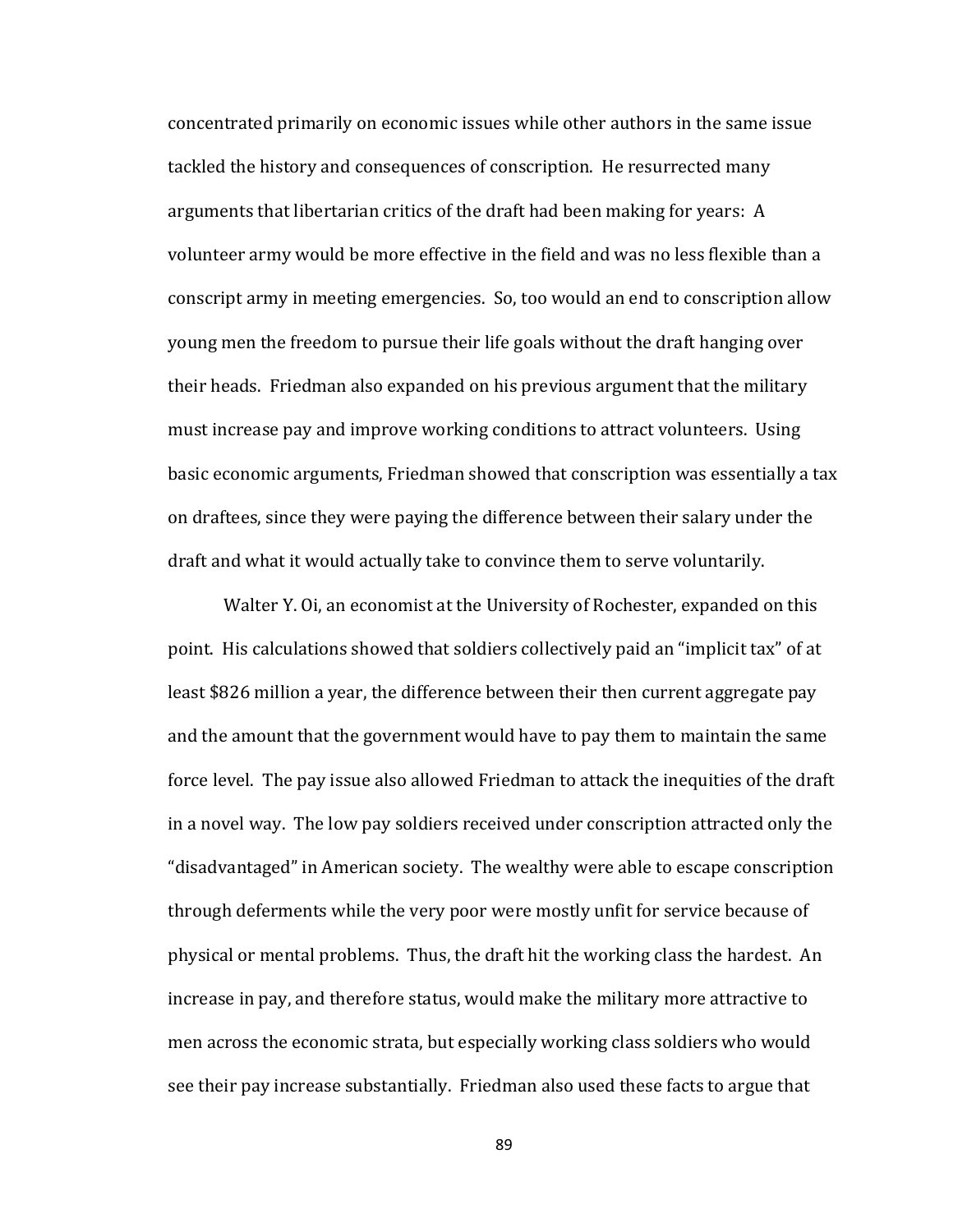African Americans would not dominate a volunteer army—a relatively common fear among whites in the 1960s—since young men of all races would benefit from these proposed pay hikes.

Friedman addressed two other important issues in this essay. The first had to do with how to maintain popular control of the military and the decision to go to war. Friedman dismissed the argument that the "industrial complex" in tandem with a volunteer army might pose a specific threat to American democratic government. On the other hand, the prospect of a military with independent allegiances separate from the "broader body politic" presented a credible danger. Americans must beware of this possibility, he maintained, but added that such a threat would exist no matter how the army was recruited. Draftees in Napoleon's France and Francisco Franco's Spain had helped push those two dictators to power, while the United States had historically relied on a volunteer army and enjoyed a long tradition of freedom. Voluntarism also furthered the goal of maintaining popular consent for war since the recruits would provide a "continuing referendum" on the conduct of foreign policy. In contrast, the draft allowed the President to "proceed fairly arbitrarily" in moving toward war, at least in its beginning stages. Events of the late 1960s were to prove Friedman right, as countless protests exerted little effect on the President's power to prosecute the war. If young men had not been compelled to go to Vietnam, the well of recruits might have dried up and forced the President to change course. One can see the budding alliance between the libertarian right and New Left in this essay. Richard Flacks, who was a founding member of Students for a Democratic Society (SDS) and professor of sociology at the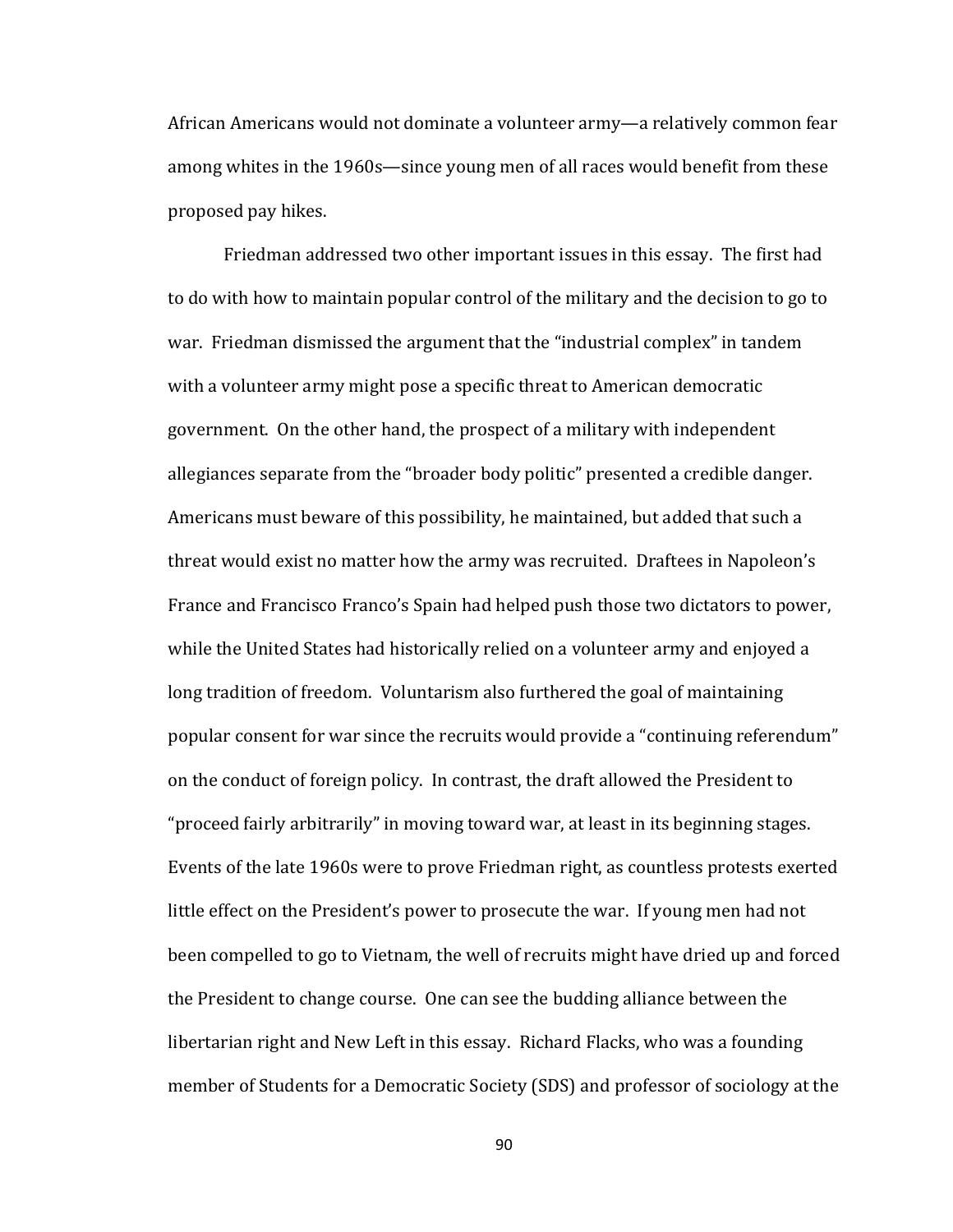University of Chicago, argued along the same lines as Friedman. The draft, Flacks wrote, gave the President the power to wage war without "prior popular consent" and facilitated the militarization of U.S. foreign policy. A notable difference between the two was that Flacks was very pessimistic about the prospects for ending the draft anytime soon. Friedman struck a more hopeful tone, arguing that it was primarily "bureaucratic standpattism" that blocked implementation of reform.<sup>16</sup>

The conference on the draft at the University of Chicago, where Friedman, Oi, and Flacks had delivered their papers, also hosted statements by conservatives who favored maintaining and even expanding the government's conscription power. General Hershey submitted a brief explanation of the purposes and operation of the Selective Service System to correct "faulty assumptions and misinterpretations" about the draft that had spread during the Vietnam War. The peevish tone of the piece was struck in the first sentence when he commented on the sudden interest taken by "people of prominence," such as the academics assembled at that conference, who had ignored the draft up to that point. The job of Selective Service, Hershey explained, was to provide the military with the manpower it needed without seriously impacting the economy. Since the draft was "selective," draft boards could grant deferments based on the "national interest." Otherwise, all fit

<sup>&</sup>lt;sup>16</sup> Doherty, 297-305; Milton Friedman, *Capitalism and Freedom* (Chicago: University of Chicago Press, 2002), 36; Milton Friedman, "Why Not a Volunteer Army," *New Individualist Review 4*, no. 4 (Spring 1967): 3-9; Sol Tax, ed., *The Draft: A Handbook of Facts and Alternatives* (Chicago: University of Chicago Press, 1967), 200-7; Walter Y Oi., "The Real Costs of a Volunteer Military," *New Individualist Review* 4, no. 4 (Spring 1967): 13-16; Richard Flacks, "Conscription in a Democratic Society," New Individualist Review 4, no. 4 (Spring 1967): 10-12.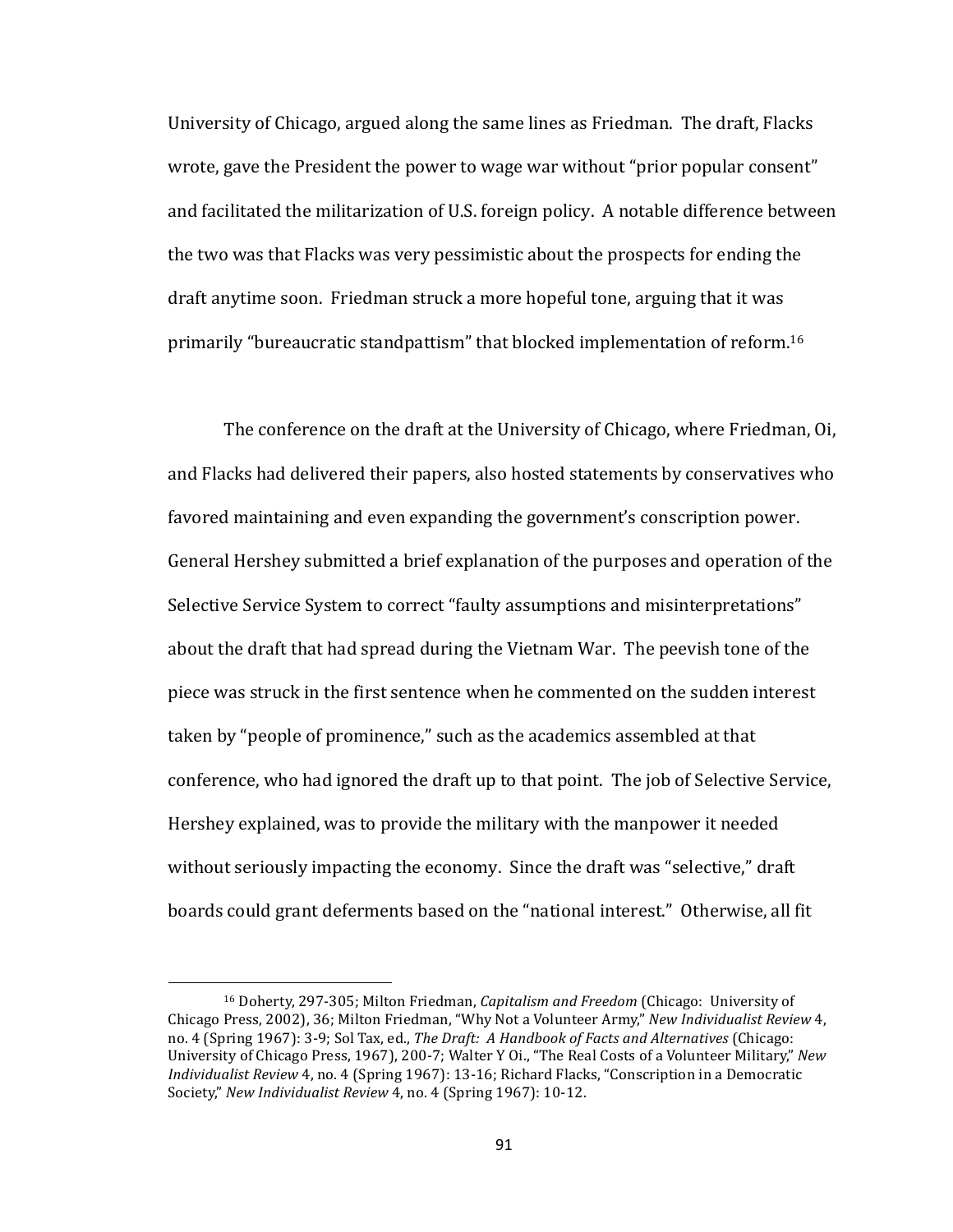men were eligible for the "privilege" of service and none had a right to deferment merely because of "personal" circumstances.

Hershey's paper became public knowledge at the draft conference in December 1966. A year later the infamous "channeling" memorandum was published in the left-wing magazines *Ramparts* and *New Left Notes*. The note was written to draft boards in 1965 and instructed members on when deferments should be granted. The author of the memo wrote that the "club of induction" had been used to push young men into higher education in areas that were vital to American defense, especially science and engineering. In language sure to anger those who already believed the draft was unfair, the memo explained that the "mentally qualified man" could better serve his country at home, leaving the implication that young men drafted into the military were less intelligent and thus less useful to the interests of the United States.

This memo inflamed the antiwar left, but it was consistent with Hershey's December 1966 paper. In fact, channeling followed longstanding Selective Service practice, beginning with the example that Enoch Crowder had laid out during World War I. However, in the context of the 1960s, the publication of the memo caused a firestorm of controversy and encouraged ever-greater numbers of young people to resist the draft. The channeling memo was important in the formation of the Boston Draft Resistance Group, to cite one example, which included members from some of the most elite universities in the country. Channeling angered African Americans as well. The August 1968 issue of *Ebony* attacked the practice, which allegedly allowed the government to conscript "partially out-of-work and angry" young black men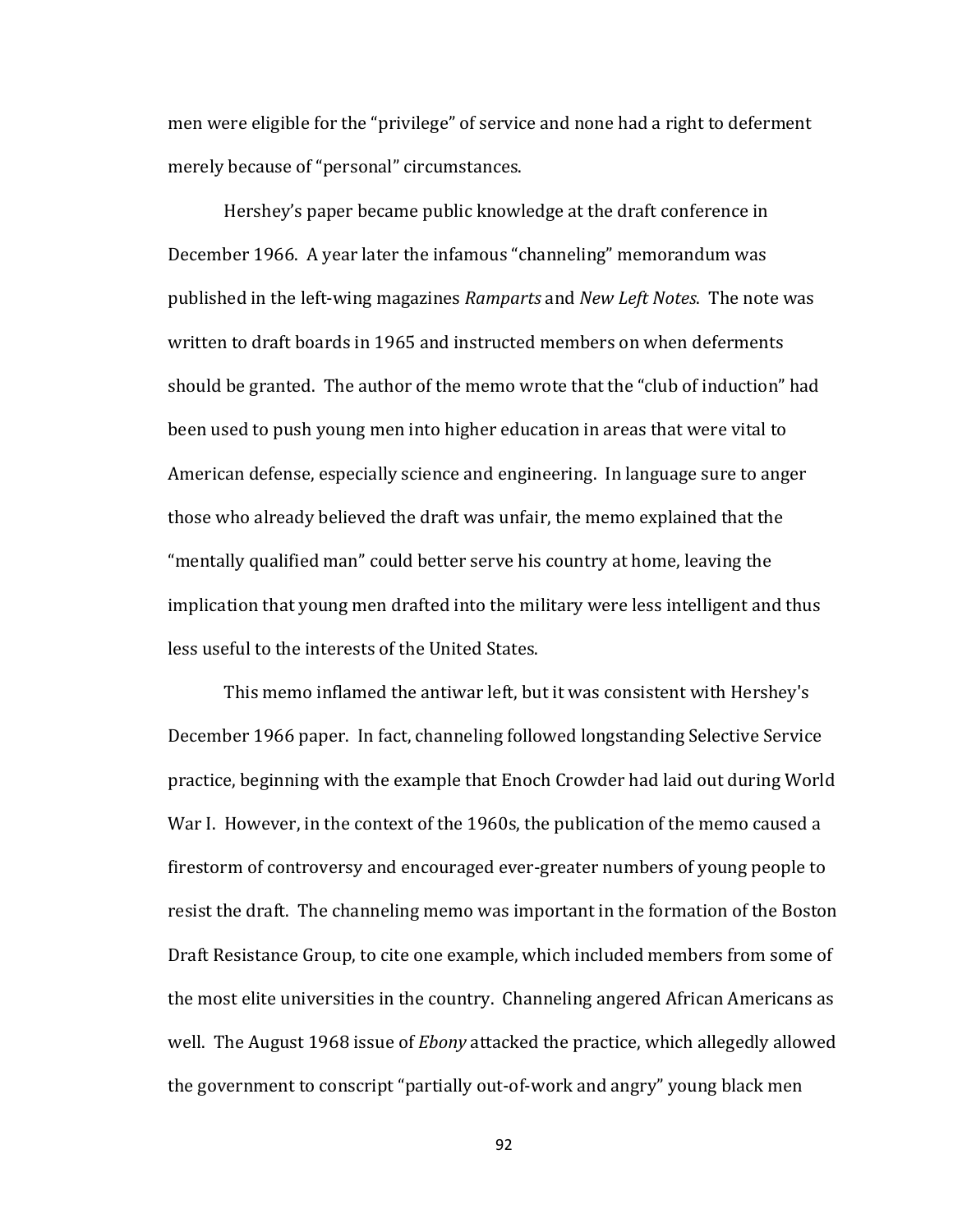whom draft boards saw as threats to social order and the "military establishment." As for Hershey, he had become the "bête noire" of the youth protesters because of missteps like the release of the channeling memo, and he was asked to step down from his post in October 1969.<sup>17</sup>

The military, at least as represented by Colonel Samuel H. Hays, also favored the continuation of the draft. Hays was the director of the Office of Military Psychology and Leadership at the United States Military Academy. He submitted a paper to the Chicago draft conference in which he recommended tweaking, but not significantly altering, Selective Service. Universal military training and the volunteer army would be too expensive, while a lottery to determine inductions would likely be just as inequitable as the current system and destructive of morale. National service might be a laudable goal but that decision should be made separately from the one concerning conscription. One reform he suggested was to induct  $18$ - and  $19$ -year-olds first. After his  $20<sup>th</sup>$  birthday a young man would be exempt from future call-ups unless he had been deferred as a student, in which case he would be obligated to serve after he graduated. At the time he made this proposal young men were eligible to be drafted through age 26. Hays believed it was important to retain the draft because it gave all citizens the opportunity to perform their duty through service in the military. The United States should not separate military service and citizenship, since distinctions between soldiers and

<sup>&</sup>lt;sup>17</sup> "Channeling," *Ramparts*, December 1967, 34; Michael S. Foley, *Confronting the War Machine: Draft Resistance During the Vietnam War* (Chapel Hill: University of North Carolina Press, 2003), 61-62; Tax, *The Draft*, 3-6. L. Deckle McLean, "The Black Man and the Draft," *Ebony*23, no. 10 (August 1968): 61-66; Flynn, *The Draft*, 242-43.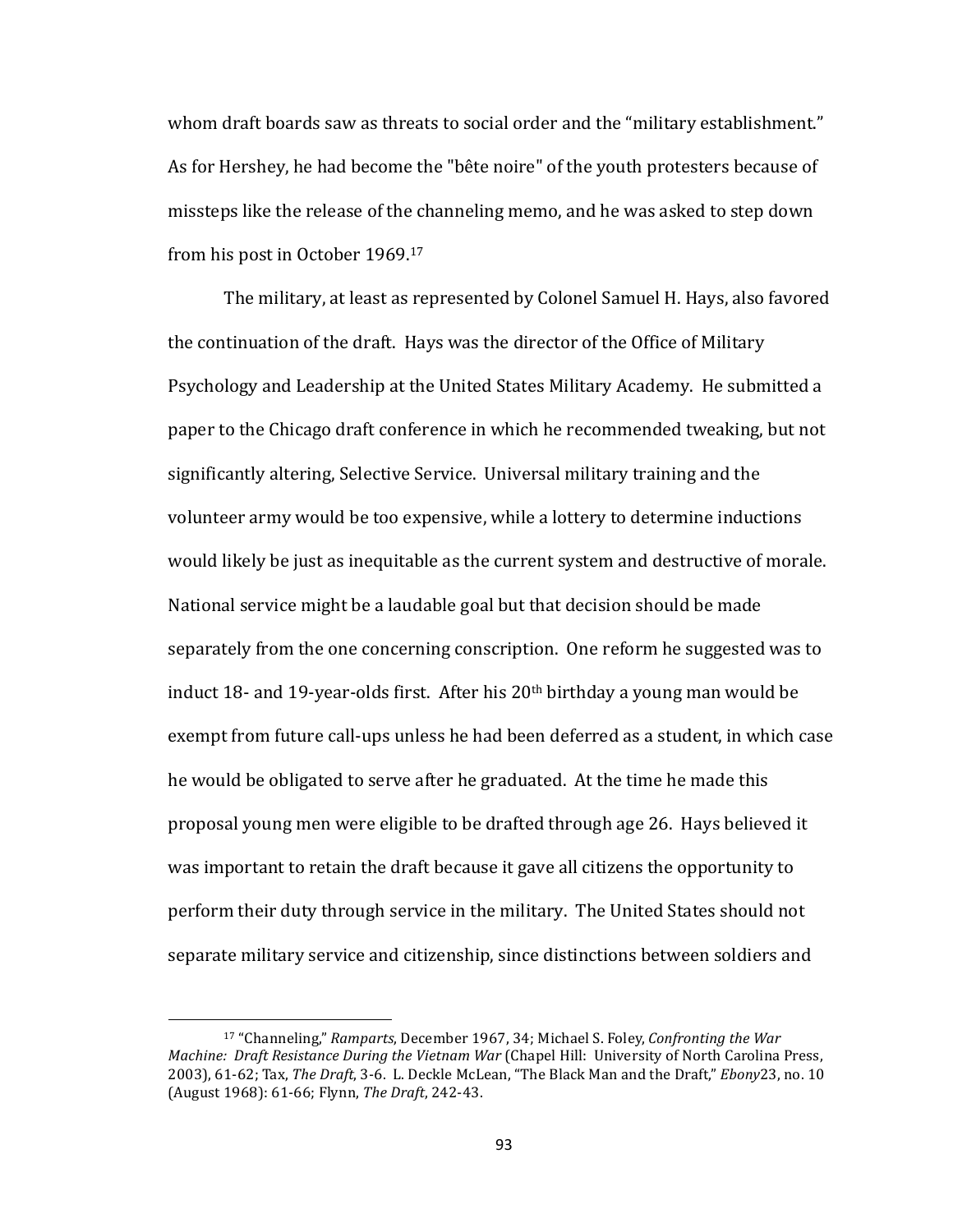civilians would be an invitation for "ultimate disaster." Hays ended with the plea to make "national security" the primary goal of any discussion of the draft.<sup>18</sup>

At the opposite end of the political spectrum from the libertarians, Morris Janowitz, a professor of sociology at the University of Chicago, advocated moving to a system of "national service." One of the most valid complaints about the draft, Janowitz pointed out, was its inequity. There were simply too many young men for the military to make use of during the limited war in Vietnam. General Hershey had dismissed the inequity argument, with characteristic curtness, when he said that the "individual desires" of American men were not important when compared to the "national need" for manpower. So, too have some historians. George Q. Flynn later pointed out that it was impossible for any method of selective conscription to be meaningfully equitable. Young men of draft age during the Vietnam War doubtless found it unfair that they were eligible, while older or younger men remained untouched by Selective Service. Men called up but unable to pass the physical or mental aptitude tests were not inducted. Among those who were taken, some were put in combat in Vietnam while others were put in support roles in Saigon or placed on bases in Europe, far way from the fighting.

Janowitz put forward the idea of national service—either in the military or a benevolent aid organization—to answer what he saw as the legitimate argument regarding the inequity of the draft. This proposal would allow young men to volunteer in new federal agencies created around policing, teaching, health, and

<sup>18</sup> Tax, *The Draft*, 7-22; Flynn, *The Draft*, 168-69.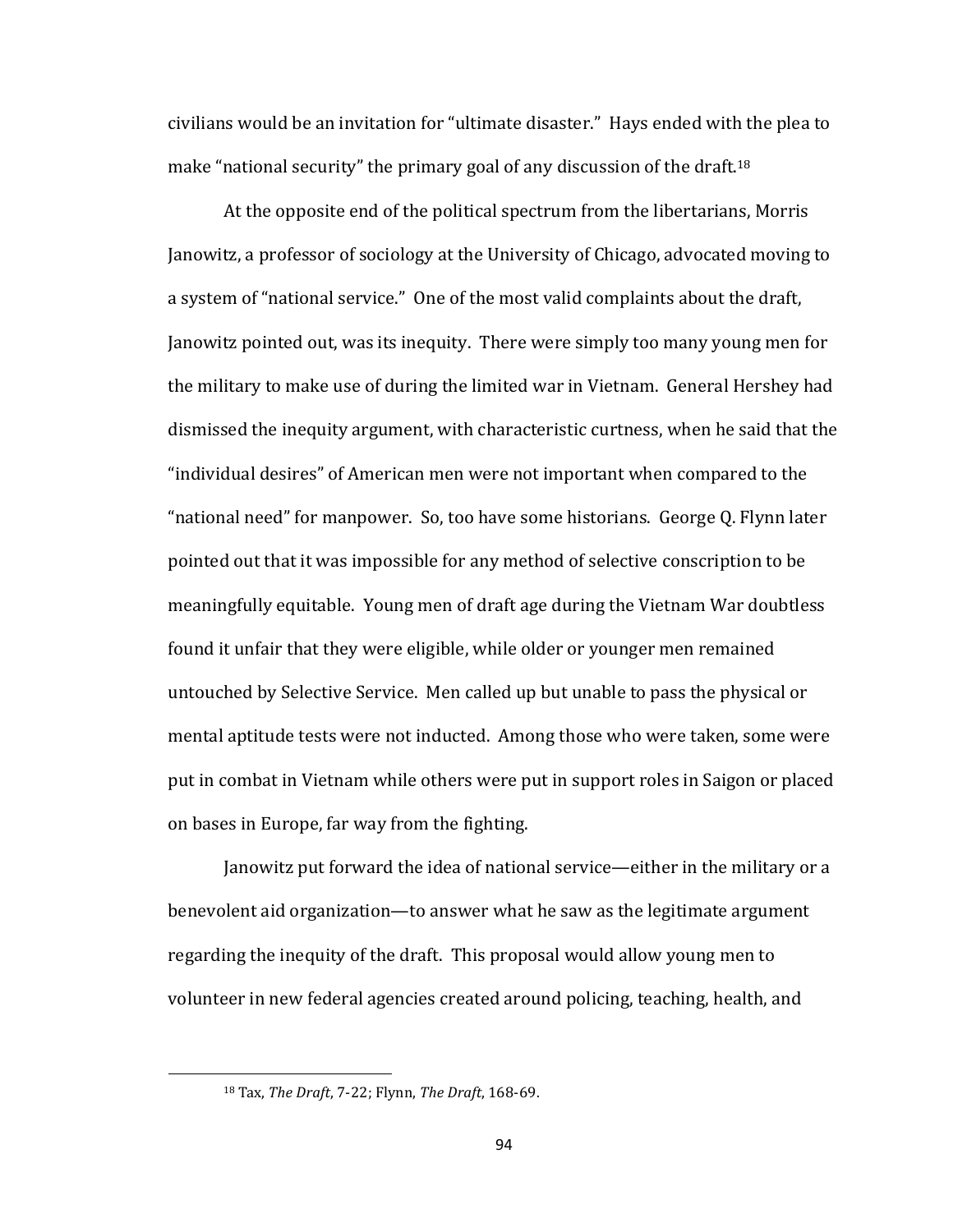other national needs, without putting themselves in harm's way in Vietnam. Meanwhile, veterans would have the benefit of the G.I. Bill and perhaps enjoy shorter lengths of service because of the increased risk they faced. Like Hays, Janowitz believed the vital link between the American people and the military could only be maintained if soldiers were temporarily drawn from and frequently replaced with young men from the civilian population. Universal service, in which the military was a viable option for many young men, would thus allow civilians to maintain many "points of interaction and control" of the military.

Universal national service would also prevent what Janowitz saw as the inevitable formation of "segregated Negro" combat units if Selective Service as it then operated was continued. He believed this problem would be accelerated if the volunteer system were adopted. Friedman had called this argument the "reddest of red herrings" and argued that discord between the races must be handled as a "domestic" issue rather than a military one. But because the military was made up of men drawn from civilian society, this argument loses most of its traction. Friedman could not predict the future, of course, but race relations in the military, as well as American society, were to get worse before they got better. The Watts riots had already passed, but similar violent conflagrations between African Americans and police occurred nearly every summer throughout the 1960s, culminated with the assassination of Dr. Martin Luther King in April 1968. The discord at home engendered declining morale and camaraderie between white and black troops in the military, and especially among those stationed in Vietnam.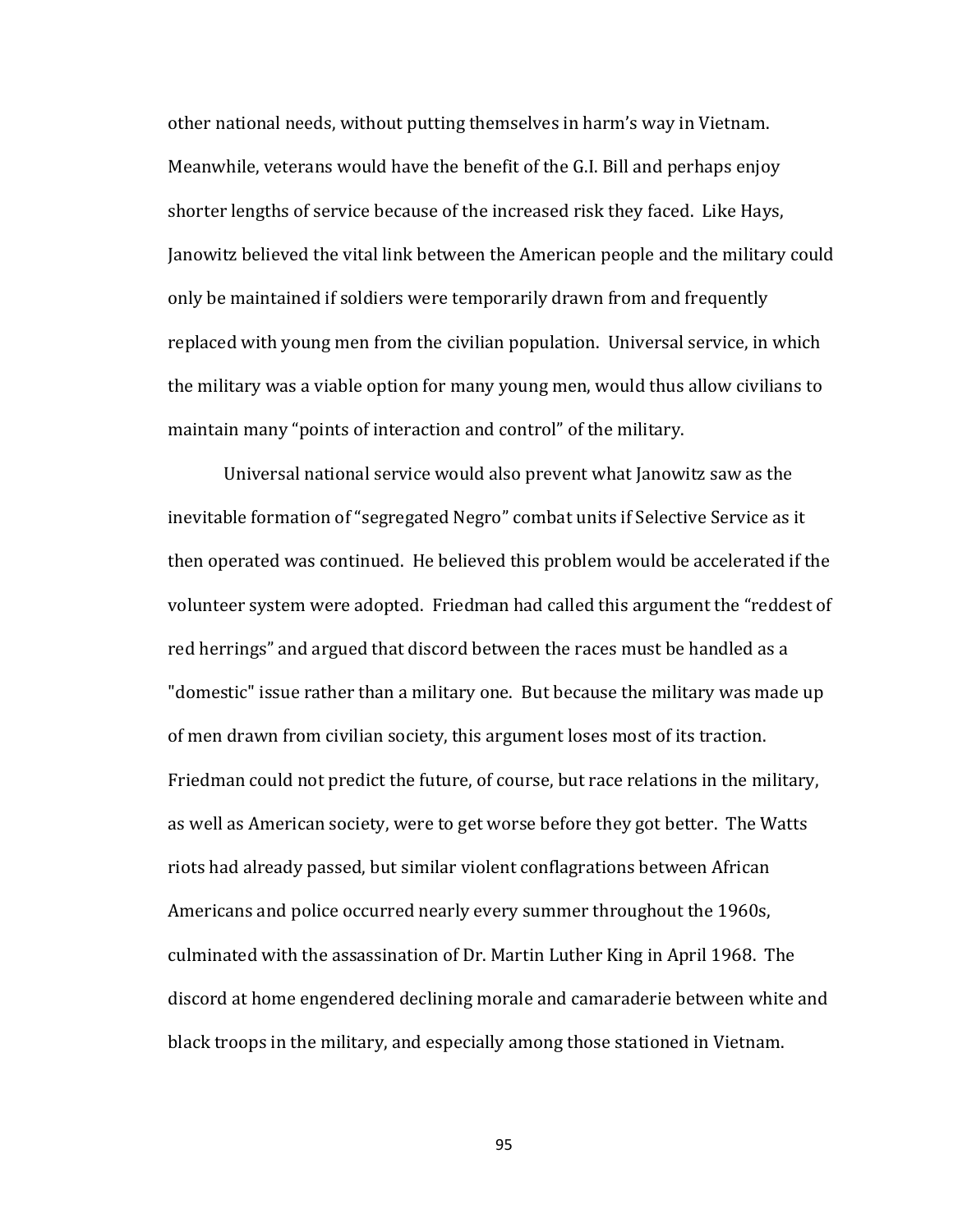Frank Borman's report to President Richard Nixon on "race relations" in Vietnam illustrated the challenges the military faced in this regard. Borman had commanded the 1968 *Apollo VIII* spacecraft that orbited the moon and was therefore a popular public figure. In 1969 Nixon sent him on a tour of Vietnam to boost morale and also report his observations on race issues among the troops. His report stated that commanders were alarmed at the spread of "militant black ideology" and resistance to authority among black troops. These developments posed a danger to the "future stability" of the American armed forces, he argued. African Americans had legitimate reasons to feel aggrieved toward a racist society that was reforming itself only sluggishly. Given these massive challenges, it was simply not realistic for Friedman to pretend that race conflicts and military manpower issues could be separated.<sup>19</sup>

The Tet Offensive of January and February 1968 proved to be the turning point of the war. Working in conjunction, the North Vietnamese Army (NVA) and National Liberation Front (NLF) diverted American forces to the northern edge of South Vietnam by conducting a siege of a Marine base at Khe Sanh in late 1967. Then during the Tet holiday in late January 1968, Communist forces caught the United States forces off guard as they appeared in cities across South Vietnam. Footage broadcast around the world documented bold attacks on the presidential palace and American embassy in Saigon. Fierce fighting continued for over a month,

<sup>&</sup>lt;sup>19</sup> Rostker, 46-47; Tax, The Draft, 5, 73-90; Flynn, The Draft, 194; Prados, 273-74; Patterson, *Grand Expectations*, 448-49, 662-65, 685-86.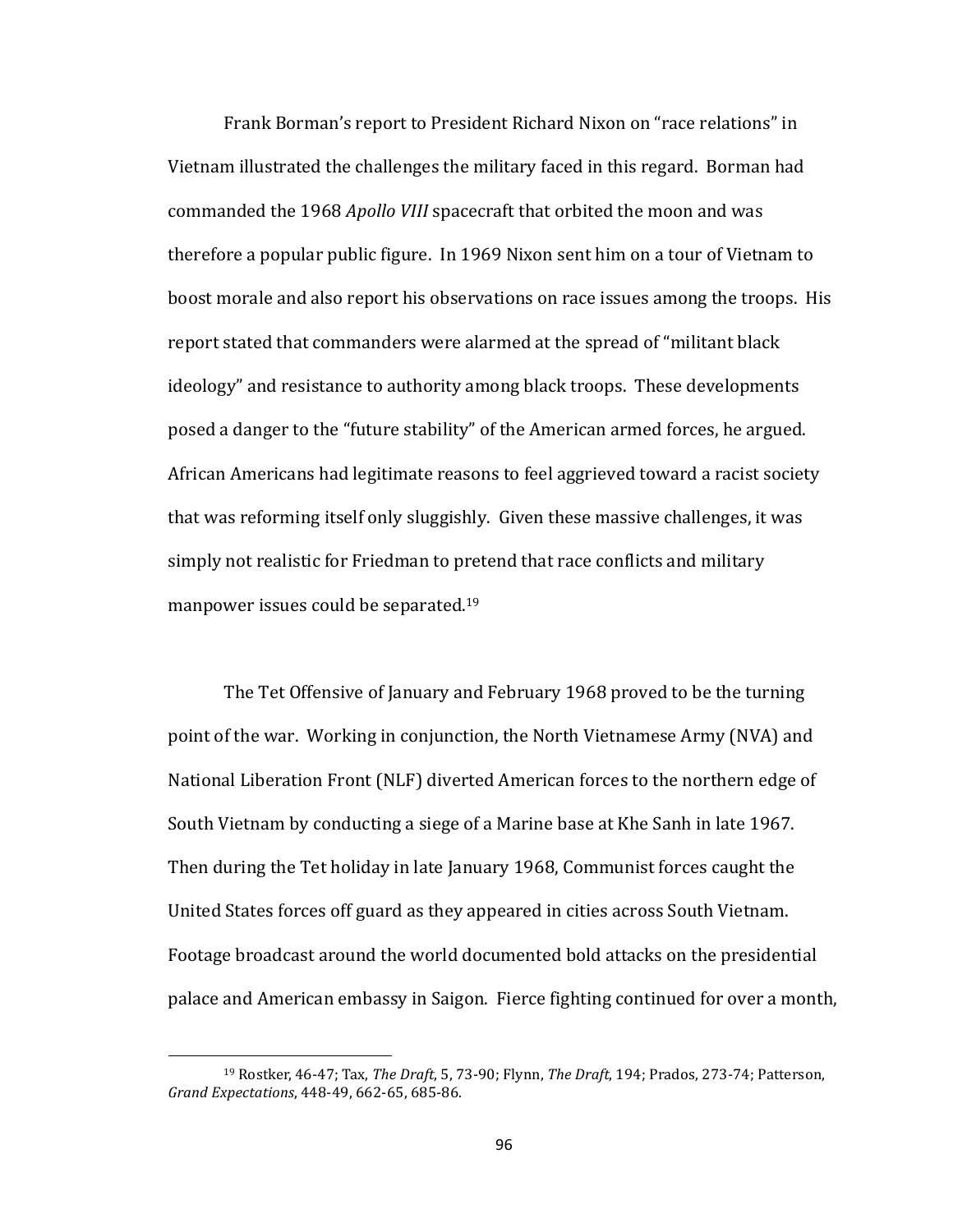notably at the imperial capital of Hue, where roughly 3,000 South Vietnamese government officials died at the hands of Communist occupiers. The brutal fighting at Khe Sanh lasted over two months until concentrated American bombing in mid-February drove the Communists out. Tet proved costly for the North Vietnamese and NLF forces on the battlefield; driven back after heavy fighting they had lost somewhere between 67,000 and 84,000 men. By comparison, around 3,500 American soldiers and 8,000 Army of the Republic of Vietnam (ARVN) soldiers lost their lives. The NVA and NLF were unable to hold any of the land that they had taken during the offensive, nor did South Vietnamese people flock to the NLF cause. Clearly, few saw the North Vietnamese as their would-be liberators.

But Tet's effect on American public opinion mattered more to the U.S. war effort. Opposition to the war solidified in the months that followed and public support for the war trended downward for the rest of the conflict although one must distinguish between the public's opinion of President Johnson's handling of the war and the war itself. A significant number of conservative Americans before and after Tet were critical of the President because he was not doing enough to win, not because they supported withdrawal. In fact, one poll taken in mid-May 1967 showed that one-fourth of those Americans polled were still willing to use nuclear weapons to win the war. In the months before Tet the public's disapproval of Johnson's handling of the war had steadily increased, surpassing 50 percent by the fall of 1967 even though most Americans polled continued to self-identify as "hawks." This sentiment declined as 1967 wore on and, by October, 46 percent of the American public called the war a "mistake"—nearly double what it had been in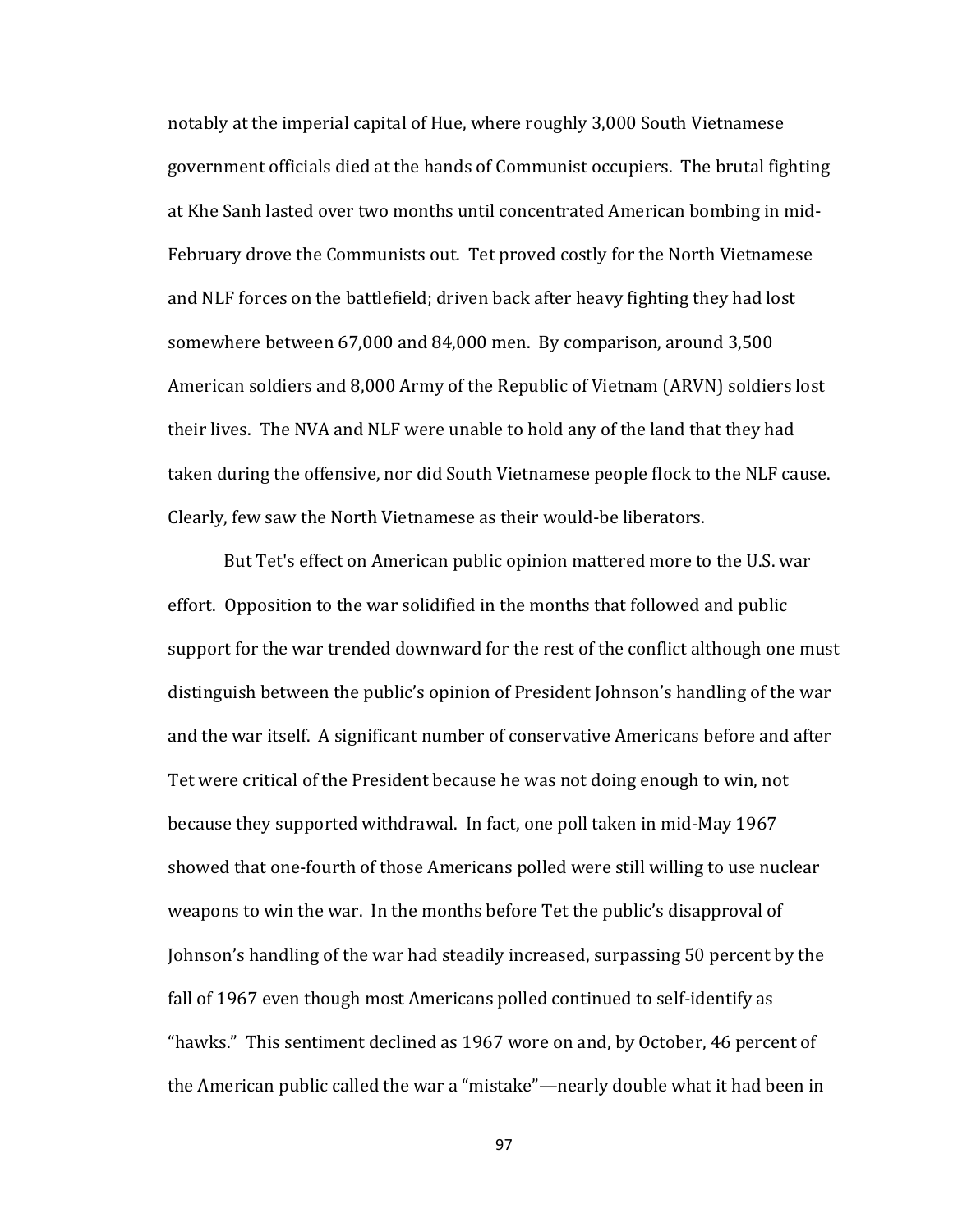1965. Even so, a full 59 percent said they believed the United States should stay the course in Vietnam. Over half of this group (55 percent) said the United States should escalate the war in spite of the fact that a majority of Americans  $(65$  percent) believed the likely outcome in Vietnam was a negotiated settlement with the communists.

The year following Tet saw marked downturns in both the public's assessment of Johnson's performance and of how the war was going. In the first two weeks following the battle, Johnson's approval rating dropped to 35 percent. At the same time the percentage of people who called themselves "hawks" increased from 52 percent in December 1967 to 61 percent in February 1968, while the number of people who wanted to continue bombing North Vietnam increased by seven points to 70 percent. A month later only one-third of those surveyed said they believed the United States was making progress in the war. By mid-March 1968 over two-thirds (69 percent) said the United States should "phase out" the country's involvement in the war by training the ARVN and turning the war over to the South Vietnamese government. On March 12 Johnson squeaked by Minnesota Senator Eugene McCarthy in the New Hampshire Democratic primary, a terrible showing for a sitting president. McCarthy had won the support of the antiwar movement and at the time his victory was seen as a vindication of the doves' position. Democratic Senator Robert F. Kennedy of New York called the results proof of a "strong feeling" against the war. Later studies showed that in reality McCarthy owed his nearvictory to hawks who were angry at Johnson's dithering in Vietnam. After this upset the President shocked the nation on March 31, when he announced his withdrawal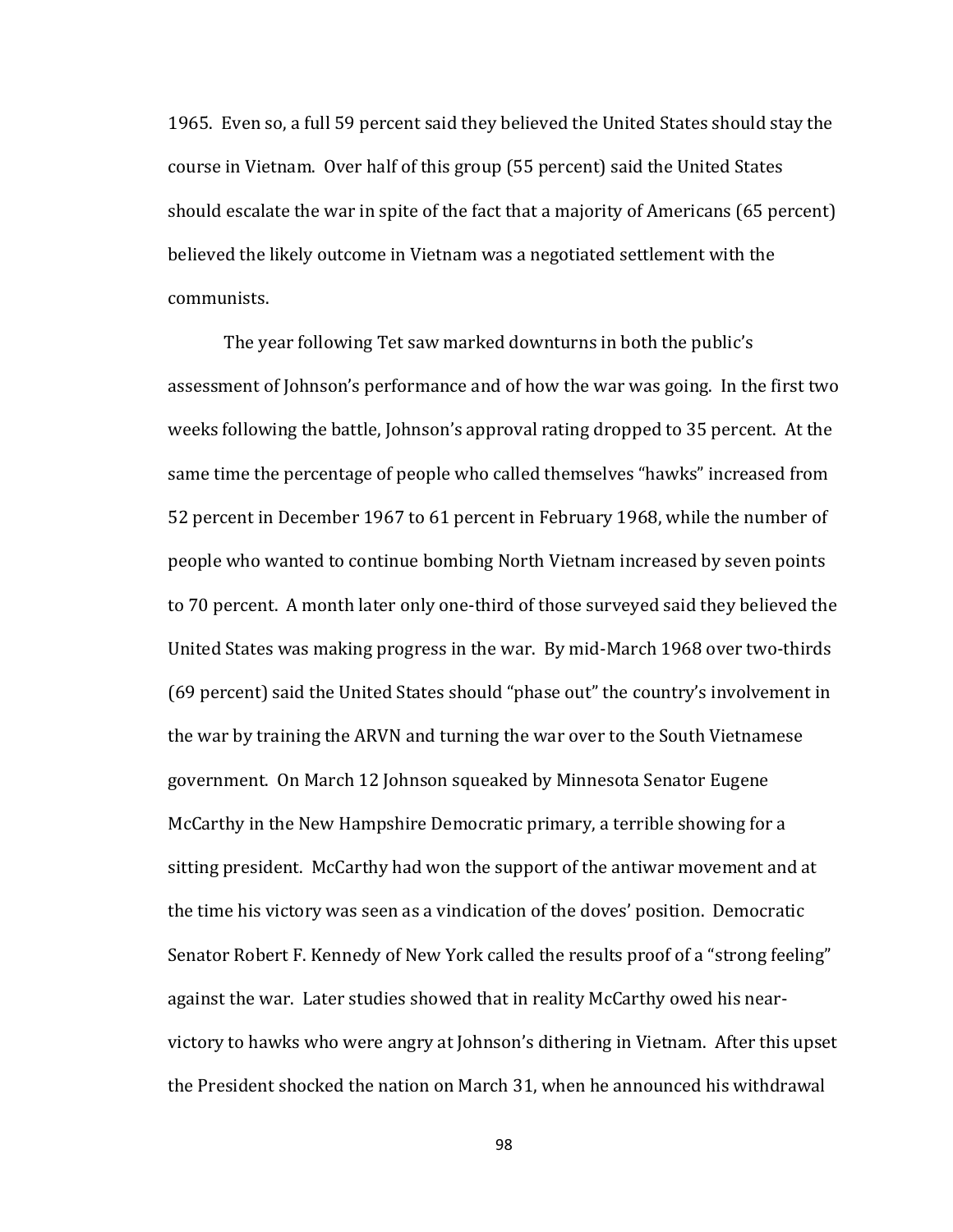from the 1968 campaign so that he could devote the rest of his presidency to achieving peace.

Tet was also the point at which the United States began the long process of de-escalation and withdrawal from Vietnam. Ardent hawks like Democratic Representative L. Mendel Rivers of South Carolina publicly called for Johnson to remove the restrictions on the military after Tet and push for a complete victory. However, by a wide margin the American public continued to favor turning the war over to South Vietnam. In late February General William Westmoreland, commander of Military Assistance Command, Vietnam (MACV), asked for 205,000 additional troops. In response Johnson ordered a comprehensive review of American options in Vietnam, which was to be headed by newly confirmed Secretary of Defense Clark Clifford. Johnson adopted Clifford's recommendations to turn down Westmoreland's troop request and begin to turn the fighting over to the ARVN. These decisions marked the beginning of the "Vietnamization" phase of the war.20

 $\overline{a}$ 

<sup>&</sup>lt;sup>20</sup> Herring, *America's Longest War*, 204-21; Prados, 82, 233-49; Mark J. Peterson, "Protest Politics, the Media, and Public and Elite Opinion During the Vietnam War," (PhD diss., Indiana University, 1994), 280-83; George Gallup, "President Faces Growing Dissension Within Party Over Viet War Handling," *Washington Post*, April 9, 1967; George Gallup, "Superhawks: 1 in 4 Americans Favor Using Nuclear Weapons to End War," *Los Angeles Times*, May 14, 1967; George Gallup, "8-Point Drop: Johnson Wins Approval Of Only 39% of People," *Washington Post*, August 12, 1967; George Gallup, "57% Oppose LBJ's Handling of War," *Washington Post*, October 8, 1967; George Gallup, "'Hawks' Predominate On College Campuses," *Washington Post*, May 28, 1967; George Gallup, "Vietnam Opposition Grows," Los Angeles Times, October 25, 1967; "A Gallup Poll Finds 59% of Americans Would Continue War," *New York Times*, November 11, 1967; "Gallup Poll Finds Victory Is Doubted," New York Times, December 11, 1967; George Gallup, "Viet Blow Cuts Johnson Rating," Los Angeles Times, February 14, 1968; George Gallup, "Wave of Pessimism Follows Latest Communist Offensive," Los Angeles Times, March 10, 1968; George Gallup, "Majority Favor Proposal To 'Phase Out' of War," *Hartford Courant*, March 13, 1968; "Vote Cited by Kennedy as Antiwar," Los Angeles Times, March 13, 1968; George Gallup, "Popularity of Johnson, Viet Policy at Low Point," Los Angeles Times, March 31, 1968; "Rivers Calls For Drive to Viet Victory," *Washington Post*, February 21, 1968, page 30. George Gallup, "'Phase Out' of Viet War Is Favored by Majority," *Washington Post*, March 13, 1968;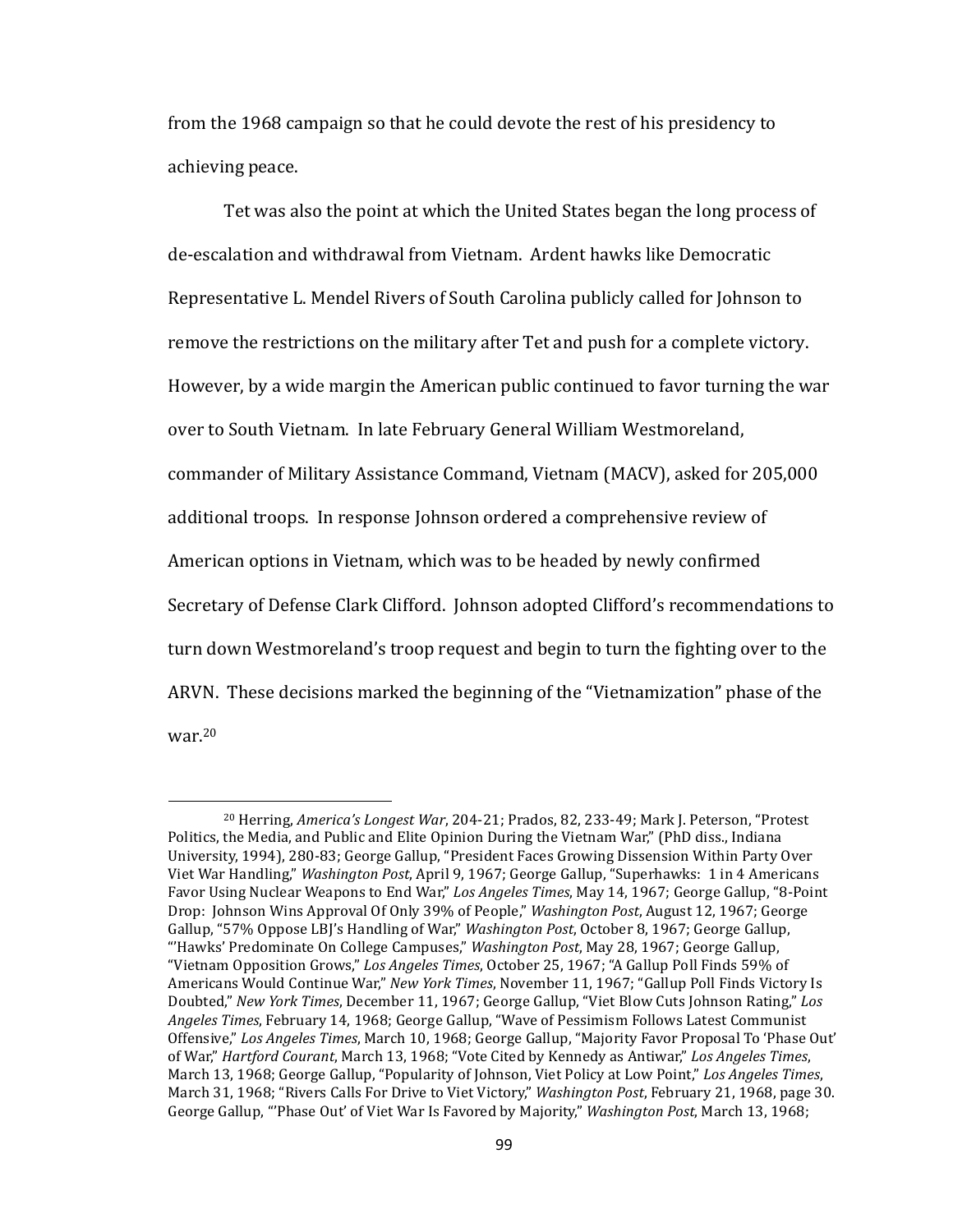After the New Hampshire primary, Eugene McCarthy continued his campaign and Senator Robert F. Kennedy entered the race on March 17, two weeks prior to Johnson's withdrawal. The divisions in the Democratic Party over Vietnam continued through 1968. Martin Luther King, Jr. was assassinated in April and Robert Kennedy in June, after winning the California primary. Both had spoken out forcefully for an end to the war through negotiations with North Vietnam and the NLF. McCarthy continued his quest for the nomination while Hubert Humphrey, Johnson's vice president, entered the race in April. Humphrey was the favorite of Johnson and Democratic Party insiders, and many Americans saw him as likely to continue Johnson's policies in Vietnam. Humphrey centered his campaign on ensuring the support of establishment Democrats in the thirty-three states that chose convention delegates through party machines. With these organizations loyal to Johnson, Humphrey was virtually guaranteed their votes, and therefore the nomination. This strategy allowed him to avoid the primaries in the other seventeen states, where antiwar and anti-draft activists could spoil the outcome. In this way, Humphrey locked up the nomination but split the Democratic Party in the process. The riots in Chicago during the August 1968 Democratic Convention were an expression of the anger the New Left radicals felt over Humphrey's nomination and the expectation that he would maintain the war effort if he was elected.

George Gallup, "Fears Grow Over Threat of Red China," *Los Angeles Times*, December 10, 1967; Marilyn B. Young, *The Vietnam Wars, 1945-1990* (New York: HarperPerennial, 1991), 230.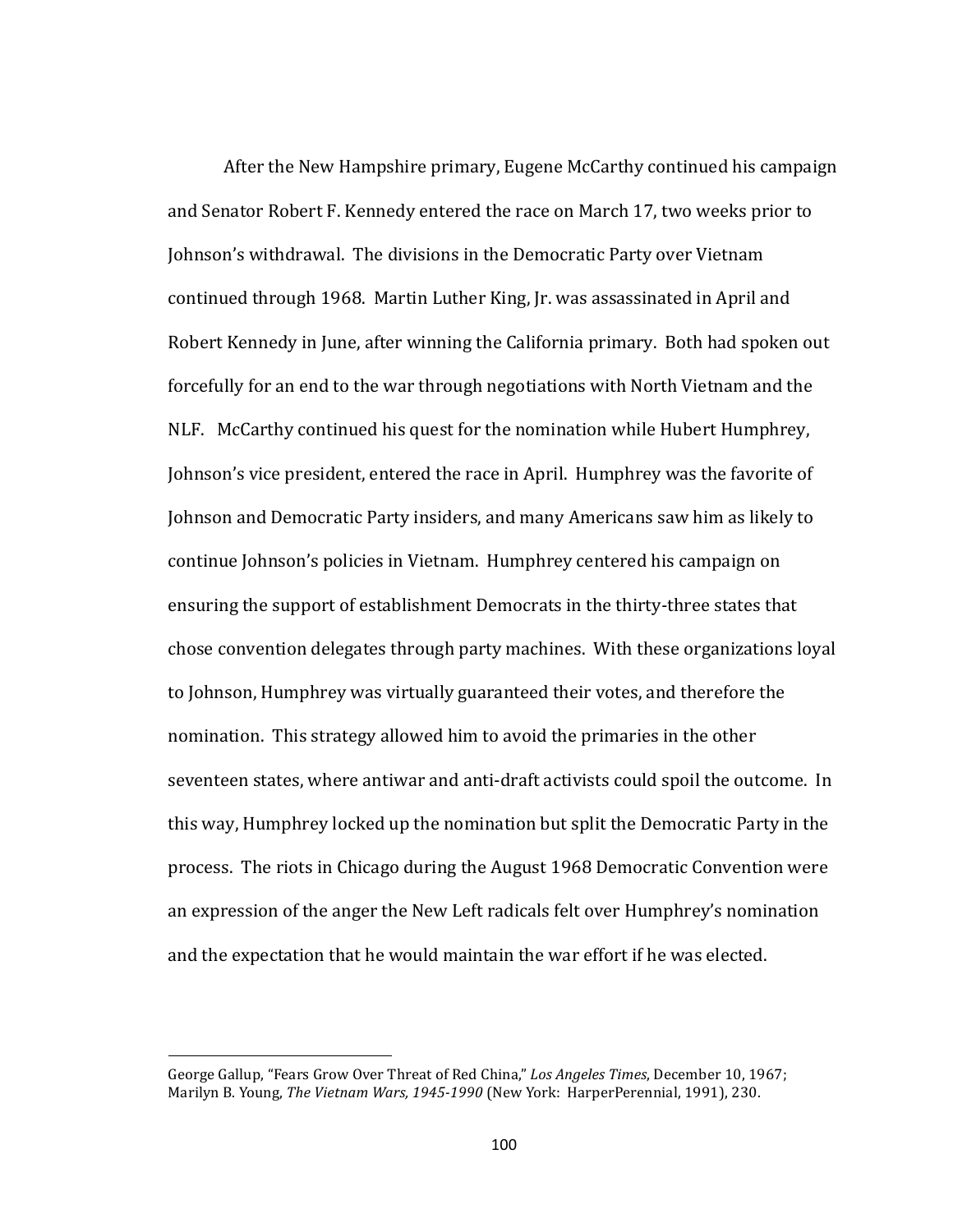Like the radicals, many historians have bemoaned this neutralization and defeat of true peace candidates in 1968. Robert Kennedy's murder, argues historian Tom Wells, discouraged the peace movement and made many on the left question whether the American "power structure" would ever allow the people to have a voice in the decisions made by the government. Stephen Ambrose believed that if Kennedy had lived or McCarthy had beaten Humphrey, the 1968 election could have served as a "clear referendum" on the war. However, there is significant evidence that had Americans been given that choice in 1968, any Democratic peace candidate would likely have lost to Richard Nixon. According to an August 1968 Gallup poll, by far the most important issue for Americans (at 52 percent) was Vietnam, and by July the Republicans were slightly favored as the best party to handle the war. The next most pressing issue for 29 percent of the public was "crime and lawlessness," another target of Republican rhetoric. On the war, only a minority of Americans favored the Kennedy/McCarthy promise to withdraw U.S. forces and negotiate with the Communists. A solid majority (generally around two-thirds) showed a consistent preference for "de-Americanization," but wanted the United States to continue its support for the anticommunist South Vietnamese government.

The wild card in the race was George Wallace, the former governor of Alabama who had symbolically blocked an entrance at the University of Alabama in 1963 to protest the school's integration. Wallace was a former Democrat who ran on the American Independent Party ticket. His running mate was retired Air Force Chief of Staff Curtis LeMay, whose most famous contribution to the USAF was his development of Strategic Air Command (SAC) into an effective force. This pair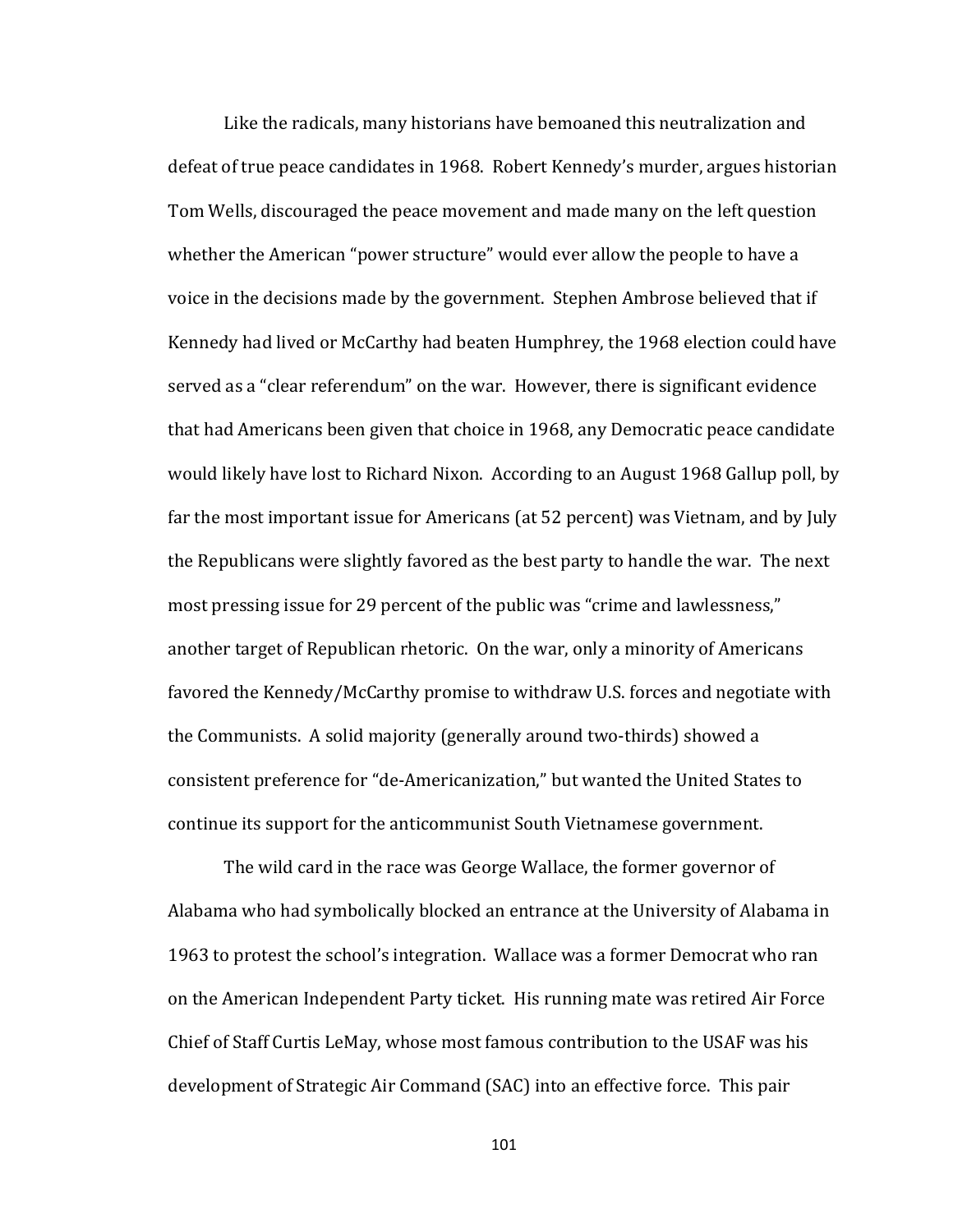appealed to at least one-fifth of Americans who were angry with one or more of the changes and failures of the 1960s—Johnson's inability to conclude the war, war protesters, desegregation, and the rise of the welfare state. Wallace's political base was of course in the South, but he made inroads with blue-collar workers in the North who had been aligned with the Democratic Party since the 1930s. His stand on the war appealed to a growing segment of Americans across the country that was tired of "limited war." Wallace promised to let the military fight the war without interference from the civilians. LeMay even criticized the American "phobia" of nuclear weapons and inferred that he would support using them to win the war. After a protester lay down in front of Johnson's limousine and stopped the President's motorcade, Wallace promised to run over the first protester that made that mistake when he was president. Even General Hershey came out in favor of Wallace, opining that he was the candidate most supportive of the Selective Service System and would make a "good president." It is impossible to tell how the Southern and Northern working-class Americans who chose Wallace (13.53 percent of the electorate) would have voted had he not been a candidate. Those groups had typically voted for the Democratic Party, but many Democrats were angry over the direction of the country and might have bolted the party. At the same time, there was a concerted effort by the Republicans to convince voters not to "waste" their vote on a third party candidate, an indication of their fear that Wallace and Nixon were drawing from the same group of voters. What is clear is that the American people decisively came out for change. If Nixon's 43.43 percent of the electorate is combined with Wallace's total, it is clear that nearly 57 percent of the American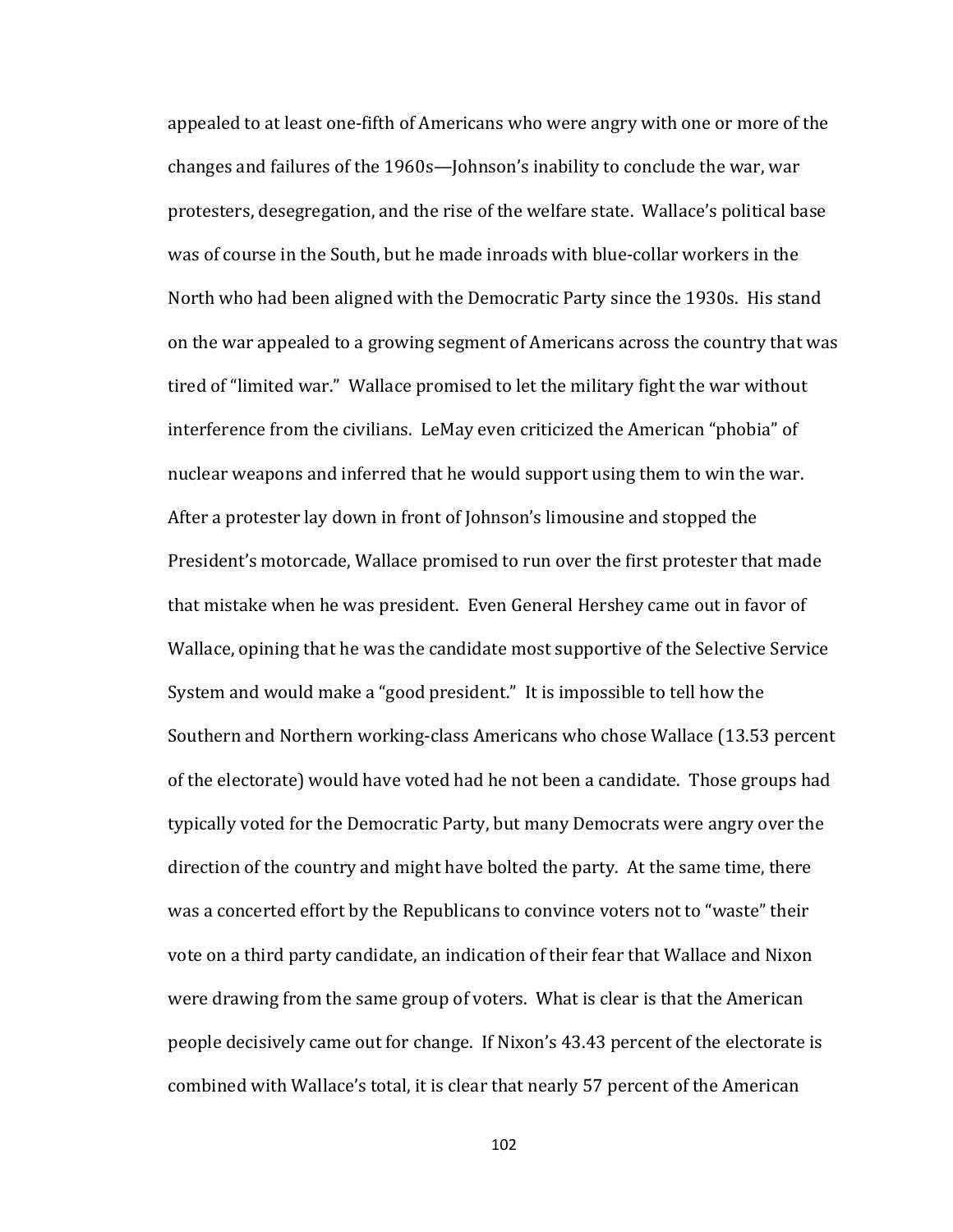people voted for a conservative in 1968. The country had begun a major political realignment.21

The draft was an issue in the 1968 presidential campaign that all three candidates had to tackle. Hubert Humphrey stated he would fire Director Hershey and move selection to a lottery system. He called plans to move to an all-volunteer army "irresponsible." As noted previously, General Hershey endorsed Wallace. Apart from attacks on draft-card burners and the promise to let the military handle the war, George Wallace said nothing about conscription itself. Either Wallace supported conscription as then constituted or at the very least his priorities lay elsewhere.

Only candidate Richard Nixon spoke out against the draft. At least two factors motivated this stand. First, he wanted to neutralize the antiwar radicals, many of whom were motivated by simple self-interest, he believed. If the draft were abolished, they would lose a major issue around which to rally opposition to the

<sup>&</sup>lt;sup>21</sup> Prados, 185-86; "Kennedy Reconsiders, May Battle President For Party's Nomination," Hartford Courant, March 14, 1968; "Kennedy's Statement and Excerpts From News Conference," New *York Times,* March 17, 1968; John Herbers, "Kennedy Resumes Criticism of War," *New York Times*, April 3, 1968; Patterson, *Grand Expectations*, 692-709; Rick Perlstein, *Nixonland: The Rise of a President and the Fracturing of America* (New York: Scribner, 2008), 267-68, 271, 307-14, 340-41, 348-49; Tom Wells, The War Within: America's Battle Over Vietnam (Berkeley: University of California Press, 1994), 272-73, 276-82, 284-86; Stephen E. Ambrose, *Nixon: The Triumph of a* Politician, 1962-1972 (New York: Simon and Schuster, 1989), 182; Tom Wicker, "In the Nation: Are the Conventions Sewed Up?," New York Times, July 30, 1968; George Gallup, "Vietnam Rated as Top Issue," Los Angeles Times, August 4, 1968; "G.O.P. War Stand Is Backed in Poll," New York Times, August 11, 1968; George Gallup, "Nixon Overtakes Both Democrats in Gallup Poll," Los Angeles Times, July 30, 1968; Taylor Branch, *Parting the Waters: America in the King Years, 1954-63* (New York: Simon and Schuster, 1988), 821-22; Rowland Evans and Robert Novak, "Auto Workers' Support for Wallace May Fortell a Political Revolution," *Washington Post*, September 30, 1968; John H. Fenton, "Wallace Stumps in Massachusetts," New York Times, June 30, 1968; "Hershey Declares Wallace Would Be Good President," New York Times, August 1, 1968; Barry Goldwater, "Don't Waste a Vote on Wallace," *National Review* 20, no. 42, October 22, 1968: 1060-61; John Ashbrook, "And Anyway Is Wallace a Conservative," National Review 20, no. 42, October 22, 1968: 1048-49; "Nixon for Prez," National *Review 20*, no. 44, November 5, 1968: 1097-98.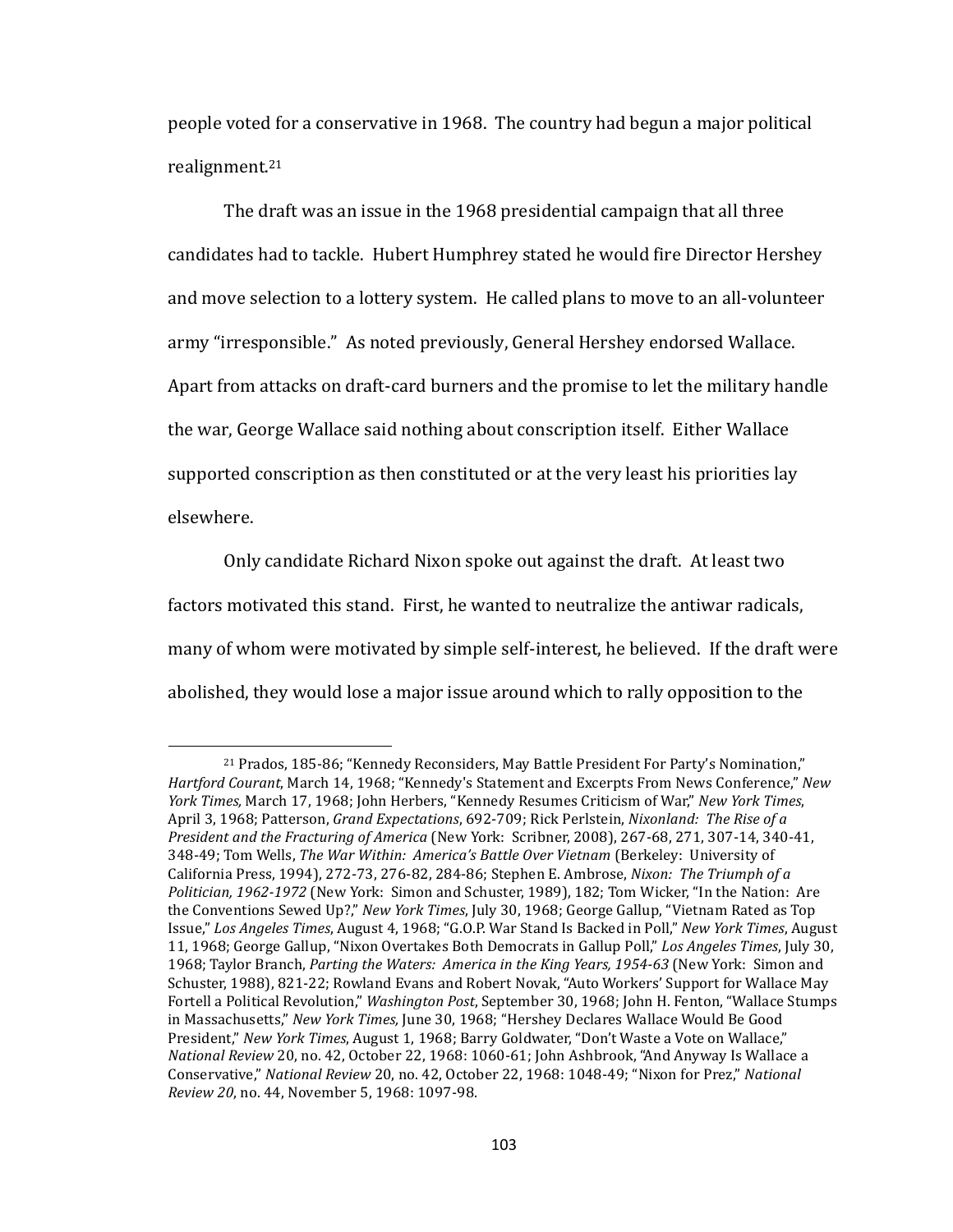war. The other factor was that a small group of economists and libertarian ideologues convinced Nixon that an all-volunteer army was possible. Principal among this group was Martin Anderson, a professor of business at Columbia University and disciple of Milton Friedman and Ayn Rand. Anderson sent Nixon several memoranda in 1967 in which he argued that free men could not morally be compelled to fight for the state, a volunteer army would be more effective in the field, and the United States could fit higher pay into the budget to attract soldiers. Convinced by Andersons' arguments, Nixon announced his belief that the United States should move to professional, well-trained troops to replace draftees in a speech to University of Wisconsin students in November 1967. He argued that the draft was no longer needed because of the types of wars the country then faced either a nuclear exchange with the Soviet Union, in which the number of soldiers would be irrelevant, or guerrilla wars like Vietnam, where a professional force was preferred. The Republicans added an anti-draft plank to their 1968 platform during the August convention. After receiving the nomination, Nixon repeated his pledge in October to end the draft and laid out a comprehensive plan to do so once he had ended the Vietnam War on an "honorable" basis. $22$ 

<sup>&</sup>lt;sup>22</sup> George Lardner, Jr., "HHH Says He'd Fire Hershey," *Washington Post*, August 3, 1968; Roy Reed, "Humphrey Backs a Draft Lottery As Fair to Youths," New York Times, July 16, 1968; "HHH Calls Nixon Irresponsible on Draft," *Washington Post*, August 18, 1968; Stephan Lesher, *George Wallace: American Populist* (Cambridge, Massachusetts: Perseus Publishing, 1994), 369, 406; Rostker, 33-36; Robert B. Semple, Jr., "Nixon Backs Eventual End of Draft," *New York Times*, November 18, 1967; "Nixon on the Draft," *Washington Post*, October 22, 1968; Burns, 235.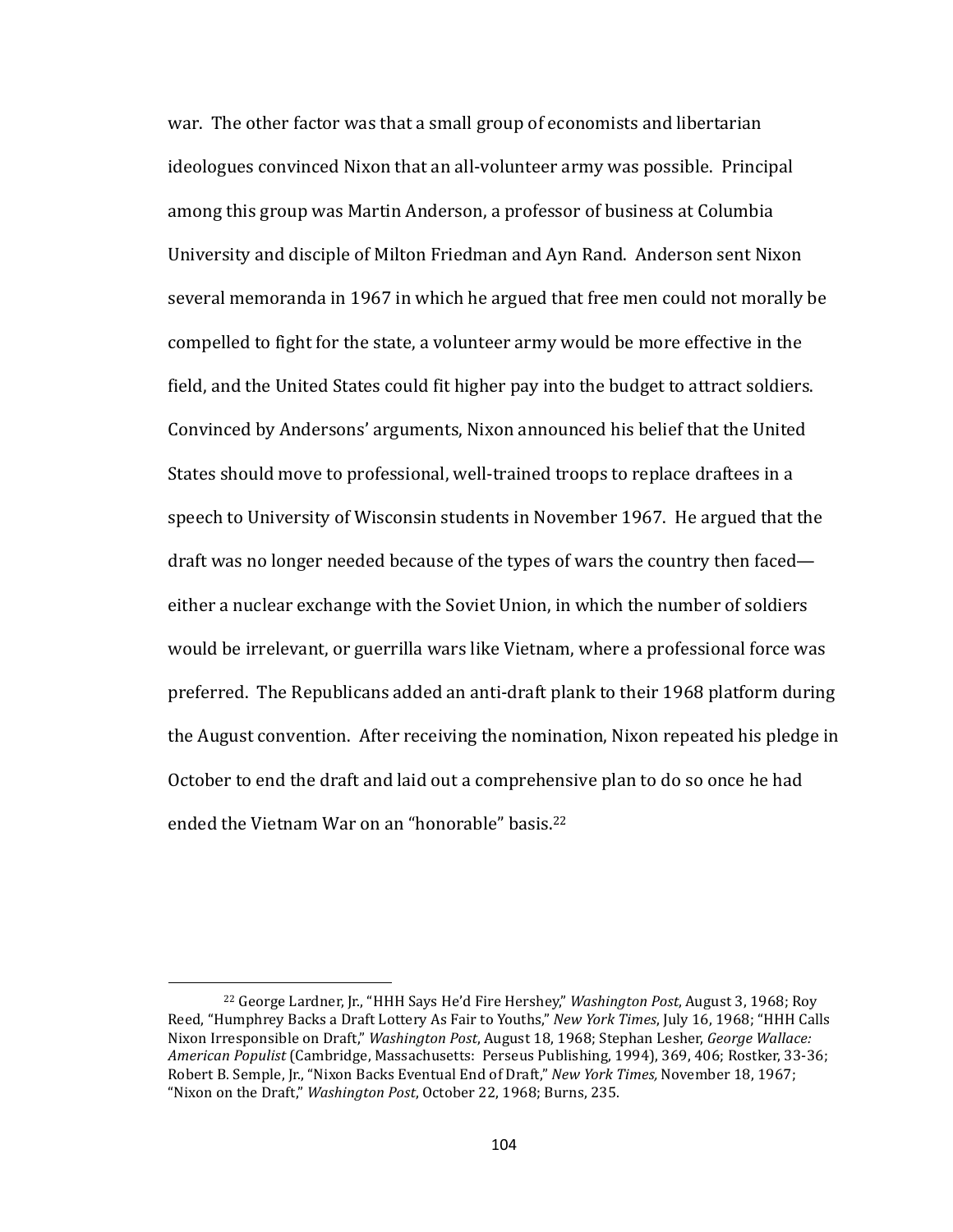Upon inauguration, Nixon adopted a two-track strategy to carry out his campaign promise. The first track was to reform Selective Service. In May 1969 he proposed to Congress that 19-year-olds be called first (instead of older men up to age  $26$ ) and that they only be subject to call-up until age  $20$ —essentially what Colonel Samuel H. Hays had suggested at the University of Chicago conference in late 1966. Nixon also asked Congress to move the Selective Service to a lottery, hoping that this move would neutralize the Left's allegations of draft board bias against poor or minority candidates. The lottery was popular in spite of important criticisms. First, inequity in Selective Service would still exist as long as deferments continued; the country could only use a fraction of the men who reached draft age every year no matter who was inducted. In 1968, just 46 percent of men who turned 26 had served in the armed forces. While this was a substantial portion of, it was nevertheless a minority of American young men, reinforcing the fact that the draft was hardly universal. Thus, some men fought in Vietnam, others served in the military in other locations or capacities, and the majority of men enjoyed life at home. Additionally, as Colonel Hays had argued, the lottery negatively affected morale because many men called to serve in this way viewed themselves as "losers" in a game of chance instead of proud soldiers called on to defend the country. Finally, the lottery obviated the primary reason Selective Service had been created in the first place—to "select" young men for service based on the needs of the country. Nevertheless, Congress passed revisions to the selective service law in November 1969 and the lottery went into effect on December 1, 1969. The rational system that Enoch Crowder had established in 1917 was replaced by chance.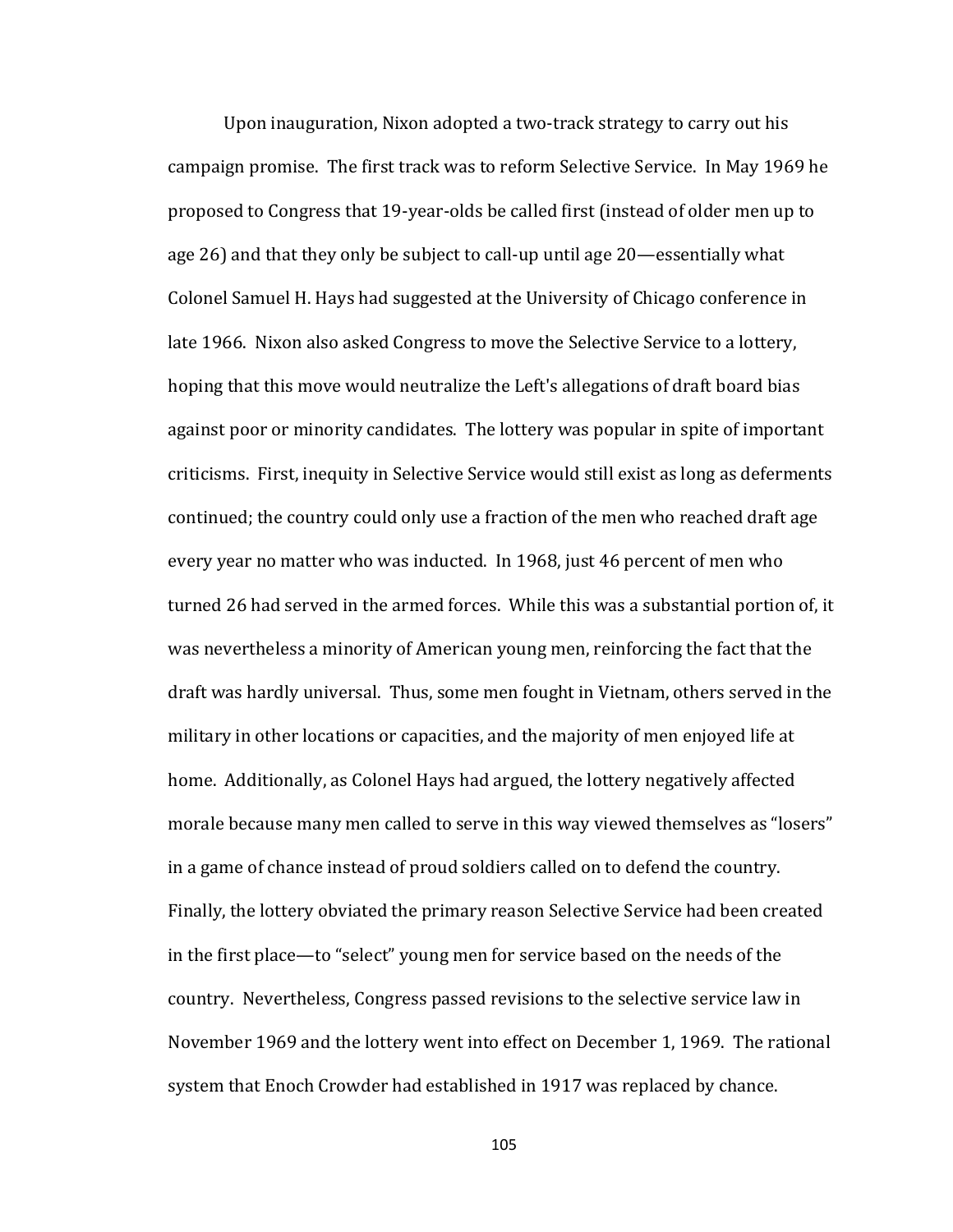The other part of Nixon's reform of Selective Service was to get rid of Hershey. The director of Selective Service had been at the post since 1940. In the words of historian George Q. Flynn, he was "Mr. Selective Service" in the eyes of both supporters and opponents of the draft. A lightning rod for criticism, Hershey had been on Nixon's hit list since 1969, and appeasing the draft's opponents became increasingly important after that; prosecuting an unpopular war without having to fight on two fronts was difficult enough. Still, Nixon had to proceed carefully lest he lose the support of veterans groups, draft boards, and conservatives in Congress. Hershey refused to quit voluntarily so Nixon came up with a face-saving compromise: On October 10, 1969, he brought Hershey to the White House to give the lieutenant general a fourth star and promoted him to full general. Hershey was made a special advisor to the President on manpower and stepped down from Selective Service effective February 16, 1970.

Available evidence indicates that historian Melvin Small's assessment is correct: the antiwar movement reached its peak in the fall of 1969. During the Moratorium of October 15, many Americans nationwide took the day off to contemplate the war and engage in protest. On November 12, Seymour Hersh broke the My Lai massacre story, publicizing the March 1968 murder of several hundred unarmed Vietnamese villagers by infantrymen of the Americal Division. Then, from November 13 to 15, the antiwar movement focused on Washington, D.C. in protests dubbed "The Mobilization." Forty thousand demonstrators participated in the "March Against Death," during which the names of all Americans killed in Vietnam to that point were read; there were at least 250,000 participants in the main protest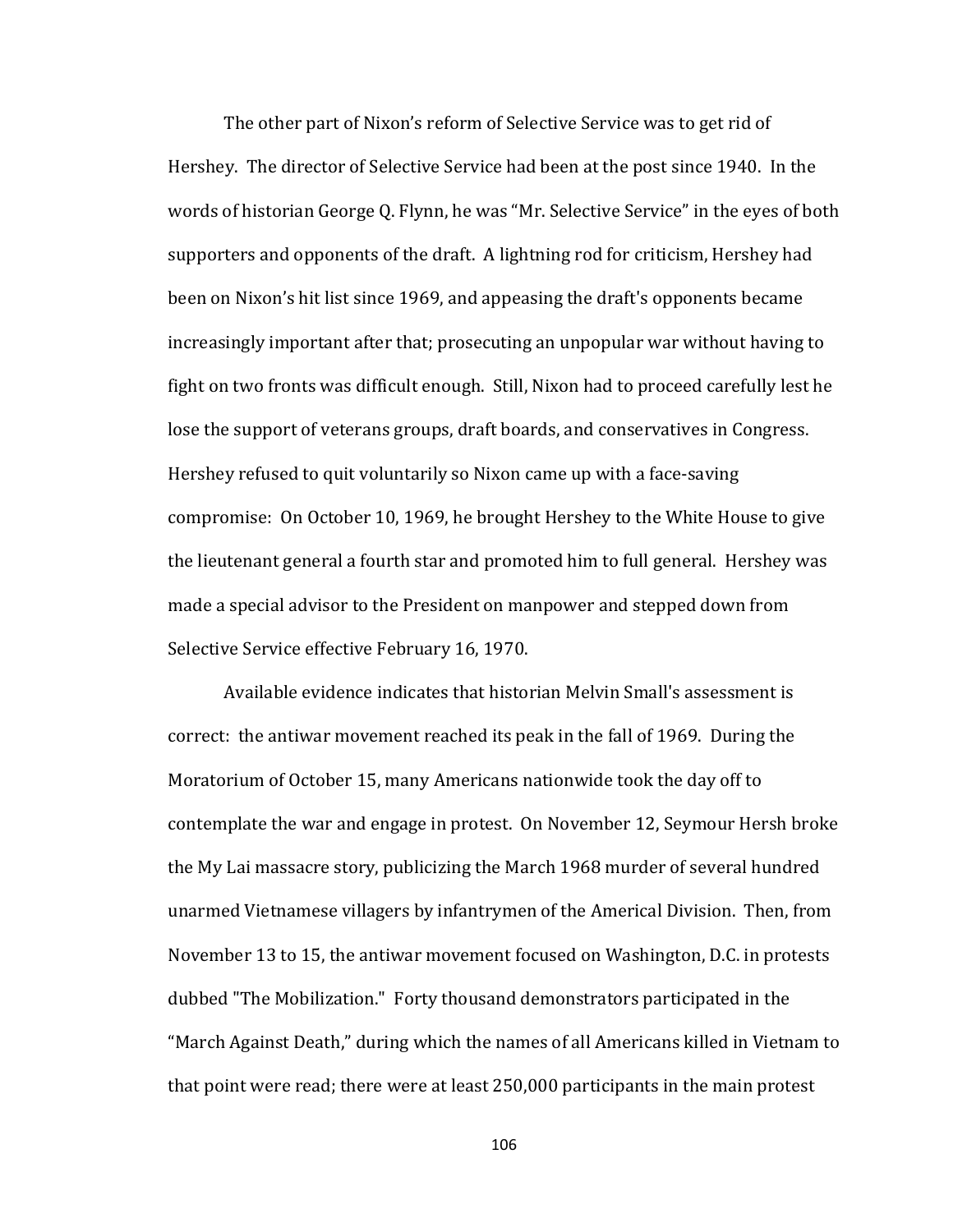held on November 15. Nixon took several steps to counter the antiwar protests after this tumultuous fall, including Vietnamization and the "Silent Majority speech" in which he excoriated the protestors and appealed for the support of a patriotic majority of Americans—patriotic Americans who supposedly supported his quest for an "honorable peace." Nixon believed his most effective tactic to subdue the protests was his draft reform. The young people in the streets, he believed, were afraid of "getting their asses shot off." Despite Nixon's views, postwar studies of the antiwar movement have shown that young men's draft status was not strongly correlated to their opinions about the war. In other words, he was probably incorrect that winding down the draft significantly contributed to the decline of the antiwar movement. Instead, historians of the era have argued that many protesters became disenchanted because their demands seemed to have little visible effect on American political leaders or the course of the war.<sup>23</sup>

The second track involved convincing Congress and the American public that the All-Volunteer Force (AVF) was not only feasible, but an improvement over Selective Service. To do this, Nixon announced the creation of the President's Commission on an All-Volunteer Armed Force in March 1969, whose charge was to study the issue and make recommendations. Popularly known as the Gates

<sup>&</sup>lt;sup>23</sup> Flynn, *The Draft*, 168-73, 197-98, 230-31, 242-49; Ambrose, *Nixon*, Vol. 2, 190, 264-65; Rostker, 67-72; Ted Sell, "Draft Lottery to Be Conducted Today," Los Angeles Times, December 1, 1969; Flynn, *Mr. Selective Service*, xiii-xv. Historian Melvin Small noted that by 1971 protesters were "burned out" due to Nixon's successful corralling of the Silent Majority in *Johnson, Nixon, and the Doves*, 182-93, 218-219. Tom Wells wrote that after the Moratorium some activists were despondent because the protests had not changed official policy, nor had they budged public opinion, with 65 percent supportive of Nixon's policy of gradual Vietnamization instead of immediate withdrawal, *The War Within, 397-398. Peterson, 135-36.*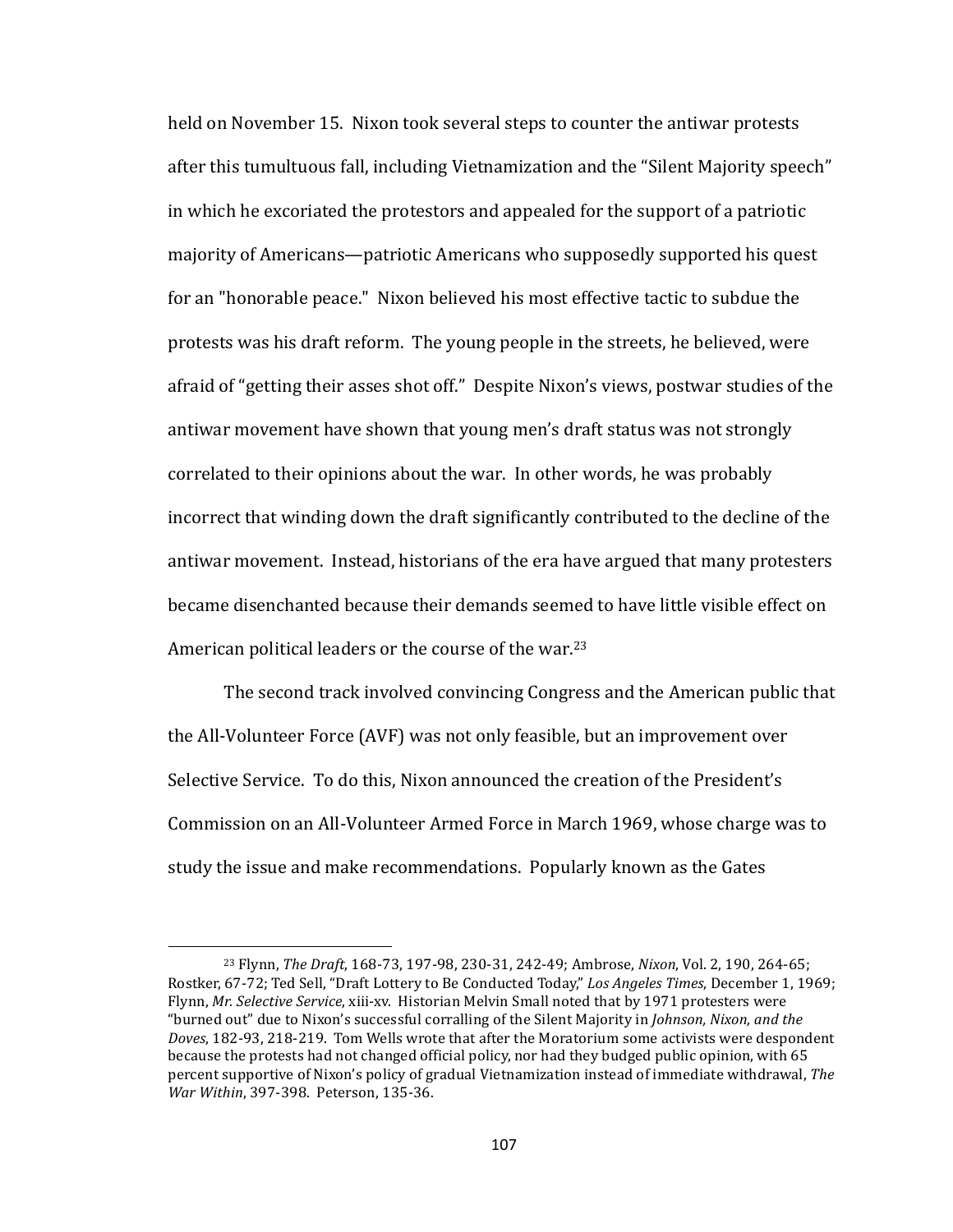Commission after Chairman Thomas S. Gates, who had been Secretary of Defense under President Eisenhower, its fifteen members held various opinions on the AVF; four out of the five senior staff members on the committee were "anticonscription" free-market economists." Historian Beth Bailey has shown that it was these staff members who pushed the commission to focus on quantifiable economic data instead of philosophical debate. The commission accepted the idea that conscripts paid a hidden tax in time and money, as Milton Friedman (who served as a committee member) and Walter Oi (who was a staff member) had long held. Alan Greenspan was another free-market economist and acolyte of Ayn Rand who served on the committee; he, too, played a crucial role in bringing other members over to the AVF side.

But not all the committee members agreed with the emphasis placed on economics. Crawford Greenewalt, a high-ranking executive at the DuPont Corporation, asserted that young men who risked death in the service of their country were not performing "just another job." Stephen Herbits, a 26-year-old law student at Georgetown University and strong proponent of the AVF argued that the primary rationale for ending the draft was that it violated a conscript's freedom not that it was a pay cut. As George Q. Flynn noted, there was an unseemly nature to the economic argument: American citizenship conferred obligations as well as rights. He saw Americans' refusal to defend the nation as a threat to the social fabric of American society.

Nevertheless, economic arguments won the day and the Gates Commission issued its unanimous report to President Nixon in February 1970. In it the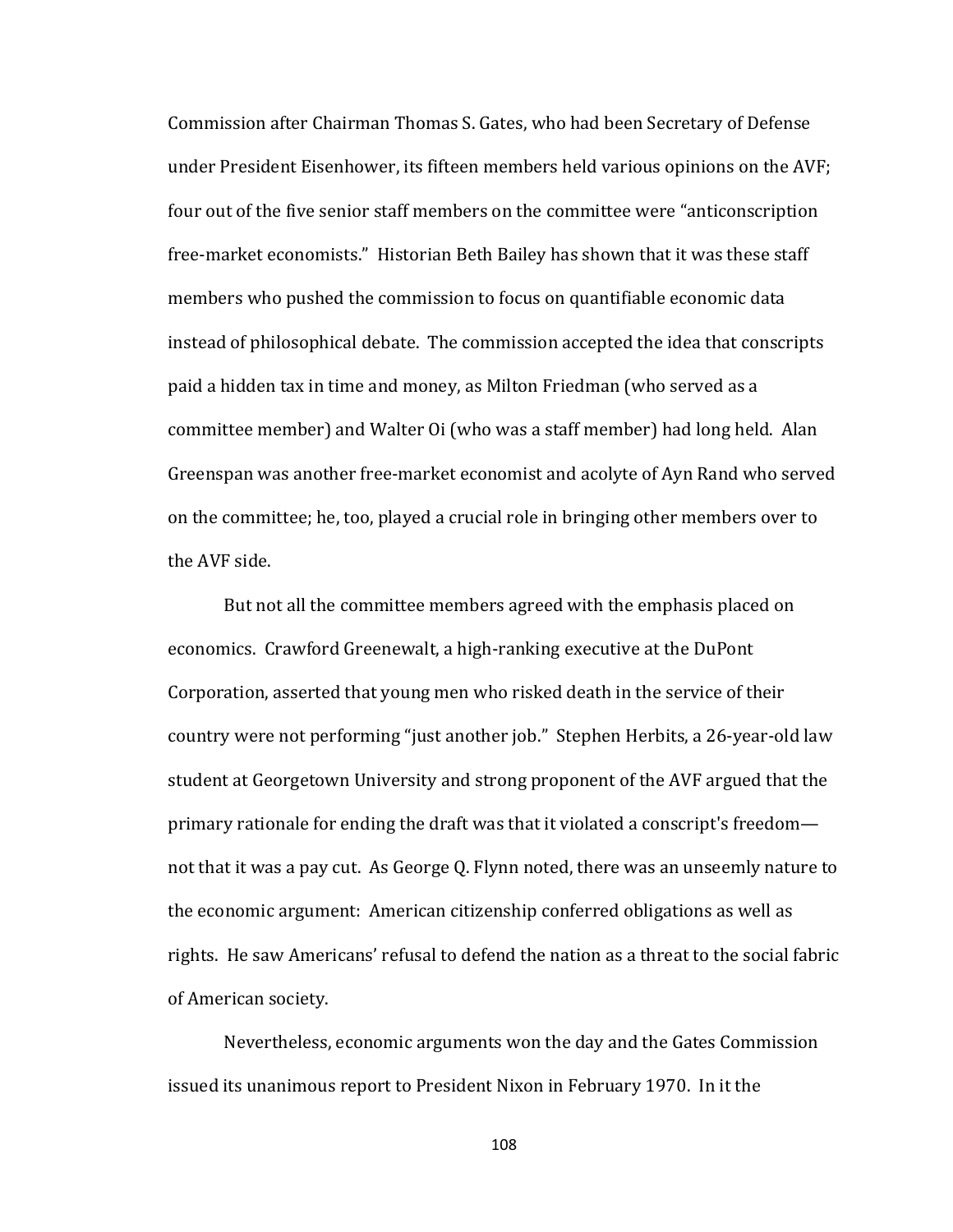commission recommended adoption of the AVF and an end to conscription by July 1, 1971. Soldiers' pay should be significantly boosted to encourage volunteering. The commission also recommended maintaining a "standby draft" on the books in case of emergencies. In March 1970 Nixon rejected the commission's recommendation to end conscription in 1971 and instead set June 1973 as the goal. This decision came after Secretary of Defense Melvin Laird lobbied for the extension because he did not believe the military would be ready by mid-1971. Nixon's message to Congress in April 1970 asked for a two-year extension of draft authority beyond July 1, 1971, a pay raise for the military, and a reduction in deferments. On September 21, 1971 Nixon signed into law the bill carrying these provisions.<sup>24</sup>

Meanwhile, the Vietnam War continued. There is substantial evidence that Nixon sabotaged Johnson's peace negotiations with the Vietnamese in the fall of 1968 in order to guarantee his election in November. In spite of his campaign promise of a "plan" to end the war once he was elected, fighting dragged on for four more years and, although the peace movement sputtered after November 1968, protests continued. The largest of these occurred in April and May 1970, in response to Nixon's Cambodian "incursion." The destruction of active NVA and NLF bases in an officially neutral country was its object, but many on the American left saw the invasion as confirmation that Nixon intended to keep U.S. troops in

<sup>&</sup>lt;sup>24</sup> Beth Bailey, *America's Army: Making the All-Volunteer Force* (Cambridge: Belknap Press, 2009), 24-30; Rostker, 66-67, 76-96; Flynn, The Draft, 196, 235-36, 238-39; Robert B. Semple, "Nixon Panel Asks Volunteer Army By Middle of '71," *New York Times*, February 22, 1970. Throughout this thesis I will use the term All-Volunteer Force (AVF) to describe the post-draft U.S. military. Although the military chose to discard AVF because of its political connotations, it continued to replenish manpower through voluntarism. For consistency and clarity, I will use the appellation AVF to describe the American military after conscription was ended. See Bailey, 228.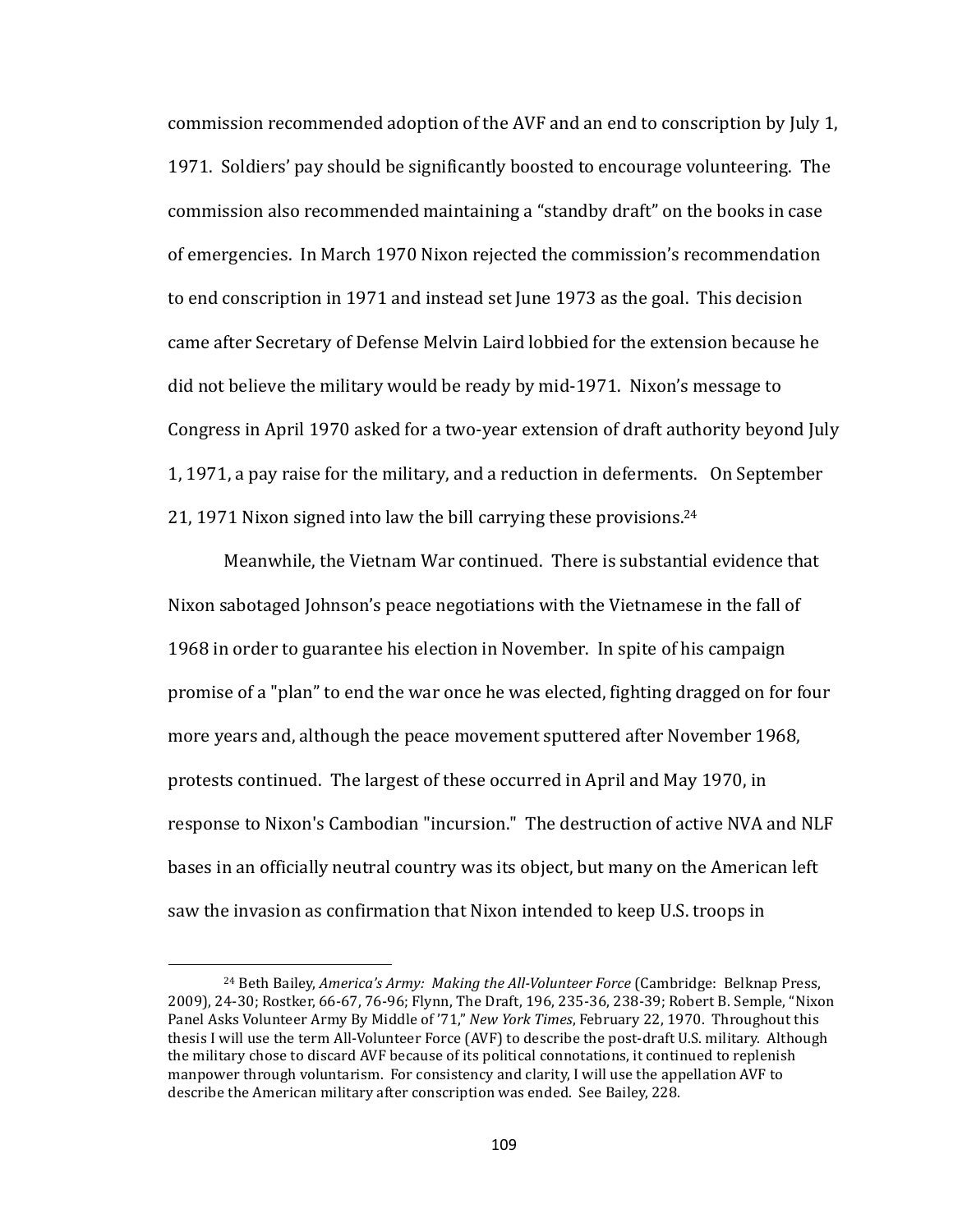Southeast Asia rather than bring them home. Protests erupted on campuses and in the streets across the United States. In Ohio, Governor James Rhodes ordered the National Guard to Kent State University in early May 1970 after protesters torched the ROTC building on campus. On May 4, these units fired on over a thousand protesters as well as bystanders, killing four and wounding nine students. Many in Middle America were shocked at this brutality. Many others sympathized with the National Guardsmen, who claimed that their lives were in danger and they had fired in self-defense. Protests intensified and over one-third of campuses shut down for the remainder of the school year.<sup>25</sup>

As the war continued through the late 1960s and early 1970s, Americans' views on the draft continued to evolve. A 1967 poll demonstrated that hawks outnumbered doves on college campuses by a 16-point margin. A year later, another survey of 1,033 students evinced much more conservatism than the popular stereotypes suggested. Only 20 percent had actually participated in a protest even though many of them were interested in politics and especially the war in Vietnam. Very few (one student in eight) gave strong support to the "hippie movement" and 30 percent expressed strong disapproval. As for the draft, at least these Americans said they were opposed to a volunteer military by a two-to-one margin, and this was

 $25$  Nixon biographer Stephen Ambrose documented that Nixon made contact with Vietnamese President Nguyen van Thieu through Mrs. Anna Chan Chennault. Nixon told South Vietnamese Ambassador to the United States Bui Diem that his administration would give South Vietnam a better deal than Johnson would. He also encouraged Thieu to reject Johnson's entreaties to hold peace discussions before the election. Ambrose, *Nixon*, vol. 2, 208-209. Young, *The Vietnam Wars*, 232-34, 245-51, 275-80; Prados, 360-68. "Slain Girl Just Going to Her Class," Los Angeles Times, May 7, 1970. Jerry M. Flint, Ohio Guardsmen Defend Shooting of Kent Students," *New York Times*, May 7, 1970.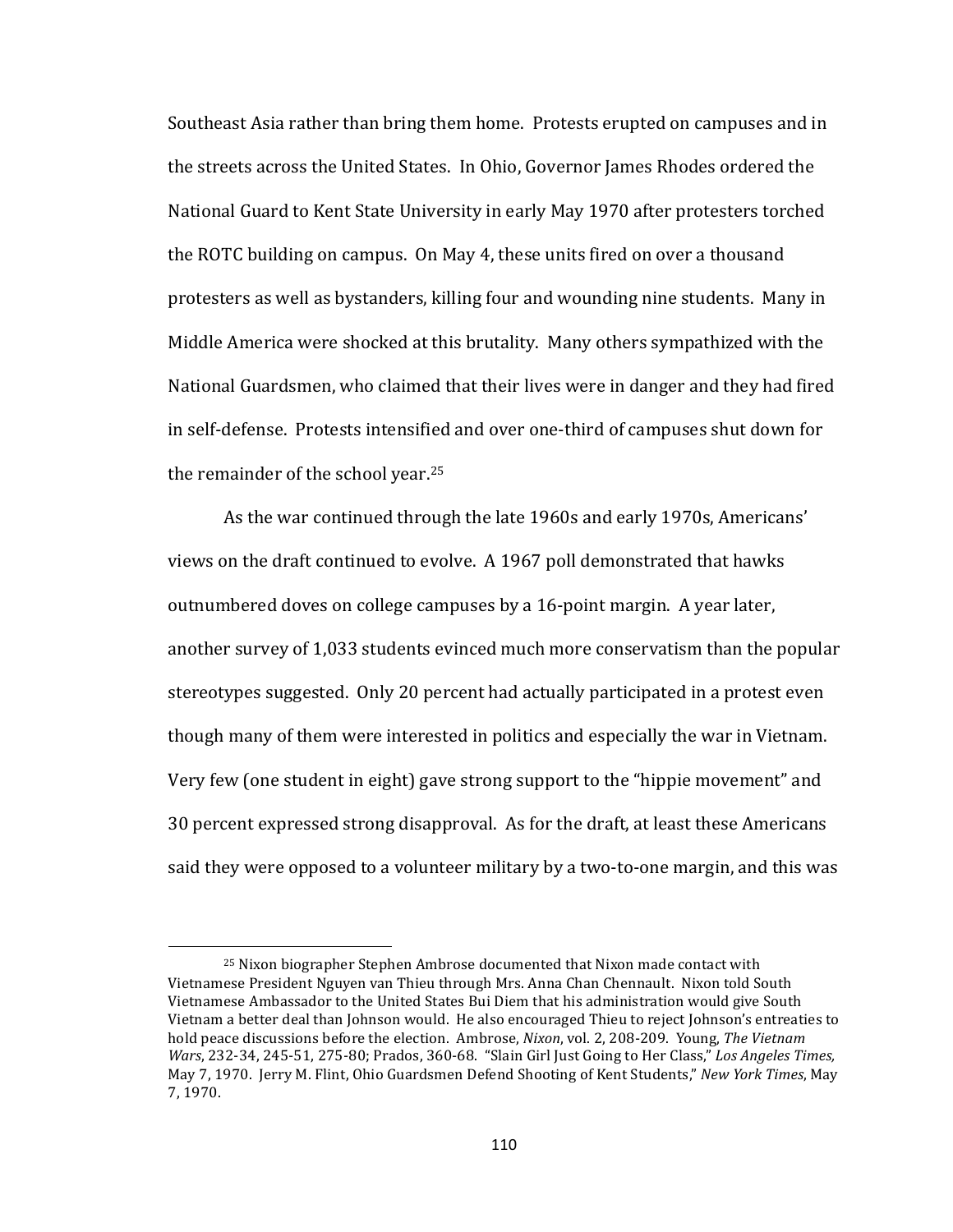two months before Nixon publicly announced the creation of the Gates Commission. Nearly 80 percent favored a compulsory national service program of one year in which all young men served in the military or worked in a non-military governmental organization. By September 1969, only 44 percent supported continuing the draft while 43 percent opposed it; 53 percent of young people in their twenties and 65 percent of those in their late teens opposed the draft. By early 1970 the public had come around to the volunteer military, with 52 percent in favor and 38 percent opposed. Even when one takes into account the size of the sample, these were significant figures. John Ford, who served on the professional staff of the House Armed Services Committee, aptly noted that Congress was responding to a perceived "national will" to ending the draft, in spite of many doubts.<sup>26</sup>

Conservatives and libertarians both shaped and responded to these developments. In the ensuing public debate, both sides wooed the undecided. Traditional conservatives sought to maintain the draft even in the face of declining support while conservative libertarians united with the radical left in opposition to the draft. The Constitution itself was the most important area of disagreement between pro- and anti-conscription advocates. For the draft's defenders, the case was relatively straightforward. The basis for the constitutionality of the federal conscription law was found in a loose interpretation of the Article I, Section 8, Clause 12 (known as the "Army Clause") of the Constitution and the 1918 *Arver* case,

<sup>&</sup>lt;sup>26</sup> George Gallup, "Students: On Vietnam, LSD, the Draft," Los Angeles Times, May 28, 1967; "Poll Finds Youths Aren't So Radical," *New York Times*, June 29, 1968; George Gallup, "Volunteer Army Still Not Favored in U.S.," Los *Angeles Times*, January 26, 1969; "Age Groups Differ on Draft Question," *New York Times*, September 9, 1969; Rostker, 96 note 68.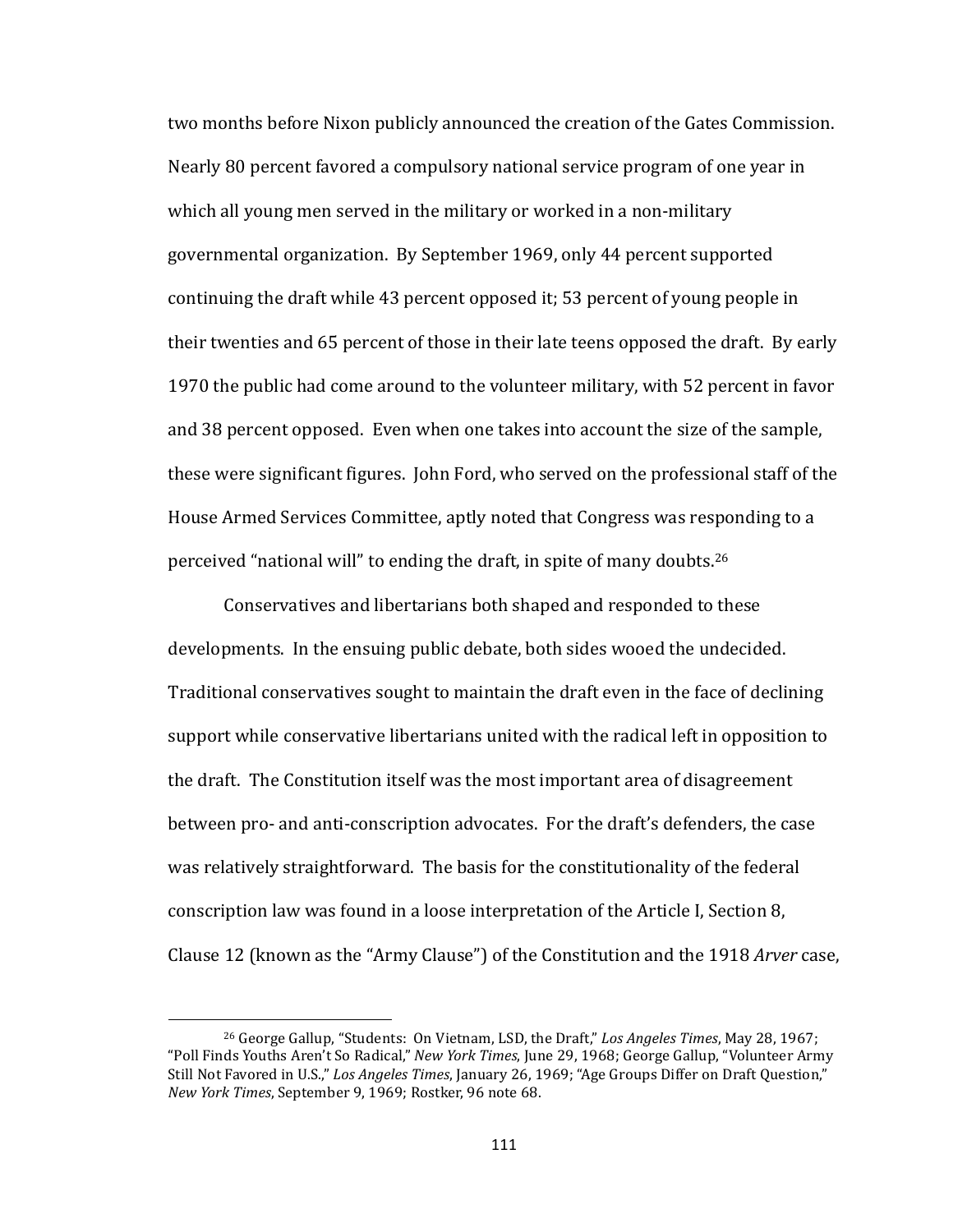discussed in Chapter II. As President Abraham Lincoln had explained during the Civil War, the power to "raise and support armies" was given "fully, completely, [and] unconditionally" to Congress.

Lawrence Friedman, a Harvard-trained lawyer and professor at Hofstra University School of Law since 1973, put forward the most scholarly exposition of the "original understanding" of the federal government's conscription power in a 1969 article in the *Michigan Law Review*. He explained that the meaning of the Constitution should be established by determining "what was it in [the] minds" of the Framers when they wrote it. Having argued that one could ascertain this original intent through historical study, Friedman saw evidence that they feared professional standing armies and valued citizen participation in national defense as the appropriate counterpoise. It was because of this fear that the Constitution went into an unusual amount of detail where the military was concerned. On *Arver*, Friedman outlined the "chain of errors" made in that case that had led the Court to unanimously uphold conscription. First, Congress's power to raise armies did not mean it could conscript soldiers any more than the power to establish Post Offices meant Congress could draft postal workers.

Friedman then argued that the drafters of the Constitution believed that a standing army was a serious threat to liberty. English kings had used standing armies to wage ruinous foreign wars and limit the rights of their people. Militias of the people developed in England in order to place a check on the king's armies, and the colonists later brought the practice to America. Friedman does not provide historical examples of militias performing this public service, unfortunately. In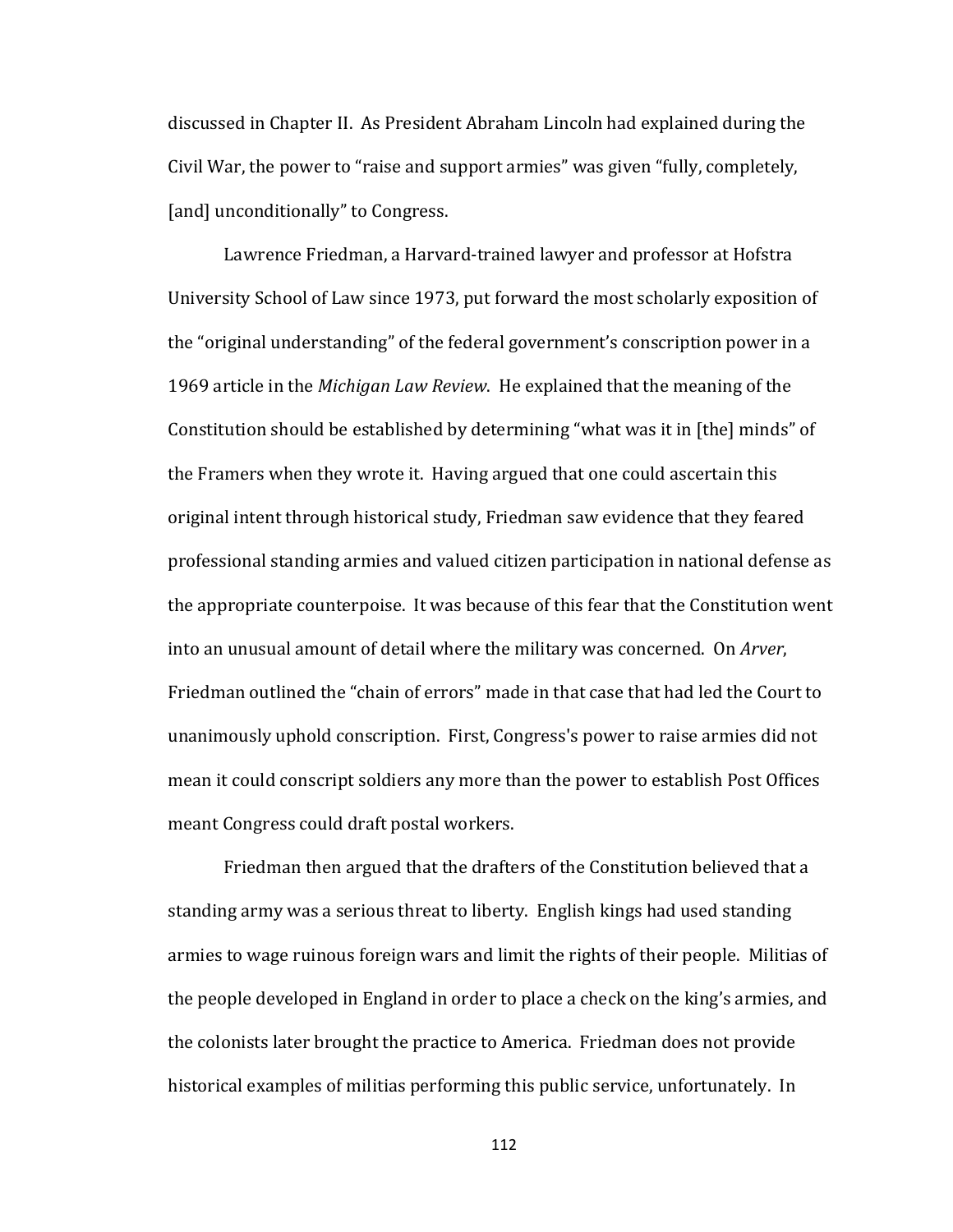England, the men who followed Parliament during the Civil War waged a decadelong struggle against the arbitrary power of Charles I. In Virginia in the late seventeenth century, Nathaniel Bacon and armed men on the frontier nearly overthrew the colonial government under Governor William Berkeley. But it is not clear that these examples provide indisputable support for Friedman's argument. In both cases, contemporaries as well as historians view these incidents as destructive misuses of the militia against established order, complications which Friedman glosses over.

Nevertheless, Friedman continued by describing the militia in America. In the colonies, the militia was composed of all able-bodied adult men, and individual colonies generally only required actual service for emergencies inside their borders. Volunteers in the Continental Army and state militias fought in the Revolution for America. Washington suggested conscription by the states, which they avoided as much as possible by use of bounties and other inducements to get men to join voluntarily. No political leader was willing to allow a draft by the central government in spite of the fact that the militias frequently proved to be untrustworthy. After the Revolution, states continued to jealously guard their power over the militia. In this context, the delegates to the Constitutional Convention of 1787 debated how to best man the military. Friedman placed great stock in Edmund Randolph's speech of May 29, in which he argued that only a "regular military force" would be sufficient. He noted defects with volunteers and with the militia, and argued that a state draft "stretch[ed] the strings of government too violently to be adopted." Unfortunately Friedman did not explain exactly what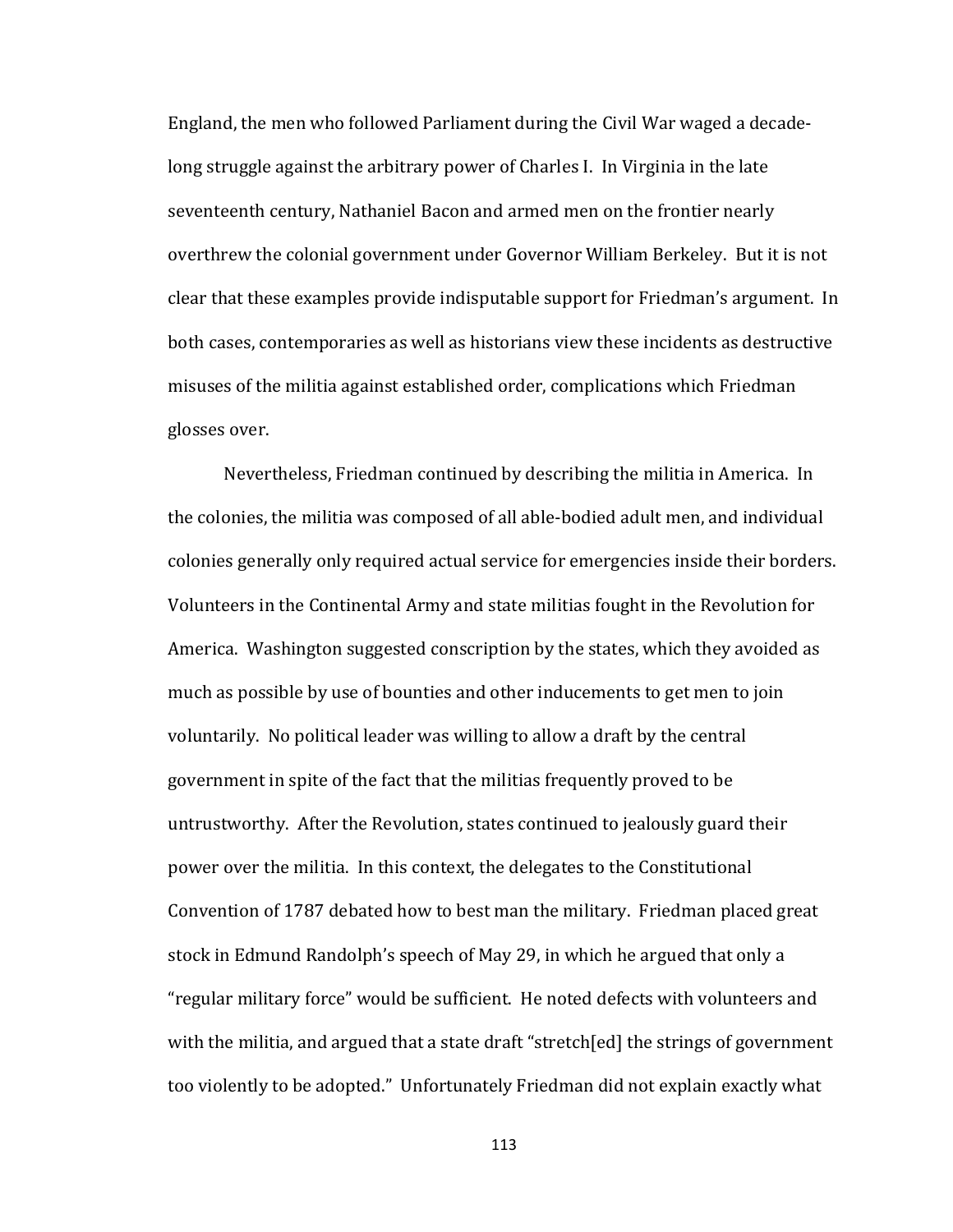he thought Randolph meant by that statement, but based on the speech he reasoned that the draft had been "rejected on the very first day" of the Convention.

Professor of political science Michael J. Malbin, in a reply to Friedman, wrote that Randolph had only said that volunteers or the militia would likely prove unreliable during an emergency; he did not claim that the national government should be prohibited from drafting men into the Army. But there was a defect in Malbin's argument: Randolph was referring to the states' power to draft men into their own militias, not a national army. Malbin saw this distinction as inconsequential since a man drafted into the militia which was later federalized would be in "exactly the same position" as a man drafted directly into the national army. Malbin is correct that this was the case after passage of the Militia Act of 1903. However, that distinction would have been significant to the Constitution's framers, who saw the state militias as a check on overreach by the federal government. In *Federalist* 46 Alexander Hamilton had argued that the states, with the people (in their capacity as the militia), were more than adequate to guard against a tyrannical national government with a standing army on its side. If there was no difference between a draft by the states and one by the federal government, as Malbin contended, the federal government could simply use this power to draft the state militias in their entirety and destroy the capacity of the states to resist encroachments.

Friedman succeeded in arguing that the "original understanding" of the drafters of the Constitution probably restricted a national draft like the one administered by Enoch Crowder during World War I. However, Friedman's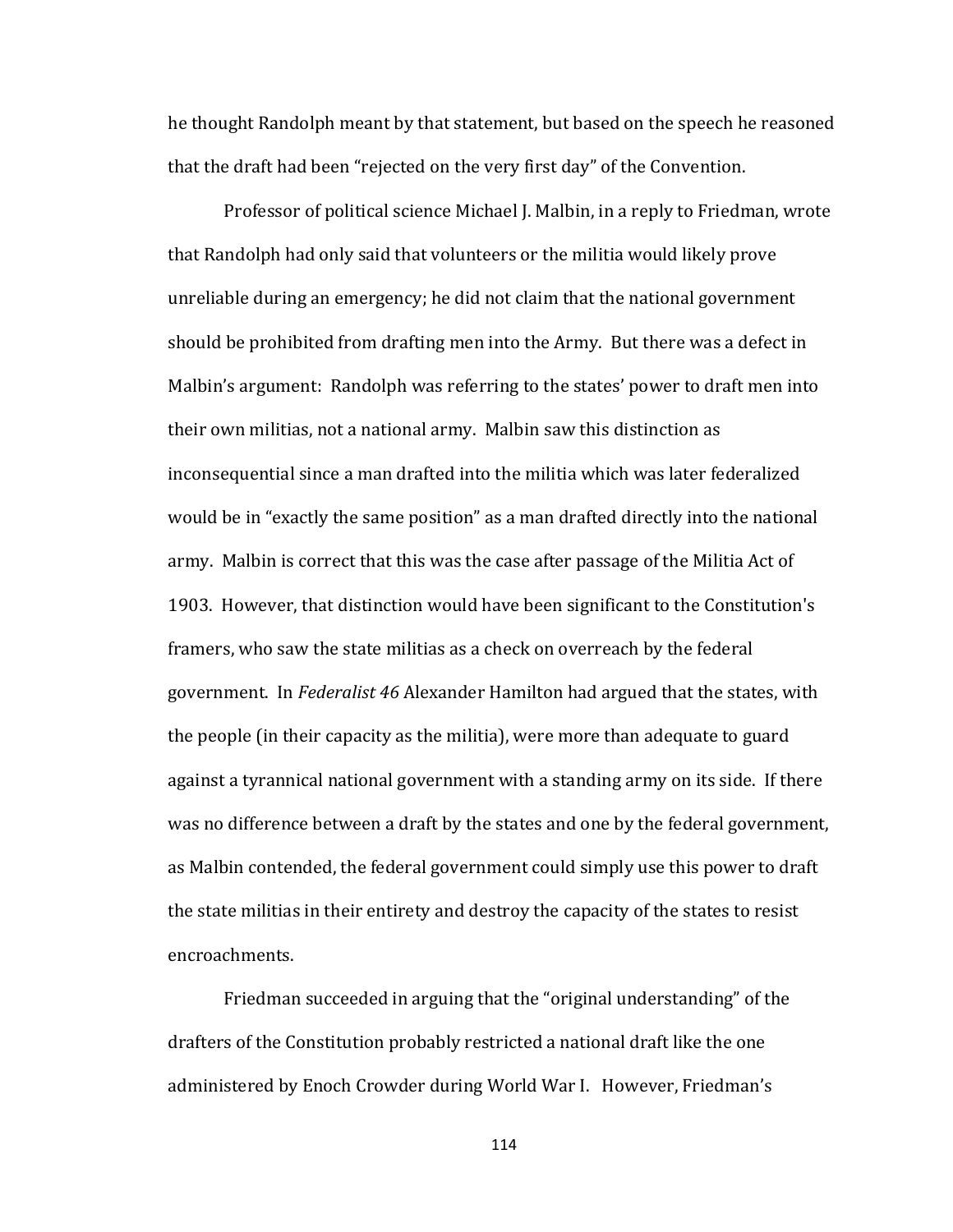analysis has two weaknesses: First, the Supreme Court's decision in *Arver* noted that the Fourteenth Amendment had expanded the power of the federal government thereby changing its relationship with the American people. Friedman did not address this issue in his essay, and scholars still debate the extent to which that amendment changed the nature of citizenship—and thus whether it authorized conscription. In a 2000 article, constitutional law scholar David Yassky conceded that the Constitution as originally written did not allow direct conscription by the national government. In support of his argument, Yassky laid out a history of conscription before the Civil War that largely conformed to Friedman's narrative. But the war, and especially the Fourteenth Amendment, fundamentally altered several important principles upon which the Constitution had been established. The Framers had seen the states as the "bulwarks of liberty" against the federal government. Based on their experience during the Civil War, Congressional Republicans after 1865 came to view the states as the real danger to liberty. The Fourteenth Amendment's increase in federal authority vis-à-vis the states allowed the U.S. government to act directly on the American people, thus countering the threat. Yassky pointed to the text, which clearly makes American citizenship supreme and state citizenship secondary, to support his case. So, too, did previous interpretations that saw citizenship both as a conferral of rights and a source of obligations. Yassky inferred that the duty to provide military service to the national government had indeed become part of American citizenship when the Fourteenth Amendment was ratified. Before that, when state citizenship had been supreme, the individual states could compel military service in militias. It now followed that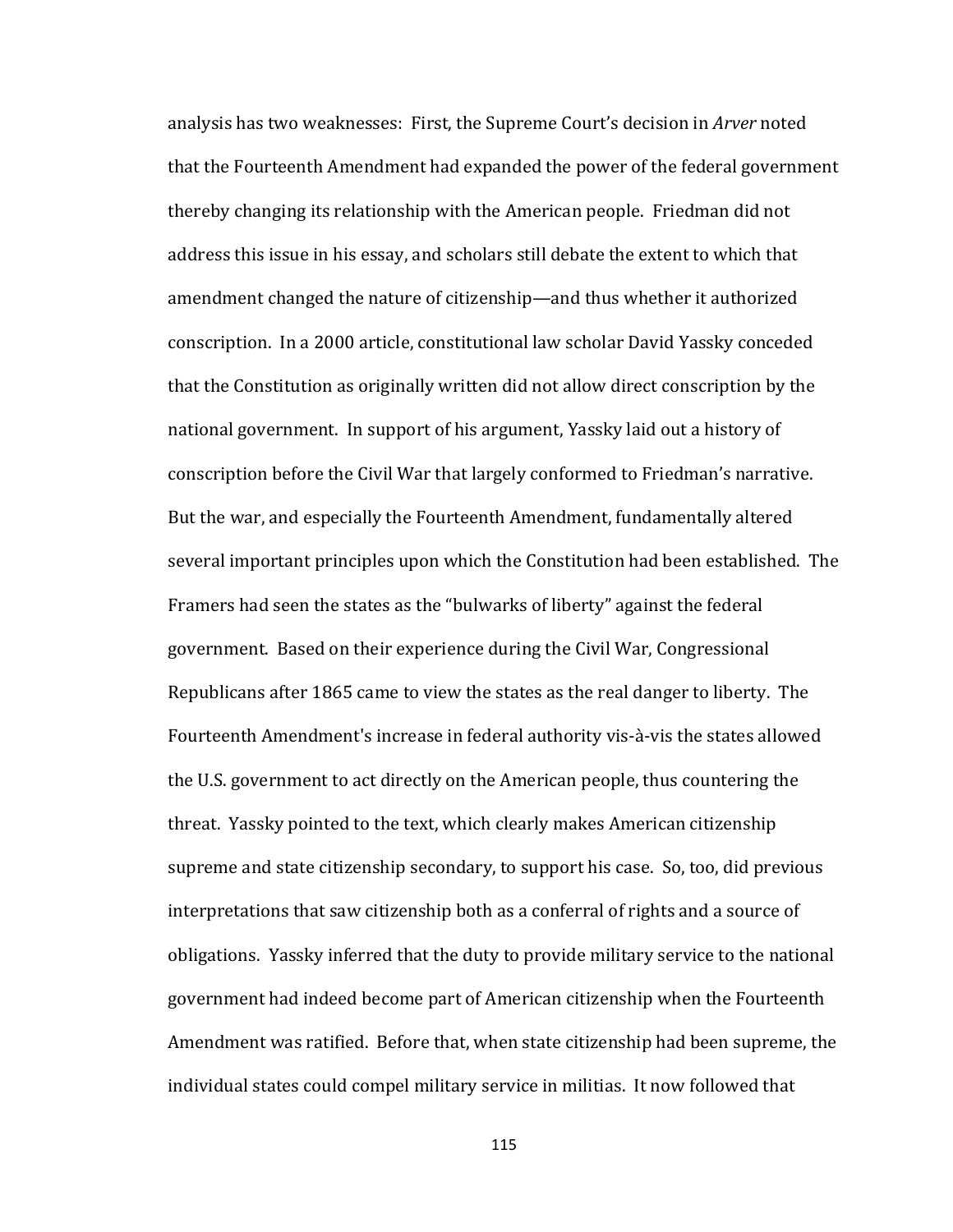American citizens owed this duty to the federal government as well and that ratification was a "revolution" in the conception of American citizenship that made the draft Constitutional. In short, the Court in *Arver* had been correct.

Yassky also pointed out that if one judges the meaning of the amendment by the "intent" of its drafters, one must come to the conclusion that the amendment made conscription constitutional. First, most of the Congressmen who had voted for Lincoln's Enrollment Act of March 1863 also voted to ratify the Fourteenth Amendment, a clear indication of their intentions regarding the scope of the postwar government. Furthermore, if Chief Justice Taney had found the draft unconstitutional, as he had hoped to do, Yassky argued that the Fourteenth Amendment would have included specific wording to overturn that ruling, just as it did for the *Dred Scott* decision. Noted legal scholar Akhil Reed Amar believed Yassky's reasoning both "clever" and reasonable. In an earlier work Amar had contended that the *Arver* decision was "unpersuasive." Even when taking the Fourteenth Amendment's radical effect on the Bill of Rights into account, Amar initially refused to concede that the constitutionality of the draft had been altered. A few years later, however, Amar acknowledged that perhaps Yassky was onto something. Its adoption, Amar argued, was a "visible sign" that the relationship between the national army and the state militias was "constitutionally redefined" by the Fourteenth Amendment. This change of mind notwithstanding, the Fourteenth Amendment's stance on conscription was contested ground. Exactly why Friedman omitted this fact in his otherwise thorough analysis cannot be known. Possibly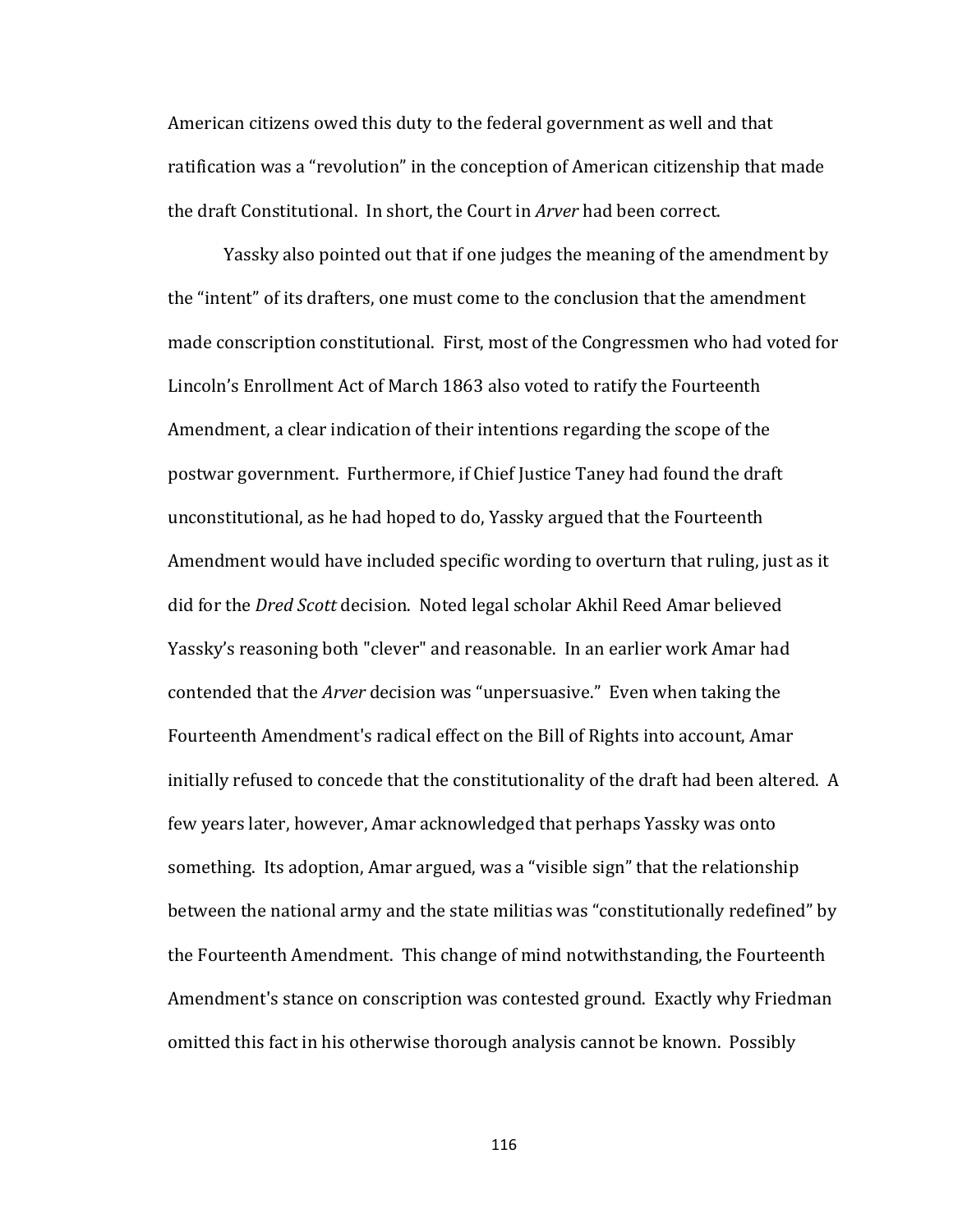accidental, it might just as easily be a purposeful effort to protect his "original understanding" theory from attack.

Friedman's second stumbling block is the standard by which he proposed to judge the Constitution in his 1969 essay. Because he opposed the draft and feared the threat posed by a large military that it enabled, he argued that the original understanding of the Constitution was key to judging the draft. This narrow interpretation of the Constitution denies much of the federal power that conscription's proponents saw in Congressional interpretations of the Army Clause and the Necessary and Proper Clause. However, on a law Friedman supported—the Patient Protection and Affordable Care Act (popularly known as "Obamacare")—he replaced his original understanding standard and replaced it with the idea that the Constitution must be interpreted according to the "economic reality of our time," not that of 1787. If Friedman had used this more permissive standard in judging the constitutionality of the draft, mere determination of the Framers' intent would not have sufficed; a consideration of contemporary defense realities such as the Cold War and atomic weapons would have been needed. These factors call his central conclusion—that the Vietnam War-era draft was unconstitutional—into question.<sup>27</sup>

 $\overline{\phantom{a}}$ 

http://law.hofstra.edu/directory/faculty/fulltime/friedman/cv/cv.pdf (accessed April 4, 2015); Leon Friedman, "The Constitutionality of the Federal Health Care Law," The Huffington Post, May 13, 2011, http://www.huffingtonpost.com/leon-friedman/the-constitutionality-of-health-care\_b\_861846.html, (accessed April 4, 2015); Michael J. Malbin, "Conscription, the Constitution, and the Framers: An Historical Analysis," Fordham Law Review, vol. 40, issue 4 (1972), 805-26; Michael J. Malbin, "Curriculum Vitae," University at Albany, State University of New York, http://www.albany.edu/rockefeller/rock\_images/faculty/malbin/articles/cv-May2014-Malbin.pdf, (accessed April 4, 2015); Amar, *The Bill of Rights*, 53-58, 61, 306; David Yassky, "The Second

<sup>&</sup>lt;sup>27</sup> Flynn, *The Draft*, 211; Leon Friedman, "Conscription and the Constitution: The Original Understanding," in Martin Anderson, ed., *The Military Draft: Selected Readings on Conscription* (Stanford, California: Hoover Institution Press, 1982), 231-96; Robert Middlekauff, *The Glorious* Cause: The American Revolution, 1763-1789 (New York: Oxford University Press, 2005), 509-513; Leon Friedman, "Resume," Hofstra University,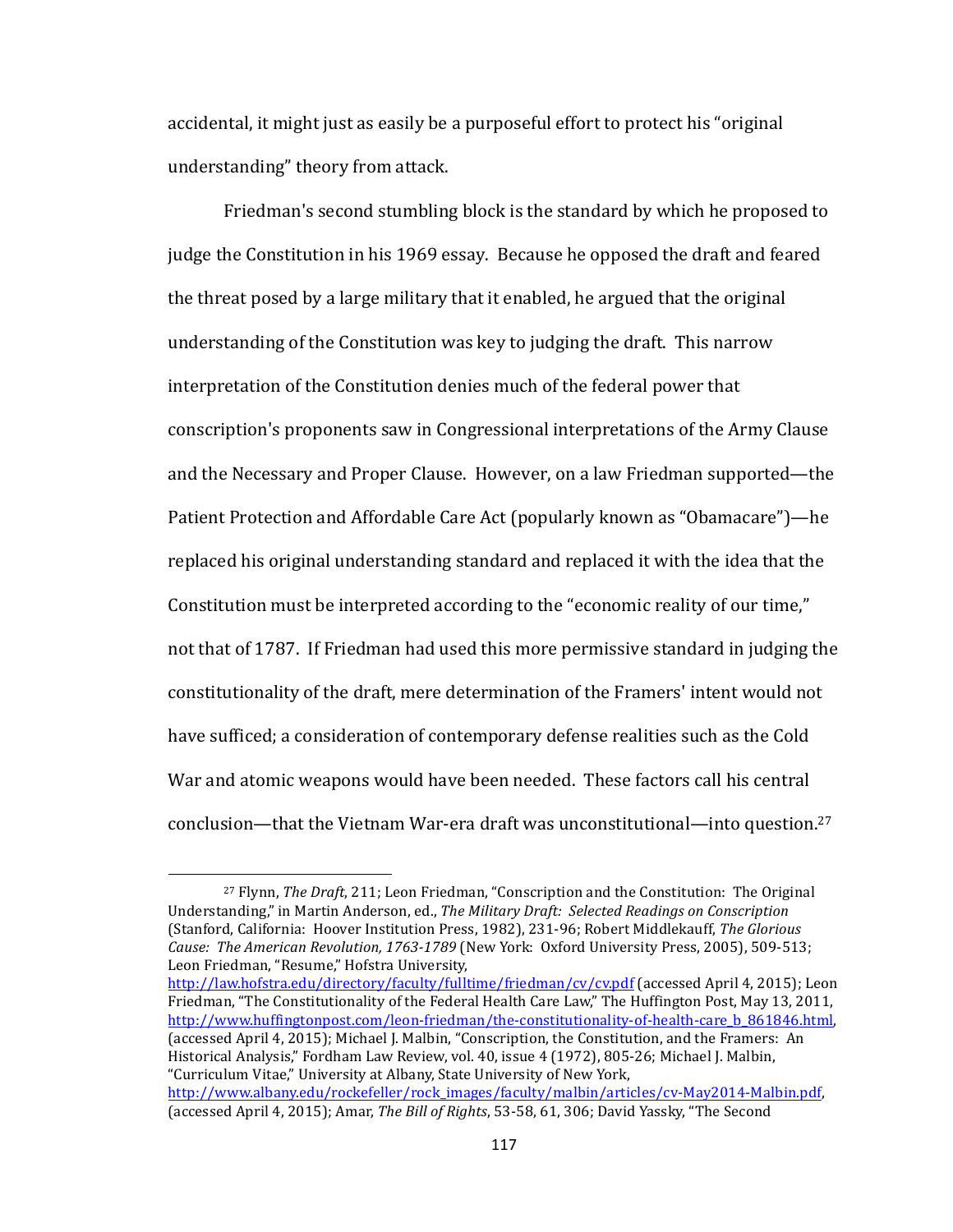Contributing to this debate, George E. Reedy (in 1969) and Harry A. Marmion (in 1971) each published book-length studies of the arguments against the AVF. Both believed that a volunteer military would be filled with poor and black enlisted soldiers, while more well-to-do, white young men escaped service. Cost was another factor, since an integral part of voluntary enlistment and re-enlistment was higher pay. Both authors raised the possibility that the AVF would be much more expensive than its backers were claiming. Friedman replied that conscription allowed the country to unfairly shift the true costs of the AVF to young draftees. Expense aside, simple justice dictated that soldiers should be paid what they were worth. Both Reedy and Marmion also posited that an end to conscription might isolate the military from civilian society; a prospect that Americans customarily feared. Conversely, the frequent turnover of two-year draftees kept the military close to the American people. Just as serious was the possibility that an allvolunteer army might make wars more likely, for whatever its weaknesses, the draft was a public check on the Commander in Chief's use of the military in wars that lacked public support. The specter of a military disloyal to American democracy was an old one that talk of professionalization raised anew.

While both authors primarily made arguments against the AVF, they also recommended alternatives of their own. Both criticized aspects of the Selective Service System as it existed in the late 1960s. Reedy thought the lottery least

Amendment: Structure, History, and Constitutional Change," *Michigan Law Review* 99.3 (Dec 2000): 588-668; Akhil Reed Amar, *America's Constitution: A Biography* (New York: Random House, 2005), 609 note 66.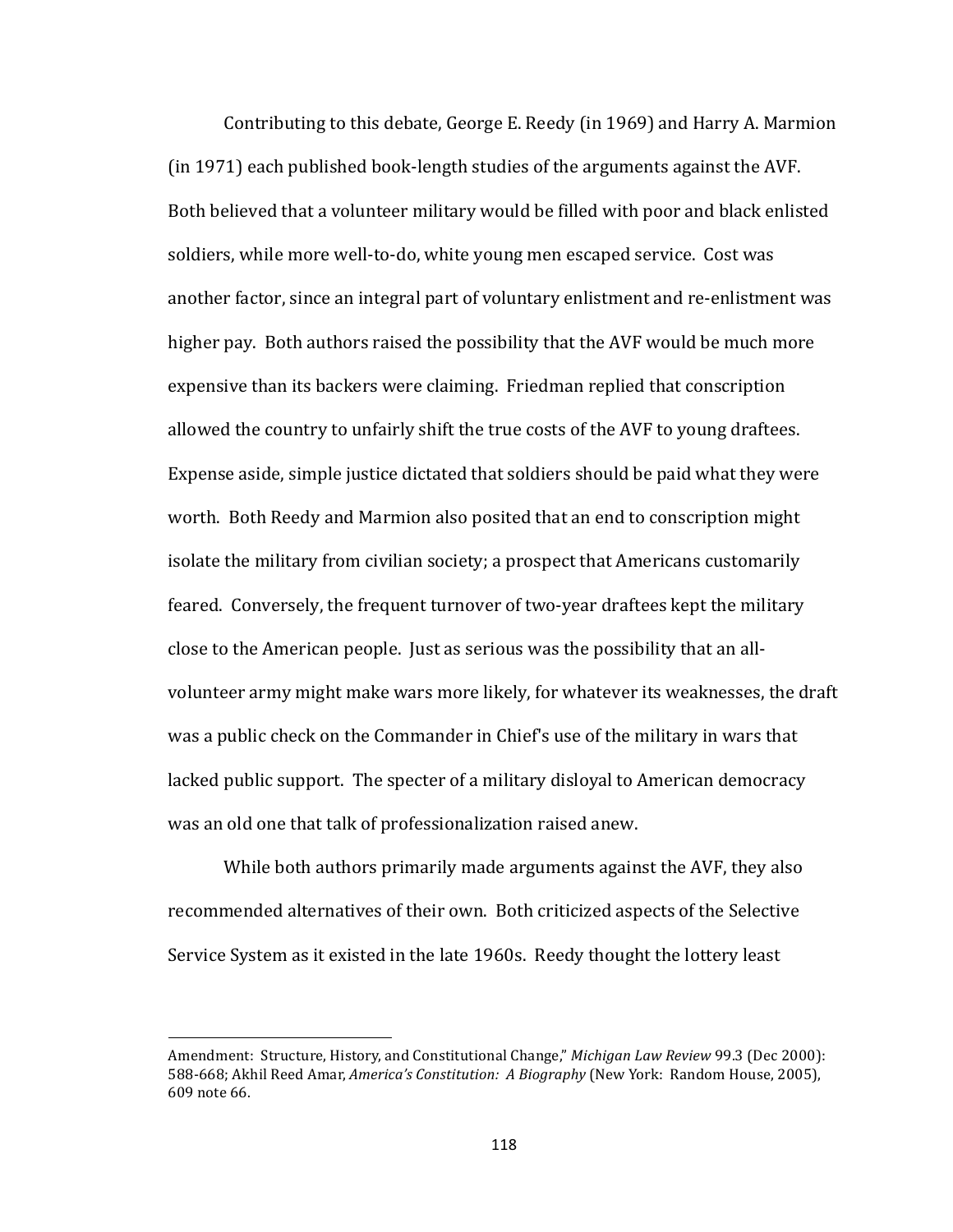susceptible to corruption by favoritism and personal connections, as he had in 1966-7 when he served on the Marshall Commission. Marmion explained several alternatives to the draft in addition to the All-Volunteer Force: ending deferments and instituting a lottery, universal military training, and national service for all young men that would include a nonmilitary option. This last option drew most of his attention, leaving the impression that Marmion supported national service even though he did not say so. He did aptly note that Nixon's Gates Commission only explored two of the four possible alternatives—either maintaining the draft or instituting the AVF. This narrow focus on the AVF came despite the clear preference of the American people. It is true, as shown previously, that when given the choice between the draft and AVF polls showed the public moving toward support for the AVF. But at the same time, 71 percent of Americans said they would support the choice of a civilian service system for draftees.<sup>28</sup>

Predictably, General Hershey opposed the AVF and made his sentiments known to the President as well as the American public. As Nixon prepared his message to Congress in the spring of 1970 calling for implementation of the Gates Commission's recommendations, Hershey sent him a memo arguing that it was simply not realistic to expect a military motivated by pay alone to defend the nation.

<sup>&</sup>lt;sup>28</sup> Harry A. Marmion, *The Case Against a Volunteer Army* (Chicago: Quadrangle Books, 1971), 11-20, 34, 37-41, 55, 57-59, 61, 67-72; George E. Reedy, *Who Will Do Our Fighting For Us?* (New York: The World Publishing Company, 1969), 51-56, 83-87; George Gallup, "71% Favor Choice for Draftees," *Washington Post,* July 5, 1970. Polls indicate that the American people would have supported national service over the AVF. Since the Nixon administration did not give them that choice, it is impossible to tell how deep that feeling was. But clashes after the war between draft dodgers and conservative Americans, discussed below, demonstrate that the ideal of national service resonated with many Americans.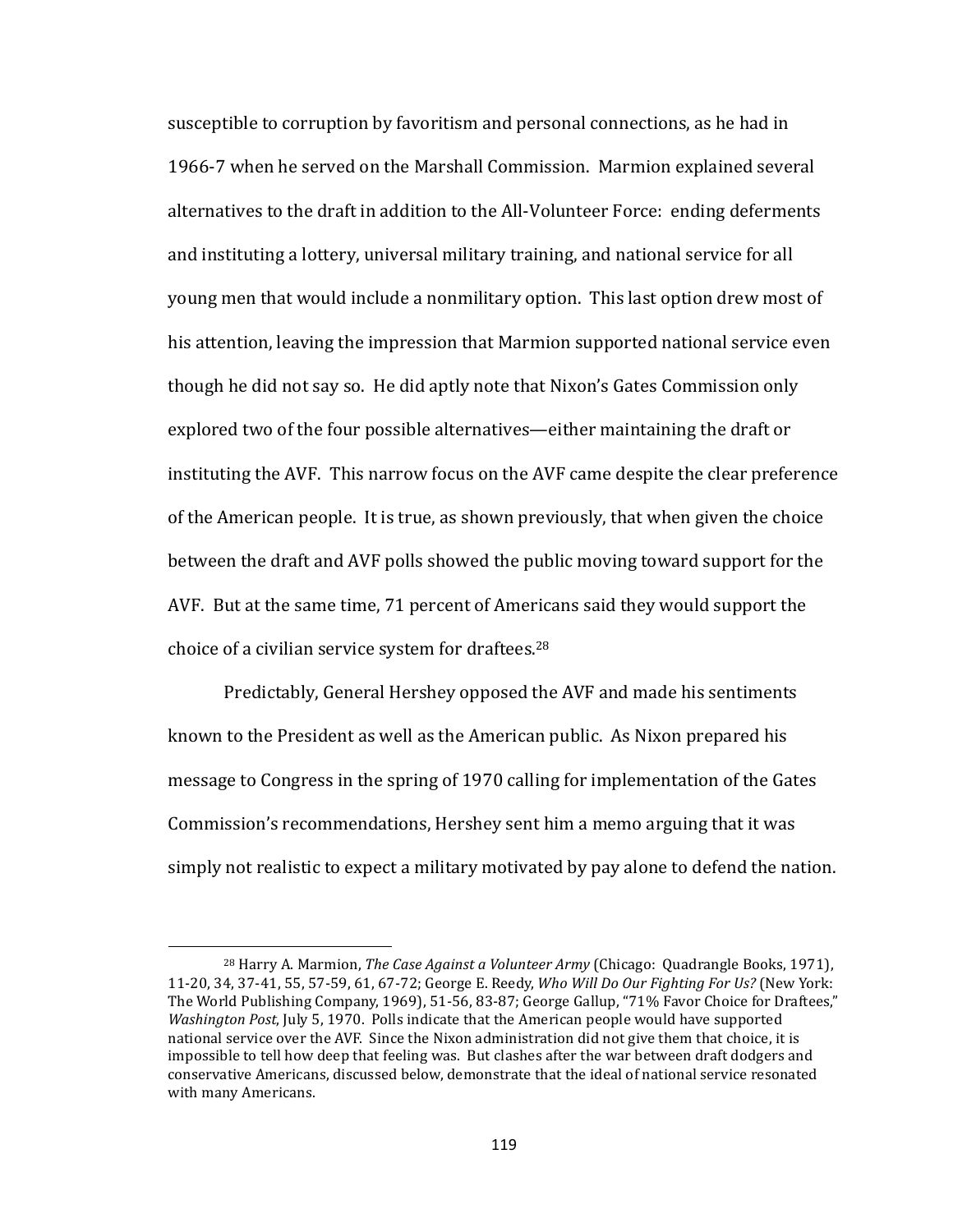Hershey correctly noted that the AVF originated as an appeasement of those who wanted to avoid the "obligations of military service." He then pointed out the contradiction between Nixon's promise and what he saw as the draft's inevitable reinstitution in a few years once the volunteer system had failed. Publicly, Hershey said that the United States could move to the AVF by either increasing the prestige of military service or discrediting those who did not serve. If "our girls ... [had] nothing to do" with a young man unless he had served in the military, Hershey reasoned, the draft might not look so bad. Ultimately, he believed that an allvolunteer army would work only if war itself became obsolete.<sup>29</sup>

The U.S. armed forces' relationship with the draft during the Vietnam War was a complicated one; especially in the Army, which relied on conscription to a much greater extent than the other services, although the percentage of draftees between 1965 and 1973 had declined since Korea, from 52 to 40 per cent. However, draftees made up the majority of enlisted combat troops and suffered most of the combat deaths in Vietnam. Once the war started, surveys showed that over 50 per cent of volunteers were "draft motivated," meaning that they volunteered so that they could have greater control over the branch of service or type of job they would perform, options that were not always available to draftees. Thus, during the first few years of the war, many in the armed forces feared that abandoning the draft would lead to a greatly reduced military. By the late 1960s, this situation had

<sup>&</sup>lt;sup>29</sup> Rostker, 92; Lewis B. Hershey, "Memorandum to the President," April 10, 1970; Robert M. Gettemy, "Hershey Sees Firm Peace as Requisite for Ending Draft," Los Angeles Times, February 8, 1969; "Hershey Unopposed to Draft Alternatives," *Hartford Courant*, March 5, 1969; "Hershey Doubts Volunteer Army," *Hartford Courant*, April 14, 1969.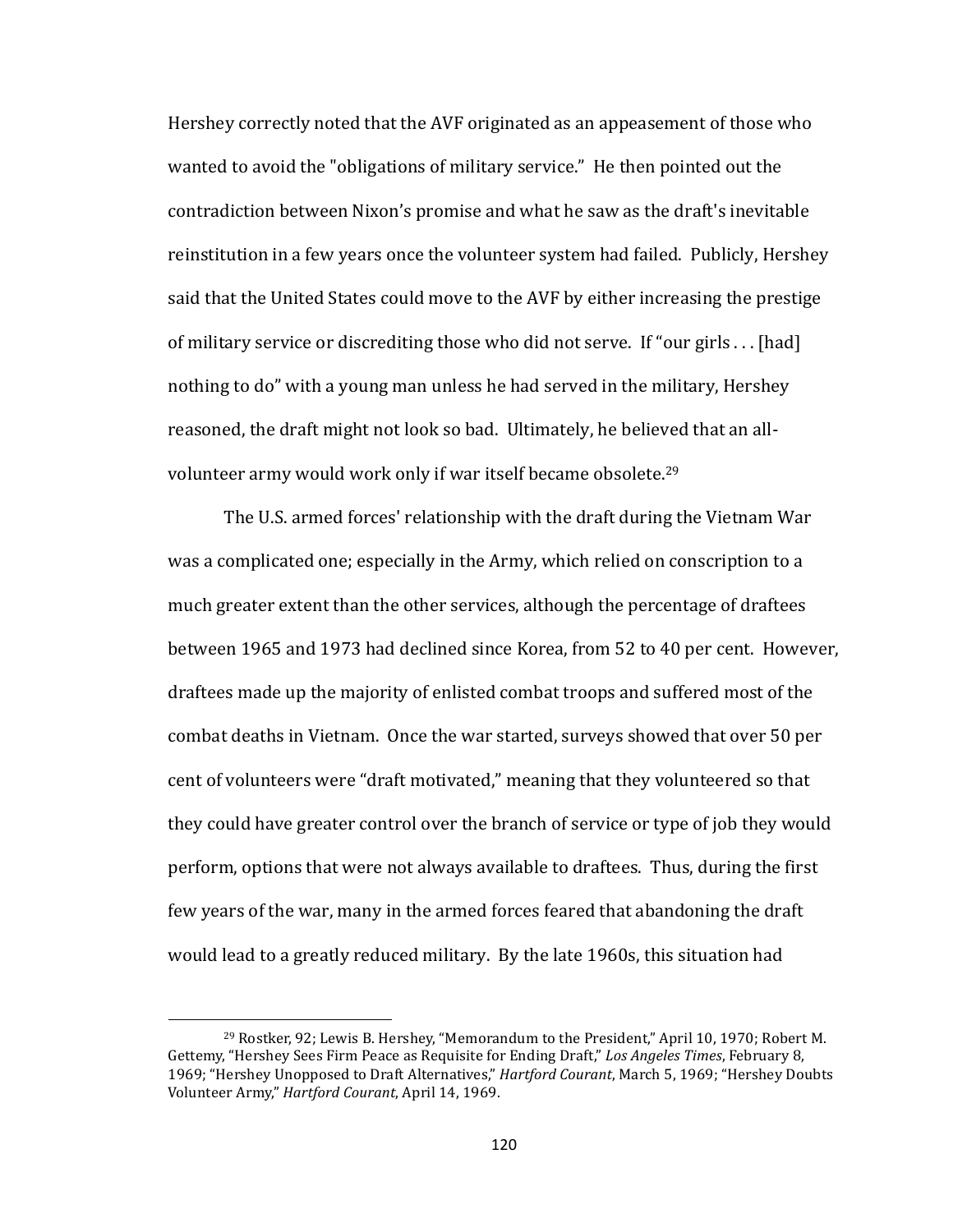changed. General Westmoreland, who had left MACV and became Chief of Staff of the U.S. Army in mid-1968, began planning for the AVF in September, a month before Nixon's October 1968 speech in which he called for a volunteer army. Westmoreland recognized that the draft might end but insisted that draft authority be continued as a hedge against emergencies, a position that was known as the "zero-draft" goal. This was a frequent target of AVF partisans like Martin Anderson, who contended that "[c]linging to a standby draft" was an excuse to avoid fully implementing the AVF, and an unusually transparent one at that.

The Army's change of heart came partly from a recognition that a many in the American public—especially the young people from whom the military drew its recruits—had turned against the draft by the late 1960s. At the same time, the Army was dealing with a host of discipline problems in Vietnam. Colonel Robert D. Heinl, Jr. wrote in 1971 of an "approaching collapse" evidenced by combat refusals and the "fragging" of unpopular officers. Drug use, especially heroin and marijuana, was widespread, producing an increase in thefts and muggings. There were 144 underground newspapers published around U.S. military bases; papers that Heinl regarded as seditious or even mutinous. Bemoaning the lack of prosecutions during the Johnson and Nixon administrations for such activities, both in and out of the armed forces, he nevertheless doubted that federal judges would have convicted in any case. In the years before 1971, Heinl charged that a series of libertarian-leaning federal court decisions had hastened the erosion of military discipline. He also highlighted racial violence, which he blamed mostly on black enlistees. Skyrocketing desertions highlighted these problems in all but the Navy since the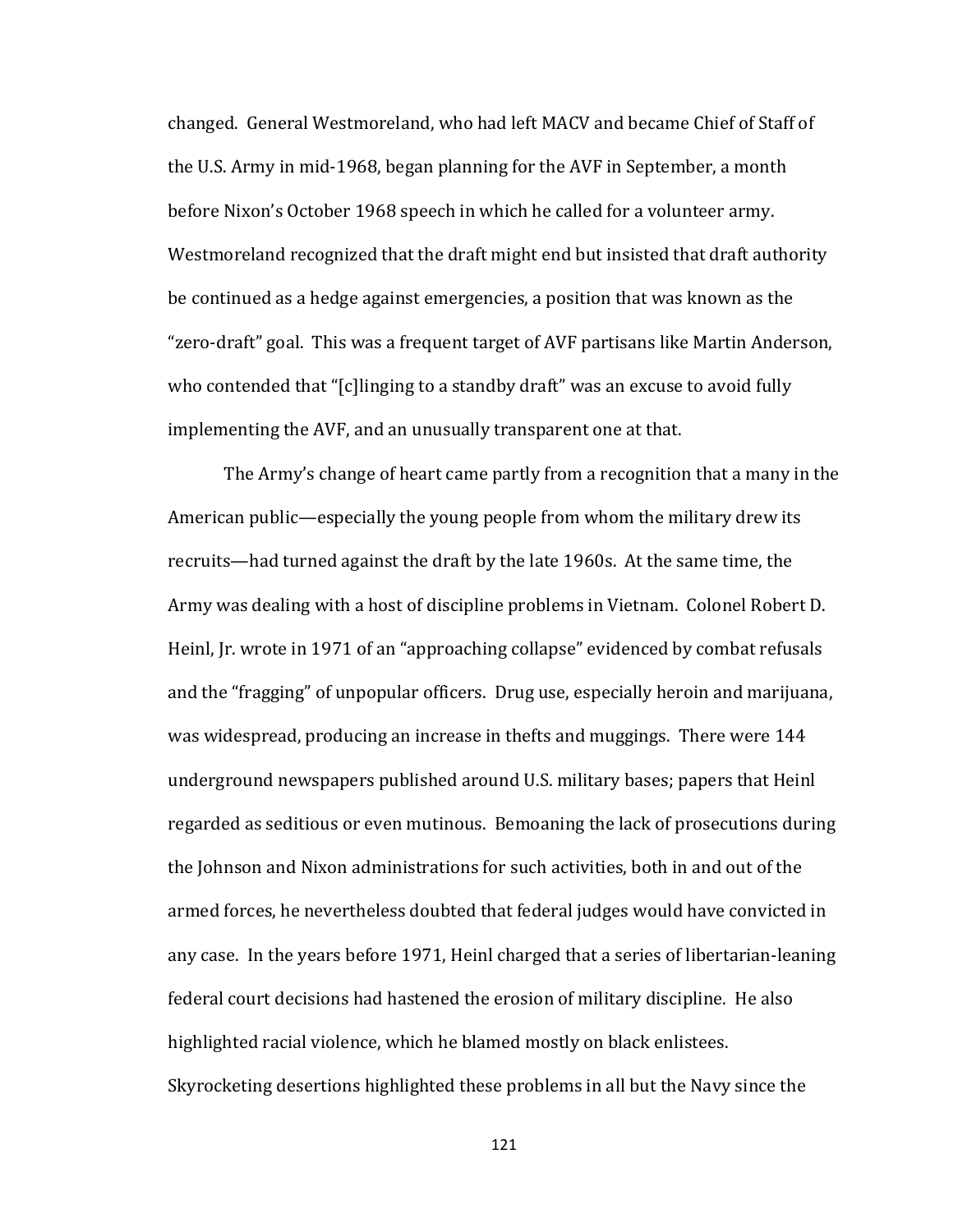mid-1960s, reflecting the challenges faced in contemporary civilian society. Many in the Army, including Westmoreland, believed that an army of volunteers would allow the leadership to reestablish professionalism. It was for this reason that the Army worked to implement a volunteer force once the civilian leadership moved in that direction. 30

<sup>&</sup>lt;sup>30</sup> Flynn, *The Draft*, 171, 197; Robert K. Griffith, Jr., *The U.S. Army's Transition to the All-*Volunteer Force, 1968-1974 (Washington, D.C.: U.S. Government Printing Office, 1997), 17, 24-26; Rostker, 147-48, 295-96; Robert D. Heinl, Jr., "The Collapse of the Armed Forces," Armed Forces *Journal*, June 7, 1971.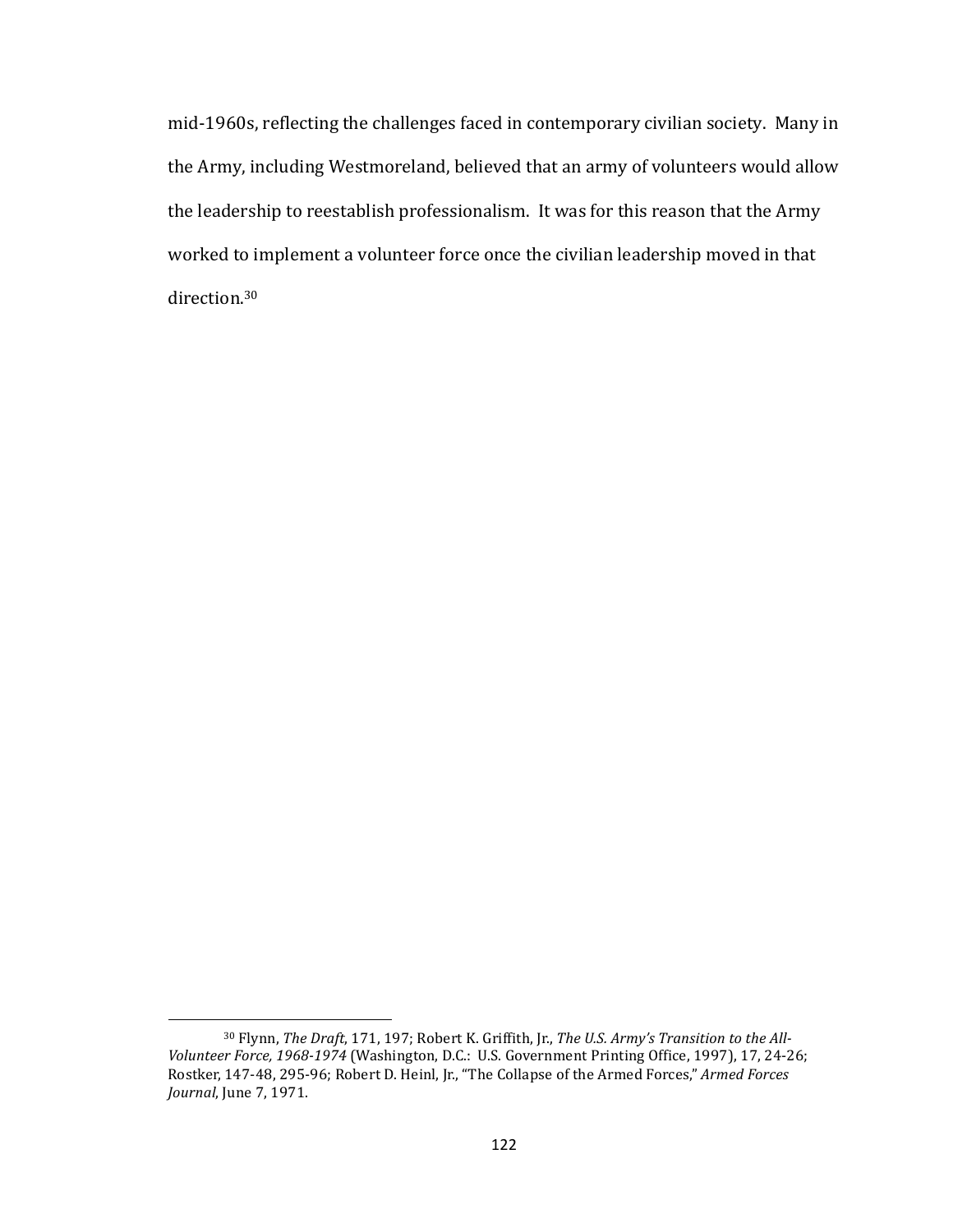## **CHAPTER IV**

## **CONCLUSION**

The United States finally extricated itself from Vietnam in early 1973. Just as in 1968, Nixon delayed the end of the war until after the 1972 election at least partly for political reasons. In the four years that Nixon claimed to be fighting for an honorable peace, over 15,000 Americans and perhaps 1.2 million Vietnamese on both sides had died. The United States turned the war over to the South Vietnamese government and provided massive amounts of aid to help them fend off attacks from the NLF and NVA. In spite of this aid, the Communists advanced on Saigon in 1975 and defeated the ARVN, forcing the remaining Americans to flee Vietnam.<sup>31</sup>

After the war, bureaucrats in the Nixon administration, conservative members of Congress, and libertarian intellectuals in and out of government took credit for ending the draft. Milton Friedman later ranked it as one of his proudest accomplishments. In reality, it was the antiwar protesters who forced Nixon to act

 $\overline{a}$ 

<sup>&</sup>lt;sup>31</sup> Historian Marilyn B. Young documented that National Security Advisor Henry Kissinger thought he had a peace agreement in late October 1972 but Vietnamese President Nguyen Van Thieu opposed the agreement and Nixon's advisors believed his margin of victory in 1972 would be greater if the United States postponed the peace until after the election. This strategy kept the divisive war in play as a motivating factor for Nixon's silent majority. See *The Vietnam Wars*, 275-80, 285-99.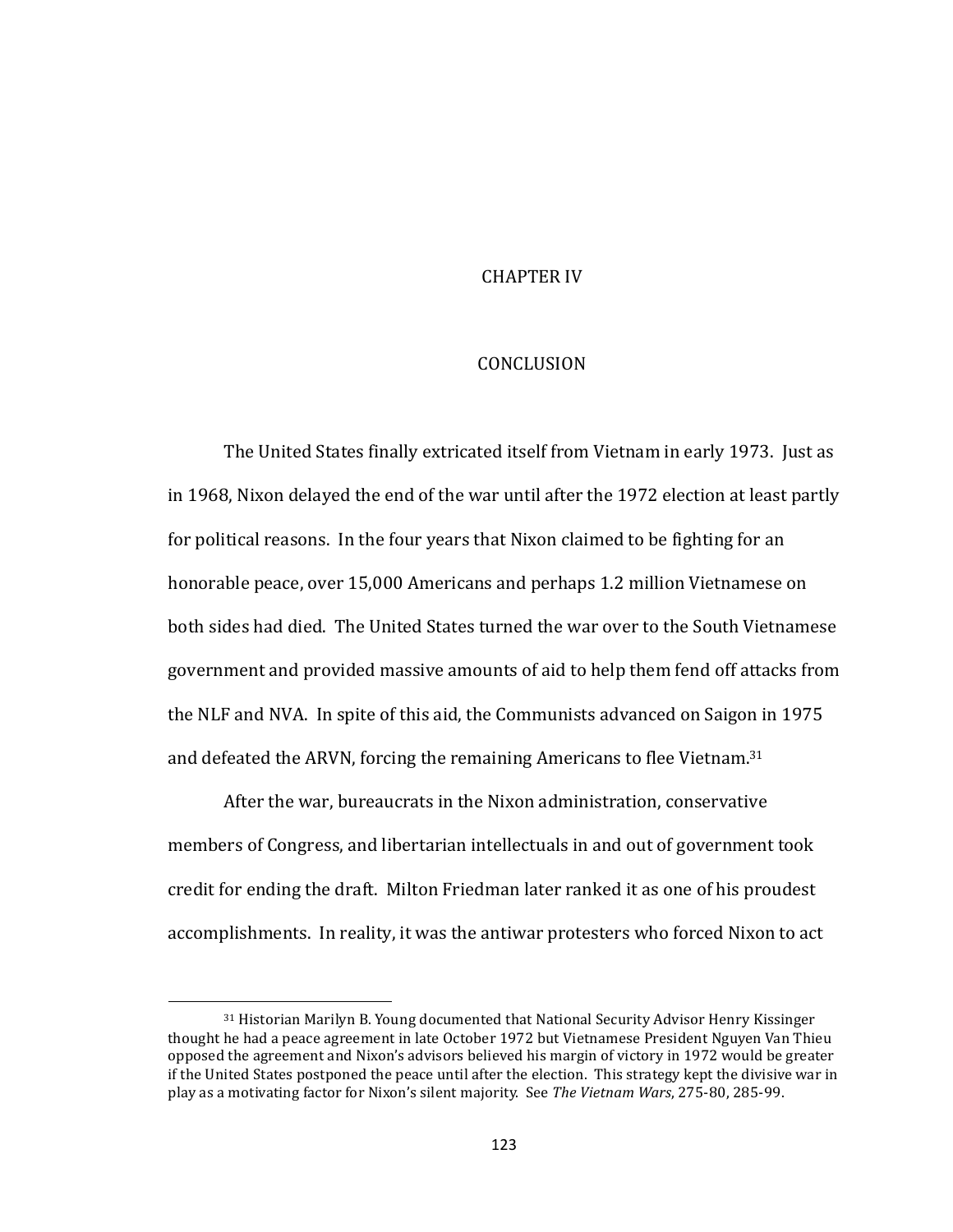by creating a crisis that forced a political response. Only then could free market economists led by Friedman and Alan Greenspan, and libertarians led by Ayn Rand and Murray Rothbard influence Selective Service reform. As Friedman later explained, only a crisis could have spurred a significant shift to libertarian values. Notably, he saw no need to consult public opinion or operate through democratic processes when effecting this shift. Journalist Naomi Klein later identified the instances in which either Friedman or his acolytes pushed free-market solutions while purposely ignoring majority public opinion—that the AVF was superior to the selective draft, but that universal service was preferable to both. This opinion held until well after the AVF had been put into place. Klein was right about the end of conscription in the United States.<sup>32</sup>

Perhaps more surprising, the draft remained divisive even after the United States had moved to an all-volunteer army. As America came to grips with its most recent losses, its citizens argued about the hundreds of thousands of young men who had illegally avoided conscription. At least 50,000 draft resisters who had fled to Canada or Europe during the war became the focus of the debate over amnesty. Nixon himself had brought up the issue during the 1972 election. He promised in January of that year that there would be none as long as North Vietnam held American prisoners. Then, a few days before the election, he ruled out any type of amnesty for what he and many others termed "draft dodgers." In a speech before an

<sup>32</sup> Milton Friedman and Rose D. Friedman, *Two Lucky People: Memoirs* (Chicago: University of Chicago Press, 1999), 379-81; Peterson, 283-84; Naomi Klein, *The Shock Doctrine: The Rise of* Disaster Capitalism (New York: Picador, 2007), 7-8; Flynn, The Draft, 168-69, 277-82; Cohen, Citizens *& Soldiers*, 94-98, 106-10, 183-89; Friedberg, 179.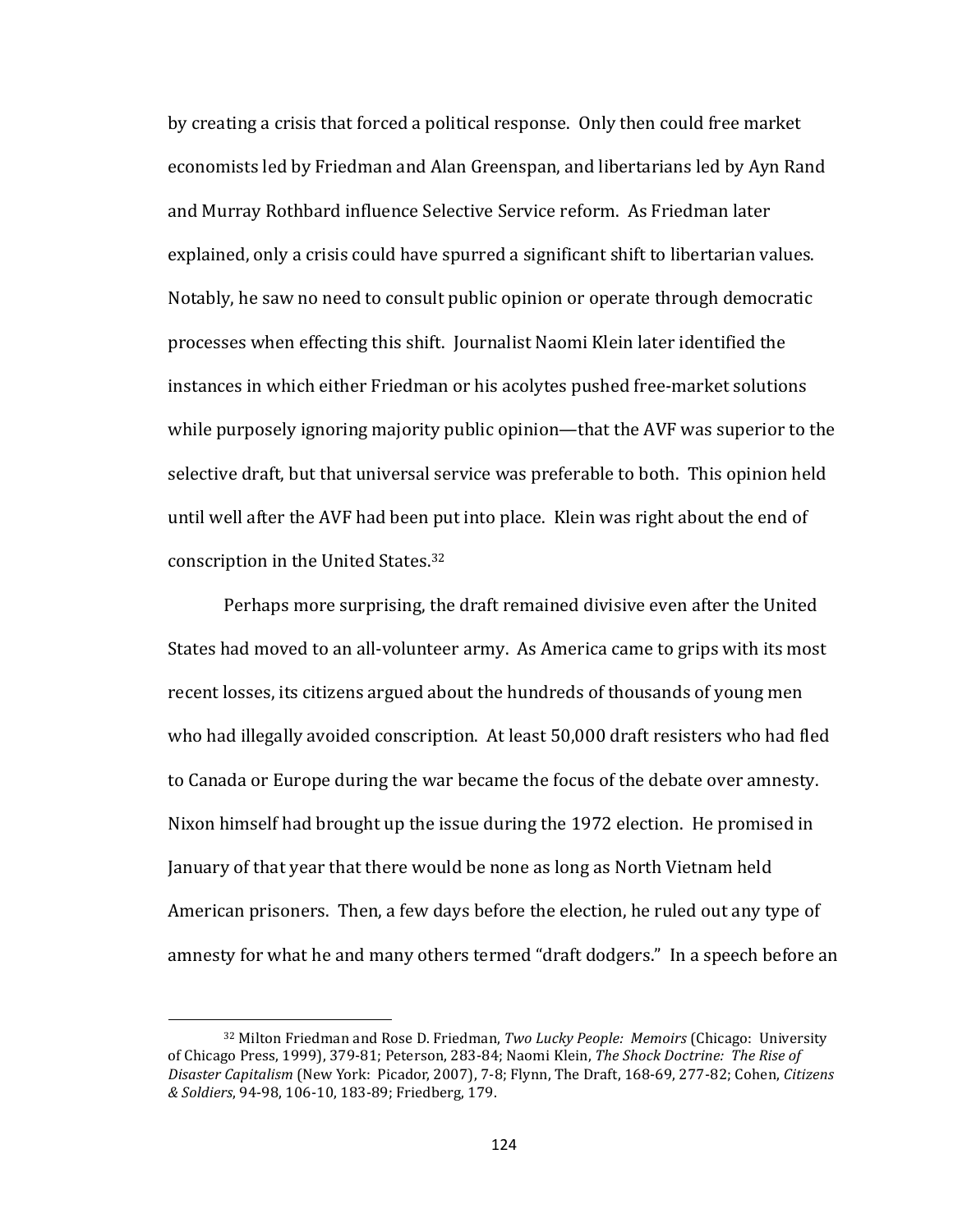organization for families of prisoners of war (POWs), the president stated it would be immoral for him to pardon draft resisters with thousands of Americans either killed in action or prisoners of North Vietnam. Having mollified at least some protesters in 1968 with his proposal to end the draft, he now worked to create a "New Majority" of conservatives using the amnesty issue as ammunition. Meanwhile, Democratic candidate Senator George McGovern of South Dakota embraced amnesty for those who opposed the war on principle when, according to [WHAT SOURCE?] only 20 per cent of the nation supported this stance. Results of the 1972 election were mixed. Nixon soundly defeated McGovern with 520 electoral votes to McGovern's 17, and 61 per cent of the popular vote, but saw his dream of a conservative majority vanish. The Democrats retained sizeable majorities in both houses, meaning that Americans had voted against McGovern but not necessarily for Nixon's program.

Like the war itself, amnesty split Americans into warring camps. Most conservatives strongly opposed pardons or amnesty for draft resisters. This was especially true of veterans' organizations and family members of men who had served during the war. Liberals were sympathetic to the resisters' argument that the war was immoral and argued that amnesty was a way to finally end the war at home. Most parents of draft resisters hoped the government would allow their sons to come home, although there is evidence that some parents effectively disowned their sons for active draft resistance. Libertarians split over the question of whether conscription justified fleeing the country to avoid service. Ayn Rand claimed she did not "blame" young men who refused to accept conscription if they did so because of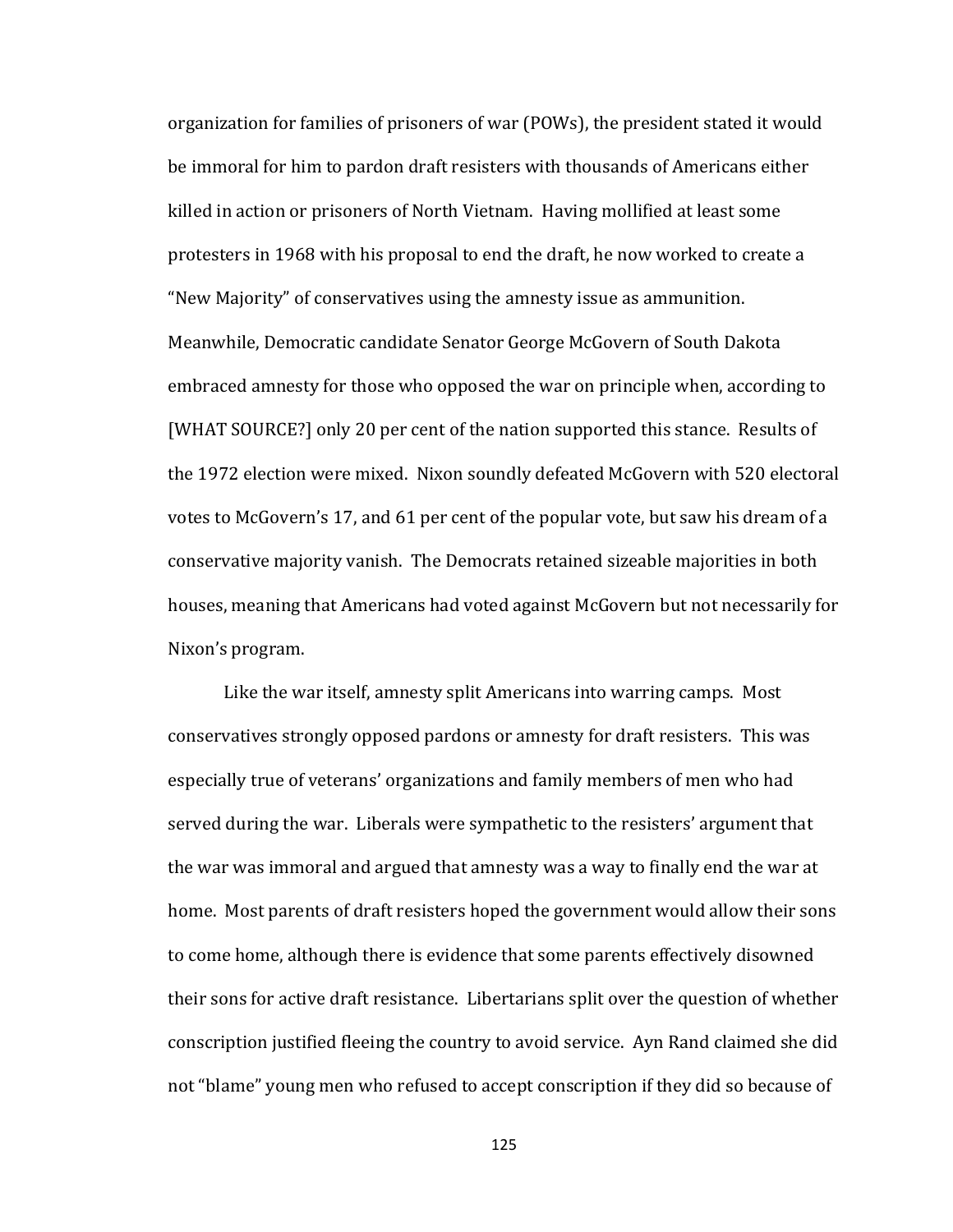"genuine convictions," but they still would have to accept the consequences of their actions. However, she criticized the "bums" who only refused to fight in Vietnam to advance the Communist cause. These young men, she believed, should be exiled to the Soviet Union or North Vietnam. In contrast, Murray Rothbard supported total amnesty for young men who resisted the draft regardless of their motivations and even called for reparations to be paid to them by the government officials who had sustained the draft during the war.

The terms of various amnesty proposals complicated the issue further. Resisters and their families trended toward complete and unconditional amnesty, while conservatives tried to block any form of forgiveness. Moderates argued that resisters should pay some type of penalty—typically community service—before amnesty could be granted. President Gerald Ford then tangled the question of amnesty by pardoning Nixon for his role in the Watergate crimes in September 1974. Most Americans were outraged over Nixon's pardon, regardless of their opinion on amnesty for draft resisters. The commander in chief of the Veterans of Foreign Wars (VFW) argued that neither Nixon nor the draft evaders should be given amnesty in order to uphold the rule of law. Many letter writers contrasted Nixon's behavior, which one called "sick self-centered power-grabbing ambition," with that of draft dodgers, asking why Nixon deserved a pardon for crimes that were much worse while resisters did not.

Ironically, Ford's work on Nixon's pardon delayed his action on amnesty for draft resisters; it was a few days after Nixon's pardon that Ford finally announced his plan. He called it "clemency," consciously avoiding the more politically charged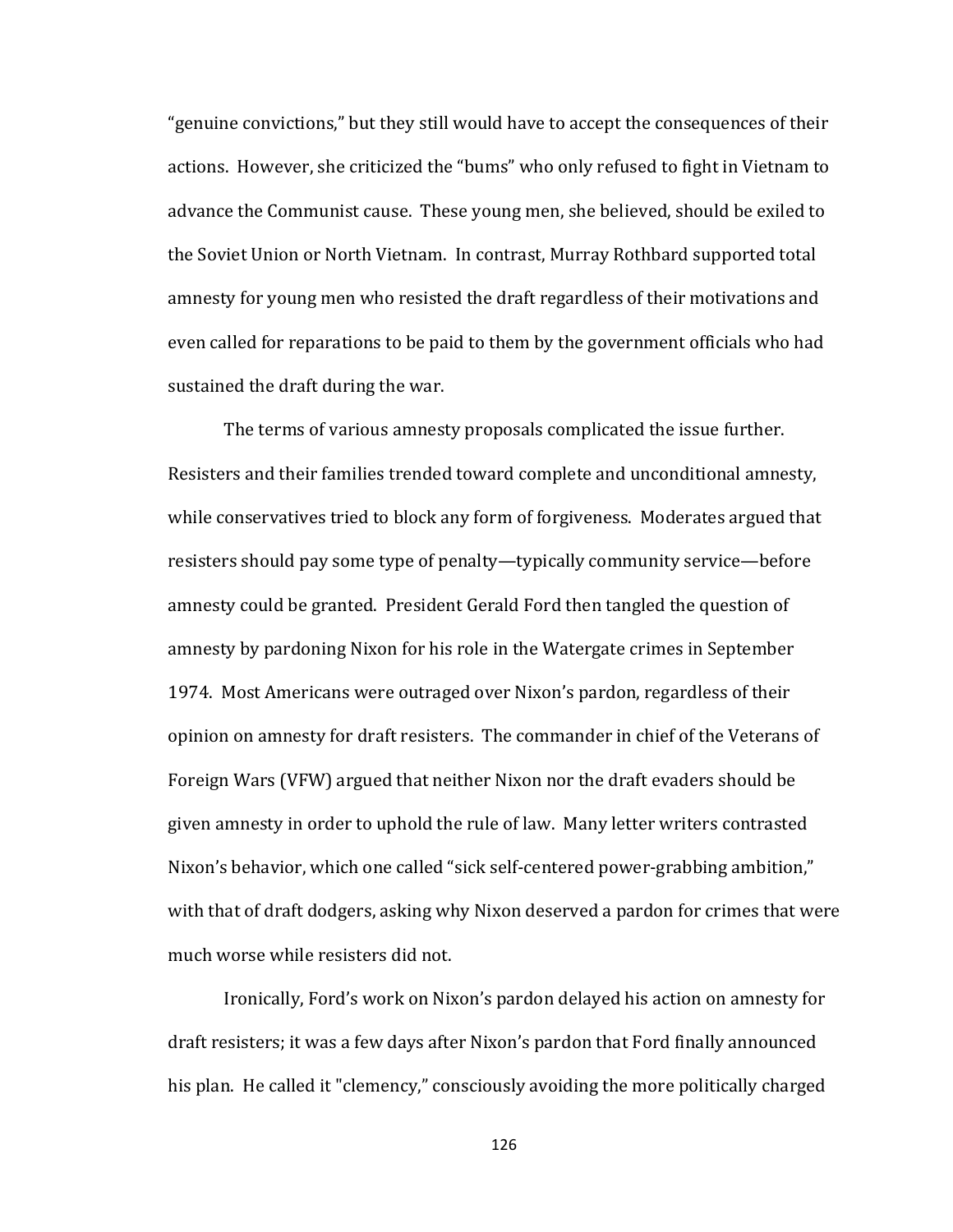synonym. Draft resisters could now have charges dismissed by performing twentyfour months of community service. But President Ford was behind the curve; resisters were already getting better deals in courts or by surrendering to Army bases known for leniency. Perhaps 350,000 people were eligible for Ford's clemency program but only six per cent took advantage of it. The amnesty debate continued into the presidential election of 1976, when Democratic presidential candidate Jimmy Carter promised to issue "blanket pardons" to draft resisters immediately upon taking office. He told those people who had "defect[ed]" to return to the United States. Not surprisingly, conservatives decried Carter's pledge; less understandable was his decision to deliver it at a VFW convention. General Westmoreland responded with an opinion piece in which he argued that pardons for draft resisters would degrade the nation's "moral fiber" as well as weaken the American military. The plan went forward in spite of conservative opposition, albeit with the caveat that it did not include thousands of veterans who had been discharged or convicted for desertion. Ultimately, only nine per cent of those eligible applied for amnesty under Carter's plan anyway. By the late 1970s, enough time had passed that many resisters had either learned to cope with their legal disabilities or come to regard application process as a bigger hassle. As for the thousands of young men who had fled the country, some returned, but others had established lives and elected to remain elsewhere.<sup>33</sup>

<sup>33</sup> Jeffrey Kimball, "The Enduring Paradigm of the 'Lost Cause': Defeat in Vietnam, the Stab-inthe Back Legend, and the Construction of a Myth," in Jenny Macleod, ed., *Defeat and Memory: Cultural Histories of Military Defeat in the Modern Era* (New York: Palgrave Macmillan, 2008), 234-35; Baskir and Strauss, 115, 167, 203-35; Perlstein, *Nixonland*, 618, 640, 652, 745; Ambrose, *Nixon*, vol. 2, 581-82, 620, 651-652; Foley, 164-167; Albert B. Crenshaw, "No Amnesty, Nixon Vows," Washington Post, October 30, 1972; "Nixon Won't Grant Military Amnesty," *Hartford Courant*, October 17, 1972; "We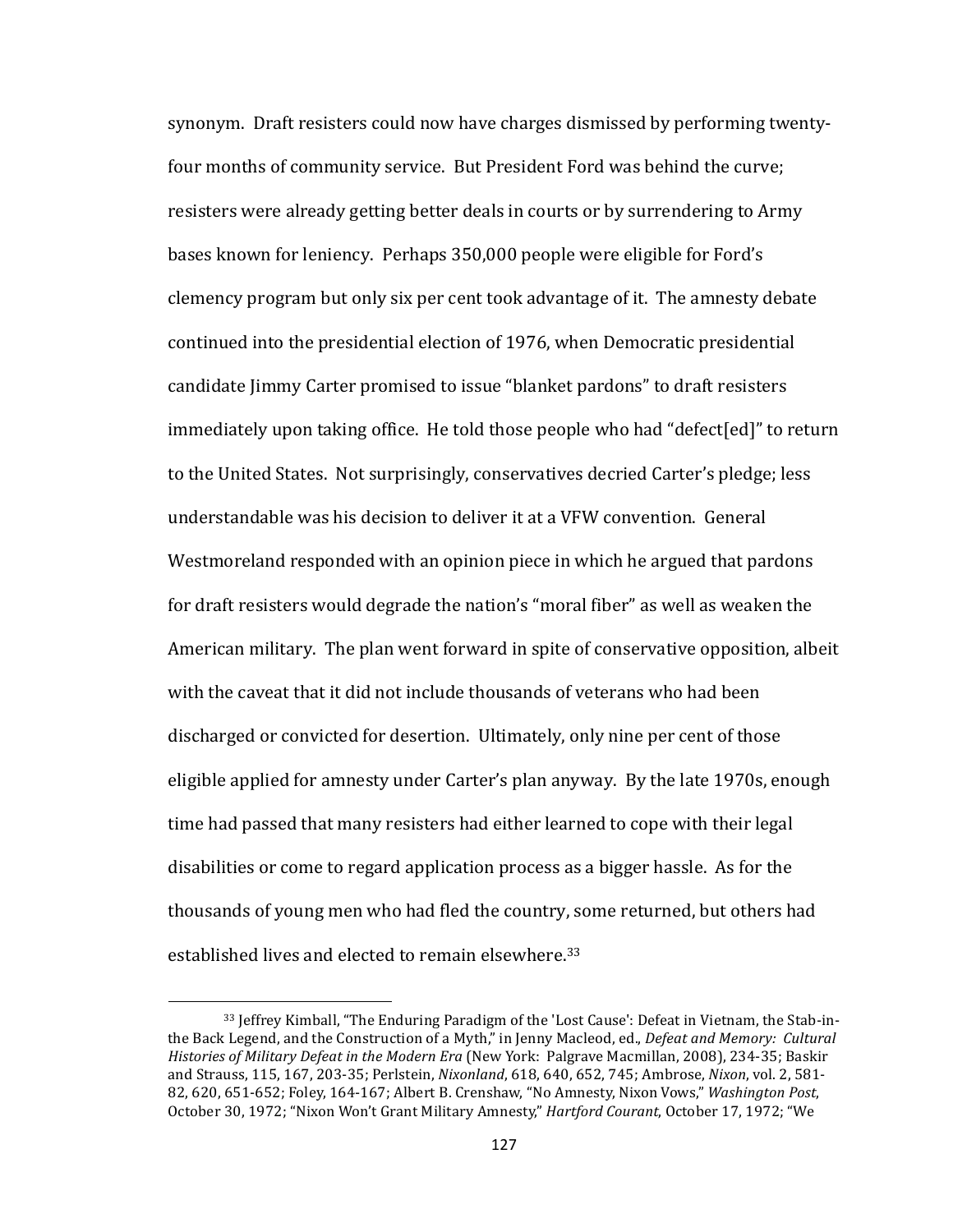Several times in the forty years since the All-Volunteer Force's 1973 inception, U.S. presidents have raised the conscription issue. In response to the Soviet invasion of Afghanistan in 1979, President Carter successfully supported legislation to renew registrations—but not inductions—with the Selective Service. Republican nominee Ronald Reagan criticized Carter's actions but continued registration once in office. Reagan's massive defense buildup allowed the military to increase pay, while the economic recession of the early 1980s made military service attractive to a greater number of young men. The combination of these factors may have saved the AVF, which Eliot Cohen still called "fragile" in 1985. During the Persian Gulf War of 1990-1991 some commentators argued that the United States might need to return to the draft because minorities were overrepresented in, and upper classes absent from, the AVF. Similarly, as the Iraq War spiraled out of control in the mid-2000s, some Americans believed that President George W. Bush might reinstitute the draft to fight the so-called "War on Terror." The anemic recruitment numbers at the height of the war increased this fear and led to the Army's "stop-loss" policy in 2004, in which thousands soldiers who were about to be

Can Forgive," New York Times, March 14, 1974; "Bind Up the Amnesty Wound," *Hartford Courant*, March 14, 1974; Jack Bourque, "Residents Want Draft Dodgers Home," *Hartford Courant*, August 20, 1974; "VFW Votes Against Conditional Amnesty," *Chicago Defender*, August 21, 1974; "Resisters Want No Strings on Amnesty," *Hartford Courant*, August 23, 1974; Robert Mayhew, ed., Ayn Rand Answers: *The Best of Her O & A*, (New York: New American Library, 2005), 91; Murray Rothbard, ed., "The Party Emerges," The Complete Libertarian Forum, 1969-1984 (Auburn, Alabama: Ludwig von Mises Institute, 2012), 1409-11; Don Irwin, "Ford Grants Nixon Absolute Pardon," Los Angeles Times, September 9, 1974; Lesley Oelsners, "Amnesty for Nixon: Views For and Against," New York Times, August 14, 1974; Stanton Hammond, "Pardon Versus Amnesty," *New Pittsburgh Courier*, October 5, 1974; Barbara J. Fields, "Reactions to the Pardon of Mr. Nixon," *Washington Post*, September 12, 1974; "Draft Evaders Deserve Amnesty Much More Than Richard Nixon," *Philadelphia Tribune*, September 17, 1974; Don Irwin, "Ford Amnesty Plan Put Off Indefinitely," *Los Angeles Times*, September 10, 1974; Rowland Evans and Robert Novak, "Carter: The Intent and the Effect," *Washington Post*, August 27, 1976; William C. Westmoreland, "No Pardon for Draft Evaders," *New York Times*, December 12, 1976.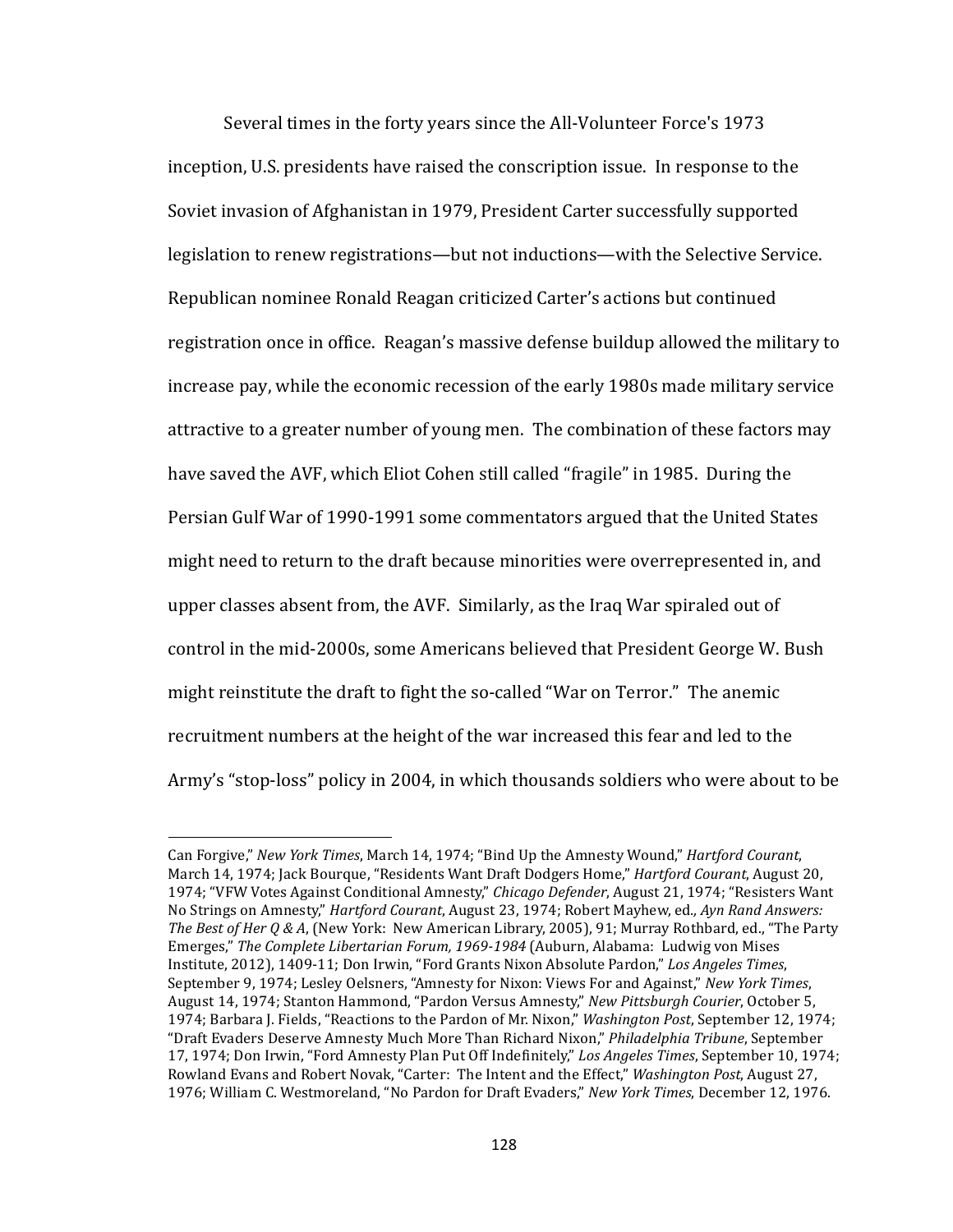discharged were forced into extended service. Some Americans questioned whether this meant the end of the volunteer army while Democratic presidential candidate John Kerry called the practice a "backdoor draft." In 2006, while the American army was still embroiled in Iraq, former Marine Paul Kane went so far as to argue that the United States needed the draft to confront the threat posed by Iran.

One final irony: Kane's preference for a new draft has garnered most of its support then and since from left-leaning scholars and government officials. Stanford historian David M. Kennedy noted in 2005 that an ideological gulf had grown up between American civilians and their longtime volunteer "mercenary army." The consequence was "military adventurism," made possible because the counterpoise previously provided by conscription was long gone. Kennedy proposed a lottery to restore what he terms the principle of "universal duty." Representative Charles B. Rangel (D-NY), called in 2002 for the United States to reinstitute the draft as well, reasoning that it made "shared service" possible for all Americans in the war against terrorism. Rangel also hoped that a draft might block President Bush's aggressive policies in Iraq, which Rangel himself had already voted against. Meanwhile, Secretary of Defense Donald Rumsfeld countered that the draft would bring "no value, no advantage" to prosecution of the war, a stance shared by Republicans in the Bush administration and on Capitol Hill. Thus far, no proposals to reinstate the draft have succeeded. Barring another large war, it is likely that an all-volunteer military is here to stay.<sup>34</sup>

<sup>&</sup>lt;sup>34</sup> Friedberg, 196-98; Edwin Dorn, "Devil's Bargain in the Front Lines," Los Angeles Times, December 4, 1990; Lawrence Young, "Put the Rockefellers in the Army Next to the Sanchezes," Philadelphia Tribune, February 5, 1991; Carl Hulse, "Military Draft?; Official Denials Leave Skeptics,"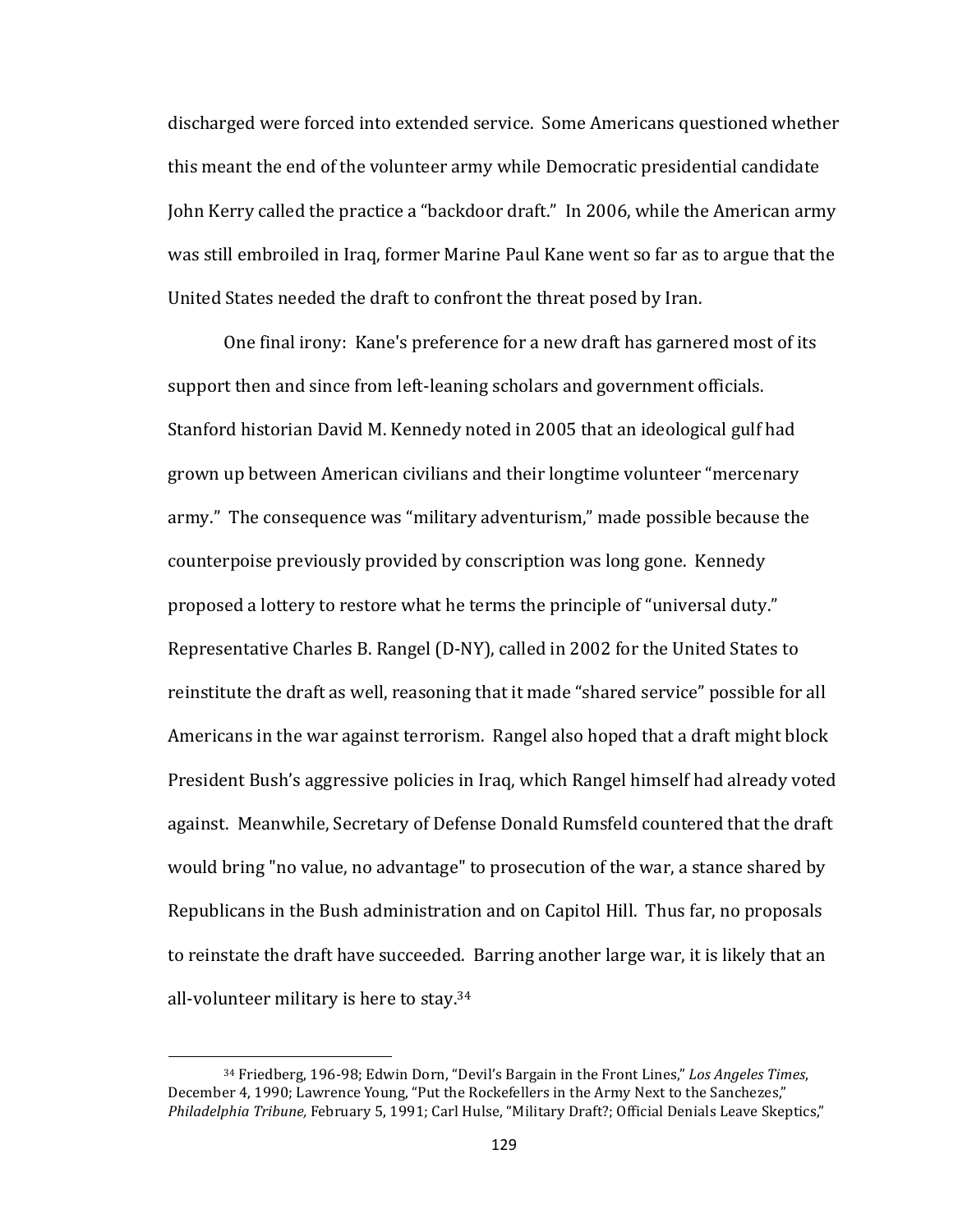## Bibliography

 $\overline{\phantom{a}}$ 

## PRIMARY SOURCES

Albert, Judith Clavir, and Stewart Edward Albert. The Sixties Papers: Documents of a *Rebellious Decade.* New York: Praeger Publishers, 1984.

Large collection of documents related to the New Left during the Vietnam War. Useful for the arguments contained regarding the war and conscription.

Anderson, Martin, ed. The Military Draft: Selected Readings on Conscription. Stanford: Hoover Institution Press, 1982.

Anderson is a free-market libertarian and served as a special advisor to Nixon during his first term, including working in the Gates Commission. Includes a wide-ranging compilation of the arguments against the draft, and a few for it. Also includes essays by some advocates of universal service.

Appy, Christian G., ed. *Patriots: The Vietnam War Remembered From All Sides*. New York: Viking, 2003.

A compilation of primary sources on the war from American and Vietnamese perspectives. Useful for these sources and the information provided about how the war was fought, and how this affected the move to end the draft.

Bourne, Randolph. *The Radical Will: Selected Writings, 1911-1918*. Olav Hansen, ed., Berkeley: University of California Press, 1977.

Bourne was a left-wing opponent of US militarism during World War I. His writings are useful to demonstrate the linkage between liberal and libertarian conservative though, although I may or may not use them in my thesis.

Buckley, William F., Jr. "A Dilemma of Conservatives." *The Freeman* 5 (August 1954).

*New York Times*, July 3, 2004; Jane Gordon, "For Teenagers, Talk of a Draft is Chilling," *New York Times*, October 31, 2004; "Supporting the Troops: The Death Spiral of the Volunteer Army," *New York Times*, May 29, 2005; Josh White, "Soldiers Facing Extended Tours," *Washington Post*, June 3, 2004; Paul Kane, "A Peaceful Call to Arms," *New York Times*, April 20, 2006; David M. Kennedy, "The Best Army We Can Buy," *New York Times*, July 25, 2005; Charles B. Rangel, "Bring Back the Draft," *New York Times*, December 31, 2002; Clyde Haberman, "Draft Talk, But Source Is Antiwar," New York Times, January 3, 2003; Carl Hulse, "Bill to Restore the Draft Is Defeated in the House," *New York Times*, October 6, 2004; James D. Zirin, "With Winds of War, Don't You Feel a Draft?," *Christian Science Monitor*, July 9, 2004. Cohen, *Citizens & Soldiers*, 187.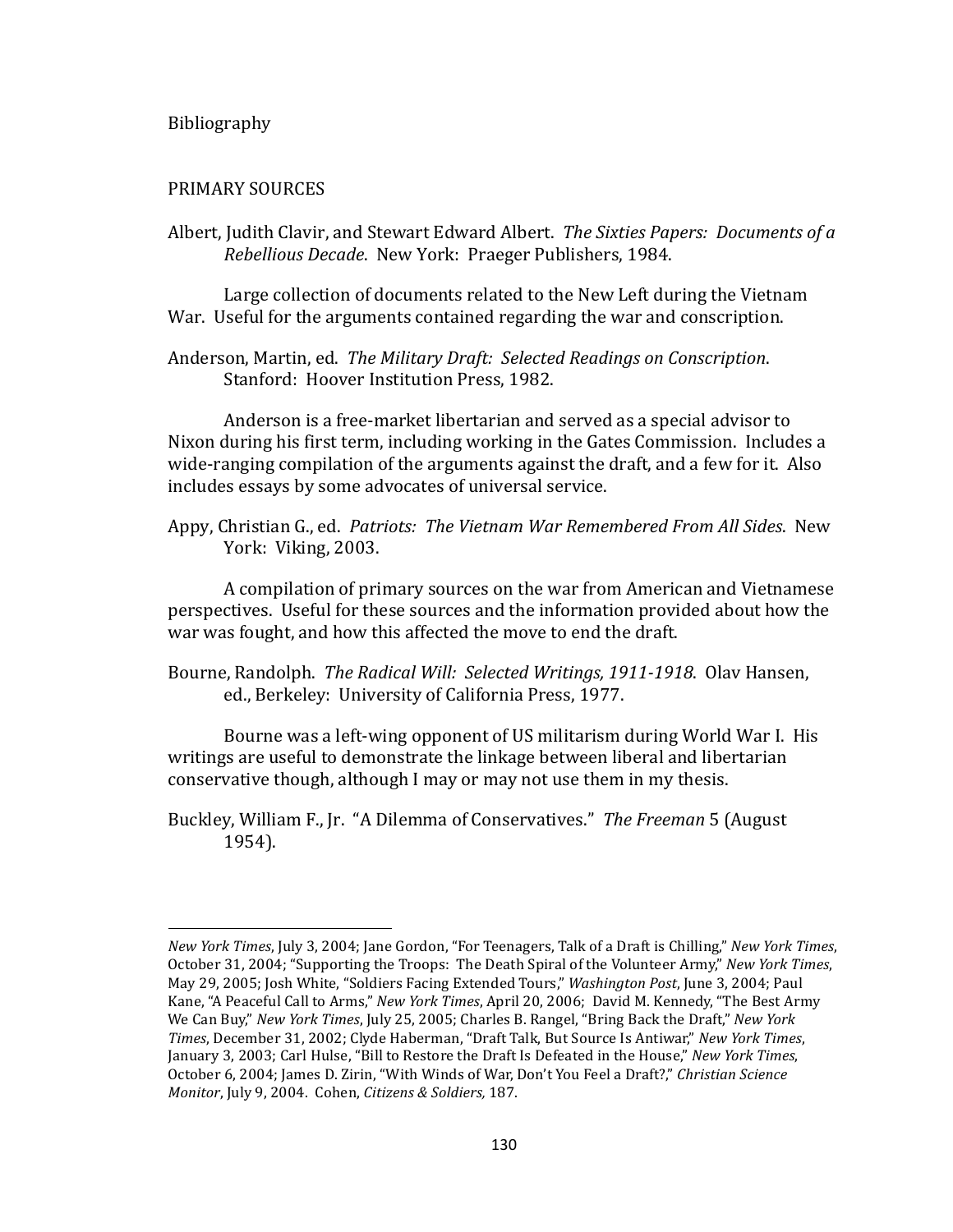Buckley, William F., Jr. "The Party and the Deep Blue Sea." *Commonweal* 55 (January 24, 1952). 

Buckley was foremost an anticommunist conservative. In these essays he laid out the divisions in the conservative movement over how to deal with the Cold War. Buckley came out in favor of greater government power, including conscription and greater military spending, because for him stopping communism was paramount.

Buckley, William F., Jr. et. al. National Review. 1955-present.

Buckley founded this magazine in 1955 and it became an important and influential magazine for the conservative movement. Focused primarily on anticommunist conservatism, but published libertarian and traditionalist conservatives as well. It published various important articles in the 1950s and 1960s on the power of the state, American military, and conscription.

Capps, Walter, ed. The Vietnam Reader. New York: Routledge, 1991.

An important and extensive anthology of primary sources from participants in the war. Useful for a wide variety of perspectives on the war and its impact on American society.

Chapman, Bruce K. The Wrong Man in Uniform: Our Unfair and Obsolete Draft – And How We Can Replace It. New York: Simon and Schuster, 1967.

Chapman argued for a volunteer military during the Vietnam War. Written from a libertarian/conservative perspective.

- Chodorov, Frank. The Rise and Fall of Society: An Essay on the Economic Forces That *Underlie Social Institutions. Auburn, Alabama: The Ludwig von Mises* Institute, 2007.
- Chodorov Frank in Charles H. Hamilton, ed. *Fugitive Essays: Selected Writings of* Frank Chodorov. Indianapolis: LibertyPress, 1980.

Chodorov was an Old Right noninterventionist who argued against most forms of government power. His writings from the mid-twentieth century influenced the libertarians of the 1960s and 1970s who ended conscription. Used for the weaving of free market economics and the government's war-making powers, as well as an argument that militarism corrupts democracy.

Chomsky, Noam. American Power and the New Mandarins: Historical and Political *Essays.* New York: Vintage Books, 1969.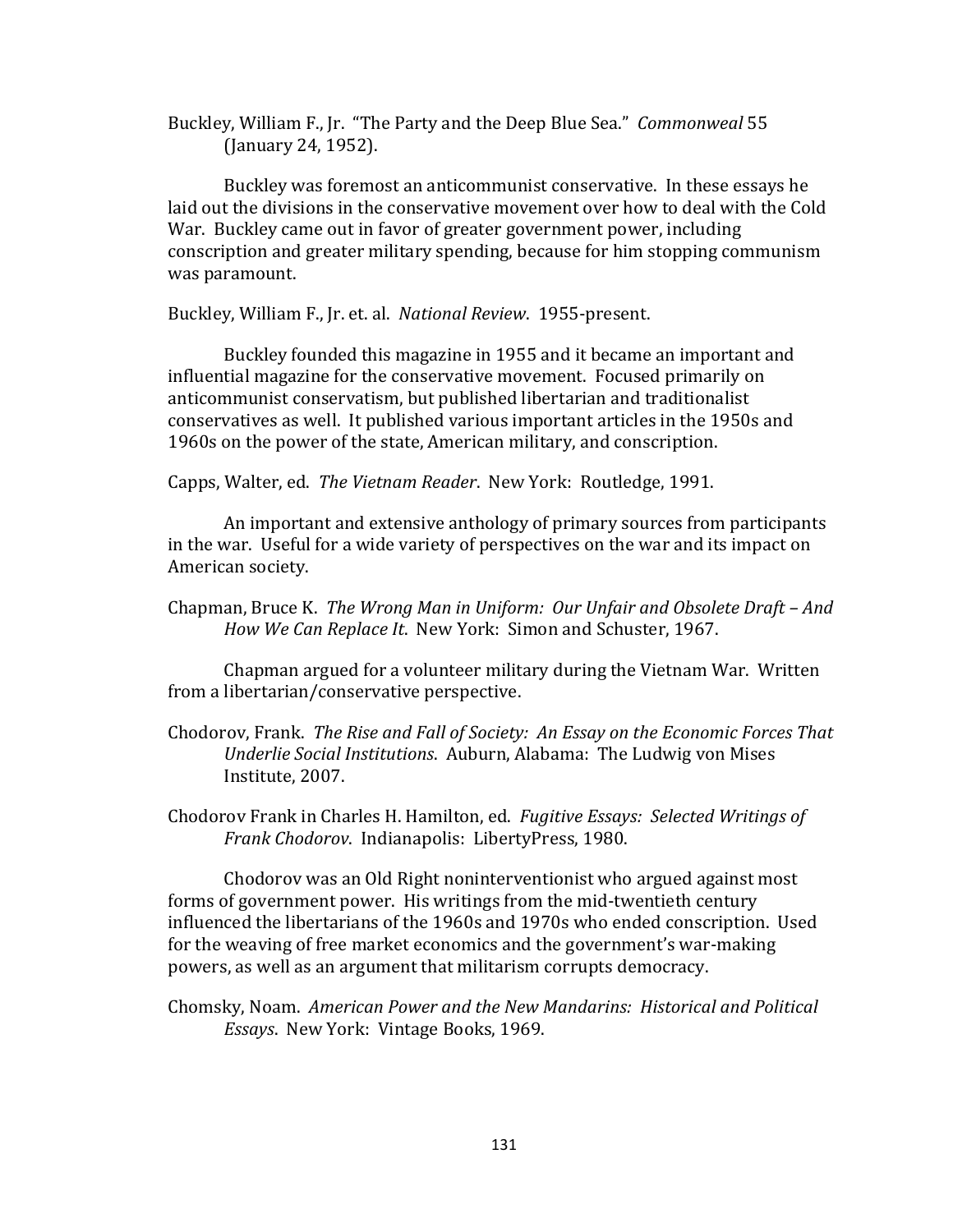An attack on the Vietnam War and the war's American apologists, written from someone on the extreme left. Useful for this perspective on the war, from an antiwar activist. 

Chomsky, Noam. At War With Asia: Essays on Indochina, New York: Pantheon Books, 1970. 

Chomsky's attack on the conduct of the Vietnam War, including how the United States waged the war in the two Vietnams and Laos. Useful for the use of these arguments by anti-draft activists who believed the war was immoral and therefore were justified in resisting conscription.

Cohen, Steven, ed. Vietnam: Anthology and Guide to A Television History, New York: Alfred A. Knopf, 1983.

Overview of the Vietnam War with primary sources. Companion to the PBS documentary on the Vietnam War from the early 1980s. Useful for documents on the war and conscription.

Written immediately after Vietnam and the imposition of the all-volunteer army. Demonstrates the corrosive effect the Vietnam War on soldier morale fighting effectiveness.

Davis Jr., James W., and Kenneth M. Dolbeare. *Little Groups of Neighbors: The Selective Service System.* Chicago: Markham Publishing Company, 1968.

A critical examination of the draft during the war. The authors examine the operation of the draft and its impact on how Selective Service chose young men to serve. Useful for an examination of the draft written as it continued to operate and send men to Vietnam.

Ehrlichman, John. Witness to Power: The Nixon Years. New York: Simon and Schuster, 1982.

Ehrlichman was one of the most important advisors and confidantes to Nixon during his presidency. Ehrlichman focues mostly on domestic affairs, and his account, written after Watergate, contains some self-justification, but useful as a primary source for what happened in the Nixon White House in many important areas. 

Eisenhower, Dwight D. Public Papers of the Presidents of the United States, Dwight D. Eisenhower, 1956: Containing the Public Messages, Speeches, and Statements *of the President, January 1 to December 31, 1956.* Washington, D.C.: Office of

Cortright, David. Soldiers in Revolt: The American Military Today. Garden City, NY: Anchor Press, 1975.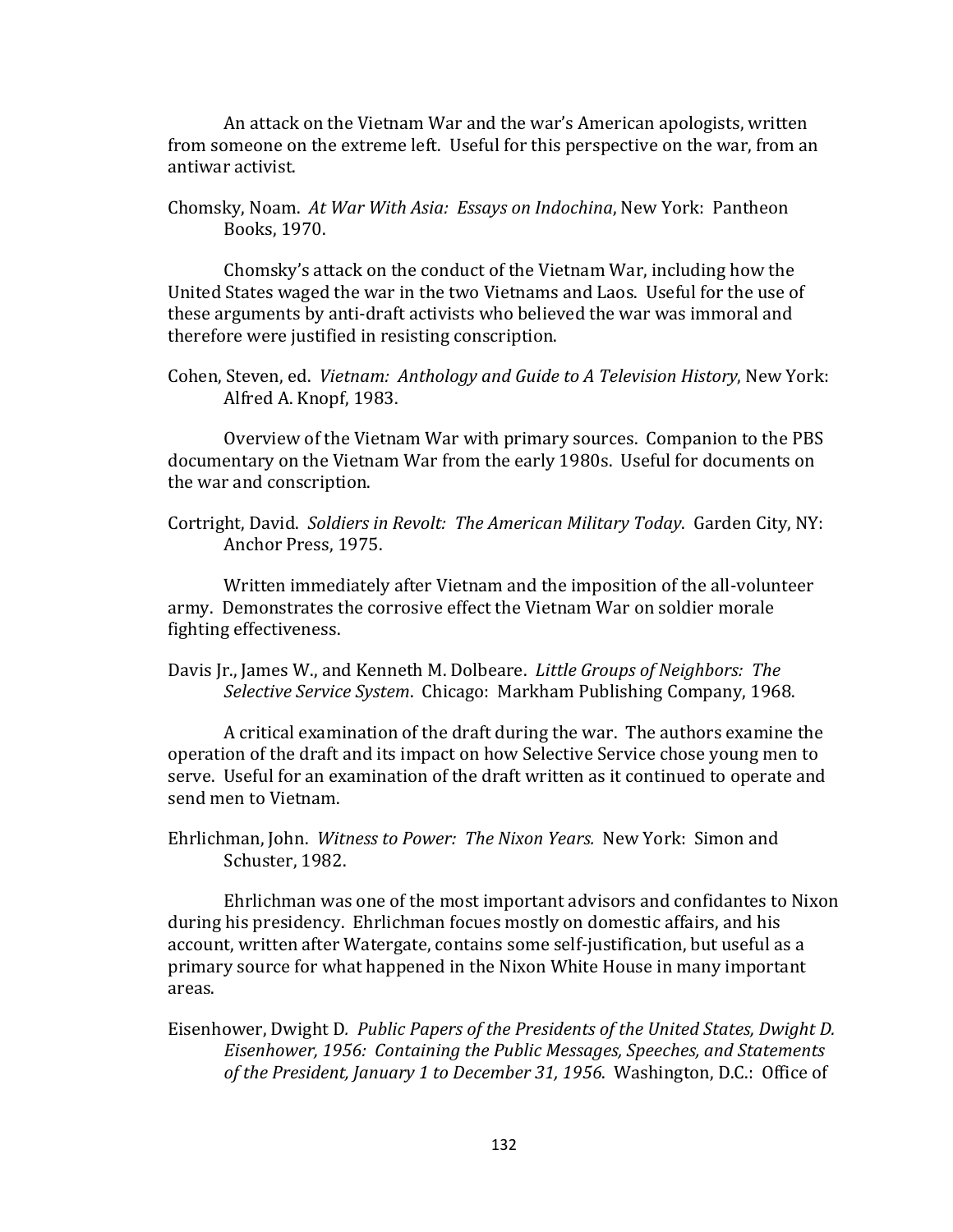the Federal Register, National Archives and Records Service, General Services Administration, U.S. Government Printing Office, 1958.

Compilation of Eisenhower's speeches and statements from 1956. Used for a statement in opposition to Adlai Stevenson's 1956 proposal to end the draft.

Falk, Richard A. The Vietnam War and International Law. 3 vols. Princeton: Princeton University Press, 1969-1972.

A collection of evaluations of the legality of the Vietnam War, collected by a critic of the war. Important for evaluating the claims made by draft resisters regarding the illegality and of the war according to international law and the United States Constitution.

Ferber, Michael, and Staughton Lynd. The Resistance. Boston: Beacon Press, 1971.

An account of the draft resistance movement called the Resistance from an extremely sympathetic point of view, written by veterans of the New Left. Useful for the accounts of draft resisters and justifications for draft resistance.

Friedman, Milton. *Capitalism and Freedom*. Chicago: University of Chicago Press, 2002. 

Friedman first published this book in 1962 in which he laid out his economic ideas. Useful to show how Friedman's belief in free market capitalism helped influence his arguments about the draft and the "tax" on conscripts.

Friedman, Milton. "The Case for Abolishing the Draft - and Substituting for It an All-Volunteer Army," *New York Times Magazine*, May 14, 1967, 23, 114-119. 

One of the many articles Friedman wrote against the draft in the name of freedom, as defined from Friedman's libertarian perspective.

Friedman, Milton and Rose D. Friedman. *Two Lucky People: Memoirs*. Chicago: University of Chicago Press, 1999.

Friedman published his memoirs with his wife a few years before his death. Used as the source of his recollections about ending the draft.

Fulbright, J. William. The Arrogance of Power. New York: Vintage Books, 1966.

Senator Fulbright's attack on the Vietnam War early on, during the Johnson administration, after hearings held by Fulbright in the Senate. Important for demonstrating doubts about the justification of the war at the highest levels, well before 1968. 

Haldeman, H. R. The Haldeman Diaries: Inside the Nixon White House. New York: Berkley Book, 1994.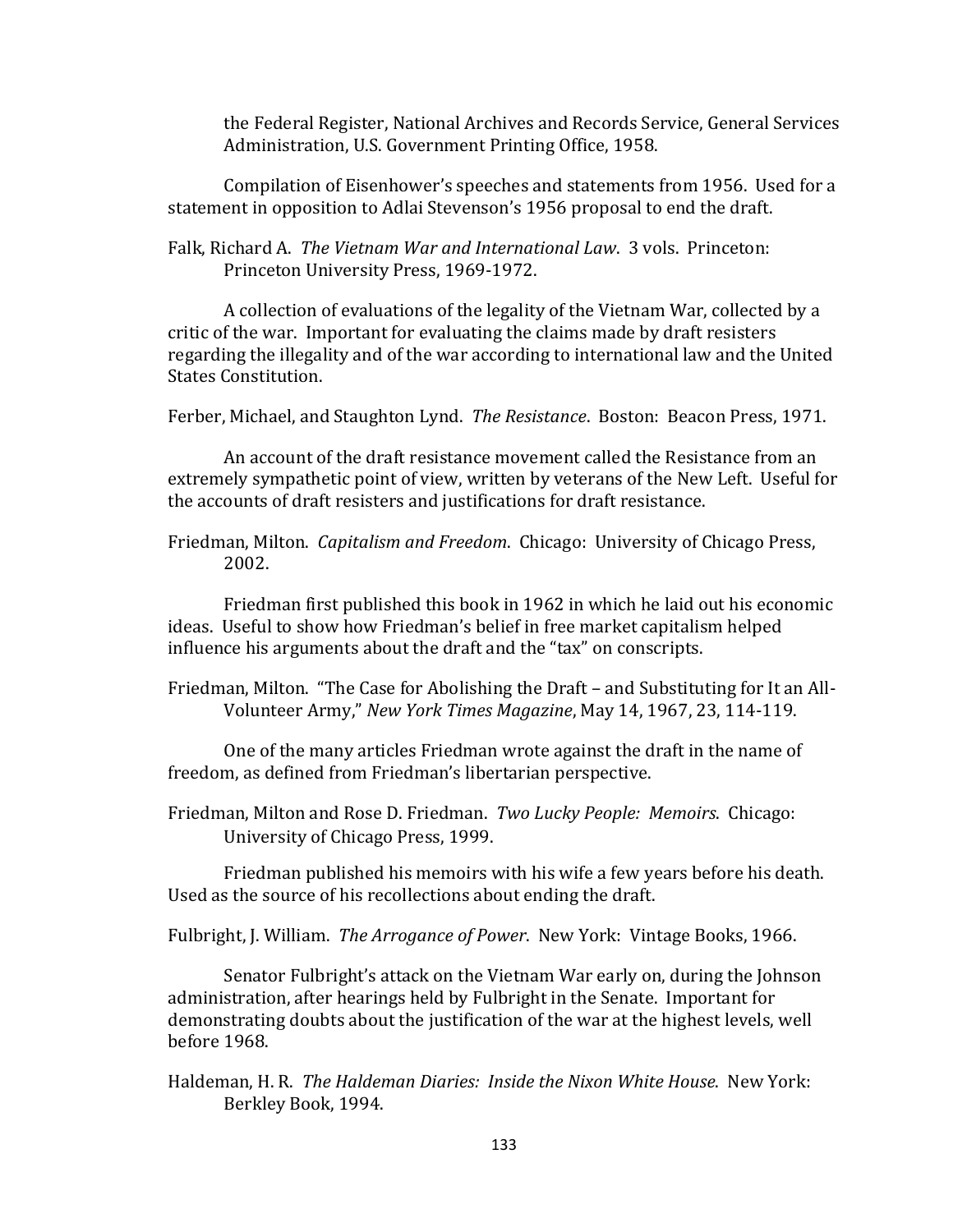Haldeman was a key advisor to Nixon during most of his presidency, and therefore provides an insider's account of the actions Nixon took while president. He wrote it during his service, although according to Stephen Ambrose he sanitized it for publication.

Heath, G. Louis, ed. Mutiny Does Not Happen Lightly: The Literature of the American *Resistance to the Vietnam War. Metuchen, NJ: The Scarecrow Press, 1976.* 

Heath provides a large collection of antiwar literature from the Vietnam War era. Useful for showing the arguments made against the war, and in many cases against the draft itself as well.

Heinl, Robert D., Jr. "The Collapse of the Armed Forces." Armed Forces Journal (June 7, 1971), pages 30-37.

Heinl was a colonel in the U.S. Army. He witnessed and documented the many problems the Vietnam-era army faced. Used to show that an army based on conscription waging an unpopular and very difficult war was literally falling apart. The Army sought to use the AVF to rebuild itself.

Herring, George C., ed. The Pentagon Papers, Abridged Edition. New York: McGraw Hill, Inc., 1993.

Herring's version of the Pentagon Papers in abridged format. Useful to show one of several reasons for disillusionment with the war, and by extension the draft, when the *New York Times* and other news outlets published them in 1971.

Just, Ward. Reporting Vietnam: American Journalism, 1959-1975. New York: The Library of America, 2000.

Contains a compilation of news reporting on the Vietnam War from the period when under 1,000 advisors were in the country to 1975, when Saigon fell to the communists. Useful for the possible influence of news reporting on public opinion at home.

Kalb, Deborah, Gerhard Peters, and, John T. Wolley, eds. State of the Union: *Presidential Rhetoric from Woodrow Wilson to George W. Bush.* Washington, D.C.: CQ Press, 2007.

Compilation of state of the union and inaugural addresses for presidents over the last 100 years. Used for Roosevelt's final state of the union in 1945 when he called for UMT. 

Kissinger, Henry. White House Years. Boston: Little, Brown and Company, 1979.

Kissinger's account of his time as National Security Advisor and Secretary of State for Nixon. Ambrose has noted that Kissinger's account is extremely self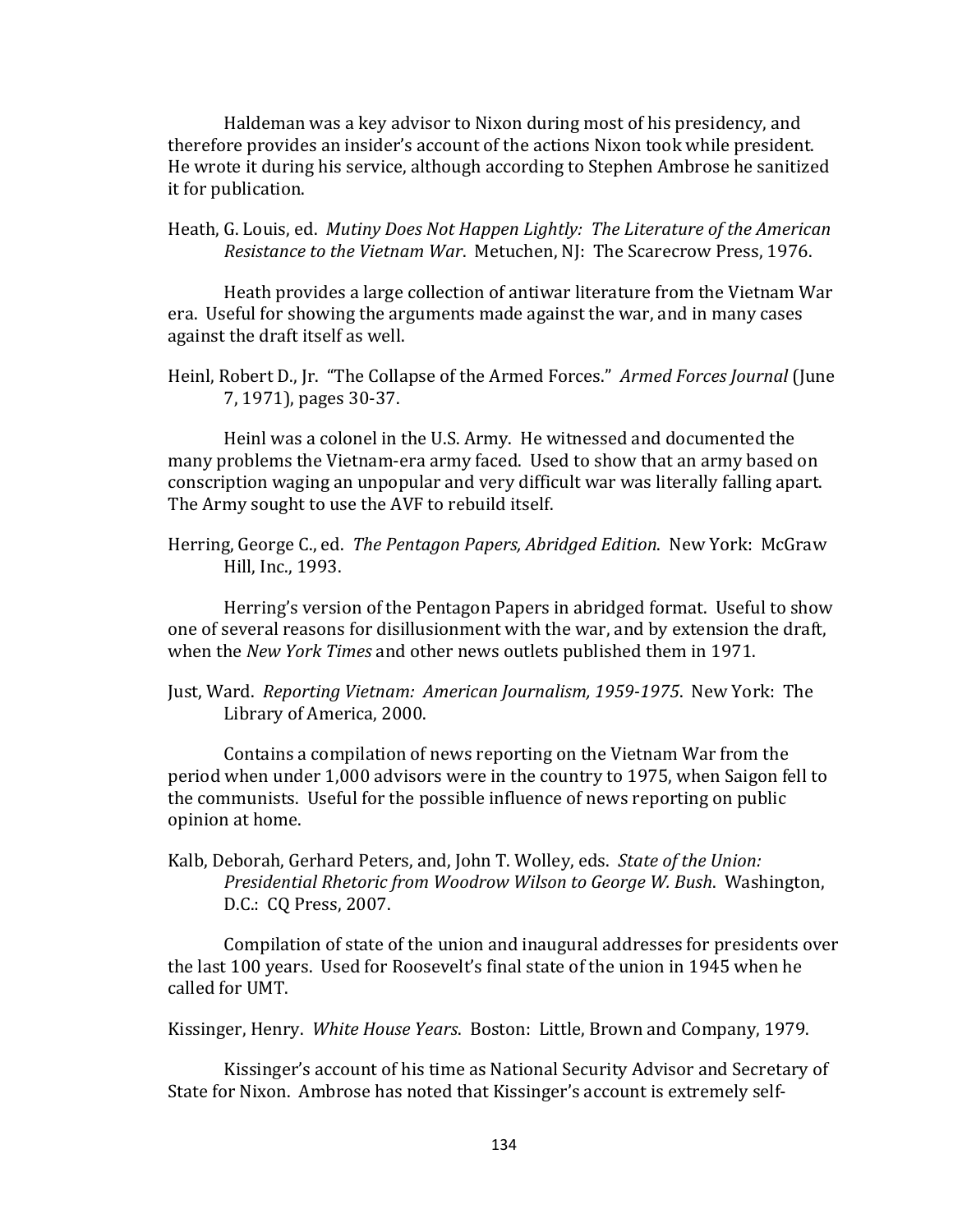serving, but still useful as an account of the many decisions Nixon made during the war. 

McNamara, Robert S. with Brian VanDeMark. *In Retrospect: The Tragedy and* Lessons of Vietnam. New York: Random House, 1995.

McNamara's account of the mistakes made in the Johnson administration that got the US into the Vietnam War, from a strong defender of the war who turned against it by late 1967.

Marmion, Harry A. The Case Against a Volunteer Army. Chicago: Quadrangle Books, 1971. 

An argument against the AVF as it the Nixon administration implemented it. Marmion was a college president during this time. This was his direct response to proponents of the AVF. It is useful for the perspective of a traditionalist who believed young men had a duty to the country as well as someone who feared the AVF might become a threat to the country.

Marshall, George C. "The Obligation to Serve." Army Information Digest Vol. 6 No. 4 (April 1951).

Marshall provides the point of view of traditional conservatives who believed that Americans owed service to their country. Strong argument against libertarian arguments against UMT and conscription by an important public figure.

Melman, Seymour, ed. In the Name of America. Annandale, VA: The Turnprike Press, 1968.

A critical look at alleged US war crimes in Vietnam, by a strident critic of the war. Useful for justifications for resisting the draft based on the claimed illegality of the war.

Mises, Ludwig von. Human Action: A Treatise on Economics, 4th ed. San Francisco: Fox & Wilkes, 1996.

Mises was an Austrian economist who laid the foundation of free-market economics and limited government intervention with this work. Mises focused on economics, but also explained how government intervention in the economy caused war between nations, wars which made evils like conscription necessary.

*New Individualist Review. April* 1961 to Winter 1968.

This was a libertarian magazine published in the 1960s. The entire Spring 1967 issue was devoted to various essays in opposition to the draft. Useful for libertarian ideology in general as well as these specific essays regarding conscription.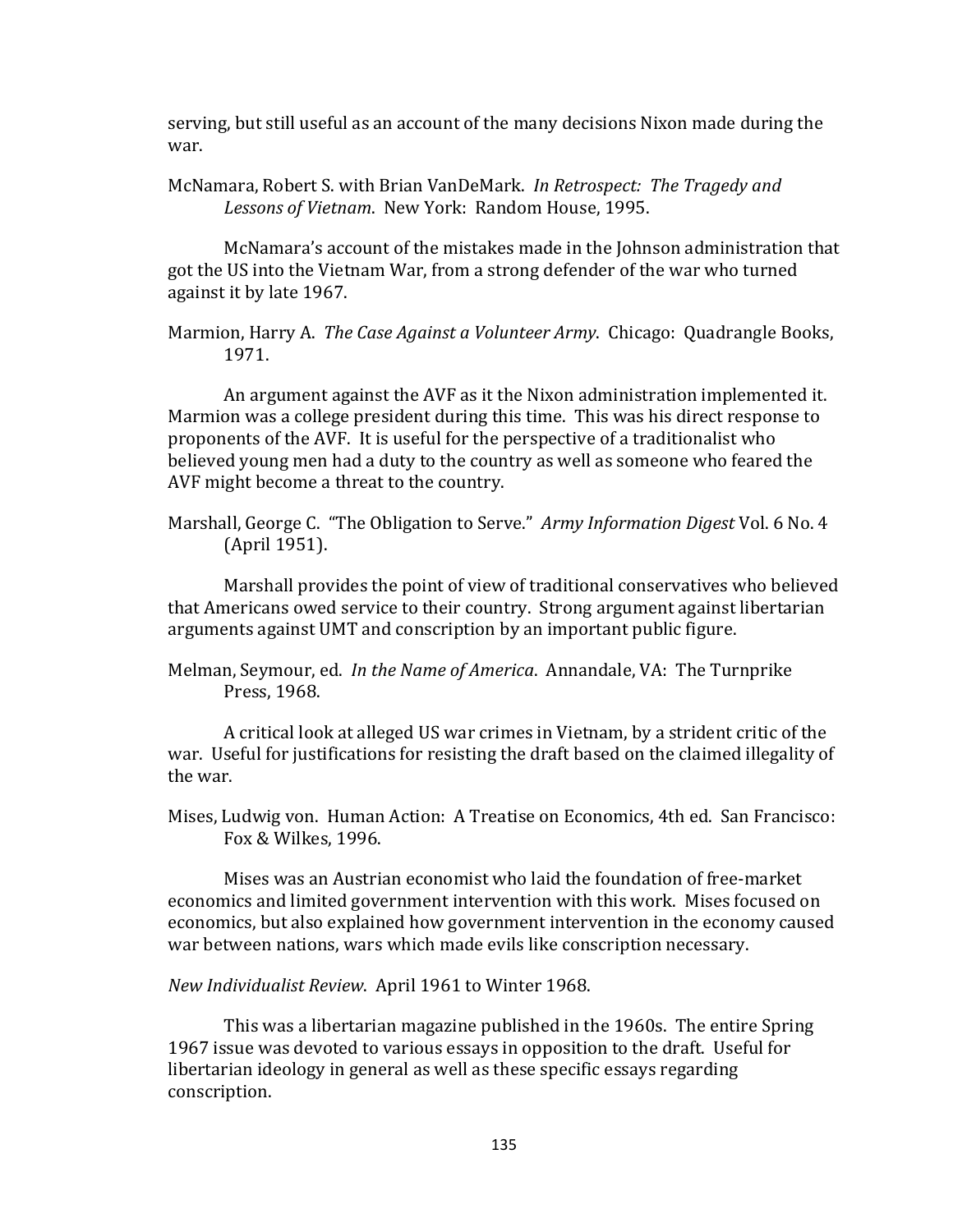Nixon, Richard. The Memoirs of Richard Nixon. 2 vols. New York: Warner Books, 1978. 

Although written after the war and after Nixon's resignation, Nixon gives his account of the many important issues and decisions of the Vietnam War, both abroad as well as at home.

Nixon, Richard. No More Vietnams. New York: Arbor House Publishing Company, 1985. 

Nixon's biased but important analysis about what went wrong in Vietnam, including a defense of how the US essentially would have won the war if not for a weak-kneed Congress.

O'Sullivan, John, and Alan M. Meckler, eds. The Draft and Its Enemies: A *Documentary History*. Urbana: University of Illinois Press, 1974. 

Includes primary source documents from sources opposed to conscription in the United States over the country's history, including during the Vietnam War. Useful for those documents specifically related to the war, as well as a demonstration of the long history of anti-conscription thought and action in the United States. 

Opitz, Edmund A., ed. *Leviathan At War*. Irvington-on-Hudson, New York: Foundation for Economic Education, Inc., 1995.

Brings together important libertarian essays on libertarianism, conscription, and war. Used for Leonard Read's essay in which he argues that the Korean War amounted to state-sanctioned murder by the U.S. government. Only defense made violence permissible.

Paterson, Isabel. The God of the Machine. New Brunswick, New Jersey: Transaction Publishers, 2009.

Paterson wrote this book during World War II. She claimed to have investigated societies throughout history and used her interpretations of them to argue that nations with freedom at their foundation were more stable and stronger than authoritarian ones. She went in to her study of past civilizations with an ideological bent, and her understanding of them is suspect.

Porter, Gareth, ed. Vietnam: A History in Documents. New York: Meridian, 1981.

A large collection of primary source documents on the Vietnam War from both sides of the conflict. Useful for documents on how both sides fought the war and the enemy viewed the United States.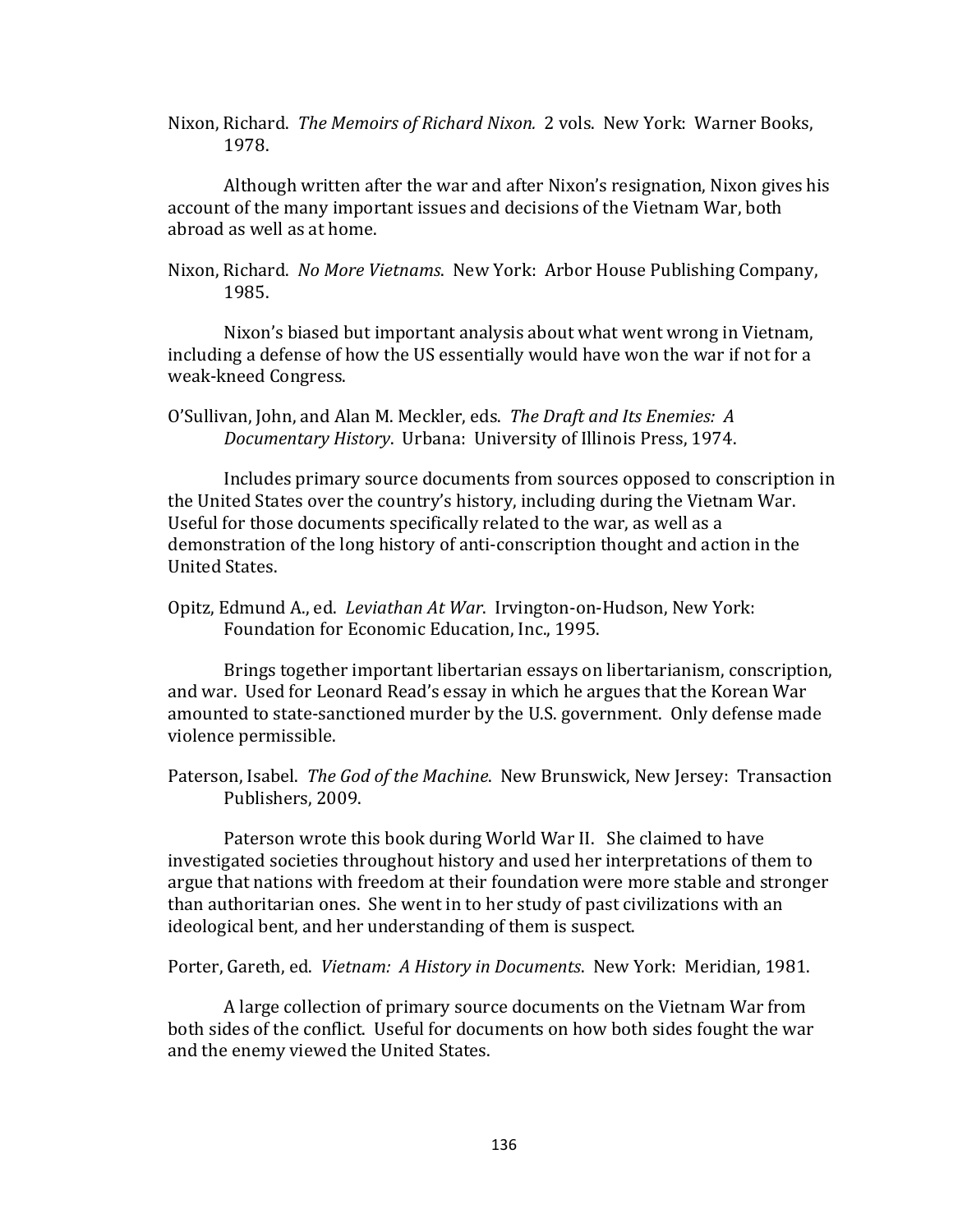President's Commission on the All-Volunteer Armed Force. The Report of the *President's Commission on an All-Volunteer Armed Force.* Washington, DC: U.S. Government Printing Office, 1970.

The report of the Gates Commission, which argued for an all-volunteer force to replace conscription. Dominated by economists but influenced Nixon to abandon the draft and try the experiment of voluntarism.

*Ramparts Magazine.* May 1, 1962 to August 1, 1975.

This magazine was an outlet for left wing and anti-Vietnam writers in the late 1960s and early 1970s. Useful for its publication of documents on the Selective Service System as well as articles by libertarians like Murray N. Rothbard, demonstrating the common cause the two groups found over Vietnam and the draft.

Rand, Ayn. *Capitalism: The Unknown Ideal.* New York: Penguin Group, 1967.

Rand explains her philosophy on free market capitalism. Most importantly, she explains how government encroachment into the market economy leads to war, why she opposed the Vietnam War, and why she opposed the draft.

George E. Reedy. Who Will Do Our Fighting For Us? New York: The World Publishing Company, 1969.

Reedy served on the Marshall Commission and had previously worked as Lyndon Johnson's press secretary. This book raised the fears that the AVF would separate itself from American society and become a threat to the nation. Reedy pushed for a lottery, which was the same recommendation the Marshall Commission had made.

Rothbard, Murray N. Left and Right: The Complete Edition. Auburn, Alabama: Ludwig von Mises Institute, 2007.

Left and Right was a magazine published in from 1965 to 1968 in which Rothbard and other libertarian authors wrote. Important articles were written on the war, the draft, and the split between libertarians and conservatives.

Schell, Jonathan. The Real War: The Classic Reporting on the Vietnam War. Boston: Da Capo Press, 1988.

A reprint of reporting done by Schell, an opponent of the war, written during the war, including firsthand accounts of the devastating effects of US actions on the ground and from the air. Important for the probable effects of this reporting on those choosing whether and how to resist conscription while the United States still waged the war.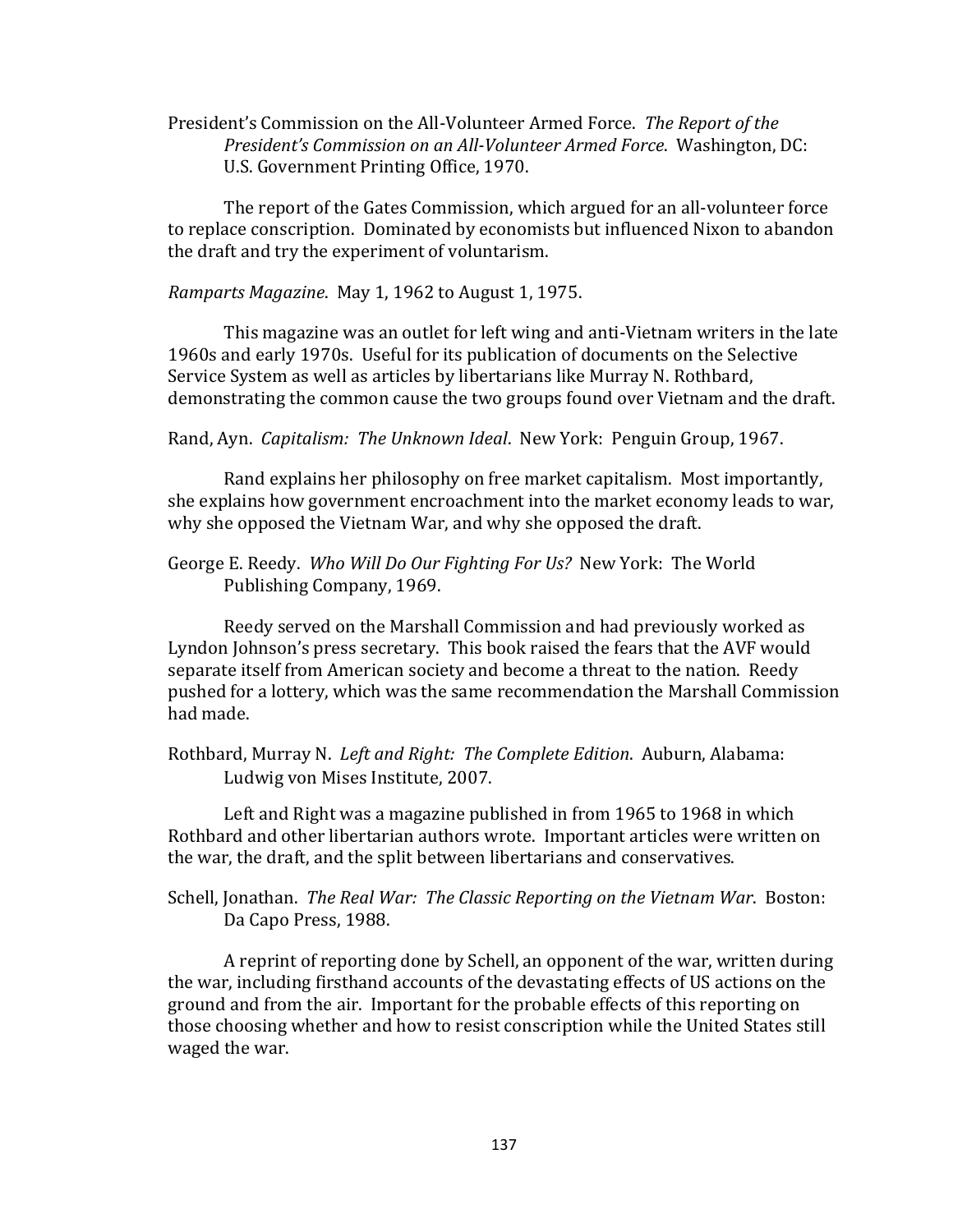Schlissel, Lillian, ed. Conscience in America: A Documentary History of Conscientious *Objection in America, 1757-1967.* New York: E. P. Dutton & Co., 1968.

An edited history of documents related to conscientious objection, placing this form of resistance to war in historical perspective. Written during the Vietnam War, so obviously influenced by that war. Useful for placing this form of resistance in historical context.

Sevy, Grace, ed. The American Experience in Vietnam: A Reader. Norman: University of Oklahoma Press, 1989.

Sevy compiles primary sources on the Vietnam War. Used specifically for James Fallows essay, "What Did You Do in the Class War, Daddy?," in which Fallows shared his perception of the class inequities of the draft.

Spooner, Lysander. A Letter to Grover Cleveland, on His False Inaugural Address, the Usurpations and Crimes of Lawmakers and Judges, and the Consequent Poverty, *Ignorance, and Servitude of the People.* Boston: Benj. R. Tucker, Publisher, 1886. 

Spooner, Lysander. No Treason. No. 1. Boston, 1867.

Spooner, Lysander. The Unconstitutionality of Slavery: Including Parts First and Second. Boston: Bela Marsh, 1847.

Spooner was an abolitionist and later libertarian thinker. He linked the compulsion of slavery to most other government compulsion, including conscription. In these essays, he laid out his thinking on the draft. Since it was a violation of man's natural rights, it was void.

Stone, I. F. *In a Time of Torment, 1961-1967*. Boston: Little, Brown and Company, 1967. 

Collection of articles written by alternative journalist I. F. Stone during the buildup of Vietnam. Useful for the critiques of US policy in that country and possible effects of this reporting on Stone's readers.

Stone, I. F. Polemics and Prophecies, 1967-1970. Boston: Little, Brown and Company, 1970.

Collection of articles written by alternative journalist I. F. Stone during the height and beginning of the Vietnamization phase of the war. Useful for the critiques of US policy in that country and possible effects of this reporting on Stone's readers. 

Suri, Jeremi Suri. American Foreign Relations Since 1898. Malden, MA: Wiley-Blackwell Publishing, 2010.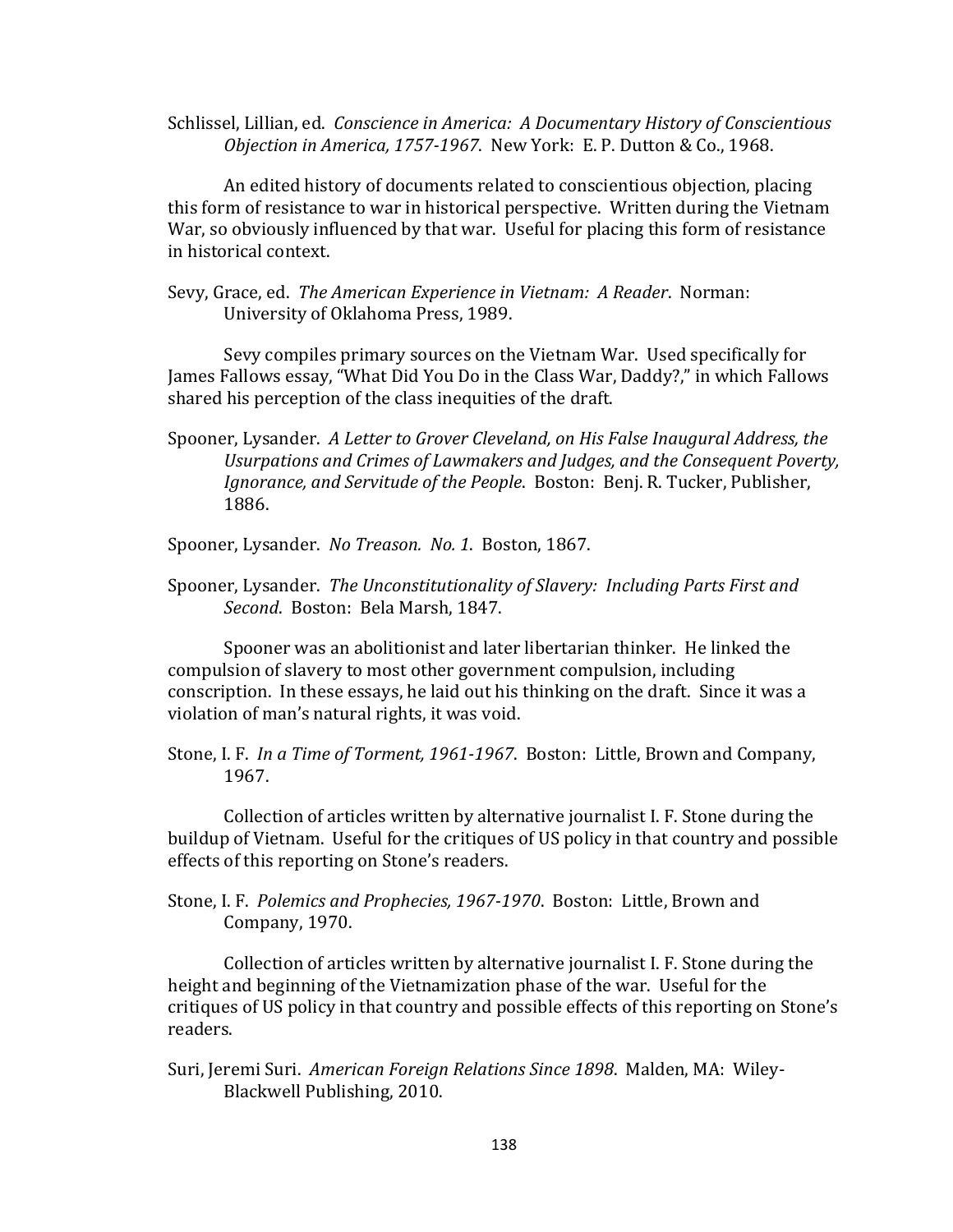Suri provides a good compilation of documents on US foreign policy over the last 100 years. Used specifically for documents related to US-Soviet relations after the Cold War.

Robert A. Taft. A Foreign Policy for Americans. Garden City, New York: Doubleday & Company, 1951.

Taft laid out his vision for a foreign policy centered on the legislative branch and one that kept America's interests first. He was in favor of fighting communism, but he thought that fight was to be through ideological and economic warfare more than military war. This is a useful statement of how his views fit into postwar military issues including UMT and the draft.

Tax, Sol. The Draft: A Handbook of Facts and Alternatives. Chicago: The University of Chicago Press, 1967.

Wide-ranging collection of papers on the draft and a transcript of a discussion on the draft held at the University of Chicago in late 1966. Useful for the wide variety of perspectives on the draft, focusing primary on reasons the United States should end the draft, although General Hershey and other pro-draft writers did submit essays.

Taylor, Telford. Nuremberg and Vietnam: An American Tragedy. New York: The New York Times Company, 1970.

Taylor was a prosecutor of Nazi war criminals during the Nuremberg Trials. In the book Taylor uses the principles established at Nuremberg to evaluate US conduct of the Vietnam War. Taylor views much of the evidence of US war crimes in Vietnam as ambiguous, which makes the legal standing of objectors to the war somewhat tenuous.

Tollefson, James W., ed. The Strength Not to Fight: Conscientious Objectors of the Vietnam War in Their Own Words. Washington, D.C.: Brassey's, 2000.

Collection of interviews with conscientious objectors compiled well after the war had ended. Reveals their efforts to resist service in the war and their justifications for doing so.

U.S. National Advisory Committee on Selective Service. In Pursuit of Equity: Who Serves When Not All Serve? Washington, D.C.: U.S. Government Printing Office, 1967.

Johnson's "Marshall Commission" which examined the draft in 1967. Ended with this report after months of study, which recommended against the AVF but recommended a lottery and elimination of deferments. The Johnson administration ignored the commission's recommendations in 1967, leading to the continuation of dissatisfaction with the draft.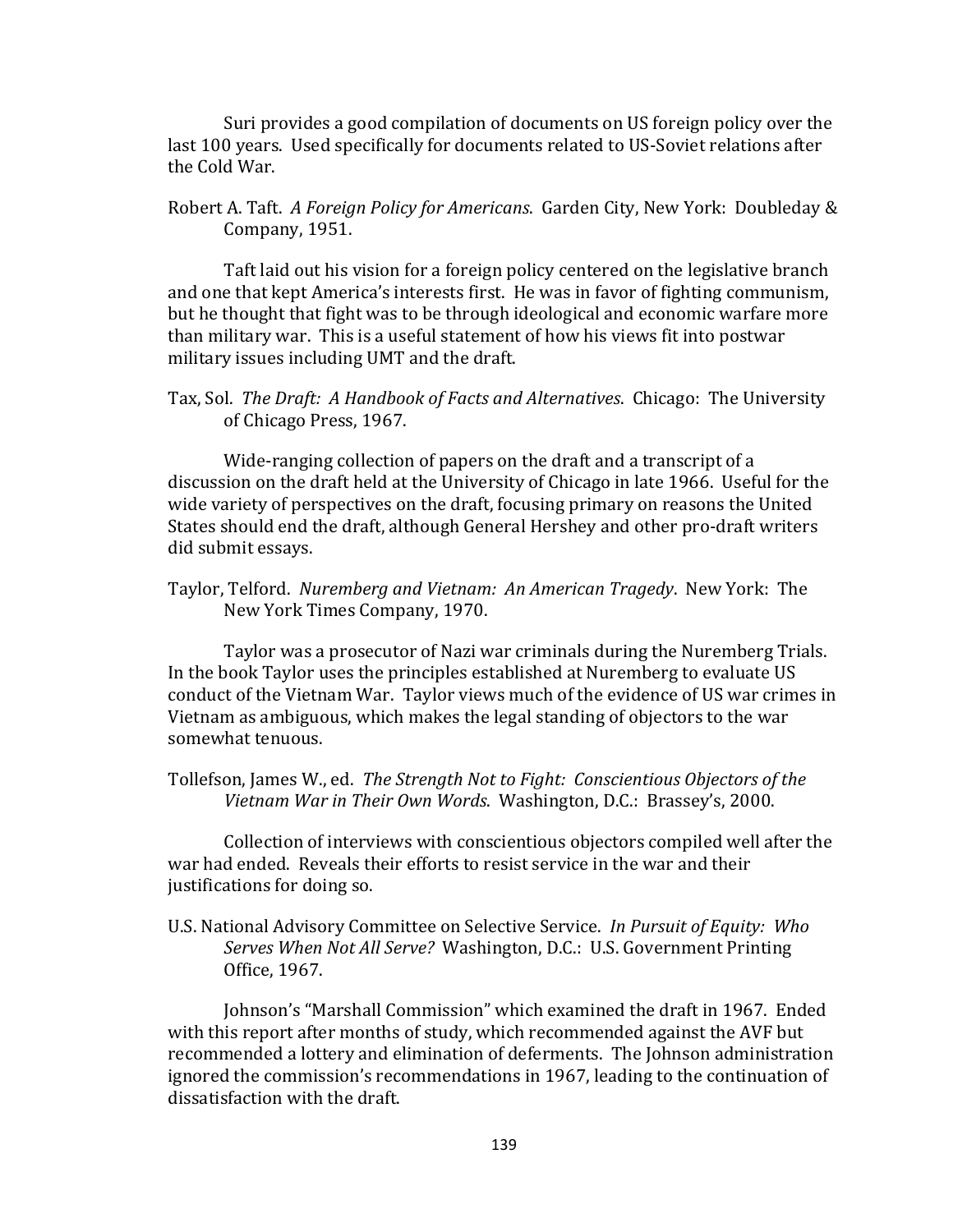U.S. President's Advisory Commission on Universal Training. *A Program for National Security: Report of the President's Advisory Commission on Universal Training.* Washington, D.C.: United States Government Printing Office, 1947.

The report of Truman's commission on UMT issued in 1947. Used for the detailed examination of UMT and replies to various arguments that opponents would likely make against it.

U.S. Senate. Universal Military Training: Hearings Before the Committee on Armed Services, United States Senate, 80th Cong., 2nd sess., March 23, 1948. Washington, D.C., U.S. Government Printing Office, 1948.

The Senate held hearings on UMT in 1948. This is a compilation of the testimony given during the hearings. Useful for the pro and con positions taken by the various witnesses, as well as the interaction between the witnesses and Senators. 

Walton, George. Let's End the Draft Mess: A Proposal for a Fair System of Universal *Service for All.* New York: David McKay Company, 1967.

This is Walton's argument for universal service, which would answer a major criticism of the draft, namely that it operated in an unfair manner, since all would serve. 

- Weaver, Richard M. *Ideas Have Consequences*. Chicago: University of Chicago Press, 1948.
- Weaver, Richard M. Visions of Order: The Cultural Crisis of Our Time. Baton Rouge: Louisiana State University Press, 1964.

Weaver's books celebrated traditional, non-materialist societies, especially the antebellum South. He studied during World War II and worked after the war as a professor of English, and his work was a reaction against the destructive forces unleashed by industrialism during the war. He upheld tradition, honor, and duty, but at the same time criticized the mass armies made possible by modern society. Both sides of the conscription debate could find aspects of his philosophy that supported their views.

Benjamin F. Wright, ed. The Federalist: The Famous Papers on the Principles of American Government. New York: Barnes & Noble Books, 2004.

Conservatives see these 85 essays as authoritative interpretations of the Constitution. Since the meaning of the Constitution's "army clause" was a point of contention over the entire course of the conscription debate.

Wunderlin, Clarence E., ed. The Papers of Robert A. Taft, Volume 3, 1945-1948. Kent, Ohio: Kent State University Press, 2003.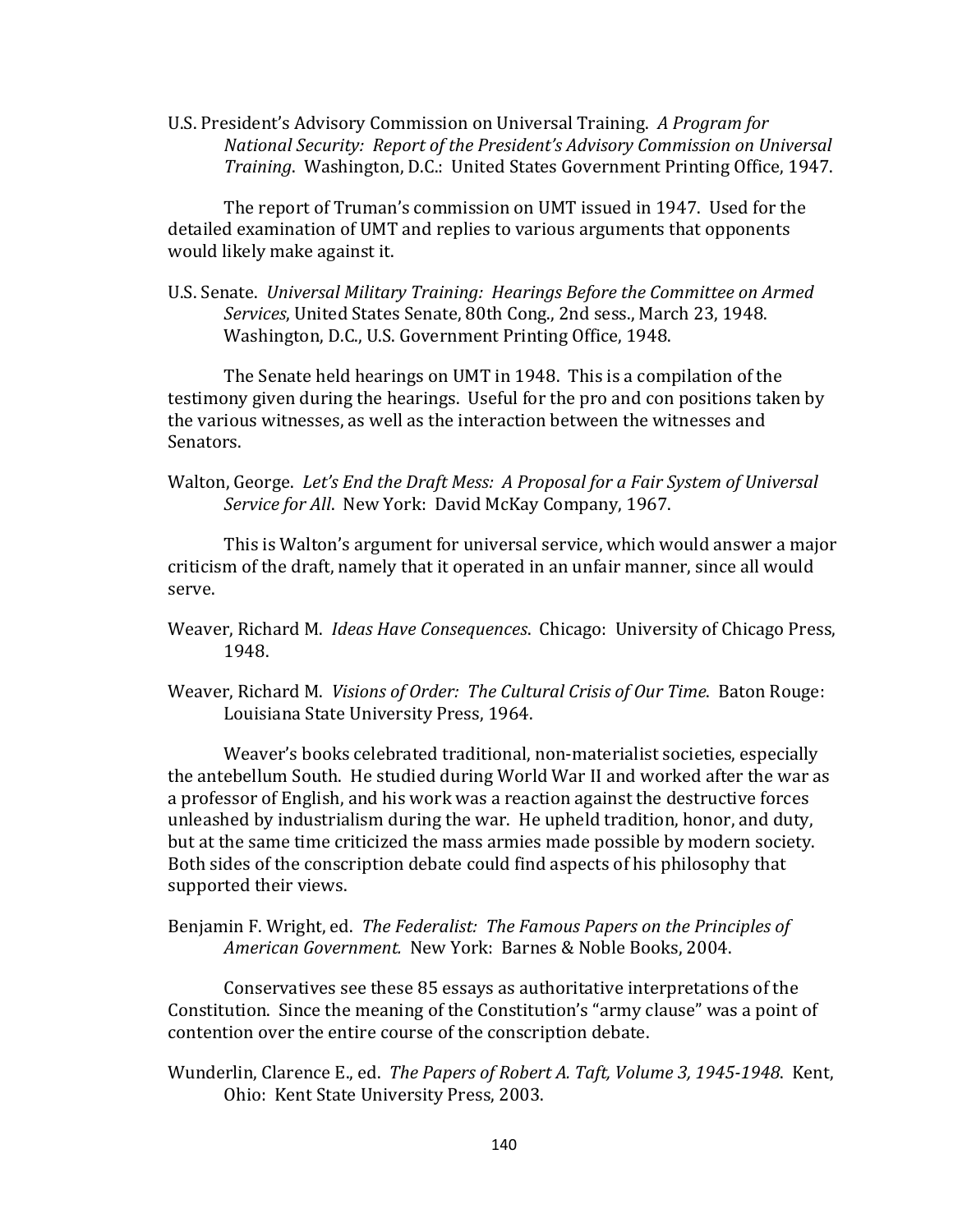Compilation of the papers of Senator Taft. Useful for his views on foreign policy, conscription, and UMT.

## SECONDARY SOURCES

**Books** 

Amar, Akhil Reed. America's Constitution: A Biography. New York: Random House, 2005. 

Amar is a noted constitutional scholar and provides an authoritative interpretation of important clauses, especially the "Army Clause." He opens up to the possibility of conscription in this work, as opposed to the 1998 book on the Bill of Rights.

-----. The Bill of Rights: Creation and Reconstruction. New Haven: Yale University Press, 1998.

A clear exposition of the Bill of Rights as originally understood by the Founders, and as modified by the  $14<sup>th</sup>$  Amendment. Useful for the original understanding of the term "militia." Amar doubts that conscription was constitutional, even after the Fourteenth Amendment.

- Ambrose, Stephen E. Nixon: The Education of a Politician, 1913-1962. New York: Simon and Schuster, 1987.
- -----. *Nixon: Ruin and Recovery, 1973-1990.* New York: Touchstone, 1991.
- -----. *Nixon: The Triumph of a Politician, 1962-1972*. New York: Simon and Schuster, 1989.

Definitive biography of Nixon, covering his time as Vice President, wilderness years, presidency, and downfall. I'll use this to get an overview of the Nixon presidency; his decisions on the draft, Vietnam, and wage and price controls; and the move to the all-volunteer force.

Anderson, Terry H. The Movement and the Sixties: Protest in America From Greensboro to Wounded Knee. New York: Oxford University Press, 1995.

Overview of the "sixties" - from the early 1960s to early 1970s. Includes information on anti-draft and anti-Vietnam protests. Generally sympathetic to the protest movement.

-----. The Pursuit of Fairness: A History of Affirmative Action. New York: Oxford University Press, 2004.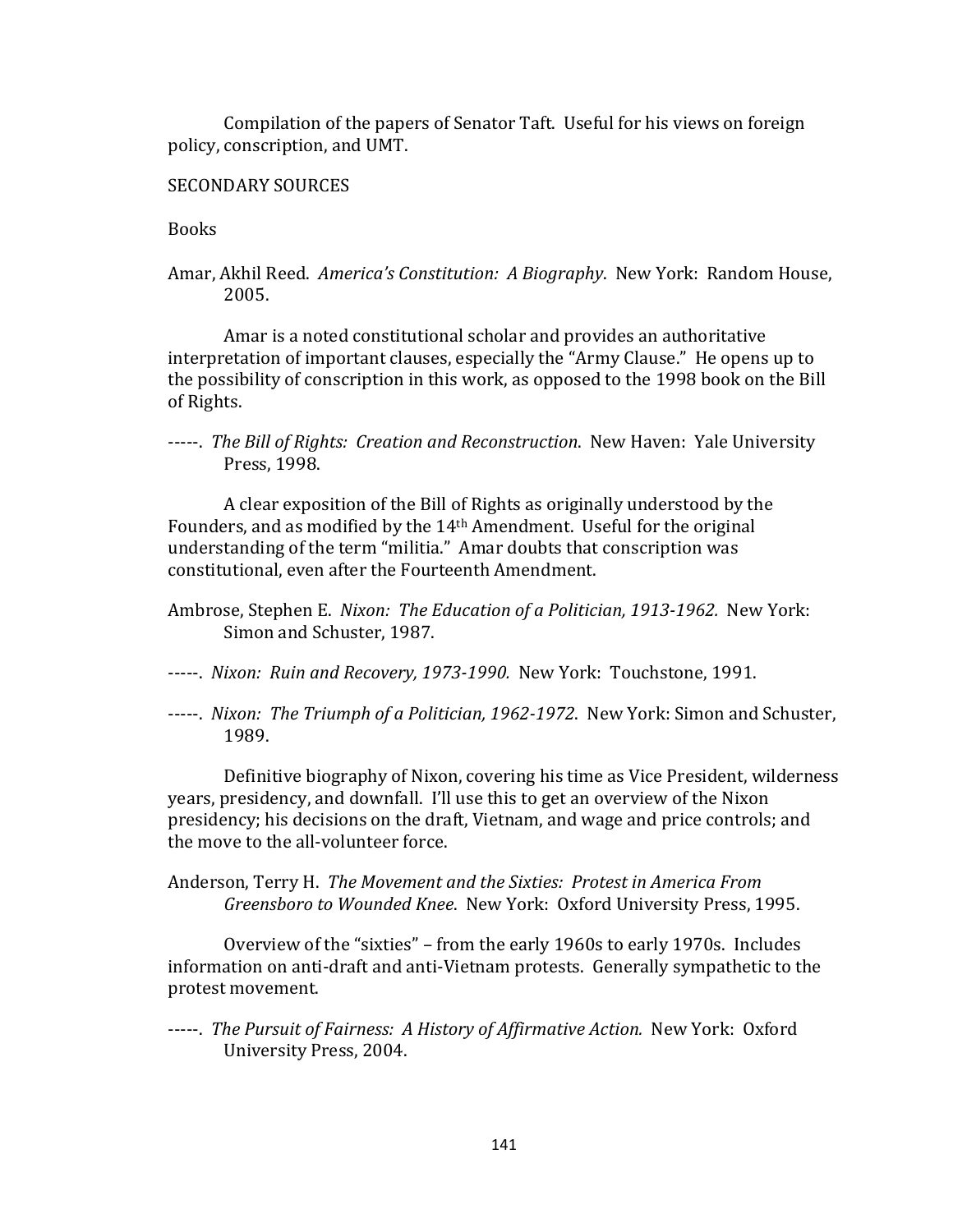Anderson's account of affirmative action, including its roots. Useful to show Nixon's "liberal" or statist streak, undertaken for political gain not out of principle, but done in spite of the wishes of his conservative constituents.

Appy, Christian G. Working-Class War: American Combat Soldiers and Vietnam. Chapel Hill: University of North Carolina Press, 1993.

Appy argues that the draft during Selective Service carried out the draft in a discriminatory manner during the Vietnam War. Flynn argues against this notion. What is most useful to me is the perception during Vietnam that the government administered the draft in a biased manner, whether it actually was or not.

Bailey, Beth. America's Army: Making the All-Volunteer Force. Cambridge: Belknap Press, 2009.

Bailey outlines the origins, steps, and challenges of the all-volunteer force. Useful overall for the primary sources she cites and the clear account of what occurred, including a critical stance taken regarding the free-market and libertarian arguments put forward by Friedman and some sympathy for the situation that the AVF put the Army in.

Baskir, Lawrence M., and William A. Strauss. *Chance and Circumstance: The Draft*, *the War and the Vietnam Generation.* New York: Vintage Books, 1978.

Authors served on Gerald Ford's board established to decide whether and how to grant clemency to those who resisted the draft. They argue that low-income white males were the most likely to serve because the upper class and lower classes escaped service (college and other deferments, and unable to meet qualification). Useful for the detailed explanation of the operation of the draft during Vietnam, with a wealth of statistics. Note that Flynn takes issue with some of these conclusions, however. 

Burns, Jennifer. Goddess of the Market: Ayn Rand and the American Right. New York: Oxford University Press, 2009.

An examination of Ayn Rand's life and thought, as well as her influence on the conservative movement after World War II. Important for understanding Rand's Objectivist philosophy and support for laissez-faire, as well as her thoughts on the military, war, and conscription.

Berkowitz, Edward D. Something Happened: A Political and Cultural Overview of the Seventies. New York: Columbia University Press, 2006.

An overview of the decade of the 1970s. Useful primarily for the context of the end of the war.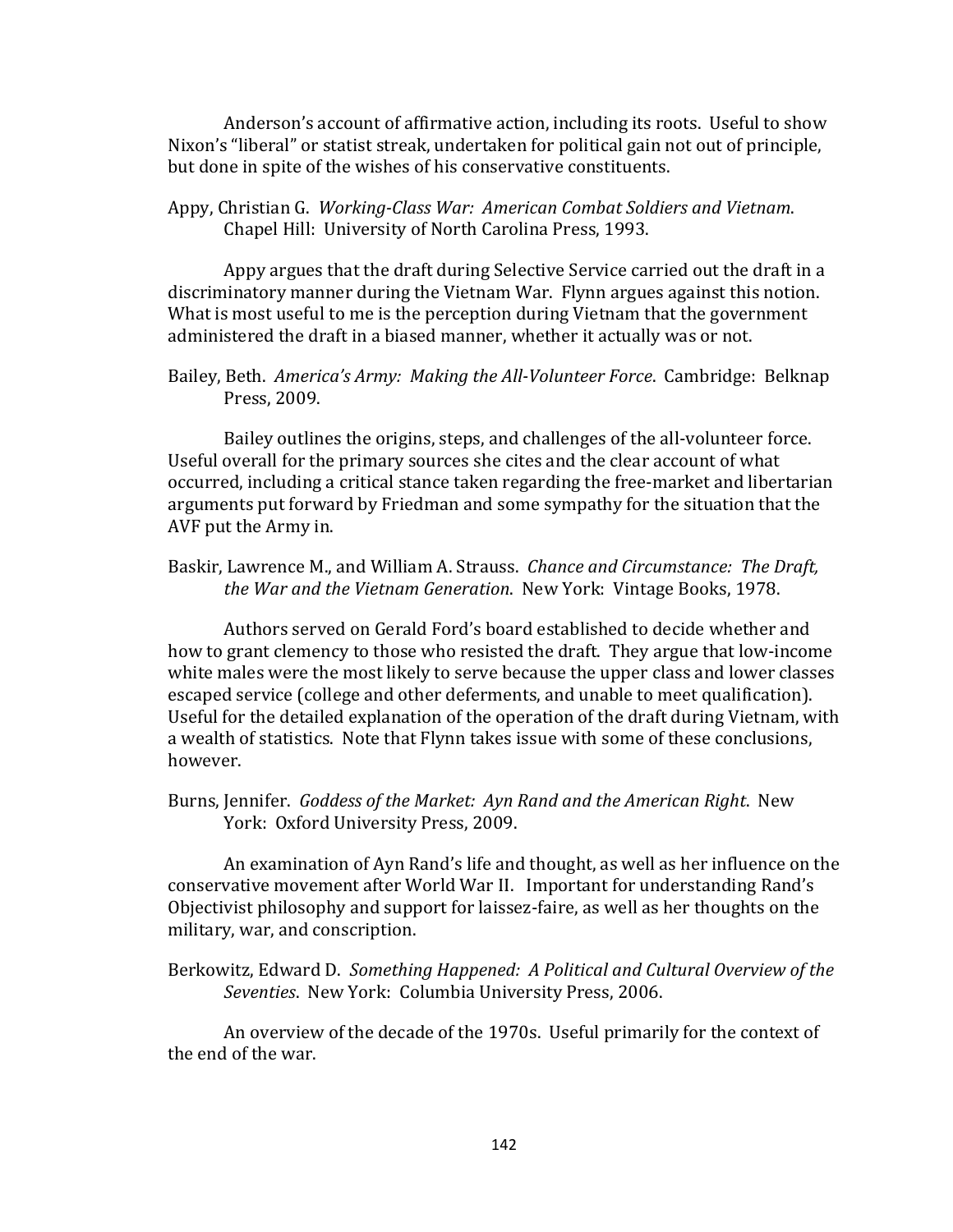Bilton, Michael, and Kevin Sim. *Four Hours in My Lai*. New York: Penguin Books, 1992. 

An account of the My Lai Massacre. Useful for the impact of this horrific act on US public opinion on the war and the draft.

Branch, Taylor. Parting the Waters: America in the King Years, 1954-63. New York: Simon and Schuster, 1988.

Standard overview of the Civil Rights movement in the 1960s. Used to show the reaction in the white South to the success of the movement and the rise of conservatism/Republicanism in the South after 1968.

Buzzanco, Robert. *Masters of War: Military Dissent and Politics in the Vietnam Era.* Cambridge: Cambridge University Press, 1996.

An analysis of military-civilian relations during the Vietnam War. Most important for me in Buzzanco's argument that the military leadership itself had significant doubts about the ability of the US to win the war at acceptable cost.

Capozzola, Christopher. *Uncle Sam Wants You: World War I and the Making of the Modern American Citizen.* New York: Oxford University Press, 2008.

Account of the rise of the federal government's power during World War I. Specifically documents the dual nature of conscription, from voluntarism at the beginning of the war to compulsion and protest at the end.

Caro, Robert A. The Years of Lyndon Johnson: Master of the Senate. Toronto: Vintage Books, 2003).

Caro gives a comprehensive account of debates in Congress before World War II. Used for information on the Neutrality Acts and other debates prior to the war. 

Chambers II, John Whiteclay. To Raise an Army: The Draft Comes to Modern *America*. New York: The Free Press, 1987.

Chambers recounts the coming of the draft of the World War I era. Useful for the context of the debate over the draft, and its similarities/differences to the debate during Vietnam.

Cohen, Eliot A. Citizens and Soldiers: The Dilemmas of Military Service. Ithaca: Cornell University Press, 1985.

Written during the Reagan buildup of the early 1980s and after 10 years with the all-volunteer army. Cohen argues against voluntarism, criticizes the Gates Commission's focus on economics in deciding soldiers' fates/futures, and argues for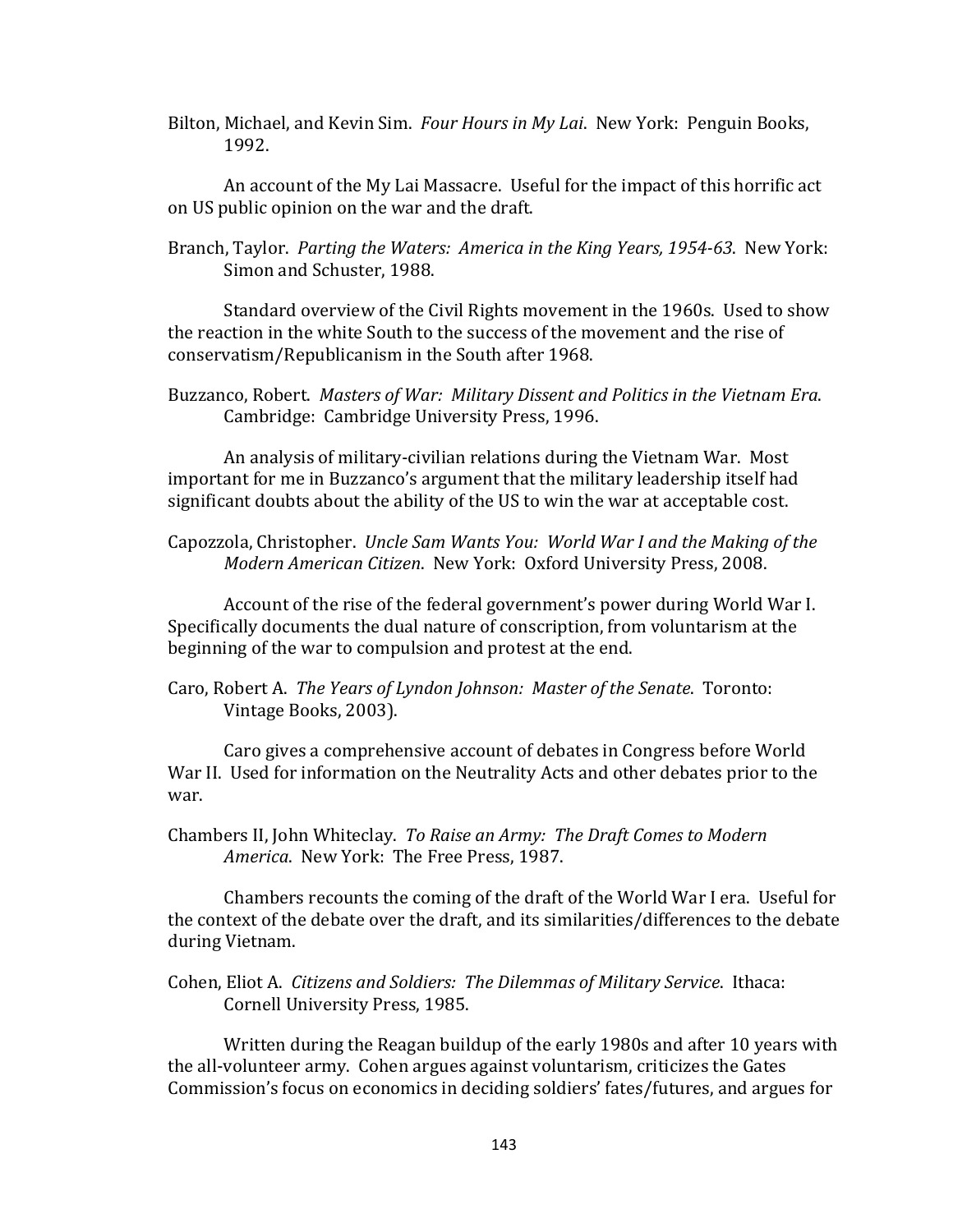a type of universal militia serve and modification of US foreign policy, which is interesting in light of his strong support for the foolish 2003 invasion of Iraq.

Collier, Peter, and David Horowitz. Destructive Generation: Second Thoughts About *the 60s.* New York: Free Press Paperbacks, 1996.

Horowitz is a reformed 1960s radical with second thoughts about the entire decade. He lumps together the Sixties generation with the few actually radical protesters, and is not in my opinion objective. He does seem to have influence with conservatives today who believe traitors at home stabbed the US in the back.

Craig, Campbell and Fredrik Logevall. America's Cold War: The Politics of Insecurity. Cambridge, MA: Belknap Press, 2012.

Argument that the US kept the Cold War going for domestic reasons more than foreign policy ones. Correlates with the breakdown of the "Cold War consensus" during the Vietnam War.

Dallek, Robert. Flawed Giant: Lyndon Johnson and His Times, 1961-1973. New York: Oxford University Press, 1998.

Dallek's biography of Johnson. Useful for the context of Johnson's decisions regarding the Vietnam War and conscription, as well as reactions to the protestors.

-----. Franklin D. Roosevelt and American Foreign Policy, 1932-1945. New York: Oxford University Press, 1995.

An overview of U.S. foreign policy during the entirety of Roosevelt's administration. Used for information on U.S. entry into World War II and the debate between interventionists and isolationists before the war.

-----. *Nixon and Kissinger: Partners in Power*. New York: Harper Collins, 2007.

Account of Nixon and Kissinger in the White House. Useful for the context of decisions made by these two regarding Vietnam, the protesters, and the draft.

Davidson, Phillip B. *Vietnam At War: The History, 1946-1975*. New York: Oxford University Press, 1991.

Davidson offers a primarily military history of the wars in Vietnam involving France, the United States, and finally North and South Vietnam. He believes that Johnson's gradual escalation of the war early on doomed the United States, since Americans at home did not have the will for a drawn-out conflict. Useful for this military perspective on a war that Davidson believes could have been won.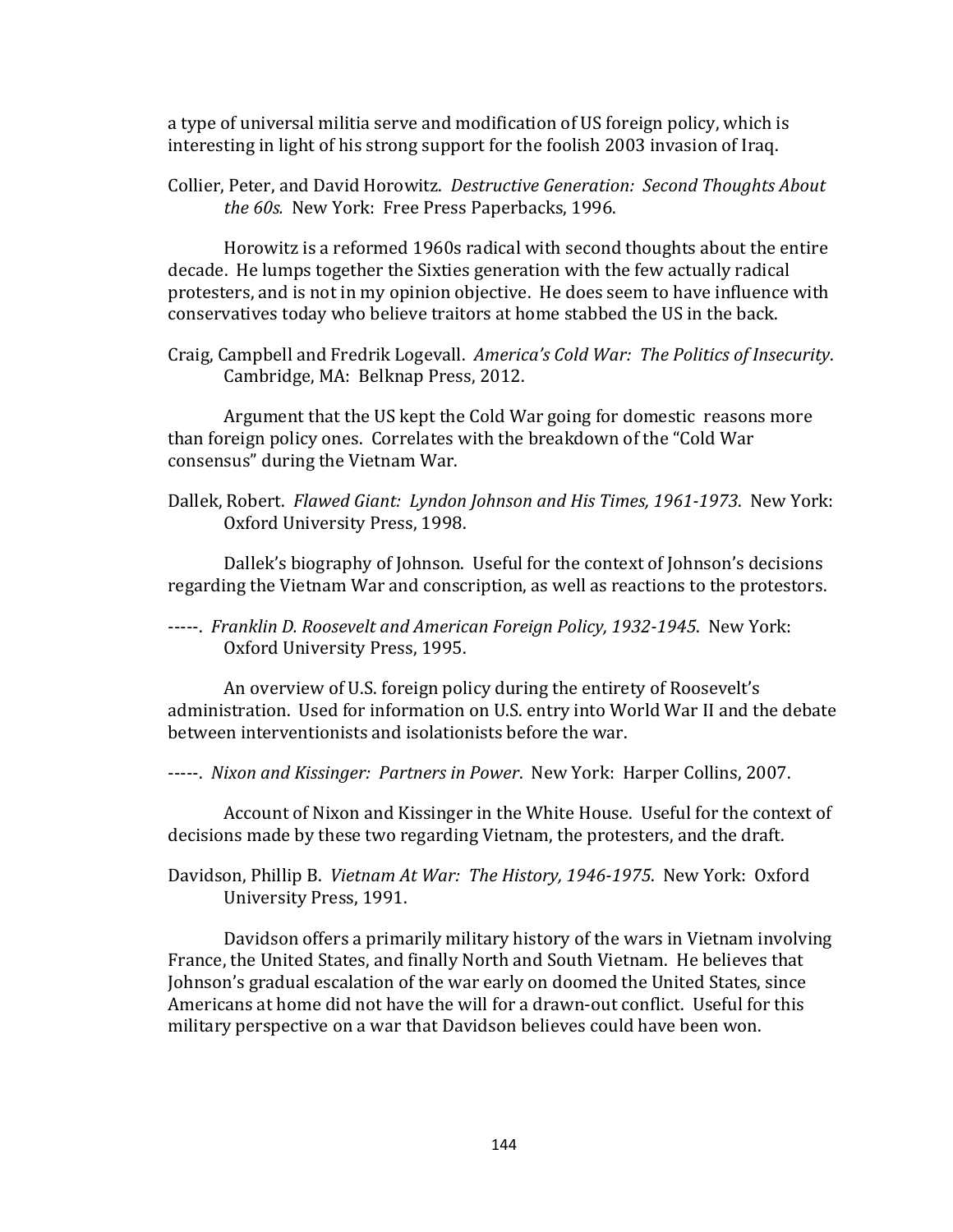DeBenedetti, Charles, and Charles Chatfield. An American Ordeal: The Antiwar *Movement of the Vietnam Era.* Syracuse, NY: Syracuse University Press, 1990. 

Sympathetic account of the protests against the Vietnam War. Useful for primary sources cited, interpretations, and arguments against the draft specifically which they referenced. Useful for understanding the positions of the radicals when compared to other political factions in the United States during the war.

Doherty, Brian. Radicals for Capitalism: A Freewheeling History of the Modern *American Libertarian Movement*. New York: Public Affairs, 2007.

Important account of libertarianism, and a useful companion to Nash's book on conservatism. Explains key thinkers' positions on domestic and foreign policy.

Dunn, Susan. 1940: FDR, Willkie, Lindbergh, Hitler—the Election amid the Storm. New Haven: Yale University Press, 2013.

Dunn recounts the election of 1940, including the debate between the two interventionist candidates (Roosevelt and Willkie) opposed by the isolationists in both parties.

Ellsberg, Daniel. Secrets: A Memoir of Vietnam and the Pentagon Papers. New York: Penguin Books, 2002.

Leaker of the Pentagon Papers Daniel Ellsberg's account of the war and his actions to expose what he viewed as US duplicity. Useful for the account of a doubter on the inside and the effects of his revelations on the wider US public.

Emery, Fred. Watergate: The Corruption of American Politics and the Fall of Richard *Nixon.* New York: Touchstone, 1994.

Account of Watergate around the time of Nixon's death, 20 years after the actual event. Not a sympathetic portrayal of Nixon, but useful for the context of how Nixon operated in the White House.

Farmer, Brian. American Conservatism: History, Theory, and Practice. Newcastle: Cambridge Scholars Press, 2005.

Explanation of conservatism in the US, in opposition to liberalism and as split between traditional and libertarian varieties. Useful in evaluating the conservative split over the draft.

Flynn, George Q. The Draft, 1940-1973. Lawrence, KS: University Press of Kansas, 1993.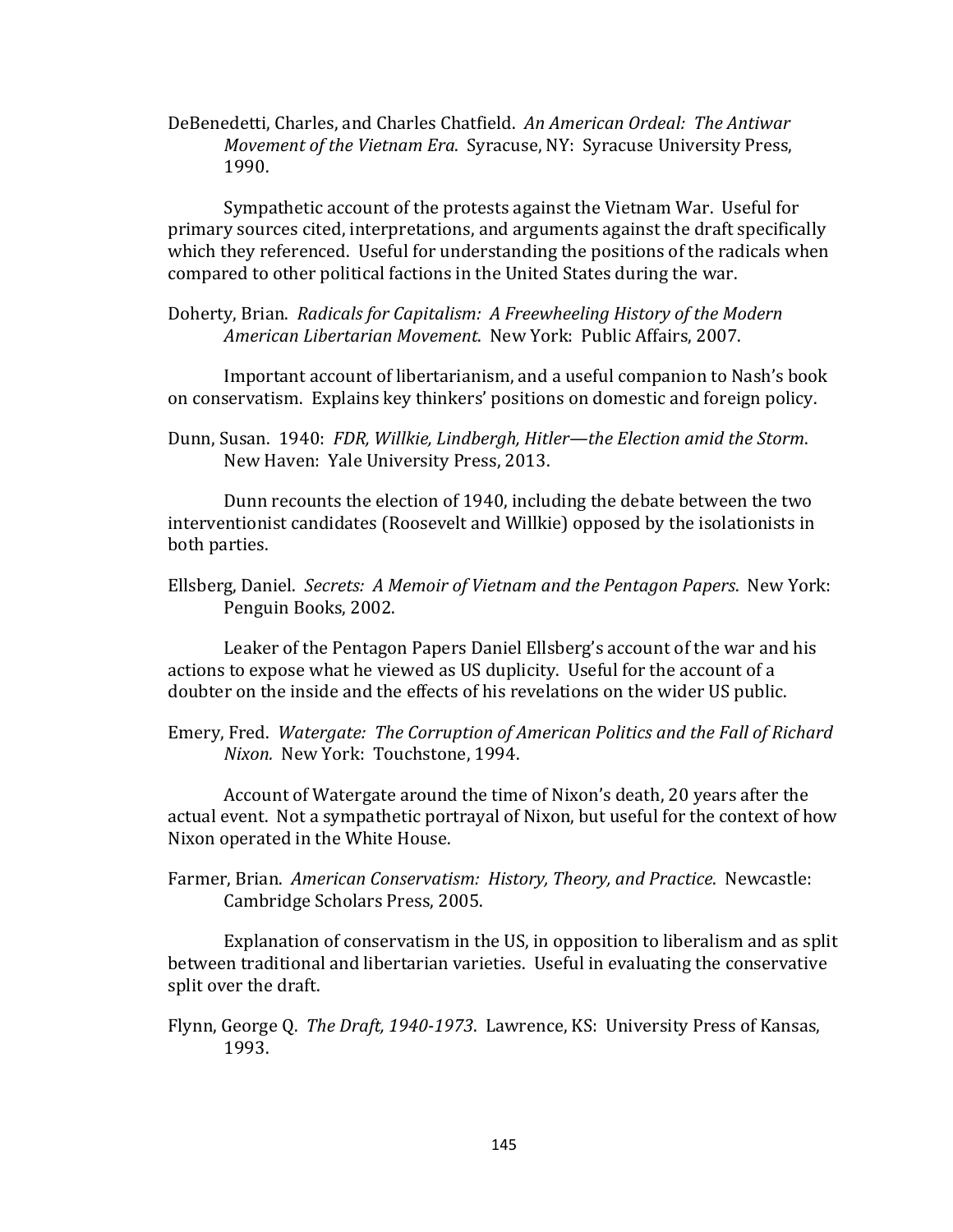Definitive history of the draft between World War II and the Vietnam War. Answers many myths, especially that the Vietnam draft was purposefully discriminatory. Provides good overview of the end of the draft under Nixon.

-----. *Lewis B. Hershey: Mr. Selective Service*. Chapel Hill: University of North Carolina Press, 1985.

Flynn's biography of General Hershey, who ran Selective Service from World War II to nearly the end of the Vietnam War. Sympathetic portrayal of a lightning rod of criticism during Vietnam, and someone Nixon used as a scapegoat to deflect criticism from the draft and his ineffective war policies.

Foley, Michael S. Confronting the War Machine: Draft Resistance During the Vietnam War. Chapel Hill: University of North Carolina Press, 2003.

Written by a sympathizer to draft resistance, although he was not old enough to participate himself. Useful for many interviews and firsthand accounts of resistance to the draft. Specifically focused on the resistance movement in Boston.

Friedberg, Aaron L. *In the Shadow of the Garrison State: America's Anti-Statism and Its* Cold War Grand Strategy. Princeton, NJ: Princeton University Press, 2000.

Argues that the growth and expansion of the federal government's power during the Cold War occurred, but the traditional "anti-statism" of Americans kept it limited. Useful for discussion of how UMT and conscription fit into US strategy during the Cold War.

Gardner, Michael R. *Harry Truman and Civil Rights: Moral Courage and Political Risks.* Carbondale: Southern Illinois University Press, 2002.

Argues that Truman's presidency was central to the civil rights movement. Used for the information on his desegregation of the armed forces in 1948.

Gitlin, Todd. The Sixties: Years of Hope, Days of Rage. New York: Bantam Books, 1987. 

An overview of the protests and violence of the 1960s/Vietnam War era. Useful for this overview and these accounts.

Goldberg, Robert Alan. *Barry Goldwater*. New Haven: Yale University Press, 1995.

Excellent biography of Goldwater, who was the symbol of respectable libertarian conservatism, as opposed to Birchers or others on the extreme right wing of the Republican Party. Useful for documentation of Goldwater's early opposition to the draft, at a time when Nixon continued to support it.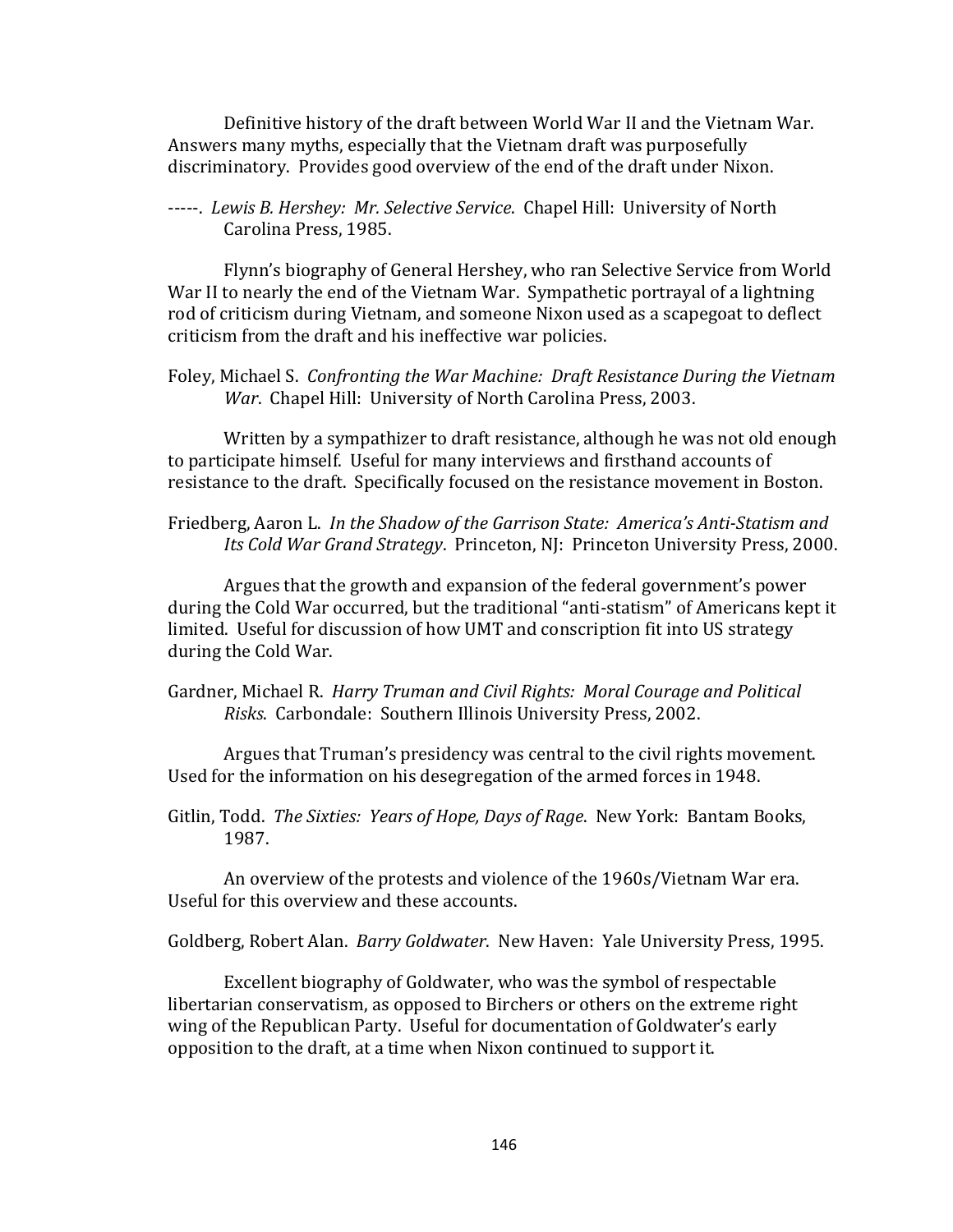Gottlieb, Sherry Gershon. Hell No We Won't Go!: Resisting the Draft During the *Vietnam War.* New York: Viking, 1991.

Gottlieb conducted interviews with draft resisters and compiled their stories in this volume. Useful for these firsthand accounts of the varied reasons for draft resistance. 

Graham, Hugh Davis. The Civil Rights Era: Origins and Development of National Policy. New York: Oxford University Press, 1990.

Graham focuses on the enactment of civil rights laws in the mid-1960s and their implementation through Nixon's first term. Useful for the way Nixon especially carried out these laws in order to evaluate to what extent his presidency could be termed "liberal."

Griffith, Robert K., Jr. The U.S. Army's Transition to the All-Volunteer Force, 1968-1974. Washington, D.C., Center of Military History, United States Army, 1997.

Account of the coming of the all-volunteer force from someone extremely sympathetic to the challenges faced by the US Army. He contends that it was the Army that led the way in ending the draft.

Grow, Michael. U.S. Presidents and Latin American Interventions: Pursuing Regime *Change in the Cold War. Lawrence, KS: Kansas University Press, 2008.* 

Overview of various interventions in Latin America carried about by the United States in its "backyard." Provides context for US intervention in Vietnam during the Cold War, as the justifications  $-$  stopping the spread of communism  $$ were virtually identical.

Halberstam, David. The Best and the Brightest. New York: Ballantine Books, 1992.

Account of the mistakes by the Kennedy/Johnson intellectuals that led to Vietnam. Useful for the background that informed Halberstam's reporting in Vietnam since the early 1960s and probable attitudes toward the war/draft of those influenced by his reporting.

Hallin, Daniel C. The "Uncensored War": The Media and Vietnam. Berkeley: University of California Press, 1989.

Argues the media was not significantly opposed to the war and did not influence the public to oppose the war. A clear reply to the conservative narrative that the media betrayed the country and the troops.

Harris, Ian. The Mind of John Locke: A Study of Political Theory in Its Intellectual *Setting*, rev. ed. New York: Cambridge University Press, 1998.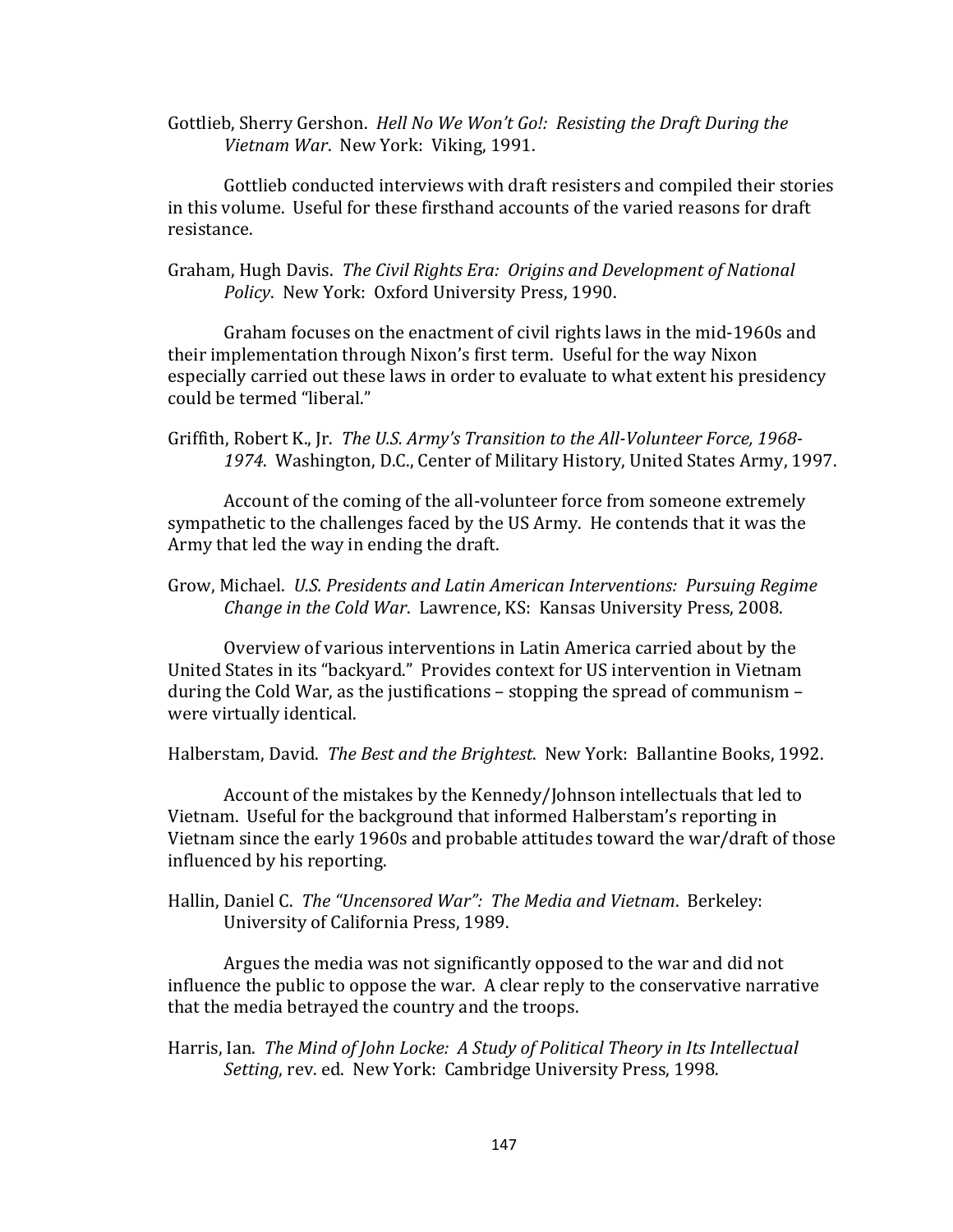Study of John Locke's political theory. Used especially for explanation of Locke's conception of rights and property, as a counter to mischaracterizations of Locke by conservative William Henry Chamberlain in *National Review*.

Herring, George C. America's Longest War: The United States and Vietnam, 1950-1975. 3rd. ed. New York: McGraw-Hill, Inc., 1996.

The standard account of the Vietnam War. Useful for context of the war, draft, and decisions made by Johnson and Nixon on these issues.

-----. From Colony to Superpower: U.S. Foreign Relations Since 1776. New York: Oxford University Press, 2008.

Herring provides a comprehensive narrative of American foreign policy throughout its history. Used for Herring's discussion of World War II and the Vietnam era. 

Herring examines the many flaws in how Johnson conducted the "limited" war" in Vietnam, as well as how this increased dissatisfaction with the war at home. Useful for how the conduct of the war affected the antiwar and anti-draft movements. 

Hoff, Joan. Nixon Reconsidered. New York: BasicBooks, 1994.

Written around the time of Nixon's death, Hoff tries to paint Nixon as more liberal than most historians view him. Primarily focuses on domestic issues. Useful for the information on the wage and price controls, and possibly affirmative action.

Holsti, Ole R. Public Opinion and American Foreign Policy, Rev. ed. Ann Arbor, MI: University of Michigan Press, 2004.

Holsti analyzes how public opinion has shaped foreign policy decisions. Used for the discussion of opinions on conscription after World War II.

Hoover, Kenneth, Vernon Johnson, John Miles, and Sara Weir. *Ideology and Political* Life. Orlando, FL: Harcourt College Publishers, 2001.

Textbook account of primary ideologies in American life. Useful for defining "libertarian," "conservative," and "liberal," in order to evaluate the arguments made by various opponents and defenders of the draft.

Hunt, Andrew E. The Turning: A History of Vietnam Veterans Against the War. New York: New York University Press, 1999.

<sup>-----.</sup> *LBJ* and Vietnam: A Different Kind of War. Austin: University of Texas Press, 1994.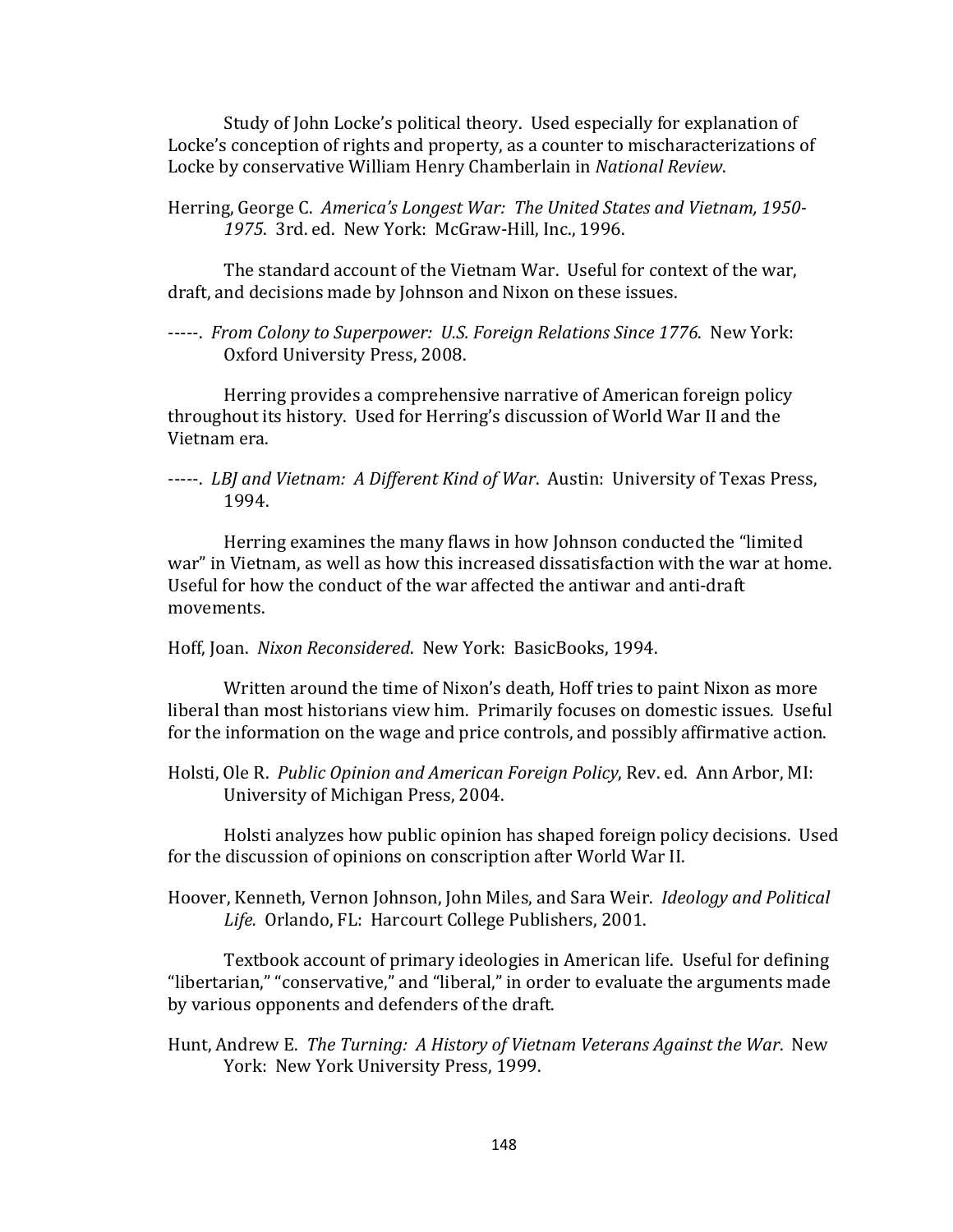Important account of the Vietnam Veterans Against the War. Useful for evaluating the actions of those who resisted the draft based on the opposition of some of those who actually fought in it.

Iggers, Wilma A. Women of Prague: Ethnic Diversity and Social Change from the *Eighteenth Century to the Present*. Providence, Rhode Island: Berghahn Books, 1995.

Used for information on Milada Horáková, a Czechoslovakian legislator who was executed after the communist coup in 1948. An author who wrote a parable about communism in *National Review* in 1958 used her name to evoke memories of communist atrocities. 

Isaacs, Arnold R. Without Honor: Defeat in Vietnam and Cambodia. Baltimore: Johns Hopkins University Press, 1999.

A powerful account of the final years of US involvement in Vietnam, including the failure of Vietnamization and the fall of Saigon. Useful to help evaluate the legitimacy of the arguments used by those who protested the war and resisted the draft that US policy was deeply flawed or even that the war itself was futile.

Isserman, Maurice, and Michael Kazin. America Divided: The Civil War of the 1960s. 2nd ed. New York: Oxford University Press, 2004.

General overview of the culture of the 1960s, written by scholars sympathetic to the left wing movements of that decade. Useful for an account of the social milieu out of which the New Left sprang.

Jenner, Robert E. FDR's Republicans: Domestic Political Realignment and American Foreign Policy. Lanham, Maryland: Lexington Books, 2010.

Jenner documents the debate in the Republican Party between isolationists and internationalists, and their eventual support for Roosevelt's foreign policy during World War II. Used for the discussion of the Nye Committee and isolationism among agrarian and progressive Republicans before the war.

Judis, John B. *William F. Buckley, Jr.: Patron Saint of the Conservatives*. New York: Simon & Schuster, 1988.

A biography of Buckley and his influence on the conservative movement during the Cold War. Used for explorations of Buckley's philosophy as well as the history of *National Review*. 

Karnow, Stanley. *Vietnam: A History*. New York: Penguin Books, 1991.

Standard overview of the Vietnam War. Useful for the breadth of information on the war overseas and at home.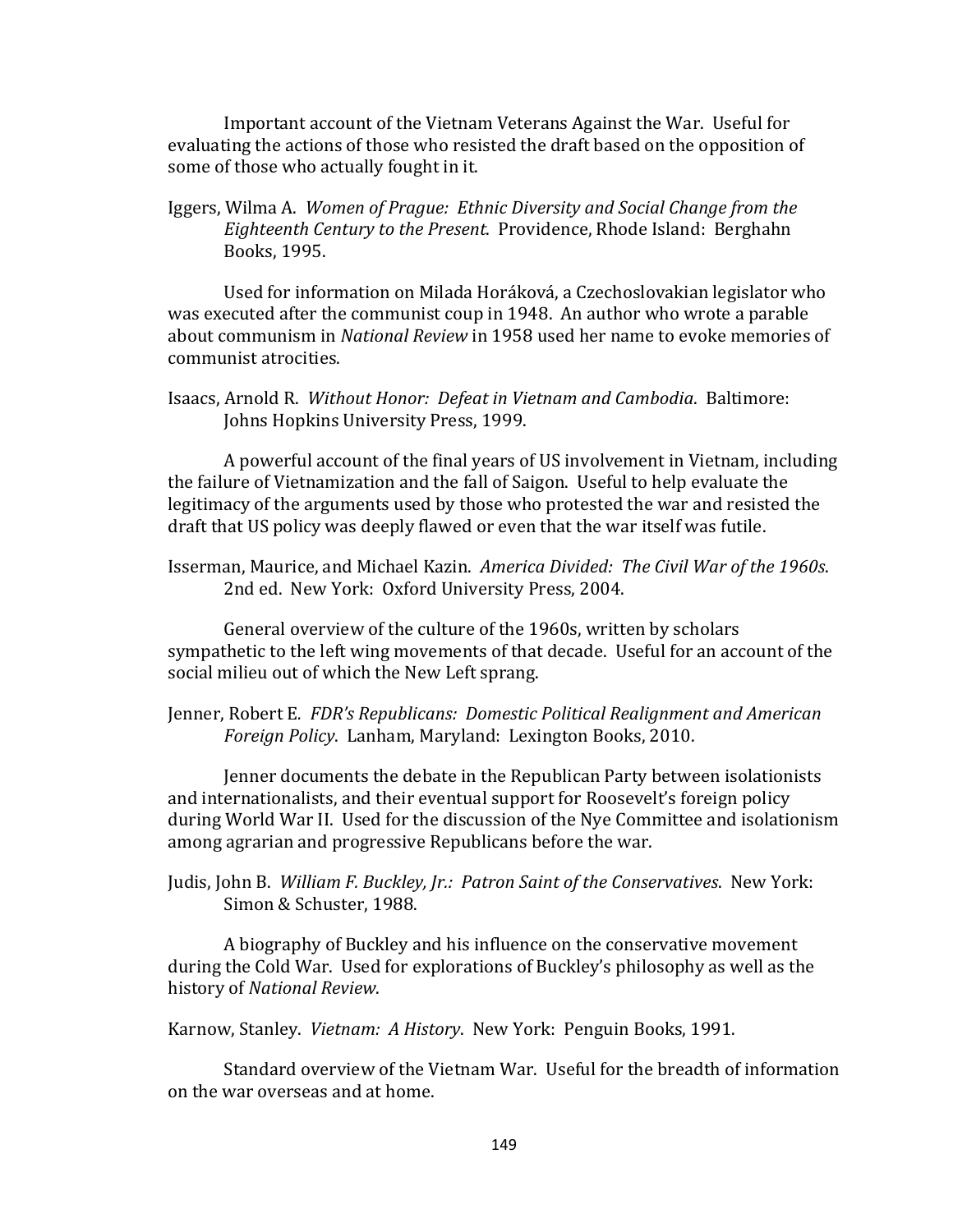Kearns, Doris. *Lyndon Johnson & the American Dream*. New York: Harper & Row, 1976. 

Sympathetic account of Lyndon Johnson. Useful for information on the actions taken by Johnson on Vietnam and regarding war protesters.

Kennedy, David M. Freedom From Fear: The American People in Depression and War, 1929-1945. New York: Oxford University Press, 2005.

Kennedy provides an overview of the New Deal and World War II eras, from a position sympathetic to Roosevelt. Useful for discussion of isolationism before World War II, the debate over conscription, Pearl Harbor, and the course of the war.

-----. *Over Here: The First World War and American Society*. New York: Oxford University Press, 1980.

Kennedy wrote a history of how World War I affected Americans at home. Very useful for discussion of conscription during the war, Wilson's work to get it passed, opposition in Congress, and some military manpower issues during the war.

Kersten, Andrew E. A. Philip Randolph: A Life in the Vanguard. Lanham, Maryland: Rowman & Littlefield Publishers, 2007.

Biography of Randolph with emphasis on his political ideology and work in the field of civil rights. Used for background on Randolph's testimony and work behind the scenes on UMT in the 1940s.

Kirk, Russell, and James McClellan. *The Political Principles of Robert A. Taft.* New York: Fleet Press Corporation, 1967.

An intellectual biography of Senator Taft by two sympathetic writers. Gives a broad overview of Taft's ideas. Useful specifically for an explanation of Taft's views on noninterventionist foreign policy.

Kissinger, Henry. Ending the Vietnam War: A History of America's Involvement in and Extrication from the Vietnam War. New York: Simon & Schuster, 2003.

Kissinger's self-serving but insider's account of the end of the Vietnam War. Useful for the information on the end of the war and changes in US foreign policy as the US withdrew from Vietnam and ended the draft at the same time.

Klein, Naomi. The Shock Doctrine: The Rise of Disaster Capitalism. New York: Picador, 2007.

Klein is a journalist who wrote this book during the Iraq War and George W. Bush presidency. Her argument was that Milton Friedman's or his followers pushed free-market ideology on people during times of "shock" when the democracy was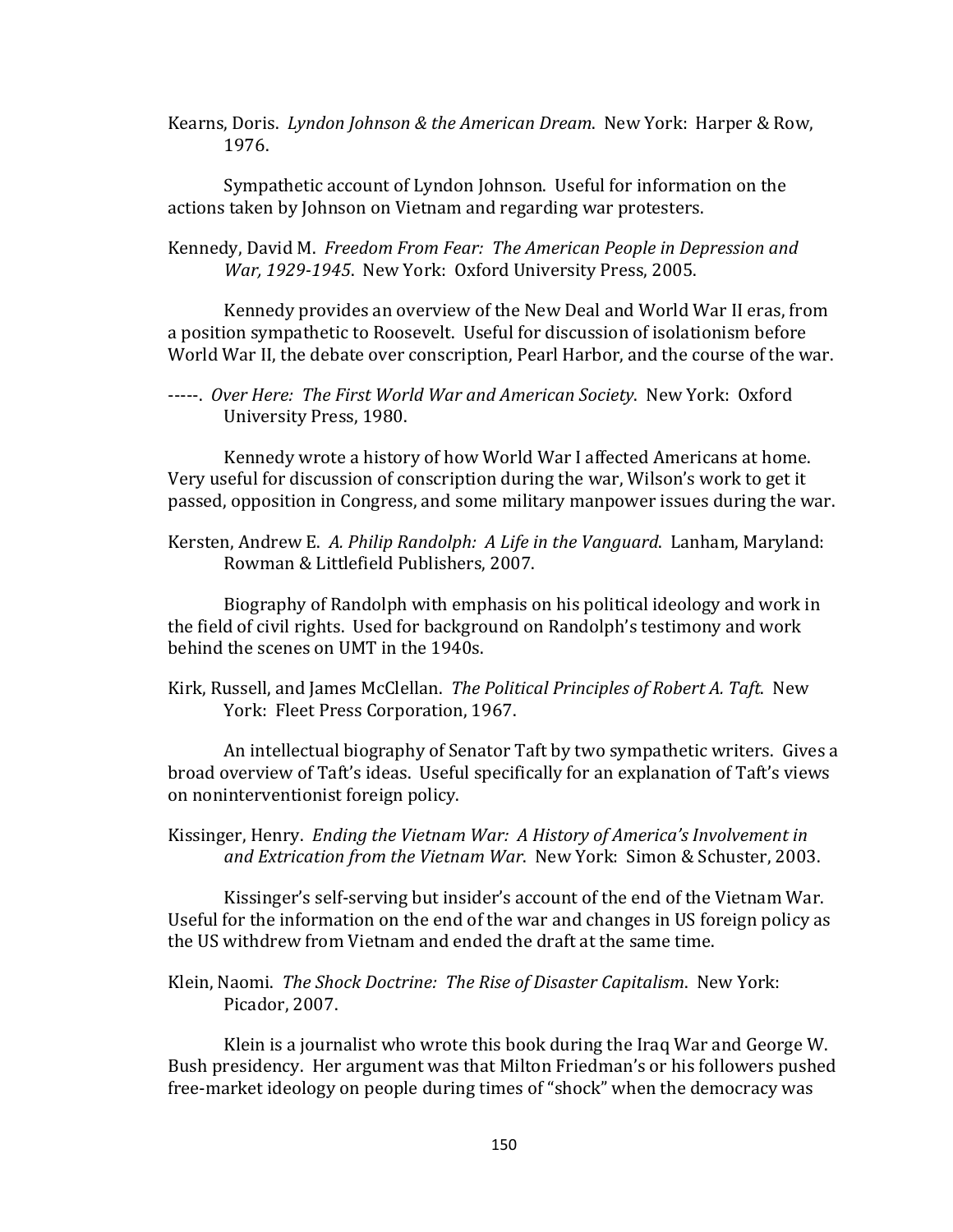too weak or disorganized to oppose it. Used to show that end of the draft fits this pattern. 

Kolko, Gabriel. Anatomy of a War: Vietnam, the United States, and the Modern *Historical Experience.* New York: Pantheon Books, 1985.

Overview of the US war in Vietnam from someone very sympathetic to the communist victory there. Useful for the arguments made by the extreme left wing of radical protesters in opposition to the Vietnam War.

Krepinevich, Jr., Andrew F. The Army and Vietnam. Baltimore: Johns Hopkins University Press, 1986.

Krepinevich argues that the US fought the Vietnam War in a conventional manner, instead of using the techniques of counterinsurgency. Useful for understanding the way in which the war was fought and possible problems with the overall American strategy.

Kyvig, David E. The Age of Impeachment: American Constitutional Culture Since 1960. Lawrence, KS: University Press of Kansas, 2008.

An overview of the rise of the use of impeachment by the opposition party. Useful for placing the illegal actions and resignation of Nixon in context of the larger use of impeachment.

Lesher, Stephan. George Wallace: American Populist. Cambridge, Massachusetts: Perseus Publishing, 1994.

Biography of George Wallace by a journalist. Important to understand Wallace's appeal to many in the white working class in the 1960s and into the 1970s. Also notable for his differences with the libertarian right and defense of traditionalism. 

Levin, Matthew. Cold War University: Madison and the New Left in the Sixties. Madison: The University of Wisconsin Press, 2013.

Levin discusses the linkage of the federal government and universities (focusing on the University of Wisconsin at Madison) during the Cold War. He discusses the protests during the 1960s that this linkage gave rise to. Useful for the Cold War setting on universities as well as understanding one aspect of the way the Cold War affected Americans at home.

Lind, Michael. Vietnam: The Necessary War: A Reinterpretation of America's Most *Disastrous Military Conflict*. New York: Touchstone, 1999.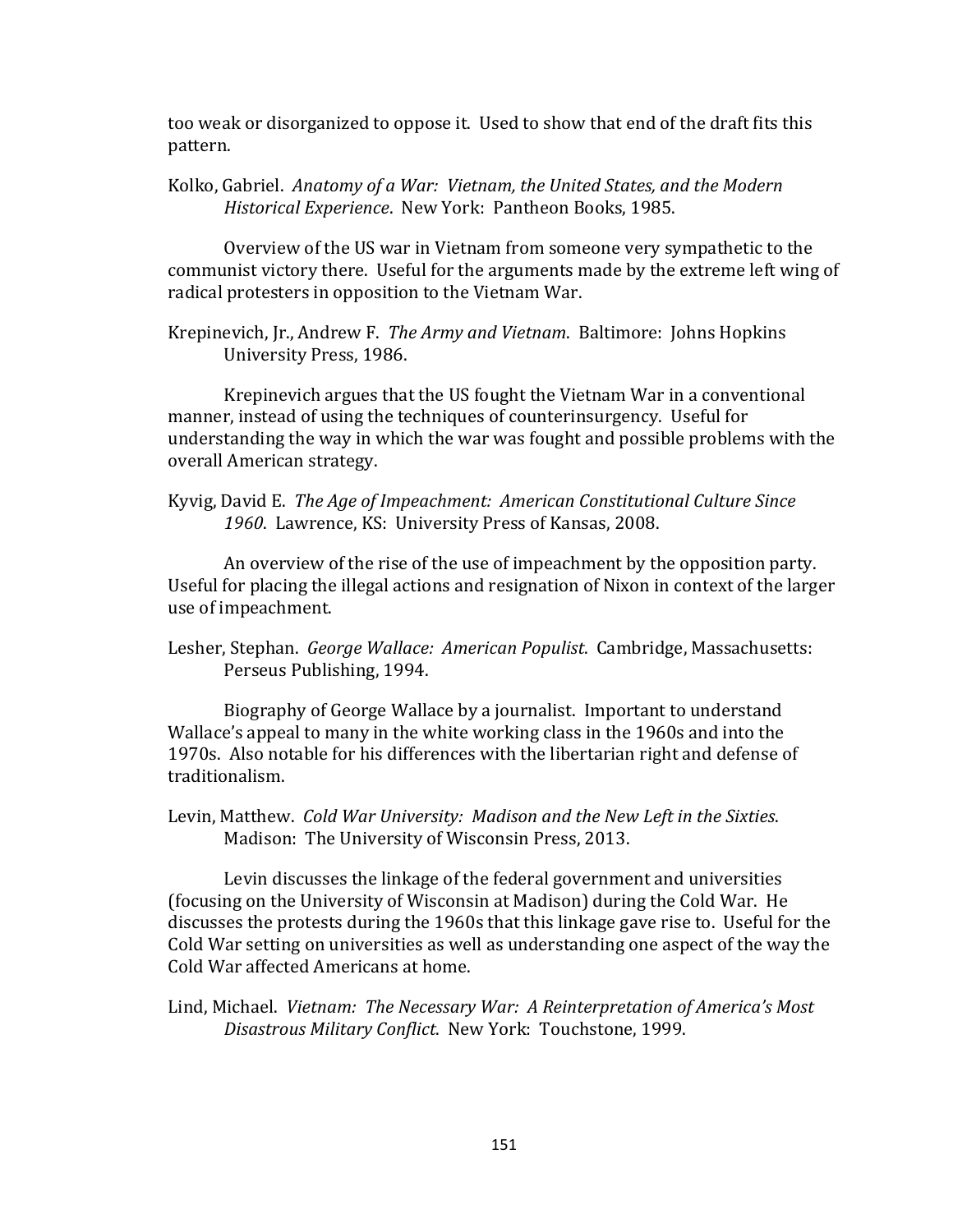An argument, from 30 years hindsight, that US motivations and goals were correct in Vietnam. Useful for evaluating the actions of antiwar protesters and draft resisters. 

Little, Roger W., ed. Selective Service and American Society. Hartford, CT: Connecticut Printers, Inc., 1969.

Collection of statements on the draft from the period. Used for examination of the membership of draft boards and how representative they were.

Logevall, Fredrik. Choosing War: The Lost Chance for Peace and the Escalation of War in Vietnam. Berkeley: University of California Press, 1999.

Logevall argues that the Johnson Administration purposely avoided opportunities to achieve peace between the United States and Vietnam from late 1963 to early 1965. Aids in evaluation of the charges made by opponents of the war regarding US motives in Vietnam.

Lowen, Rebecca S. Creating the Cold War University: The Transformation of Stanford. Berkeley: University of California Press, 1997.

Lowen links the universities and the "military-industrial complex." She shows how universities sought out support from the military to expand funding. Important to show the symbiotic relationship between the universities, the military, and defense contractors.

Macleod, Jenny, ed. Defeat and Memory: Cultural Histories of Military Defeat in the *Modern Era.* New York: Palgrave Macmillan, 2008.

Macleod complied essays on the effects of defeat on cultures. Used for explanation of the "stab-in-the-back" myth popular among conservatives after Vietnam, similar to the same legend in Germany after its loss in World War I.

Mahnken, Thomas G. *Technology and the American Way of War Since 1945*. New York: Columbia University Press, 2008.

Discussion of the use of technology and the U.S. military. Used specifically for an explanation of early thinking on atomic weapons and their relationship to manpower policies during the early Cold War.

Matusow, Allen J. The Unraveling of America: A History of Liberalism in the 1960s. New York: Harper & Row, 1984.

Matusow charts the rise and fall of liberalism during the 1960s, from its origins under Kennedy to the election of 1968 and rise of Nixon. Useful for the accounts of the activities of protesters against the war and the impact of the division over the war on the Democrats.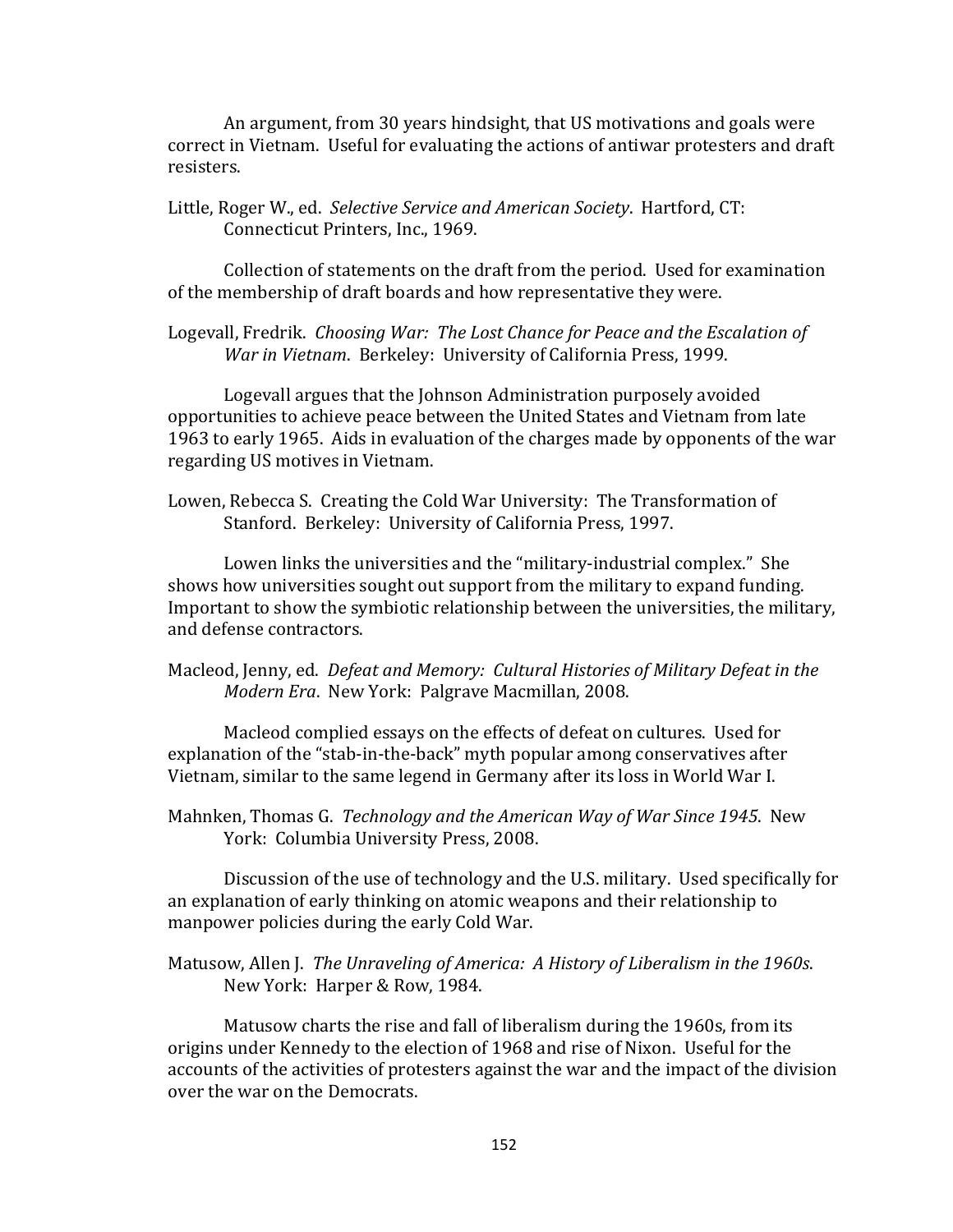McAllister, Ted V. Revolt Against Modernity: Leo Strauss, Eric Voegelin, and the Search for a Postliberal Order. Lawrence: University Press of Kansas, 1996.

Explanation and comparison of two traditionalist conservative philosophers. Used specifically for definitions and comparison between traditional and libertarian conservatives. 

McCormick, Thomas J. America's Half-Century: United States Foreign Policy in the Cold War. Baltimore: Johns Hopkins University Press, 1989.

McCormick focuses on economic causes for the break between the US and USSR after World War II. Useful for an interpretation of the Cold War that interprets the rift as something more than just ideology.

McPherson, James. *Battle Cry of Freedom: The Civil War Era*. New York: Oxford University Press, 1988.

Standard account of the Civil War era. Important for discussion of the draft during the Civil War, as well as Lincoln's defense of it and Roger Taney's attack on the draft's constitutionality.

Mettler, Suzanne. Soldiers to Citizens: The G.I. Bill and the Making of the Greatest Generation. New York: Oxford University Press, 2005.

Mettler discussed the manning of the army during World War II and the return of the soldiers. Discusses the GI Bill and its effect on the lives of returning soldiers. 

Miller, James. *Democracy Is in the Streets: From Port Huron to the Siege of Chicago.* Cambridge, MA: Harvard University Press, 1994.

A study of the New Left movements during the 1960s, including the protests led against the Vietnam War and in protest against conscription. Useful for the account of these movements.

Miscamble, Wilson D. *George F. Kennan and the Making of American Foreign Policy,* 1947-1950. Princeton, NJ: Princeton University Press, 1992.

Discussion of early Cold War foreign policy in the Truman administration and the influence that George Kennan in the State Department had. Useful for the discussion of the fear of Soviet expansion and Containment policy, and the effects these had on U.S. manpower policies during the early Cold War.

Moser, Richard. The New Winter Soldiers: GI and Veteran Dissent During the Vietnam *Era.* New Brunswick, NJ: Rutgers University Press, 1996.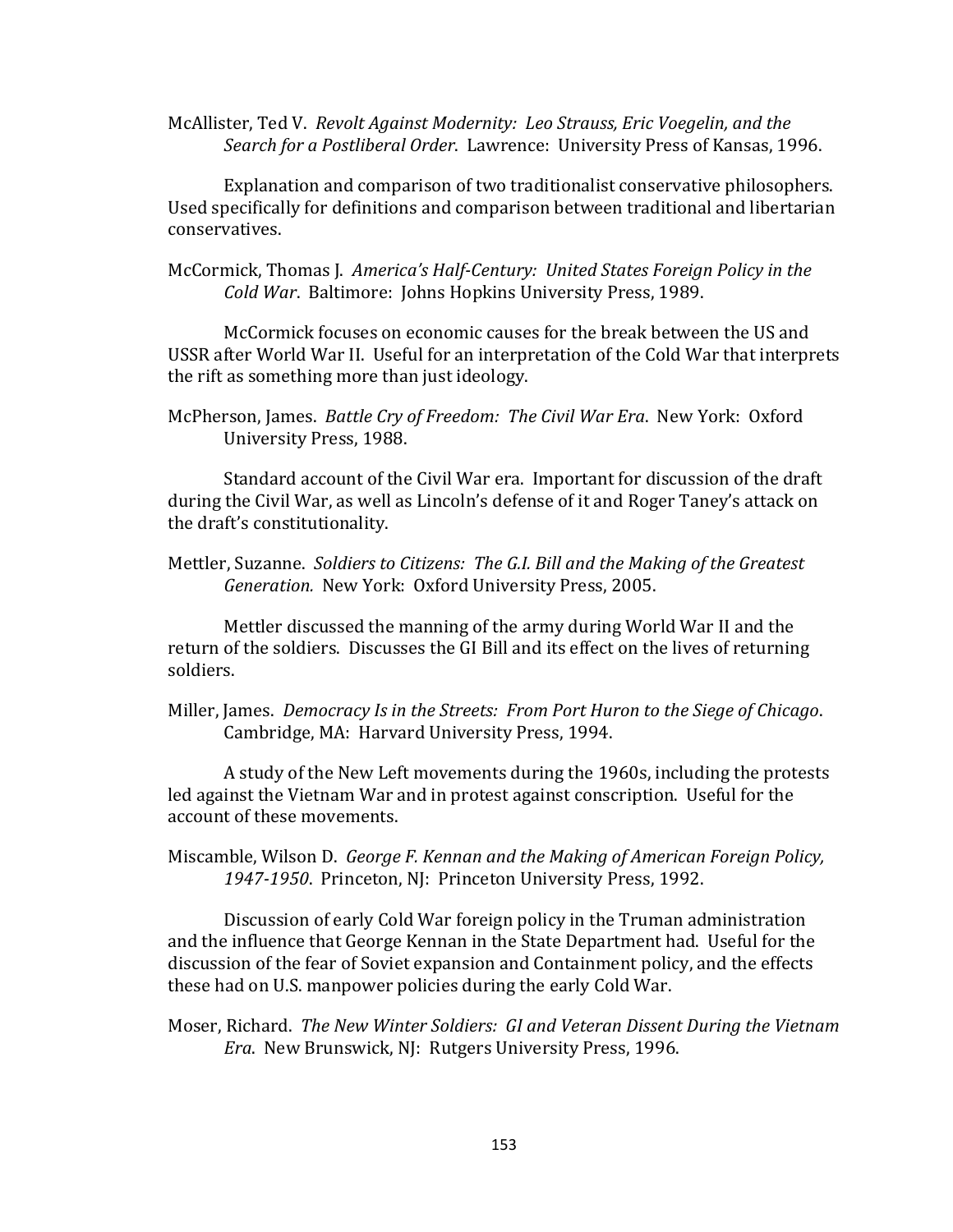An account of antiwar protests carried out by Vietnam veterans during the war. Useful to place in context the actions of other antiwar protesters and draft resisters, and for the arguments made by these veterans against the war and draft.

Moyer, Mark. *Triumph Forsaken: The Vietnam War, 1954-1965*. New York: Cambridge University Press, 2009.

Moyer provides a spirited defense of US aims in the Vietnam War, and pins the blame for failure on Diem's assassination in 1963 and the reporters of the time who supposedly refused to tell the truth about Diem's successes in South Vietnam. Useful as a counterpoint to standard histories of the war and informative regarding conservative views of US war aims.

Nash, George H. The Conservative Intellectual Movement in America Since 1945. Wilmington, Delaware: Intercollegiate Studies Institute, 1996.

Nash provides an important account of the rise of conservatism after World War II. Concentrates on traditional as well as libertarian conservatives. Foundational for understanding conservatism, including participants' views on Vietnam and conscription.

Neely  $\Gamma$ , Mark E. *Lincoln and the Triumph of the Nation: Constitutional Conflict in the American Civil War.* Chapel Hill: University of North Carolina Press, 2011.

Important discussion of the challenges that the Civil War posed to the Constitution. Specifically used for the information on the draft, Justice Taney's opposition and Lincoln's defense, and Lincoln's suspension of *habeas corpus* to block state judges from releasing conscripted soldiers.

Ojserkis, Raymond P. *Beginnings of the Cold War Arms Race: The Truman Administration and the U.S. Arms Build-Up.* Westport, CT: Praeger Publishers, 2003.

The author provides a study of the change in policy that Truman undertook to build up American arms to face the Soviet Union over the long term. Nuclear weapons, worldwide bases, and conscription were all part of this strategy. Used for discussion of how the draft fit into Truman's larger plan for the Cold War.

Olson, Keith W. Watergate: The Presidential Scandal That Shook America. Lawrence, KS: University Press of Kansas, 2003.

An overview of the Watergate scandal. Useful for the context of Nixon's illegal actions during his presidency.

Pach Jr., Chester J. and Elmo Richardson. The Presidency of Dwight D. Eisenhower, rev. ed. Lawrence: University Press of Kansas, 1991.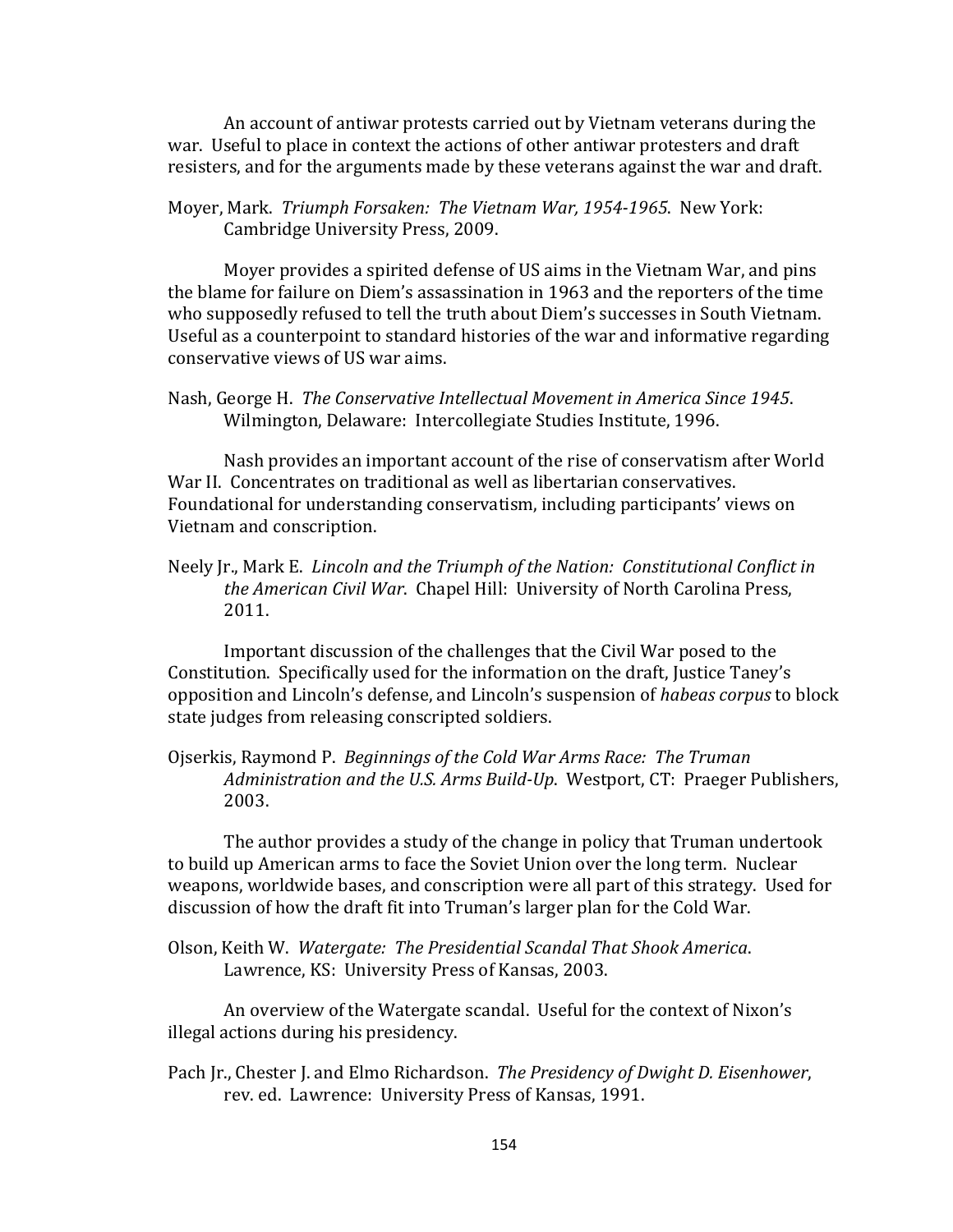Overview of Eisenhower's presidency. Used for information on Eisenhower's military policy, especially as it related to manpower policy and the New Look.

Palmer, Jr., Bruce. The 25-Year War: America's Military Role in Vietnam. Lexington: University Press of Kentucky, 1984.

An analysis of why the US lost the war in Vietnam from the point of view of a military historian and general who led troops in Vietnam.

Paterson, Thomas G. *Meeting the Communist Threat: Truman to Reagan*. New York: Oxford University Press, 1988.

Paterson argues that US planners exaggerated the threat posed by communism during the Cold War, and this led to unwise foreign policy adventures, including the Vietnam War. Used to show how this led to the breakdown of the Cold War consensus.

Patterson, James T. *Grand Expectations: The United States, 1945-1974*. New York: Oxford University Press, 1996.

Overview of the United States from post-World War II to the early 1970s. Useful for context. 

-----. Restless Giant: The United States from Watergate to Bush v. Gore. New York: Oxford University Press, 2005.

Overview of the United States since the early 1970s. Useful for the context of US history in the post-draft era.

Perlstein, Rick. *Before the Storm: Barry Goldwater and the Unmaking of the* American Consensus. New York: Nation Books, 2009.

A biography of Goldwater and conservatism in the early 1960s. Useful for charting the origins of the conservative backlash that resulted from Vietnam and the protest movement of that era, as well as the early split between libertarian conservatives (typified by Goldwater) and traditional conservatives (typified by Nixon). 

-----. *Nixonland: The Rise of a President and the Fracturing of America.* New York: Scribner, 2008.

Written by a journalist, but extremely well documented account of the Nixonian use of division to win political battles. Perlstein criticizes those on the left and right for their extremism. Useful for the information of the cultural and political climate of the 1960s.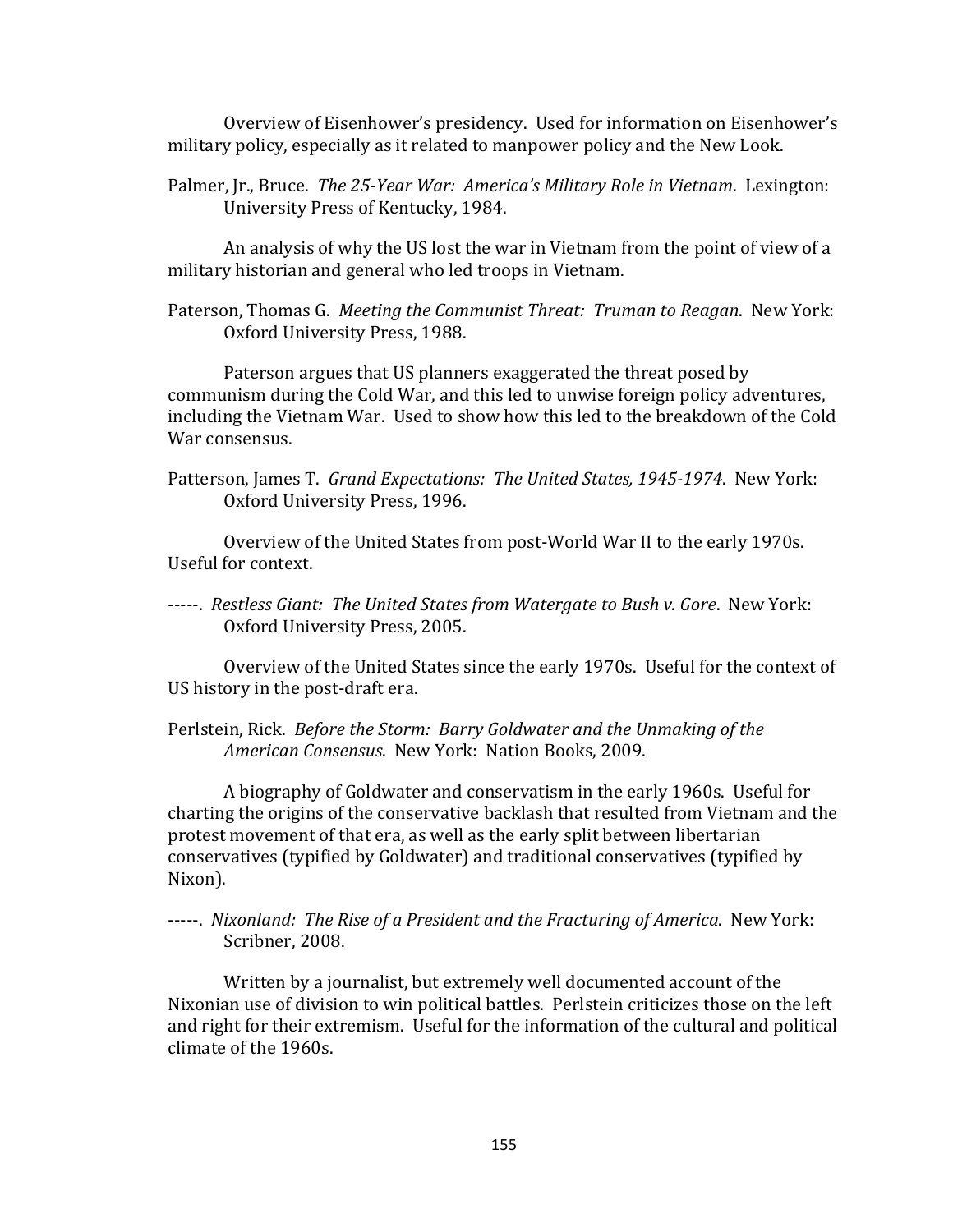Polenberg, Richard. One Nation Divisible: Class, Race, and Ethnicity in the United *States Since 1938.* New York: Penguin Books, 1980.

An account of the divisions over race and class in the United States through the 1970s. Useful for the impact of these divisions in the Vietnam War era.

Powaski, Ronald E. Toward an Entangling Alliance: American Isolationism, Internationalism, and Europe, 1901-1950. New York: Greenwood Press, 1991.

Powaski evaluates American isolationism before World War II and the changes of the first half of the  $20<sup>th</sup>$  century that led to the United States abandoning isolationism. Useful for discussion of the Nye Committee and the lessons of World War I.

Prados, John. *Vietnam: The History of an Unwinnable War, 1945-1975*. Lawrence: University Press of Kansas, 2009.

An overview of the Vietnam War from a critic. Includes much material on the antiwar/anti-draft movement in the United States. Also discusses military issues, failures of strategy that led to the U.S. loss in the war, and operation of the draft.

Reeves, Richard. *President Nixon: Alone in the White House*. New York: Simon & Schuster, 2001.

An account of Nixon's White House, focusing on a few key dates, and attempt to provide an inside view of Nixon and his administration. Useful for this perspective on Nixon, including information on the decision to reform and eventually end the draft.

Robinson, Armstead L. *Bitter Fruits of Bondage: The Demise of Slavery and the* Collapse of the Confederacy, 1861-1865. Charlottesville: University of Virginia Press, 2007.

Argues that the breakdown of the antebellum society led to the defeat of the South during the Civil War. Conscription and centralization of authority in the confederate government were part of this breakdown. Useful for discussion of the debate in the South over the draft.

Rostker, Bernard. *I Want You!: The Evolution of the All-Volunteer Force*. Santa Monica, CA: Rand Corporation, 2006.

An account of the end of the draft and coming of the all-volunteer force from someone very sympathetic to this change in policy. Very detailed and includes a wealth of primary sources. Useful for the emphasis on the economic arguments made by the Gates Commission and its defenders, as well as the primary sources.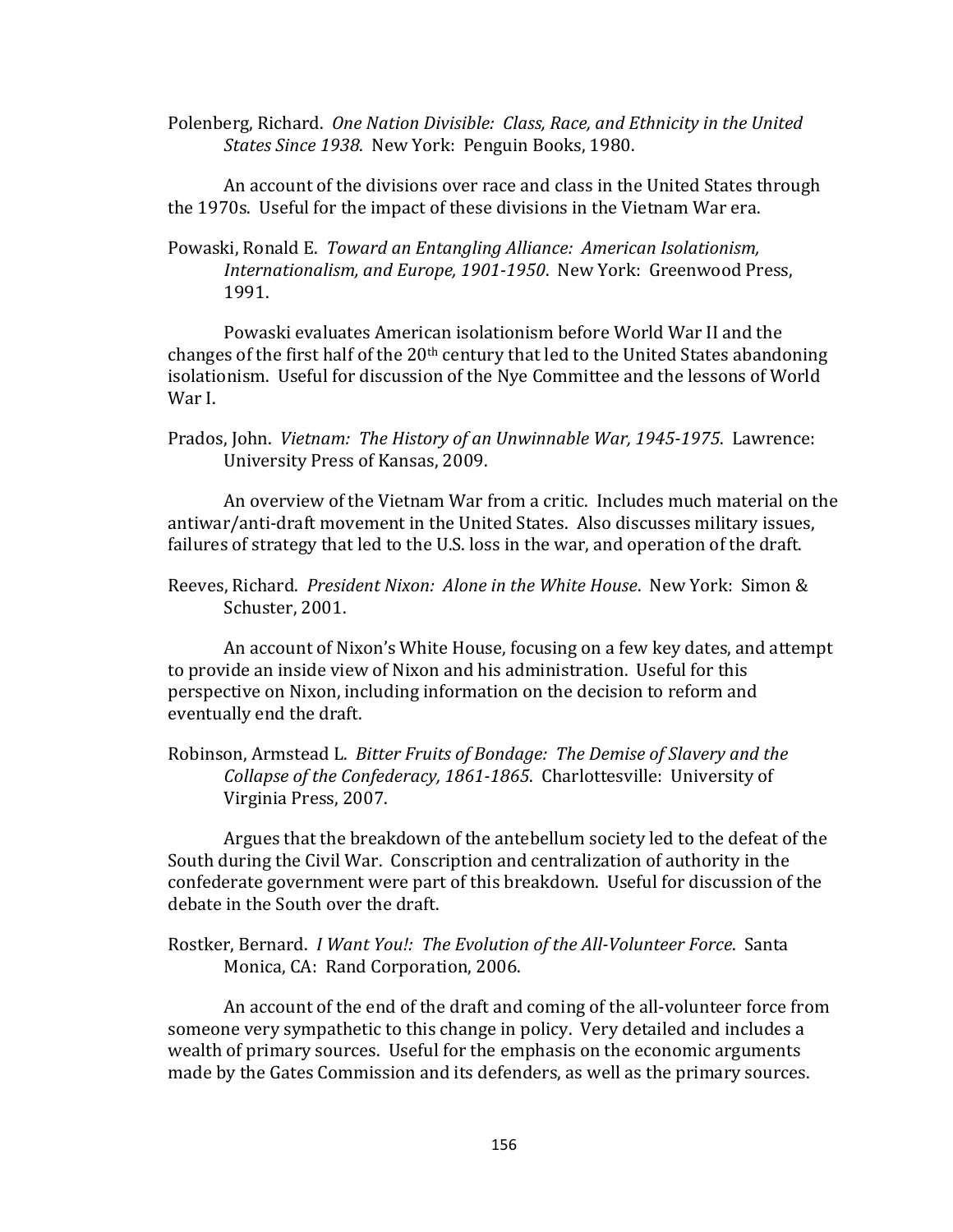Schell, Jonathan. The Time of Illusion. New York: Alfred A. Knopf, 1976.

An account of the presidency of Richard Nixon written by a longtime critic of the Vietnam War and Richard Nixon. Useful for the criticisms of Nixon and his policies, especially as it related to waging the war against Vietnam.

Shafer, D. Michael, ed. The Legacy: The Vietnam War in the American Imagination. Boston: Beacon Press, 1990.

A collection of essays about the Vietnam War and its impact by various historians. Important for essays on the draft and how the war was fought.

Sherry, Michael S. In the Shadow of War: The United States Since the 1930s. New Haven: Yale University Press, 1995.

Powerful argument that World War II continues to have a profound impact on Americans' thinking about war. Americans chose militarization in response to World War II and the Cold War. This has shaped US response to many challenges, including Vietnam. 

Skeen, C. Edward. *Citizen Soldiers in the War of 1812*. Lexington: University Press of Kentucky, 1999.

In-depth discussion of the use and failings of state militias during the War of 1812. Used specifically for the treatment of the debate over the 1814 draft proposal, including positions of supporters and opponents as well as the reasons why it was not enacted.

Small, Melvin. *Johnson, Nixon, and the Doves*. New Brunswick: Rutgers University Press, 1989.

Small's primary argument is that the antiwar movement had enormous influence on US public policy, in spite of the perception of many in the New Left that the movement had been a failure. Useful for demonstration of the impact of the protestors on the decisions made by Johnson and Nixon.

-----. *The Presidency of Richard Nixon.* Lawrence, KS: University Press of Kansas, 1999. 

A concise overview of Nixon's presidency from the point of view of a critic. Useful for placing Nixon and his decisions as president regarding Vietnam in context. 

Smith, Jean Edward. FDR. New York: Random House, 2007.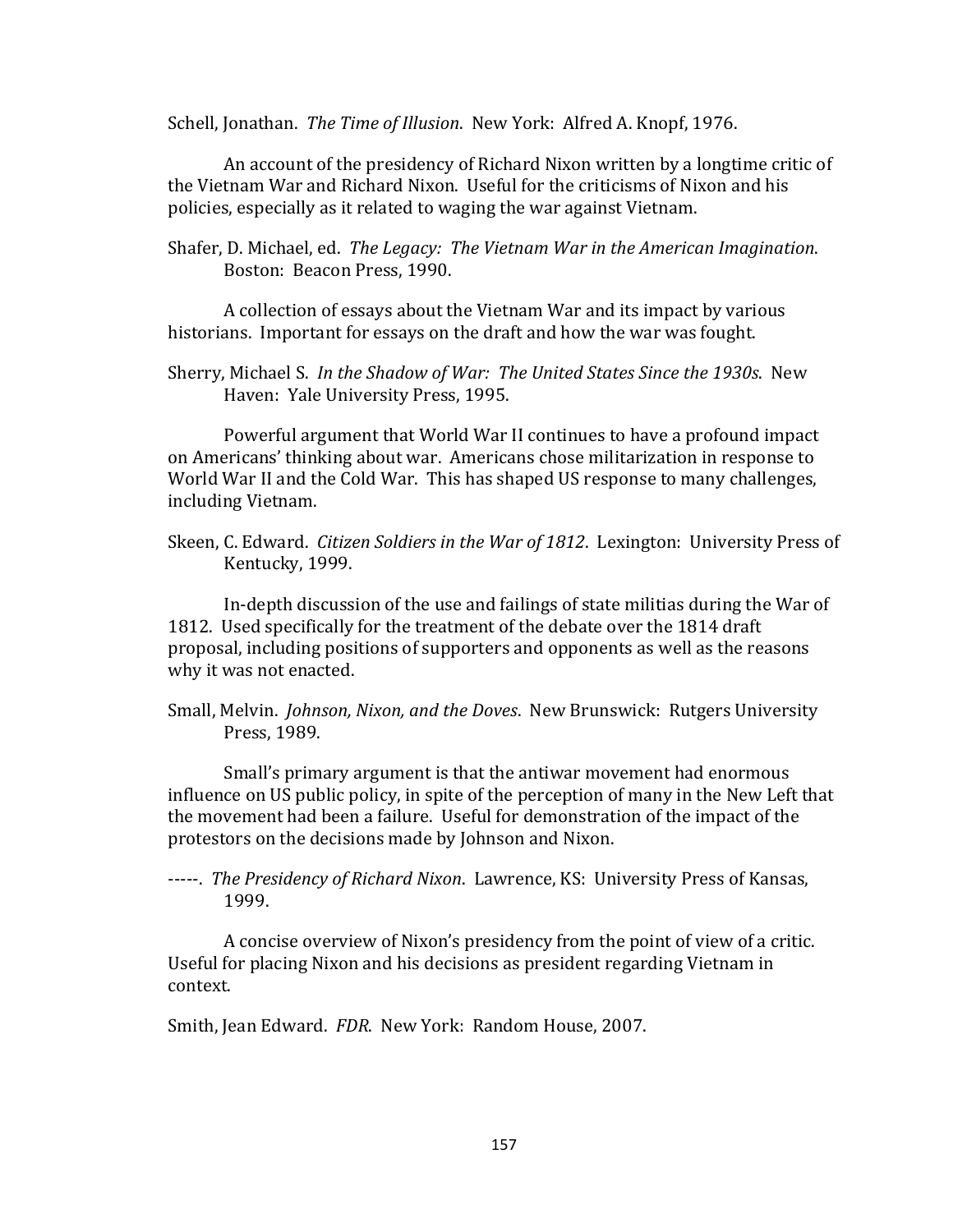Smith provides a general biography of Roosevelt and his presidency. Used for information on Roosevelt's handling of the coming of World War II and the war itself. 

Sorley, Lewis. A Better War: The Unexamined Victories and Final Tragedy of America's Last Years in Vietnam. New York: Harcourt, Inc., 1999.

Sorley argues the strategy used in Vietnam by General Creighton Abrams after 1968 had the prospect to win the war, but that politics at home got in the way and Abrams was not allowed the men or money to win the war. Important for evaluation of who was to blame for the loss in Vietnam and evaluating arguments made against the war by antiwar protesters at home.

Summers, Jr., Harry G. *On Strategy: A Critical Analysis of the Vietnam War.* Novato, CA: Presidio Press, 1995

An important argument about why the US lost the war in Vietnam, written by a military historian. Summers argues that the US should have concentrated on the North Vietnamese Army instead of the National Liberation Front in South Vietnam. Important for understanding the flawed strategy carried about by Johnson and the military leadership.

Taylor, William A. Every Citizen a Soldier: The Campaign for Universal Military *Training After World War II.* College Station: Texas A&M University Press, 2014.

Taylor gives an in-depth account of Truman's campaign for UMT in the late 1940s. Used to understand the debate over UMT as well as how various constituencies (military, Congress, racial groups, people from the North and South) reacted to Truman's proposal.

Walzer, Michael. *Just and Unjust Wars: A Moral Argument With Historical Illustrations.* 2nd ed. New York: BasicBooks, 1992.

An explanation of the criteria for judging unjust and just wars from an accomplished social scientist. Useful for evaluating the claims regarding Vietnam that draft resistance was morally permissible because of the "unjust" nature of the war in Vietnam.

A book that attempts to be exhaustive on the various strands of the antiwar movement during Vietnam. Important for the arguments given specifically against the draft and the reaction of the country to the protesters.

Wells. Tom. The War Within: America's Battle Over Vietnam. Berkeley: University of California Press, 1994.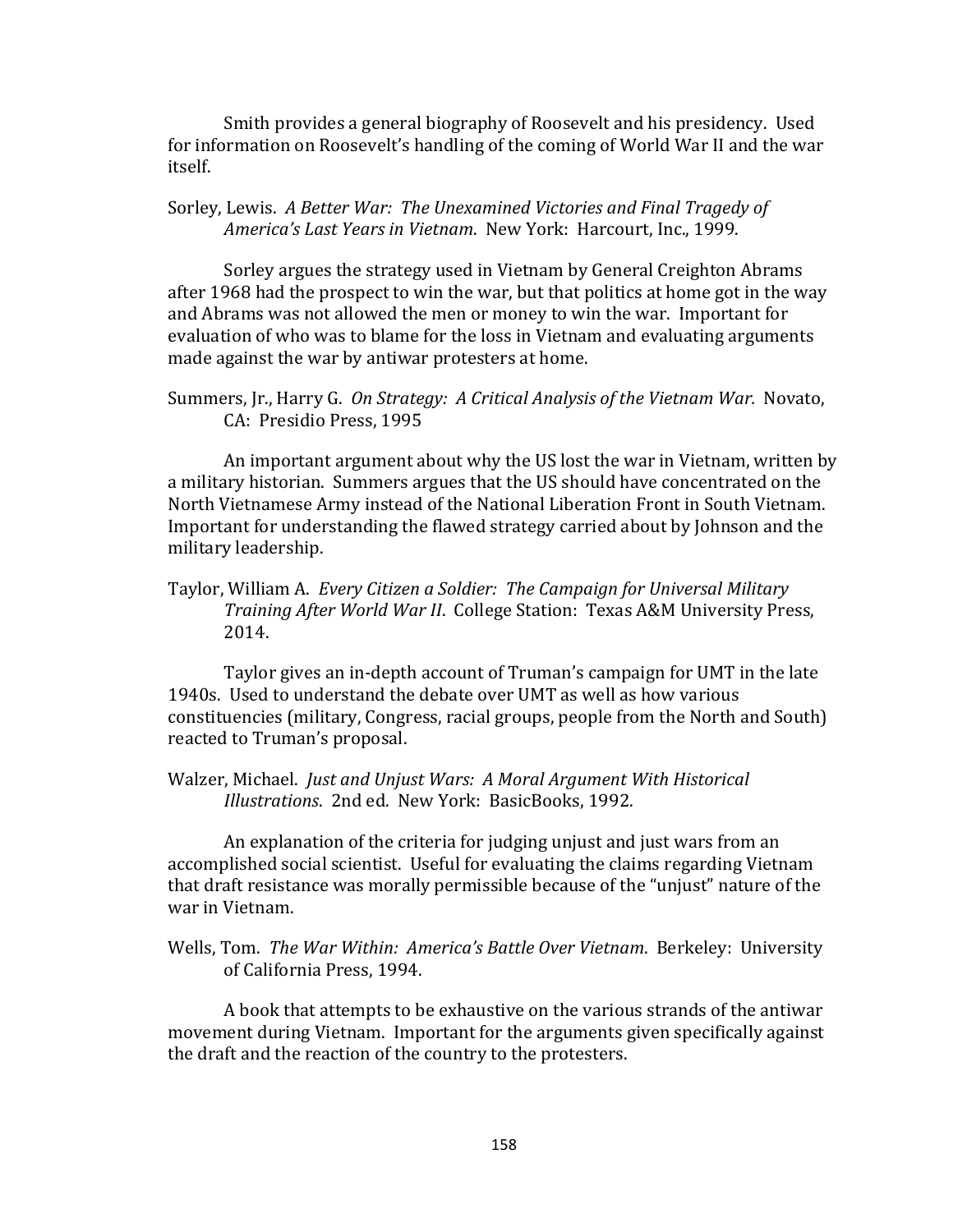Westmoreland, William C. A Soldier Reports. Garden City, NY: Doubleday and Company, 1976.

This is Westmoreland's explanation for the actions taken during his time in Vietnam, through June 1968. Useful for the perspective of a member of the military regarding the challenges and obstacles to fighting the war.

Wicker, Tom. One of Us: Richard Nixon and the American Dream. New York: Random House, 1991.

A somewhat sympathetic account of Nixon's origins and some issues of his presidency, written by a critic and member of Nixon's "enemies list." Important for information on Nixon's presidency.

Willbanks, James H. Abandoning Vietnam: How America Left and South Vietnam Lost *Its War. Lawrence, KS: University Press of Kansas, 2008.* 

Willbanks is a conservative author who argues that the US had essentially won the war in the early 1970s, but the Democrats in Congress refused continued support for South Vietnam's President Thieu and the presidents (Nixon and Ford) were powerless to prevent this betrayal because of the Watergate scandal. Useful for an understanding of the impact of antiwar sentiment among liberals on the decisions made by leaders in Washington.

Wittner, Lawrence S. Rebels Against War: The American Peace Movement, 1933-1983. Philadelphia: Temple University Press, 1984.

Wittner places the peace movement in historical perspective, tracing its outlines from the years prior to World War II, through Vietnam, into the 1980s. Important for placing the actions and arguments of the peace movement of the New Left in historical perspective.

Young, Marilyn B. *The Vietnam Wars, 1945-1990*. New York: HarperCollins, 1991.

Young provides an overview of the French and US involvement in Vietnam from the end of World War II until well past the US withdrawal. Written from a liberal/critical point of view. Useful for understanding how critics of Vietnam saw the war during the 1960s/1970s, and have continued to view it since.

Young, Fred Douglas. Richard Weaver: A Life of the Mind. Columbia: University of Missouri Press, 1995.

Biography of Weaver that fleshes out his thought and puts it in the context of World War II and the early Cold War. Useful to aid in understanding his thought.

Zaroulis, Nancy, and Gerald Sullivan. Who Spoke Up?: American Protest Against the *War in Vietnam, 1963-1975.* New York: Holt, Rinehart and Winston, 1978.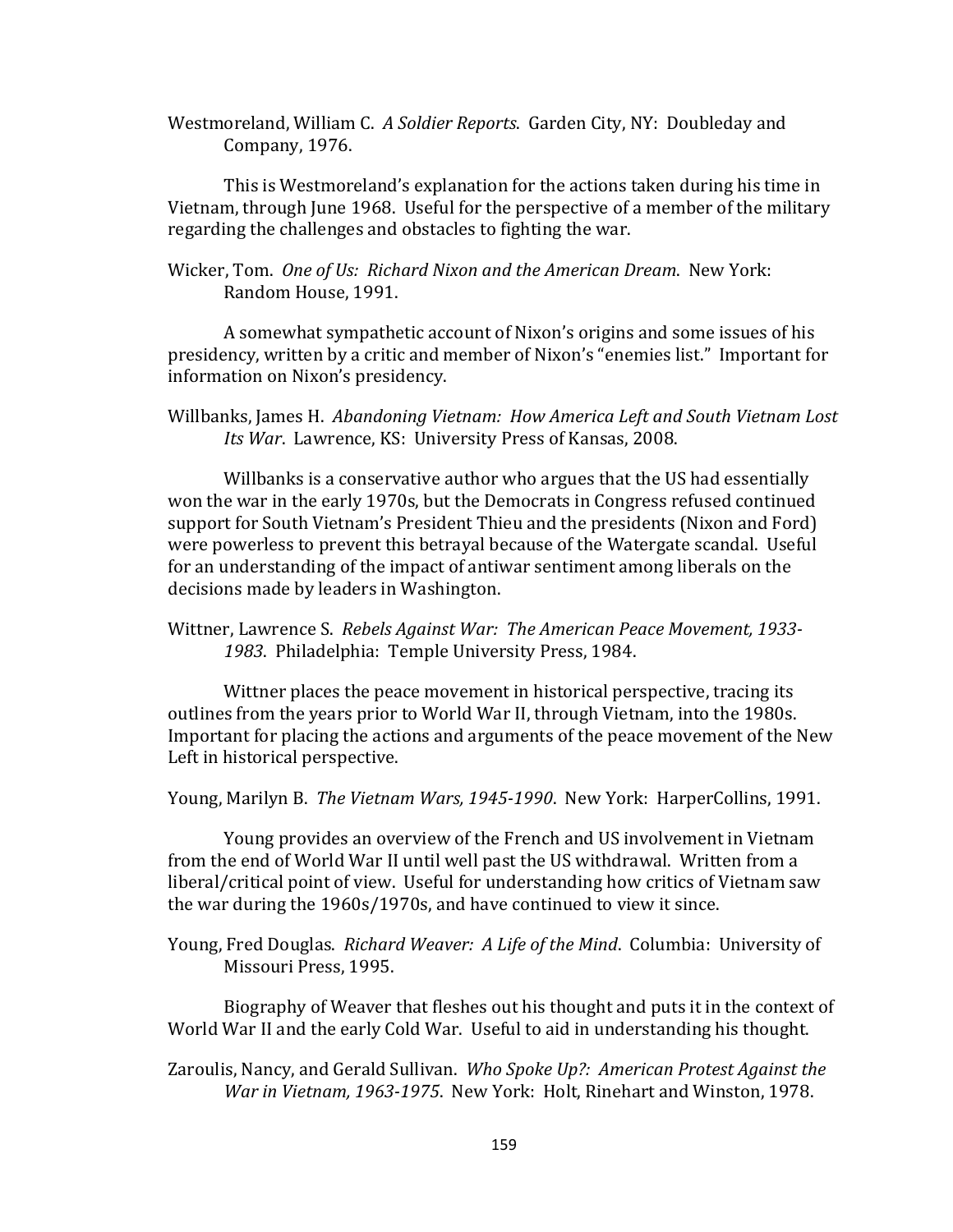A collection of interviews with those who protested against the Vietnam War. Paints the antiwar movement as having broad support, and the authors collect the stories of these people. Useful for the arguments made by these individuals against the war.

Articles

Abrams, Burton A. "How Richard Nixon Pressured Arthur Burns: Evidence from the Nixon Tapes." *Journal of Economic Perspectives* 20, no. 4 (Fall 2006): 177-88.

Abrams documents political pressure placed on Arthur Burns, chair of the Federal Reserve, by Nixon in the run-up to the 1972 election. Nixon wanted an inflationary monetary policy from the Fed to help in his reelection campaign. Important as a window into Nixon's economic policies as president.

Bailey, Beth. "The Army in the Marketplace: Recruiting an All-Volunteer Force." The *Journal of American History* 94, no. 1 (June 2007): 47-74.

Bailey's account of how the AVF policy forced the army to use marketing techniques to get volunteers for the army once the draft ended. She incorporated these ideas into *America's Army: Making the All-Volunteer Force.* 

Brayton, Abbott A. "American Reserve Policies Since World War II." Military Affairs 36, no. 4 (December 1972): 139-44.

An analysis of how the United States has used the reserves, from 1945 to the Vietnam War. Brayton wrote this analysis during the final months of the Vietnam War and while the issue of the all-volunteer force was still in the process of being carried out. Important for understanding the historical use of the reserves to inform how the US military could use them under the all-volunteer system of military service. 

Brinkley, Alan. "The Problem of American Conservatism." The American Historical *Review* 99, no. 2 (April 1994): 409-29.

Brinkley wrote this essay in 1994, interestingly during the resurgence of conservatism of the 1990s under the leadership of Gingrich and others in the House of Representatives. Brinkley argues that mainstream historians have ignored conservative interests and values and this is his attempt to encourage further study of American conservatism. 

Burk, James. "Debating the Draft in America." *Armed Forces & Society* 15 (Spring 1989): 431-48. 

Burk compares the debates over conscription from World War II to Vietnam. Important for the descriptions of these disagreements, especially as it relates to Vietnam.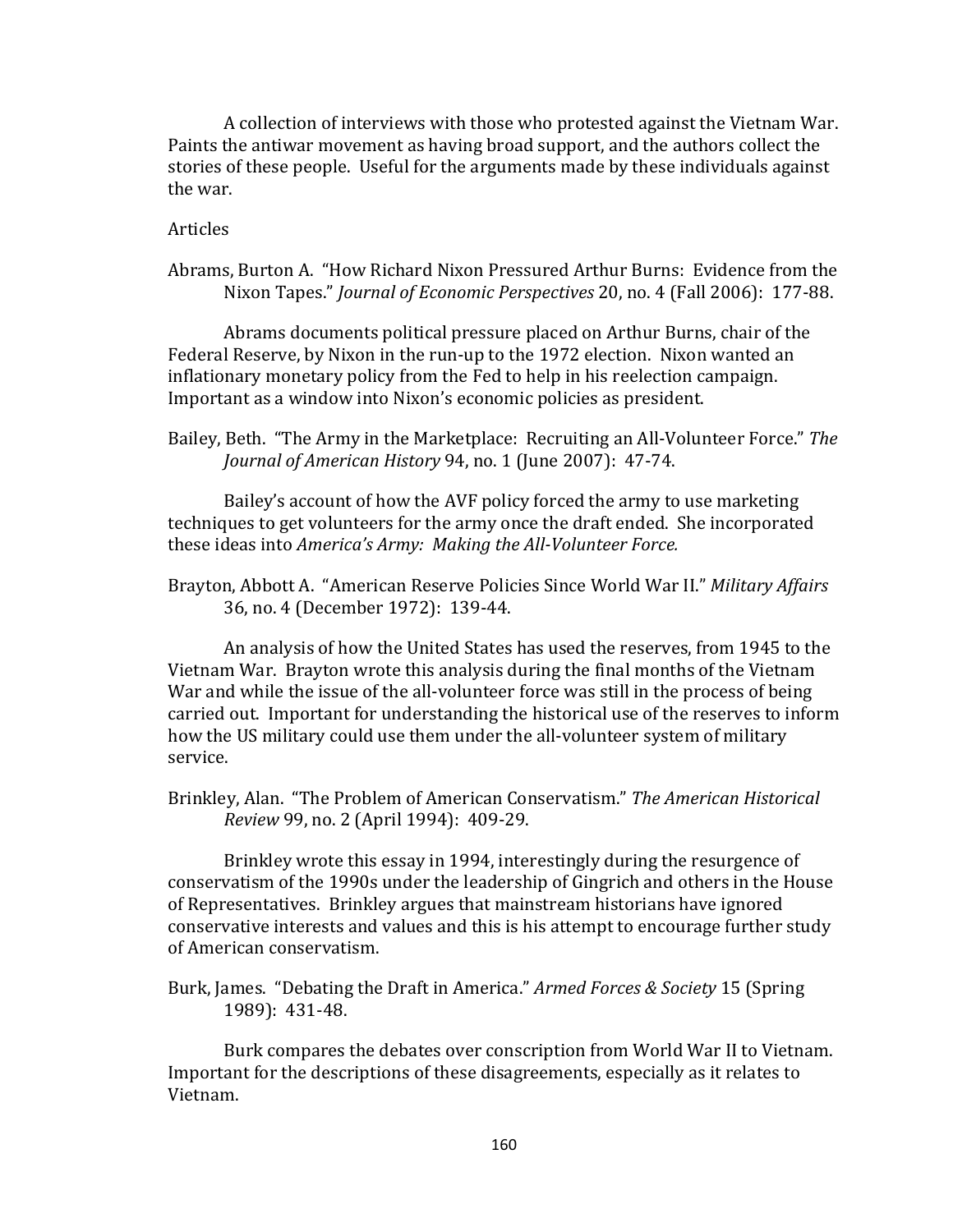Carter, Dan T. "Legacy of Rage: George Wallace and the Transformation of American Politics." The *Journal of Southern History* 62, no. 1 (February 1996): 3-26. 

An account of the effects of George Wallace's 1968 candidacy on American politics. Significant for the exposition of the rise (or re-recognition) of what Nixon called the "silent majority" who rejected the values of the New Left and supported a traditional understanding of America and its place in the world. I'll especially use this to help identify this population's views on the draft.

Chambers II, John Whiteclay. "Decision for the Draft." *Magazine of History* 17, no. 1 (October 2002): 26-30, 33.

Account of the coming of the draft during World War I. Useful for the tracing of the debate over the draft during that war, as a comparison to the debate that occurred during the Vietnam War.

-----. "The New Military History: Myth and Reality." The Journal of Military History 55, no. 3 (July 1991): 395-406.

An overview of new methods for writing military history. Useful for the advice given from this gifted historian about how to write about the military and military issues.

Cohen, Eliot A. "Constraints on America's Conduct of Small Wars." *International Security* 9, no. 2 (Fall 1984): 151-81.

Cohen contrasts small wars and large wars (especially in the age of nuclear weapons) in this essay. He argues that small wars necessitate a volunteer/professional force for small wars and a force manned through conscription for large wars. Useful for an outline of the problems of military manpower in a world in which the United States believes it has global responsibilities. 

DeBoer, Larry, and B. Wade Brorsen. "The Demand for and Supply of Military Labor." Southern Economic Journal 55, no. 4 (April 1989): 853-69.

An economic focus on the manpower problem under the all-volunteer military. The authors examine the costs of military manpower under the draft, how these costs changed after the all-volunteer military through the mid-1980s, and project costs through the year 2000. Useful for an economic perspective of the costs of military manpower.

Deleon, David. "The American as Anarchist: Social Criticism in the 1960s." *American Quarterly* 25, no. 5 (December 1973): 516-37.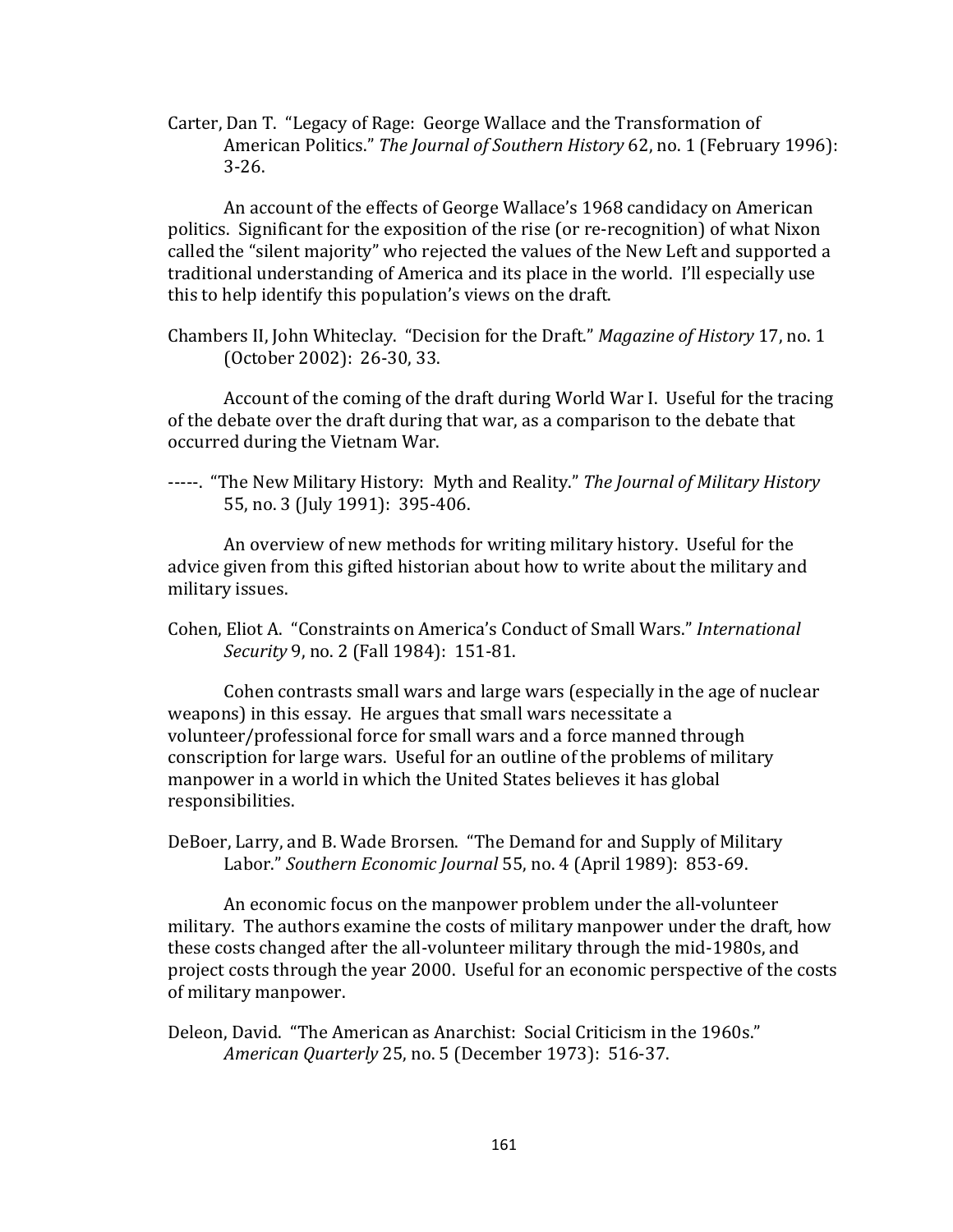An examination of the protests of the New Left in the 1960s, written only a few years after the end of the Vietnam War. Useful for the account of the protests and their impact.

Fisher, Anthony C. "The Cost of the Draft and the Cost of Ending the Draft." The *American Economic Review* 59, no. 3 (June 1969): 239-54. 

A technical study of the economic costs of moving to an all-volunteer force, written during the Vietnam War and shortly after Nixon had taken office with the pledge to end the draft.

Flynn, George Q. "Conscription and Equity in Western Democracies, 1940-1975," *Journal of Contemporary History*, vol. 33, no. 1 (January 1998): 5-20.

Flynn examines conscription and the issue of equity in France, Britain, and the United States from World War II through the Vietnam War (for the United States). Useful for Flynn's comparison of these issues in the context of other western nations.

Freeman, Joshua B. "Hardhats: Construction Workers, Manliness, and the 1970 Pro-War Demonstrations." *Journal of Social History* 26, no. 4 (Summer 1993): 725-44. 

An account of the hard-hat riots of 1970. Important for the definition of traditional conservatism typified by the riot.

Garnier, Maurice A. "Some Implications of the British Experience with an All-Volunteer Army." The Pacific Sociological Review 16, no. 2, Military Sociology (April 1973): 177-91.

An examination of the British move to an all-volunteer army and lessons that the United States would want to take from this experience.

Gartner, Scott Sigmund, and Gary M. Segura. "Race, Casualties, and Opinion in the Vietnam War." The Journal of Politics 62, no. 1 (February 2000): 115-46.

The authors examine how the perception that blacks and the poor suffered disproportionate casualties in the Vietnam War affected public views of the war, whether or not these perceptions were actually accurate.

Graham, Hugh Davis. "The Ambiguous Legacy of American Presidential Commissions." The Public Historian 7, no. 2 (Spring 1985): 5-25.

An examination of American presidential commissions. Useful for placing in context Nixon's commission on the draft.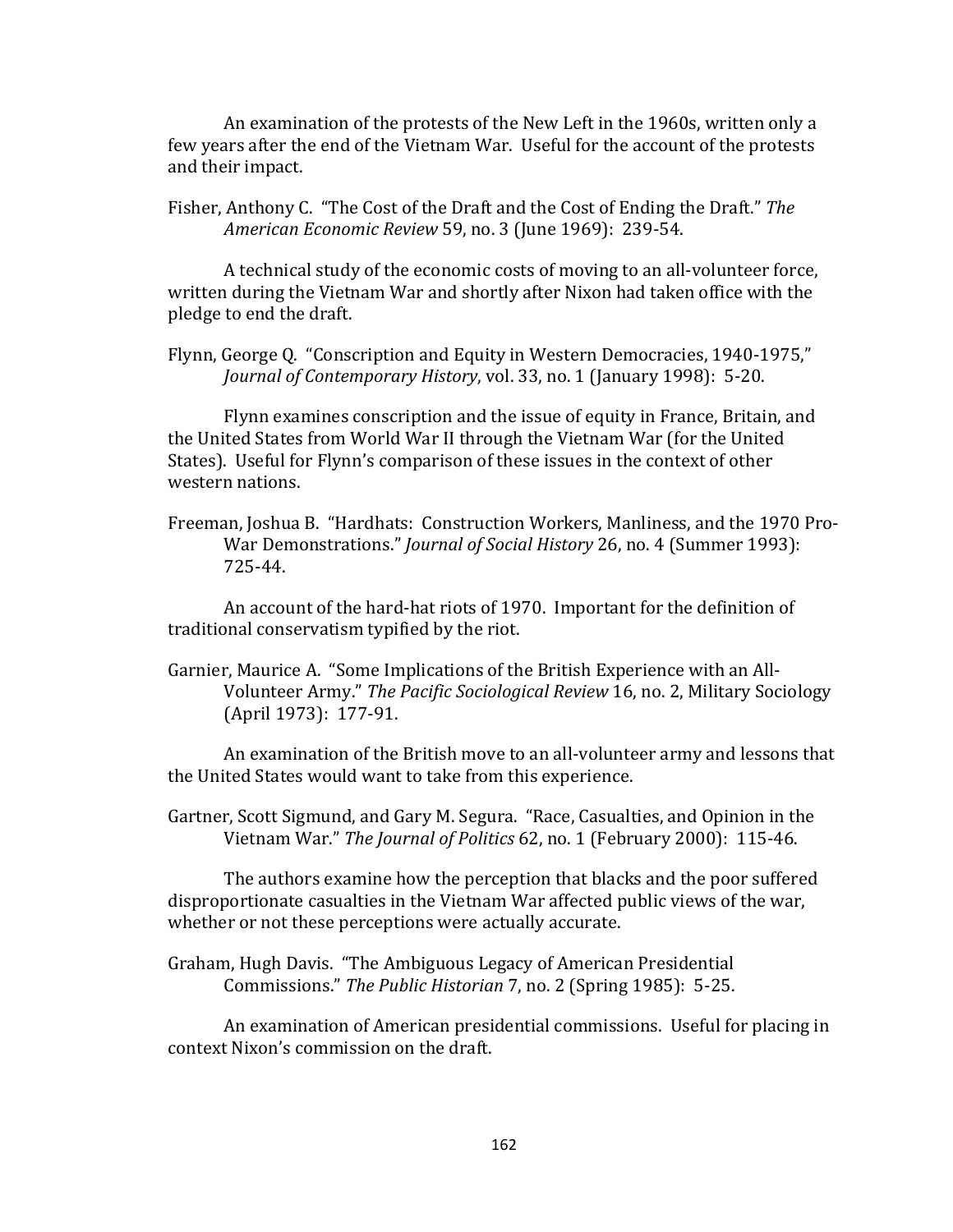Hagan, John, and Ilene N. Bernstein. "Conflict in Context: The Sanctioning of Draft Resisters, 1963-1976." Social Problems 27, no. 1 (October 1979): 109-22.

An examination of the punishments meted out to draft resisters over the course of the Vietnam War. Useful for understanding how society viewed draft resisters based on these punishments.

Henderson, David R. "The Role of Economists in Ending the Draft." *Econ Journal Watch* 2, no. 2 (2005): 362-76.

Highlights the importance of economists and free-market economic theories in ending the draft. Important to show the narrow range of arguments considered by officials actually involved in bringing about the all-volunteer military.

A study of the involvement of blacks and US foreign policy over the course of World War II and the Cold War, including part of the Vietnam War. Important for understanding how blacks served in recent US wars to judge how discrimination affected their service.

Hummel, Jeffrey Rogers. "The America Militia and the Origin of Conscription: A Reassessment." *Journal of Libertarian Studies* 15, no. 4 (Fall 2001): 29-77.

A libertarian attack on the idea that Americans did not have conscription in the United States until the Civil War. In reality, the author argues, the militia system amounted to conscription and the government did use it in all wars prior to the Civil War except for the Mexican War. Useful to show that compulsory service was an important part of the Constitution, although at the state level instead of national level. 

Janowitz, Morris. "The All-Volunteer Military as a 'Sociopolitical' Problem." Social *Problems*22, no. 3 (February 1975): 432-449.

Janowitz argues that the all-volunteer army endangers civilian control of the military and represents a cleavage between civilian and military society, both dangerous side effects for American democracy. A useful counterpoint to the arguments of the Gates Commission.

## -----. "The Social Demography of the All-Volunteer Armed Force." Annals of the *American Academy of Political and Social Science* 406 (March 1973): 86-93.

Almost concurrent with the implementation of the all-volunteer force, Janowitz wrote this essay, arguing that the composition of military personnel would change in significant ways because of the end of conscription. Useful as a counterpoint to the arguments made by the Gates Commission.

Hero, Alfred O., Jr. "Negroes and US Foreign Policy: 1937-1967." The Journal of *Conflict Resolution* 13, no. 2 (June 1969): 220-51.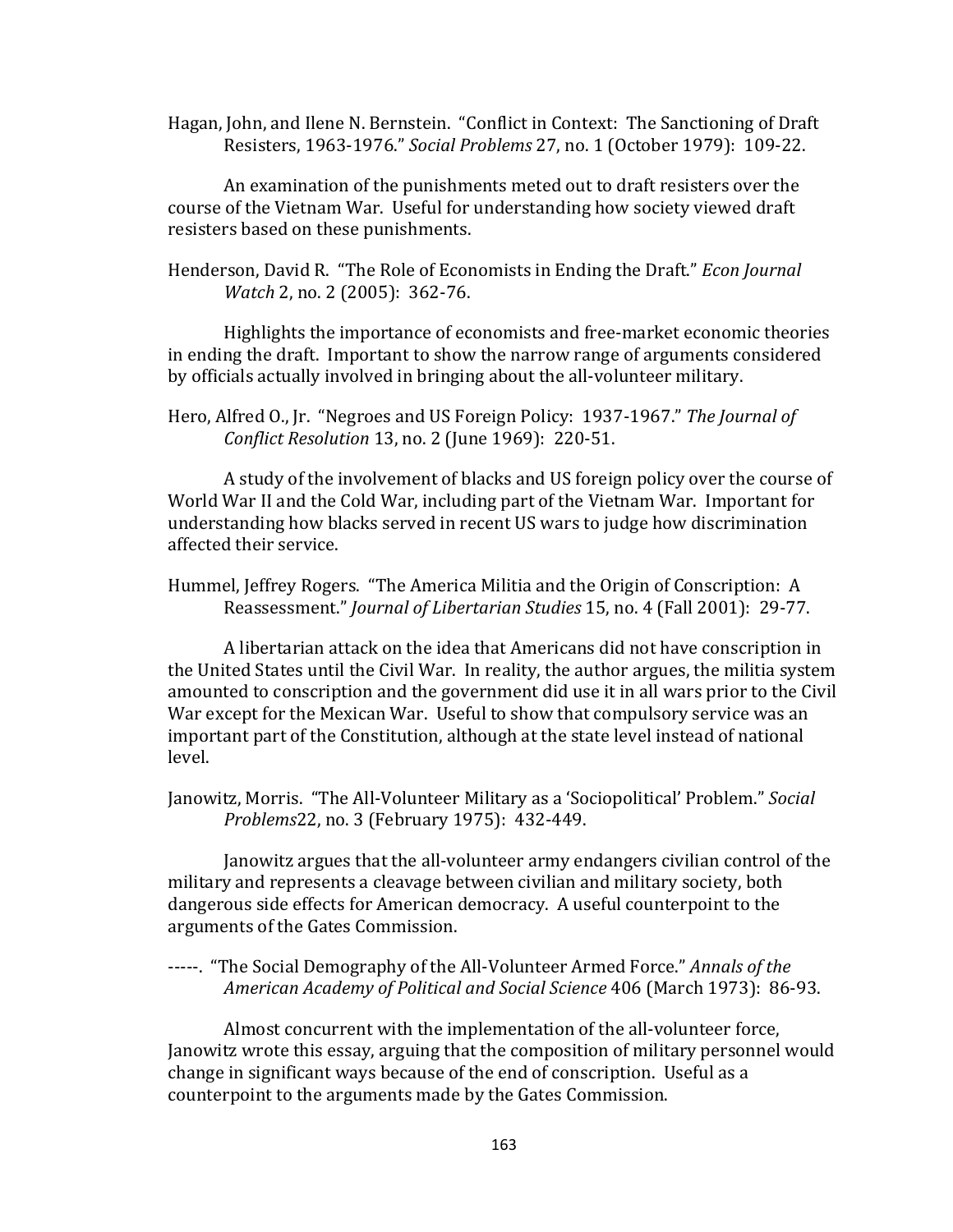Kennedy, David M. "The Wages of a Mercenary Army: Issues of Civil-Military Relations." Bulletin of the American Academy of Arts and Sciences 59, no. 3 (Spring 2006): 12-16.

Critic of the all-volunteer army of Stanford University, in a speech responding to the Iraq War and calling attention to the impact of a "mercenary" army on American society, which had been studiously ignored by the Gates Commission.

Kolodziej, Edward A. "Congress and Foreign Policy: The Nixon Years." *Proceedings* of the Academy of Political Science 32, no. 1 (1975): 167-79.

An account of Congress's foreign policy decisions made during the Nixon presidency. Useful for placing the Nixon/Congress decision to end the draft in the context of larger foreign policy concerns and decisions.

Lacy, James L. "Military Manpower: The American Experience and the Enduring Debate." In *Towards a Consensus on Military Service: Report of the Atlantic Council's Working Group on Military Service*, edited by Andrew J. Goodpaster, Lloyd H. Elliott, and J. Allan Hovey Jr., 20-51. New York: Pergamon Press, 1982.

Lacy gives an overview of US military manpower policies throughout American history. Useful for comparisons of different times and policies and arguments for and against each.

Laird, Melvin R. "A Strong Start in a Difficult Decade: Defense Policy in the Nixon-Ford Years." *International Security* 10, no. 2 (Fall 1985): 5-26.

A brief account of US foreign policy in the Nixon/Ford years, by Nixon's secretary of defense. Useful for placing the all-volunteer military in the context of the demands placed on it in the immediate aftermath of the Vietnam War.

Lock-Pullan, Richard. "'An Inward Looking Time': The United States Army, 1973-1976." The Journal of Military History 67, no. 2 (April 2003): 483-511.

An account of the post-Vietnam, post-draft US Army, as it tried to rebuild itself after the war and carry out the country's directive that ended the draft. Useful for demonstration of the immediate effects of the end of conscription.

Murray, Paul T. "Blacks and the Draft: A History of Institutional Racism." *Journal of Black Studies* 2, no. 1 (September 1971): 57-76.

Murray examines the drafting of blacks during World War I, World War II, and the postwar era. He argues that the selective service system and the military exhibited clear racism in its treatment of blacks. While these conclusions have been disputed, especially by George Q. Flynn, this essay is important as an exposition of the understanding of the draft during the Vietnam War.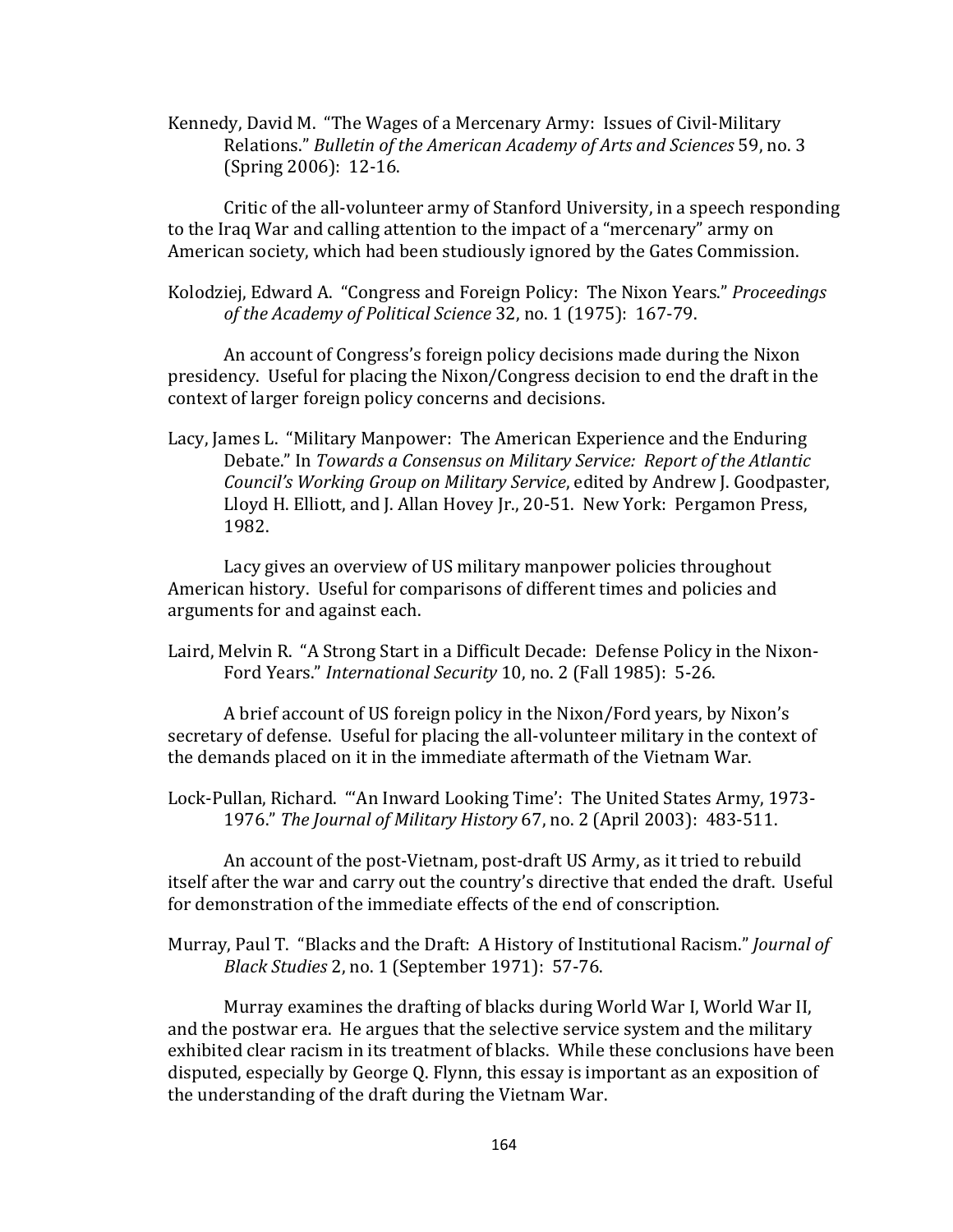Peterson, Mark J. "Protest Politics, the Media, and Public and Elite Opinion During the Vietnam War." PhD diss., Indiana University, 1994.

Discussion of the effect of protests on elites' discussion of the war and subsequent influence on public opinion. Public opinion then influenced the handling of the war. Used to demonstrate the influence that mass protests had over the course of the war.

Reichley, A. James. "The Conservative Roots of the Nixon, Ford, and Reagan Administrations." Political Science Quarterly 96, no. 4 (Winter 1981-1982): 537-50. 

Reichley outlines the conservatism of the Nixon, Ford, and Regan administrations. Important for the definition of conservatism and highlighting specifically of Nixon's conservative policies as president.

Ribuffo, Leo P. "Why is There so Much Conservatism in the United States and Why Do So Few Historians Know Anything about It." The American Historical *Review* 99, no. 2 (April 1994): 438-49.

An argument that historians for the most part misunderstand conservatism and a call for a reexamination of American conservatism. Important for a historical overview of conservatism. 

Rieder, Jonathan. "The Rise of the 'Silent Majority." In The Rise and Fall of the New Deal Order, 1930-1980, edited by Steve Fraser and Gary Gerstle, 243-68. Princeton: Princeton University Press, 1989.

Rieder tells the story of the rise of the Silent Majority during the late 1960s. Useful for this perspective on the traditional conservatism of this group as it related to the draft

Rohr, John A. "Just Wars and Selective Objectors." The Review of Politics 33, no. 2 (April 1971): 185-201.

A historical examination of selective objectors to American wars based on arguments that the war was unjust or immoral. Important for placing the arguments of draft resisters during the Vietnam War in historical perspective.

Warner, John T., and Beth J. Asch. "The Record and Prospects of the All-Volunteer Military in the United States." *Journal of Economic Perspectives* 15, no. 2 (Spring 2001): 169-92.

An evaluation of the arguments made by Milton Friedman and other economists associated with the Gates Commission, written nearly 30 years after the government established the AVF in the United States. The authors conclude that